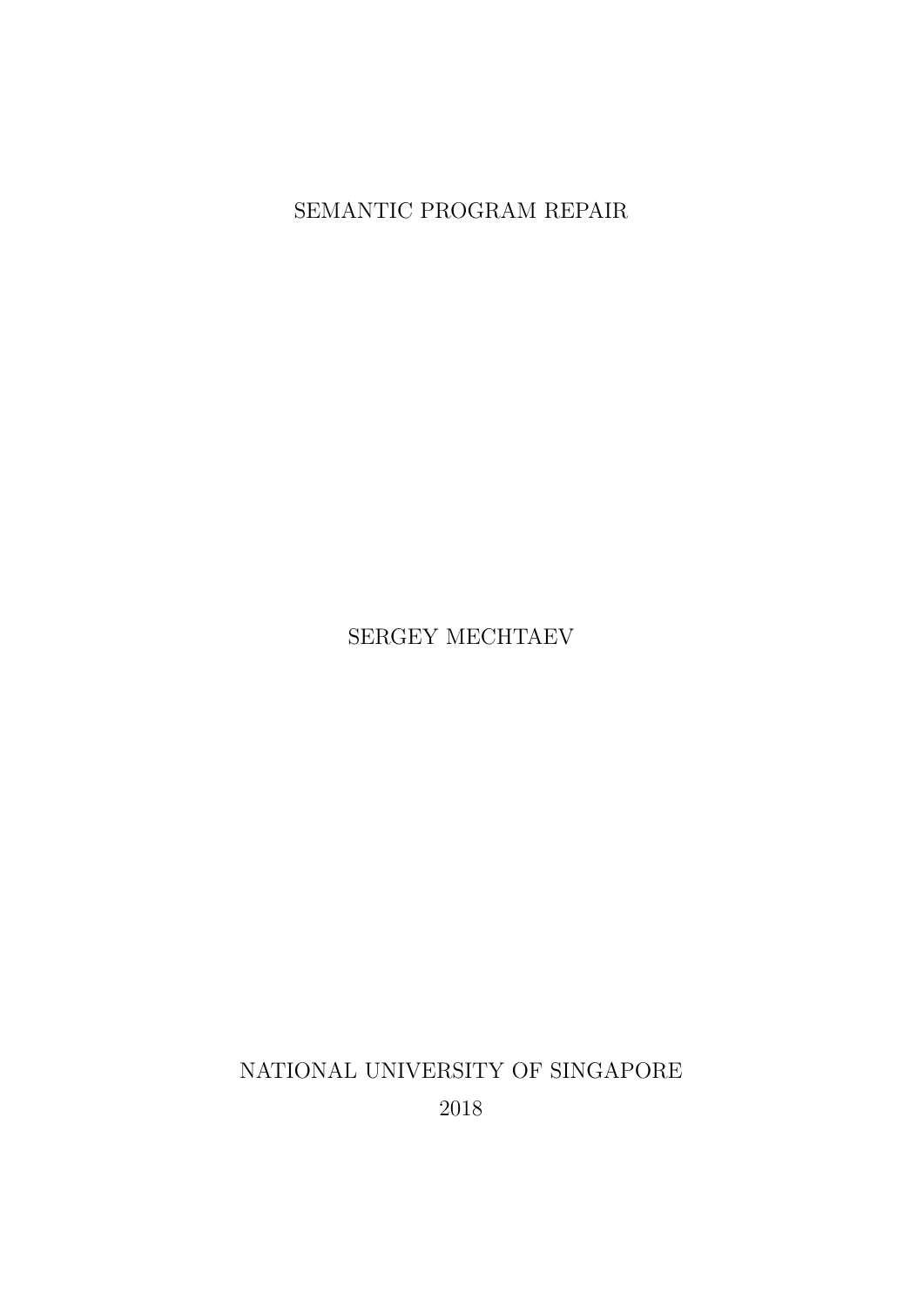#### SEMANTIC PROGRAM REPAIR

#### SERGEY MECHTAEV

Specialist Diploma, Saint Petersburg State University

#### A THESIS SUBMITTED

### FOR THE DEGREE OF DOCTOR OF PHILOSOPHY SCHOOL OF COMPUTING NATIONAL UNIVERSITY OF SINGAPORE 2018

Supervisor: Abhik Roychoudhury, Professor

Examiners:

Joxan Jaffar, Professor Chin Wei Ngan, Associate Professor Westley Weimer, Professor, University of Michigan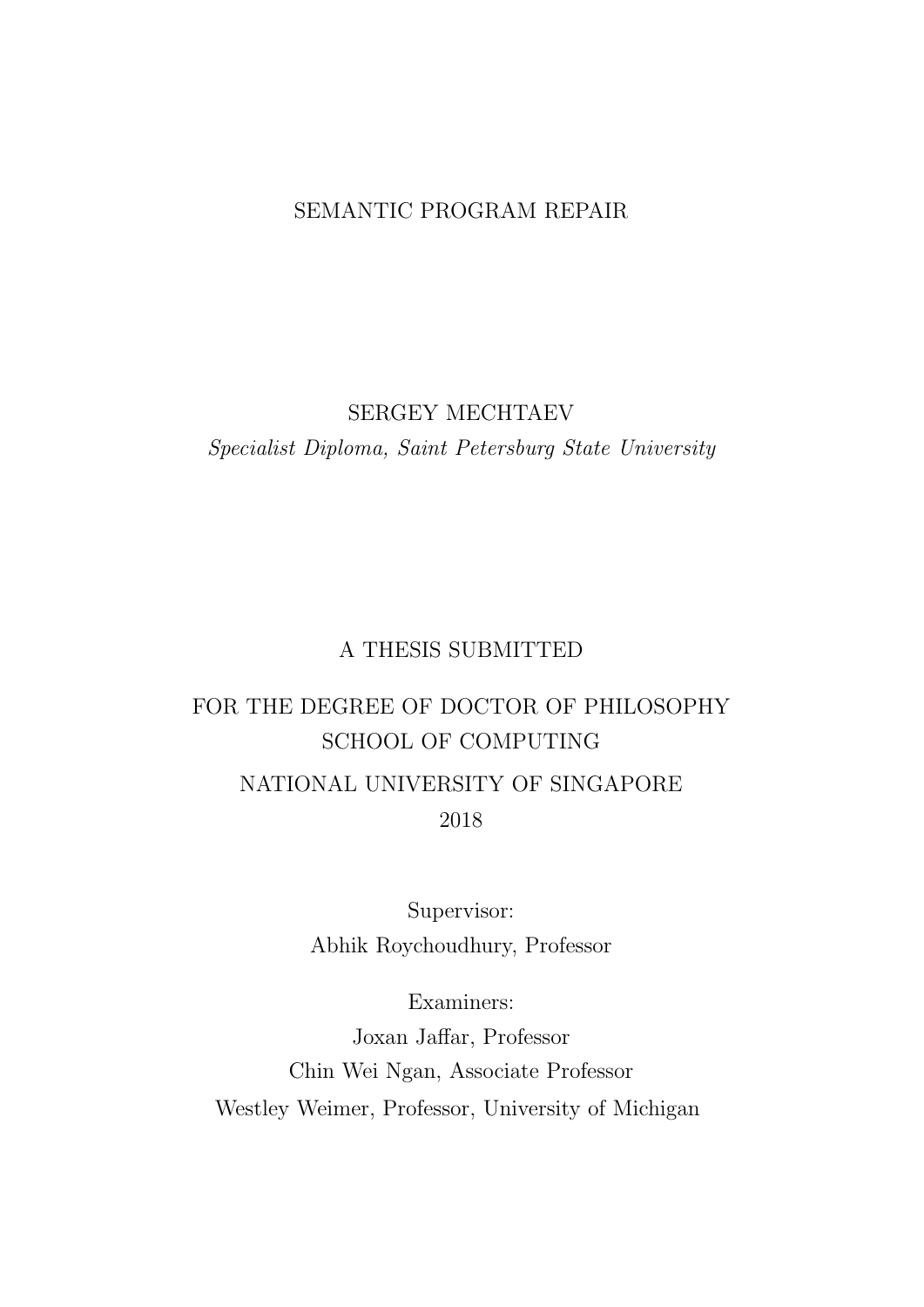### DECLARATION

I hereby declare that this thesis is my original work and it has been written by me in its entirety. I have duly acknowledged all the sources of information which have been used in the thesis.

This thesis has also not been submitted for any degree in any university previously.

> Sergey Mechtaev 6 April 2018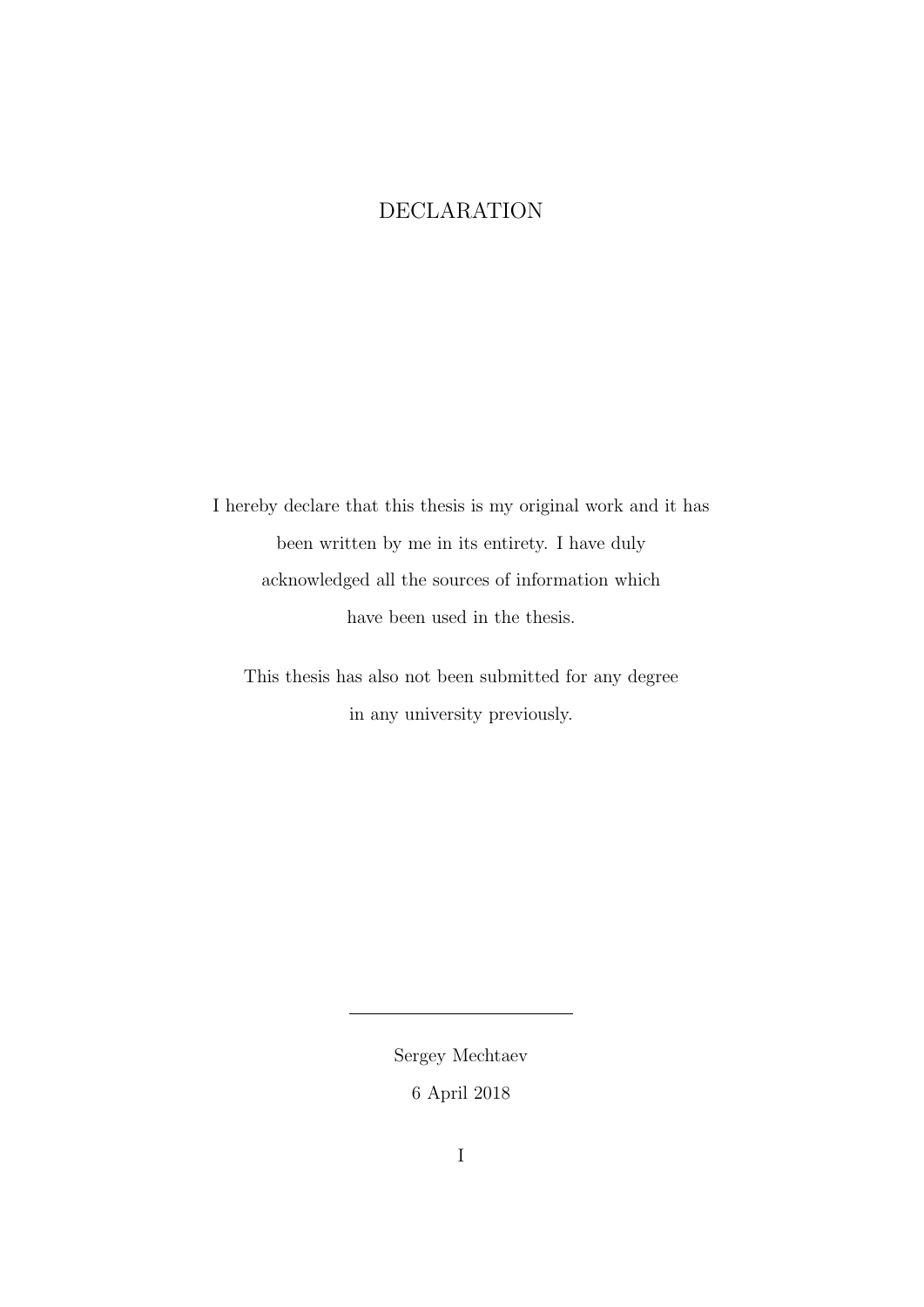#### ACKNOWLEDGEMENT

I thank my parents, Vladimir Mechtaev and Olga Mechtaeva, for giving me that, without which the rest would not have mattered.

I thank my friends,

Tan Shin Hwei and Xie Peichu, for giving me more than I was able to accept.

I thank my colleagues and collaborators, (in alphabetical order) Abhijeet Banerjee, Priyanka Bose, Marcel Böhme, Alessandro Cimatti, Dipanjan Das, Zhen Dong, Xiang Gao, Alberto Griggio, Lars Grunske, Manh-Dung Nguyen, Yannic Noller, Van-Thuan Pham, Shiqi Shen, Shaila G Sri, Edwin Lesmana Tjiong, Jooyong Yi, Xiao Liang Yu, Yulis, for giving me what I would not have achieved alone.

> I thank my supervisor, Abhik Roychoudhury,

for giving me exactly what I came to him for, and even more.

This research is supported in part by the National Research Foundation, Prime Minister's Office, Singapore under its National Cybersecurity R&D Program (Award No. NRF2014NCR-NCR001-21) and administered by the National Cybersecurity R&D Directorate.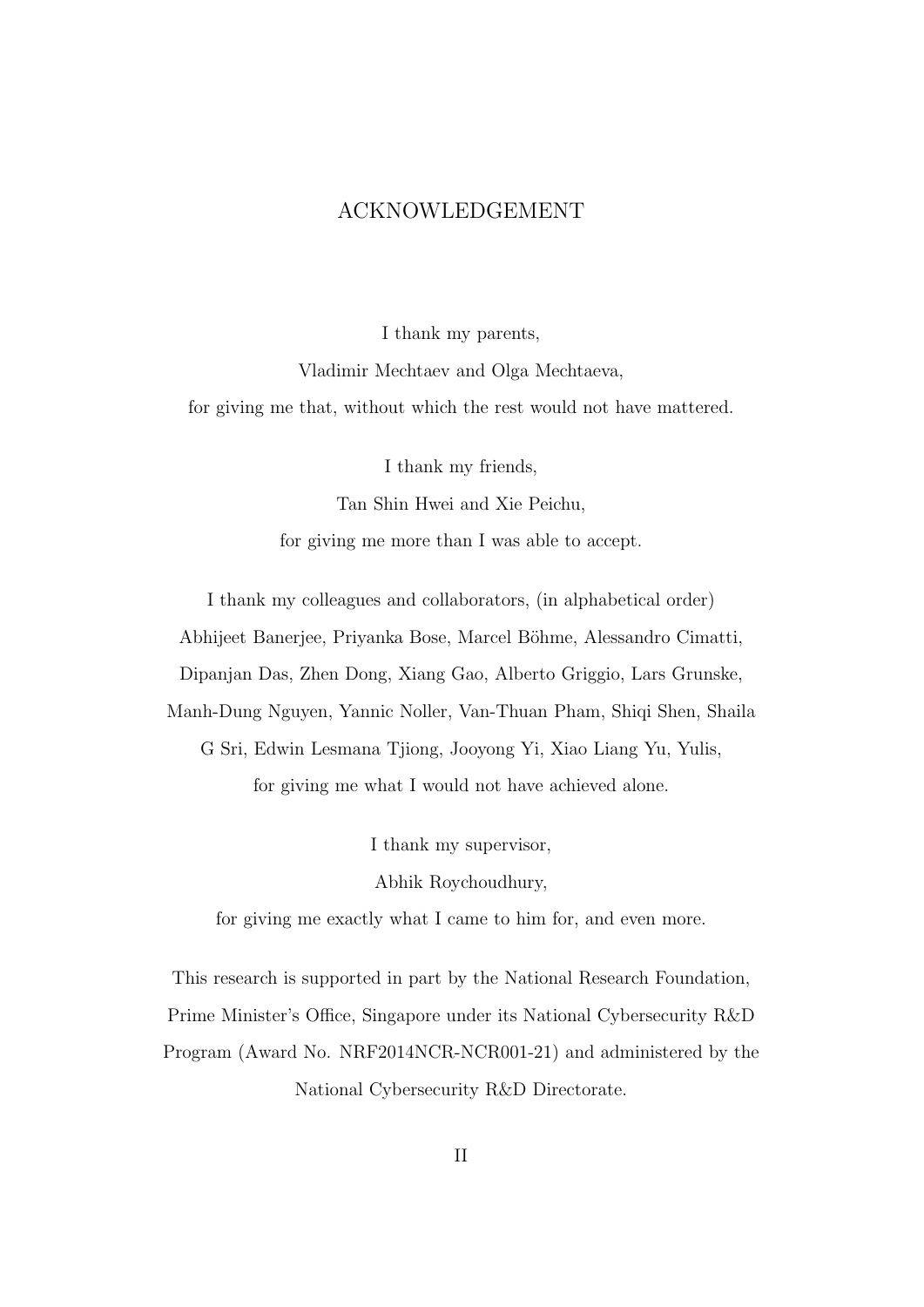# **Contents**

| $\mathbf{1}$ |                   | Introduction<br>$\mathbf{1}$                                                    |                |  |  |
|--------------|-------------------|---------------------------------------------------------------------------------|----------------|--|--|
|              | 1.1               |                                                                                 | $\overline{2}$ |  |  |
|              | 1.2               |                                                                                 | $\overline{4}$ |  |  |
|              | 1.3               |                                                                                 | $\overline{5}$ |  |  |
| $\mathbf{2}$ | <b>Background</b> |                                                                                 |                |  |  |
|              | 2.1               |                                                                                 |                |  |  |
|              | 2.2               |                                                                                 | 11             |  |  |
|              | 2.3               | Symbolic execution $\ldots \ldots \ldots \ldots \ldots \ldots \ldots \ldots 12$ |                |  |  |
|              | 2.4               |                                                                                 | 17             |  |  |
|              |                   | SMT-based component-based program synthesis<br>2.4.1                            | 18             |  |  |
|              | 2.5               |                                                                                 | <b>20</b>      |  |  |
|              | 2.6               |                                                                                 |                |  |  |
|              |                   | Genetic programming based repair<br>2.6.1                                       | 22             |  |  |
|              |                   | Semantic analysis based repair 23<br>2.6.2                                      |                |  |  |
| 3            |                   | Program repair via maximum satisfiability                                       | 28             |  |  |
|              | 3.1               |                                                                                 |                |  |  |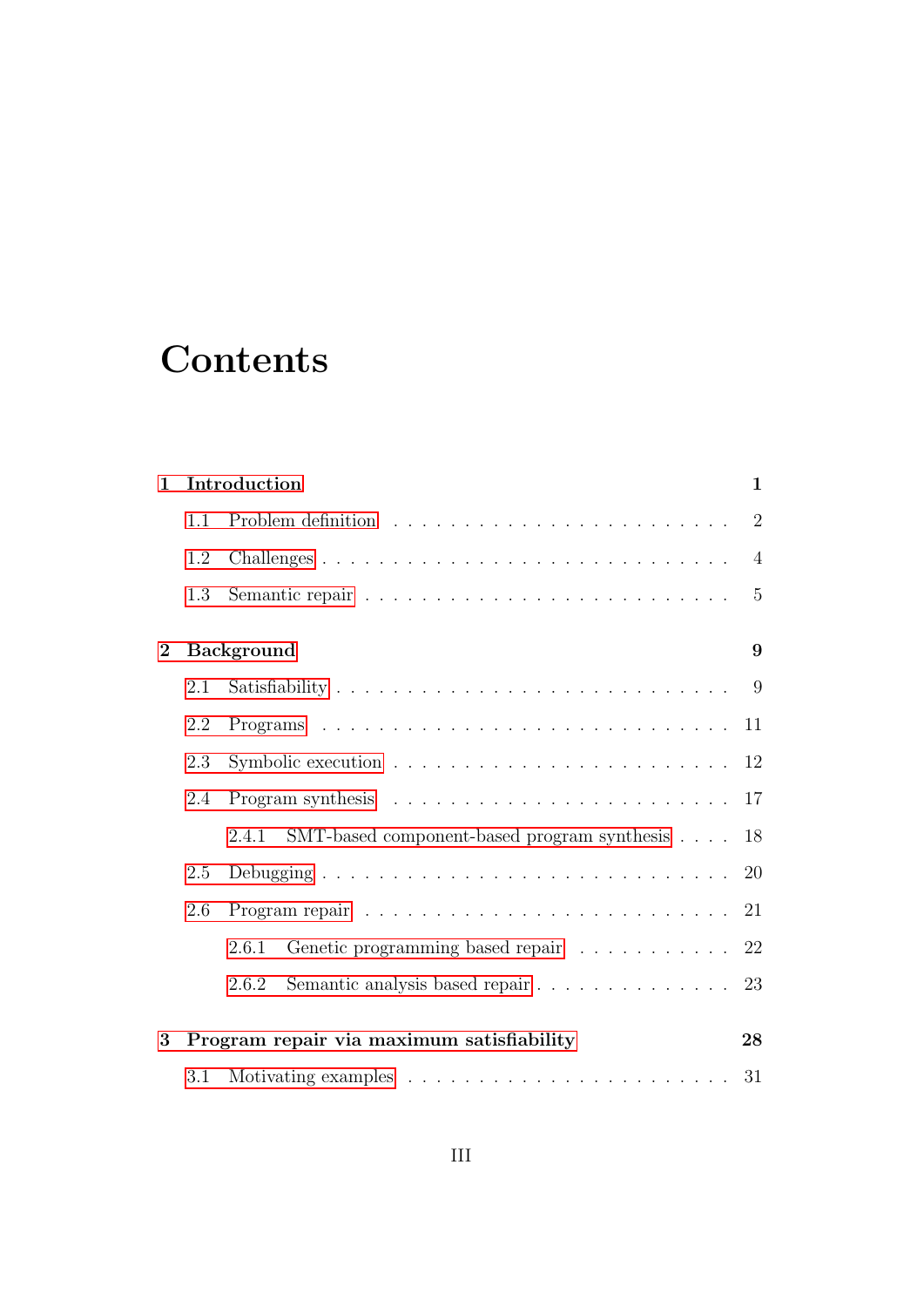|   | 3.2 |       |                                                                           | 36 |
|---|-----|-------|---------------------------------------------------------------------------|----|
|   | 3.3 |       |                                                                           | 41 |
|   | 3.4 |       |                                                                           | 49 |
|   | 3.5 |       |                                                                           | 50 |
| 4 |     |       | Scalable multiline patch synthesis                                        | 58 |
|   | 4.1 |       |                                                                           | 60 |
|   |     | 4.1.1 | Concise semantic signature for repair                                     | 64 |
|   |     | 4.1.2 |                                                                           | 66 |
|   | 4.2 |       |                                                                           | 67 |
|   | 4.3 |       |                                                                           | 72 |
|   |     | 4.3.1 | Evaluation setup $\dots \dots \dots \dots \dots \dots \dots$              | 73 |
|   |     | 4.3.2 | Results from GenProg benchmark                                            | 76 |
|   |     | 4.3.3 | Results from multi-location bugs                                          | 80 |
|   | 4.4 |       | Experience with Heartbleed bug $\ldots \ldots \ldots \ldots \ldots$       | 81 |
| 5 |     |       | Semantic repair using a reference implementation                          | 84 |
|   | 5.1 |       |                                                                           | 86 |
|   | 5.2 |       |                                                                           | 93 |
|   |     | 5.2.1 |                                                                           | 93 |
|   |     | 5.2.2 |                                                                           | 95 |
|   |     | 5.2.3 |                                                                           | 97 |
|   | 5.3 |       |                                                                           | 99 |
|   | 5.4 |       |                                                                           |    |
|   |     | 5.4.1 | Experimental setup $\ldots \ldots \ldots \ldots \ldots \ldots \ldots 101$ |    |
|   |     | 5.4.2 | Summary of experiments 103                                                |    |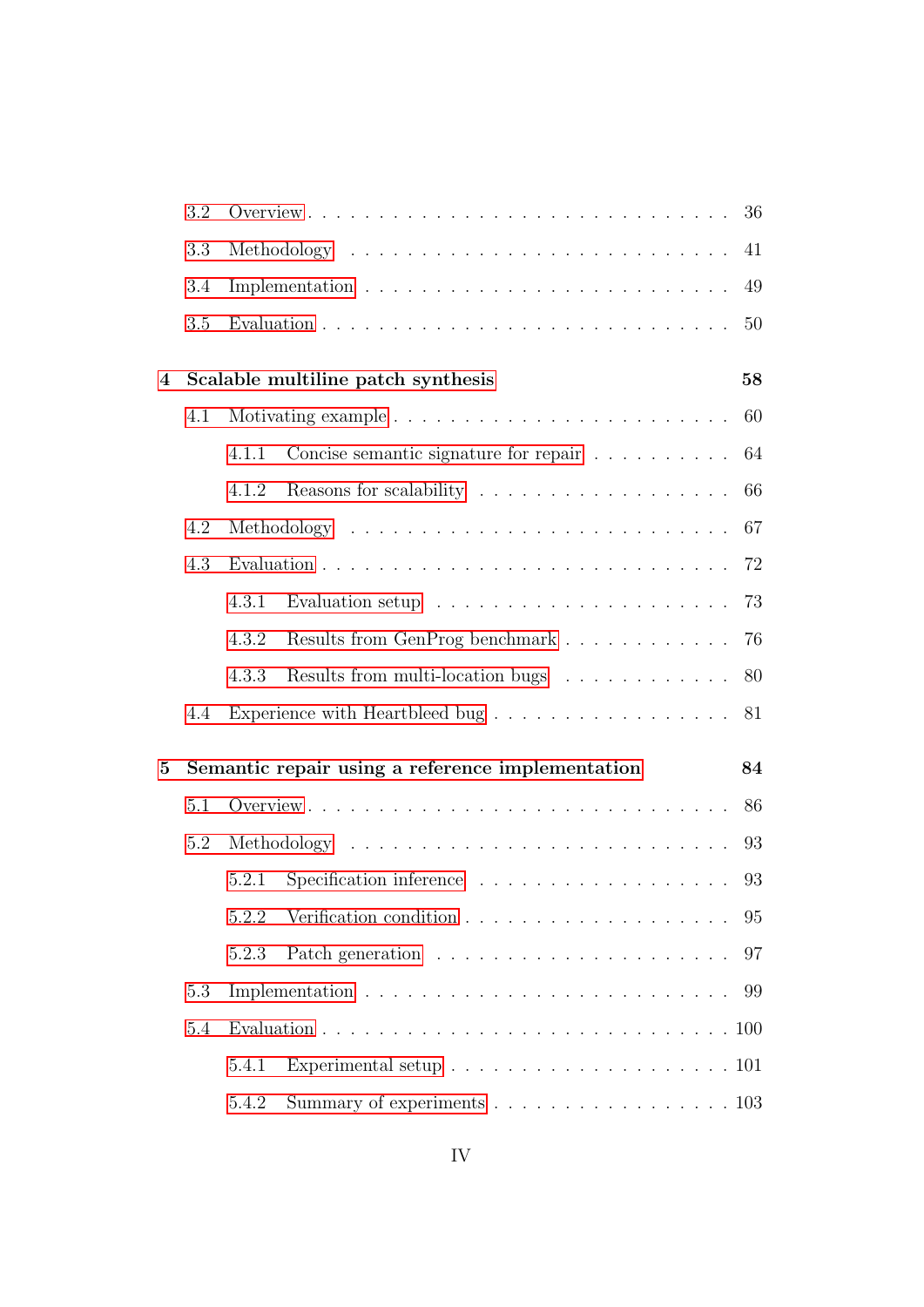|     |     | 5.4.3        | Deriving input condition $\ldots \ldots \ldots \ldots \ldots \ldots 104$        |
|-----|-----|--------------|---------------------------------------------------------------------------------|
|     |     | 5.4.4        | Impact of reference program $\ldots \ldots \ldots \ldots \ldots \ldots 106$     |
| 6   |     |              | Symbolic execution with existential second-order constraints111                 |
|     | 6.1 |              |                                                                                 |
|     |     | 6.1.1        | Second-order formulas $\ldots \ldots \ldots \ldots \ldots \ldots 115$           |
|     |     | 6.1.2        | Comparing SE-ESOC with traditional SE 116                                       |
|     |     | 6.1.3        | Application to program repair 117                                               |
|     | 6.2 |              |                                                                                 |
|     |     | 6.2.1        |                                                                                 |
|     |     | 6.2.2        | Extension of symbolic execution 124                                             |
|     |     | 6.2.3        | Program repair $\ldots \ldots \ldots \ldots \ldots \ldots \ldots \ldots 125$    |
|     |     | 6.2.4        | Implementation $\ldots \ldots \ldots \ldots \ldots \ldots \ldots \ldots 127$    |
|     | 6.3 |              |                                                                                 |
|     |     | 6.3.1        | Experimental setup $\ldots \ldots \ldots \ldots \ldots \ldots \ldots 129$       |
|     |     | 6.3.2        |                                                                                 |
|     |     | 6.3.3        |                                                                                 |
| 7   |     | Related work | 136                                                                             |
| 7.1 |     |              |                                                                                 |
|     |     | 7.1.1        | Addressing tractability $\ldots \ldots \ldots \ldots \ldots \ldots 137$         |
|     |     | 7.1.2        |                                                                                 |
|     |     | 7.1.3        | Domain specific repair 140                                                      |
|     | 7.2 |              | Program synthesis $\ldots \ldots \ldots \ldots \ldots \ldots \ldots \ldots 141$ |
|     | 7.3 |              |                                                                                 |
|     | 7.4 |              |                                                                                 |
|     |     |              |                                                                                 |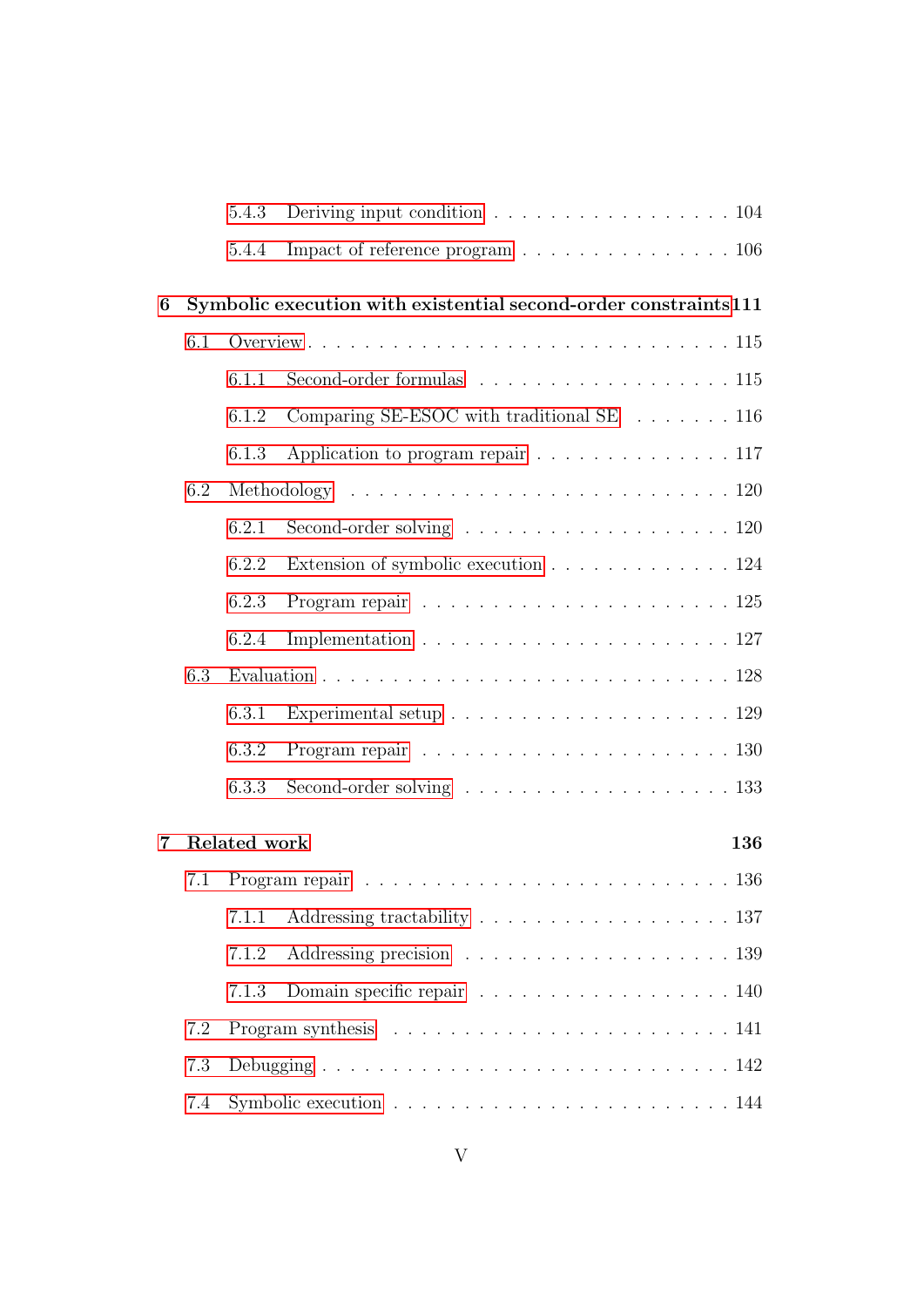|     | 8 Discussion |                                          | 147 |
|-----|--------------|------------------------------------------|-----|
|     |              |                                          |     |
| 8.2 |              |                                          |     |
|     |              | 8.2.1 Efficient patch generation 148     |     |
|     |              | 8.2.2 Addressing test overfitting 163    |     |
|     | 8.2.3        | Future application of program repair 164 |     |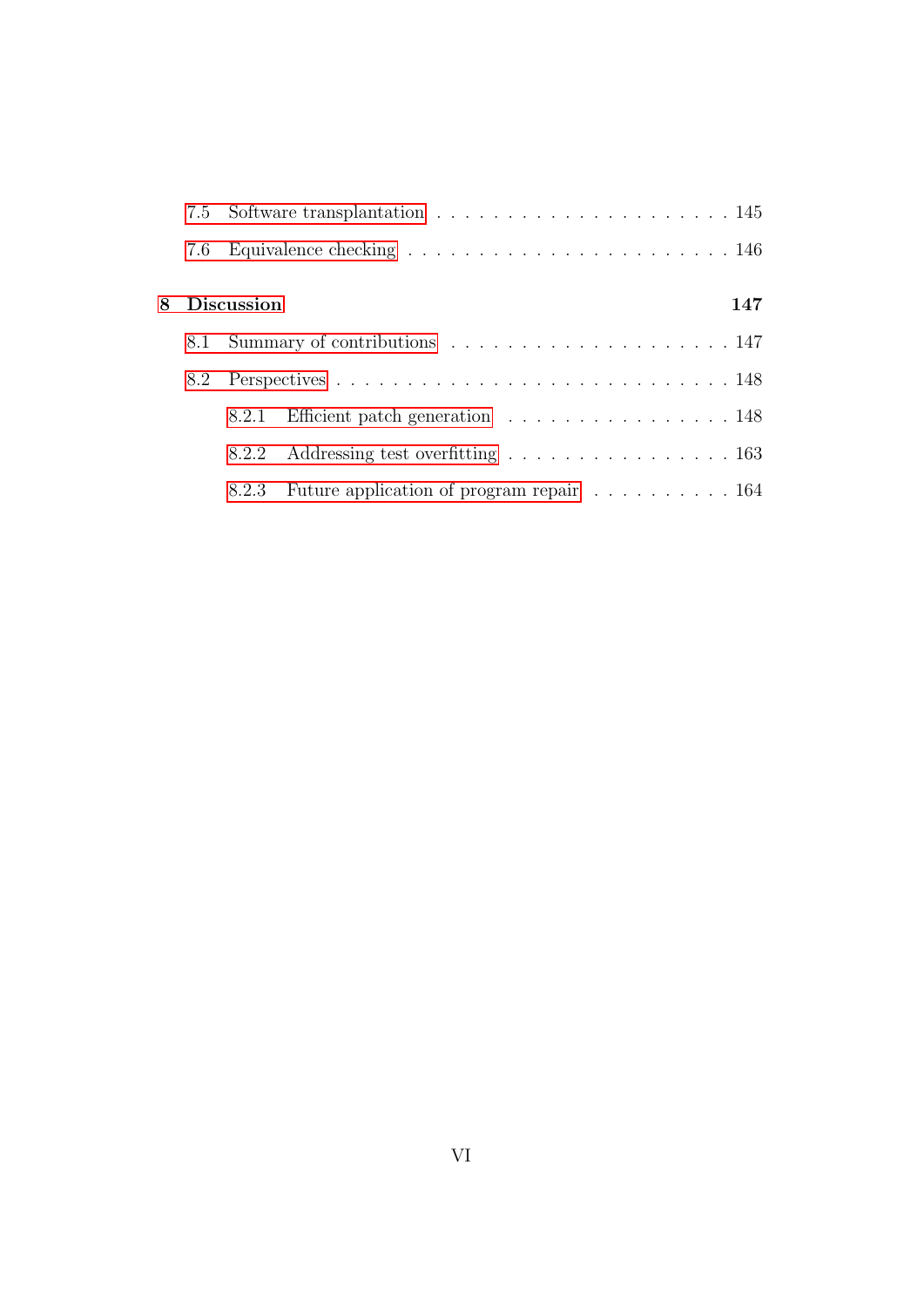## Summary

Debugging consumes significant amount of resources in software development projects. The inadequacy of used debugging techniques costs the global economy billions of dollars annually. Automated program repair is a promising technology that can reduce the cost of debugging by automatically eliminating program defects.

Early test-driven program repair techniques that scaled to large real-world programs utilized syntactic search without comprehending the meaning of the program and the defect. Although such techniques demonstrated encouraging results, they suffer from several limitations. First, since a test suite is an incomplete specification, automatically generated patches may not correspond to user intentions but merely overfit the tests. Secondly, syntactic techniques scale to relatively small search spaces and therefore can address only a small number of defects.

This work introduces a series of techniques to address the aforementioned challenges of automated program repair. These techniques are united by the idea of revealing the underlying program structure by means of semantic analysis. First, we propose an approach of encoding the repair problem as an instance of maximum satisfiability problem by reusing existing program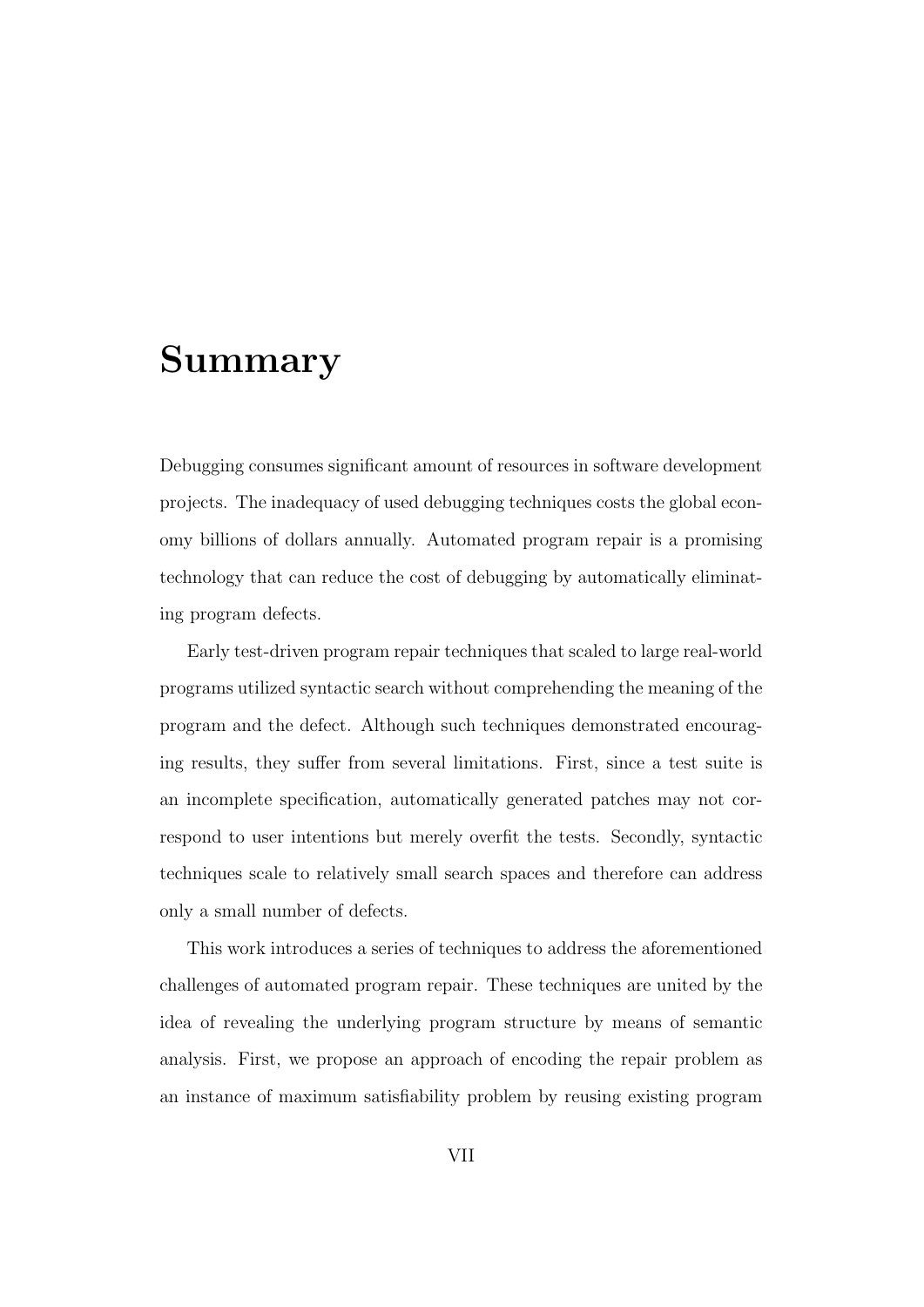synthesis and error diagnosis methods. Secondly, we devise a concise semantic signature that scales constraint-based repair to large real-world programs and that is capable of representing complex program changes. Third, we suggest an approach to increase the quality of generated patches by inferring missing specification from a reference implementation. Finally, we introduce symbolic execution with existential second-order constraints — an extension of symbolic execution that helps to alleviate the path explosion problem in the context of program repair.

Our experiments showed that the proposed techniques advance the state of the art of program repair. Semantic analysis helps to increase the quality of automatically generated patches. Apart from that, it enables program repair to scale to larger search spaces and consequently address more defect. We view these results as a step towards developing a general-purpose automated program repair system.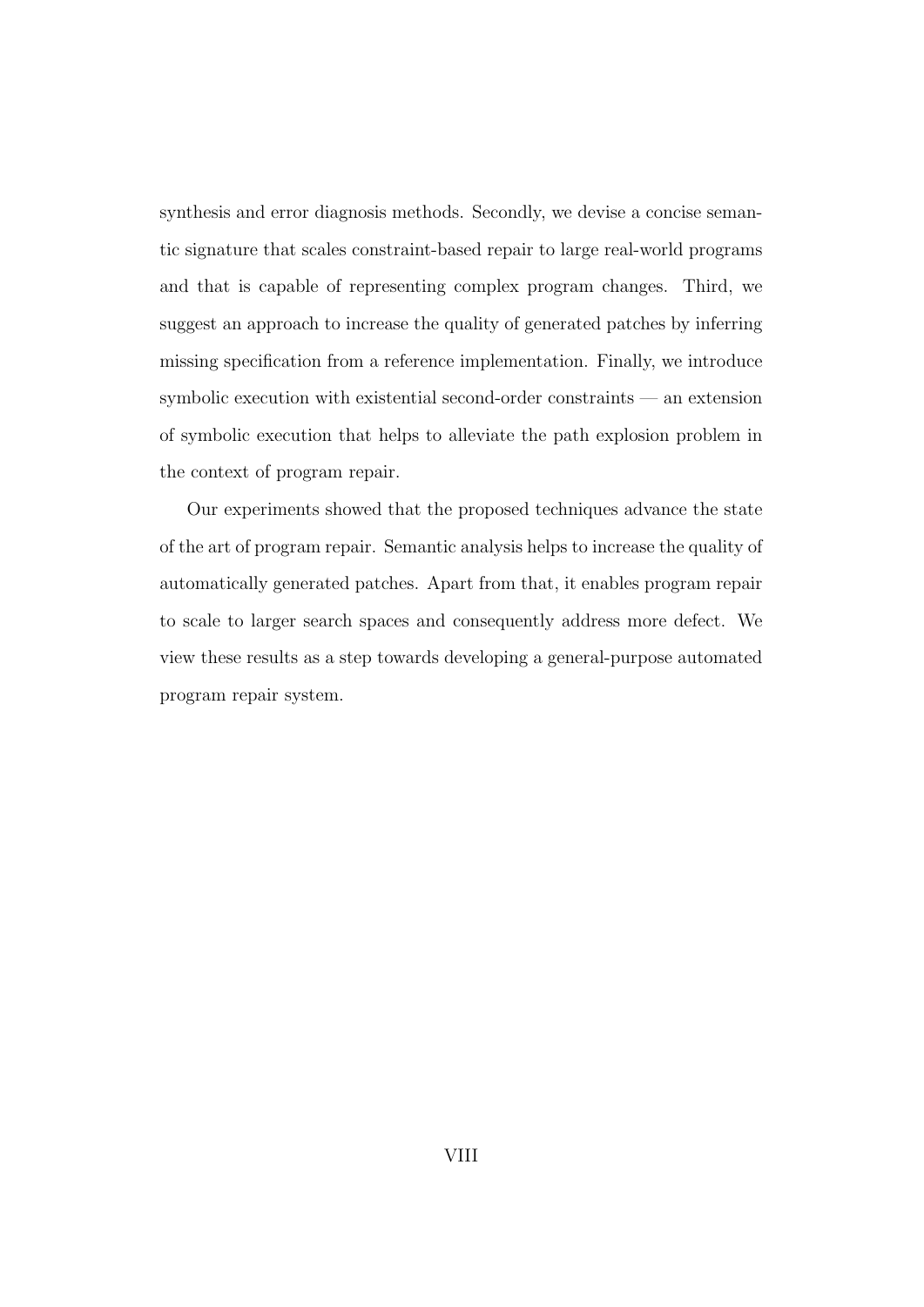# List of Tables

| 3.1 | Direct Fix subject programs $\ldots \ldots \ldots \ldots \ldots \ldots$ 49                     |
|-----|------------------------------------------------------------------------------------------------|
| 3.2 | Direct Fix experimental results $\ldots \ldots \ldots \ldots \ldots \ldots 51$                 |
| 3.3 | Comparison of Direct Fix with Sem Fix $\ldots \ldots \ldots \ldots 52$                         |
| 4.1 |                                                                                                |
| 4.2 | Number of defects exclusively repaired by each repair tool                                     |
|     | across the subjects $\ldots \ldots \ldots \ldots \ldots \ldots \ldots \ldots \ldots \ldots$ 77 |
| 4.3 | The number of functionality-deleting repairs $\ldots \ldots \ldots$ 79                         |
| 4.4 |                                                                                                |
| 5.1 |                                                                                                |
| 5.2 |                                                                                                |
| 6.1 | Subjects of DBGBench dataset 129                                                               |
| 6.2 |                                                                                                |
| 8.1 | Effectiveness of program repair approaches. 161                                                |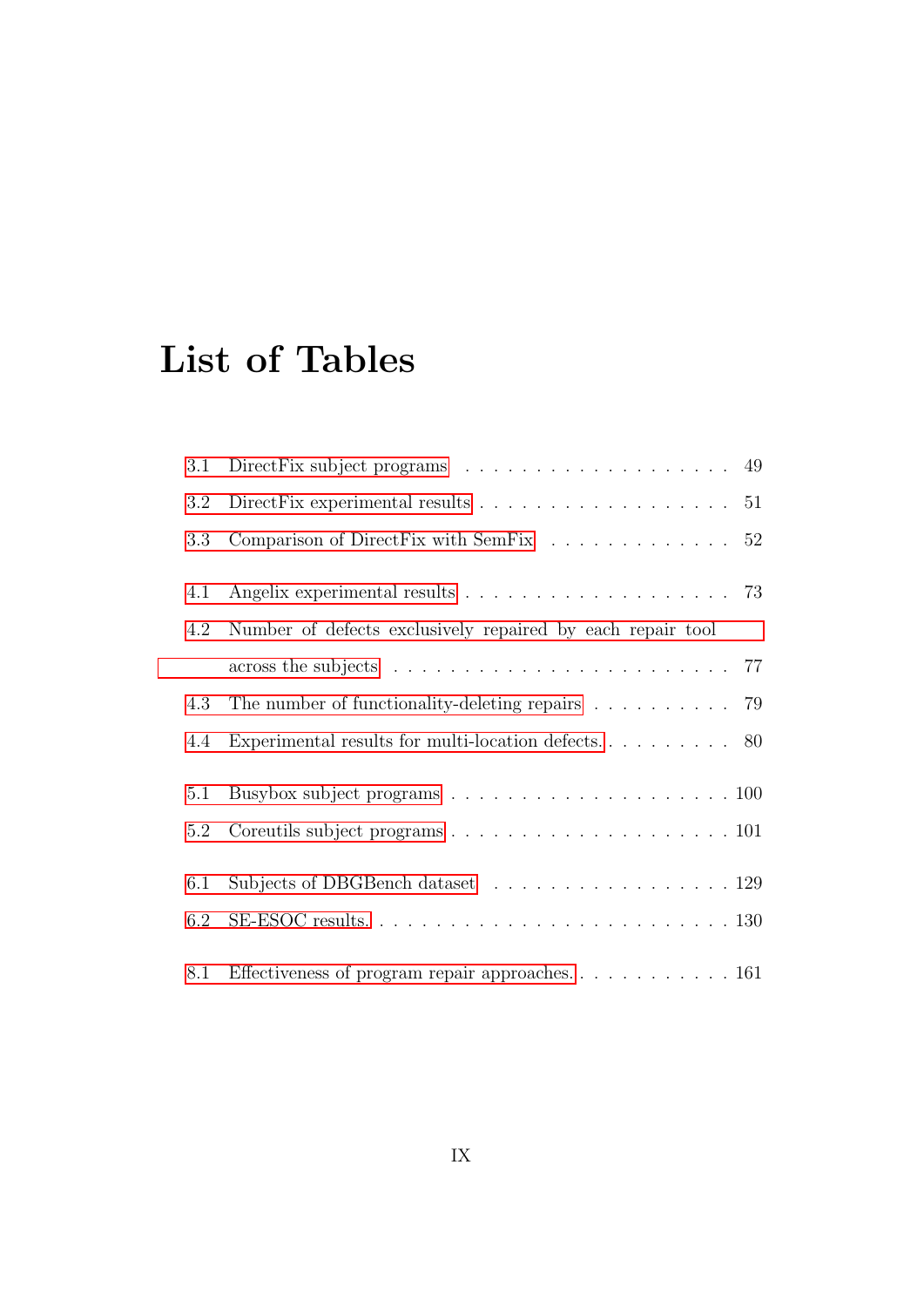# List of Figures

| 1.1     | Semantic program repair workflow. $\ldots \ldots \ldots \ldots \ldots \ldots$ 6                          |    |
|---------|----------------------------------------------------------------------------------------------------------|----|
| 2.1     | Testing search function via symbolic execution.                                                          | 16 |
| 2.2     | Encoding space of terms via integer location variables.                                                  | 18 |
| 2.3     |                                                                                                          | 23 |
| 2.4     | Repairing function using SemFix.                                                                         | 24 |
| 3.1     | Direct Fix motivating example $1 \ldots \ldots \ldots \ldots \ldots$                                     | 32 |
| 3.2     | DirecFix motivating example $2$<br>$\phantom{.} \ldots \ldots \ldots \ldots \ldots \ldots \ldots \ldots$ | 34 |
| $3.3\,$ | Direct Fix motivating example $3 \ldots \ldots \ldots \ldots \ldots$                                     | 35 |
| 3.4     |                                                                                                          | 38 |
| 3.5     | Repairing expression $\alpha > \beta$ by replacing $>$ with $\geq$                                       | 40 |
| 3.6     | Allocating components of the expressions $x > y$ and $a + b$                                             |    |
|         | and the additional component " $-$ " on the same interval using                                          |    |
|         |                                                                                                          | 46 |
| 3.7     |                                                                                                          | 48 |
| 3.8     | Comparison of repairs for Tcas version $10 \ldots \ldots \ldots$                                         | 53 |
| 3.9     | Comparison of repairs for Replace version $26 \ldots \ldots \ldots$                                      | 56 |
| 4.1     | Angelix motivating example $\ldots \ldots \ldots \ldots \ldots \ldots \ldots 61$                         |    |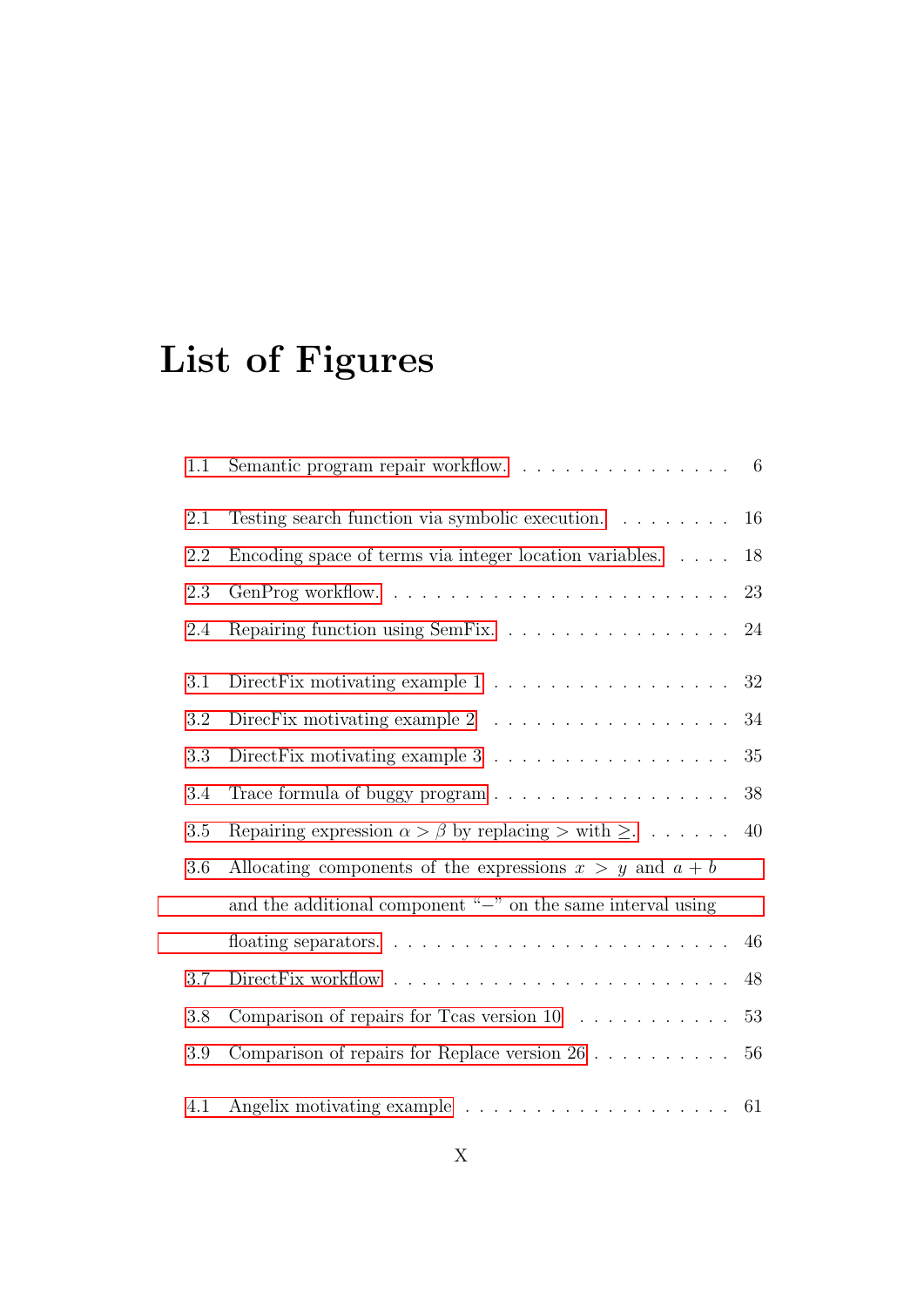| 4.2     | Comparison of repairs from Angelix and SPR 78                                               |
|---------|---------------------------------------------------------------------------------------------|
| 4.3     | 82                                                                                          |
| 5.1     |                                                                                             |
| $5.2\,$ |                                                                                             |
| 5.3     | Verification condition $\ldots \ldots \ldots \ldots \ldots \ldots \ldots \ldots \ldots 109$ |
| 5.4     | Counterexample-guided inductive repair. 109                                                 |
| 5.5     |                                                                                             |
| 5.6     | Generated patches for cut (ver. 6f374d7). 110                                               |
| 6.1     | Testing search function via traditional SE and SE-ESOC 113                                  |
| 6.2     | Repairing program using different approaches117                                             |
| 6.3     | Encoding via propositional selector variables. $\ldots$ 120                                 |
| 6.4     | Language of interpretations (search space). 130                                             |
| 6.5     | Repairing wrong handling of symbolic link loops in find 135                                 |
| 8.1     | Defect in Libtiff library from GenProg ICSE'12 benchmark 151                                |
| 8.2     | 5 expressions representing different test-equivalence classes. 153                          |
| 8.3     | Example of optimal program repair problem. $\ldots \ldots \ldots \ldots 157$                |
| 8.4     | Candidate patches for defect of Gzip from GenProg ICSE'12                                   |
|         |                                                                                             |
| 8.5     | Average patch generation time. 162                                                          |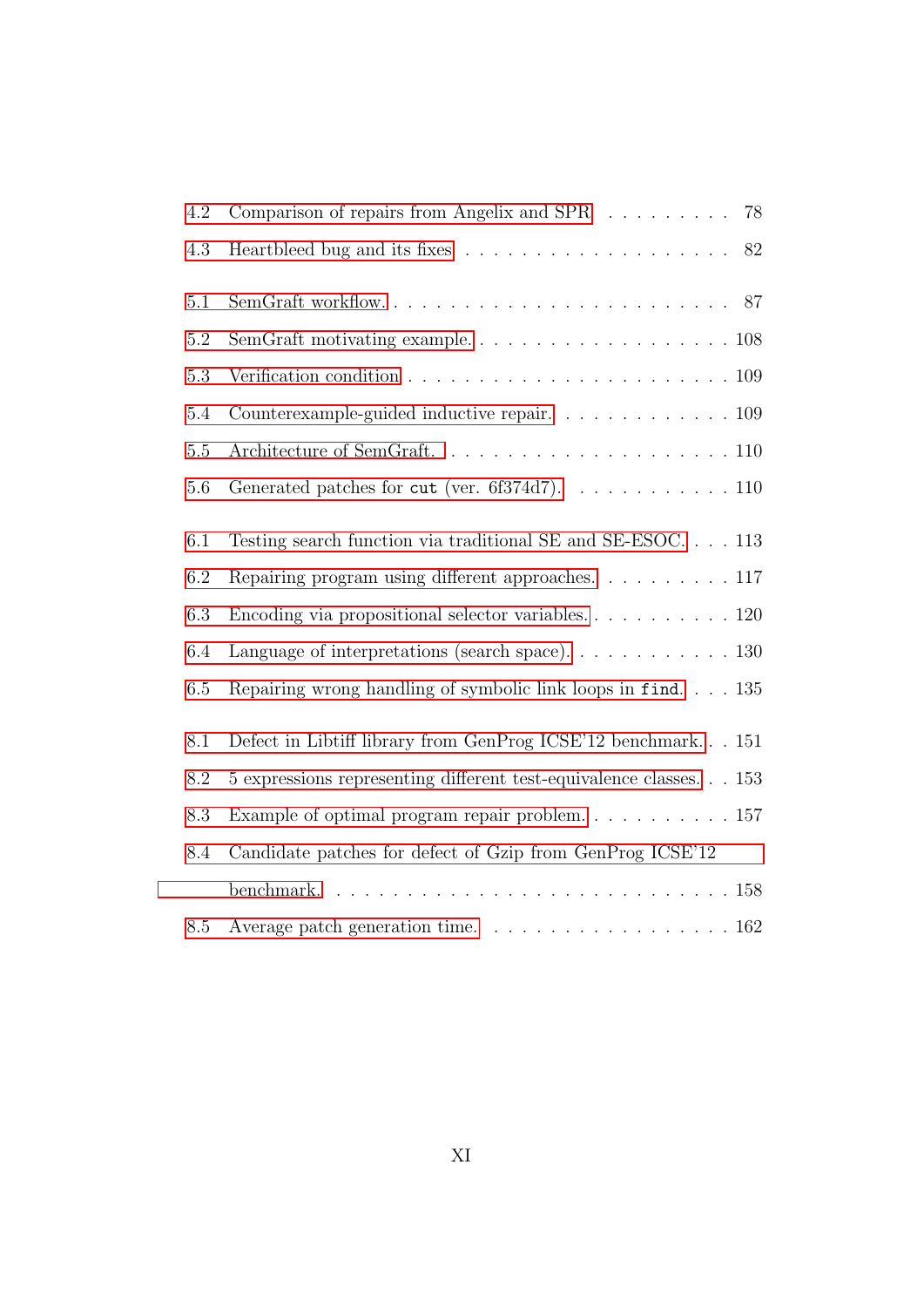# <span id="page-13-0"></span>Chapter 1

## Introduction

Program debugging is an important part of software development and maintenance. Debugging consumes significant percentage of resources for most software development projects. With the growth of the complexity of software systems, the number of bugs increases. The inadequacy of the used debugging techniques has lead to serious economic problems [\[102\]](#page-192-0). The dominant reason for the high cost of debugging is that this task is performed largely manually.

Defect (or bug) is defined as the cause of a software failure, where failure is a non-fulfillment of a given requirement. Program debugging is the task of localizing and correcting faults [\[97\]](#page-192-1). Program debugging involves a large number of activities that can vary depending on the used methodologies and tools, but the main activities that constitute debugging are fault localization (or isolation), fault understanding and fault correction. Fault localization tries to identify the parts of the program that are responsible for the failure. Fault understanding implies comprehending the cause of the failure. Fault correction is a modification of the program that eliminates the fault [\[77\]](#page-188-0).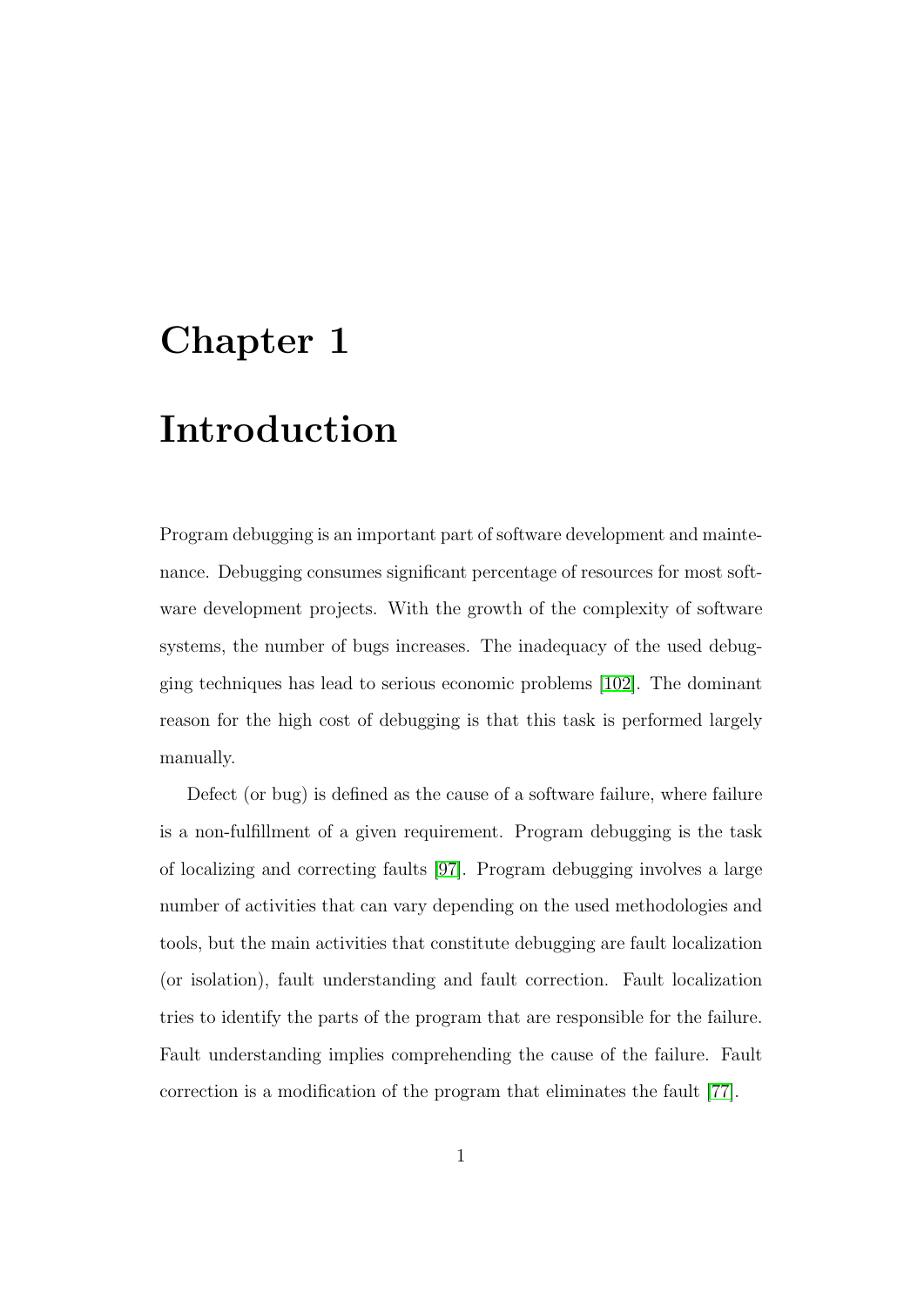Due to the importance of the debugging problem, various debugging techniques has been investigated by researchers. While bug localization techniques have been extensively studied, they have not gained wide adoption in industry [\[77\]](#page-188-0). One of the reasons of their poor adoption is that they are typically focused on just providing a ranked list of faulty statements leaving the burden of understanding and repairing the faulty code to developers.

Automated program repair is an emerging area of research whose goal is to reduce the cost of debugging by automatically suggesting fixes. In the other words, it takes account of the entire debugging process: fault localization, fault understanding and fault correction. This can have significant impact on the way developers debug and repair software and potentially lead to wider adoption compared with automated debugging techniques. Besides, automated program repair opens new opportunities such as developing selfhealing systems, which automatically detect incorrect behaviour and repair it by modifying its own code. This might find applications in such fiels as autonomous vehicles and the Internet of Things. Therefore, it is worthwhile to investigate automated program repair techniques.

### <span id="page-14-0"></span>1.1 Problem definition

Automated program repair techniques automatically and semi-automatically modify a given buggy program in order to eliminate a given defect. The presence of a defect is identified using given correctness criteria such as a test suite of a formal specification.

Fixing a defect may require implementing complex algorithms or making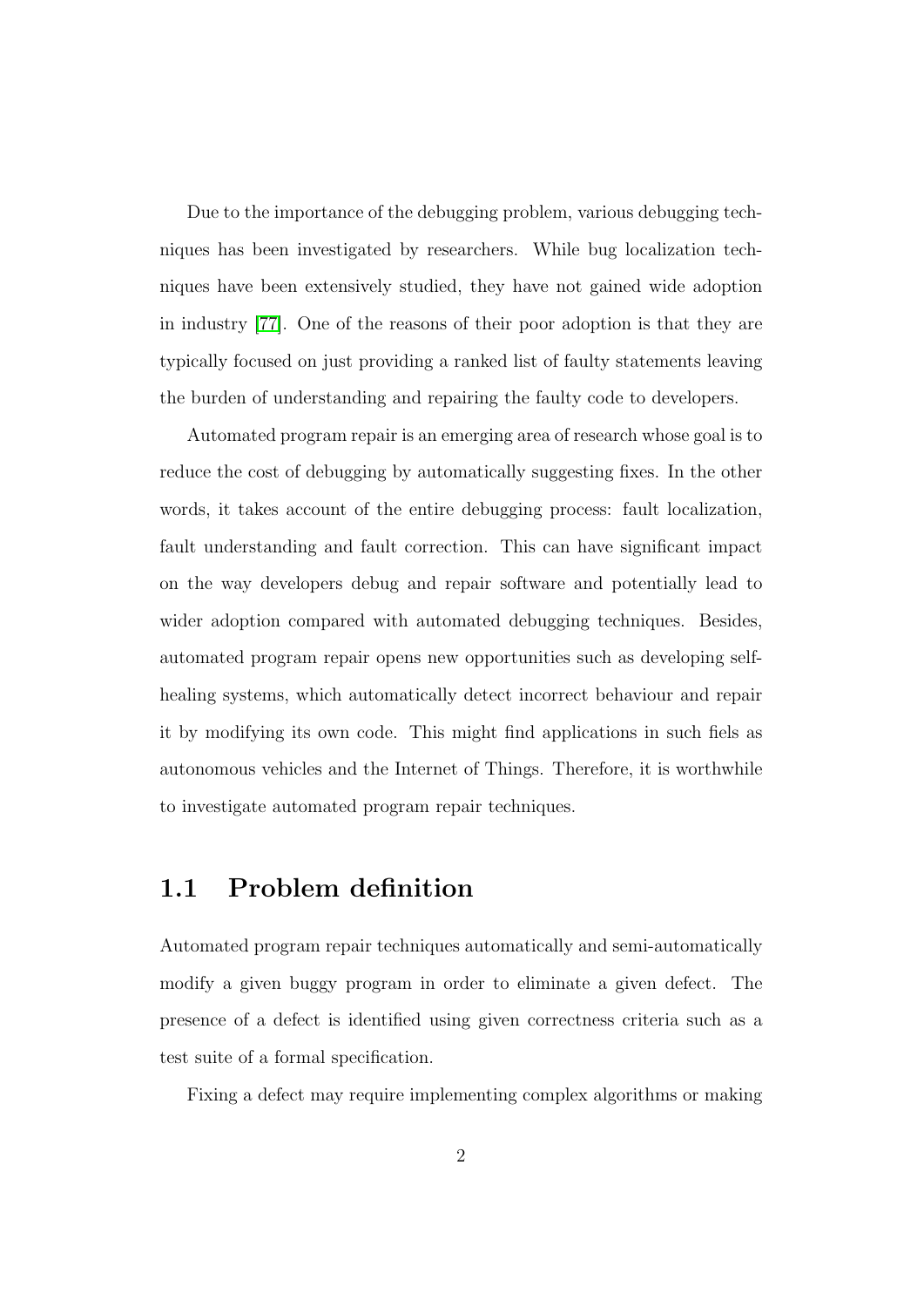significant modifications to the source code, which makes the problem intractable in the general case. To make automated program repair practical, existing program repair approaches solve a simpler task. Specifically, they search for a patch that satisfies given correctness criteria in a given space of modifications.

More precisely, for a given program  $p$  with expressions  $e_1, ..., e_n$  and a test suite  $T$  such that there is at least one test in  $T$  on which  $p$  fails, we consider the problem of finding a set of expressions  $e'_1, ..., e'_n$  such that a program  $p' :=$  $p[e_1 \mapsto e'_1, ..., e_n \mapsto e'_n]$ , obtained by substituting the expressions  $e_1, ..., e_n$ with the expressions  $e'_1, ..., e'_n$ , passes all the tests in T. There might be many modifications that pass the tests and, since a test suite is an incomplete specification, some of them might not correspond to the developer intentions. Thus, the definition can be augmented with additional criteria for choosing a patch such as a cost function that assigns lower cost to better patches.

The basic generate-and-validate repair algorithm [\[85\]](#page-190-0) takes a buggy program and a test suite containing at least one failing test as inputs and produces a plausible patch as the output. In detail, it (1) generates a search space of candidate patches and (2) evaluates the candidates one-by-one by executing tests until it finds a patch that passes the whole test suite. Most of existing test-driven program repair techniques can be thought of as improvements upon this baseline algorithm. Particularly, they seek to (1) populate search space with effective patches, (2) assigning higher priority to quality repairs, and (3) increase the exploration speed.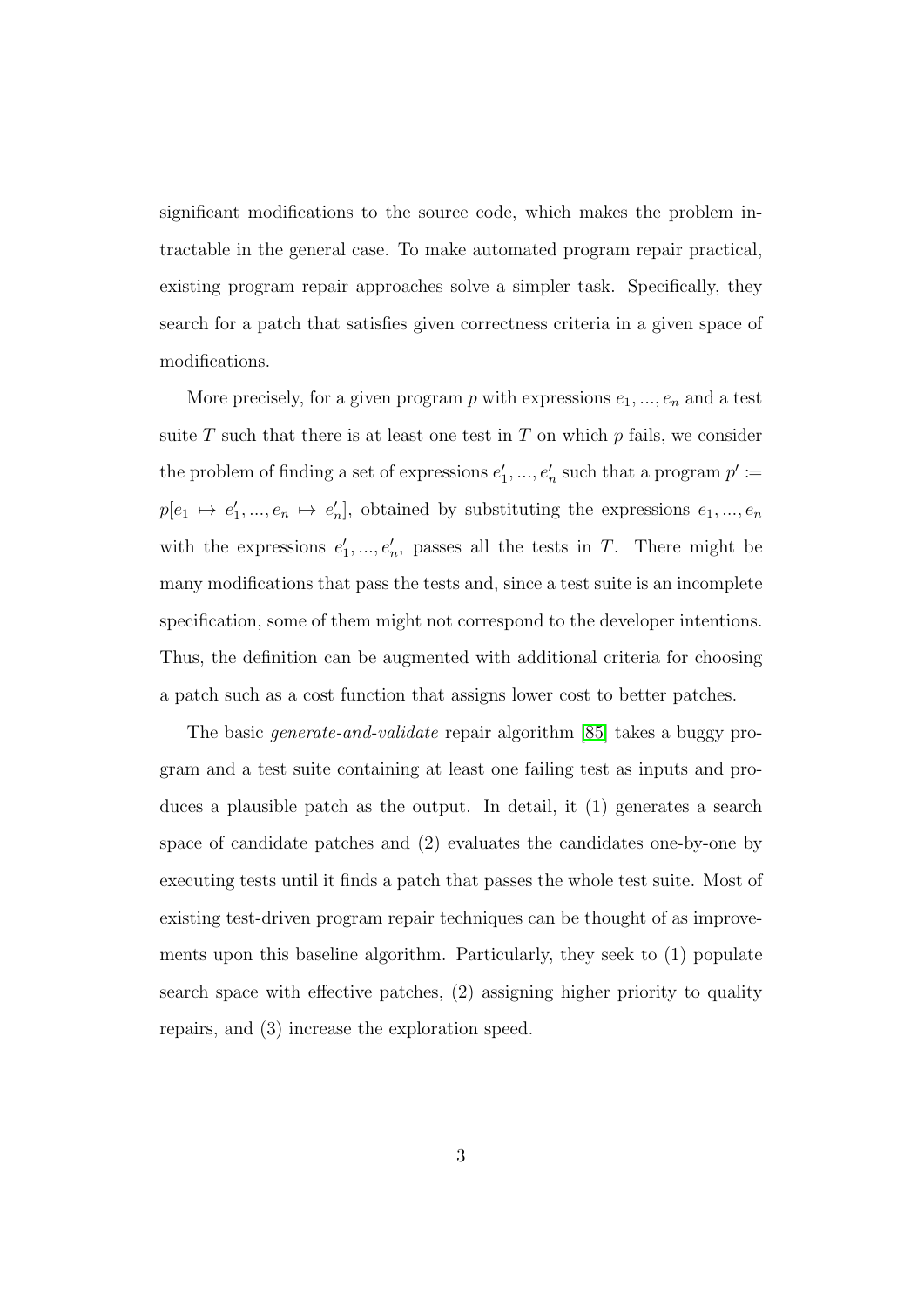### <span id="page-16-0"></span>1.2 Challenges

Exsiting program repair techniques have significant limitations. These limitations are caused by two main conceptual challenges:

- Tractability Program repair techniques should scale to large real-world programs. Apart from that, program repair approaches search for repairs in huge spaces of candidate patches. Therefore, such system should provide mechanisms to address search space explosion.
- Precision Since most of existing techniques rely on tests as the correctness criteria and tests is an incomplete specification, automatically generated patches may not satisfy user intentions, but overfit the tests [\[95\]](#page-191-0). Patches that merely pass given tests are referred to as plausible in literature [\[85\]](#page-190-0). Automated program repair system should either provide formal correctness guarantees or maximize the probability of finding correct repairs.

Other challenges of program repair include:

- Quality Apart from correctness, read world software development project pose additional requirements such as code clarity and maintainability. Therefore, these criteria should be taken into consideration by automated program repair systems.
- Speed Automated program repair systems should find patches within a given time budget.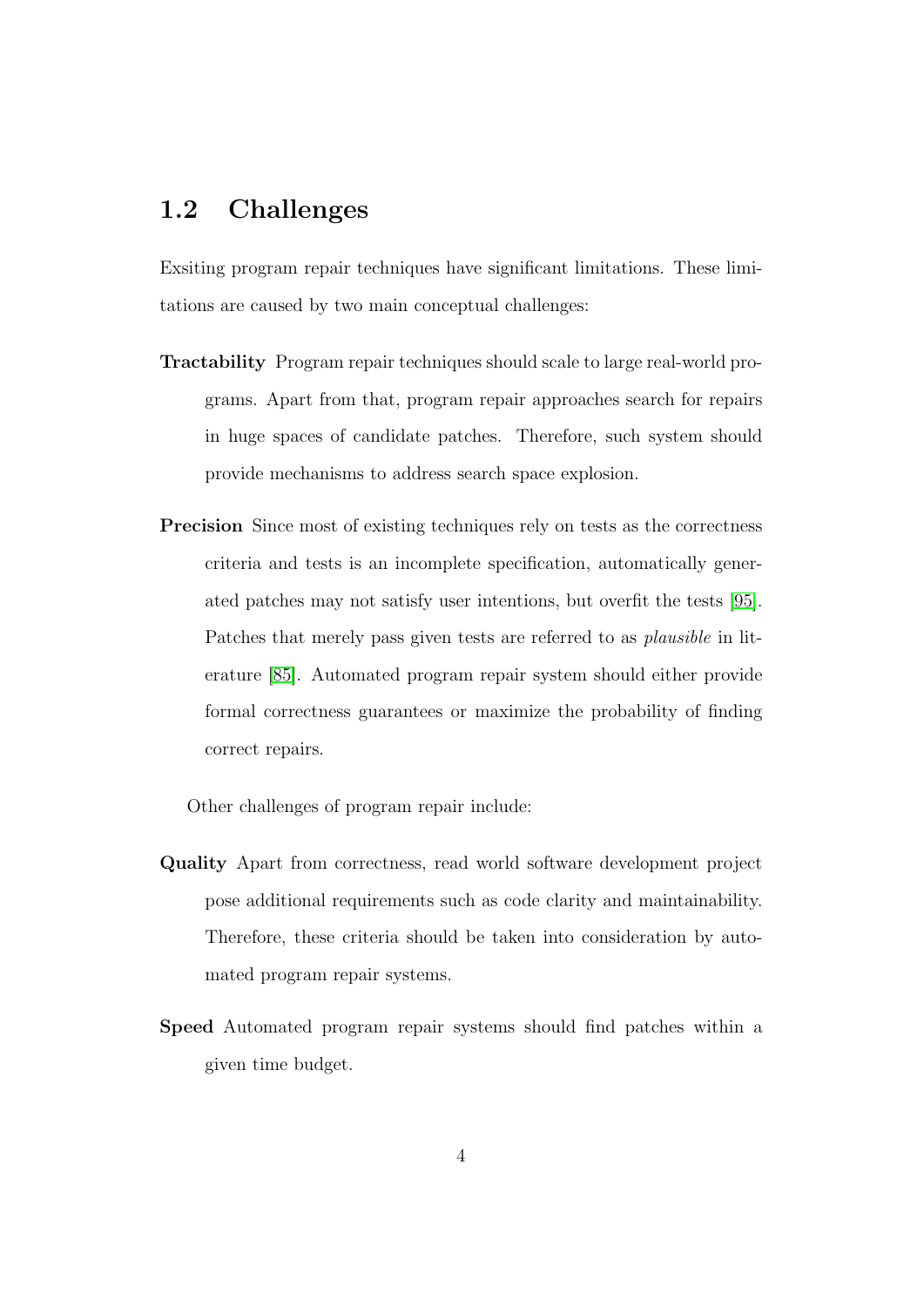- Interactivity Since debugging is often an interactive process, automated program repair should provide interactive repair capabilities.
- Expressiveness Since it is impossible to address arbitrary kinds of defects, automated program repair approaches should identify classes of defects that are important and tractable.
- Applications In order for automated program repair to be economically viable, it is necessary to identify concrete usage scenarios.
- Usability Automated program repair system should provide a convenient interface for developers.

#### <span id="page-17-0"></span>1.3 Semantic repair

Early test-driven program repair techniques such as GenProg [\[56\]](#page-185-0) that scaled to large real-world programs utilized search in a space of patches without comprehending the meaning of the program and the defect. We refer to such techniques as syntactic. Although such techniques demonstrated encouraging results, they suffer from limitations in precision and scalability. Since syntactic techniques do not comprehend the meaning of the defect and the program, they have only restricted means of ensuring correctness of generated patches, which leads to test overfitting. Since the space of syntactic changes is huge for large real-world programs, syntactic techniques are able to address only a small number of defects.

Contrary to syntactic techniques, semantics-based repair [\[73\]](#page-188-1) aims to reveal the underling meaning of the program and the defect. First, this can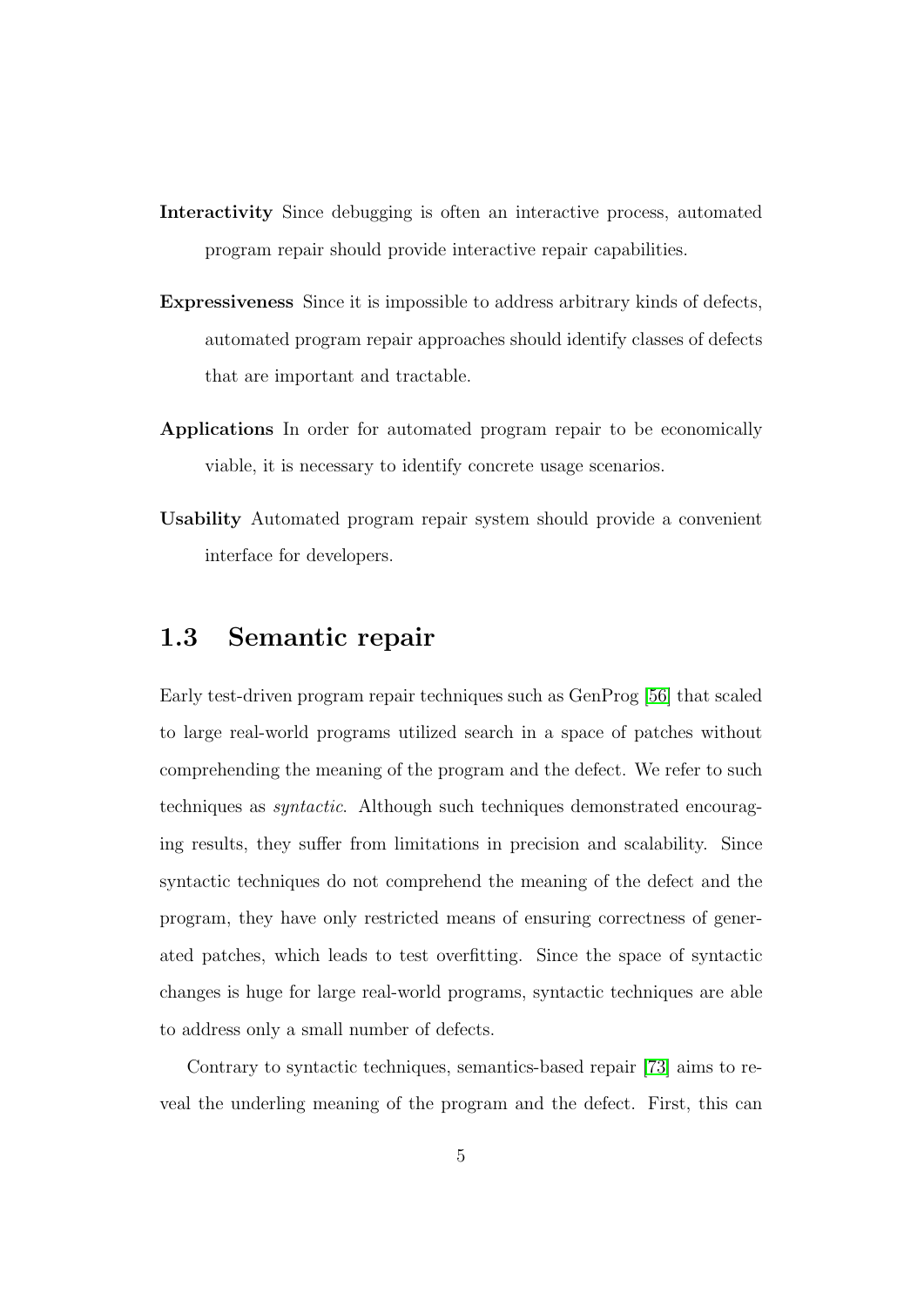<span id="page-18-0"></span>

Figure 1.1: Semantic program repair workflow.

help to navigate the conceptually large search space. Secondly, semanticsbased program repair provides excellent opportunities for improving patch correctness of generated patches. Typically, semantics-based techniques techniques split patch generation into specification inference and patch synthesis as shown in Figure [1.1.](#page-18-0) The inferred specification represent the meaning of the defect and therefore might be used to provide additional correctness guarantees.

Despite their benefits, previous semantic techniques suffered from important limitations. First, complex logical reasoning employed by such techniques limited their scalability to large real-world software. Secondly, semantic techniques based on path exploration [\[73\]](#page-188-1) suffered from path explosion problem that restricted their effectiveness. Finally, since previous techniques inferred specification from tests, this specification only captured the property of "passing the tests". Thus, semantic techniques also suffer from test overfitting problem.

The goals of this thesis is to improve existing and develop new semantic analysis techniques for automated program repair to address its major challenges such as tractability and precision. Specifically, we propose a cohesive semantic program repair framework that consists of the following tightly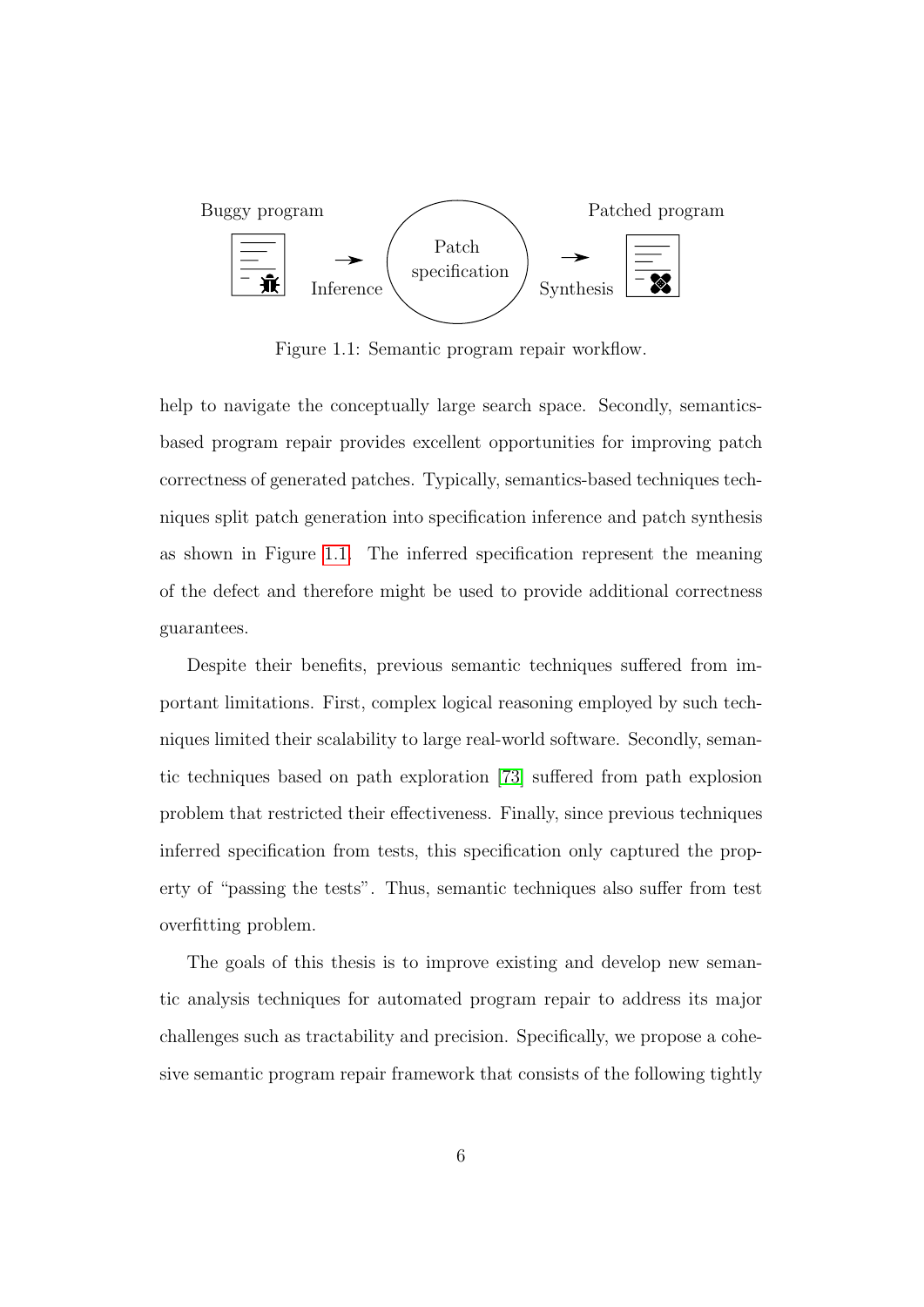integrated components:

- An approach of encoding the repair problem as a instance of satisfiability problem by reusing existing program synthesis and error diagnosis methods. We demonstrate that this method is able to generate complex multi-line repairs and provide higher quality repairs compared with previous techniques.
- An approach to scale semantic program repair to large real-world programs. To ensure its scalability, we devise a concise semantic signature whose size is independent on the size of the program and yet it is capable of representing complex multi-line program changes.
- An approach of inferring missing specification from a reference implementation in order to increase the quality of generated patches and provide additional correctness guarantees.
- Symbolic execution with existential second-order constraints an extension of symbolic execution that helps to address the path explosion of symbolic execution in the context of program repair.

Our techniques impact the current state of practice by assisting developers in fixing defects. Specifically, the developed system enables developers to automatically and efficiently repair large number of defects in real-world software. It also provides additional guarantees that increase the probability that the automatically found patches are correct. This can impact developers productivity and increase the quality of software.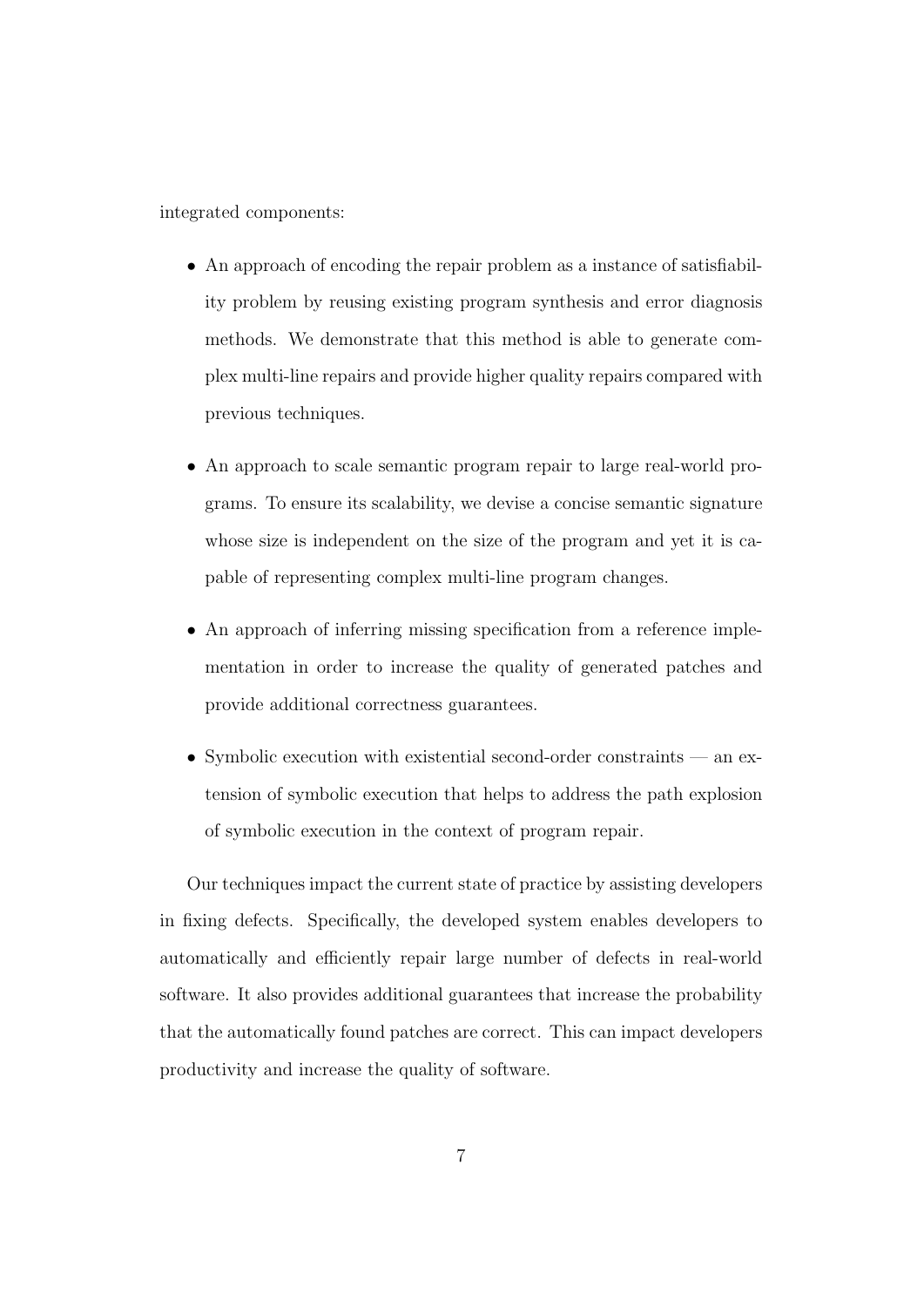The thesis provides the following implications for future research: (1) semantic techniques based on constraint solving can scale to large real-world software and generate non-trivial patches and (2) semantic analysis techniques provide additional means of increasing correctness and quality of generated patches.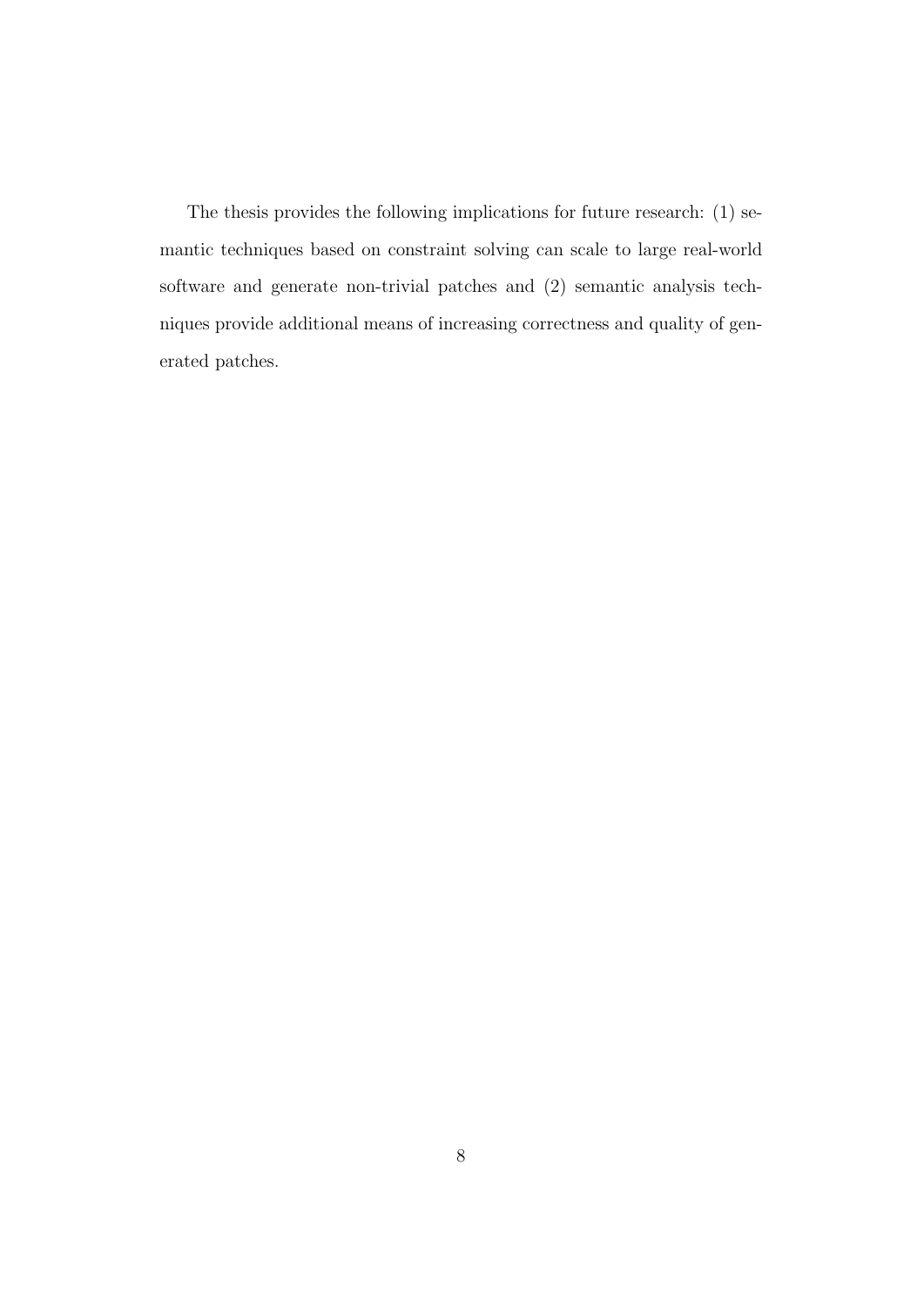# <span id="page-21-0"></span>Chapter 2

## Background

In this chapter, we recap the essential background knowledge for this thesis including satisfiability solving, symbolic execution, debugging, program synthesis and program repair.

### <span id="page-21-1"></span>2.1 Satisfiability

Propositional satisfiability (SAT) is the problem of determining whether a given propositional formula such as  $(\alpha_1 \vee \neg \alpha_2) \wedge \alpha_3$  is satisfiable. Particularly, the problem consists in identifying if there exists an assignment of formula variables that makes the formula True, and also finding such a satisfying assignment. Although this problem is NP-complete [\[19\]](#page-180-0), efficient algorithms such as CDCL [\[93\]](#page-191-1) have been proposed that can handle large complex formulas in practice. Indeed, recent advances in SAT solving have enabled new powerful techniques for software development.

In many applications, it is inconvenient and inefficient to encode problems through propositional formulas. Satisfiability modulo theories  $(SMT)$  [\[9\]](#page-178-0) ad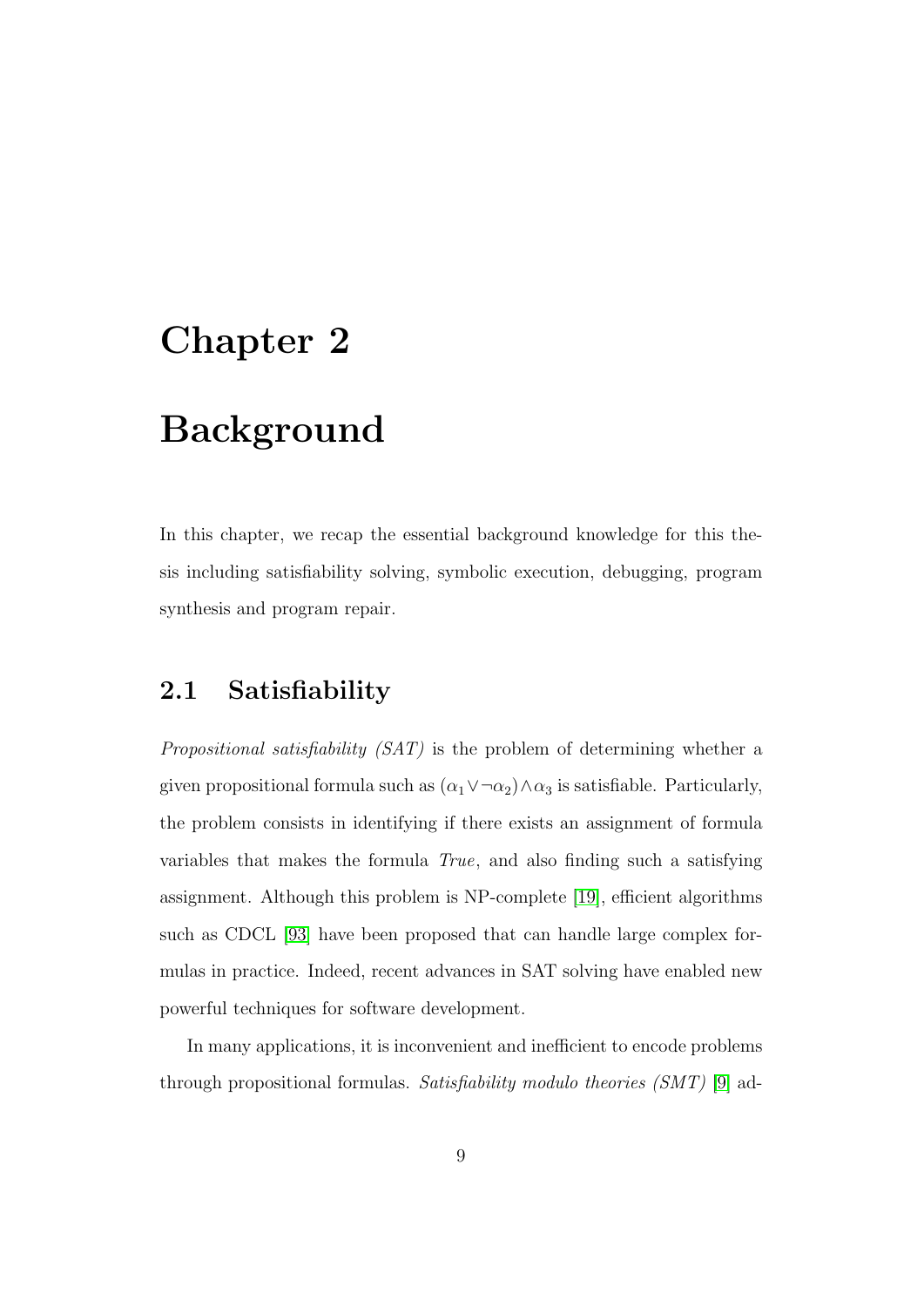dresses this by deciding the satisfiability of quantifier-free formulas such as  $(\alpha_1 > 1) \wedge (\alpha_2 + \alpha_3 > 2)$  w.r.t. given background theories. Commonly employed background theories include the theories of integer linear arithmetic, bitvectors and arrays. Although state-of-the-art solvers such as Z3 [\[21\]](#page-180-1) and MathSAT [\[17\]](#page-179-0) realize sophisticated decision procedures to solve formulas over various background theories, there are theoretical considerations that limit their capabilities (e.g. non-linear integer arithmetic is undecidable [\[65\]](#page-187-0)).

Each propositional formula can be transformed into an equisatisfiable formula in CNF form (a conjunction of clauses, where each clause is a disjunction of variables or their negations) using e.g. Tseytin algorithm [\[105\]](#page-193-0). Maximum satisfiability (MAX-SAT) is a generalization of SAT whose objective is to find the maximum number of clauses in a CNF formula that can be satisfied. Maximum satisfiability modulo theories (MAX-SMT) is a generalization of MAX-SAT for SMT. Partial maximum satisfiability (Partial MAX-SAT/Partial MAX-SMT) is a generalization of MAX-SAT/MAX-SMT in which some of the formula clauses are marked as hard and some are marked as soft. Then, the goal is to find the maximum number of soft clauses that are consistent with the hard clauses. One of the approaches to solve (Partial) MAX-SAT/MAX-SMT is to iteratively invoke a SAT/SMT solver to determine soft clauses that can be relaxed, as in Fu-Malik algorithm [\[31\]](#page-182-0).

In this thesis, we consider formulas and terms built from predicate and function symbols (e.g. "+", "-", ">") from a given signature Γ. We denote the set of all such formulas and terms as  $L_{\Gamma}$ . We also consider a background theory  $\mathcal T$  that fixes the interpretations of the symbols in Γ. We use the letters  $\alpha$ ,  $\beta$ ,  $\gamma$  and  $\delta$  to denote variables from  $L_{\Gamma}$ , and the letters  $\pi$ ,  $\phi$  and  $\psi$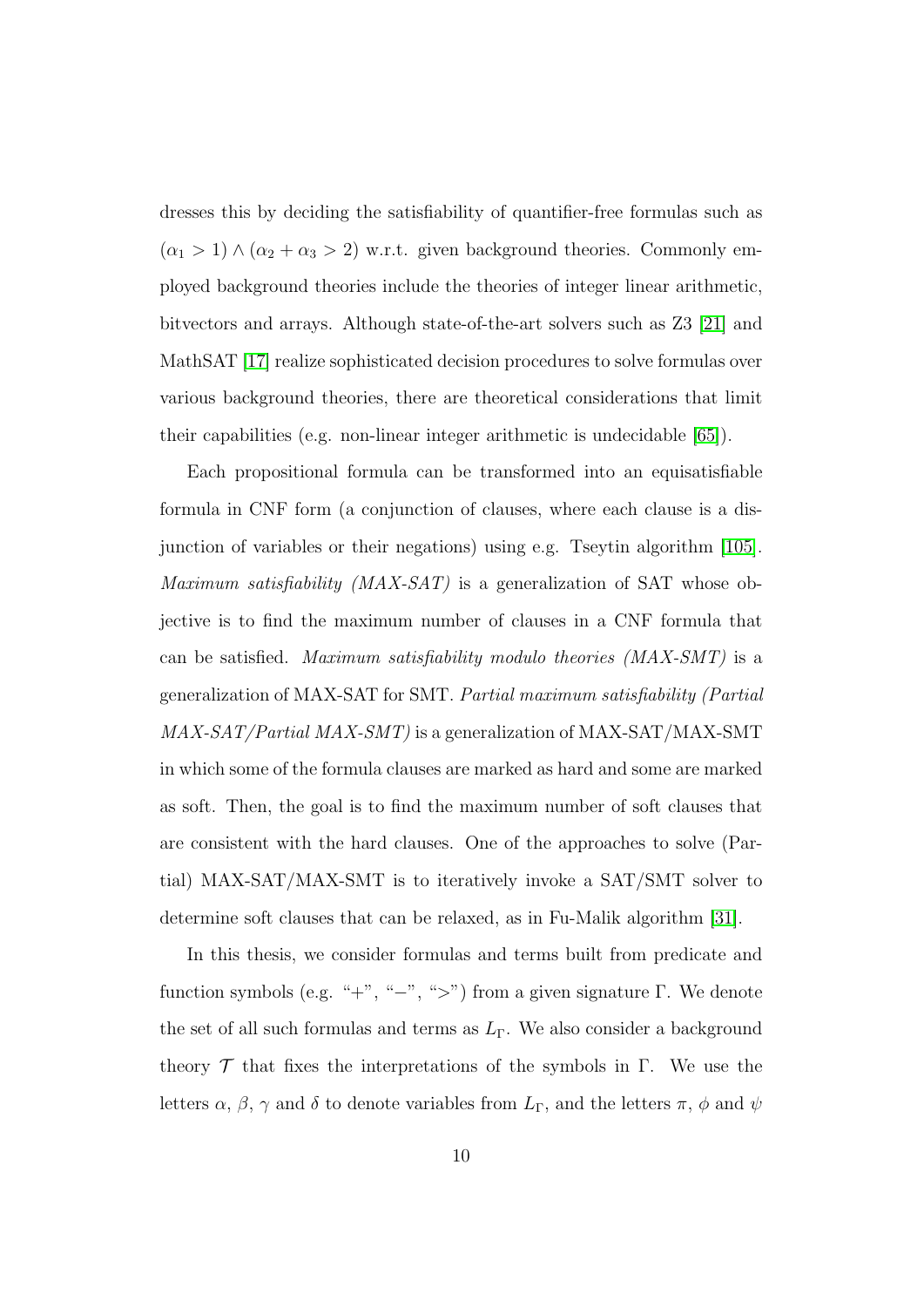to designate formulas from  $L_{\Gamma}$ .

Assume that  $\{\alpha_1 \mapsto n_1, ..., \alpha_k \mapsto n_k\}$  is an assignment of the variables from  $L_{\Gamma}$  (a mapping from the variables to values). We say that this assignment *satisfies* a formula  $\pi$  iff a substitution of the variables  $\alpha_i$  with the corresponding values  $n_i$  (denoted as  $[\![\pi]\!]_{\{\alpha_1\mapsto n_1,\ldots,\alpha_k\mapsto n_k\}}$ ) evaluates to True.

### <span id="page-23-0"></span>2.2 Programs

We consider programs written in an imperative programming language. Programs are denoted as  $p_1, ..., p_k$  and the set of all program as  $P$ . We define  $p[e \mapsto e']$  as a program obtained from p by substituting an expression e with  $e'$ . Program variables are represented as  $v_1, ..., v_k$  and the set of all program variables as  $V$ . The considered programming language contains a statement assume defined as follows:

$$
\mathtt{assume}(\phi) \coloneqq \mathtt{if}\ (\lnot \phi) \ \{\ \mathtt{LOOP}:\ \mathtt{goto}\ \mathtt{LOOP};\}
$$

that is this statement triggers a non-termination (an infinite loop) when the given condition does not hold.

Concrete program states (functions from program variables to values) are indicated as  $\sigma$  and the set of all concrete program states is denoted as  $\Sigma$ ; two concrete program states  $\sigma_1$  and  $\sigma_2$  are equal iff  $\forall v \in \mathcal{V}$ .  $\sigma_1(v) = \sigma_2(v)$ . We indicate a program state obtained from  $\sigma$  by updating the value of the variable v to n as  $\sigma[v \mapsto n]$ . The value of an expression e evaluated in the context  $\sigma$  is denoted as  $\llbracket e \rrbracket_{\sigma}$ . We define a concrete program execution as in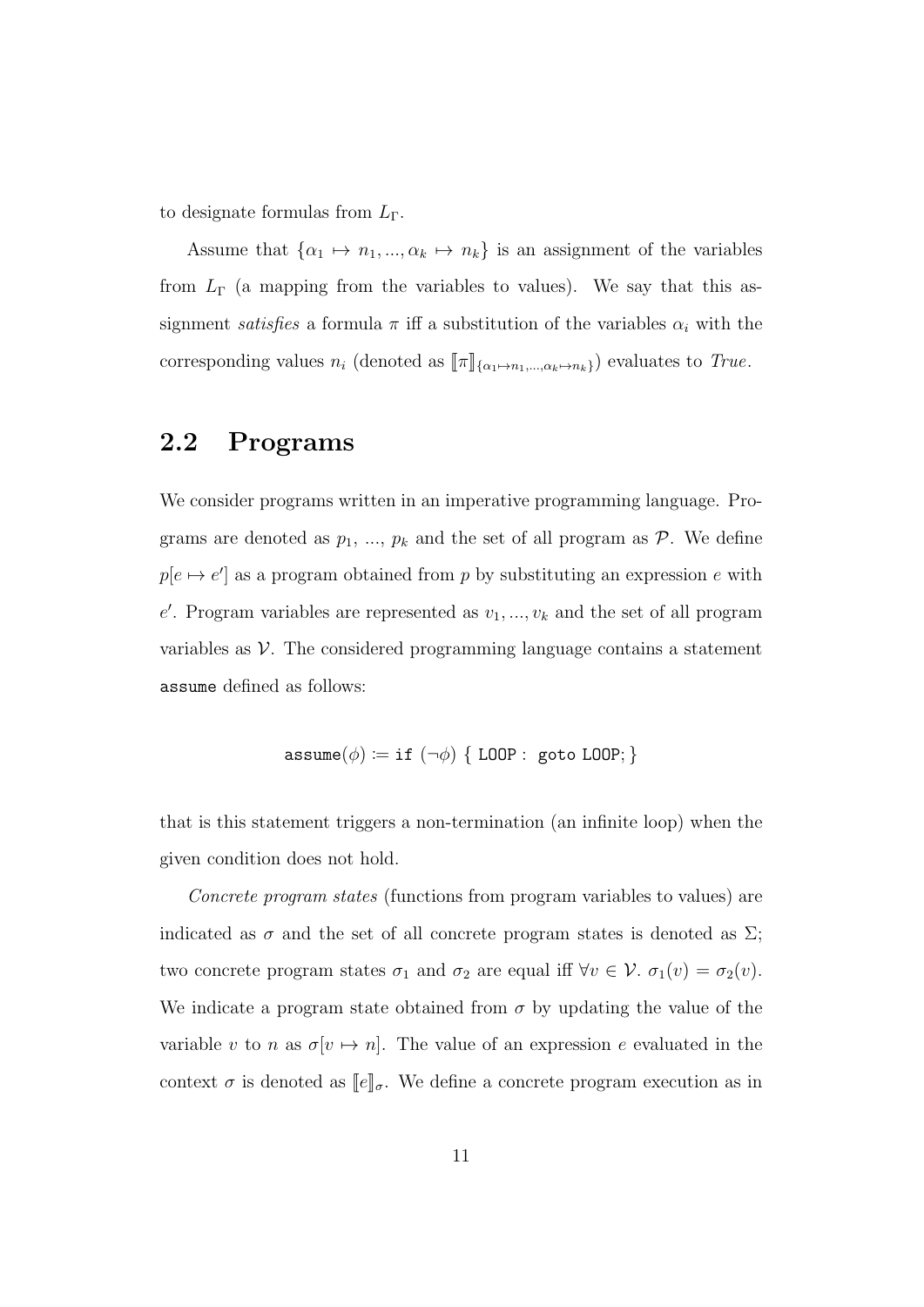the following:

Definition 1 (Concrete execution). A concrete execution procedure Exec :  $\mathcal{P} \times \Sigma \to \Sigma \cup \{\omega\}$  is a function that for a given program p and a concrete input state  $\sigma_{in}$  returns the corresponding output state  $\sigma_{out}$  if the program terminates, and the literal  $\omega$  otherwise.

**Definition 2** (Partial equivalence under  $\sigma$ ). Let  $p_1$  and  $p_2$  be programs,  $\sigma$  be a program state. We say that  $p_1$  and  $p_2$  are partially equivalent under  $\sigma$  iff at least one of the following holds:

- $Exec(p_1, \sigma) = \omega;$
- $Exec(p_2, \sigma) = \omega$ ;
- $Exec(p_1, \sigma) =Exec(p_2, \sigma)$ .

Conditional equivalence [\[46\]](#page-184-0) is a relaxed notion of partial equivalence that checks equivalence only for a subset of inputs.

**Definition 3** (Conditional partial equivalence). Let  $p_1$  and  $p_2$  be programs,  $\phi \in L_{\Gamma}$  be an input condition. We say that  $p_1$  and  $p_2$  are conditionally partially equivalent under an input condition  $\phi$  iff they are partially equivalent under each input in  $\{\sigma \mid [\![\phi]\!]_{\sigma} = True\}.$ 

### <span id="page-24-0"></span>2.3 Symbolic execution

Symbolic execution is a powerful program analysis technique that relies on SMT solving. Having been originally proposed for software testing [\[49,](#page-184-1) [13\]](#page-179-1),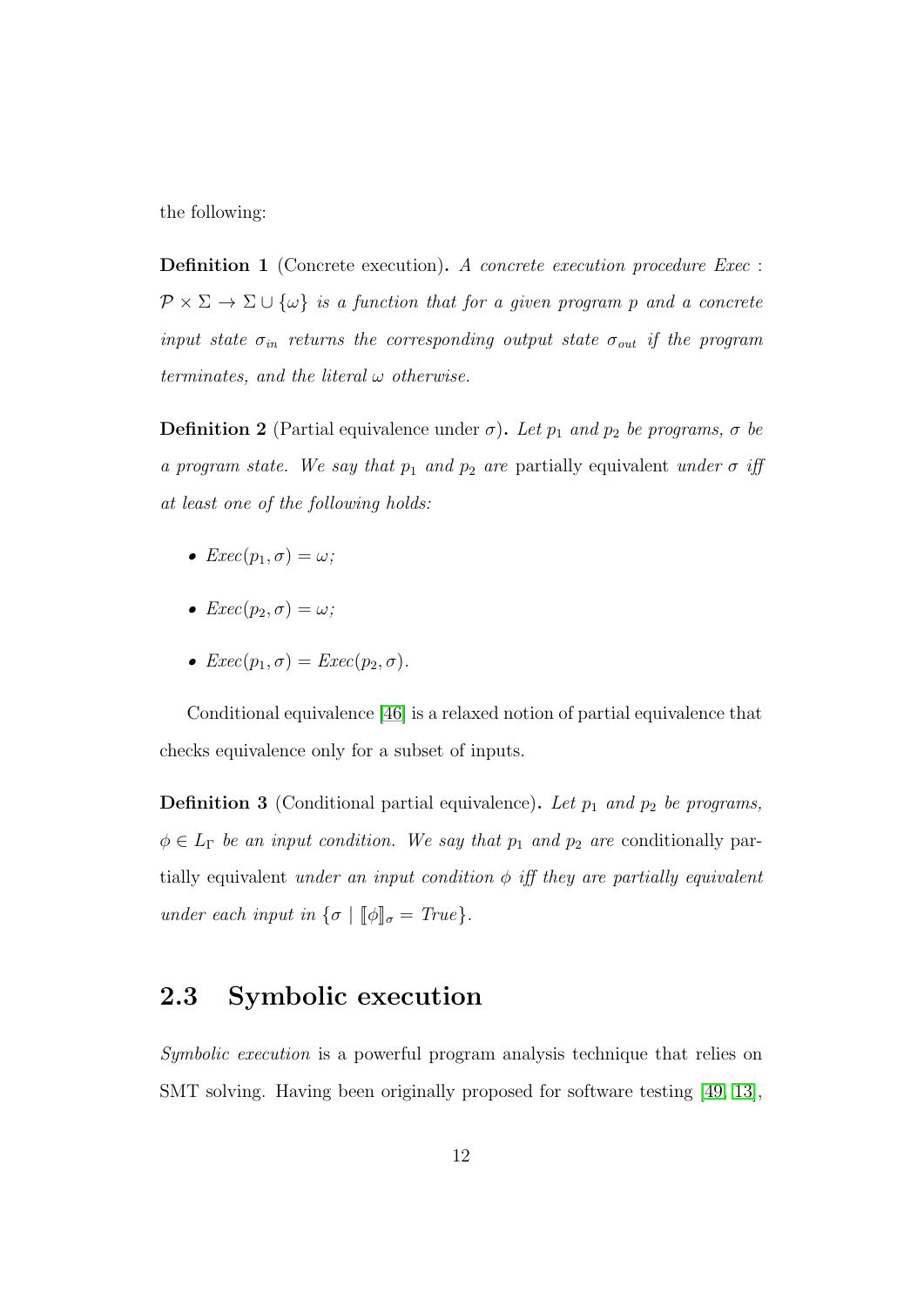it has since found a wide range of other applications in software engineering including software verification [\[37\]](#page-183-0), program debugging [\[82\]](#page-189-0) and program repair [\[73\]](#page-188-1). In symbolic execution, program inputs are assigned symbolic variables instead of concrete values. The result of executing a program with symbolic inputs is a set of constraints over these symbolic variables called path conditions. The path condition of a program path captures all inputs that would drive the execution along this program path. SMT solvers are used in symbolic execution engines to generate concrete program inputs by solving path conditions and to determine the feasibility of paths (if there is at least one input that drives the execution along the considered path).

Symbolic execution operates *symbolic program states*. We use the letter  $\theta$  to indicate symbolic program states, that is functions from program variables to logical terms from  $L_{\Gamma}$  (for a program variable v, the corresponding logical term is  $\theta(v)$ , the set of all symbolic program states is denoted as  $\Theta$ . We express the equality of two symbolic program states  $\theta_1$  and  $\theta_2$  as the formula  $\theta_1 = \theta_2 \coloneqq \bigwedge_{v \in \mathcal{V}} \theta_1(v) = \theta_2(v)$ . We indicate a symbolic program state obtained from  $\theta$  by updating the value of the variable v to  $\phi$  as  $\theta[v \mapsto \phi]$ . We denote a logical term computed by evaluating a program expression  $e$  in the context  $\theta$  as  $\llbracket e \rrbracket_{\theta}$ . We also introduce a concretization of symbolic states defined as follows:

**Definition 4** (Concretization). Let  $\theta$  be a symbolic program state,  $\{\alpha_1 \mapsto$  $n_1, ..., \alpha_k \mapsto n_k$  be an assignment of the variables from  $L_\Gamma$ . A concrete state  $[\![\theta]\!]_{\{\alpha_1\mapsto n_1,\ldots,\alpha_k\mapsto n_k\}}$  is the concretization of  $\theta$  with the assignment  $\{\alpha_1 \mapsto$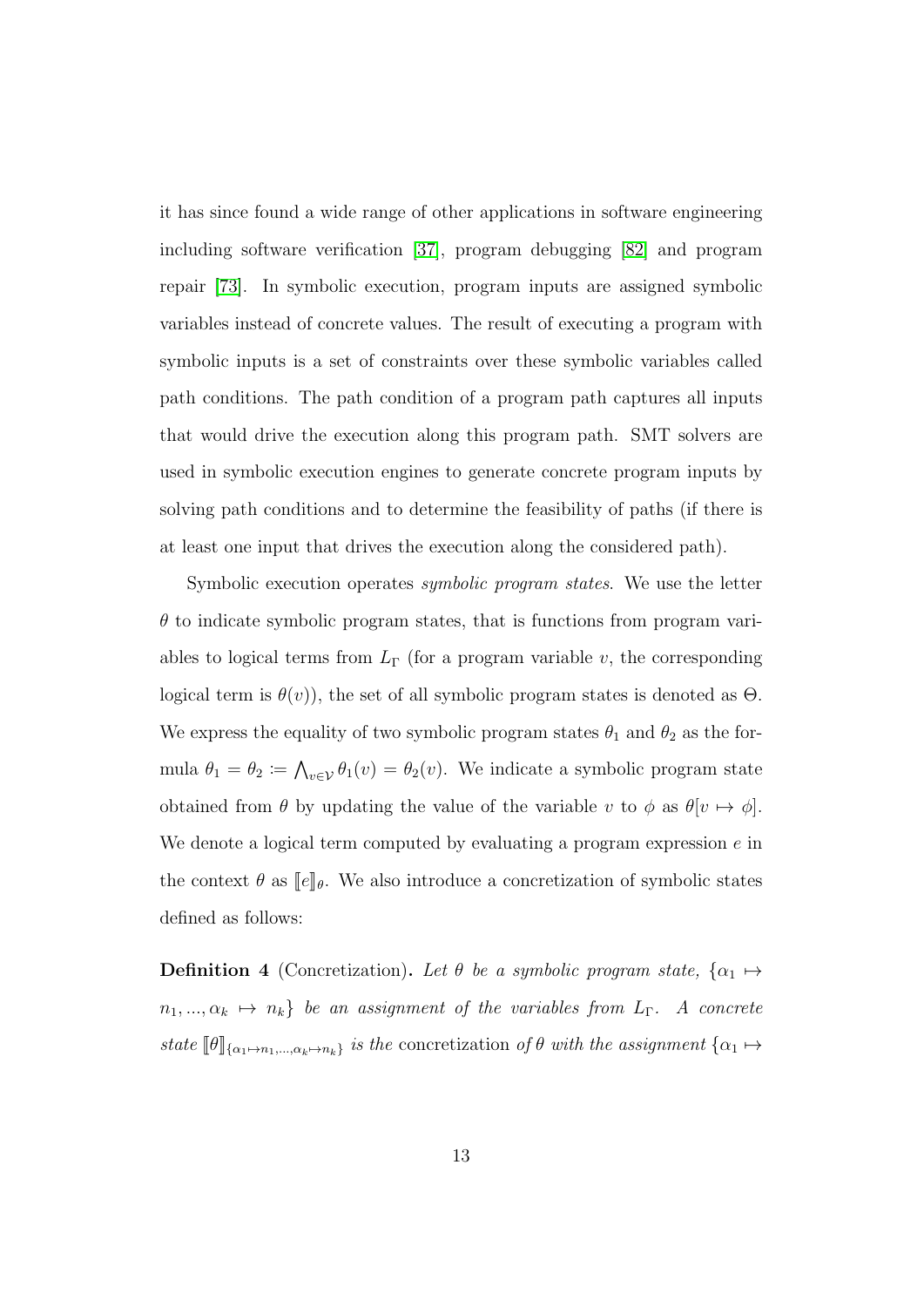#### ALGORITHM 1: Symbolic interpreter

```
Procedure symInter(instruction pointer IP, symbolic state \theta, path condition \pi)
    I := getInstruction(IP);switch I do
         case Assignment \ v := e do
              \theta' := \theta[v \mapsto [\![e]\!]_\theta];\ IP' := \texttt{increment}(IP);symInter(IP', \theta', \pi);end
         case Conditional if e then C_1 else C_2 do
              \phi := \pi \wedge [e]_{\theta};if isSatisfiable(\phi) then
                   IP' := getPoint(C_1);symInter(IP', \theta, \phi);end
              ... // check the other branch
         end
         otherwise do
          ... // handle other instructions
         end
     end
```
<span id="page-26-0"></span> $n_1, ..., \alpha_k \mapsto n_k$  is defined as follows:

 $[\![\theta]\!]_{\{\alpha_1\mapsto n_1,\ldots,\alpha_k\mapsto n_k\}} := \lambda v. \; [\![\theta(v)]\!]_{\{\alpha_1\mapsto n_1,\ldots,\alpha_k\mapsto n_k\}}$ 

that is a mapping of program variables into values expressed using lambda notation, computed by substituting all the variables  $\alpha_i$  in the logical terms in the codomain of  $\theta$  with the corresponding values  $n_i$ .

In this thesis, we consider symbolic execution from two angles: an operational perspective that characterizes symbolic execution as a program analysis mechanism and a denotational perspective that characterizes symbolic execution as a program comprehension mechanism.

From the operational perspective, symbolic execution is a generalized program interpreter that maintains symbolic memory and path conditions as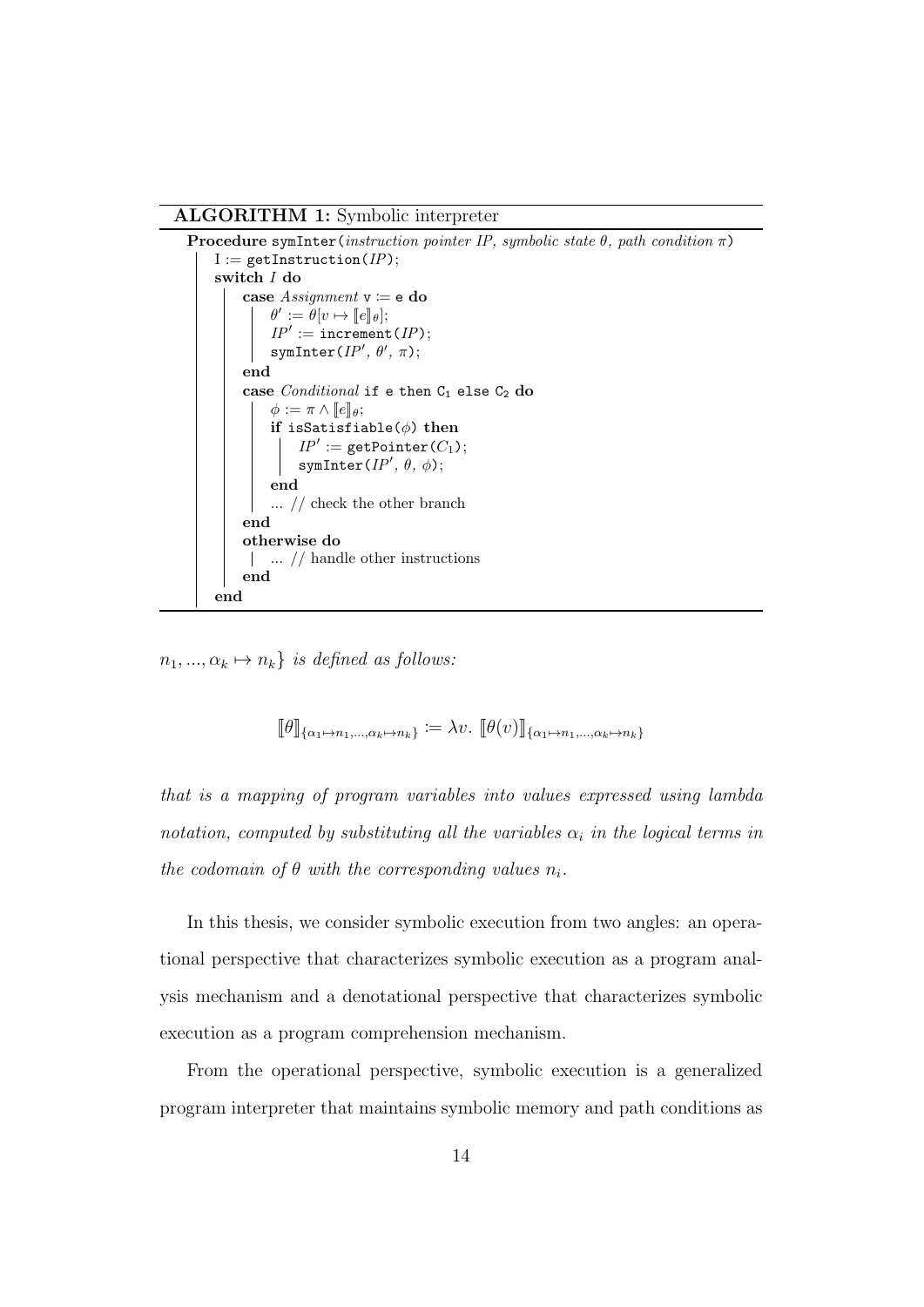shown in Algorithm [1.](#page-26-0) The function symInter takes an instruction pointer, a symbolic program state and a path condition, performs symbolic execution of the corresponding instruction, and recursively continues execution. For an assignment  $v := e$ , this function updates the state by replacing the value of v with e evaluated in the context  $\theta$  (denoted as  $\llbracket e \rrbracket_{\theta}$ ). Then, the execution continues from the next instruction. For a conditional if e then  $C_1$  else  $C_2$ , this function checks whether the if-condition is consistent with the current path condition and whether the negation of the if-condition is consistent with the path condition (the later case is omitted). If the constraint is satisfiable, the algorithm continues execution of the corresponding branch with an augmented path condition.

From the denotational perspective, symbolic execution is an approach to extract specification or summary of program behaviour. For this, we define symbolic execution non-constructively as follows:

**Definition 5** (Symbolic execution). Symbolic execution SymExec :  $\mathcal{P} \times \Theta \rightarrow$  $2^{L_{\Gamma}\times\Theta}$  is a function that for a given program p and a symbolic input state  $\theta_{in}$  returns a finite set of pairs  $\{(\pi, \theta_{out})\}$ , where  $\pi$  is the path condition and  $\theta_{out}$  is the corresponding symbolic output state. For each assignment of the symbolic variables  $\{\alpha_1 \mapsto n_1, ..., \alpha_k \mapsto n_k\}$ , if this assignment satisfies the formula  $\pi$ , then  $\sigma_{out} = \text{Exec}(p, \sigma_{in})$ , given that  $\sigma_{in} := [\![\theta_{in}]\!]_{\{\alpha_1 \mapsto n_1, ..., \alpha_k \mapsto n_k\}}$ and  $\sigma_{out} \coloneqq [\![\theta_{out}]\!]_{\{\alpha_1 \mapsto n_1,\ldots,\alpha_k \mapsto n_k\}}$ .

Obviously, SymExec can be implemented using the procedure symInter presented in Algorithm [1.](#page-26-0)

Consider the function search in Figure [2.1a.](#page-28-0) This function takes an array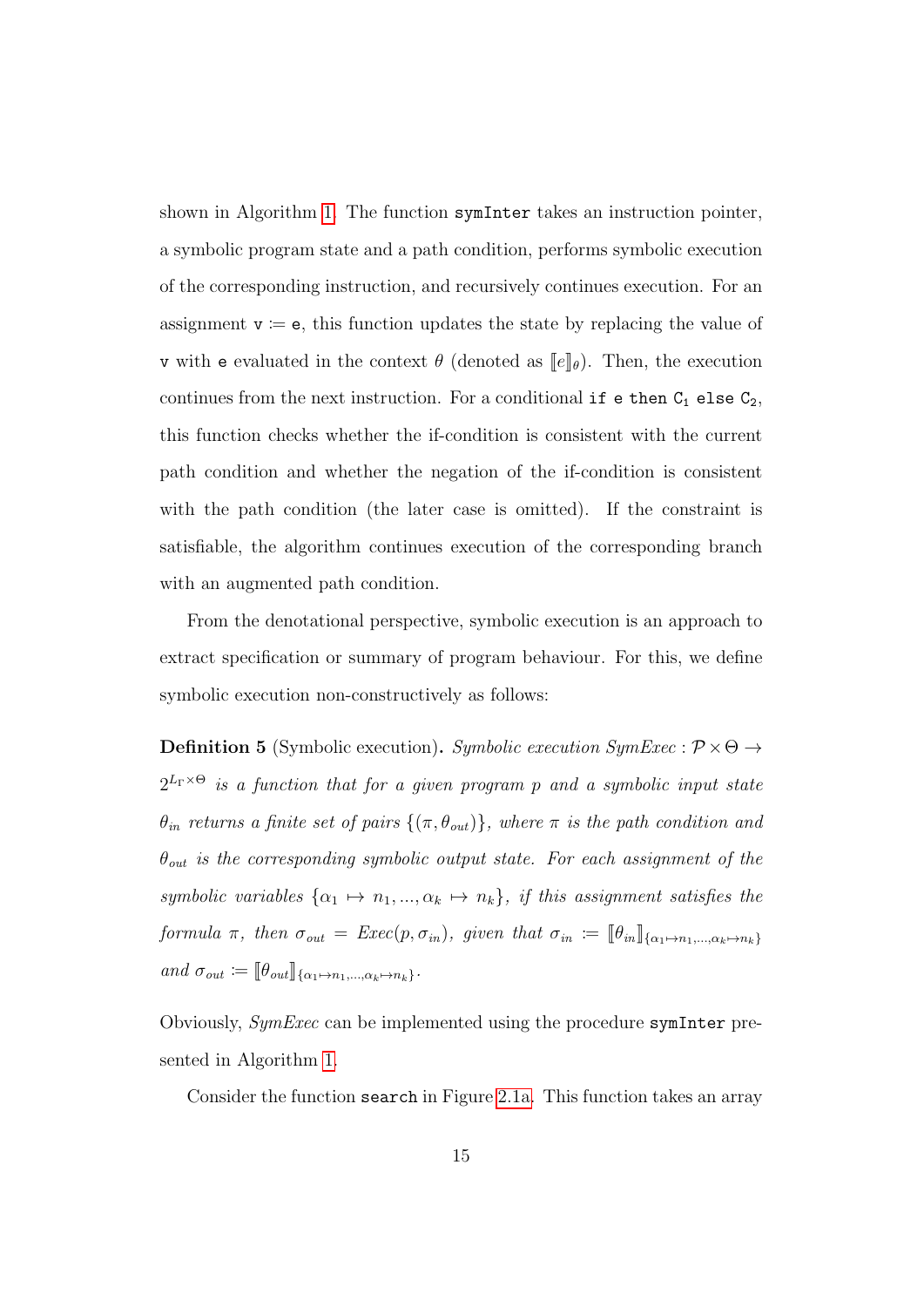```
size_t search (int data[],
               size_t len ,
                int (*pred)(int)) {
  size_t i ;
  for (i = 0; i < len; i++)if ( pred ( data [i] ) )
      return i ;
  return len ;
}
```
(a) Search function.

Executing search with symbolic inputs  $\alpha_1, \alpha_2, \alpha_3$ :

```
int pos(int x) { return x > 0; }
search ((int[])\{\alpha_1, \alpha_2, \alpha_3\}, 3, pos);
```
Symbolic input state:

$$
\theta_{in} \coloneqq \{\texttt{data}[0] \mapsto \alpha_1, \texttt{data}[1] \mapsto \alpha_2, \texttt{data}[2] \mapsto \alpha_3, \texttt{len} \mapsto 3\}
$$

Symbolic execution results:

| Path condition $\pi$           | Generated input                                                                                                                                                   | Output state $\theta_{out}$ |
|--------------------------------|-------------------------------------------------------------------------------------------------------------------------------------------------------------------|-----------------------------|
| $\alpha_1 > 0$                 | $\{\alpha_1 \mapsto 1, \alpha_2 \mapsto 0, \alpha_3 \mapsto 0\}$ {return $\mapsto 0, \dots$ }                                                                     |                             |
| $\alpha_1<0 \wedge \alpha_2>0$ | $\vert \{\alpha_1 \mapsto 0, \alpha_2 \mapsto 1, \alpha_3 \mapsto 0\} \vert$ {return $\mapsto 1, \ldots$ }                                                        |                             |
|                                | $\alpha_1 \leq 0 \wedge \alpha_2 \leq 0 \wedge \alpha_3 > 0$ $\{\alpha_1 \mapsto 0, \alpha_2 \mapsto 0, \alpha_3 \mapsto 1\}$ {return $\mapsto 2, \dots$ }        |                             |
|                                | $\alpha_1 \leq 0 \wedge \alpha_2 \leq 0 \wedge \alpha_3 \leq 0 \mid {\alpha_1 \mapsto 0, \alpha_2 \mapsto 0, \alpha_3 \mapsto 0} \mid {\text{return}} \mapsto 3,$ |                             |

(b) Symbolic execution.

Figure 2.1: Testing search function via symbolic execution.

data, a value len representing its length, a pointer to a predicate function pred, and returns the index of the first element of the array that satisfies the predicate.

In symbolic execution, numeric inputs are replaced with logical variables as shown for the elements  $\alpha_1, \alpha_2, \alpha_3$  of the array in Figure [2.1b.](#page-28-0) Assume that the predicate pred is a function pos that checks if a given value is positive.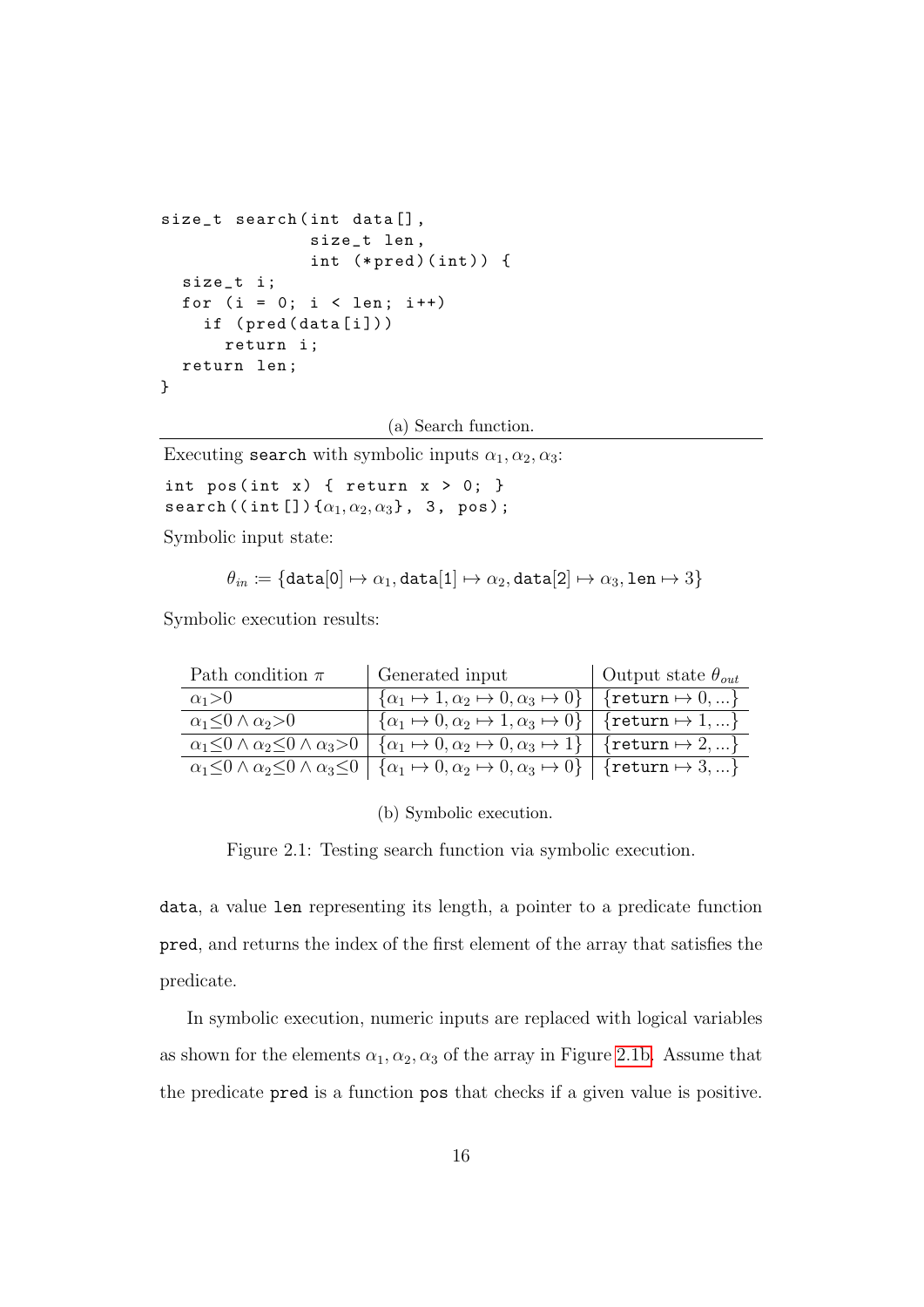In this context, symbolic execution explores four paths as shown in the table in Figure [2.1b,](#page-28-0) in which the path conditions  $\pi$  are constraints over the variables  $\alpha_1, \alpha_2, \alpha_3$ , and the output states contain a special variable return that captures the return value of the function. The test inputs generated for each path by solving the corresponding path condition are shown in the column "Generated input".

#### <span id="page-29-0"></span>2.4 Program synthesis

Program synthesis is a methodology for automatically constructing programs that satisfy given requirements. From the logical point of view, program synthesis can be considered as a second-order constraint solving [\[20\]](#page-180-2). For example, for a given set of tests  $t_1, ..., t_n$ , where each test  $t_i := (\sigma_i, r_i)$  is a pair of input state  $\sigma_i$  and an output value  $r_i$ , program synthesis problem can be expressed as a second-order satisfiability problem over terms e:

<span id="page-29-1"></span>
$$
\exists e \in L_{\Gamma}.\ \bigwedge_{i} [e]_{\sigma_i} = r_i \tag{2.1}
$$

The most trivial approach to solve the above formula is to enumerate all possible terms until we find a term that satisfies the formula. However, this approach might have performance limitations due to the large search space. In this thesis, we focus on synthesis algorithms that reduce this problem to SMT solving.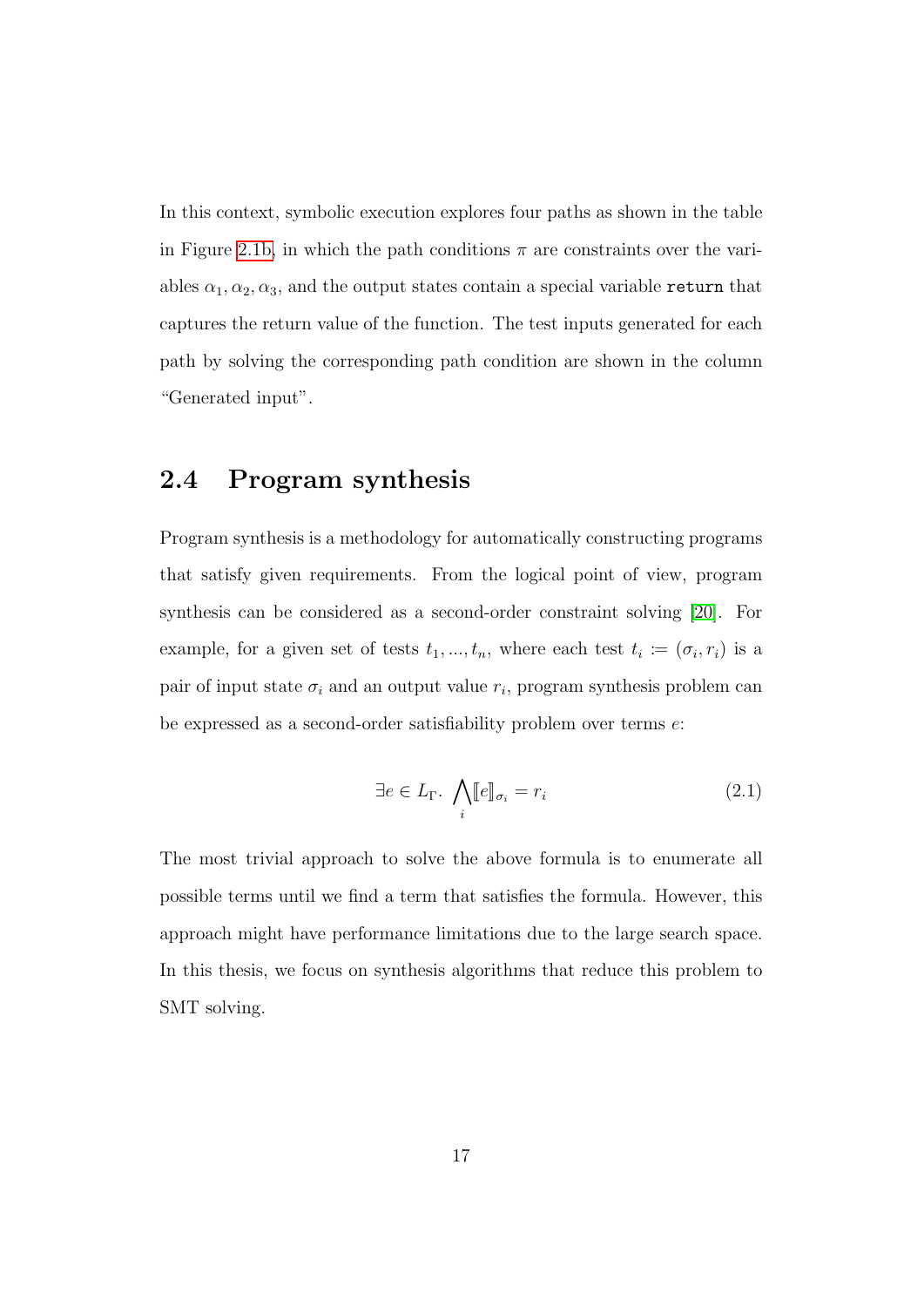<span id="page-30-1"></span>

Figure 2.2: Encoding space of terms via integer location variables.

#### <span id="page-30-0"></span>2.4.1 SMT-based component-based program synthesis

Jha et al. [\[38\]](#page-183-1) proposed to solve the formula [\(2.1\)](#page-29-1) by semantically encoding a space of terms using linear integer arithmetic constraints. In this approach, terms are represented as circuits built from user-provided components such as addition, subtraction, etc. Connections between components are captured using integer location variables. For each component, location variables are introduced for its output and all its inputs. If the location of an input of one component coincides with the location of the output of another component, they are considered to be connected. Thus, given a valuation of location variables, we can reconstruct a program from the connected components. The goal of an SMT solver in this case is to find a valuation of location variables that corresponds to a program that passes all the tests.

Assume that out<sub>i</sub> is the output of *i*-th component,  $lo_i$  is the location of the output of the *i*-th component,  $in_i^j$  is the *j*-th input if the *i*-th component,  $li_i^j$  is the locations of the j-th input if the *i*-th component, C is the number of components,  $N_i$  is the number of inputs of the *i*-th component,  $F_j$  is the semantics if the j-th component (e.g.  $\lambda xy. x + y$  for addition). The set of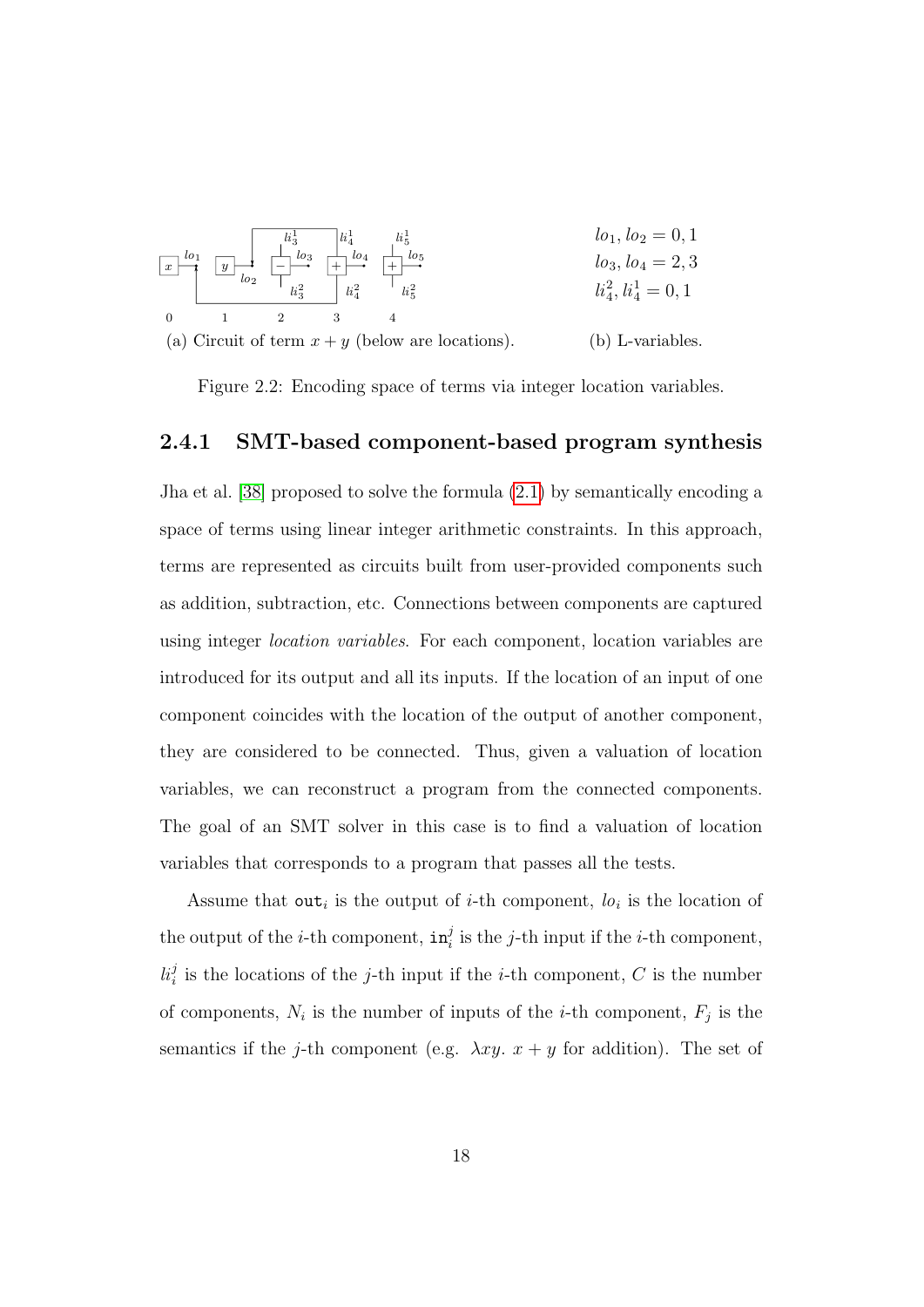well-formed terms is encoded using  $\phi_{wpf} \coloneqq \phi_{range} \wedge \phi_{cons} \wedge \phi_{acyc}$ , such that

$$
\phi_{range} := \bigwedge_{i \in [1, C]} \left(0 \le lo_i < C \quad \land \bigwedge_{j \in [1, N_i]} 0 \le li_i^j < C\right)
$$
\n
$$
\phi_{cons} := \bigwedge_{i, j \in [1, C], i \ne j} lo_i \ne lo_j
$$
\n
$$
\phi_{acyc} := \bigwedge_{i \in [1, C], j \in [1, N_i]} lo_i > li_i^j
$$

where range constraints  $\phi_{range}$  allocate inputs and outputs within a legal range, consistency constraints  $\phi_{cons}$  ensure that all outputs have unique locations, and acyclicity constraints  $\phi_{acyc}$  forbid loops. Besides, connection constraints  $\phi_{conn}$  bind location variables and connections between components, and semantic constraints  $\phi_{sem}$  define the relation between components' inputs and outputs:

$$
\phi_{conn} \coloneqq \bigwedge_{i,j \in [1,C], k \in [1..N_i]} lo_i = li_j^k \Rightarrow \mathtt{out}_i = \mathtt{in}_j^k
$$

$$
\phi_{sem} \coloneqq \bigwedge_{i \in [1,C]} \mathtt{out}_i = F_i(\mathtt{in}_i^1, \mathtt{in}_i^2, ..., \mathtt{in}_i^{N_i})
$$

A term is constructed from an assignment of locations variables that satisfies  $\phi_{wpf} \wedge \phi_{conn} \wedge \phi_{sem}$  using a function Lval2Term. This function connects inputs and outputs of components that have the same location. For example,  $\lambda xy. x+y$  is constructed from the assignment in Figure [2.2b](#page-30-1) (as in the circuit in Figure [2.2a\)](#page-30-1).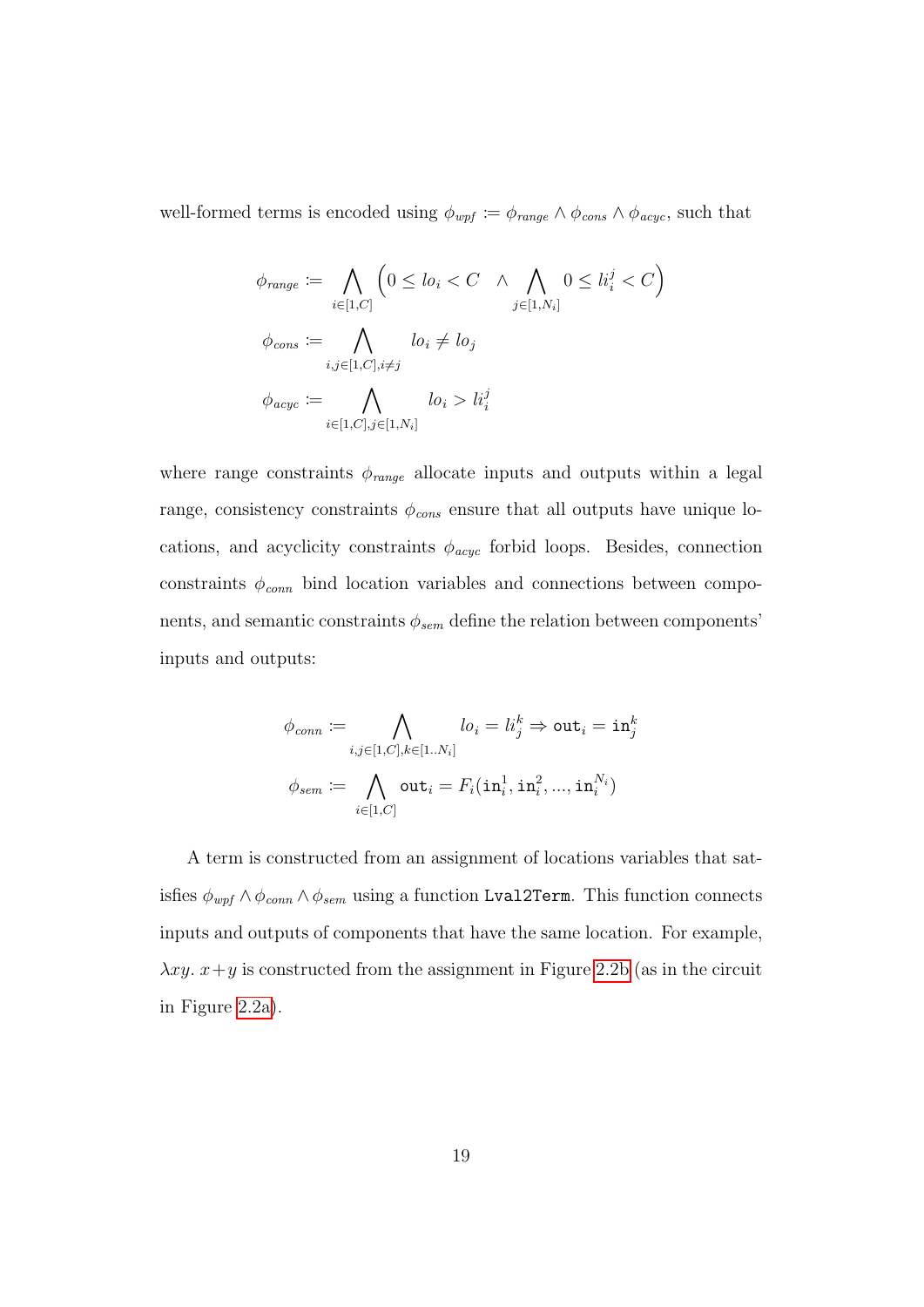### <span id="page-32-0"></span>2.5 Debugging

Since debugging consumes substantial amount of resources in practice, approaches to automated this process have been extensively studied. A group of debugging techniques is focused on fault localization, that is identifying the part of the program that is responsible for the failure.

Statistical fault localization [\[60,](#page-186-0) [2,](#page-177-0) [41\]](#page-183-2) is a family of techniques based on statistical information, First, statistical fault localization methods count the number of times each statement is executed by passing and failing test cases. Then, they use this data to compute suspiciousness score for each statement. For example, Tarantula [\[42\]](#page-183-3) relies on the following formula to compute the suspiciousness score:

$$
score(stmt) := \frac{a_{ef}/(a_{ef} + e_{nf})}{a_{ef}/(a_{ef} + e_{nf}) + a_{ep}/(a_{ep} + e_{np})}
$$
(2.2)

where  $a_{ef}$  is the number of failing tests that executed stmt,  $a_{nf}$  is the number of failing tests that did not execute  $s$ tmt,  $a_{ep}$  is the number of passing tests that executed *stmt*,  $a_{np}$  is the number of passing tests that did not execute stmt. Finally, they rank statements according to their suspiciousness score. The benefit of these techniques is their simplicity and good scalability, since they require only computing statement coverage to calculate suspiciousness score. The drawback of these approaches is their imprecision, since they do not guarantee that the bug can be fixed at the identified locations.

BugAssist [\[43\]](#page-183-4) is a fault localization tool that uses maximum satisfiability to identify suspicious statements. Specifically, it represents the program as a formula. This formulas is conjoined with the assignment of input variables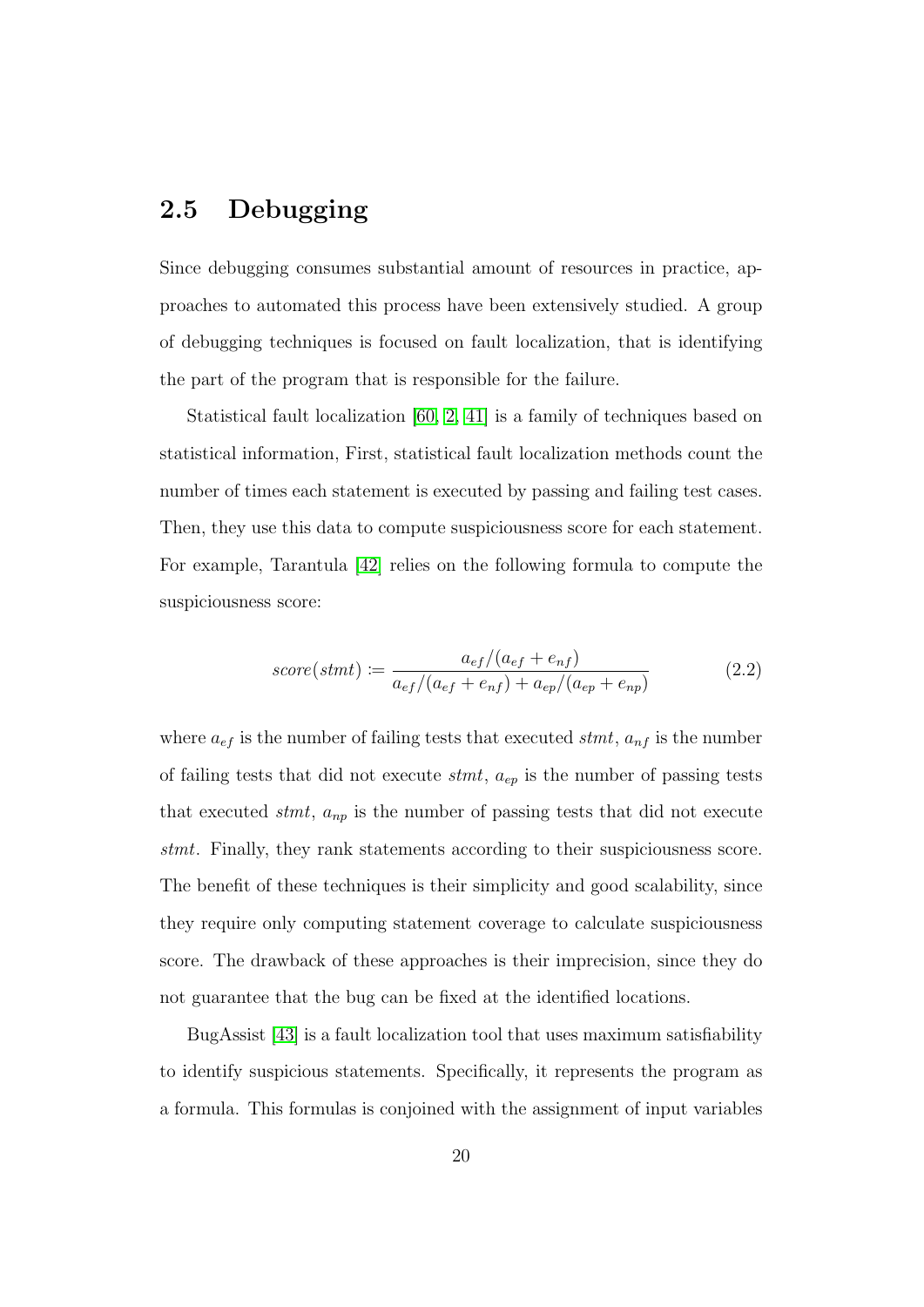to the test inputs and with the test assertions. After that, the formula is solved using a Partial MAX-SMT solver. Specifically, the test inputs and assertions are treated as hard constraints and program statements as soft constraints. The Partial MAX-SMT solver returns a subset of statements that are responsible for the bug. The benefit of this approach consists in the ability to identify multi-location bugs and in that is guarantees that the bug can be fixed by altering the identified locations. The drawbacks of this approach include its limited scalability, since it requires translating program into a logical formula, and the fact that the Partial MAX-SMT problem might have many solutions in practice, therefore the user might have to iterate through and manually inspect all these solutions.

#### <span id="page-33-0"></span>2.6 Program repair

Automated program repair is an extremely challenging problem, since repairing a program might require implementing an arbitrary algorithm. Apart from that, automatic program repair requires providing a correctness criteria that might include both functional and non-functional requirements. As a result, existing repair methods are not able to fix arbitrary faults. Instead, they focus on a simpler task of searching for a patch in a pre-defined space of modifications that satisfy given correctness criteria such as a test suite and possible additional quality metrics.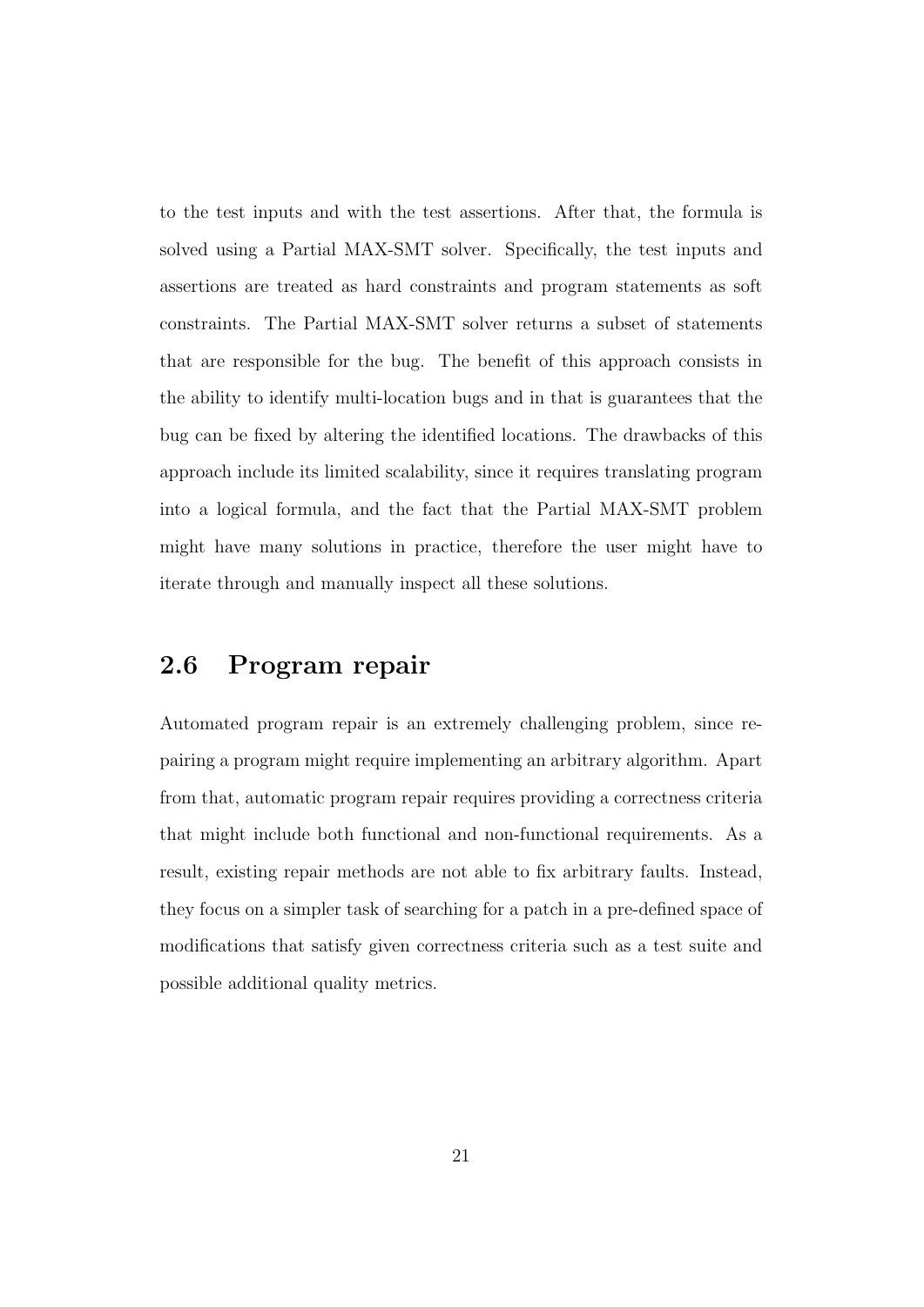#### <span id="page-34-0"></span>2.6.1 Genetic programming based repair

Genetic algorithm is a search strategy that resembles the process of biological evolution. It maintains a population of individuals, and uses mutation and crossover operators and a fitness function. At each iteration, all individuals from current population are evaluated using the fitness function. The resulting value identifies the probability that they will reproduce the next population. Mutation and crossover operation are applied to each candidate to generate the next population. Genetic programming is a special case of genetic algorithm where the population consists of computer programs.

GenProg [\[56\]](#page-185-0) is a program repair approach based on genetic programming. The fitness function utilized in GenProg counts the number of passing tests for a given program. New populations of programs are constructed by applying mutation operators are such as swap, delete and insert to the current population (the insert operator copies code fragments from the same program) as shown in Figure [2.3.](#page-35-1) Apart from that, GenProg uses statisticalbased localization approach for mutating statements with higher suspiciousness score.

GenProg have several advantages and disadvantages. The main advantage of this approach is its scalability, since it has been applied to repair large complex programs. Apart from that, it is able to generate non-trivial multi-line fixes. The main disadvantages of GenProg are the limited number of bugs that can be repaired and the low quality of fixes. The first drawback is caused by the limitation of the search space: correct functionality must be located within the program to repair. The low quality of fixes is caused by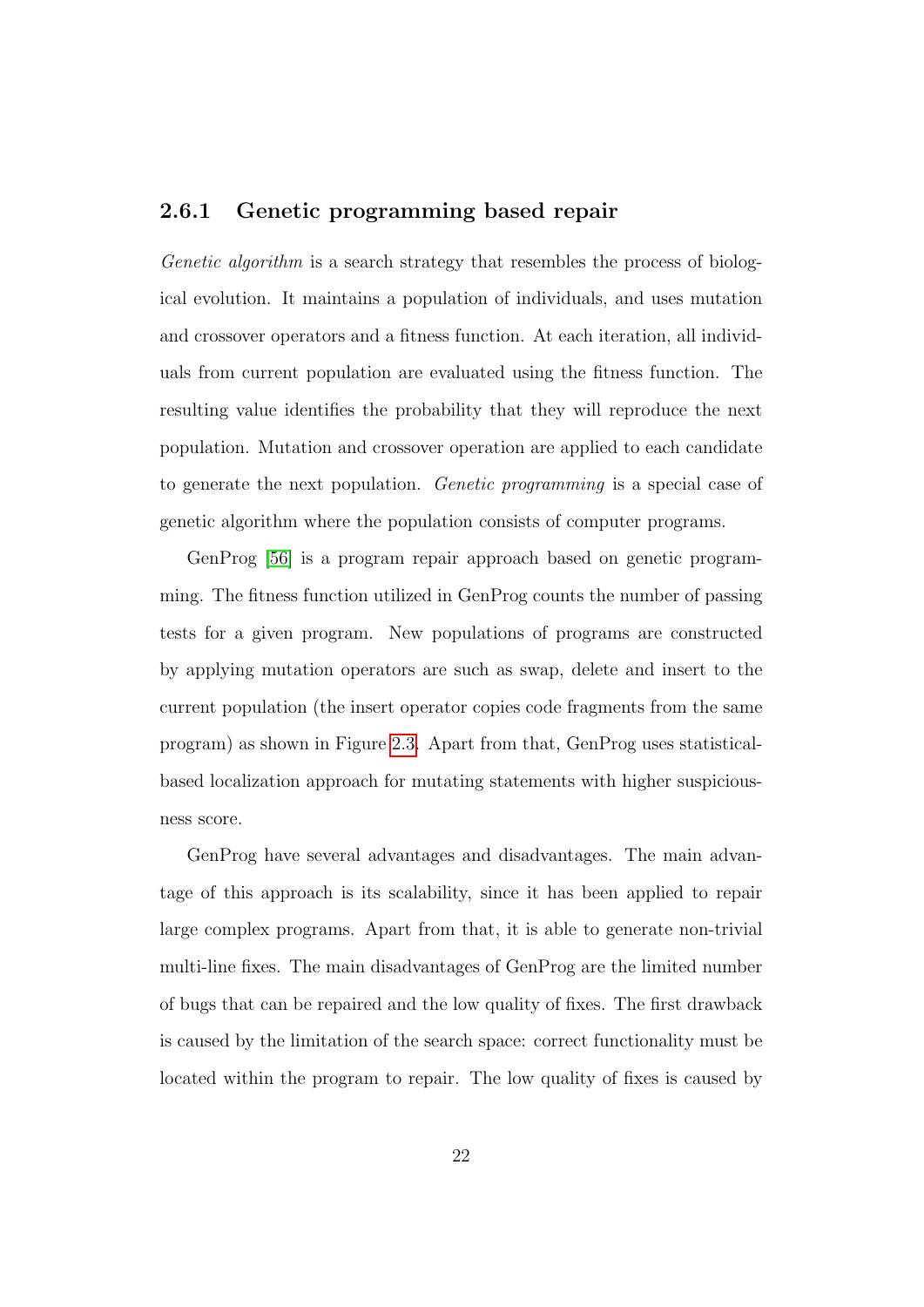<span id="page-35-1"></span>

Figure 2.3: GenProg workflow.

the fact that this algorithm can make a lot of random modifications that can introduce new bugs and break the structure of the program.

#### <span id="page-35-0"></span>2.6.2 Semantic analysis based repair

SemFix [\[73\]](#page-188-1) is an approach to program repair based on semantic analysis. Its workflow consists of three parts: (1) fault localization, (2) specification inference using symbolic execution and (3) patch synthesis.

Consider an example of the buggy TCAS program in Figure [2.4a](#page-36-0) from SIR benchmark [\[24\]](#page-181-0). The intended behavior of this procedure corresponds to the following function:

```
is_upward_preferred (...) = inhibit *100+ up_sep > down_sep
```
As can be seen, there is a fault at the line 5. The expression assigned to the variable bias is down\_sep instead of (up\_sep + 100). Consider a test suite presented in Figure [2.4b](#page-36-0) that contains two failing test cases.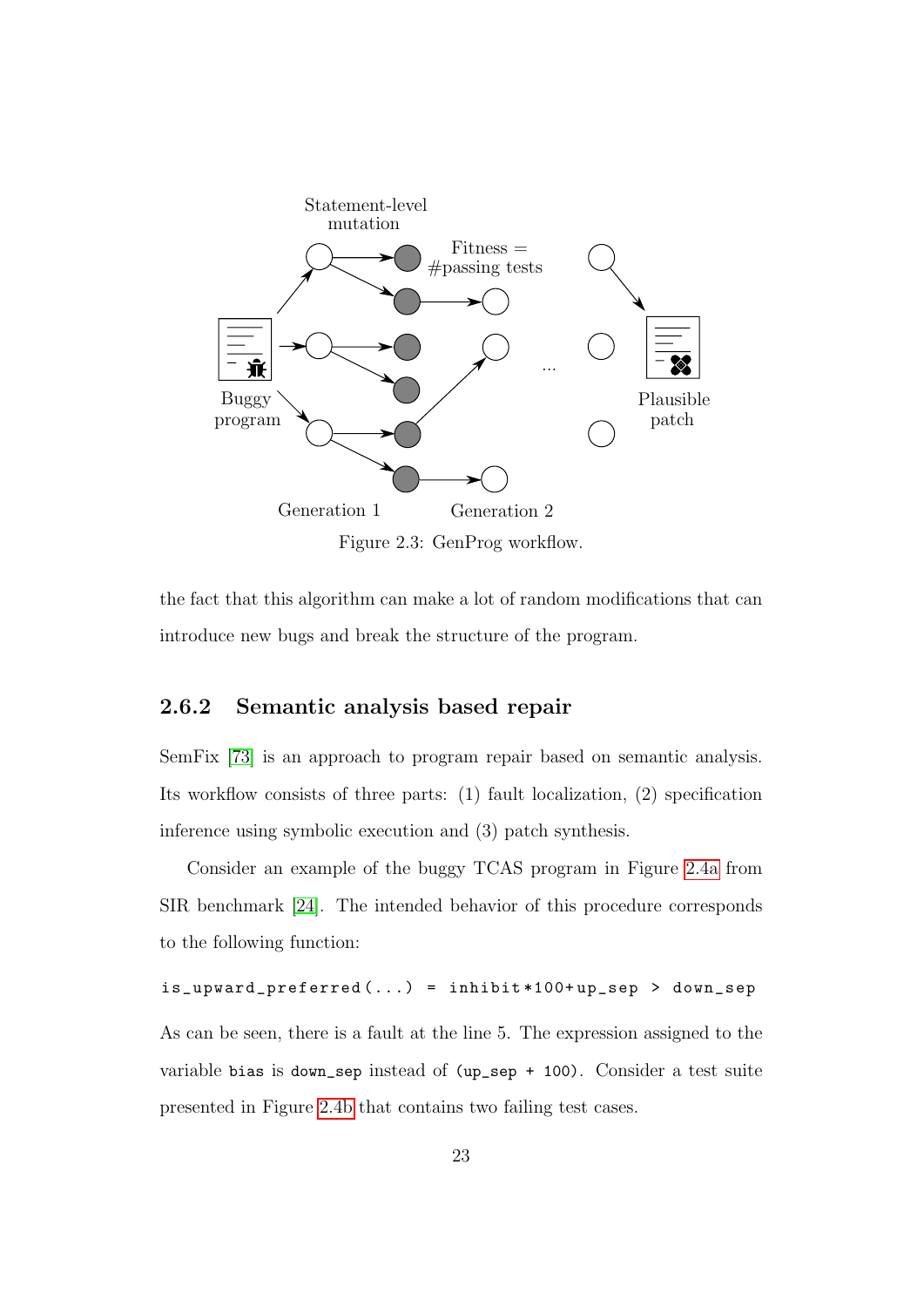```
1 int is_upward_preferred ( int inhibit ,
2 int up_sep ,
3 int down_sep ) {
4 int bias ;
5 if ( inhibit )
6 bias = down_sep; //fix: bias=up_sep+100
7 else
8 bias = up\_sep;
9 if ( bias > down_sep )
10 return 1;
11 else
12 return 0;
13 }
```
Line  $\vert$  Score  $\vert$  Rank  $6 \mid 0.75 \mid 1$  $12 \begin{array}{|c|c|c|c|c|} \hline 1.2 & 0.6 & 2 \end{array}$  $5 \mid 0.5 \mid 3$  $9 \t 0.5 \t 4$  $11 \quad 0 \quad 5$  $10 \mid 0 \mid 6$ 

|  |         |     | inhibit $ $ up_sep $ $ down_sep $ $ Expected output $ $ Observed output |  |  |  |  |
|--|---------|-----|-------------------------------------------------------------------------|--|--|--|--|
|  |         | 100 |                                                                         |  |  |  |  |
|  |         |     |                                                                         |  |  |  |  |
|  | $100\,$ |     |                                                                         |  |  |  |  |
|  |         |     |                                                                         |  |  |  |  |
|  |         |     |                                                                         |  |  |  |  |

(b) Passing and failing tests.

inhibit | up sep | down sep |  $\pi$  | Output 1 0 100  $\alpha > 100$  1 1 | 0 | 100  $\alpha \le 100$  | 0 1 | 11 | 110  $\alpha > 110$  | 1 1 | 11 | 110  $\alpha \le 110$  | 0 1 |  $-20$  |  $60$  |  $\alpha > 60$  | 1 1 | -20 | 60 |  $\alpha \le 60$  | 0

(a) Buggy function from TCAS.

(c) Suspiciousness. (d) Extracted specification.

Figure 2.4: Repairing function using SemFix.

To repair this program, SemFix first creates a ranking of suspicious statements using an existing statistical fault localization method. Specifically, it computes statement coverage for each tests, and applies the formula [\(2.2\)](#page-32-0) to create a ranking shown in Figure [2.4c.](#page-36-0) Finally, it iterates through the ranked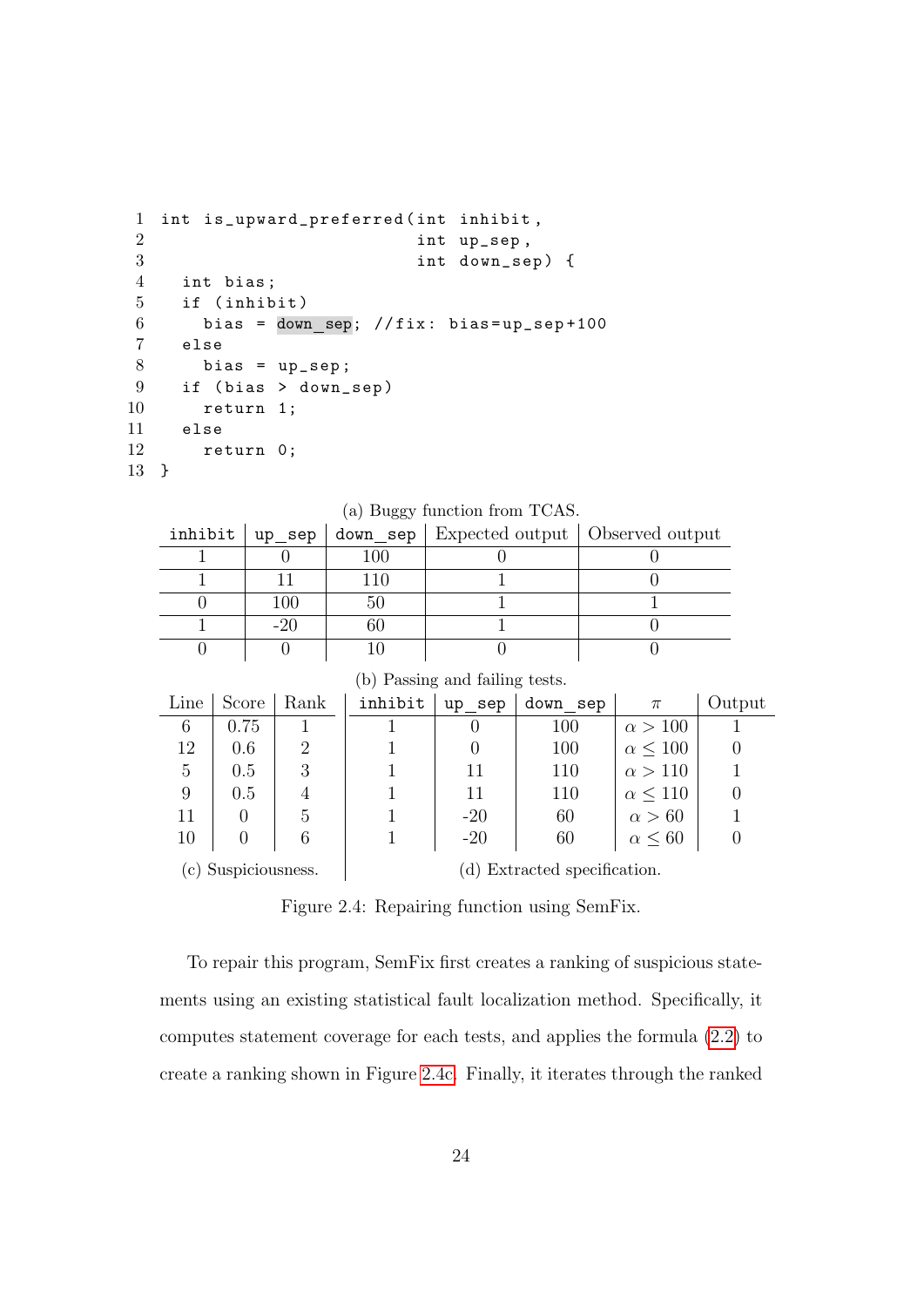locations starting from the most suspicious statement.

For each suspicuous location, SemFix replaces the expression (the righthand side of a assignment or a condition) with a symbolic variables. For example, for the statement in line 6, it replaces the expression down\_sep with a fresh symbolic variable  $\alpha$ . Then, for each test  $\{\sigma_{in}, \sigma_{out}\}$  (a pair of input and output states) that covers the suspicuous location, it executes the program symbolically in such a way that the concrete test inputs  $\sigma_{in}$  are used as the symbolic input state. Thus, it executes the program concretely before the suspicuous location, and symbolically starting from the suspicuous location. As a result, it extracts specification for the suspicuous statement shown in Figure [2.4d.](#page-36-0) In this table, for each test that covers the suspicuous location,  $\pi$  represents a path condition, and the column "Output" represents the return value of the function computed along the corresponding path.

After inferring specification, SemFix uses this specification to synthesize a replacement for the considered expressions that would enable the program to pass the test. For tests  $\{\sigma_{in}, \sigma_{out}\}_i$ , and for the inferred pairs of a path condition and an output symbolic state  $\{\pi^i, \theta^i_{out}\}_j$  for each test i, it solves the following second-order formula:

$$
\exists e \in L_{\Gamma}.\bigwedge_{i} \bigvee_{j} \pi_{j}^{i}[\alpha \mapsto e] \wedge \sigma_{out}^{i} = \theta_{j,out}^{i}
$$

This formula states that for each test *i*, there should be at least one path  $\pi_j^i$ , along which the test passes if the symbolic variables  $\alpha$  is replaced with the expression e. For the example in Figure [2.4d,](#page-36-0) SemFix solves a formula representing the three paths in Figure [2.4d](#page-36-0) that enable the program to produce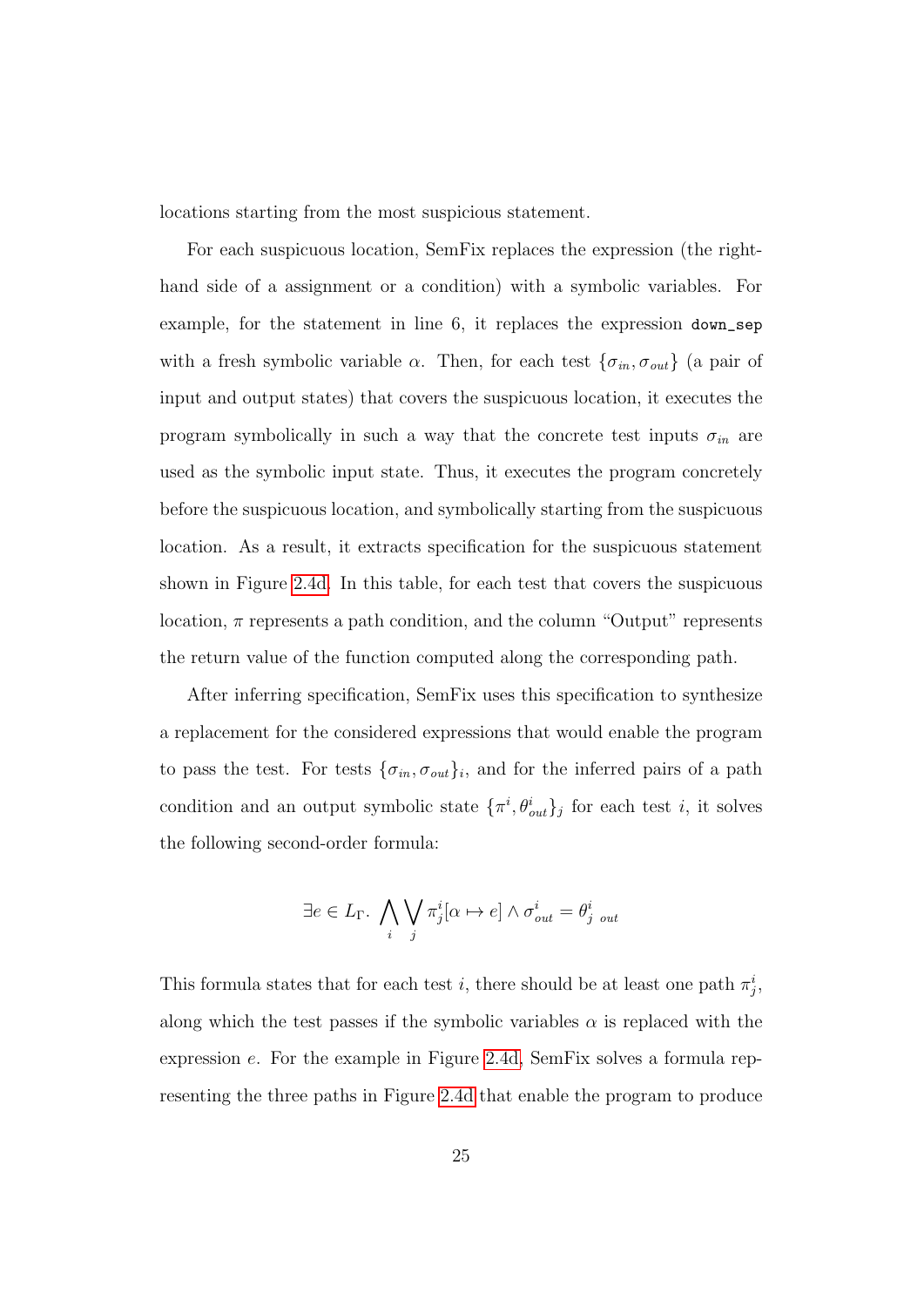the expected outputs (along which  $\sigma_{out}^i = \theta_{j,out}^i$ ):

$$
\exists e \in L_{\Gamma}. \; [\![e]\!]_{\{\text{inhibit} \mapsto 1, \text{ up\_sep} \mapsto 0, \text{ down\_sep} \mapsto 100\}} \leq 100
$$
\n
$$
\wedge [\![e]\!]_{\{\text{inhibit} \mapsto 1, \text{ up\_sep} \mapsto 11, \text{ down\_sep} \mapsto 110\}} > 110
$$
\n
$$
\wedge [\![e]\!]_{\{\text{inhibit} \mapsto 1, \text{ up\_sep} \mapsto -20, \text{ down\_sep} \mapsto 60\}} > 60
$$

Solving this formula can be seen as synthesizing a code fragment (unknown function) with properties of the function being gleaned from test executions. The formula is solved using component-based synthesis described in Section [2.4.](#page-29-0) For example, it might generate the expression (up\_sep + 100) that satisfies this formula.

The advantage of SemFix is that it might potentially repair more defects, since it does not require that the correct functionality already exists in the source code, instead it synthesizes new code using program synthesis. However, SemFix has some limitations. First, SemFix extracts specification from tests, therefore it is subjected to the test overfitting problem so as other test-driven program repair approaches. This limitation is partially addressed by DirectFix [\[69\]](#page-187-0) that synthesize minimal code transformations that are less likely to break unspecified functionality (Chapter [3\)](#page-40-0), and by SemGraft [\[67\]](#page-187-1) that extracts the missing specification from a reference implementation (Chapter [5\)](#page-96-0). Secondly, SemFix inherits the limitations of symbolic execution such as the path explosion problem that might limit its effectiveness. This limitation is addressed by symbolic execution with existential second-order constraints [\[66\]](#page-187-2) that helps to alleviate path explosion by taking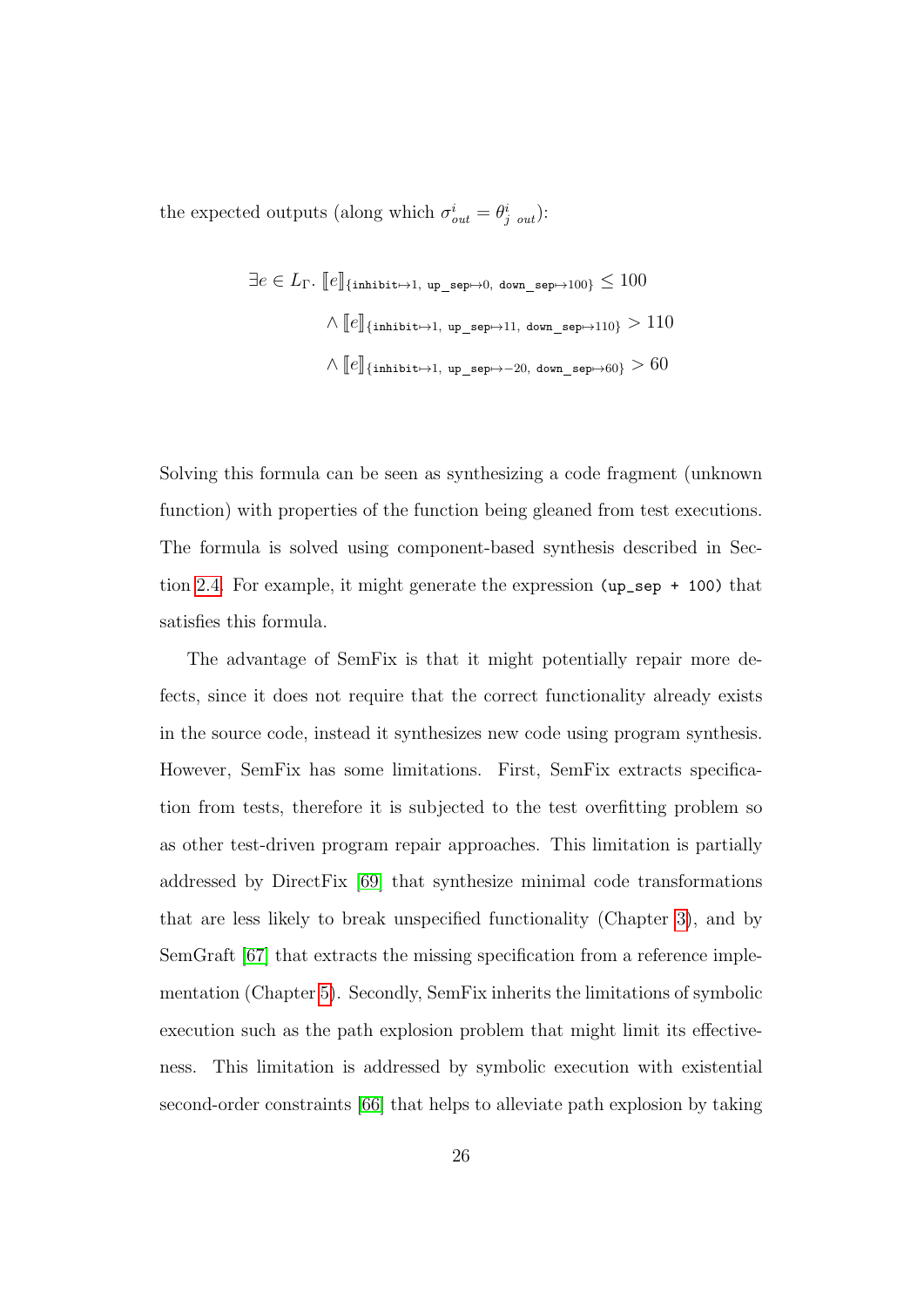the search space into account during path exploration (Chapter [6\)](#page-123-0). Finally, SemFix extracts specification that effectively captures the semantics of the whole program, which limits its scalability when applied to large programs. This limitation is addressed by Angelix [\[70\]](#page-187-3) that extracts concise synthesis specification, whose size is independent of the size of the program, and yet it is capable of capturing complex multi-line changes (Chapter [4\)](#page-70-0).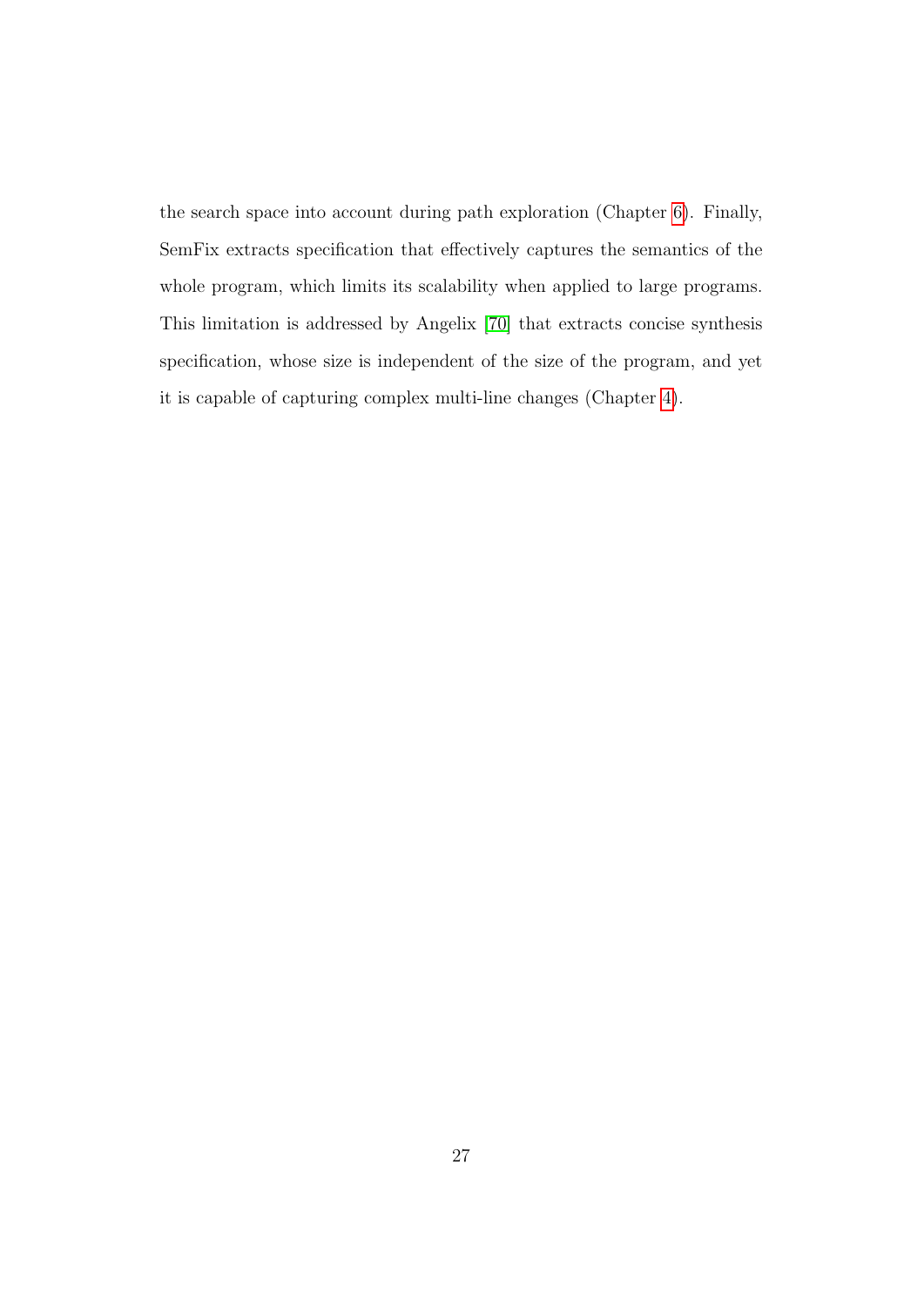### <span id="page-40-0"></span>Chapter 3

## Program repair via maximum satisfiability

When repairing a program, it is preferable to construct patches which are simple and readable. This is because software maintainers would not blindly accept a suggested patch, but rather they would review and inspect a patch before accepting it [\[28,](#page-181-0) [29\]](#page-181-1), for instance, to ensure that the patch resolves the problem and does not introduce new bugs. Thus, simple and small patches would be more easily accepted by maintainers than more complex alternatives. The ease of acceptance, as well as abundance of small/simple patches are confirmed by the studies of [\[109,](#page-193-0) [81\]](#page-189-0). Hence, it is instructive to have program repair tools produce small patches. However, previous automatic repair tools such as GenProg [\[108\]](#page-193-1) and SemFix [\[73\]](#page-188-0) described in Section [2.6](#page-33-0) do not explicitly take into account of the simplicity of a patch, although more general issues about patch quality (e.g., patch maintainability [\[30\]](#page-181-2) and users' willingness to accept patches [\[48\]](#page-184-0)) have been raised and studied.

Finding a simple repair is not necessarily simple. In fact, it is challenging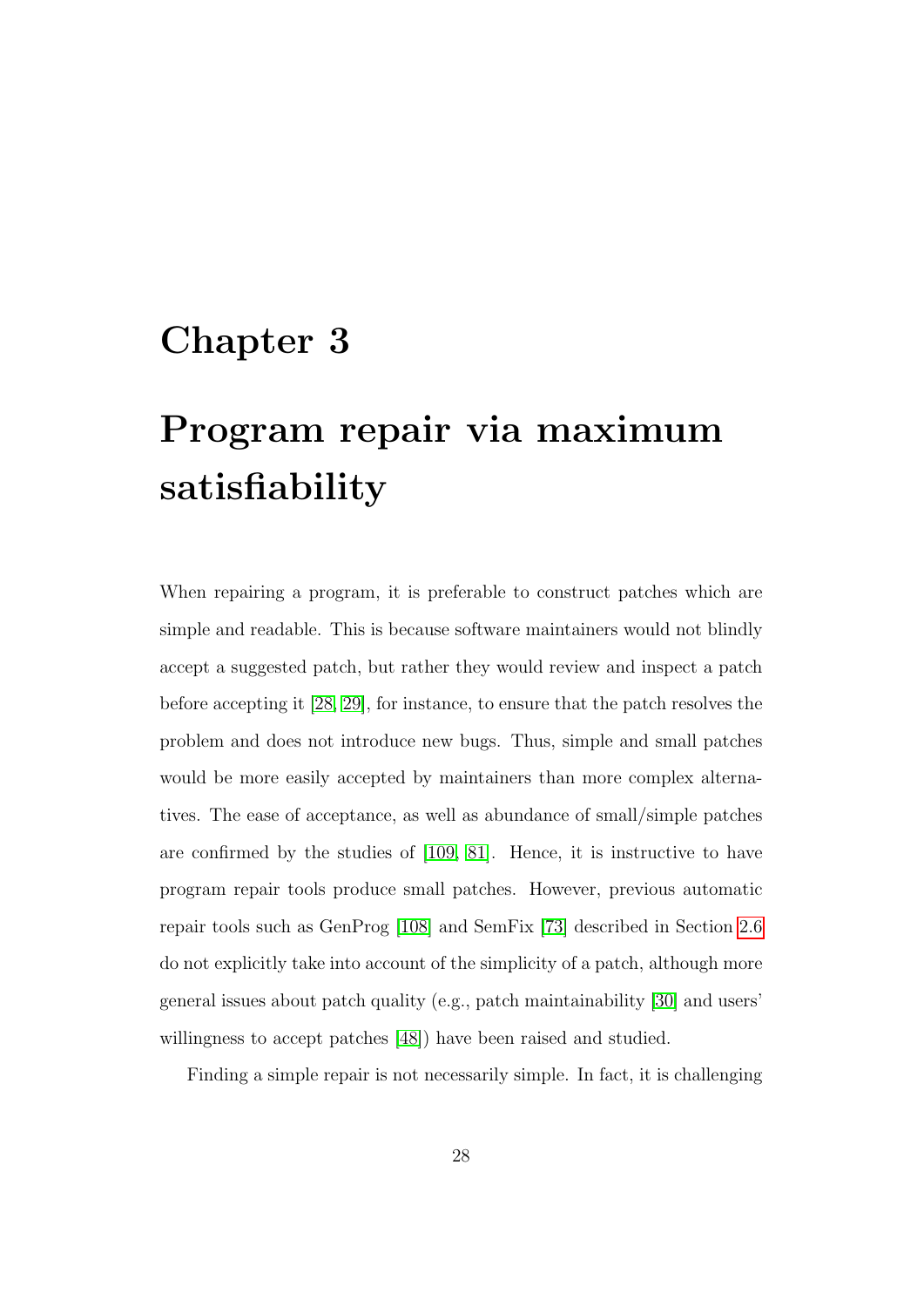to find the simplest (or a simple enough) repair among many possible repairs, without enumerating each patch. Note that even for finding one repair, existing repair tools often take substantial amount of time. We propose in this chapter an efficient test-driven repair method (and its implementation DirectFix) that can find simple repairs. Our key observation is that the simplicity of a repair is influenced by the choice of the program location that is modified in a repair. If unsuitable program locations are chosen to be modified, the corresponding repair is also likely to be suboptimal (meaning unduly complex repairs). In the next section, we show examples of such unnecessarily complex repairs.

Existing test-driven repair methods rely on statistical fault localization (see Section [2.5\)](#page-32-1) to choose program locations to modify. In general, fault locations are selected in proportion to their suspiciousness scores. High suspiciousness scores are assigned to the program locations that execute more frequently in failing tests. However, the simplicity of repairs is not a part of suspicious score equations, and thus these scores have no direct relationship with how simple a repair is. To include the simplicity of repairs into the logic of choosing fault locations, we perform fault localization and repair generation simultaneously in a combined manner.

The main intuition behind our approach is to fuse the fault localization and repair steps into a single step via partial MAX-SAT solving. The *main* technical contribution of this chapter is to integrate fault localization and repair generation in an efficient way — without explicitly enumerating each repair candidate for each fault location. We achieve this by reducing the problem of program repair into an instance of the Partial MAX-SMT prob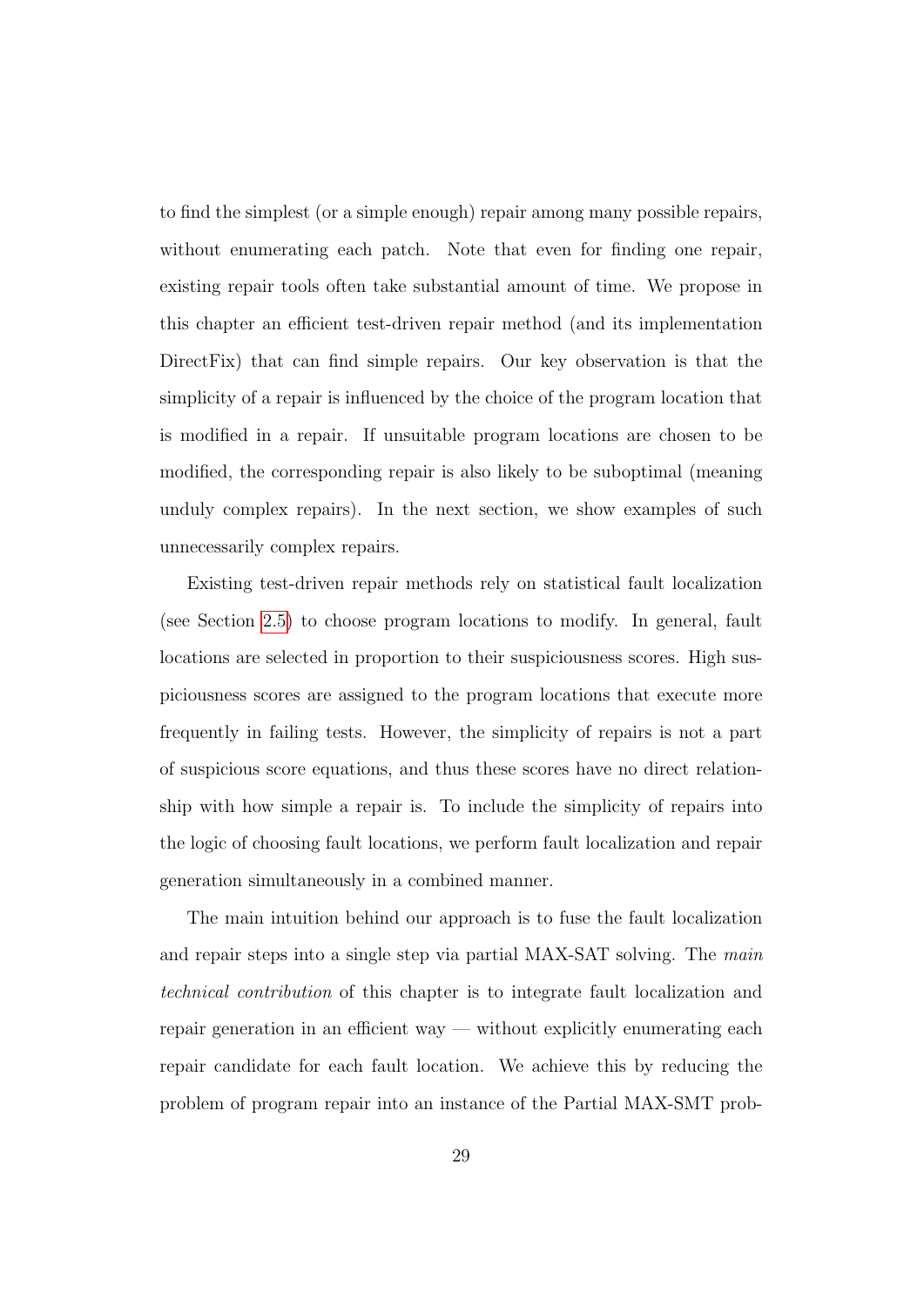lem (see Section [2.1\)](#page-21-0). For a given buggy program and a test suite, we construct a logical formula in a way that a satisfying assignment of this formula corresponds to the simplest repair — simplest in the sense that the structure of the original buggy program is maximally preserved. While the nature of MAX-SMT allows removing existing expressions of a buggy program (our simple repairs are suggested at the expression level), we can replace those removed expressions with new ones by using component-based program synthesis [\[38\]](#page-183-0).

We implement our approach into a tool, Direct Fix, that formulates a necessary formula and solves it using our Partial MAX-SMT solver implemented on top of Z3 SMT solver [\[21\]](#page-180-0). We also evaluate our tool on in total 98 buggy versions of SIR programs and 9 real bugs of GNU Coreutils, which exemplify the mistakes programmers can often make. Despite the limited size of our subject programs and the limitations inherited from the underlying tools upon which DirectFix is built — most notably, VCC [\[18\]](#page-180-1), which transforms a C program into a logical formula, currently cannot handle floating point arithmetic; in such cases, we designated the (transformable) suspicious functions, assuming that developers have insight about potential buggy functions —, the overall experimental results are promising. DirectFix suggests repairs successfully 59% of the time. Moreover, 56% of those repairs are equivalent to the ground truth repairs, and 89% of them alter the same program line(s) as the ground truth versions. Such figures are significantly higher than when SemFix [\[73\]](#page-188-0) is applied to the same subjects with the same test suites and the same information about suspicious functions (i.e., more than 3 times of equivalent repairs and more than 2 times of same-line repairs). Recall that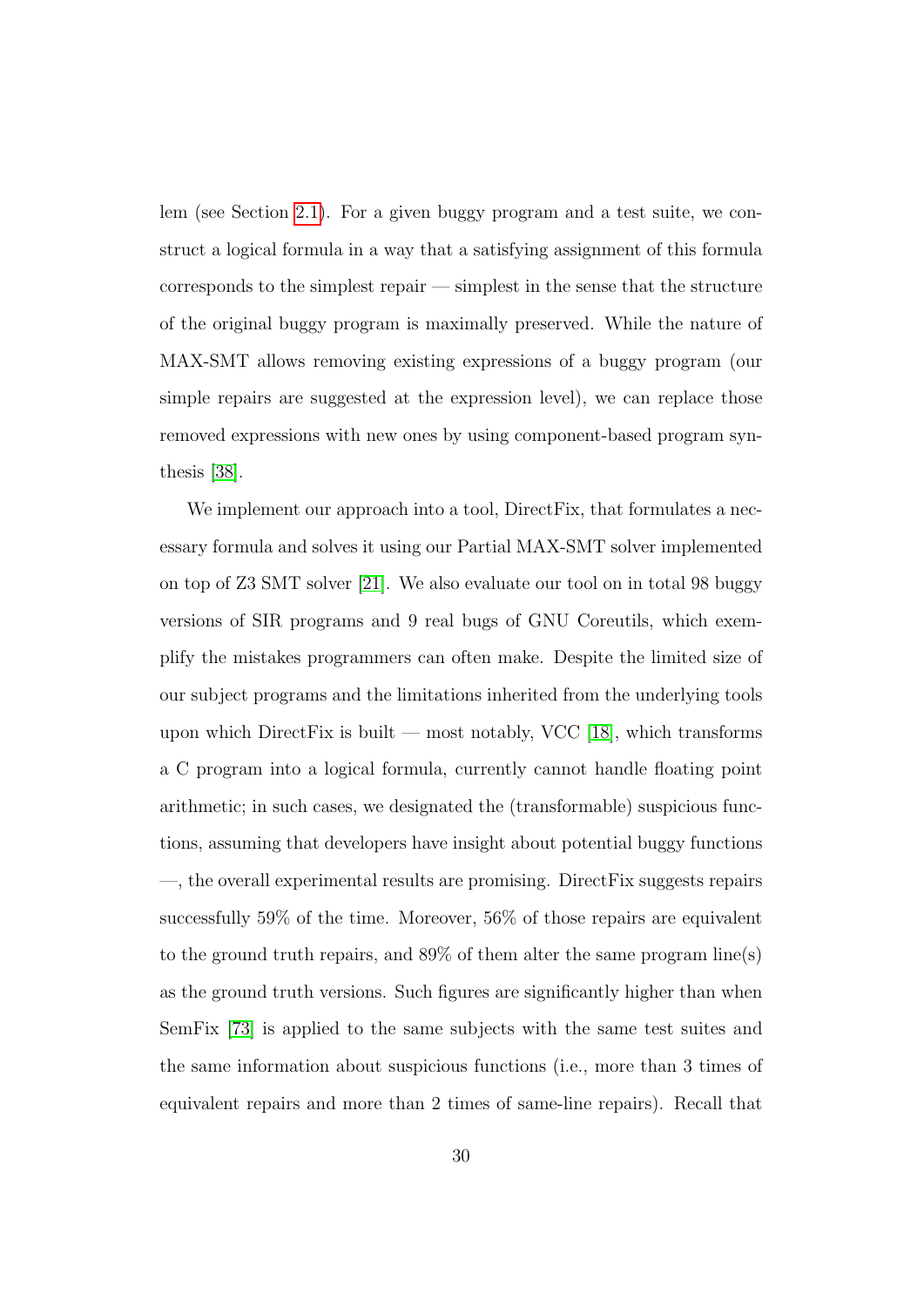SemFix performs fault localization and repair as separate steps, and does not consider the simplicity of the repairs. We also found in our experiments that DirectFix repairs cause regression errors less frequently than SemFix repairs (for which we checked against the test universe and not just the test suite used as the correctness criteria for the repair tools).

#### 3.1 Motivating examples

We present three simple motivating examples in this section (in Section [3.5,](#page-62-0) we also present our repairs for actual programs). Consider the program snip-pet in Figure [3.1a.](#page-44-0) This program is supposed to return 0 if  $x \geq y$  holds at the end of the program; otherwise, it should return 1. However, the developer of this program made a small mistake of not considering a case of  $x == y$ . Here, Figure [3.1b](#page-44-0) and [3.1c](#page-44-0) show two different valid repairs. Notice that the former repair is more complicated than the latter one. Most developers would prefer the second simpler repair. To the best of our knowledge, existing repair tools do not take account of how simple a repair is. They stop looking for a repair once one is found, no matter how complex that repair is. Indeed, a repair in Figure [3.1b](#page-44-0) resembles a repair generated by GenProg [\[108\]](#page-193-1). GenProg grafts existing code onto a buggy program in an attempt of repair. As a result, GenProg often generates repairs that look complex to human developers, as pointed out in [\[48\]](#page-184-0).

Meanwhile, a more recent repair tool, SemFix [\[73\]](#page-188-0), seems to generate simpler repairs than GenProg (user-studies are yet to be conducted to fully validate this, but intuitively this is so because SemFix [\[73\]](#page-188-0) performs repair at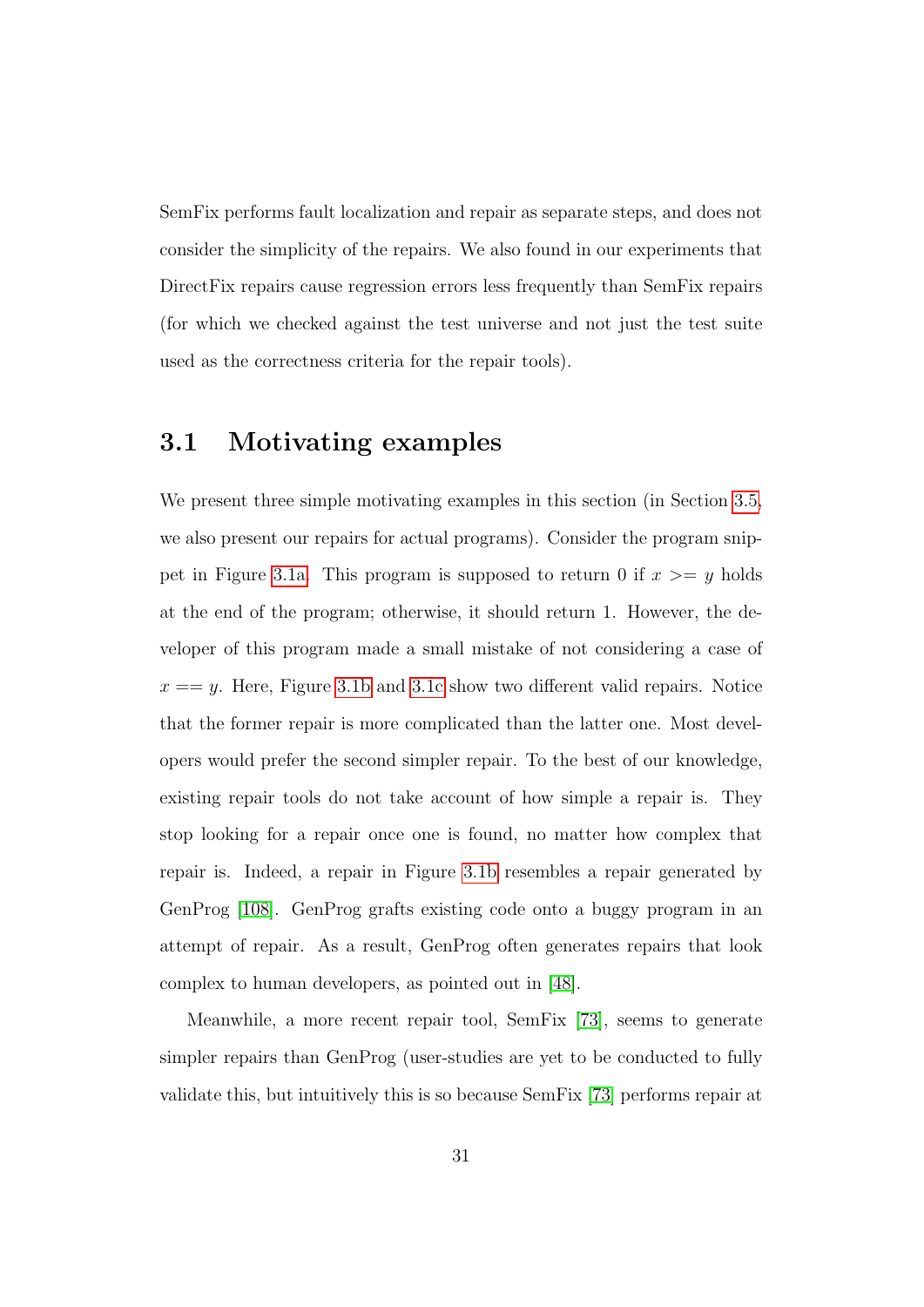```
x = E1; // E1 represents an expression.
y = E2; // E2 represents an expression.
S1; // S1 represents a statement. Neither x nor y is redefined by
S1.
if (x > y) // FAULT: the conditional should be x \ge yreturn 0;
else
  return 1;
             (a) A buggy program snippet; a bug is in line 4.
x = E1: y = E2:if (x == y) { S1; return 0; } // This line is one possible repair.S1 ;
if (x > y)return 0;
else
  return 1;
              (b) A repair that resembles a GenProg repair.
x = E1;y = E2;S1 ;
if (x \gt = y) // SIMPLE FIX: \gt = is substituted for \gtreturn 0;
else
  return 1;
```
(c) An alternative simpler repair; an operator is replaced.

Figure 3.1: DirectFix motivating example 1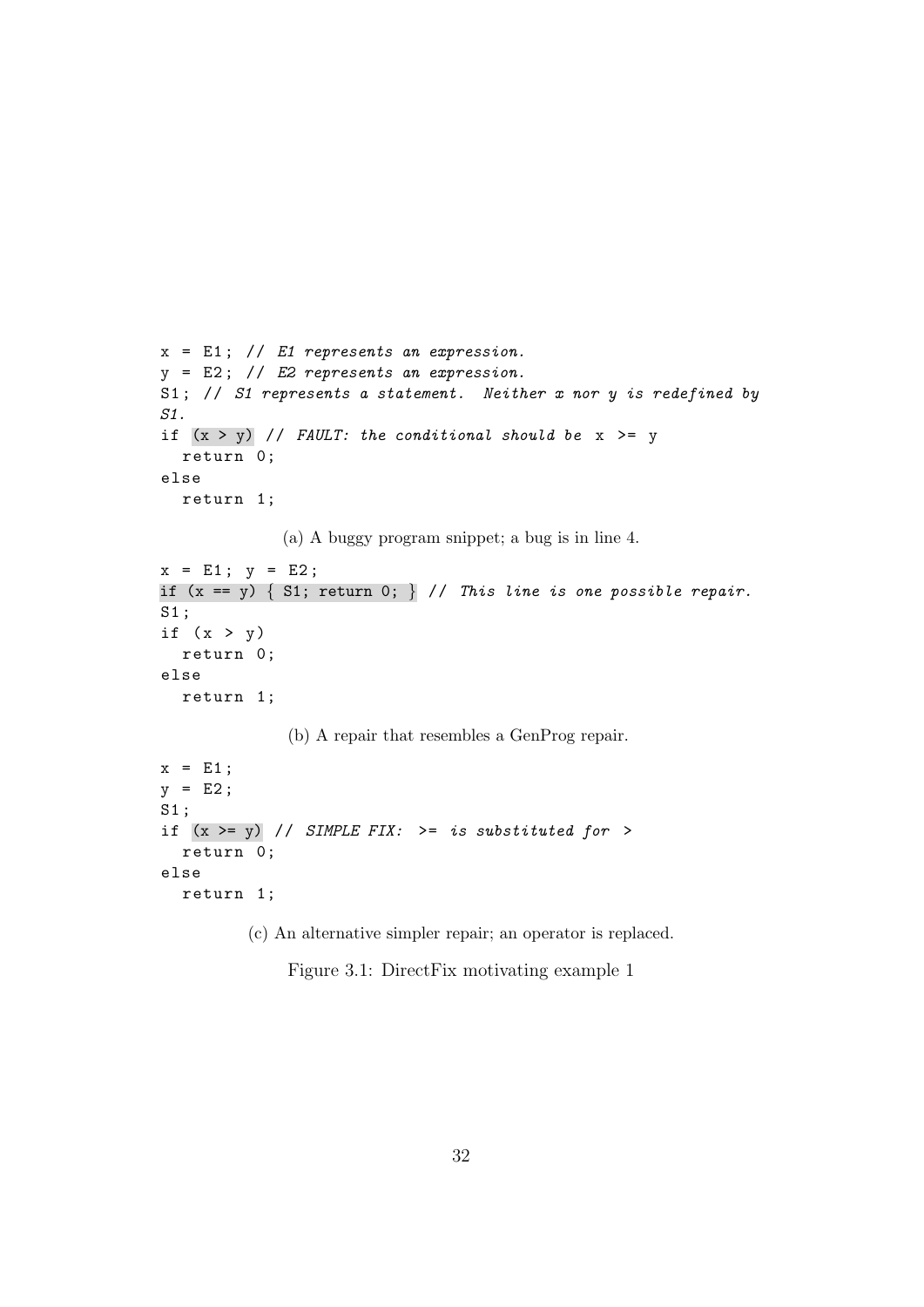the expression level, unlike GenProg that performs repair at the statement level or binary level [\[89\]](#page-190-0)). However, SemFix still often generates repairs that are more complex than necessary. Figure [3.2](#page-46-0) shows such an example. Given a buggy program in Figure [3.2a](#page-46-0) – the first two lines are mistakenly swapped, and the equal signs  $(=)$  are omitted  $\overline{\phantom{a}}$ , SemFix can generate a repair shown in Figure [3.2b.](#page-46-0) Compare this repair with an alternative repair shown in Figure [3.2c.](#page-46-0) The latter repair is simpler despite that it modifies two lines of a program (SemFix cannot modify multiple lines). These two examples also show that a buggy program can be repaired in multiple ways producing repairs of varying simplicity.

There is one more important reason for selecting a repair carefully: the reliability of a repaired program (the likelihood that the repaired program not only resolves bugs in the given test-suite, but also does not introduce new bugs shown by tests outside the test-suite) varies depending on a selected repair. Consider a buggy program in Figure [3.3a](#page-47-0) that checks whether the character c is included in the string (character array) s. The table in Figure [3.3b](#page-47-0) shows the expected and actual input/output relationship. The first test fails because all the characters of string s are not scanned while looking for the same character as the one in c. Notice in the table that variable  $k$ does not hold the value of the length of s, it holds a value one less than the length. As before, more than one repair exist for this buggy program. Figure [3.3c](#page-47-0) and [3.3d](#page-47-0) show two possible repairs – both repairs pass all the tests in Figure [3.3b.](#page-47-0) However, the first repair (Figure [3.3c\)](#page-47-0) looks hazardous. What if a character other than '?' or '!' is searched for? While such potential hazard of a repair can be diminished by choosing a right test suite,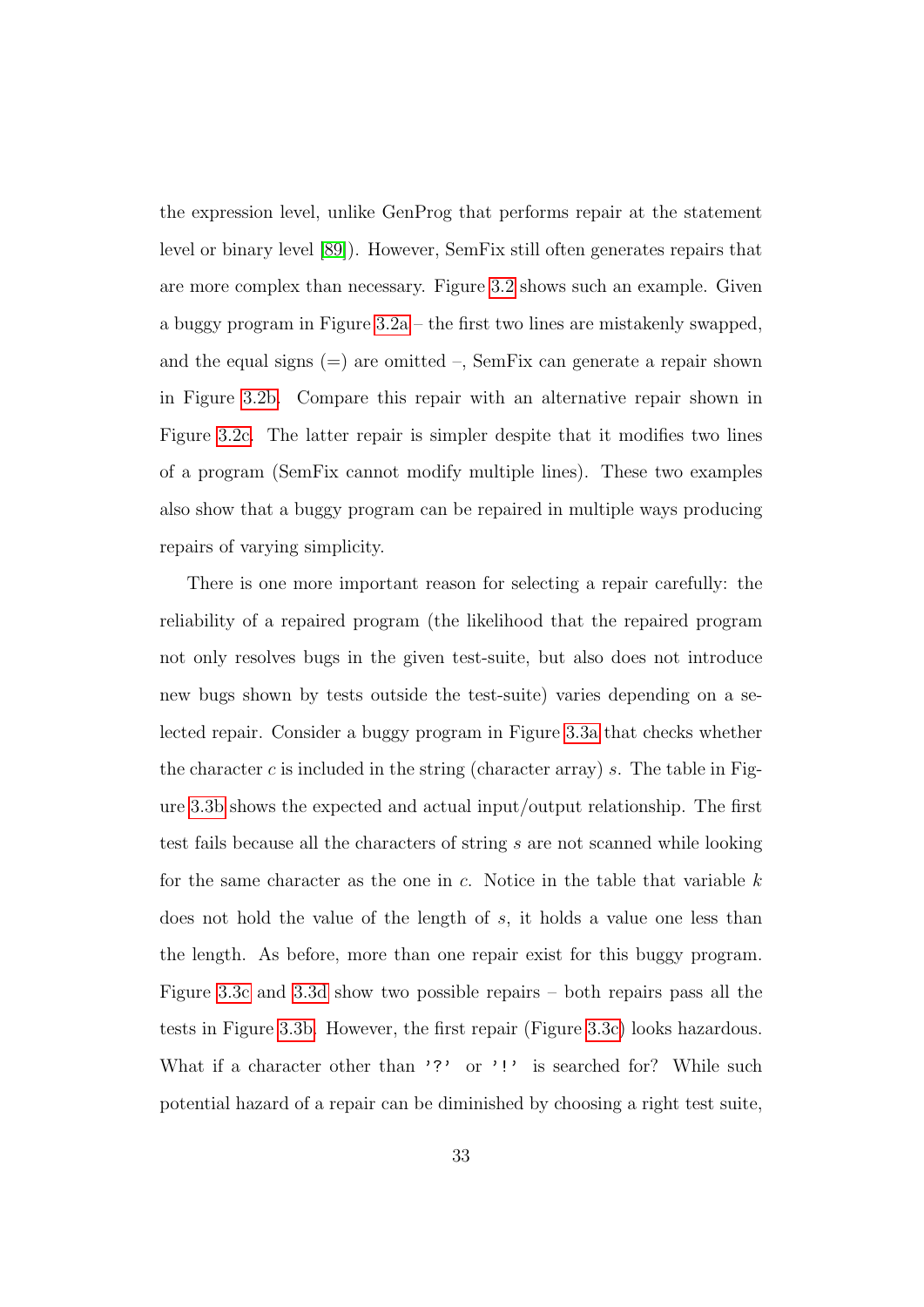```
if (x > y) // FAULT 1: the conditional should be x \ge zif (x > z) // FAULT 2: the conditional should be x \ge yout = 10;else
     out = 20;else out = 30;
return out ;
          (a) A buggy program snippet; bugs are in line 1 and 2.
if (x > y)if (x > z)out = 10;else
     out = 20;
else out = 30;
return ((x>=z)? ((x>=y)? 10 : 20) : 30); // This line is one
possible repair.
               (b) A repair that resembles a SemFix repair.
if (x \gt= z) // SIMPLE FIX: \gt= z is substituted for \gt yif (x \gt= y) // SIMPLE FIX: \gt= y is substituted for \gt zout = 10;else
     out = 20;else out = 30;
return out ;
```
(c) An alternative simpler repair; operators and variables are replaced.

Figure 3.2: DirecFix motivating example 2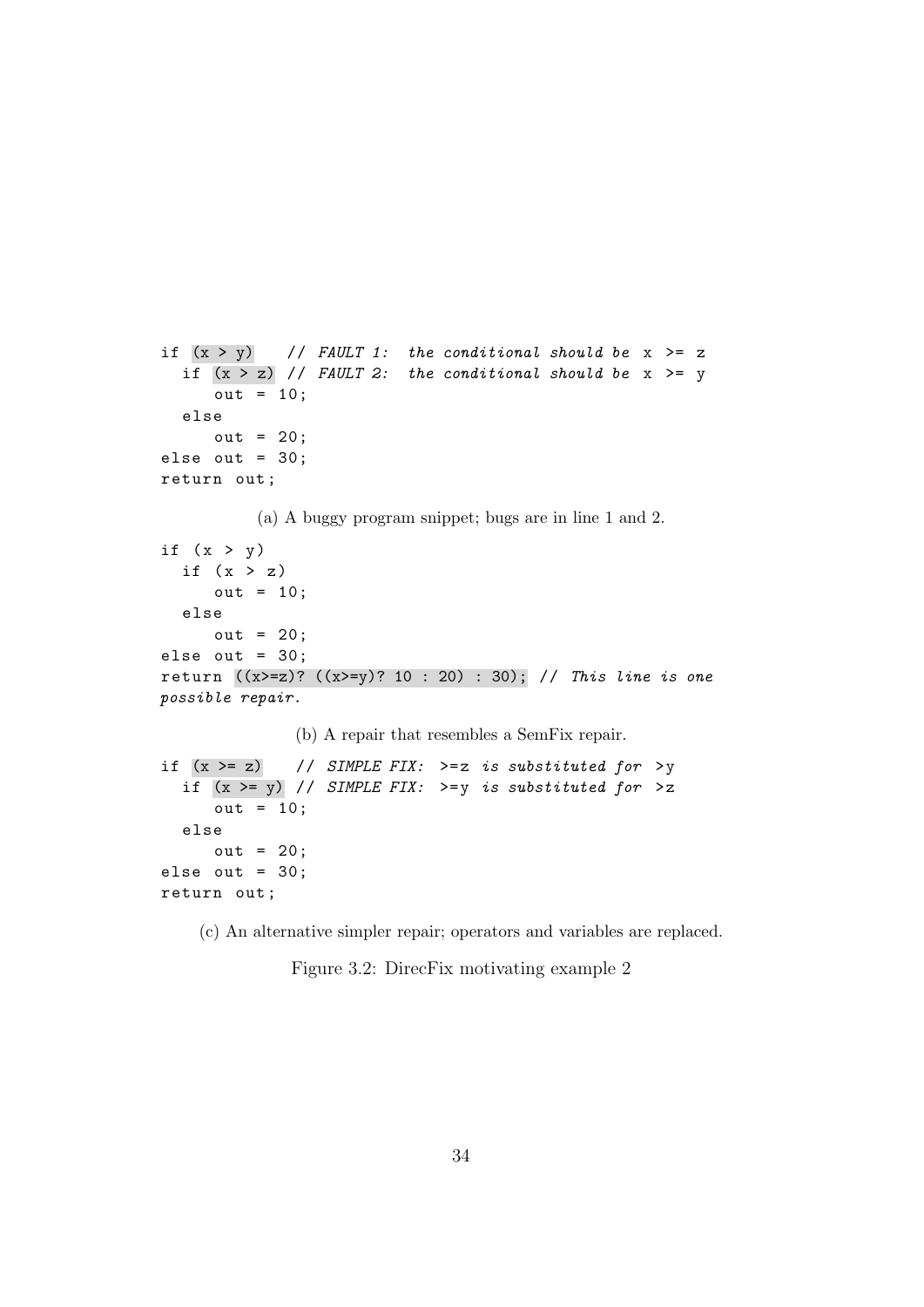```
// FAULT: k is NOT equal to the length of array s.
for (i=0; i\le k; i++)if (s[i] == c) return TRUE;
return FALSE;
```

```
(a) A buggy program that checks if the character c is included in string s.
```

| Input  |       |               | Output   |             |  |  |
|--------|-------|---------------|----------|-------------|--|--|
| S      | С     | k             | expected | actual      |  |  |
| "ab?"  | י ? י | $\mathcal{D}$ | TRUE     | FALSE       |  |  |
| "ab?c" | י ? י | 3             | TRUE     | <b>TRUE</b> |  |  |
| "!ab"  | ין י  | $\Omega$      | TRUE     | <b>TRUE</b> |  |  |

(b) Expected input and output.

```
for (i=0; i < k; i++)
```

```
// The following line is one possible repair.
  if (c == '?' || c == '!') return TRUE;
return FALSE;
```
(c) A (buggy) repair that passes the above tests.

```
for (i=0; i<=k; i++) // SIMPLE FIX: <= is substituted for <
  if (s[i] == c) return TRUE;
return FALSE;
```
(d) A more reliable repair.

Figure 3.3: DirectFix motivating example 3

what is a right test suite is another important research question that has not been thoroughly addressed yet.

Meanwhile, the second simpler repair (Figure [3.3d\)](#page-47-0) preserves the original correct behavior, as well as correcting the buggy behavior. The contrast between these two repairs suggests the following hypothesis. The rationale behind the hypothesis is that simpler repairs are likely to modify the behavior of a program in a more restricted fashion.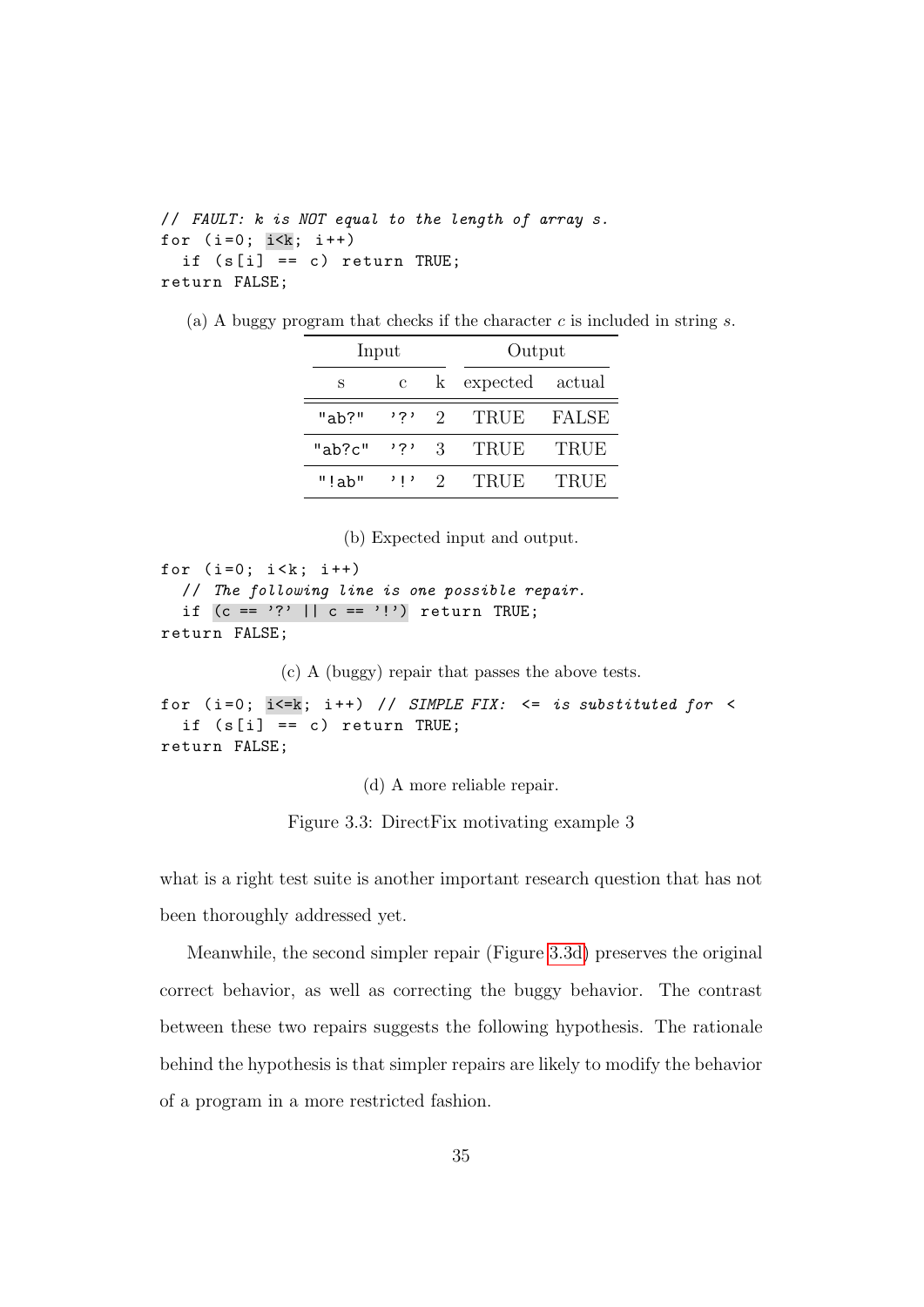Hypothesis 1. Simple repairs are less likely to change the correct behavior of the original version than more complex repairs. Thus, simple repairs are likely to be less hazardous.

Existing test-driven program repair tools perform fault localization upfront, and search for a repair around the program locations marked suspicious at the fault localization phase. Therefore, a straightforward way to find the simplest repair is to iteratively generate a repair at each combination of suspicious program locations, and select the simplest repair. However, it is apparent that this straightforward approach would not scale, considering the fact that even finding a single repair often takes substantial amount of time. To find simple repairs more efficiently (without explicitly enumerating each repair candidate), we integrate the two phases of program repair  $-$  (i) fault localization and (ii) repair search – into a single step.

#### 3.2 Overview

DirectFix is a semantics-based program repair approach that exploits recent advances of SMT solvers. It reduces repair problem to Maximum Satisfiability problem. Particularly, this approach constructs a logical formula, a solution to which corresponds to a fix. Our encoding is based on componentbased synthesis [\[38\]](#page-183-0) extended to produce syntactically minimal changes as well as to improve scalability.

DirectFix utilizes program semantics expressed through a logical formula called trace formula in the literature [\[43,](#page-183-1) [27\]](#page-181-3).

**Definition 6** (Trace formula). Let p be a program,  $x_1, ..., x_n$  are variables of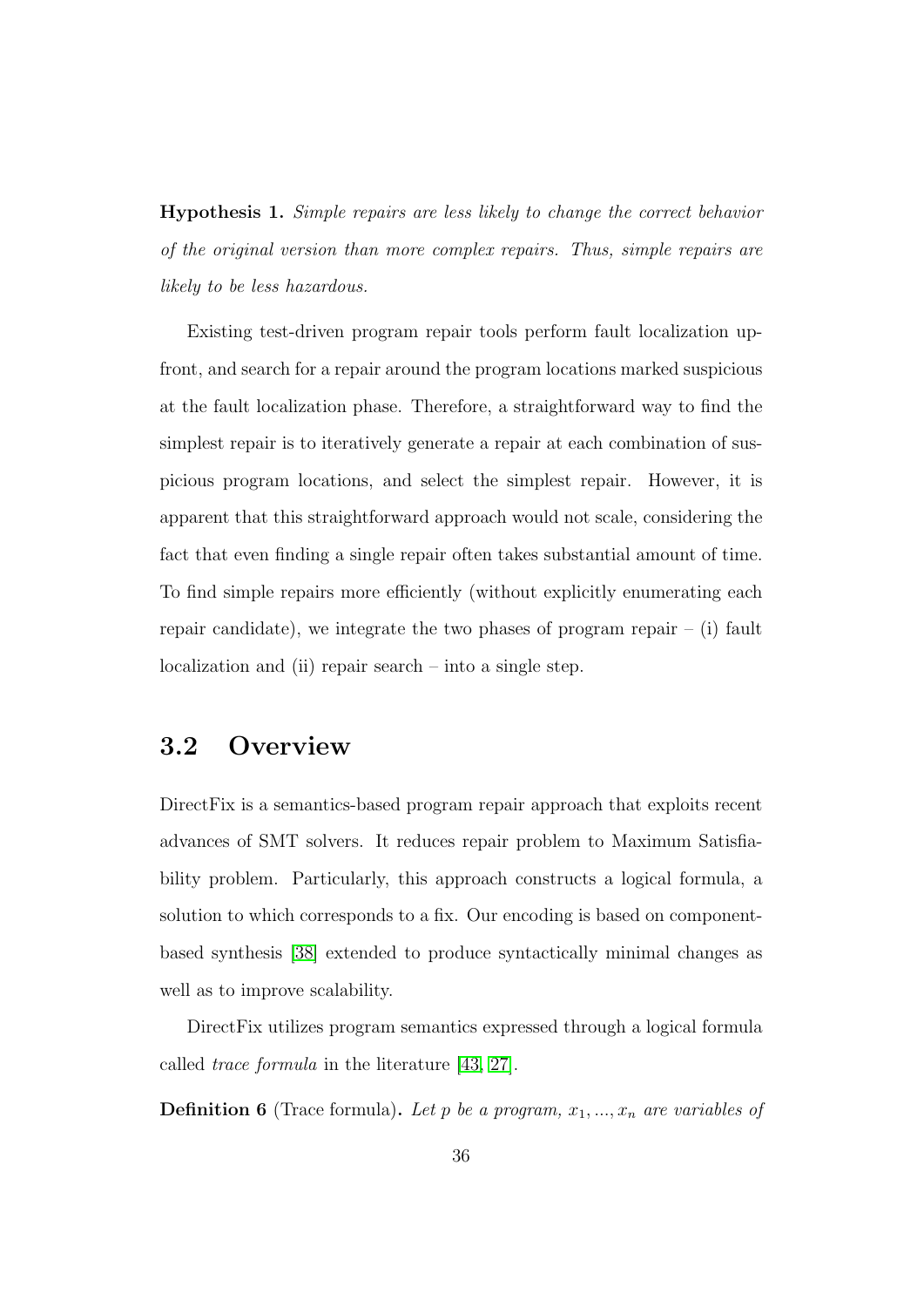p. A formula  $\phi_p$  over the variables  $\alpha_1, ..., \alpha_n, \beta_1, ..., \beta_n$  is a trace formula of p if the following property holds:

$$
[\![\phi_p]\!]_{\{\alpha_1 \mapsto i_1, \dots, \alpha_n \mapsto i_1, \beta_1 \mapsto o_1, \dots, \beta_n \mapsto o_1\}} = True \Rightarrow Excel(p, \sigma_{in}) = \sigma_{out}
$$

where 
$$
\sigma_{in} := \{x_1 \mapsto i_1, ..., x_n \mapsto i_n\}
$$
 and  $\sigma_{out} := \{x_1 \mapsto o_1, ..., x_n \mapsto o_n\}$ .

A trace formula can be constructed using the predicate transformer [\[23\]](#page-180-2). For example, Figure [3.4b](#page-50-0) demonstrates the trace formula for the function foo shown in Figure [3.4a.](#page-50-0) This function is buggy, and its test  $test\_foo$  fails (we use a single test in this example for simplicity). The given test is translated into the following oracle constraint:

$$
\mathcal{O} \coloneqq (\alpha_1 = 0) \land (\alpha_2 = 0) \land (\beta_3 = 3)
$$

The conjunction  $\varphi_{bugqu} \wedge \mathcal{O}$  is unsatisfiable, reflecting that the test fails.<sup>[1](#page-49-0)</sup>

Our goal is to find which expressions of  $\varphi_{\mathit{buggy}}$  need to be modified and how they should be modified, so that this modified formula  $\varphi_{\text{repair}}$  makes  $\varphi_{\text{repair}} \wedge \mathcal{O}$  satisfiable. In our example, the ground truth repair is as follows:

$$
\varphi_{\text{repair}} := (\text{if } (\alpha_1 \ge \alpha_2) \text{ then } (\beta_2 = \alpha_2 + 1) \text{ else } (\beta_2 = \alpha_2 - 1))
$$
  
 $\wedge (\beta_3 = \beta_2 + 2)$ 

<span id="page-49-0"></span><sup>&</sup>lt;sup>1</sup>If there are multiple tests, say two, we formulate  $Rename(\varphi_{buggy} \wedge \mathcal{O}_1) \wedge$ Rename( $\varphi_{buggy} \wedge \mathcal{O}_2$ ), where function Rename returns the input formula after replacing its variables with fresh variables.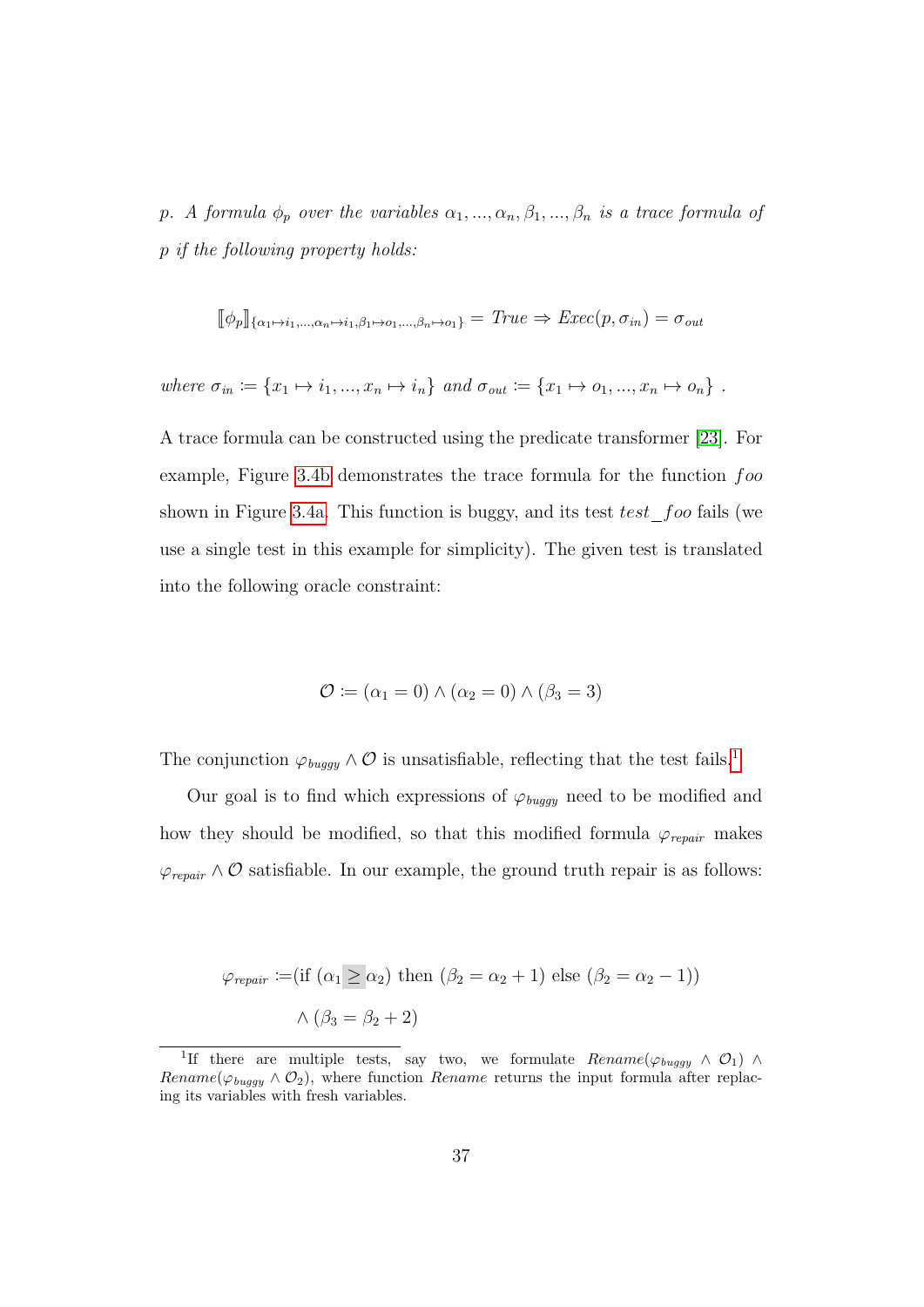```
int foo (int x, int y) {
  if (x > y) // FAULT: the conditional should be x \ge yy = y + 1;else
    y = y - 1;return y + 2;
}
void test_foo () {
  assert (foo(0,0)=3);}
```
(a) Buggy function and failing test.

$$
\varphi_{buggy} := (\text{if } (\alpha_1 > \alpha_2) \text{ then } (\beta_2 = \alpha_2 + 1) \text{ else } (\beta_2 = \alpha_2 - 1))
$$
  
 
$$
\wedge (\beta_3 = \beta_2 + 2)
$$

(b) The trace formula  $\varphi_{buggy}$  for foo; variables  $\alpha_1$  and  $\alpha_2$  correspond to the input values of the variables x and y,  $\beta_1$  and  $\beta_2$  correspond to the output values of the variables x and y, and  $\beta_3$  to the return value of the program.

Figure 3.4: Trace formula of buggy program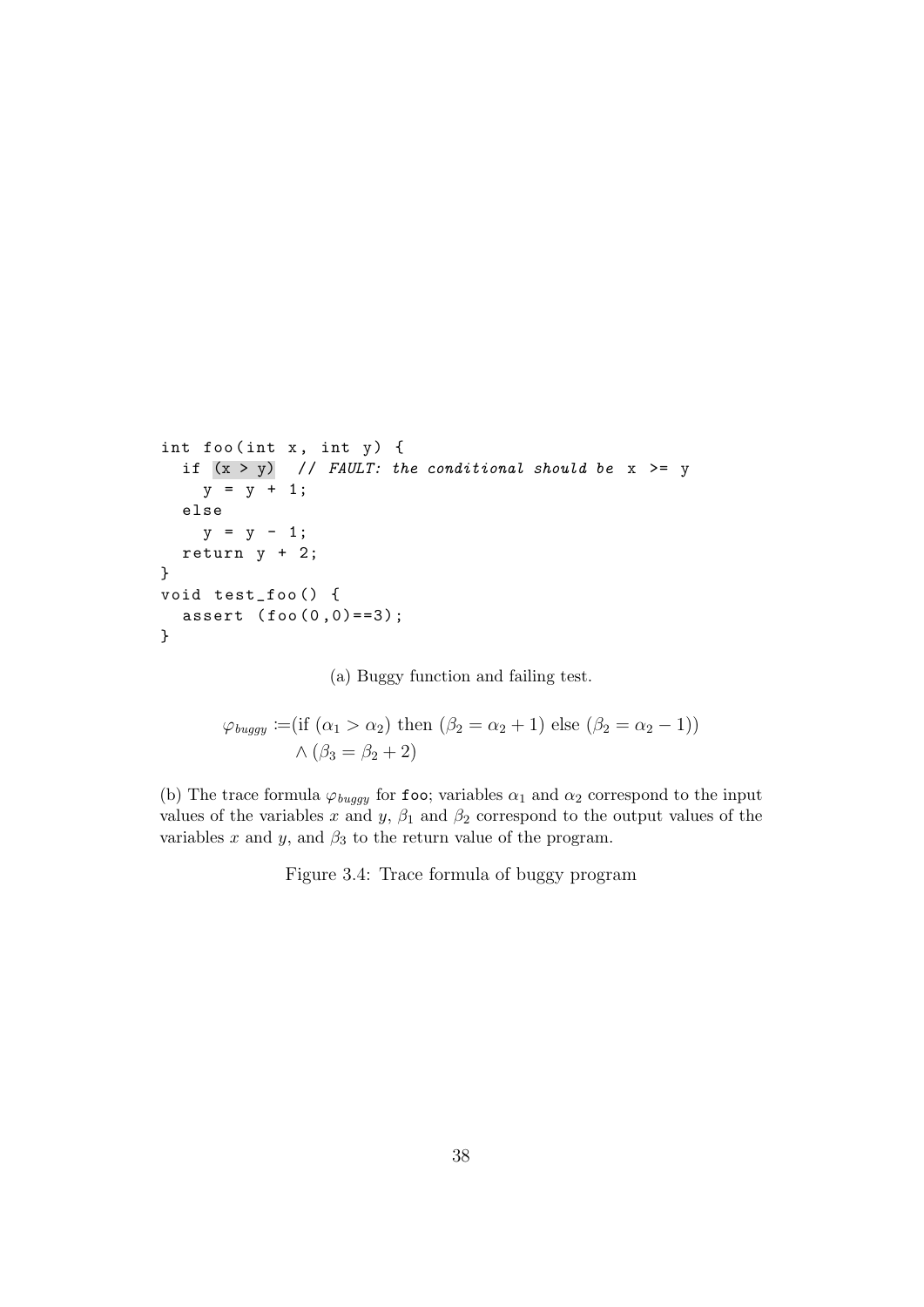Essentially, our repair method views a program as a circuit. To generate a fix, it (i) cuts some of the existing connections and (ii) adds new components and connections. To obtain the simplest (the least destructive) repair, we want to cut as few connections as possible. We achieve this by reducing the problem of program repair into an instance of Partial MAX-SMT problem.

To generate a repair based on Partial MAX-SMT, we construct a formula that we call *repair condition*. Given a trace formula  $\varphi_{bugqy}$ , the repair condition  $\varphi_{rc}$  is the following:

$$
\varphi_{rc} := (\text{if } v_1 \text{ then } (\beta_2 = v_2) \text{ else } (\beta_2 = v_3)) \land (\beta_3 = v_4)
$$

$$
\land v_1 = cmpnt(\alpha_1 > \alpha_2) \land v_2 = cmpnt(\alpha_2 + 1)
$$

$$
\land v_3 = cmpnt(\alpha_2 - 1) \land v_4 = cmpnt(\beta_2 + 2)
$$

The above formula  $\varphi_{rc}$  is semantically identical with  $\varphi_{buggy}$ . The only difference is that we substitute fresh variables  $v_i$  for the rvalue expressions of  $\varphi_\mathit{buggy}$ , while keeping the equality relationship between each  $v_i$  and the expression it represents (e.g.,  $v_1 = \text{cmpnt}(\alpha_1 > \alpha_2)$ ) with applied function  $\text{cmpnt}$ . This function componentizes its parameter expression into a circuit form, following the idea of component-based synthesis described in Section [2.4.](#page-29-0)

To obtain the simplest repair, we use a Partial MAX-SMT solver. In Partial MAX-SMT, a formula is split into (i) hard clauses (clauses that must be satisfied) and (ii) soft clauses (clauses that do not have to be satisfied). In hard clauses, we include the clauses that express the semantics of the component and the oracle data. Meanwhile, with soft clauses, we constrain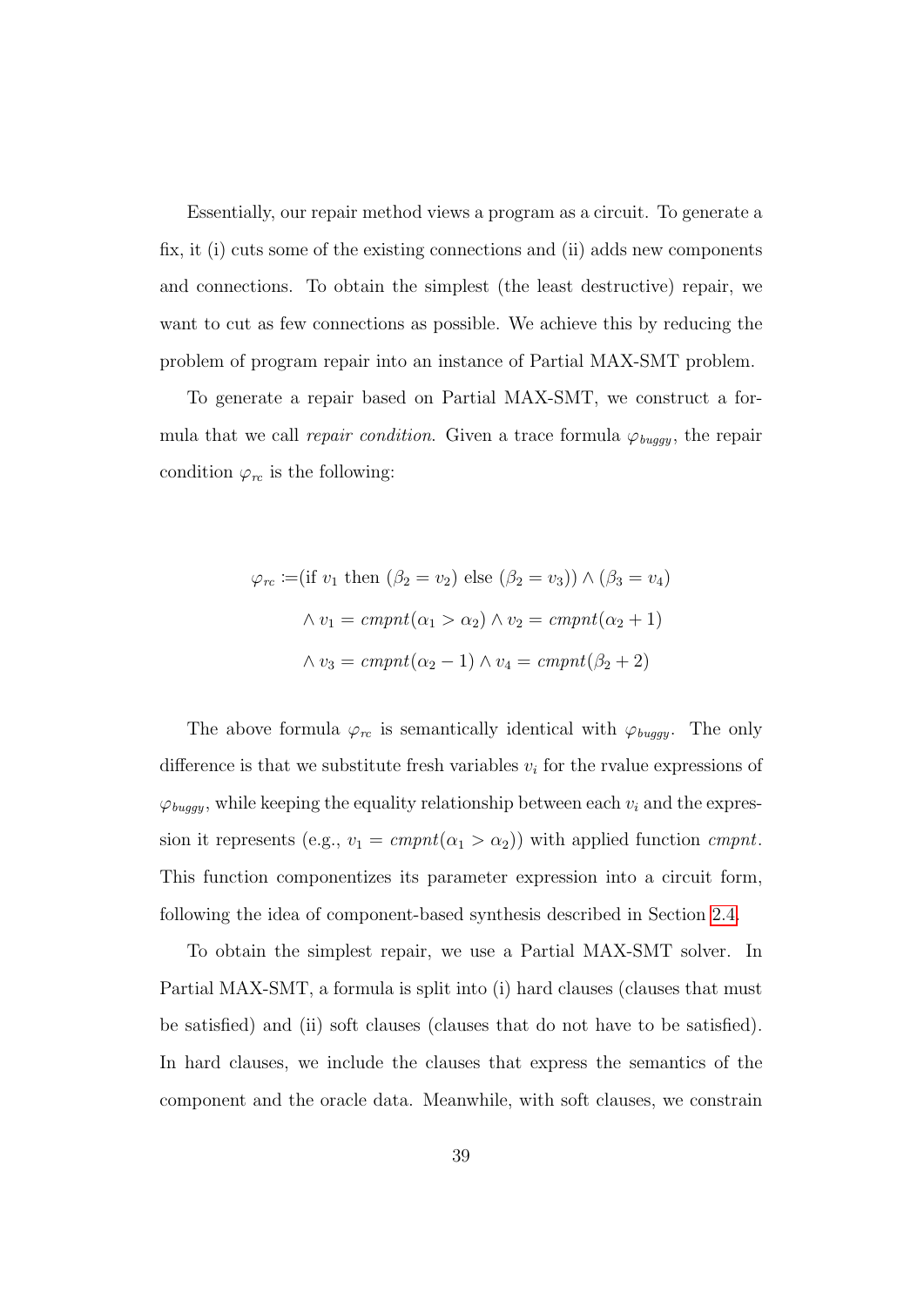<span id="page-52-0"></span>

Figure 3.5: Repairing expression  $\alpha > \beta$  by replacing > with  $\geq$ .

the structure of the program expressions. Assume that the component  $\alpha$  has the index 1,  $\beta$  has the index 2, = has the index 3, > has the index 4, and  $\geq$  has the index 5. We construct the *structure constraint* for the expression  $\alpha > \beta$  as follows:

$$
li_4^1 = lo_2 \wedge li_4^2 = lo_1 \wedge lo = lo_4
$$

where the variable lo is a designated variable that specifies the location of the output of the whole expression. As shown, this constraint specifies the connections between the components of the expression as well as its output binding. After splitting  $\varphi_{rc} \wedge \mathcal{O}$  into hard clauses and soft clauses as described above, we feed  $\varphi_{rc} \wedge \mathcal{O}$  into a Partial MAX-SMT solver. Then, the solver removes some structure constraints (if necessary), and returns a model corresponding to a fix.

Figure [3.5](#page-52-0) shows how a solver can modify the expression  $\alpha > \beta$  using an additional component  $\geq$  in order to repair the program. Specifically, it removes one connection between the outputs of  $>$  and the output of the whole expression corresponding to the structure constraint  $l_0 = l_0$ <sub>4</sub>, and adds three new connections: (i) between the output of x and the first input of  $\geq$ , (ii) between the output of y and the second input of  $\geq$ , and (iii) between the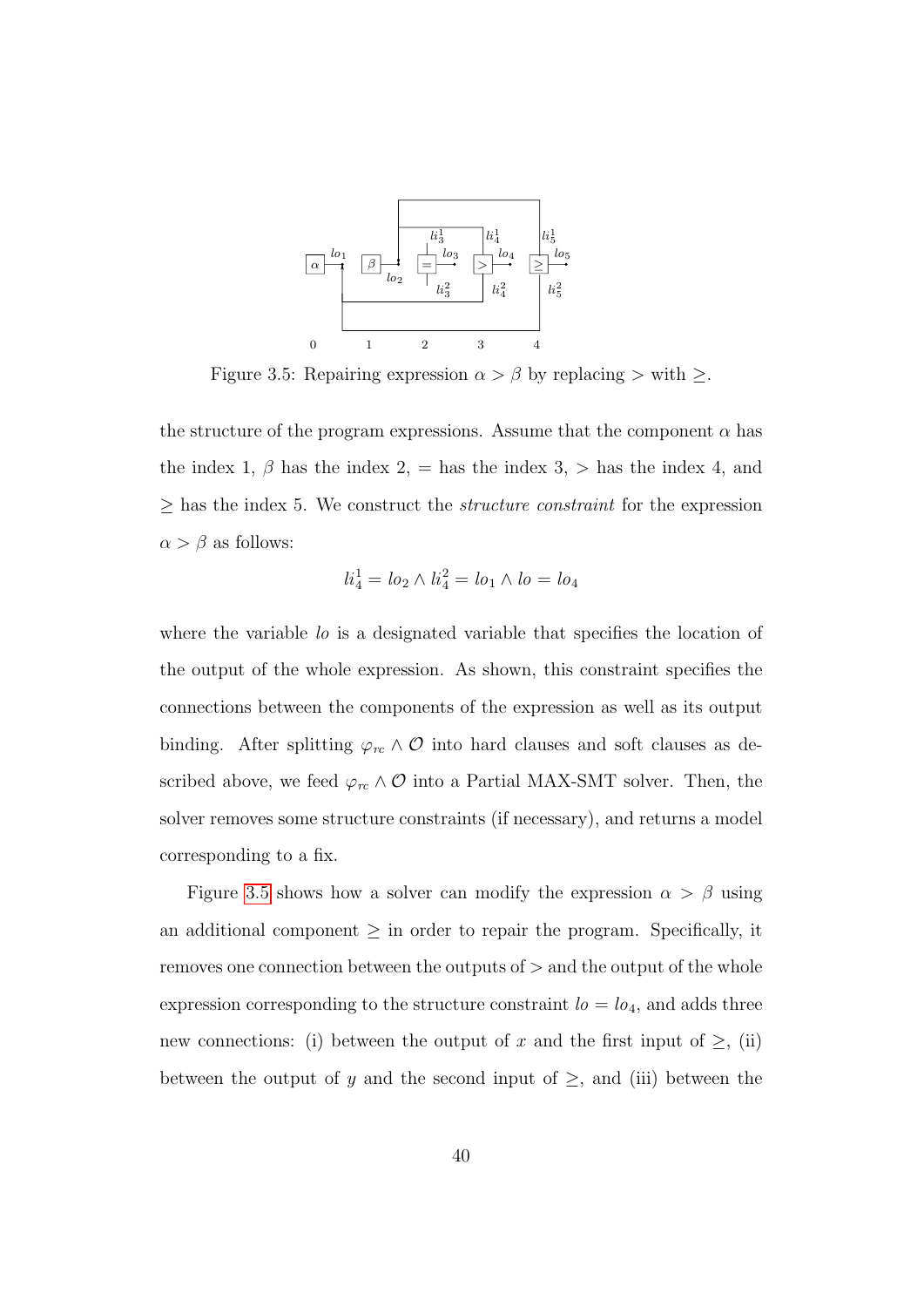output of  $\geq$  and the output of the whole expression (the variable lo). Such new connections are obtained by using a model for the repair condition, namely, the values of the location variables.

We note that by looking for a model that maximizes the number of satisfied clauses of  $\varphi_{rc} \wedge \mathcal{O}$ , we effectively cut and add connections simultaneously. In other words, we perform fault localization and repair generation at the same time.

#### 3.3 Methodology

Our approach combines fault localization and correction into a single step, which is achieved by reducing repair problem to Partial MAX-SAT problem. Unlike in component-based synthesis (Section [2.4.1\)](#page-30-0), our goal is to modify the existing expressions of a buggy program in a way that changed expressions make all tests pass. For this reason, we formulate the following repair problem.

**Definition 7** (Repair problem). Let v be a variable, V be a set of variables such that  $v \notin V$ , F be a set of integer operators,  $\mathcal O$  be a constraint over  ${v} \cup V$  called oracle. Let e be a possibly faulty expression constructed using a subset of components  $C = V \cup F$  and constants such that  $\mathcal{O} \wedge (v = e)$  is not satisfiable. Repair problem  $(v, e, V, F, O)$  is a problem of finding a repaired expression  $e'$  such that

- $e'$  is constructed using a subset of components  $C = V \cup F$  and constants.
- $\mathcal{O} \wedge (v = e')$  is satisfiable.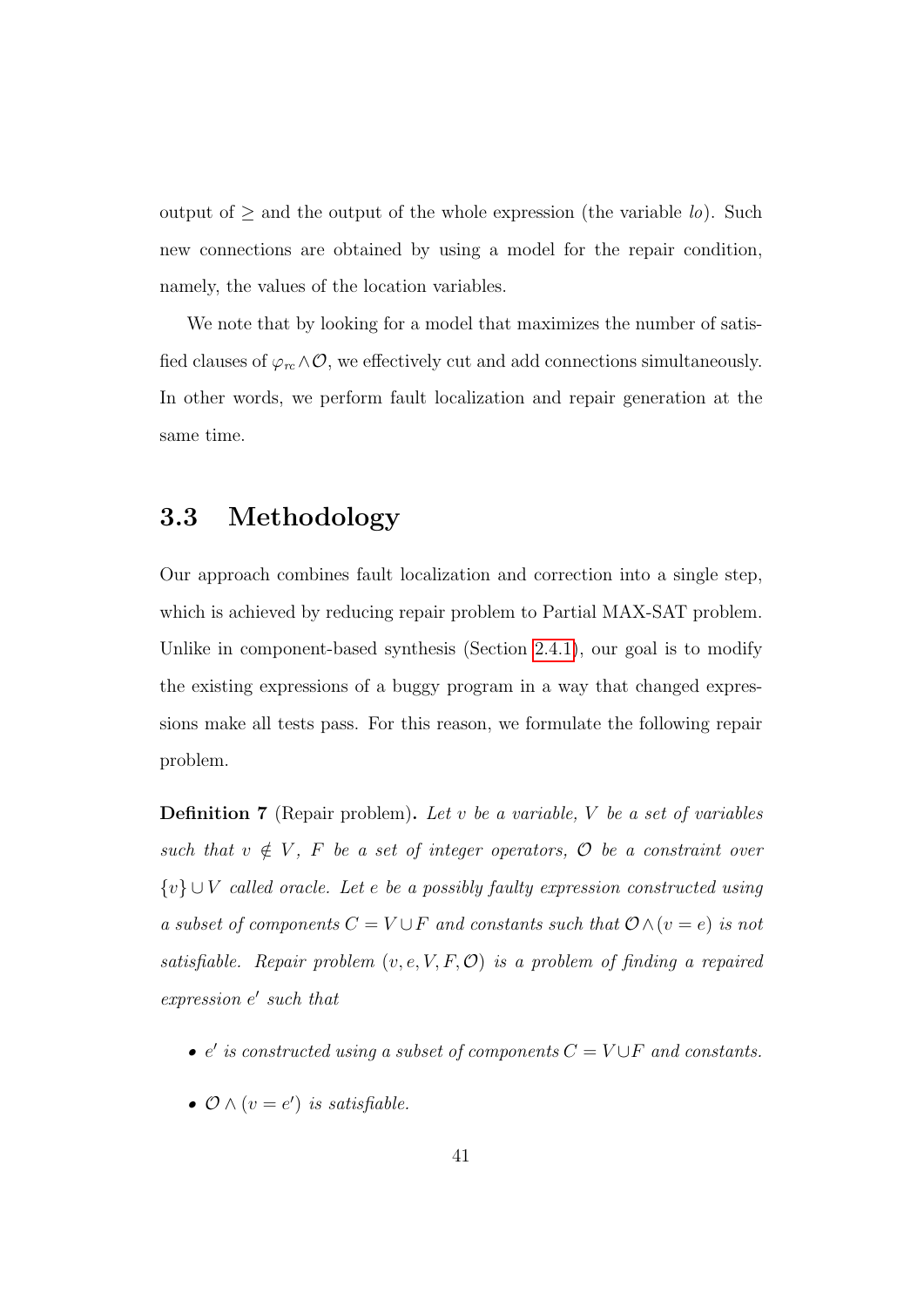To solve a repair problem, we construct a logical formula which we call repair condition that consists of two groups of clauses: hard clauses and soft clauses. Algorithm [2](#page-56-0) describes how we generate a repair condition, given a test suite TS and a trace formula  $\phi_p$  as input. We assume that each test  $t \in TS$  is a part of input and output states  $(\sigma_{in}, \sigma_{out})$ , that the corresponding oracle constraint is

$$
\mathcal{O}_t := (\bigwedge_i \alpha_i = \sigma_{in}(x_i)) \wedge (\bigwedge_i \beta_i = \sigma_{out}(x_i))
$$

where  $x_i$  are program variables.

Our algorithm substitutes fresh variables  $v_i$  for the rvalue expressions (the expressions of  $\phi_p$  that are originated from the conditionals or right-hand-side expressions of a given buggy program<sup>[2](#page-54-0)</sup>) to construct the formula  $\phi_p[e_i \mapsto v_i]$ . The formula  $\phi_p[e_i \mapsto v_i] \wedge (\bigwedge_i v_i = e_i)$  is semantically equivalent to the initial trace formula  $\phi_p$ . However, expressions  $e_i$  that we allow to modify are now distinguished from the rest of the formula. Algorithm [2](#page-56-0) applies cmpnt to all the components of  $e_i$  together with additional component, and the formula  $(\bigwedge_i v_i = \text{cmpnt}(e_i)) \wedge \phi_p[e_i \mapsto v_i] \wedge \mathcal{O}_t$  is returned as hard clauses of the repair condition for each test case  $t \in TS$ .

Meanwhile, we also extract the *structure constraint*  $\phi_{\text{struct}}$  of each binding  $v_i = e_i$ , and classify  $\phi_{\text{struct}}$  as a soft clause. The structure constraint of  $v_i = e_i$  encodes the structure of expression  $e_i$  using location variables. In the previous section, we showed that expression  $\alpha > \beta$  is encoded into the following structure constraint  $\phi_{\text{struct}}$  (assume that the component  $\alpha$  has the

<span id="page-54-0"></span><sup>&</sup>lt;sup>2</sup>The expressions of our  $\phi_p$  are annotated with source code locations.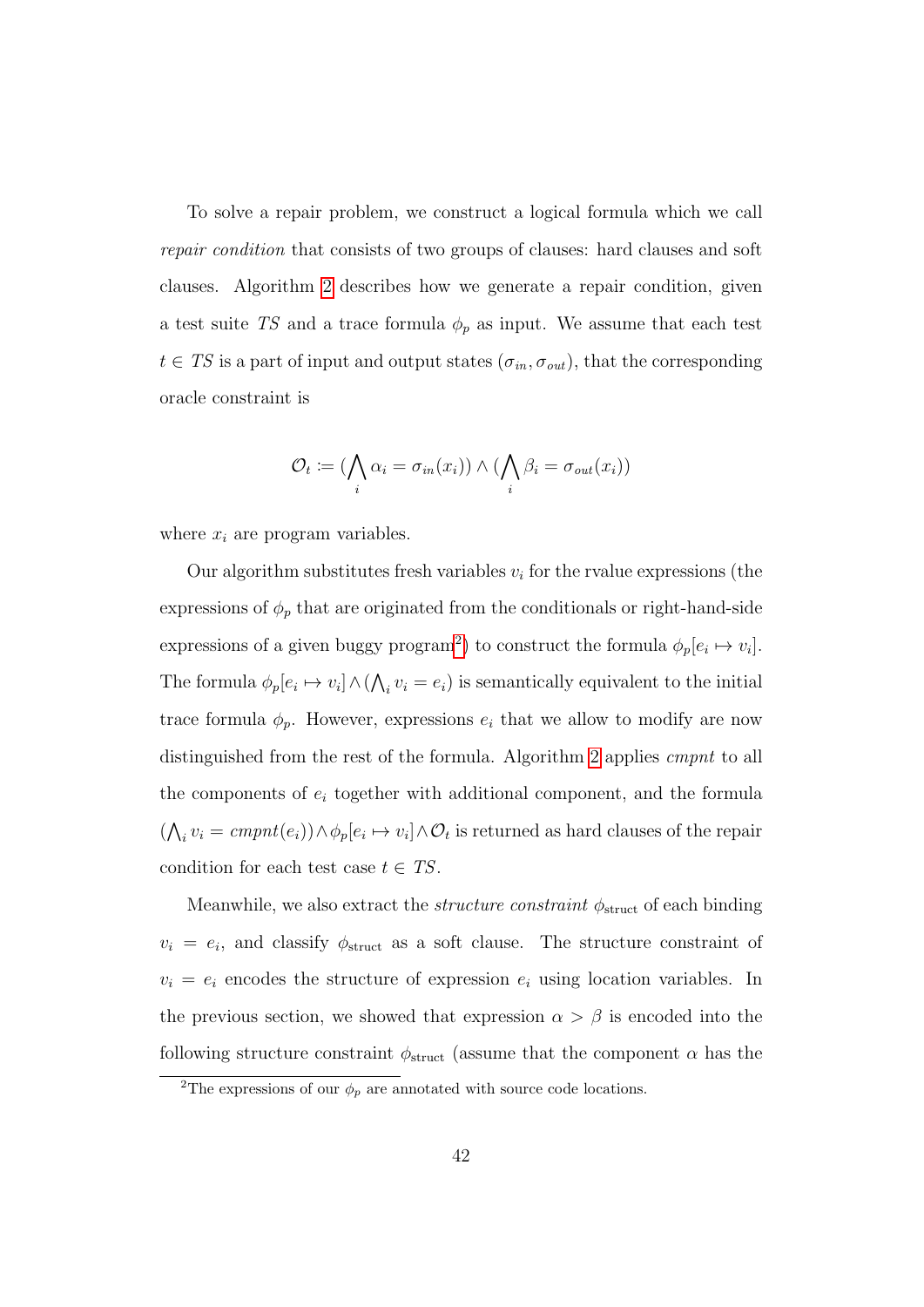index 0,  $\beta$  has the index 1, = has the index 2, > has the index 3, and  $\geq$  has the index 4):

$$
li_3^1 = lo_1 \wedge li_3^2 = lo_0 \wedge lo = lo_3
$$

The structure constraint is obtained via the inverse function of Lval2Prog (Lval2Prog is a bijective function [\[38\]](#page-183-0)).

Once a repair condition is obtained through Algorithm [2,](#page-56-0) we feed this repair condition to a Partial MAX-SMT solver. If the solver finds a model, this model can be used to construct an expression using Lval2Prog introduced in Section [2.4.1.](#page-30-0) Note that a Partial MAX-SMT solver preserves as many original connections as possible, which guarantees that DirectFix changes the minimal number of program expressions, as formally described below.

**Definition 8** (Simplicity of repair). Let p be a program, TS be a test suite with at least one failing test case,  $e_i$  be a subset of the expressions of p, C be  $a$  set of components. We call  $p'$  a simple repair of  $p$  if

- $\bullet$  p' passes TS;
- $\bullet$  p' can be obtained from p by substituting some of the subexpressions of  $e_i$  with expressions constructed from the components  $C$ ;
- there is no program that passes TS and can be obtained from p using a smaller number of such substitutions.

The use of soft constraints reduces synthesis time. Our experiments demonstrate that a Partial MAX-SMT solver implemented on top of an SMT solver can find a solution for a formula with soft constraints for some of the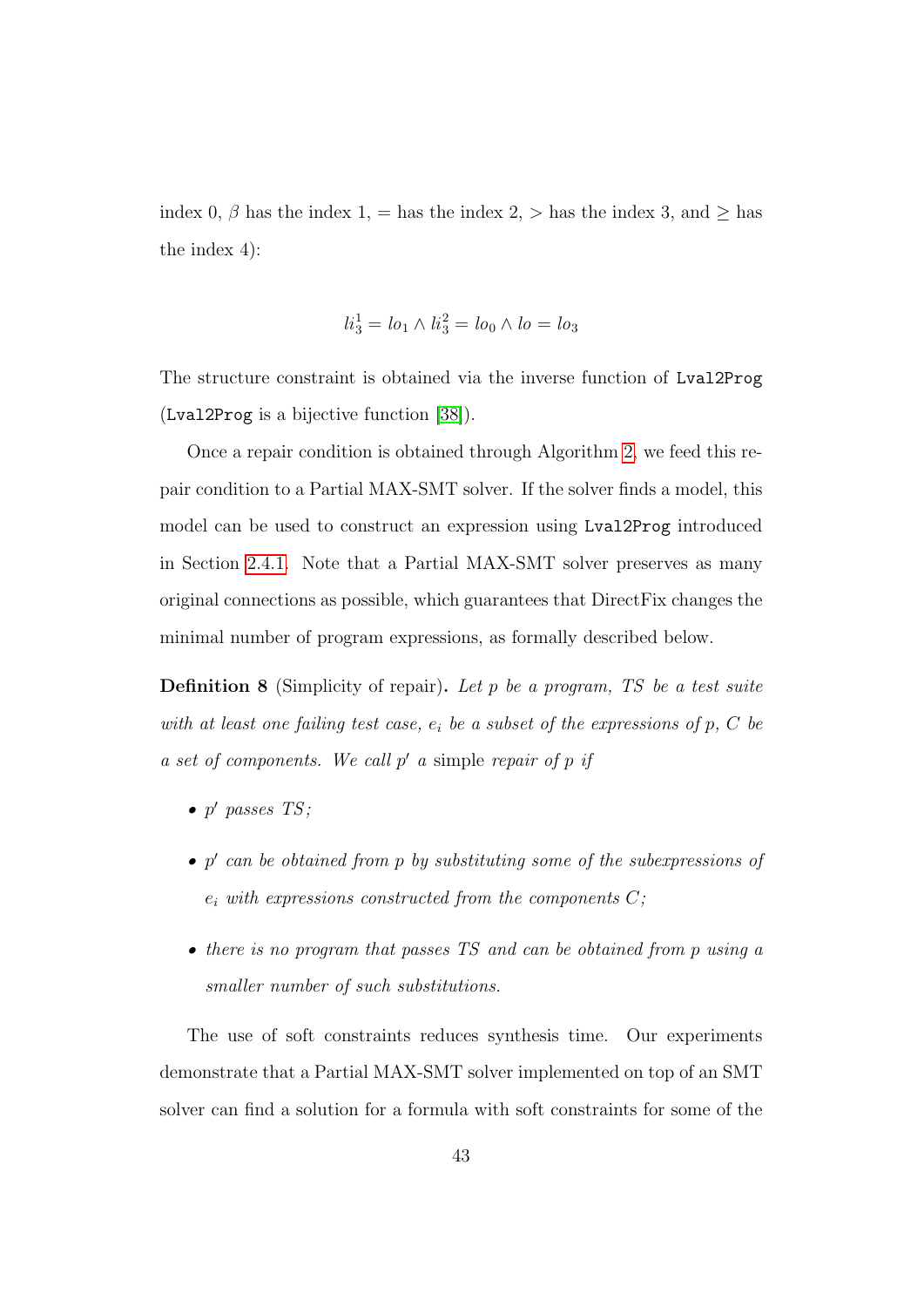ALGORITHM 2: Repair condition generation

**Input:** trace formula  $\phi_p$  and test suite TS Output: repair condition as a pair of hard and soft constraints 1 Hard, Soft := True, True; 2  $Expr := \{e \mid e \text{ is a rvalue expression of } \phi_n\};$ 3 for each test case  $t \in TS$  do 4 foreach  $e \in Expr$  do  $\mathfrak{s}$   $\vert \psi \rangle := \mathfrak{a}$  fresh variable;  $\bullet$  |  $C' := \text{select additional component for } e;$  $\tau$  |  $\phi_p := \phi_p[e \mapsto v];$  $\begin{array}{c} \mathbf{8} \end{array}$   $\begin{array}{c} \circ \phi_{\text{encoding}} := \text{j of } \mathbf{6} \text{ components of } \mathbf{6} \text{ and components } C'; \end{array}$ 9  $\phi_{\text{struct}} :=$  structural constraints for  $v = e$ ; 10  $\parallel$  Hard := Hard  $\wedge \phi_{\text{encoding}}$ ; 11 |  $Soft := Soft \wedge \phi_{struct};$ 12  $\parallel$  Hard := Rename(Hard  $\wedge \phi_p, t$ ); 13 |  $Soft := \text{Rename}(Soft, t);$ <sup>14</sup> return Hard, Soft;

<span id="page-56-0"></span>considered benchmarks, while the SMT solver for the same formula without soft constraints does not terminate within the timeout for all the benchmarks. This fact suggests that the use of the structure of the previous (buggy) versions improves synthesis performance.

For repairing some bugs, it is not sufficient to use only components that are already present in the buggy expressions. For such cases, we select additional components for each expression in the program. Selecting many additional components makes this approach not scalable. To address this limitation, we devise optimizations and heuristics that reduce the negative effect of additional components.

Selecting additional components for program expressions can significantly increase the search space for repair, which harms the scalability of the approach. For instance, if there are 10 program expressions and 10 program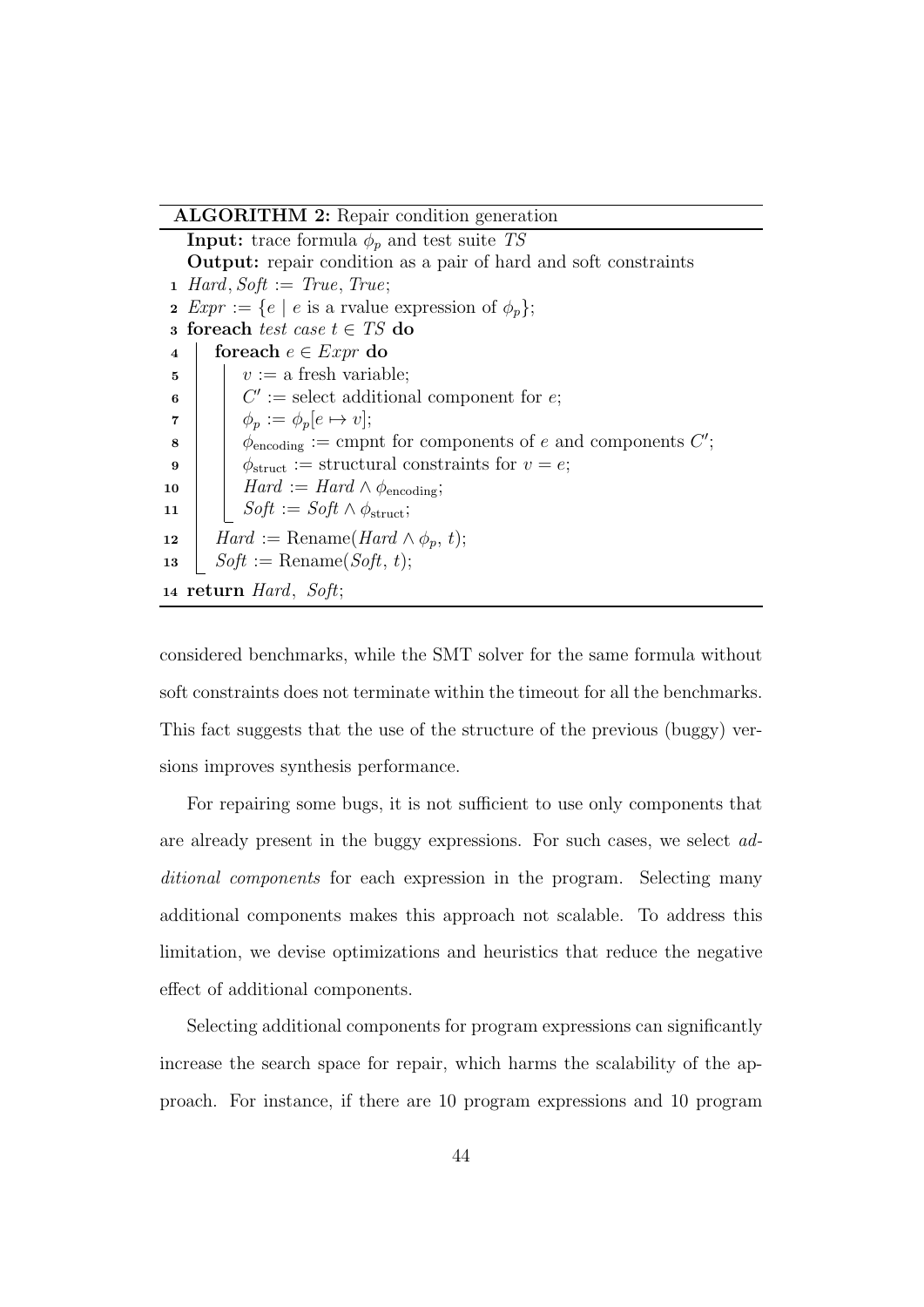variables that we consider as additional components, then selecting each variable for each expression yields 100 variants to choose a single variable for repairing one of the expressions. However, proceeding on the assumption that the program is correct with the exception of a small part, we do not consider each component for each of the program expressions. Instead, additional components can be shared by several expressions. For instance, a variable can be shared by all the expressions from its scope.

The original CBE does not allow to share components between several expressions; in the original CBE, each expression has a fixed interval for allocating components and, consequently, a fixed set of available components. To alleviate this limitation, we extend CBE so that components of all the expressions are allocated in one big interval consisting of floating subintervals for each expression.

Allocating component for all the program expressions in one big interval requires introducing additional constraints to prevent invalid connections between component of different expressions. For this, we introduce a set of separator variables  $\{s_i\}$  that define subintervals for each expression. Specifically, all the components of the expression  $e_j$  and the connections between them are allowed only within the interval  $[s_{j-1}, s_j]$ . Figure [3.6](#page-58-0) shows how the expressions  $x > y$  and  $a + b$  and the additional component "−" can be placed using such encoding. Note that the intervals for each expression are not fixed and can be extended to add the component "−". At the same time, we forbid the connections of the component "−" to cross the separator between  $x > y$  and  $a + b$  to prevent our tool from generating expressions of invalid structure.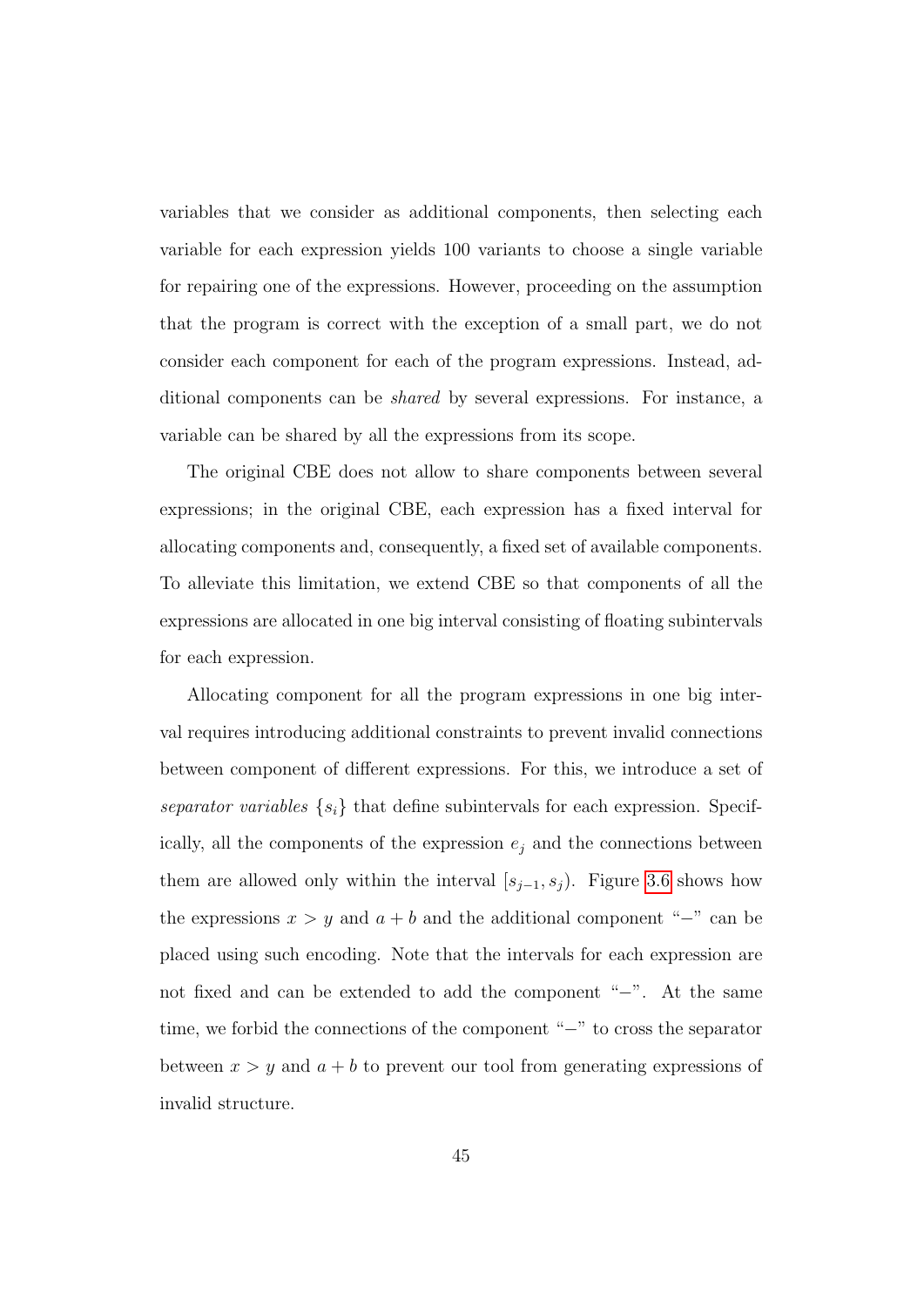<span id="page-58-0"></span>

Figure 3.6: Allocating components of the expressions  $x > y$  and  $a + b$  and the additional component "−" on the same interval using floating separators.

Assume that we generate encoding for a set of program expressions  $\{e_i\}$ for  $i \in [1..N]$ . The following constraints ensure that only valid connections are permitted:

$$
\phi_{\text{range}} := \bigwedge_{\substack{i \in [1, C] \\ (l, r) = scope(i)}} (s_l \le l o_i < s_r \land s_l \le l i_i^j < s_r)
$$
\n
$$
\bigwedge_{j \in [1..N_i]} \bigwedge_{l < m < r} \left( s_m \le l o_i \land \bigwedge_{j \in [1..N_i]} s_m \le l i_i^j \right)
$$
\n
$$
\lor \left( l o_i < s_m \land \bigwedge_{j \in [1..N_i]} l i_i^j < s_m \right)
$$

where function *scope* maps a component with the index  $i$  to an interval representing the range of program expressions where this component can be used for repair. The first line of this formula specifies that each component is allocated within the intervals of the expressions from its scope. The second and third lines ensure that for each separator, the inputs and the output of each component are all placed either to the right of this separator or to the left, implying that connections do not cross the borders between expressions.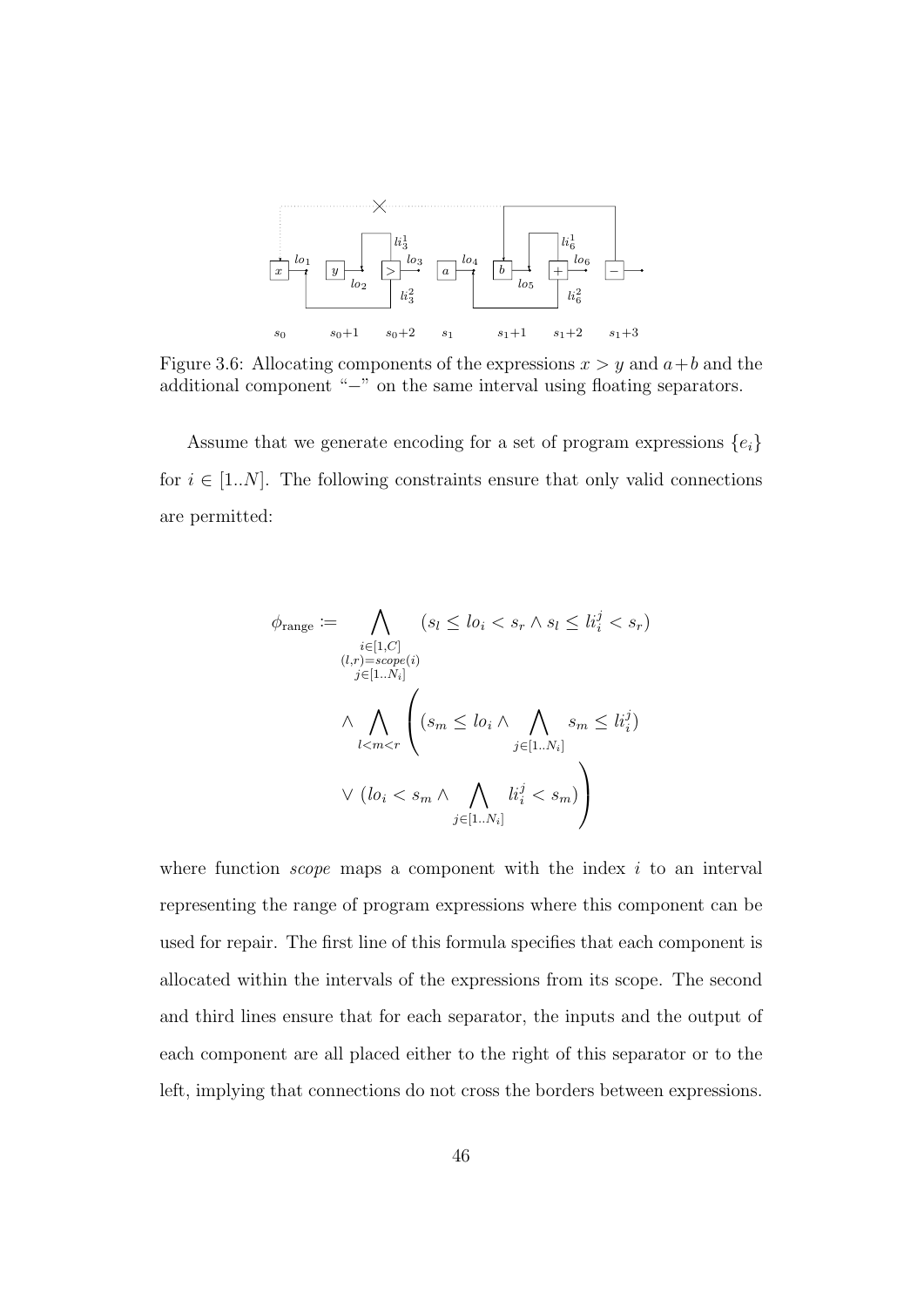$\phi_{\text{cons}}$ ,  $\phi_{\text{acyc}}$  and  $\phi_{\text{conn}}$  are defined in an analogous manner to CBE, taking account of components' scopes.

Apart from components' constraints, we enforce the interval consistency constraint  $\phi_{\text{intcons}}$  over separator variables to ensure that the interval for each expression is well-defined:

$$
s_0 = 0 \land s_N = |C| \land \bigwedge_{[(i,j) \mid i,j \in [0..N], i < j]} s_i < s_j
$$

where C is the set of all available components.

Type-based space reduction If the program to be corrected is statically typed, it is possible to use type information to reduce the search space for repair [\[57\]](#page-185-0). We implement heuristics for the repair encoding that reduce the number of possible connections, the number of components and the number of candidate repair locations. In order to ensure that only well-typed expression are considered for repair, we modify the connection constraints so that inputs can be connected only with outputs of the same type. Selecting a large number of additional components for repair yields considerable performance reduction. For this reason, we group component by their types into several levels: constants, boolean operators, arithmetical operators, comparison operators and variables. For each level, we generate and solve a separate repair condition. Grouping additional components by type allows us to utilize the following two heuristics. Firstly, we can prune program expression that cannot be repaired using additional components due to their type. For ex-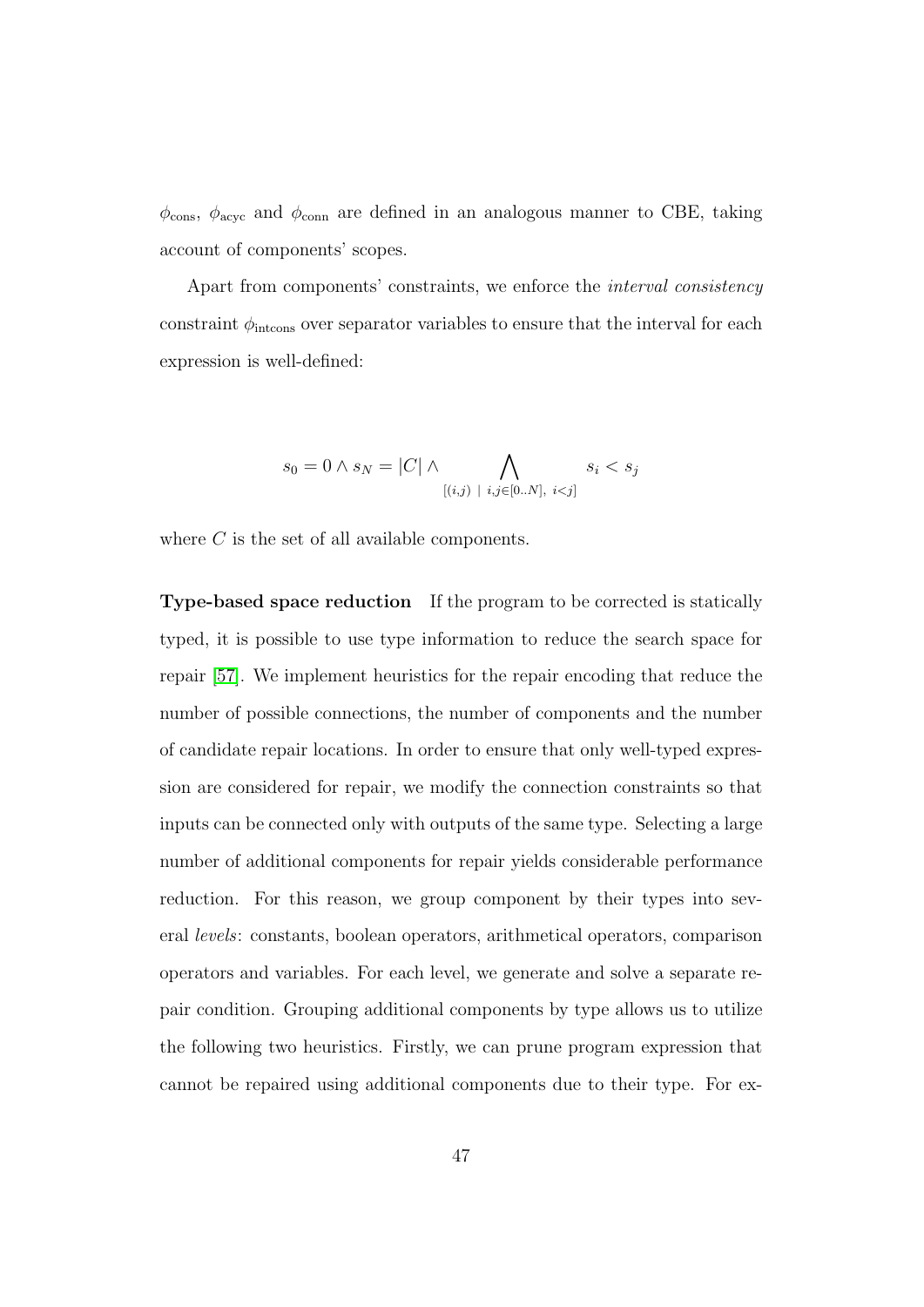<span id="page-60-0"></span>

Figure 3.7: DirectFix workflow

ample, the statement  $v = a \vee b$  cannot be repaired using integer arithmetics components. Secondly, we can reduce the number of connections between components in the original program expressions. Specifically, we do not split an expression into subexpressions if these subexpressions have incompatible type with the additional components and consider whole expression as one compound component. For example, the expression  $a \vee x > y$  can be split into components  $a, \vee$  and  $x > y$  if we consider only boolean operators.

**Handling loops** For a loop, we unroll it k times; our trace formula guarantees that there is no execution paths requiring more than k unrolling. The consequence of loop unrolling is that the trace formula includes multiple instances of the program expressions that are executed several times inside loops. In order to make it possible to apply the fix generated by our tool to the original program, we need to ensure that all these expressions are modified synchronously. This is achieved by binding components' locations of these expression through auxiliary components called phantom components. Phantom components do not have semantics and are used only for binding location variables.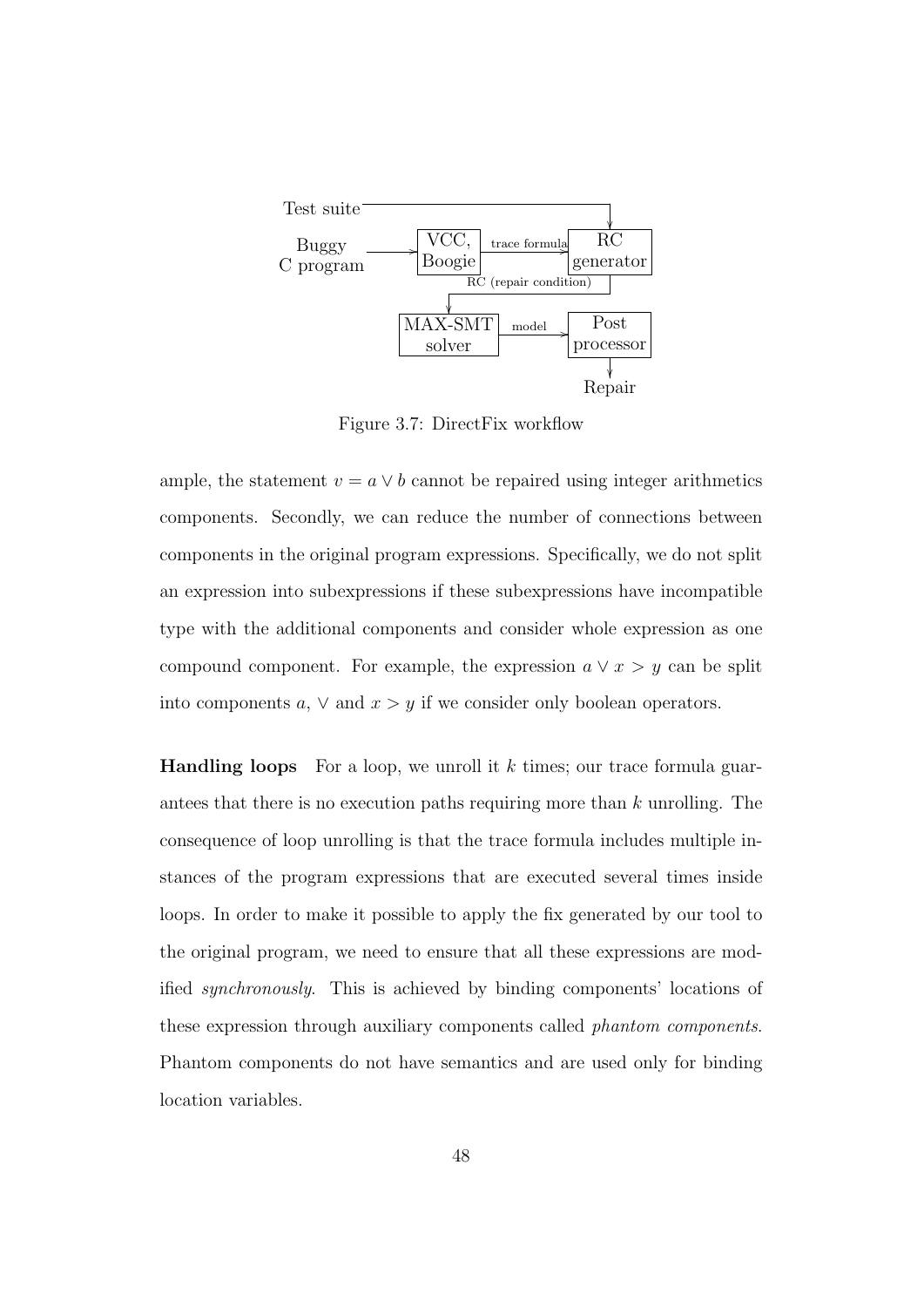<span id="page-61-0"></span>

| Subject               | LOC          | #Versions | Description                 |
|-----------------------|--------------|-----------|-----------------------------|
| Tcas                  | 135          | 41        | Air traffic control program |
| Replace               | 518          | 30        | Text processor              |
| Schedule              | 304          | 9         | Process scheduler           |
| Schedule <sub>2</sub> | 262          | 9         | Process scheduler           |
| Coreutils             | $107 - 2909$ | 9         | Collection of OS utilities  |

Table 3.1: DirectFix subject programs

#### 3.4 Implementation

We implement the repair methodology described earlier into a prototype tool, DirectFix. The overall workflow of DirectFix is shown in Figure [3.7.](#page-60-0) To obtain a trace formula from a buggy program, we use two third-party tools, VCC [\[18\]](#page-180-1) and Boogie [\[6\]](#page-178-0). VCC translates a C program into a Boogie program. Subsequently, the Boogie verifier takes as input a Boogie program, and generates a verification condition  $\frac{d}{dx}$  a formula used to prove the absence of an error. Both VCC and Boogie can handle pointer arithmetics.

The trace formula of a buggy program and its test suite are fed into the RC (repair condition) generator of DirectFix, which is an implementation of Algorithm [2.](#page-56-0) Subsequently, the generated repair condition is fed into our Partial MAX-SMT solver we implemented on top of Z3 [\[21\]](#page-180-0). Our MAX-SMT implementation is the core-guided algorithm of Fu and Malik [\[31\]](#page-182-0).

Finally, a model (satisfiable assignment) found by the solver is postprocessed to construct a patch. Currently, DirectFix shows which expressions are modified and how they are modified.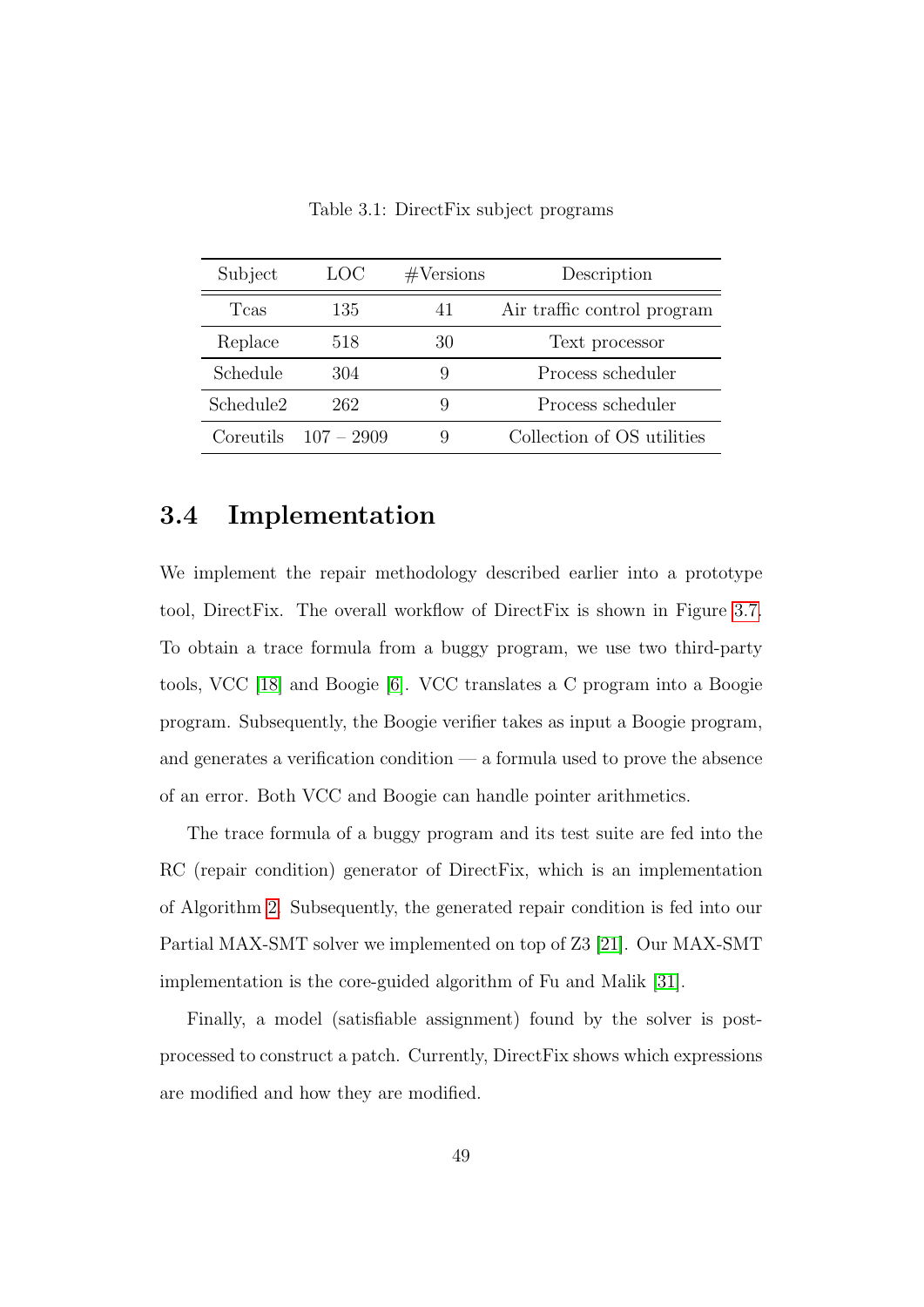#### <span id="page-62-0"></span>3.5 Evaluation

In this section we present the experimental evaluation of DirectFix. We also compare the repairs generated by DirectFix with those generated by SemFix [\[73\]](#page-188-0). We ran our experiments on Intel Core i7-2600 CPU with Ubuntu 12.04 64-bit operating system. Table [3.1](#page-61-0) shows our subject programs comprised of eighty nine buggy versions of four subject programs from SIR (Software-artifact Infrastructure Repository) [\[24\]](#page-181-4) (the number of versions for each subject is shown in the  $\#Versions$  column) and nine buggy versions of Coreutils reported by Cadar et al [\[12\]](#page-179-0). These subjects are the same as the ones used in the SemFix paper [\[73\]](#page-188-0). All our subjects come also with their correct versions, and we compare each of our repairs with its correct versions, if a repair is found. The timeout used in our experiments is  $10<sup>6</sup>$  milliseconds (16 minutes and 40 seconds).

For the subjects larger than Tcas, we designated the suspicious functions to reduce the search scope, assuming that developers have insight about which function might be buggy; for example, if a test fails after creating or modifying a function foo, then a bug is probably located in foo or its callees. For a library function whose source code is not available, we provided a model for it.

Table [3.2](#page-63-0) shows the results of our experiments. Overall, 59% of buggy versions are repaired by DirectFix. More interestingly, 56% of those repairs are equivalent to the code in the correct versions. We take a repaired version as equivalent to its correct version when (i) the same program location is altered by the repair, and (ii) that alternative repair expression is logically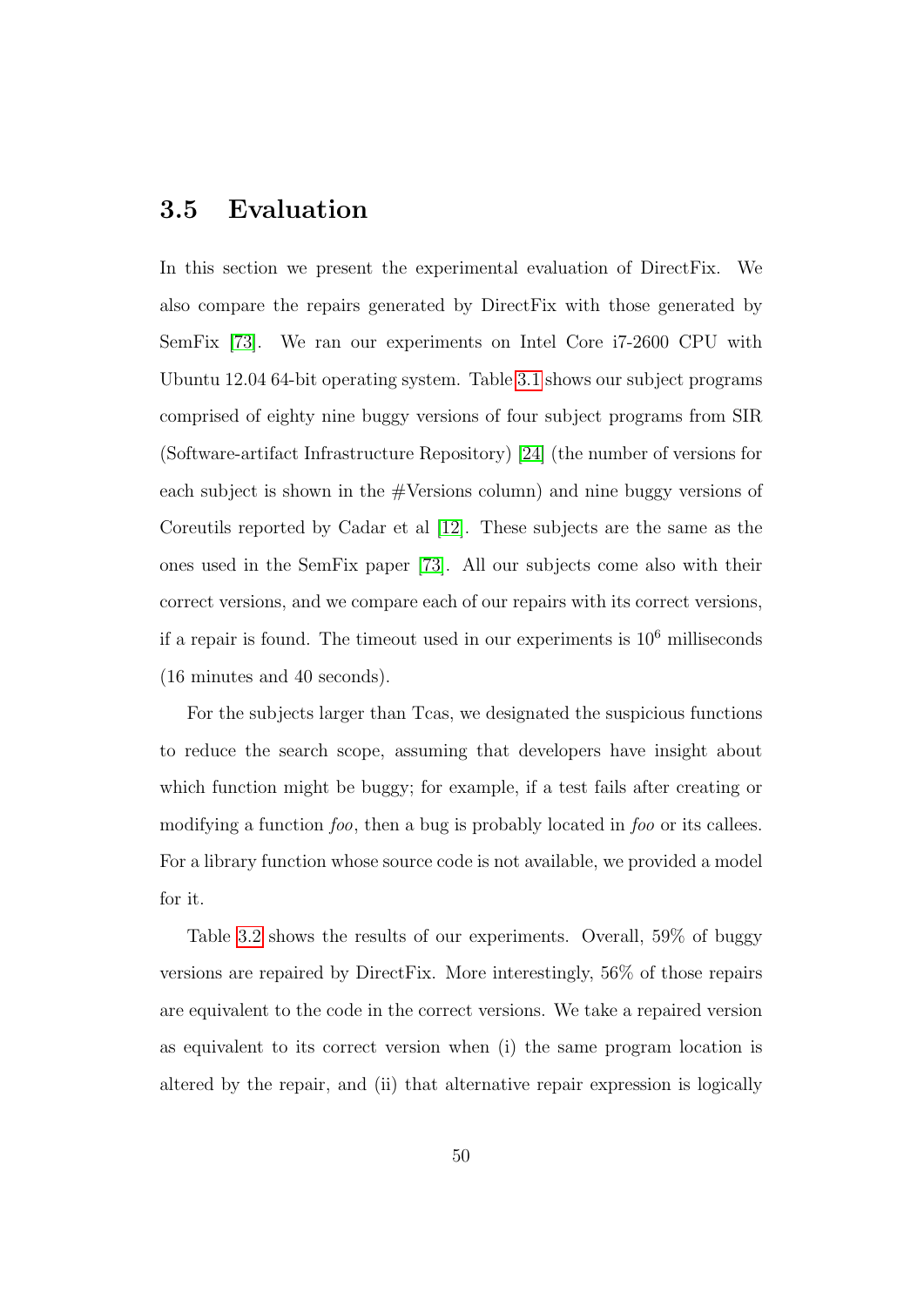<span id="page-63-0"></span>

| Subject               | Repairs    |                  |                |                             |  |  |  |
|-----------------------|------------|------------------|----------------|-----------------------------|--|--|--|
|                       | Total      | Equivalent $(E)$ | Same Loc $(S)$ | Diff(D)                     |  |  |  |
| Tcas                  | 36 (87\%)  | $19(54\%)$       | 33 $(91\%)$    | 2.28                        |  |  |  |
| Replace               | 11 $(37%)$ | $9(81\%)$        | $10(91\%)$     | 2.54                        |  |  |  |
| Schedule              | $4(44\%)$  | $4(100\%)$       | $4(100\%)$     | 2.5                         |  |  |  |
| Schedule <sub>2</sub> | 2(22%)     | $1(50\%)$        | $2(100\%)$     | $\mathcal{D}_{\mathcal{L}}$ |  |  |  |
| Coreutils             | $5(56\%)$  | $0(0\%)$         | $3(60\%)$      | $\mathcal{D}_{\mathcal{A}}$ |  |  |  |
| Overall               | 59%        | $56\%$           | 89%            | 2.26                        |  |  |  |

Table 3.2: DirectFix experimental results

equivalently to the corresponding expression in the correct version. Note that some expressions (e.g.,  $x > 0$  and  $x \ge -1$ ) are logically equivalent to each other, even though they are not syntactically identical.

Table [3.2](#page-63-0) also exhibits that 89% of the repairs suggested by DirectFix alter the same program locations as those that differ from the correct versions (Equivalent repairs mentioned above are included in this category by definition). For example, DirectFix can suggest a new magic number instead of a buggy constant used in a buggy version. Although it is difficult to suggest the correct magic number in the absence of formal specification, the finding that simple replacement of a constant have all tests passing can be a good hint about where a bug is and what a repair should be.

As intended, our repairs are simple in most cases. To measure how simple our repairs are, we compare the original buggy version and a repaired version, and see how much they differ. More specifically, we compare the ASTs (Abstract Syntax Trees) of those two versions, and count (i) the number of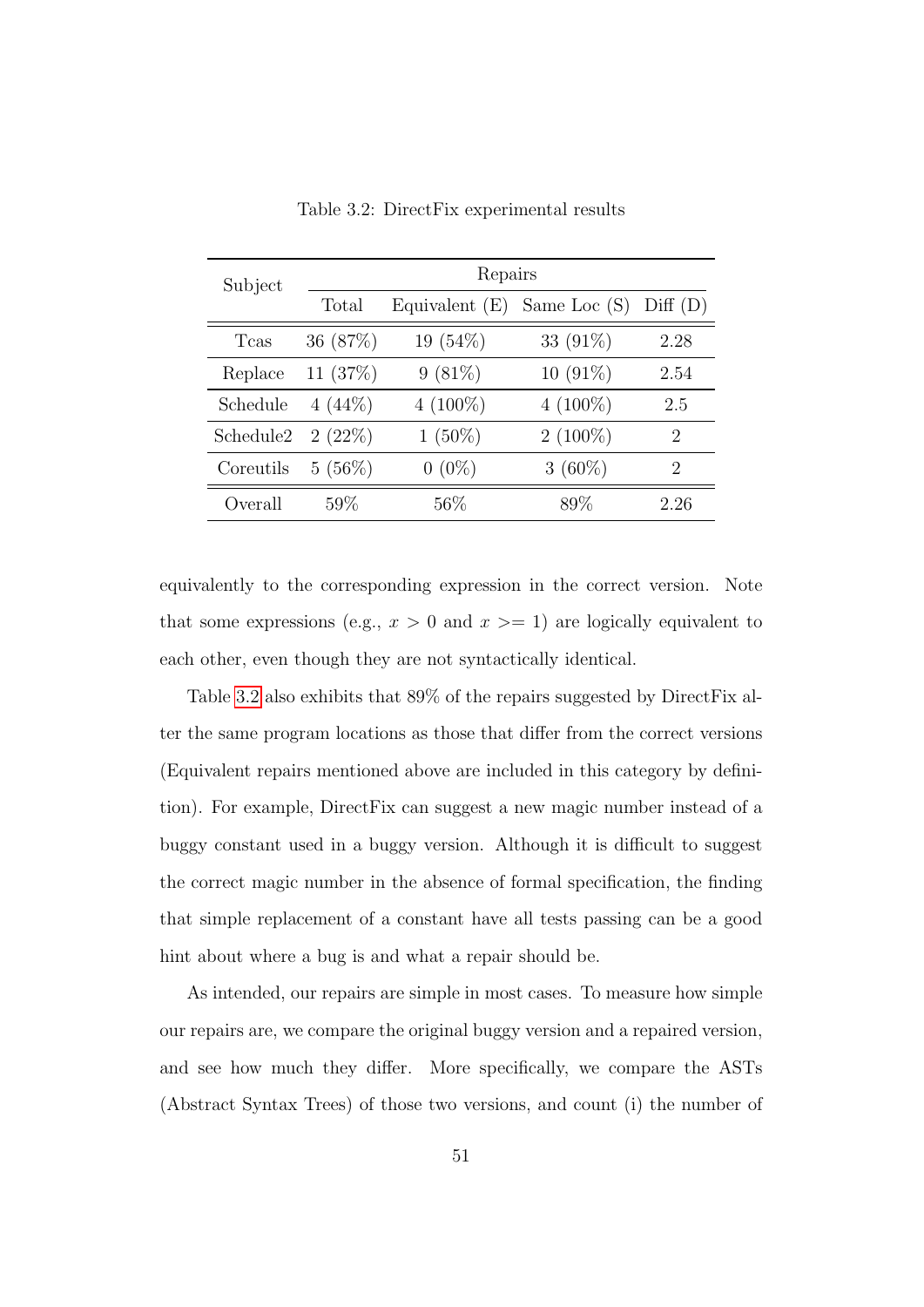<span id="page-64-0"></span>

| Subject               | Total                       | DirectFix      |    |                | SemFix                                  |                  |                  |                |    |
|-----------------------|-----------------------------|----------------|----|----------------|-----------------------------------------|------------------|------------------|----------------|----|
|                       |                             | E              | S  | D              | R                                       | E                | S                | $\Box$         | R. |
| Tcas                  | 30                          | 16             | 29 | 2.26           | -12                                     | 3                | 11               | 4.1            | 17 |
| Replace               | 5                           | 5              | 5  | 2.8            | $\Omega$                                | 3                | 4                | 10.2           | 2  |
| Schedule              | $\overline{4}$              | $\overline{2}$ | 4  | 2.5            | $\mathbf{1}$                            | 1                | $\overline{4}$   | 8.5            | 3  |
| Schedule <sub>2</sub> | $\mathcal{D}_{\mathcal{L}}$ | $\mathbf{1}$   | 2  | $\overline{2}$ | $\mathbf{1}$                            | 1                | 2                | 5              | 2  |
| Coreutils             | 4                           | $\theta$       | 3  | 2              |                                         | $\left( \right)$ | $\left( \right)$ | $\overline{4}$ |    |
| ( <i>c</i> ) verall   | 44                          |                |    |                | 53\% 95\% 2.31 31\% 17\% 46\% 6.36 54\% |                  |                  |                |    |

Table 3.3: Comparison of DirectFix with SemFix

AST nodes that are deleted from the buggy version and (ii) the number of AST nodes that are added into the repaired version. For example, if a buggy expression  $x > y$  is repaired into  $x \ge y$ , then the counted number is two, because operator  $>$  is deleted from the buggy version, and  $>=$  is inserted into the repaired version.

The Diff column of Table [3.2](#page-63-0) shows how much original buggy versions and their repaired versions differ in terms of AST differences described earlier. Overall, the differences between two versions are as low as 2.26, which is close to the optimal number 2 (the optimal number cannot be obtained sometimes when even the simplest repair requires changes of a few lines of a program or complicated changes).

The majority (56%) of our repairs are equivalent to ground truth repairs, and about 90% of our repairs alter the same program locations as ground truth repairs alter.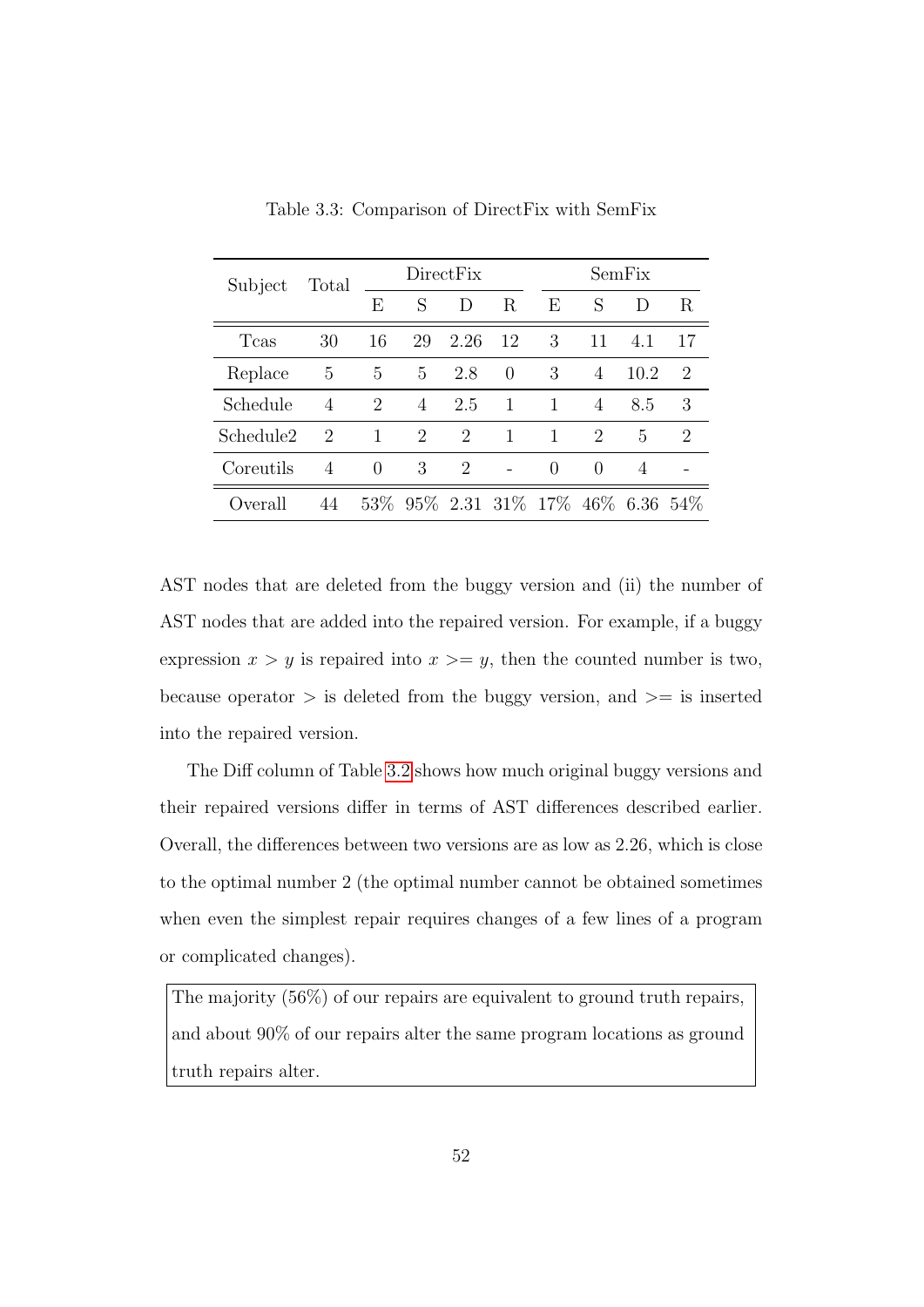```
bool Non_Crossing_Biased_Climb () {
  ...
  if ( upward_preferred )
    result = !( Own_Below_Threat ()) || (( Own_Below_Threat ()) &&
                (!( Down_Separation >= ALIM())));
  else
    result = Own_Above_Threat () &&
              ( Cur_Vertical_Sep >= MINSEP) && ( Up_Separation >= ALIM());
  return result ;
}
bool Own_Below_Threat () {
 return ( Own_Tracked_Alt <= Other_Tracked_Alt );
}
bool Own_Above_Threat () {
 return ( Other_Tracked_Alt <= Own_Tracked_Alt );
}
                         (a) Snippet of Tcas version 10.
bool Own_Below_Threat () {
  /** DirectFix: replaced \leq with \leq. **/
  return (Own Tracked Alt < Other Tracked Alt)
}
bool Own_Above_Threat () {
  /** DirectFix: replaced <= with <. **/
  return (Other Tracked Alt < Own Tracked Alt);
}
          (b) DirectFix repair (identical with the ground truth repair).
```

```
bool Non_Crossing_Biased_Climb () {
  ...
  if ( upward_preferred )
    result = !( Own_Below_Threat ()) || (( Own_Below_Threat ()) &&
/** SemFix: replaces ! (Down_Separation >= ALIM())) with the following. **/
               (!(Other RAC < Own Tracked Alt)));
  else
    result = Own_Above_Threat () &&
             ( Cur_Vertical_Sep >= MINSEP) && ( Up_Separation >= ALIM());
  return result ;
}
```
(c) SemFix repair.

Figure 3.8: Comparison of repairs for Tcas version 10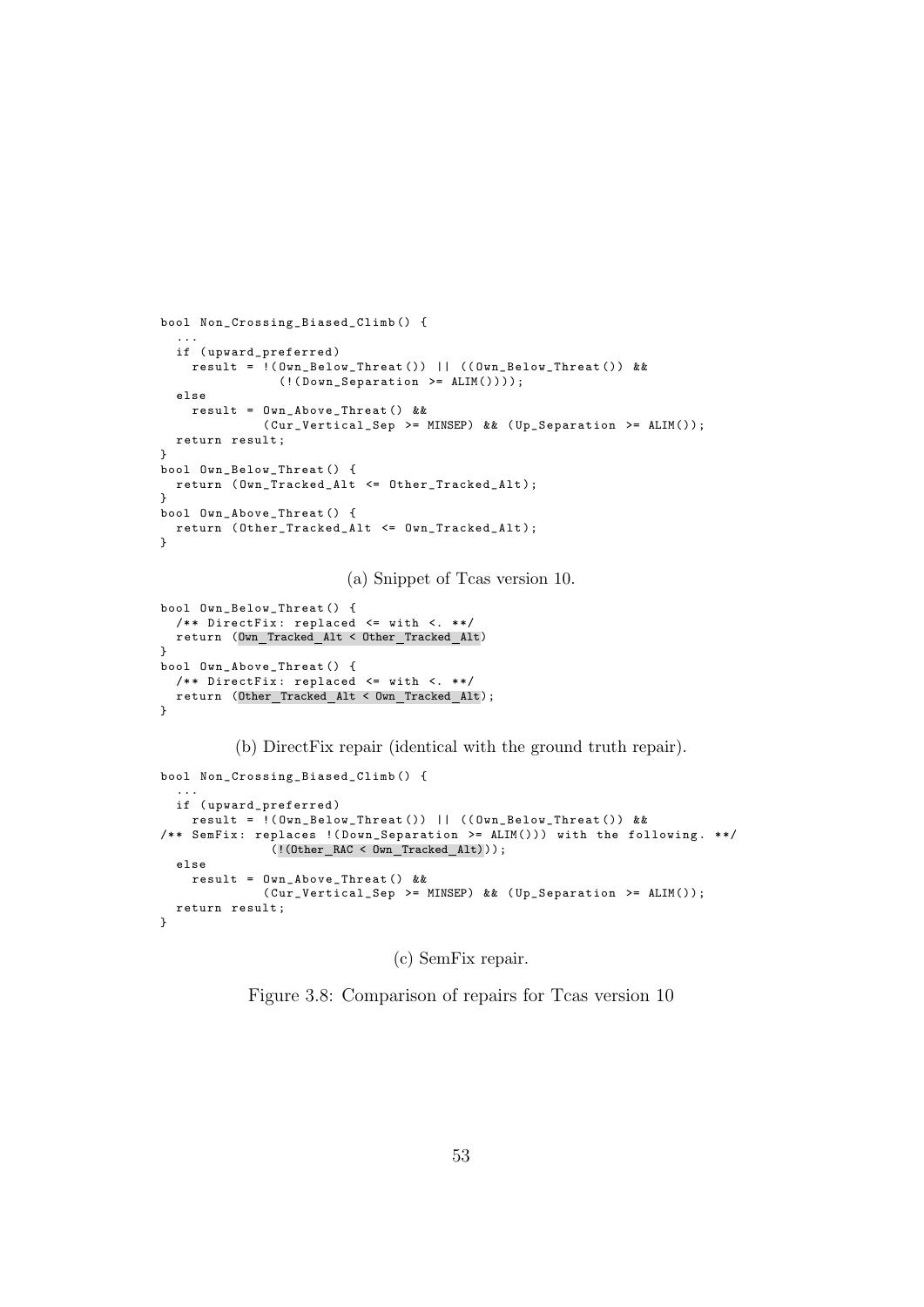Quantitative comparison with SemFix We compare our repairs with those of SemFix [\[73\]](#page-188-0). Similar to DirectFix, SemFix also searches for repairs by analyzing the logical semantics of a program, and uses component-based synthesis to generate repairs. The core difference between SemFix and DirectFix is that DirectFix can search for simple conservative repairs whereas SemFix does not consider the simplicity of repairs. Thus, the comparison with SemFix is a good indicator about how effective our new approach is in terms of finding simple conservative repairs. We ran SemFix for the same subjects with the same tests as used for the DirectFix experiment. We also provided the same information about suspicious functions, so that only those suspicious functions and their callees can be modified. Table [3.3](#page-64-0) compares the repairs that could be generated by both DirectFix and SemFix. In this table, E stands for Equivalent, S stands for Same Loc, D stands for Diff, and R stands for Regression. Overall, the rates of equivalent repairs and samelocation repairs are significantly higher in DirectFix than in SemFix (53% vs 17% and 95% vs 46%, respectively). Also, DirectFix repairs are simpler (less complex) than SemFix repairs as shown with Diff numbers (2.31 vs 6.36). We also compare how frequently regression errors are observed between DirectFix and SemFix. This is to test our hypothesis that simpler repairs are more likely to be safer. To observe regression errors, we apply the entire tests of our SIR subjects to repaired versions. SIR subjects have a huge number of tests, and we use no more than 50 tests to generate repairs in our experiments. We classify that there is a regression error if a repaired version produces a different output from the correct version in one of the entire tests. As shown in column R of Table [3.3,](#page-64-0) regression errors are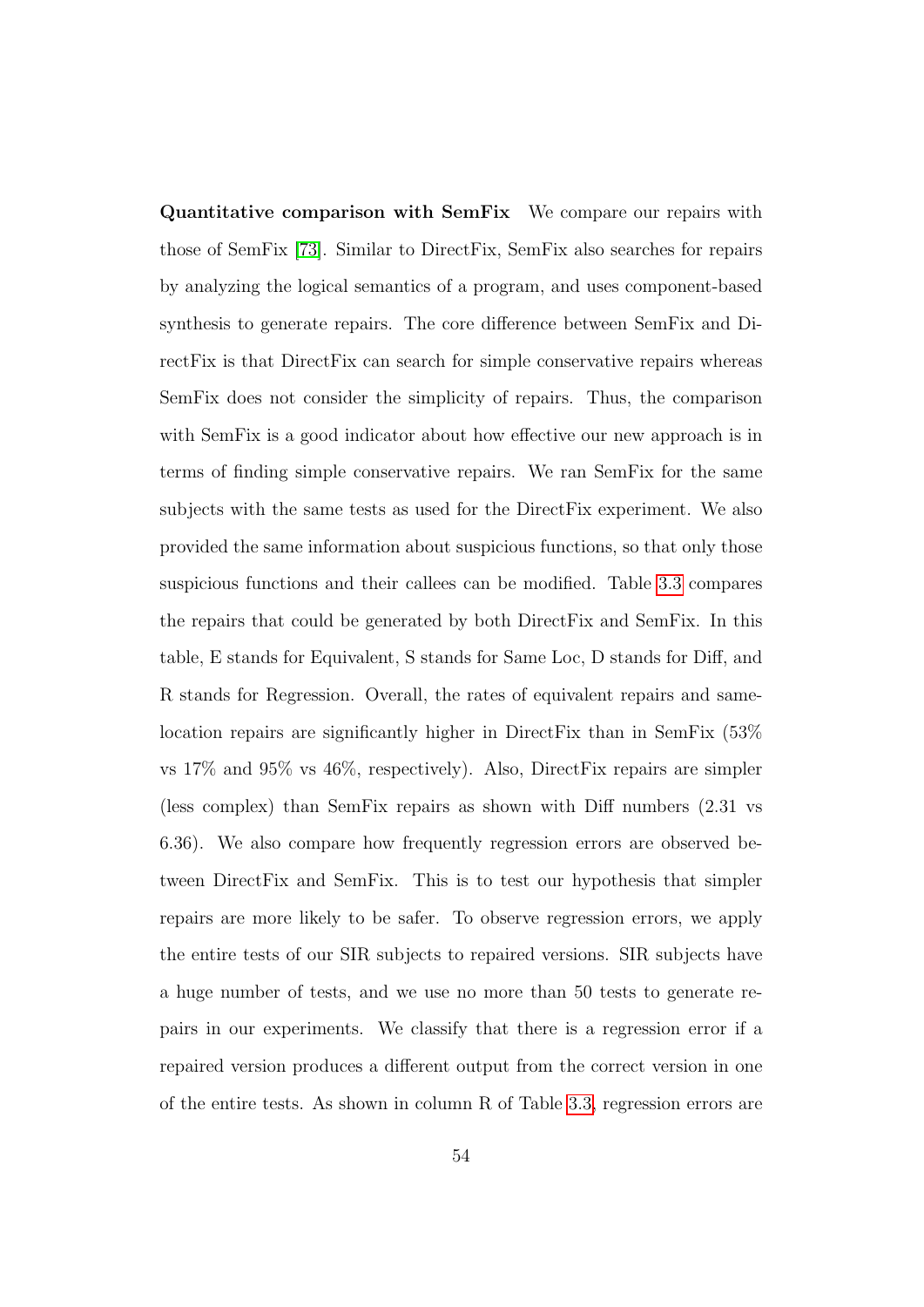observed less frequently in DirectFix repairs than in SemFix repairs (31% vs 54%). This results coincides with the high rate of equivalent repairs of DirectFix – equivalent repairs by definition do not cause a regression error. However, DirectFix is slower than SemFix. For Tcas, for which we do not designate suspicious functions, DirectFix took an average of 3 minutes 20 seconds, while SemFix took an average of 9 seconds. For other benchmarks subjects where only specific functions are allowed to be modified, we perform repair on the unit level by reducing programs to only these functions as well as their dependencies. These reduced programs were given to both tools for fair comparison, after which both DirectFix and SemFix took less than a minute.

Qualitative comparison with SemFix Lastly, we provide a couple of concrete examples of repairs generated by DirectFix and SemFix. Figure [3.8b](#page-65-0) shows a DirectFix repair from Tcas (buggy) version 10. Despite that two program locations are modified, the overall repair is simple; only two operators are replaced. This repair is identical with the ground truth repair. Mean-while, Figure [3.9](#page-68-0) shows two different repairs from DirectFix and SemFix for Replace (buggy) version 26. DirectFix successfully found the simple ground truth repair; it replaces a function parameter j with  $j + 1$  of function *locate*. Meanwhile, SemFix repaired function locate itself by changing an if-guard  $c == pat[i]$  to  $i < 6$ . Although the repair is valid for the given test suite, this destructive repair causes a regression.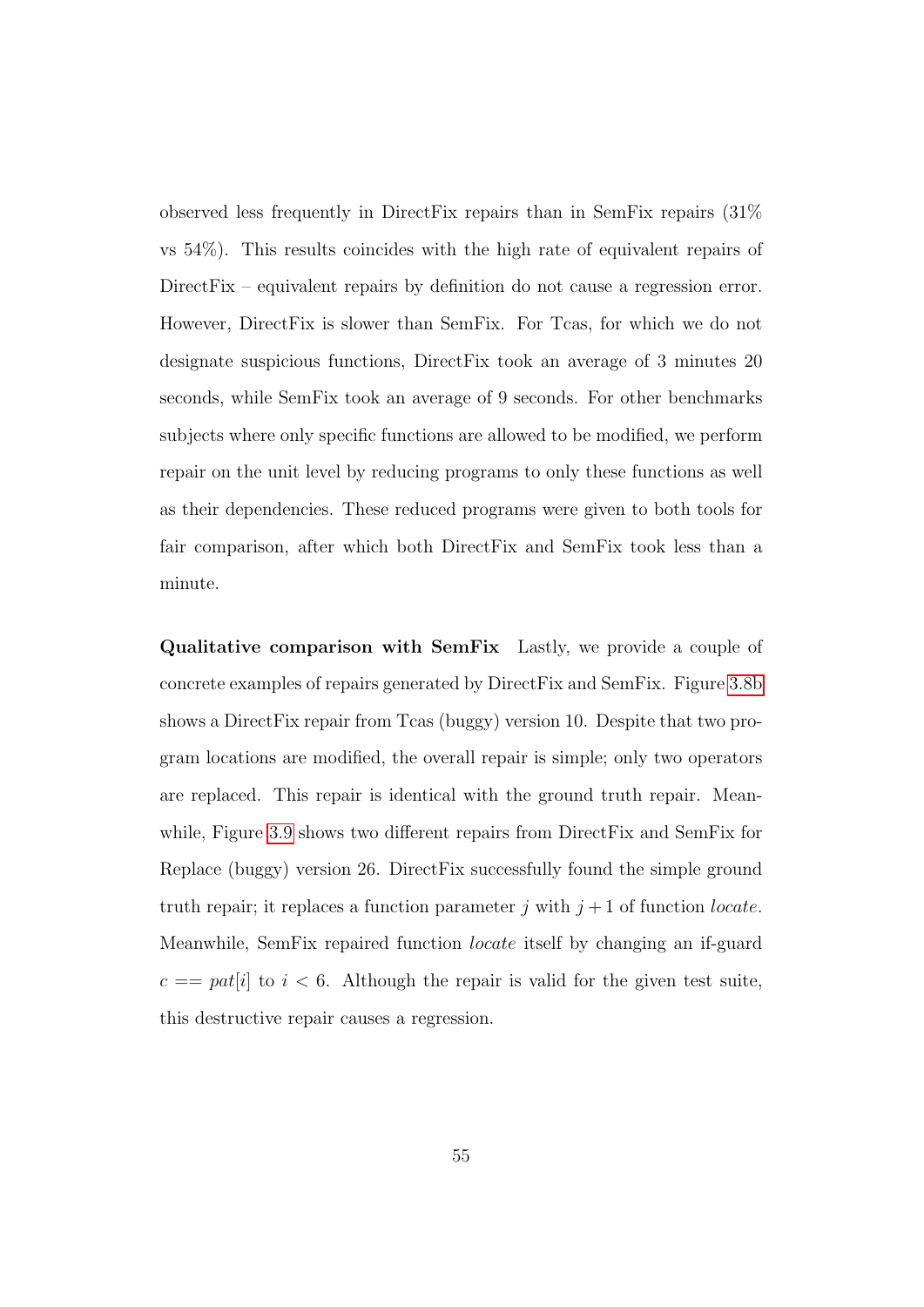```
bool locate ( character c, char * pat, int offset) {
    int i; bool flag = false;
    i = \text{offset} + \text{pat}[\text{offset}];while (i > of fset)if (c == pat[i]) { flag = true; i = offset; }
         else i = i - 1;
    return flag;
}
bool omatch ( char * lin, int * i, char * pat, int j) {
  ...
  if ((lin[*i] != NEWLINE) && (!locate(lin[*i], pat, j)))
  ...
}
```
(a) Snippet of Replace version 26.

```
bool omatch ( char * lin, int * i, char * pat, int j) {
  ...
  /** DirectFix: replace parameter j with j+1. **/
  if (( lin [* i] != NEWLINE) && (! locate ( lin [* i], pat , j + 1)))
  ...
}
```
(b) DirectFix repair (identical with the ground truth repair).

```
bool locate ( character c, char * pat, int offset) {
    int i; bool flag = false;
    i = \text{offset} + \text{pat}[\text{offset}];while (i > of fset)/** SemFix: replace c == pat[i] with i < 6. **/
         if (i < 6) { flag = true; i = offset; }
         else i = i - 1;
    return flag;
}
```
(c) SemFix repair.

Figure 3.9: Comparison of repairs for Replace version 26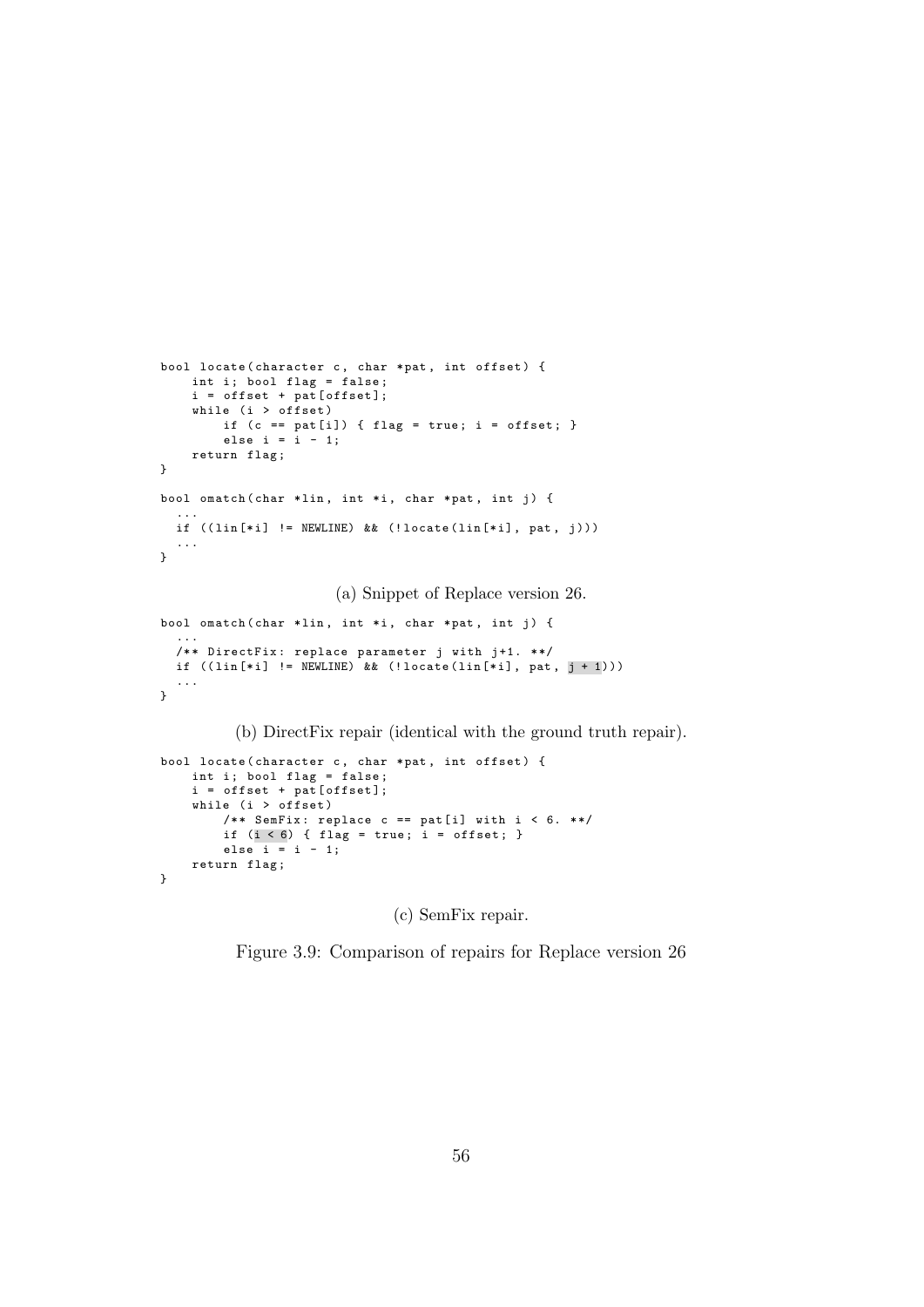As compared with SemFix, DirectFix repairs are simpler, more frequently identical with the ground truth repairs, and less frequently cause a regression error.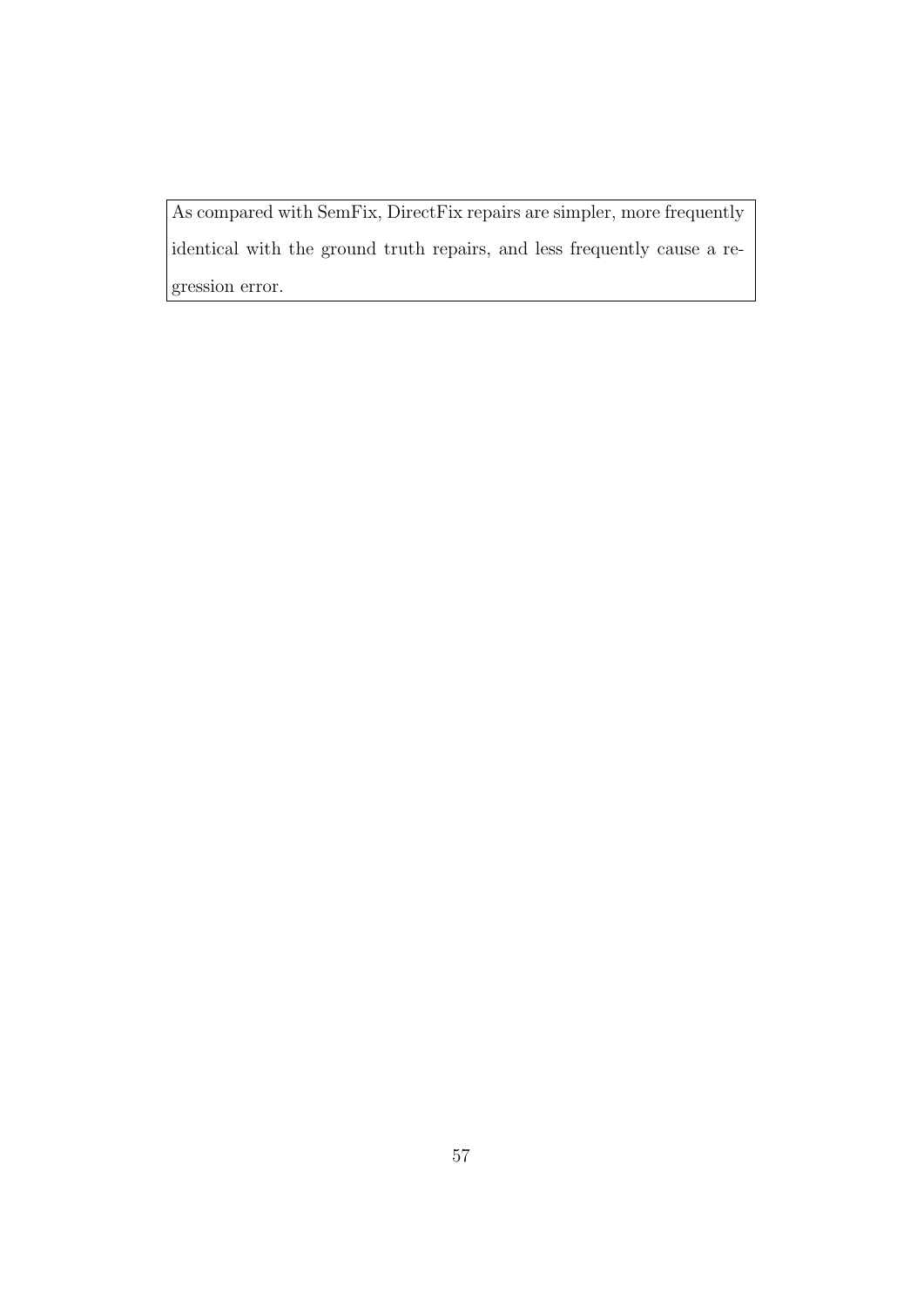### <span id="page-70-0"></span>Chapter 4

# Scalable multiline patch synthesis

In the case of the semantic program repair technique, low scalability has been the main source of criticism, despite its promising results in terms of the number of generated patches [\[73\]](#page-188-0) and the high quality of repairs [\[69\]](#page-187-0). We show in this chapter how the semantics-based repair methodology can also scale up to the same level as the most advanced search-based repair tools such as SPR and GenProg. Semantics based repair methods often work by extracting a repair constraint typically via symbolic execution. This repair constraint acts as a specification to guide program synthesis - so a patch satisfying the repair constraint can be synthesized. The key enabler for scalable multi-line bug fix in this chapter, is our novel lightweight repair constraint that we call an angelic forest. This angelic forest is automatically extracted via symbolic execution. As compared to the repair constraints used in the previous work [\[73,](#page-188-0) [69\]](#page-187-0), the angelic forest is simpler, and its size is independent of the size of the program under repair, thereby making our repair method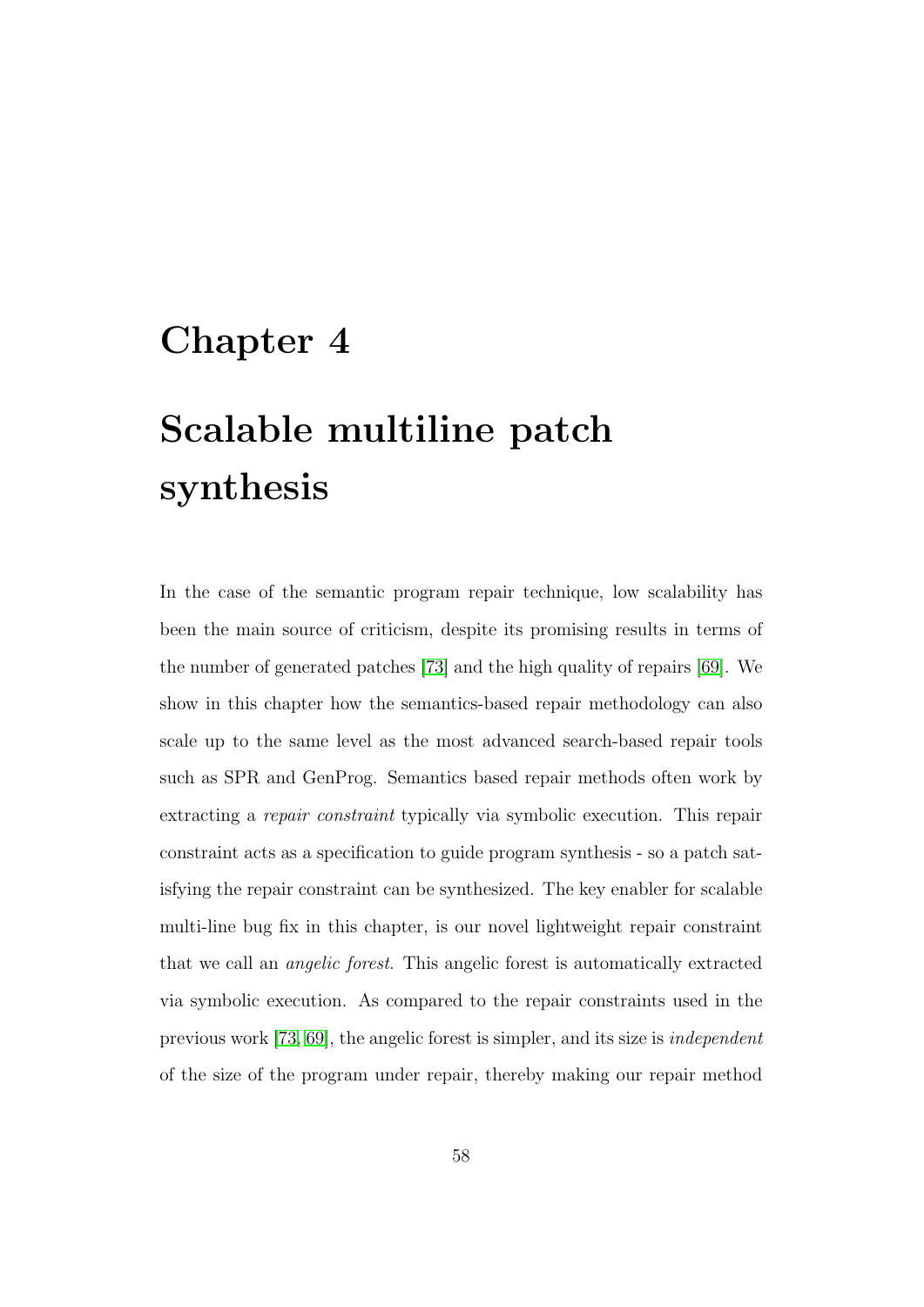scale. Our angelic forest, despite its simplicity, contains enough semantic information to enable multi-location bug fix. Among existing search-based repair tools, SPR does not support multi-line fixes. While GenProg [\[56\]](#page-185-1) can change multiple locations of the program, a recent study on GenProg repairs [\[85\]](#page-190-1) shows that seemingly complex repairs generated from GenProg are in the overwhelming majority of cases in fact functionally equivalent to single line modification.

When evaluated with the largest of the GenProg ICSE2012 subjects, our open-source repair tool Angelix successfully generated repairs including on wireshark and php subjects. The number of repairs generated by Angelix (28) is larger than in GenProg (11), and also generally comparable to SPR (31). While in one subject (libtiff), Angelix generated more repairs than SPR, and in another subject (php), SPR generated more repairs. In the remaining 3 subjects, both tools produced the same number of repairs.

More importantly, we note that even though a recent work [\[85\]](#page-190-1) points to functionality deleting repairs by GenProg, the SPR tool [\[62\]](#page-186-0) (which was produced by the same authors) itself was found to generate many functionality deleting repairs, because it generates many trivial branch conditions. Such trivial branch conditions (conditions which are always true or always false) introduce functionality deletion; e.g., consider the following SPR repair for a libtiff defect where the shaded part is the fix inserted by SPR.

```
if (td - > t d_n)nstrips > 1
    && td->td_compression == COMPRESSION_NONE
    && td - > td_stripbytecount [0] != td - > td_stripbytecount [1]
    && !(1))
```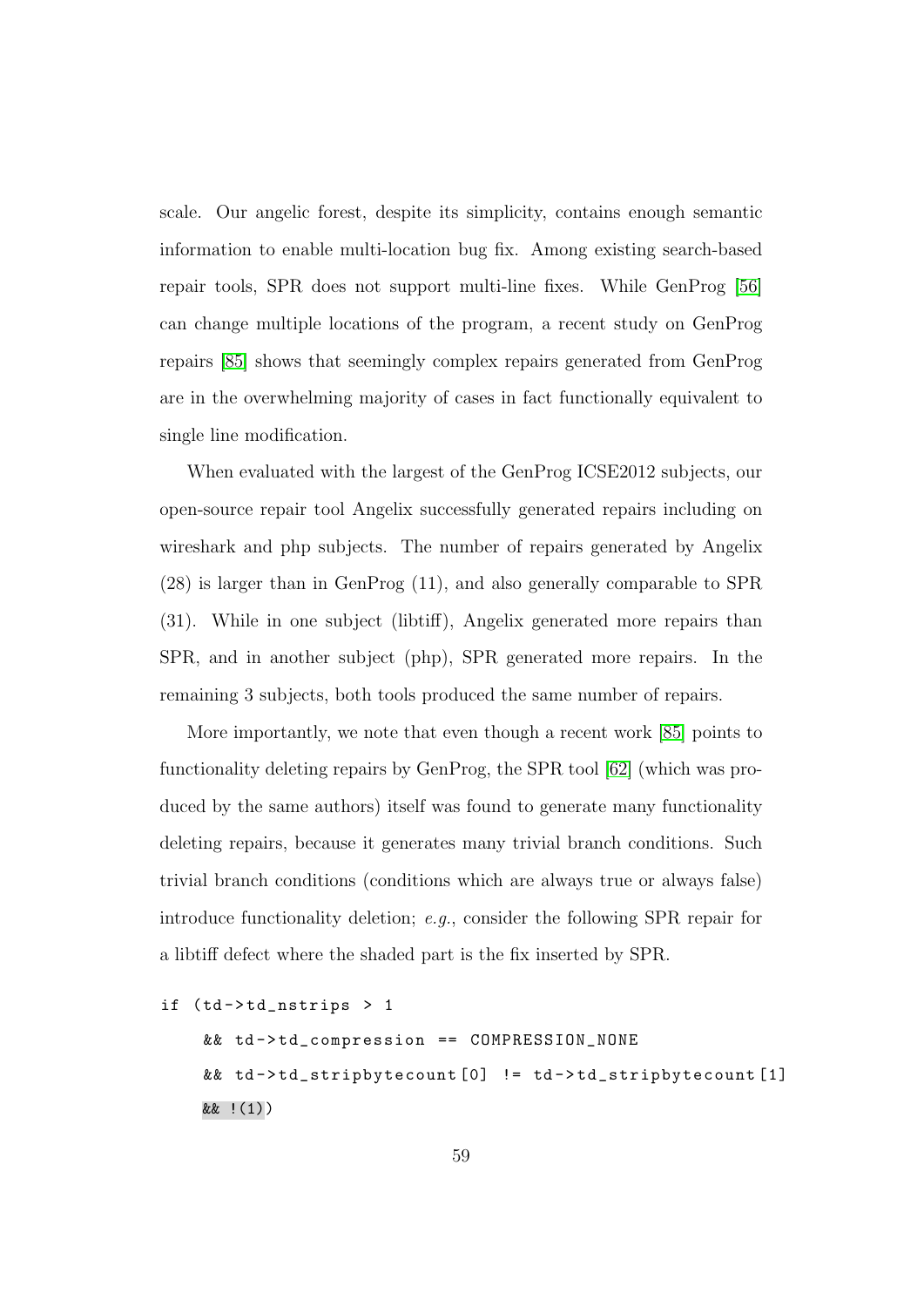We found that in SPR the overall functionality-deleting repair rate across the GenProg benchmark subjects is 45%. In fact, in the libtiff subject, the percentage of functionality deleting repairs in the SPR tool [\[62\]](#page-186-0) goes up to an alarming 80% !! In contrast, our semantic analysis based repair tool produced functionality-deleting repairs significantly less frequently when the same tests were used (21%). For the aforementioned defect, Angelix synthesizes a patch that is identical with the developer-provided patch (shown in Figure [4.2b\)](#page-90-0), which does not delete functionality. Furthermore, the repairs generated by Angelix include five multi-location bugs which have not been fixed by the existing tools. Last but not the least, we report that the well-known Heartbleed vulnerability<sup>[1](#page-72-0)</sup> was automatically fixed by our tool, generating a repair that is smiliar to the developer-provided patch. To the best of our knowledge, ours is the first work that reports the automated repair on Heartbleed. Overall, we present a semantic analysis based program repair method which balances the requirements of scalability (repairing large programs), repairability (repairing a large number of defects) and patch quality (changing the functionality of the program in a way developers would agree with, instead of simply deleting functionality).

# <span id="page-72-1"></span>4.1 Motivating example

Figure [4.1](#page-73-0) shows code changes made to fix coreutils bug 13627. In the buggy version, the call of xzalloc (line 4), which allocates a block of memory, causes a segmentation fault. A fix involves adding an if conditional before the prob-

<span id="page-72-0"></span><sup>1</sup>Heartbleed bug: <http://heartbleed.com>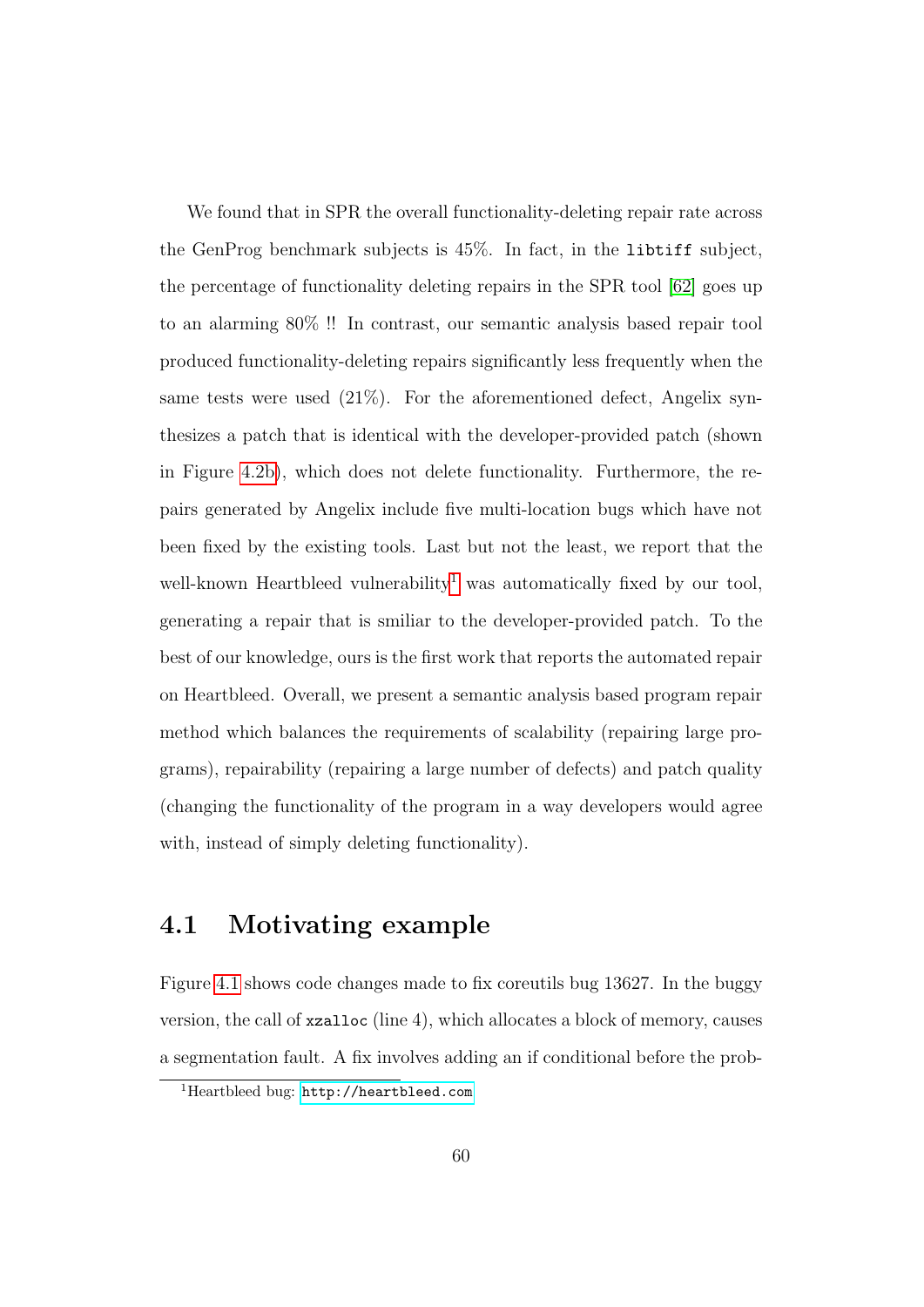```
- if ( max_range_endpoint < eol_range_start )
    max\_range\_endpoint = eol\_range\_start;- printable_field = xzalloc ( max_range_endpoint / CHAR_BIT +1);
+ if ( max_range_endpoint )
+ printable_field = xzalloc ( max_range_endpoint / CHAR_BIT +1);
```
(a) The developer-provided bug patch for coreutils bug 13627 where multiple locations are repaired

if ( max\_range\_endpoint < eol\_range\_start ) max\_range\_endpoint = eol\_range\_start ;

#### if (1)

printable\_field = xzalloc ( max\_range\_endpoint / CHAR\_BIT +1);

(b) The buggy version after semantics-preserving transformation (the shaded part is added)

```
if (\alpha)max\_range\_endpoint = \beta;if (\gamma)printable_field = xzalloc ( max_range_endpoint / CHAR_BIT +1);
```
(c) Suspicious expressions are replaced with symbolic variables

- if (0) max\_range\_endpoint = eol\_range\_start ;
- if  $($ ! (max range endpoint == 0)) printable\_field = xzalloc ( max\_range\_endpoint / CHAR\_BIT +1);

(d) A repair generated from our repair algorithm; expressions in the shaded areas are synthesized from our repair tool, Angelix.

Figure 4.1: Angelix motivating example

lematic call to xzalloc (line 5). Only when variable max\_range\_endpoint has a non-zero value, xzalloc can be called in the fixed version. In addition to adding an if conditional, the fix requires removing an existing if statement (lines  $1-2$ ). Without this removal, max range endpoint is overwritten with a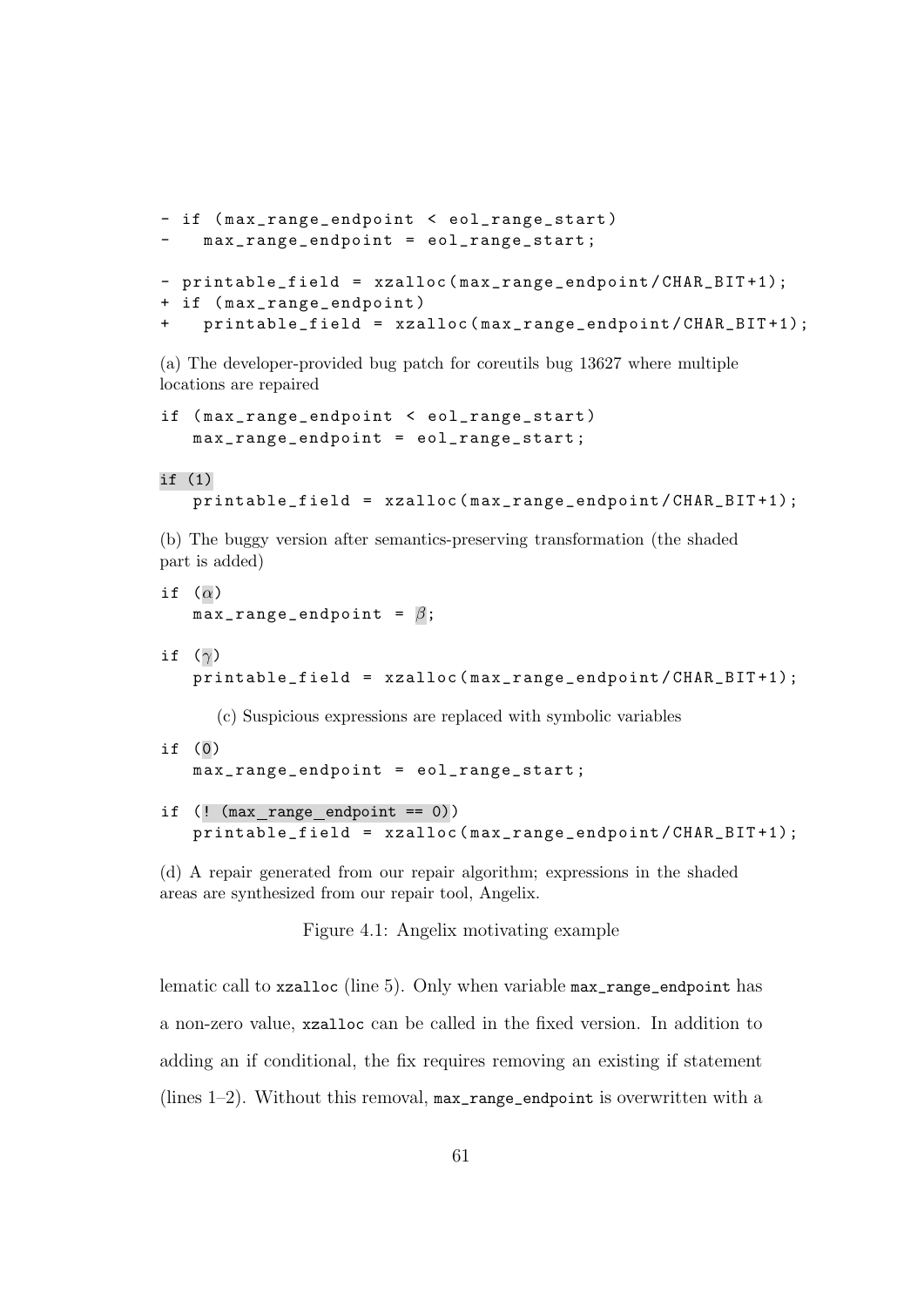non-zero value of eol\_range\_start (line 2), and as a result, the new if conditional if (max\_range\_endpoint) cannot successfully prevent the problematic call to xzalloc.

This simple example demonstrates the complexity of multi-line repairs fixing multiple buggy locations. The key difficulty is that a change made in one location can also change the remaining program execution that should proceed to be repaired. More conceptually speaking, the fix space of a given buggy program keeps changing along with the program change made at each buggy location. The state-of-the-art search-based repair algorithm such as SPR [\[62\]](#page-186-0) (also known as the generate-and-validate methodology) is currently restricted to fixing a single location. It is unclear, as stated in [\[62\]](#page-186-0), how a search-based repair algorithm can be extended to fix multiple-location bugs such as the one shown in Figure [4.1a,](#page-73-0) while maintaining its efficiency. Meanwhile, among the state of the art of semantics-based repair methodology such as SemFix [\[73\]](#page-188-0) and DirectFix [\[69\]](#page-187-0), DirectFix already supports multiplelocation fix. Essentially, DirectFix maintains all semantic information of the program (in the form of a logical formula), and this makes it possible to keep track of how the fix space changes. Thus SemFix is more scalable and applies one line fixes, while DirectFix is less scalable but can produce multi-line fixes.

In this chapter, we discuss how semantics-based repair can scale, while preserving its ability to repair multiple locations. Figures [4.1b–4.1d](#page-73-0) show at a high level how our repair algorithm generates a repair from our running example. The generated repair shown in Figure [4.1d](#page-73-0) is functionally equivalent to the developer-provided repair, despite its cosmetic differences. The first piece of a repair, if (0) in line 1, makes the statement in line 2 skipped over, which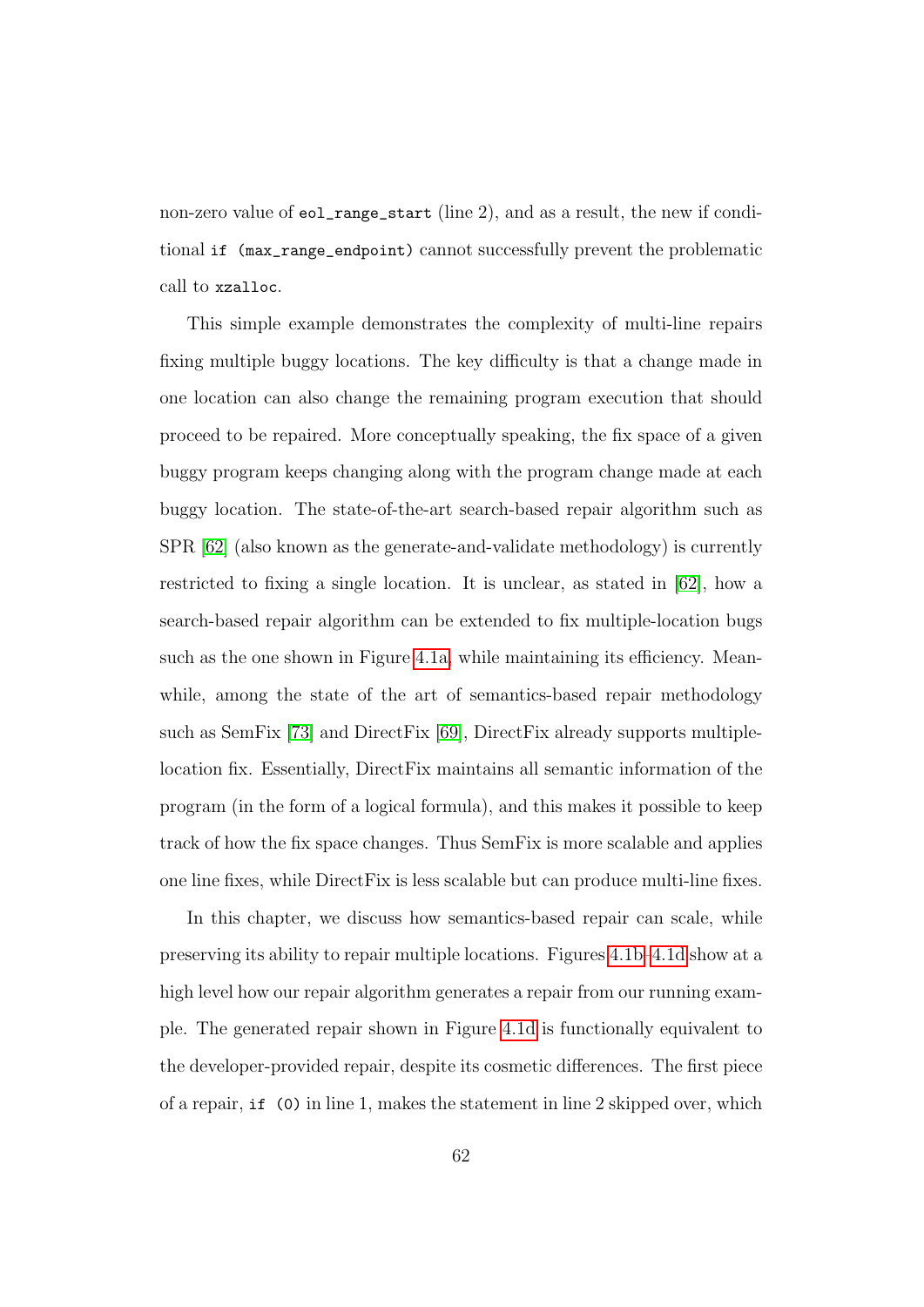is functionally equivalent to removing the corresponding statement. The second piece of a repair, if (!(max\_range\_endpoint == 0)), is also functionally equivalent to the developer-provided repair, if (max\_range\_endpoint). Here, the cosmetic difference is merely due to our current implementation of the component-based synthesis algorithm we use to synthesize a repair.

Our repair algorithm starts from transforming the original buggy program into a functionally equivalent one shown in Figure [4.1b](#page-73-0) where we add an if conditional, if (1), before each unguarded assignment statement (this is heuristics we currently use). Afterwards, our repair algorithm replaces user-configured n most suspicious expressions—chosen based on the result of statistical fault localization—with symbolic variables, as shown in Figure [4.1c](#page-73-0) where conditional expressions and the right-hand side of an assignment are replaced with symbolic variables. The user of our repair algorithm can configure the number and kinds of suspicious expressions that can be made symbolic; such expressions include conditional expressions, right-hand sides of assignments, and function parameters. Our repair algorithm proceeds to run symbolic execution over the program in Figure [4.1c](#page-73-0) with provided tests to collect the semantic information necessary to repair the given buggy program. Using this extracted semantic information, we synthesize repair expressions. To synthesize a repair, we use component-based patch synthesis algorithm based on MAX-SMT as in Chapter [3.](#page-40-0) This results in a repair close to the original program, because the structures of the original buggy expressions are maximally preserved. The resultant small patches can bring in various benefits such as improved maintainability of patches (simple patches are easier to understand than complex patches), and reduced risk for regression (simple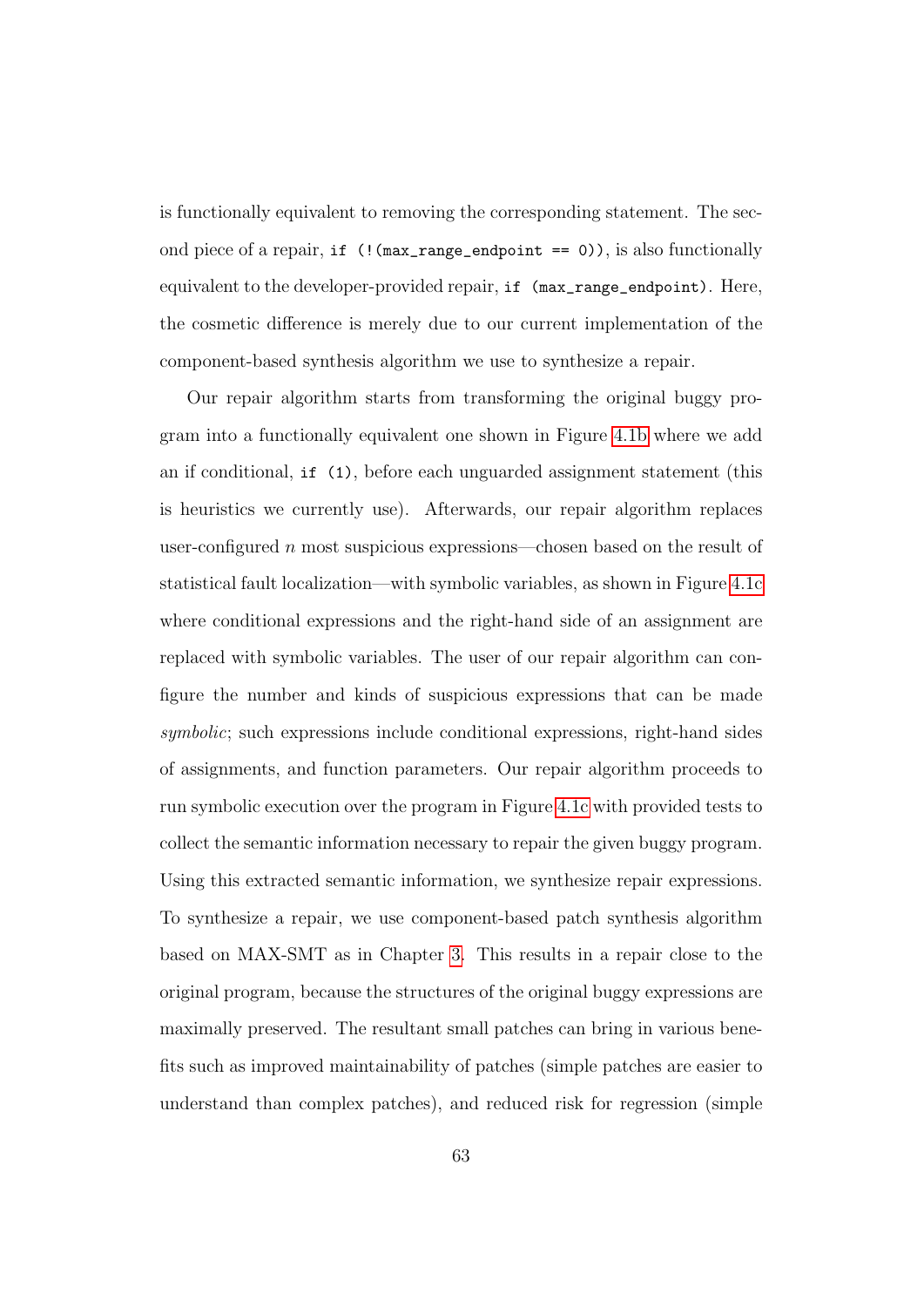patches are less likely to change the correct behavior than complex patches).

#### 4.1.1 Concise semantic signature for repair

In order to synthesize a repair, our repair algorithm collects the following pieces of semantic information of the program. First, we need to know whether for each test, there exists a program path through which a given test passes. Our repair algorithm detects such test-passing paths via controlled symbolic execution — controlled in the sense that we control which execution paths are explored during symbolic execution by installing symbolic variables (in our example,  $\alpha$ ,  $\beta$ , and  $\gamma$ ). In our running example, given a program of Figure [4.1c,](#page-73-0) symbolic execution explores different paths at the if conditionals in line 1 (if  $(\alpha)$ ) and line 4 (if  $(\gamma)$ ). If a test-passing path is not detected, we make the next (user-configured)  $n$  suspicious expressions as symbolic, and repeat the procedure to find test-passing paths. On the other side, the existence of a test-passing path  $\pi$  that goes through the installed symbols implies the existence of a concrete value for each symbol that makes the test pass. As the second piece of semantic information, we infer these values (called angelic values) using a constraint solver. Lastly, we need to know the program state (called angelic state) at each installed symbol in the test-passing path. For example, in order to synthesize a repair expression, !(max\_range\_endpoint == 0), at line 4 of Figure [4.1d,](#page-73-0) the value of the variable max\_range\_endpoint should be known. Our repair algorithm collects the values of the visible program variables at each symbol-installed program location. These variables are used as synthesis ingredients when synthesiz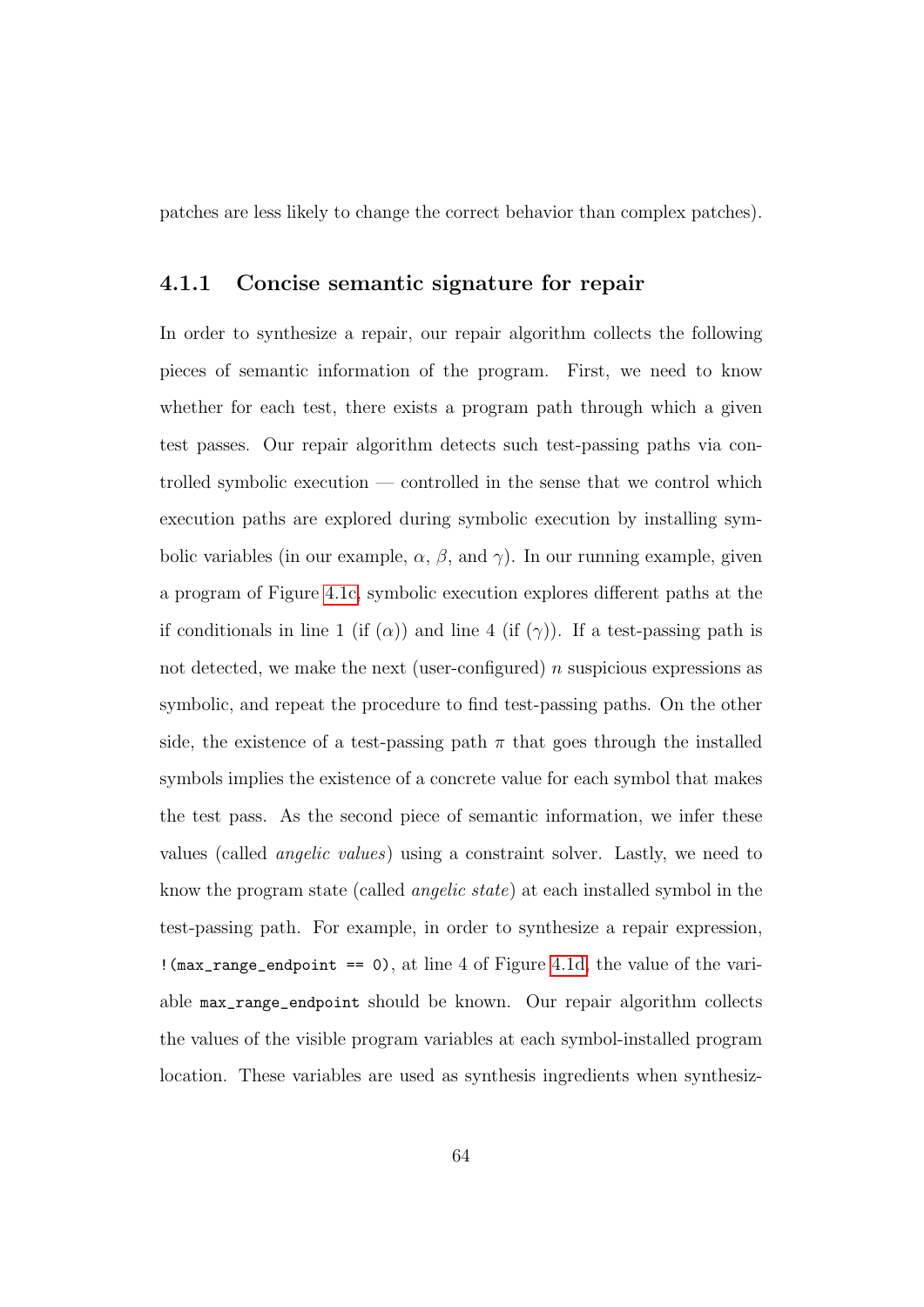ing repair expressions. The following shows the semantic signature of our running example when two tests  $(t_1 \text{ and } t_2)$  are provided.

$$
t_1: \{\pi_1: \langle (\alpha, False, \sigma_1), (\gamma, False, \sigma_2) \rangle,
$$
  

$$
\pi_2: \langle (\alpha, True, \sigma_3), (\beta, 0, \sigma_4), (\gamma, False, \sigma_5) \rangle \}
$$
  

$$
t_2: \{\pi_3: \langle (\alpha, False, \sigma_6), (\gamma, True, \sigma_7) \rangle,
$$
  

$$
\pi_4: \langle (\alpha, True, \sigma_8), (\beta, 3, \sigma_9), (\gamma, True, \sigma_{10}) \rangle \},
$$

where  $t_i$  referes to a test,  $\pi_i$  denotes a test-passing path, and  $\sigma_i$ :  $Variables \rightarrow Values$  denotes an angelic state.

The preceding semantic signature—which we call an angelic forest as defined in Definition [11—](#page-81-0)concisely captures all three pieces of semantic information we need to synthesize a repair. First, the fact that there exist two execution paths ( $\pi_1$  and  $\pi_2$ ) that make test  $t_1$  pass is encoded in  $t_1 : {\{\pi_1, \pi_2\}}$ . Similarly, test  $t_2$  can also pass in two execution paths,  $\pi_3$  and  $\pi_4$ . Note that the suggested repair shown in Figure [4.1d](#page-73-0) follows path  $\pi_1$  in test  $t_1$ , and  $\pi_3$  in  $t_2$ . Second, the concrete value of each symbol is denoted at each test-passing path. For example, in path  $\pi_1$ , symbol  $\alpha$  and  $\gamma$  should have value False, as denoted with  $\pi_1$  :  $\langle (\alpha, False), (\gamma, False) \rangle$ . The concrete value of symbol  $\beta$ does not appear because statement max\_range\_endpoint =  $\beta$  of Figure [4.1c](#page-73-0) is not executed in path  $\pi_1$ . Meanwhile, in path  $\pi_2$ , the values of all three symbols appear as denoted with  $\pi_2$  :  $\langle (\alpha, True), (\beta, 0), (\gamma, False) \rangle$ . Lastly, angelic state  $\sigma_i$  informs about the values of variables to use in repair synthesis. The same variable can have different values along a path, and that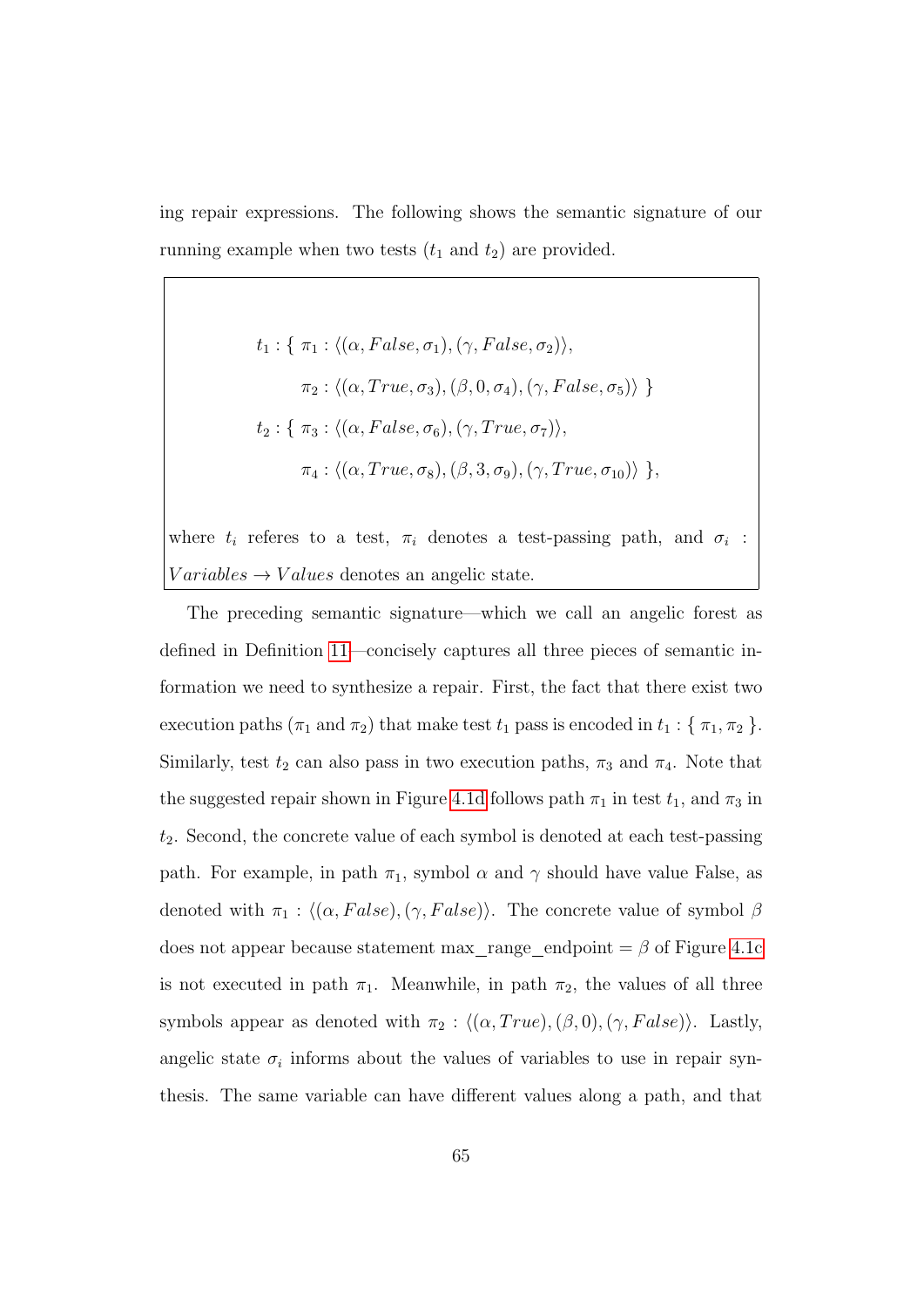is why each instance of a symbol is associated with its own angelic state. In our coreutils example,  $\sigma_2$ (max\_range\_endpoint) is zero, and this is why the suggested repair expression,  $\frac{1}{\text{max\_range\_endpoint}}$  == 0), returns the concrete value of  $\gamma$ , False, as specified in  $\pi_1$ .

#### 4.1.2 Reasons for scalability

As will be shown in the experimental results (Section [4.3\)](#page-84-0), our repair method can handle programs as large as Wireshark (2814 KLoC) and generate multilocation repairs. There are multiple reasons why our repair method scales. First, we use a lightweight semantic signature for program synthesis. Compare our semantic signature with the one used in DirectFix [\[69\]](#page-187-0) which can also synthesize multi-location repairs. The semantic signature used in Direct-Fix is essentially the semantics of the whole program. There, the relationship between each and every expression appearing in the program is maintained, unlike in our new semantic signature. As a result, the semantic signature of DirectFix becomes more lengthy and complex, as the size of the program increases. It it important to note that the semantic signature is the specification for repair synthesis in the sense that a synthesized repair should respect the provided semantic signature, as explained with our running example. Our lightweight semantic signature reduces the burden of the repair synthesizer, resulting in more efficient repair synthesis.

Second, our repair algorithm performs controlled symbolic execution with a few selected suspicious expressions, instead of usual symbolic input. Using this controlled symbolic execution, we explore only a restricted number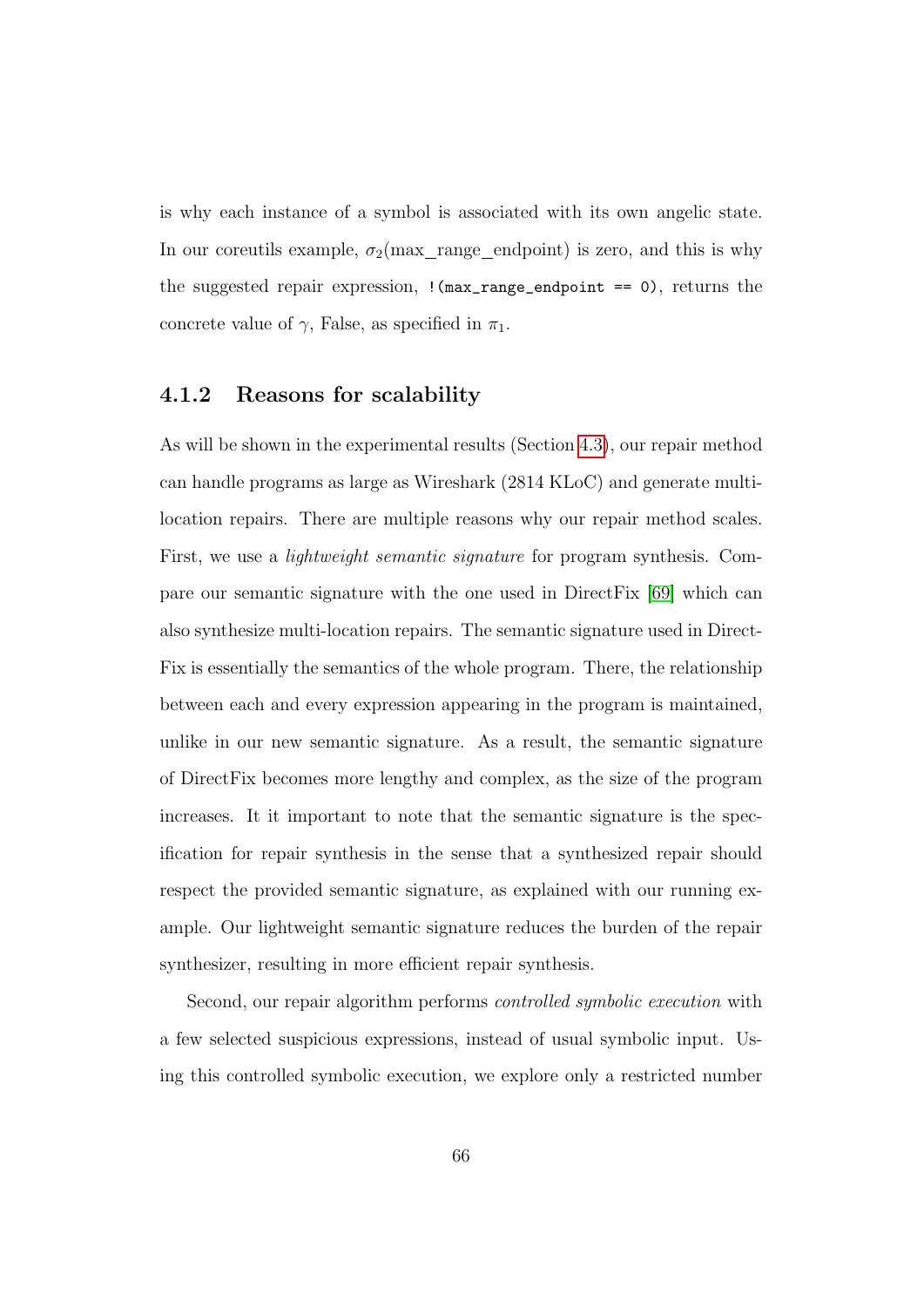of feasible execution paths involving only the selected few suspicious expressions. Also, we initially perform symbolic execution only with a subset of the provided test-suite to reduce the running time of symbolic execution. Only when some of remaining tests fail with the synthesized repair, we perform additional symbolic execution with these failing tests.

Lastly, our repair algorithm initiates repair synthesis only when there exists an angelic forest—the semantic signature for repair. The absence of an angelic forest for a chosen  $n$  suspicious locations implies that it is not possible to repair the bug by changing these  $n$  locations. Symbolic execution finds an angelic forest (or proves the absence of an angelic forest) efficiently by exploring only feasible execution paths. Our repair algorithm does not waste the resources to synthesize a repair if there is no angelic forest.

## 4.2 Methodology

Our repair methodology consists of the following 4 steps: (1) program transformation, (2) fault localization, (3) extracting a repair constraint, and (4) patch synthesis. In the first step, we perform semantics-preserving program transformation to expand the defect class our repair algorithm can fix. For example, we showed in Section [4.1](#page-72-1) that if (1) can be added before each unguarded statement. More generally, our repair framework is transparent to the addition of more semantics-preserving program transformation schemas. In the second step, we perform statistical fault localization. We use the Jaccard formula [\[16\]](#page-179-0), considered most effective for automated program repair according to [\[84\]](#page-190-0). Since our repair algorithm modifies buggy expressions, we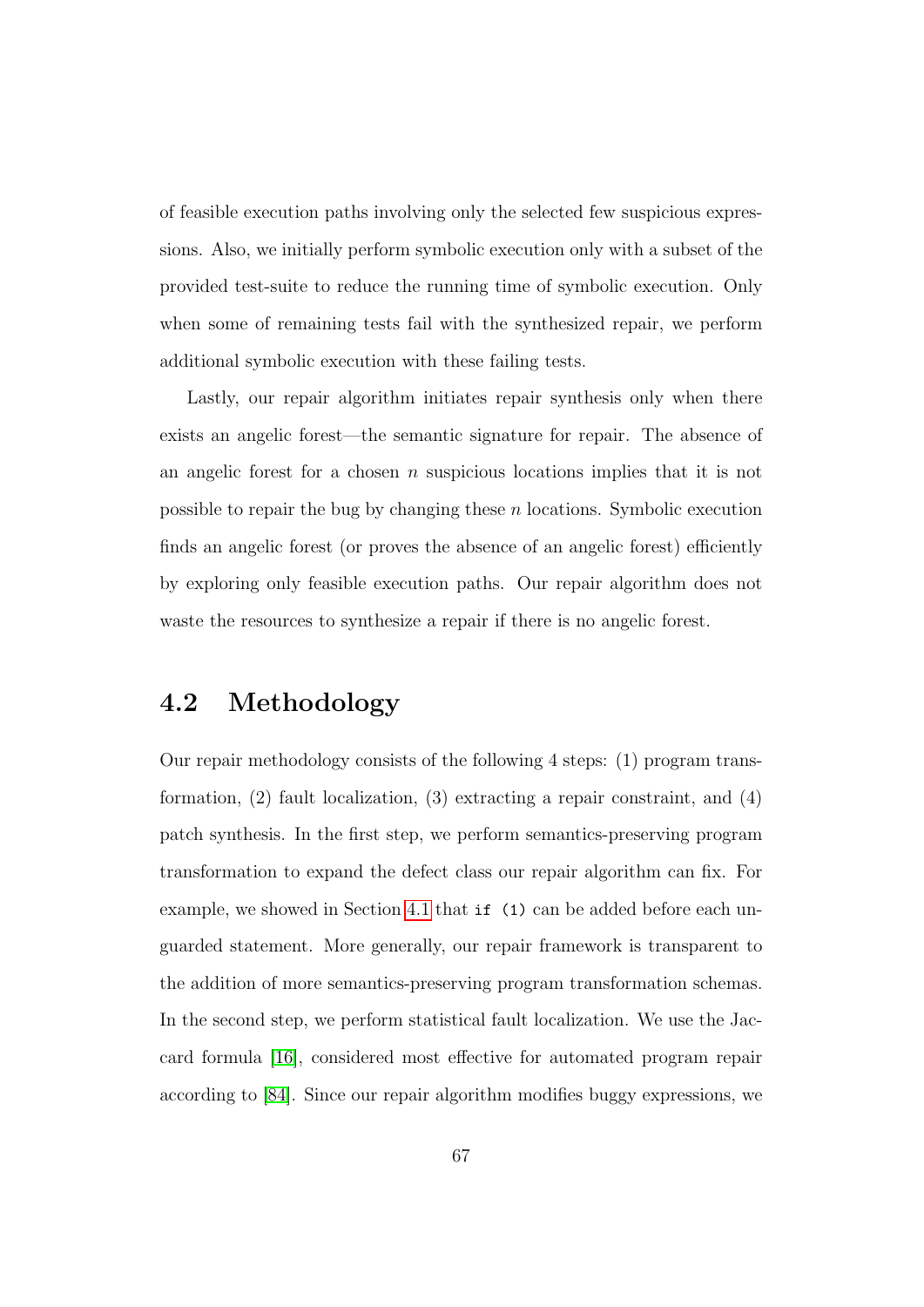apply the Jaccard formula at the expression level, instead of at the statement level. The last two steps distinguish semantics-based repair methods from search-based repair methods such as GenProg and SPR. Semanticsbased methods extract a repair constraint from the program under repair typically via symbolic execution. This repair constraint acts as a specification to guide program synthesis—so a patch satisfying the repair constraint can be synthesized.

The key novelty of our repair method is our new lightweight repair constraint that we call an angelic forest. The size of this angelic forest is independent of the size of the program under repair. This is the main reason why our new repair method can scale. Our angelic forest, despite its simplicity, contains enough semantic information to enable multi-location bug fix. In the following, we formally define our angelic forest (Definition [11\)](#page-81-0) based on the definition of an angelic value (Definition [9\)](#page-80-0) and an angelic path (Definition [10\)](#page-80-1).

<span id="page-80-0"></span>**Definition 9** (Angelic value). Let p be a program, t be a failing test, e be a program expression and  $e^i$  be its *i*-th instance in the execution trace of t. Angelic value c is such that replacing expressions  $e^i$  with c during the execution of t makes p pass the test t.

<span id="page-80-1"></span>**Definition 10** (Angelic path). Let p be a program,  $E$  be a set of program expressions in p, t be a test. An angelic path is a set of triples  $(e^i, c, \sigma)$  where  $e^i$  is the *i*-th instance of an expression  $e \in E$  appearing in the execution trace of t, c is an angelic value of  $e^i$ , and  $\sigma$  represents an angelic state at  $e^i$ , such that replacing all  $e^i$  in the execution trace of t with the corresponding angelic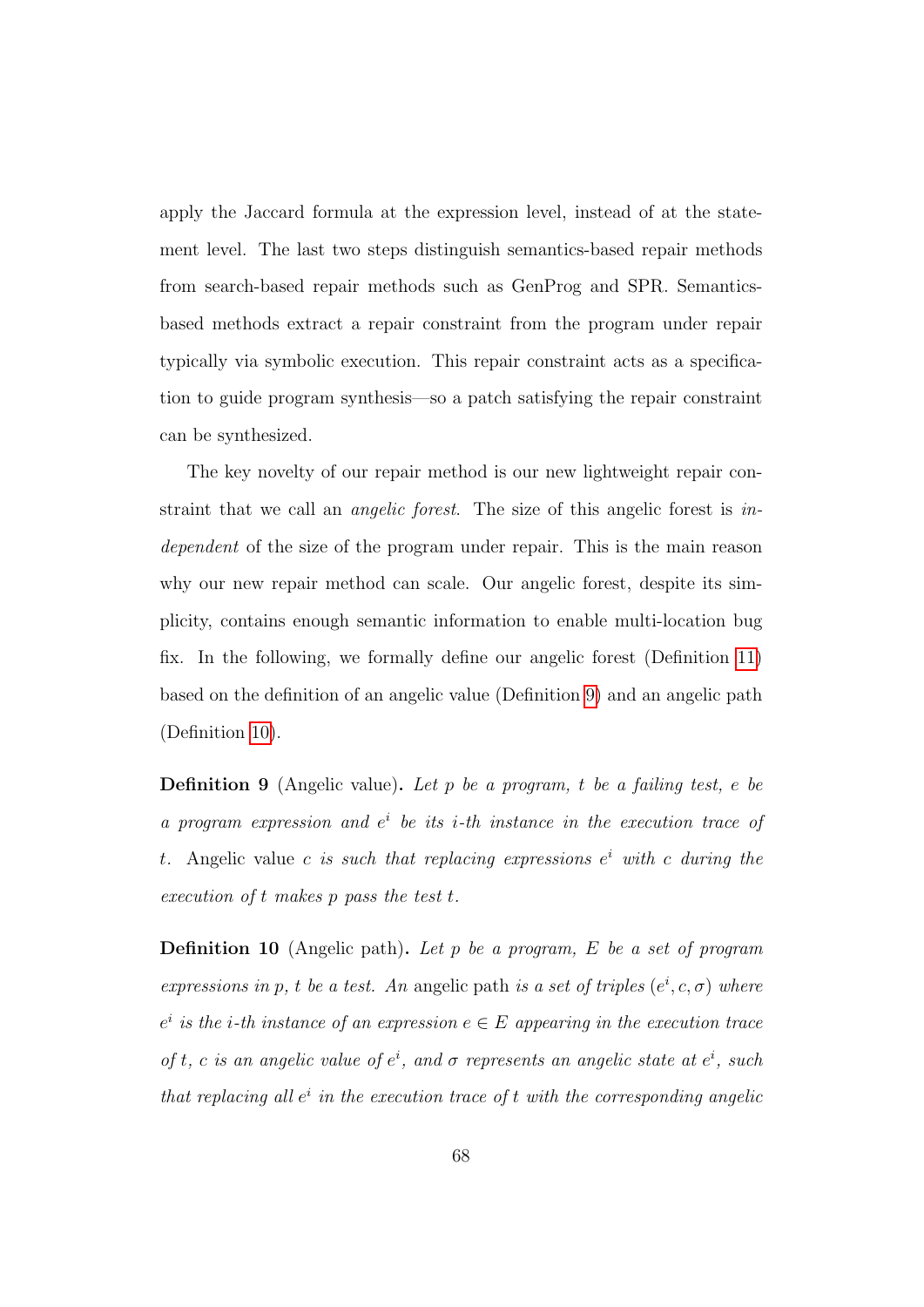values c forces (1) the program p to pass the test t and (2) the program p to be in the state  $\sigma$  when the expression  $e^i$  is evaluated.

<span id="page-81-0"></span>**Definition 11** (Angelic forest). Let p be a program, E be a set of program expressions in p, t be a test. Angelic forest  $A_t$  for the test t is a set of angelic paths for t.

We extract an angelic forest via *controlled* custom symbolic execution — controlled in the sense that instead of initiating symbolic execution with symbolic input, we install symbols at a few suspicious program locations — chosen based on a statistical fault localization result — to control the execution paths to be explored during symbolic execution.

Let  $p$  be a program,  $e$  be a program expression (this naturally generalizes to a set of expressions E),  $(\sigma_{in}, \sigma_{out})$  be a test. Angelix first extracts a set of triples  $\{(\pi, \theta_c, \theta_{out})\}$  such that  $\{(\pi, \theta_{out})\} = SymExec(p', \sigma_{in}),$  where  $p' \coloneqq$  $p[e \mapsto \texttt{choose}()], \texttt{choose}()$  is a function that returns a fresh symbolic variable  $\alpha_i$  each time it is executed. For each path  $\pi$ ,  $\theta_c$  indicates a symbolic state in the context of which the function choose() is called when the program is symbolically executed along  $\pi$ . Then, Angelix executes Algorithm [3](#page-82-0) to extract an angelic forest. This algorithm takes in the test  $(\sigma_{in}, \sigma_{out})$  and the set of pairs extracted through controlled symbolic execution. For each explored path, given the expected output  $\sigma_{out}$  available in the test, we find a model of  $\pi \wedge \theta_{out} = \sigma_{out}$  via a constraint solver. This model is used to extract an angelic path, and thereafter grow the angelic forest. We implement our custom symbolic execution on top of KLEE [\[12\]](#page-179-1).

Given an angelic forest, Angelix can construct an expression from a given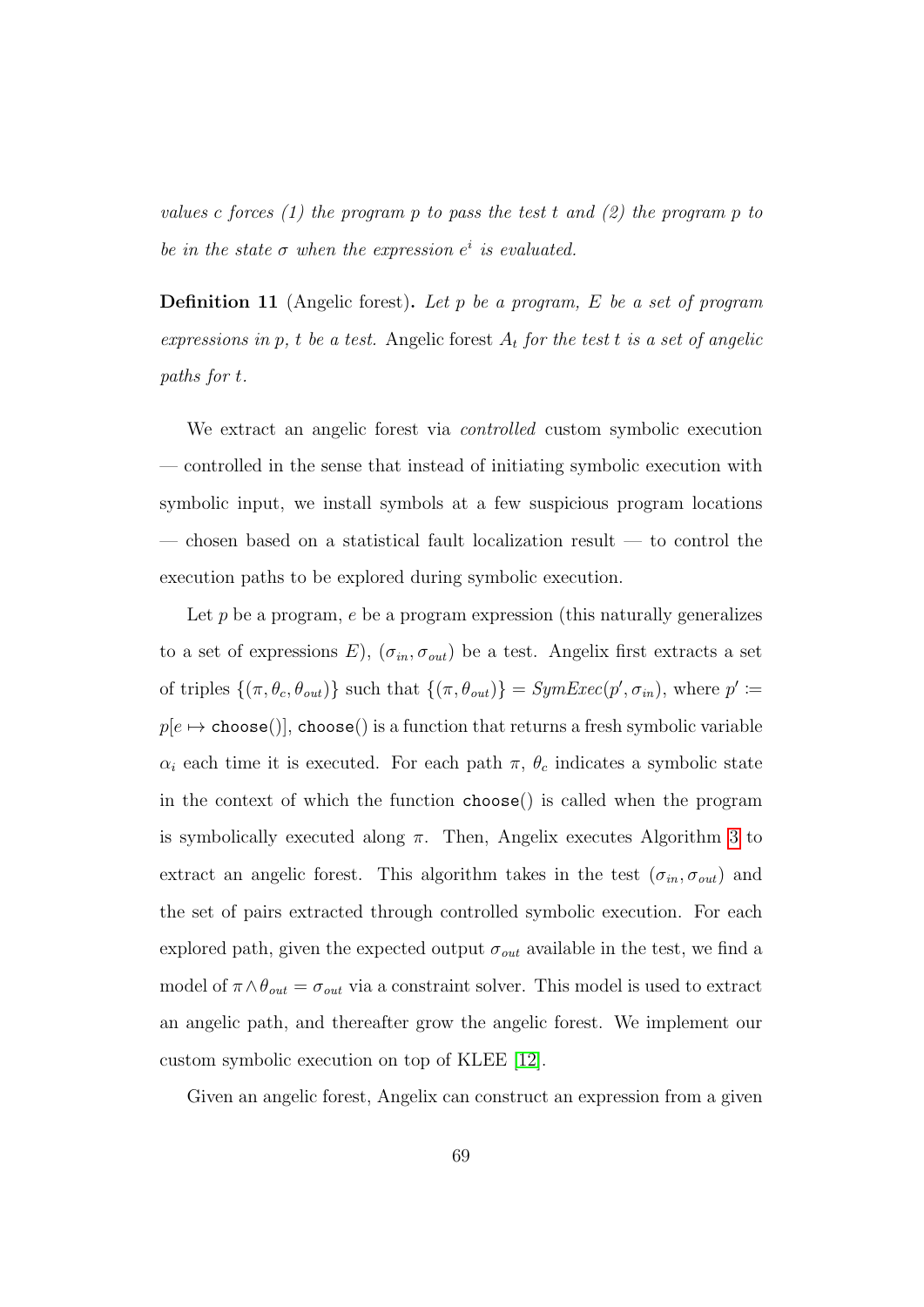ALGORITHM 3: Angelic forest extraction

Data: test  $(\sigma_{in}, \sigma_{out})$ , set of triples  $\{(\pi, \theta_c, \theta_{out})\}$ **Result:** angelic forest  $A_t$  $A_t := \emptyset;$ foreach  $(\pi, \theta_c, \theta_{out})$  do  $\psi := \pi \wedge \theta_{out} = \sigma_{out};$ if  $isSAT(\psi)$  then  $\{\alpha \mapsto n_1, ...\} := \text{getSatisfyingAssignment}(\psi);$  $c := n_2;$  $\sigma_c := \llbracket \theta_c \rrbracket_{\{\alpha \mapsto n_1, \dots\}}; \ A_t := A_t \cup \Set{(e, c, \sigma_c)};$ end end  $_{\rm return}$   $_{A_t;}$ 

<span id="page-82-0"></span>library of components that satisfies a given angelic forest. A synthesized repair, when executed, follows one of the angelic paths for each test, thereby all tests pass. In these angelic paths, each repaired expression returns its corresponding angelic value specified in the corresponding angelic path. More formally, for a given angelic forest  $A_t$  and a set of components  $c_1, ..., c_n$ , it produces an expression e constructed from  $c_1$ , ...,  $c_n$  that by solving the following second-order formula:

$$
\exists e \in L_{\Gamma}.\bigvee_{path \in A_t} \bigwedge_{(e^i, c, \sigma) \in path} [e]_{\sigma} = c
$$

Such e takes the angelic value c for each angelic state  $\sigma$  and therefore passes the test t by construction.

In order to solve the above formula, we apply the repair algorithm described in Chapter [3.](#page-40-0) Specifically, Angelix finds a patch requiring minimal changes by using MAX-SMT solver. The ability to maximally preserve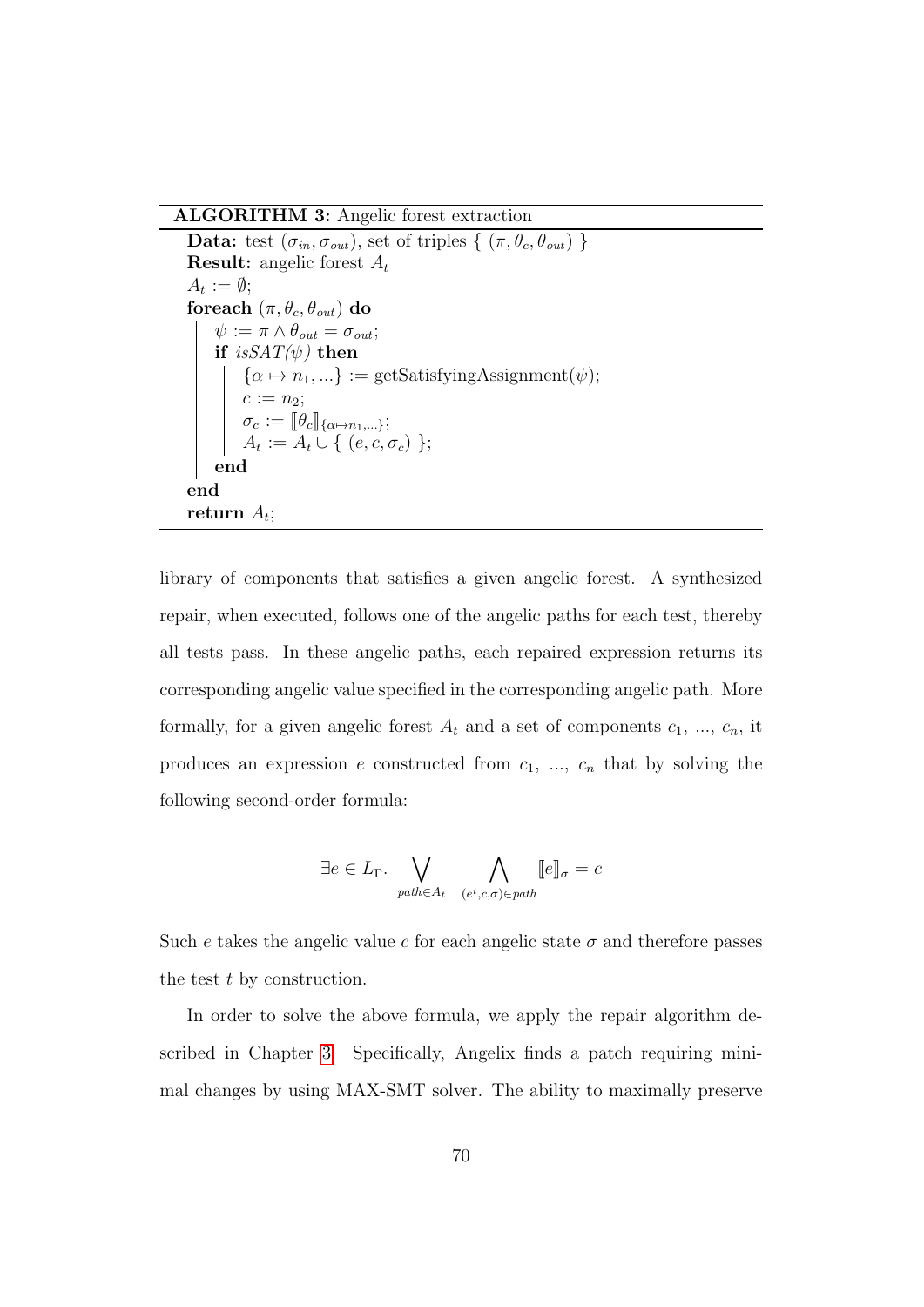the original source code is important for two reasons. First, our hypothesis is that such a minimal patch would be preferred by developers. Minimal patches are easier to validate and they are less likely to change the correct behavior of the original program than more complex patches as demonstrated in [\[69\]](#page-187-0). Second, when synthesizing a repair for multiple suspicious expression, MAX-SMT-based repair serves as fault localization, that is the repair algorithm simultaneously identifies which expressions to modify and how to modify them. Without this property, synthesizer would always modify all the suspicious expressions making milti-location repair not practical due to the complexity of patches. As will be shown in Section [4.3,](#page-84-0) this way of synthesis provides higher-quality repairs than SPR.

Optimization To control the number of symbolic execution sessions, we use the following iterative approach. First, we start from a small subset of the test suite that provides the highest coverage of the suspicious locations. Then, we infer angelic forest for this reduced test suite and synthesize a patch. If the generated patch causes a regression in the whole test suite, we add the counter-example test to the test suite. We repeat these steps until all test cases become passing. Regarding running time, there is one more advantage of semantics-based methods. Contrasting to search-based methods where the software under repair is rebuilt and retested frequently due to a high number of repair trails, our semantics-based method finds a repair in one or a small number of trials, and the cost for rebuilding and retesting is significantly smaller. Because of type coercion and the absence of a separate boolean type in C programming language, it is difficult to distinguish between types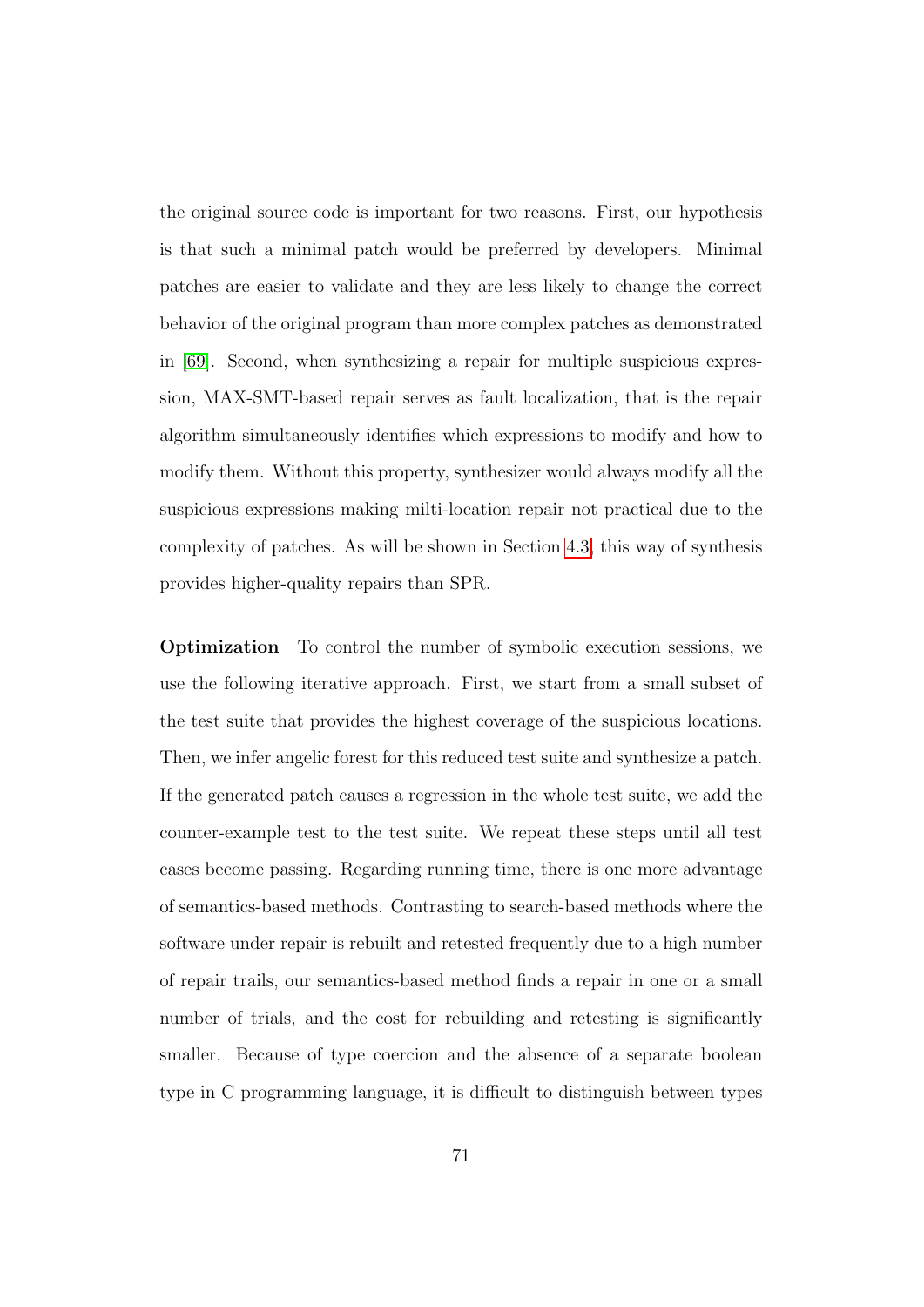of program expressions. On the other side, knowing precise types increases the probability of synthesizing correct repair as well improves the synthesis performance. For this reason, we analyze the usage of suspicious expression and visible variables to collect type constraints. Then, these type constraints are used to infer more precise types for program expressions and variables. As an example, we assign a boolean type to the expressions used as if conditions.

Soundness and completeness While the size of an angelic forest independent of the size of the program, it also under-approximates the fix space — that is, it cannot capture whole (possibly infinite) set of values for the suspicious expressions that make the test pass. Our repair method based on an angelic forest is sound in the sense that the repair obtained by our repair method indeed passes all the provided tests. However, our repair method is incomplete in the sense that it may not produce some repairs, due to the under-approximation of angelic values used in an angelic forest, that can otherwise be synthesized.

# <span id="page-84-0"></span>4.3 Evaluation

We evaluate our repair method to answer the following two research questions.

- RQ1. Can our repair method generate repairs from large-scale real-world software?
- RQ2. Can our repair method fix multi-location bugs?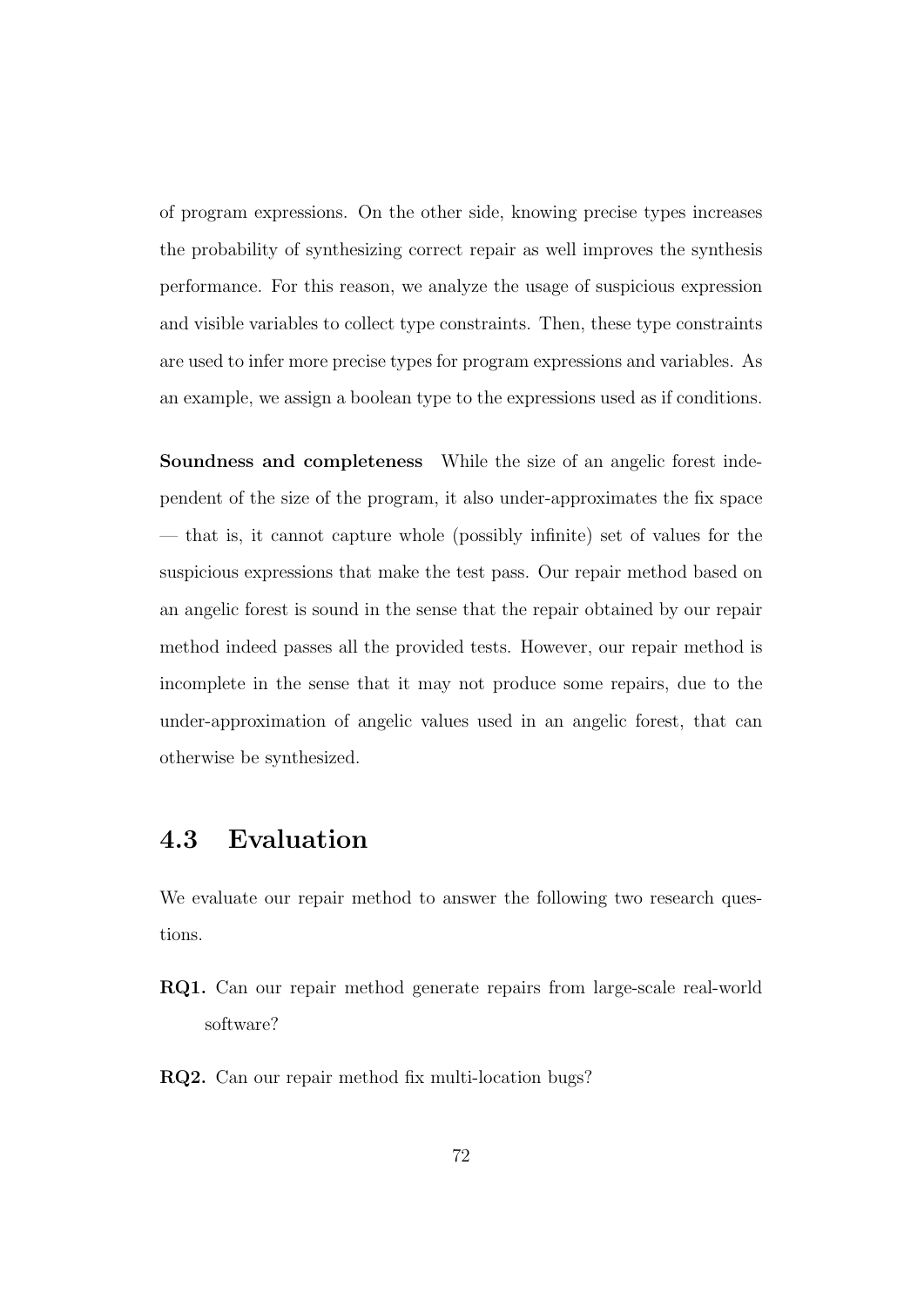<span id="page-85-0"></span>

| Subject         | $_{\rm LoC}$ |      | Tests Versions | $W/I$ Our<br>Defect Class | <b>Fixed Defects</b> |                |                                               |                | Equiv. to Developer Fixes |              |              |              | Time           |
|-----------------|--------------|------|----------------|---------------------------|----------------------|----------------|-----------------------------------------------|----------------|---------------------------|--------------|--------------|--------------|----------------|
|                 |              |      |                |                           |                      |                | Angelix SPR GenProg AE Angelix SPR GenProg AE |                |                           |              |              |              | (min)          |
| wireshark 2814K |              | 63   | $\overline{7}$ | $\overline{4}$            | $\overline{4}$       | $\overline{4}$ | $\mathbf{1}$                                  | $\overline{4}$ | $\theta$                  | $\theta$     | $\mathbf{0}$ | $\theta$     | 23             |
| php             | 1046K        | 8471 | 44             | 12                        | 10                   | 18             | 5                                             | $\overline{7}$ | $\overline{4}$            | 8            | 1            | $\mathbf{2}$ | 62             |
| gzip            | 491K         | 12   | 5              | $\overline{2}$            | $\overline{2}$       | $\overline{2}$ | 1                                             | $\overline{2}$ |                           |              | $\mathbf{0}$ | $\theta$     | $\overline{4}$ |
| gmp             | 145K         | 146  | $\overline{2}$ | $\mathbf{2}$              | $\overline{2}$       | $\overline{2}$ | $\mathbf{1}$                                  | $\mathbf{1}$   | $\overline{2}$            | $\mathbf{1}$ | $\mathbf{0}$ | $\Omega$     | 14             |
| libtiff         | 77K          | 78   | 24             | 12                        | 10                   | 5              | 3                                             | 5              | 3                         | $\mathbf{1}$ | $\theta$     | $\Omega$     | 14             |
| Overall         |              |      | 82             | 32                        | 28                   | 31             | 11                                            | 19             | 10                        | 11           | 1            | 2            | 32             |

Table 4.1: Angelix experimental results

#### 4.3.1 Evaluation setup

Subjects The first 4 columns of Table [4.1](#page-85-0) show our subject programs, the size of each program in LoC, and the number of tests and buggy versions of each subject (in the Tests and Versions columns, respectively). Our subjects are taken from the GenProg ICSE2012 benchmark [\[56\]](#page-185-0). These subjects have been also used in the literature to evaluate other repair tools such as GenProg and SPR [\[62\]](#page-186-0). In particular, wireshark and php are among the largest subjects in the benchmark. We use these large subjects to evaluate the scalability of our repair method. We omit three subjects of the benchmark (python, lighttpd, and fbc) because we could not run these subjects on KLEE [\[12\]](#page-179-1). KLEE currently cannot support all library functions. Note that this limitation of KLEE is orthogonal to our repair approach. We use the same subjects to evaluate our second research question, i.e., multi-location repairability. Besides, in addition to these subjects in the GenProg benchmark, we add 3 multi-location bugs extracted from CoREBench [\[10\]](#page-178-0) to our subject list. We add these multi-location bugs because the GenProg benchmark does not have many multi-location bugs in the fix space of our tool.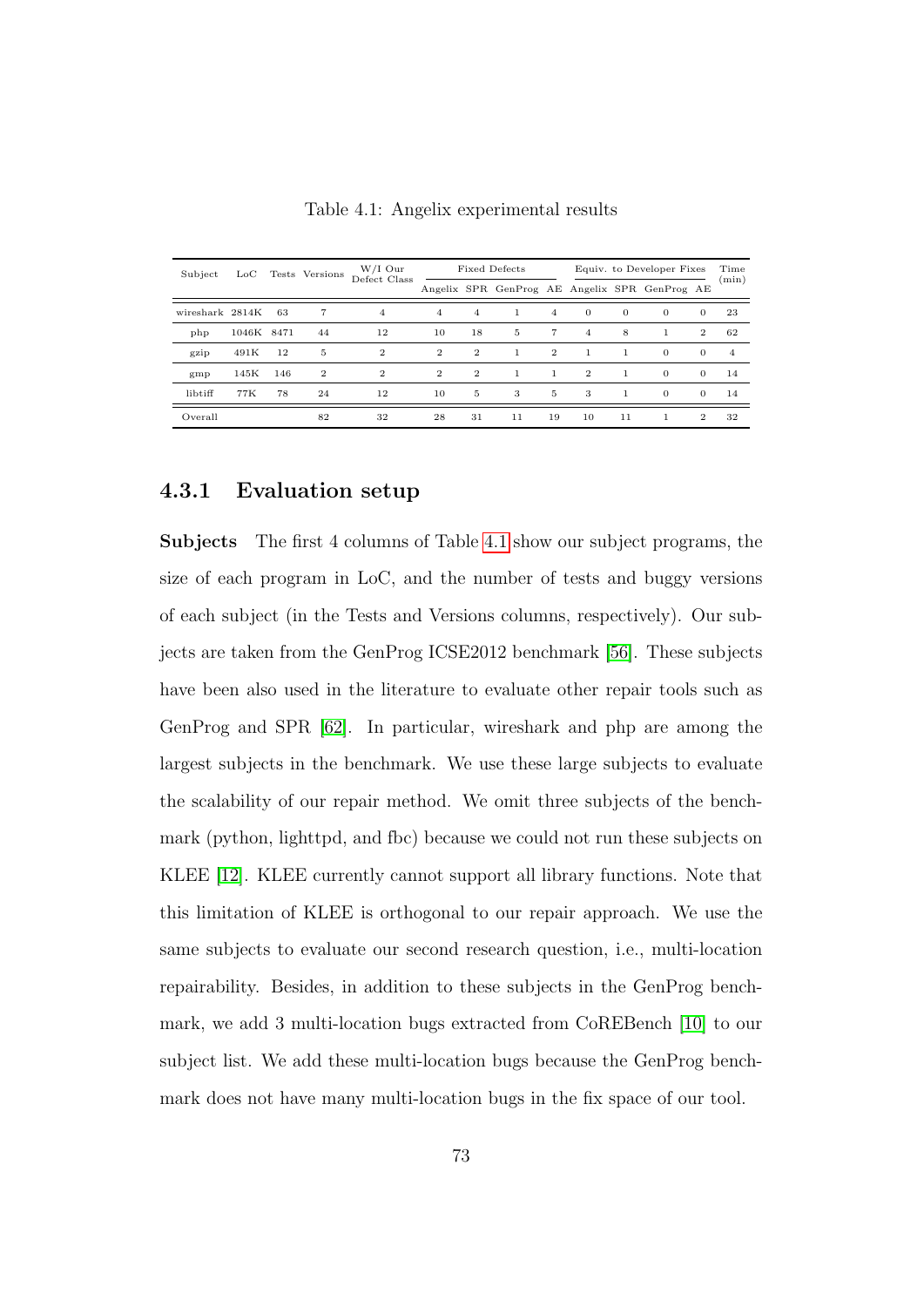Tests and correctness of patches The Tests column of Table [4.1](#page-85-0) shows the number of tests of each subject in the GenProg benchmark. We rectified the original test scripts delivered in the GenProg benchmark to address the problems pointed out in [\[85\]](#page-190-1) such as the weak proxy problem. Meanwhile, each coreutils version available in CoREBench contains a failing test that can reproduce the defect. We use these failing tests and the existing tests available in the subject. All the repairs generated from our tool are manually inspected for its correctness. We consider a repair correct only if the generated patch is functionally equivalent to the developer-provided patch.

Configurations Our repair tool allows to control the following parameters of our repair algorithm — the maximum number of suspicious locations that can be repaired at the same time, the kinds of suspicious expressions, and the kinds of (semantics-preserving) program transformation. First, for the maximum number of suspicious locations, we used the value between 1 and 10 (inclusive). Second, for the kinds of suspicious expressions, we used the following three levels. A higher level is more inclusive. At the lowest level, we allow only conditional expressions to be considered suspicious. At the next level, we also consider the right-hand side expressions of assignment statements. At the highest level, we also consider function parameters. At all levels, only side-effect/function-call free expressions are considered. Lastly, for the semantics-preserving program transformation, we allow to add if (1) before each unguarded statement. We also allow to add if (0) break; at the end of a loop body to be able to produce a repair requiring to break a loop. We provided our tool with the names of buggy source code files (which are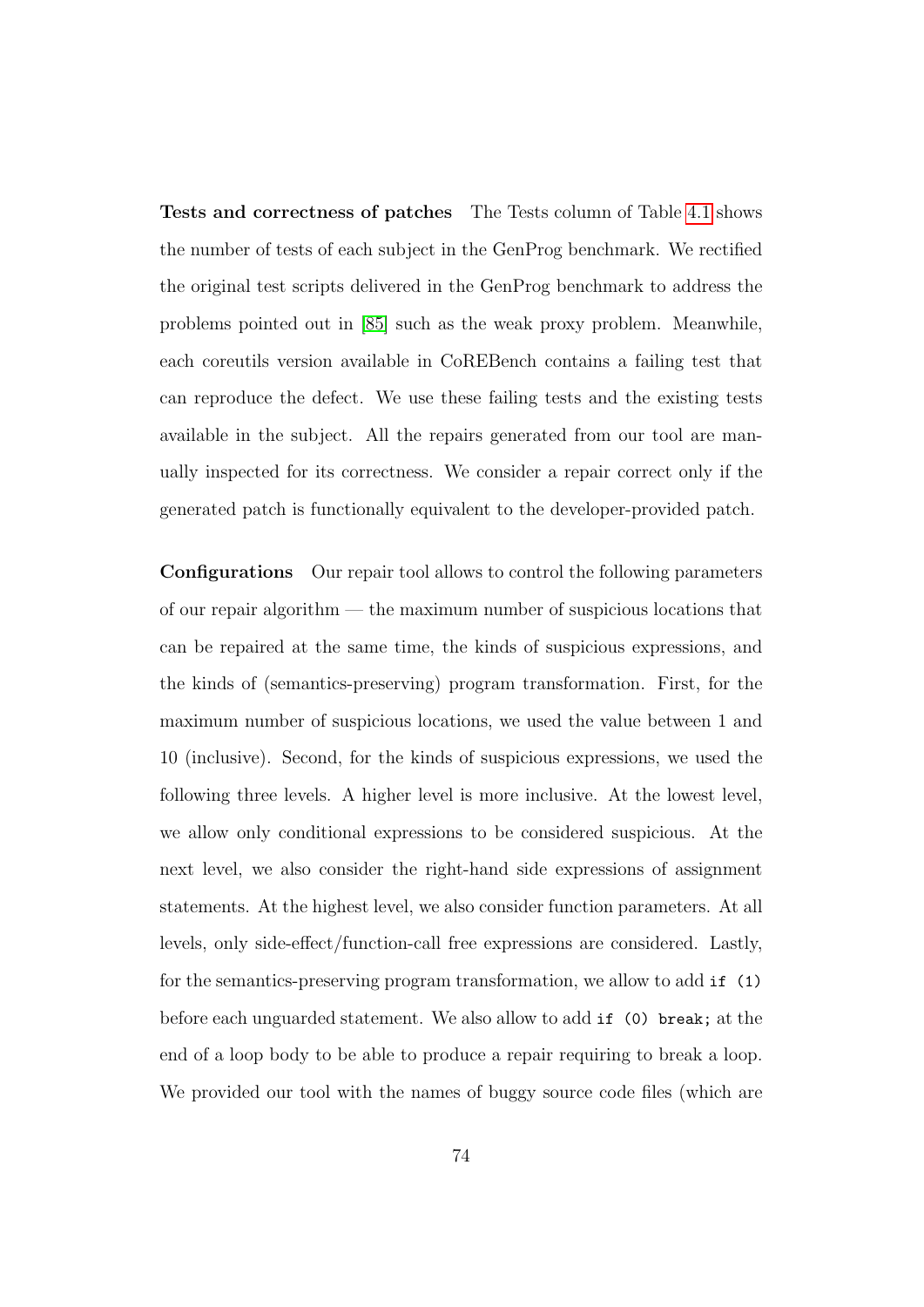known through developer-provided fixes), as in the previous studies [\[56,](#page-185-0) [107,](#page-193-0) [62\]](#page-186-0). All our experiments were performed on Intel Xeon E5-2660 2.20GHz CPU with Ubuntu 14.04 64-bit operating system. We used 12 hours as the timeout of each repair session.

Defect class As pointed out in [\[72\]](#page-188-1), defining defect classes supported by a repair algorithm helps evaluate the efficacy of a repair algorithm (how effectively bugs in the target defect class can be repaired), and compare multiple repair algorithms one another (which repair algorithm generates repairs more effectively for the target defect class). The defect class of our repair algorithm can easily be defined in terms of the fix that can be synthesized. Our repair tool can synthesize side-effect/function-call free expressions that can be composed of boolean/arithmetic/relational operators, variables available, and constants. Also, by using semantics-preserving program transformation (i.e., adding if (1) before unguarded statements), fixes requiring statement deletion is effectively included in our defect class, as shown with the motivating example in Section [4.1.](#page-72-1) However, our repair tool currently cannot add a new statement/variable. The W/I Our Defect Class column of Table [4.1](#page-85-0) shows the number of defects of each subject that are in our defect class. We manually inspected each developer-provided fix to check whether the corresponding defect is in our defect class or not. Although there can be other possible fixes different from a developer-provided fix, it is infeasible to consider all unknown possible fixes. Thus, we additionally only inspected fixes from other repair tools (SPR, GenProg, and AE [\[107\]](#page-193-0)) and ours. The number of defects within our defect class is less than the number of buggy versions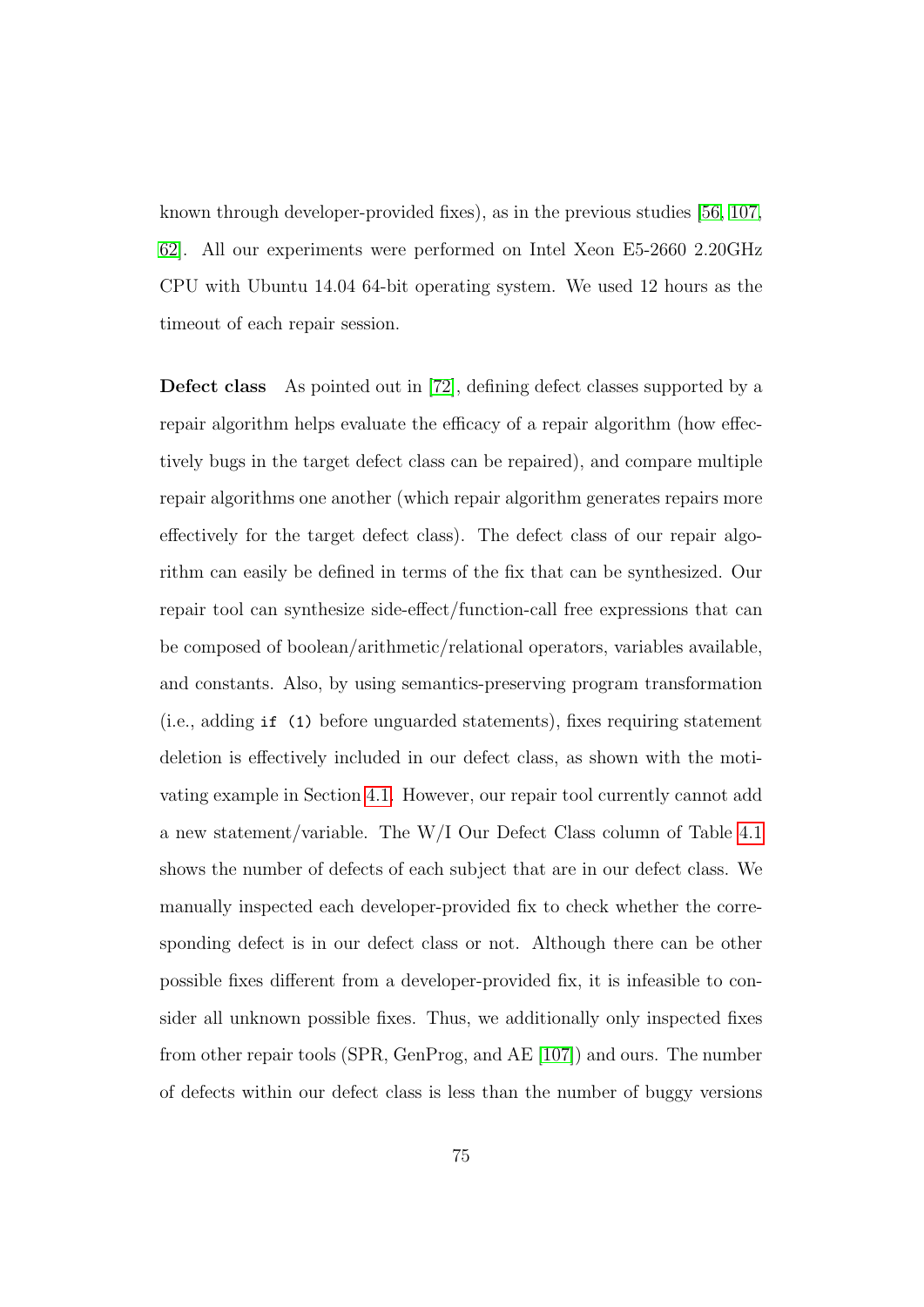(shown in the Versions column), because some bug fixes in the benchmark require adding new statements/variables.

#### 4.3.2 Results from GenProg benchmark

Table [4.1](#page-85-0) shows our results from the GenProg benchmark. The first five columns are already explained earlier, and self-explanatory. We only mention that subjects of the table are sorted by their sizes. The Fixed Defects column shows the number of fixed defects by our tool, Angelix, and other tools — SPR, GenProg, and AE. Similarly, the Equiv. to Developer Fixes column shows the number of fixes functionally-equivalent to the developer-provided fixes out of the fixed defects. The results from other tools (SPR, GenProg and AE) are taken from [\[62\]](#page-186-0). Lastly, Time column shows the average running time of our tool for each subject, when repairs were found. The running time of the other tools are available in their respective papers [\[56,](#page-185-0) [62,](#page-186-0) [107\]](#page-193-0), although each tool is experimented on a different type of machine. In all subjects with different sizes between 77 KLoC and 28214 KLoC, our tool successfully generated repairs for some defects. Our tool generated repairs for most defects in our defect class (28 out of 32), and more than third of these repairs (10 out of 28) are functionally equivalent to developer-provided repairs. Three defects in our defect class were not fixed due to imprecise statistical fault localization (e.g., buggy initialization of a global variable was not ranked high). One remaining defect requires modifying a string value (a character sequence) in a way that cannot be handled by our current solver (the length of the string should change in a fix). As shown in the Time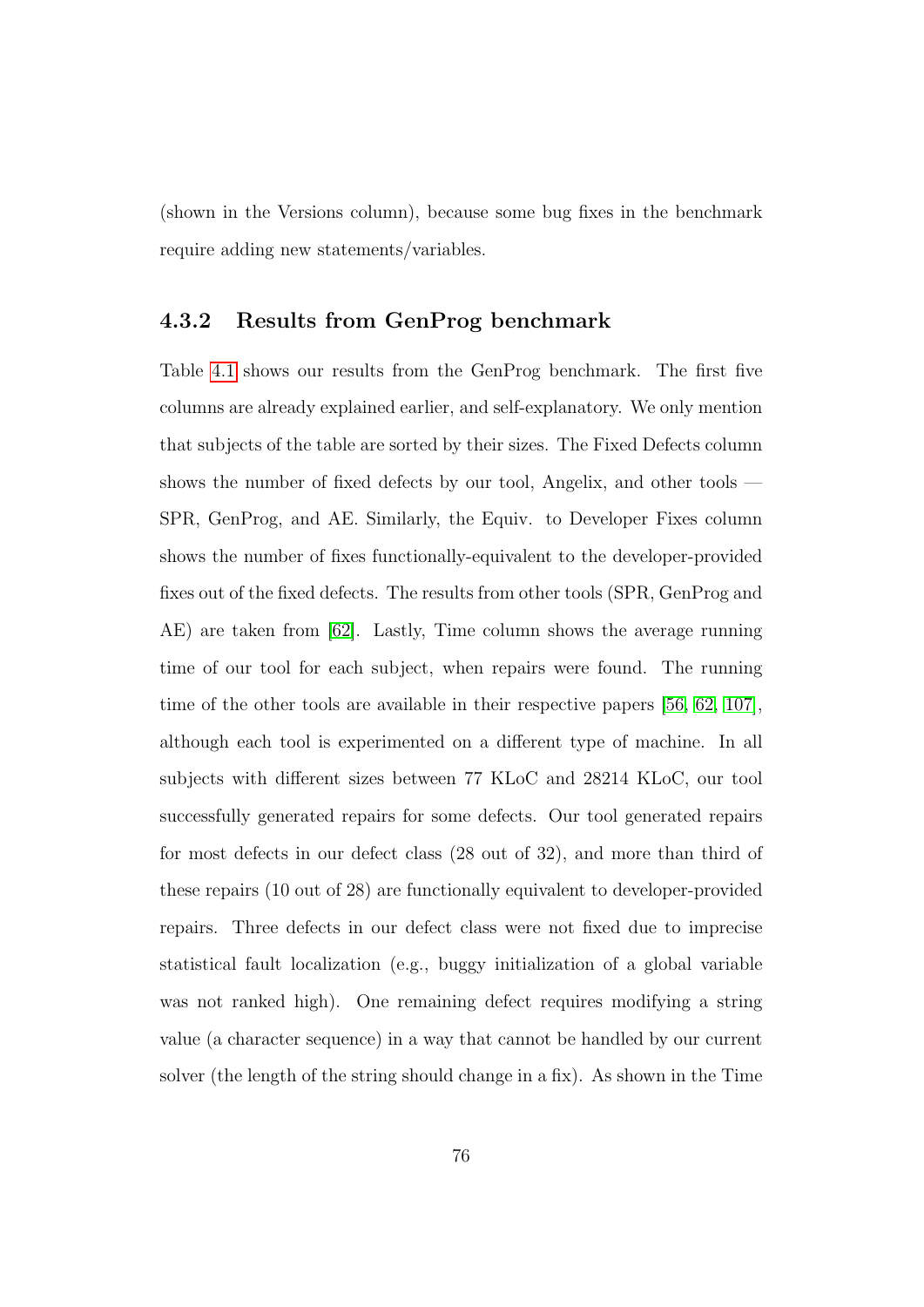|           |    | Subject Angelix SPR GenProg AE |  |
|-----------|----|--------------------------------|--|
| wireshark |    |                                |  |
| php       | 0  |                                |  |
| gzip      |    |                                |  |
| gmp       |    |                                |  |
| libtiff   | h. |                                |  |
| Overall   |    |                                |  |

<span id="page-89-0"></span>Table 4.2: Number of defects exclusively repaired by each repair tool across the subjects

column, the average running time of our repair tool is about half an hour, when a repair is found.

Angelix, an implementation of our new semantics-based repair algorithm, successfully generates repairs from 5 real-world software as large as 77–28214 KLoC in 32 minutes on average. This result shows that a semantics-based repair can scale.

Angelix fixed 2 multi-location bugs of the GenProg benchmark. We show these results along with the results from the multi-location bugs of coreutils in Section [4.3.3.](#page-92-0)

#### Comparison with other repair tools

When compared with the state-of-the-art repair tool, SPR, our tool shows higher repairability (more defects are repaired in our tool) in libtiff (10 vs 5), and lower repairability in php (10 vs 18). In the remaining 3 subjects, both tools shows the same repairability. This varying repairability across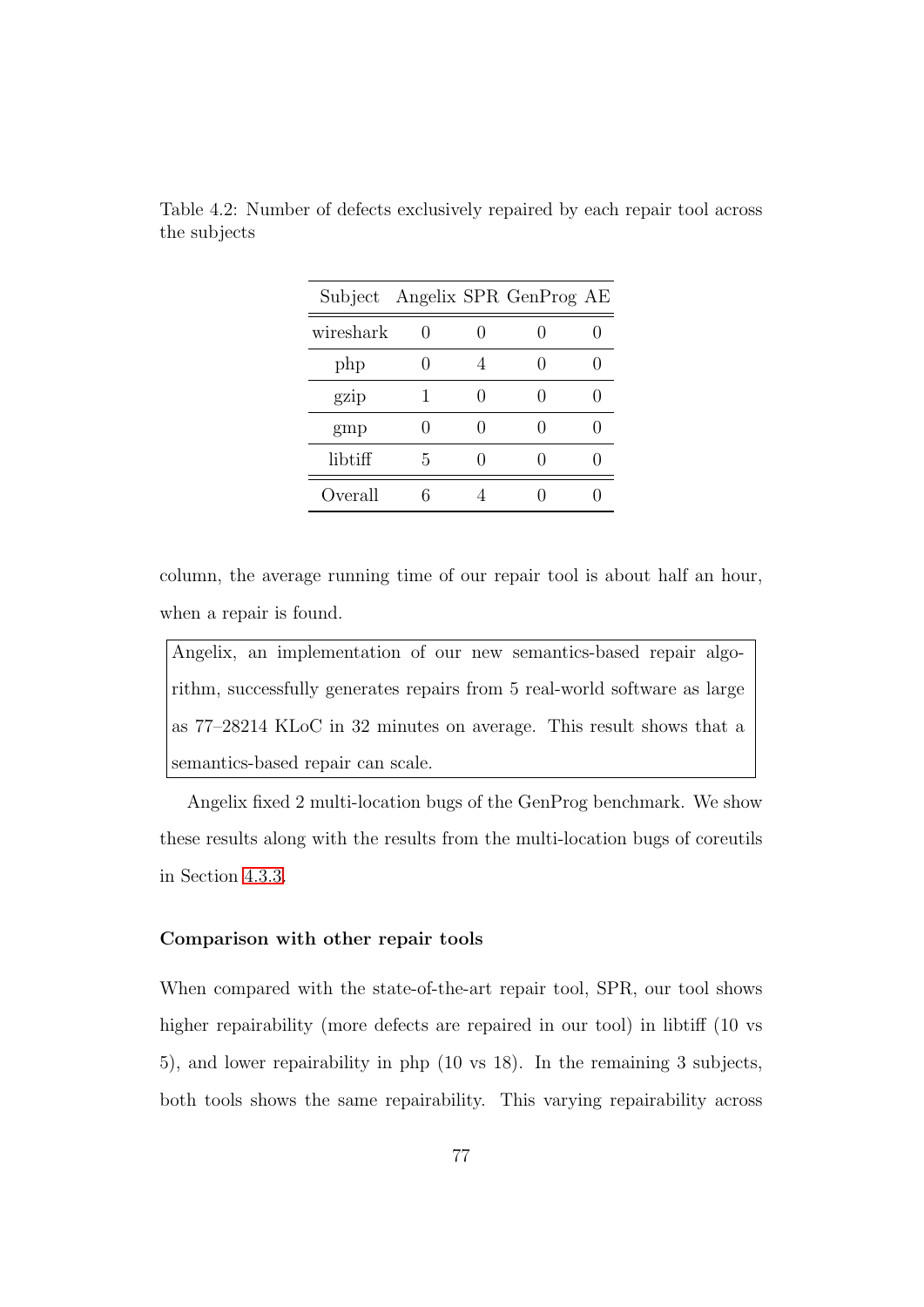```
if (td - >td_{\texttt{nstrips}} > 1&& td->td_compression == COMPRESSION_NONE
    && td - > td_stripbytecount [0] != td - > td_stripbytecount [1])
            (a) The buggy location of libtiff-d13be72c-ccadf48a
if (td - > t d_n)nstrips > 2&& td->td_compression == COMPRESSION_NONE
    && td - > td_stripbytecount [0] != td - > td_stripbytecount [1])
              (b) The repair generated by our tool, Angelix
if (td - > t d_n)strips > 1
    && td->td_compression == COMPRESSION_NONE
    && td->td_stripbytecount [0] != td->td_stripbytecount [1]
    && !(1))
```
(c) The repair generated by SPR

Figure 4.2: Comparison of repairs from Angelix and SPR

the subjects is related to the different defect classes of Angelix and SPR. For example, the defect class of SPR contains inserting a function call such as memset, and 5 php defects are included in this defect class. Meanwhile, Angelix can fix multiple buggy locations, and two libtiff multi-location defects are exclusively fixed by our tool. More generally, Table [4.2](#page-89-0) shows the number of defects exclusively repaired by each repair tool across the subjects. Our tool produced the most number of unique repairs, as compared to SPR, GenProg and AE.

We also qualitatively compare the repairs from Angelix and SPR. Figure [4.2](#page-90-0) shows a buggy location of libtiff-d13be72c-ccadf48a in (a), the repair generated by our tool in (b), and the repair generated by SPR in (c). The difference between the original code and each repair is shaded. The SPR repair looks problematic, because it simply deletes functionality by disabling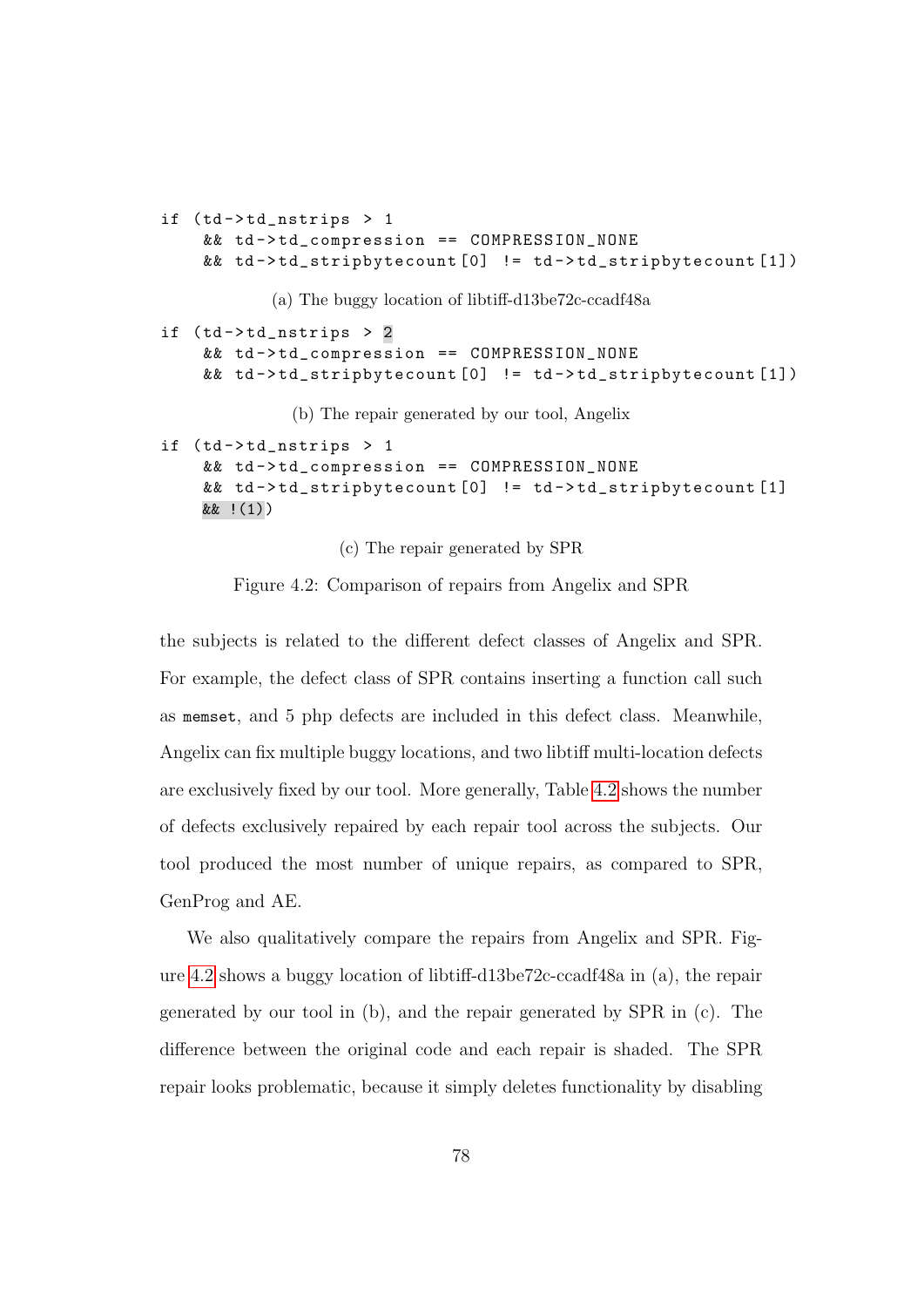| Subject   |                             | Angelix          |       | ${\rm SPR}$ |                  |        |  |
|-----------|-----------------------------|------------------|-------|-------------|------------------|--------|--|
|           | Fixes Del Per Fixes Del Per |                  |       |             |                  |        |  |
| wireshark | $\overline{4}$              | 1                | 25%   | 4           | 1                | 25%    |  |
| php       | 10                          | 3                | 30%   | 18          | 7                | 39%    |  |
| gzip      | 2                           | $\left( \right)$ | $0\%$ | 2           | 1                | 50%    |  |
| gmp       | 2                           | $\mathcal{O}$    | $0\%$ | 2           | $\left( \right)$ | $0\%$  |  |
| libtiff   | 10                          | $\overline{2}$   | 20%   | 5           | 4                | $80\%$ |  |
| Overall   | 28                          | 6                | 21%   | 31          | 13               | 42\%   |  |

<span id="page-91-0"></span>Table 4.3: The number of functionality-deleting repairs

the block of code in the then branch. Indeed, this patch is not functionally equivalent to the developer-provided patch. Still, such an overfitting repair [\[95\]](#page-191-0) (an incorrect repair that merely passes the provided tests) can be helpful in debugging, because the user can at least see that the (incorrectly) repaired if conditional may be buggy. However, compare this SPR repair to the repair generated by our tool shown in Figure [4.2b.](#page-90-0) Our repair spots the buggy location more precisely down to  $td$ -> $td$ <sub>-</sub> $td$ - $td$ - $td$ - $st$  $s$  > 1. This is because our repair tool generates a repair that is close to the original buggy expression by using a MAX-SMT solver. As a result, a problematic buggy location can be pinned down more precisely. In fact, our repair is identical with the developer-provided repair in this case.

Incorrect repairs that merely delete functionality are common in SPR repairs. Table [4.3](#page-91-0) compares the number of repairs that delete functionality between our tool and SPR. In each tool (the Angelix and SPR column, respectively), we list the number of fixes generated in each tool (the Fixes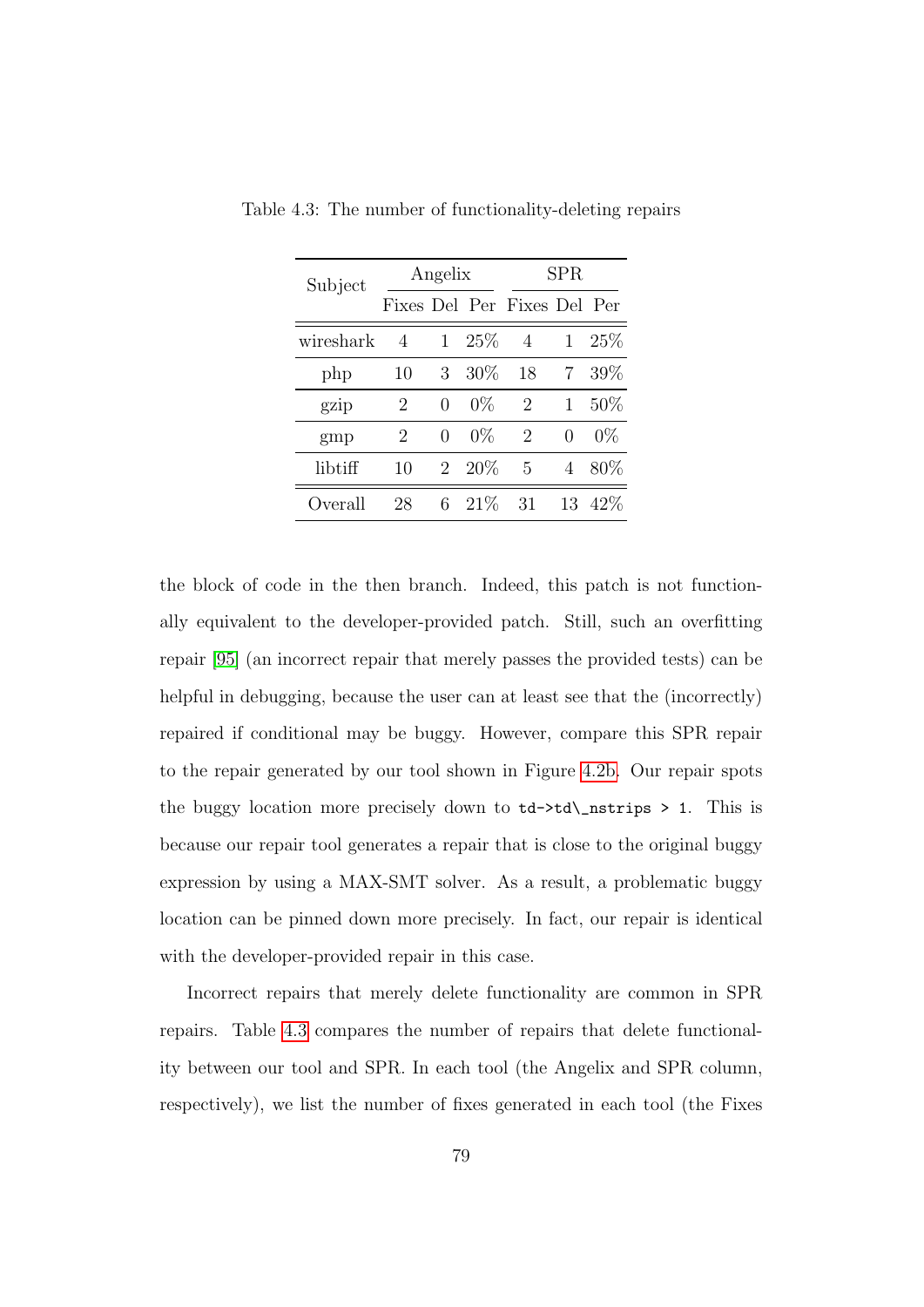| Defect                      | Fixed<br><b>Expressions</b> |
|-----------------------------|-----------------------------|
| libtiff-4a24508-cc79c2b     | $\dot{2}$                   |
| libtiff-829d8c4-036d7bb     | 2                           |
| coreutils-00743a1f-ec48bead | 3                           |
| coreutils-1dd8a331-d461bfd2 | '2                          |
| coreutils-c5ccf29b-a04ddb8d | 3                           |

<span id="page-92-1"></span>Table 4.4: Experimental results for multi-location defects.

column), the number of functionality-deleting fixes (the Del column), and the percentage of functionality-deleting fixes out of generated fixes (the Per column). In five subjects used in our experiments, 42% of SPR-generated repairs delete functionality, and in the libtiff subject, the percentage goes up to 80%. Even if the three omitted subjects (python, lighttpd, and fbc) are also considered, the percentage of functionality deleting repairs stays even at a high rate of 45\%. GenProg and AE also often generate functionality-deleting repairs, as reported in [\[85\]](#page-190-1). In comparison, Angelix generates functionalitydeleting repairs less frequently (21%).

Angelix is not only scalable but also less frequently generates functionality-deleting repairs than the existing tools such as SPR and GenProg.

#### <span id="page-92-0"></span>4.3.3 Results from multi-location bugs

Table [4.4](#page-92-1) shows the experimental results for multi-location defects of the Gen-Prog benchmark and coreutils. The "Fixed Expressions" column shows the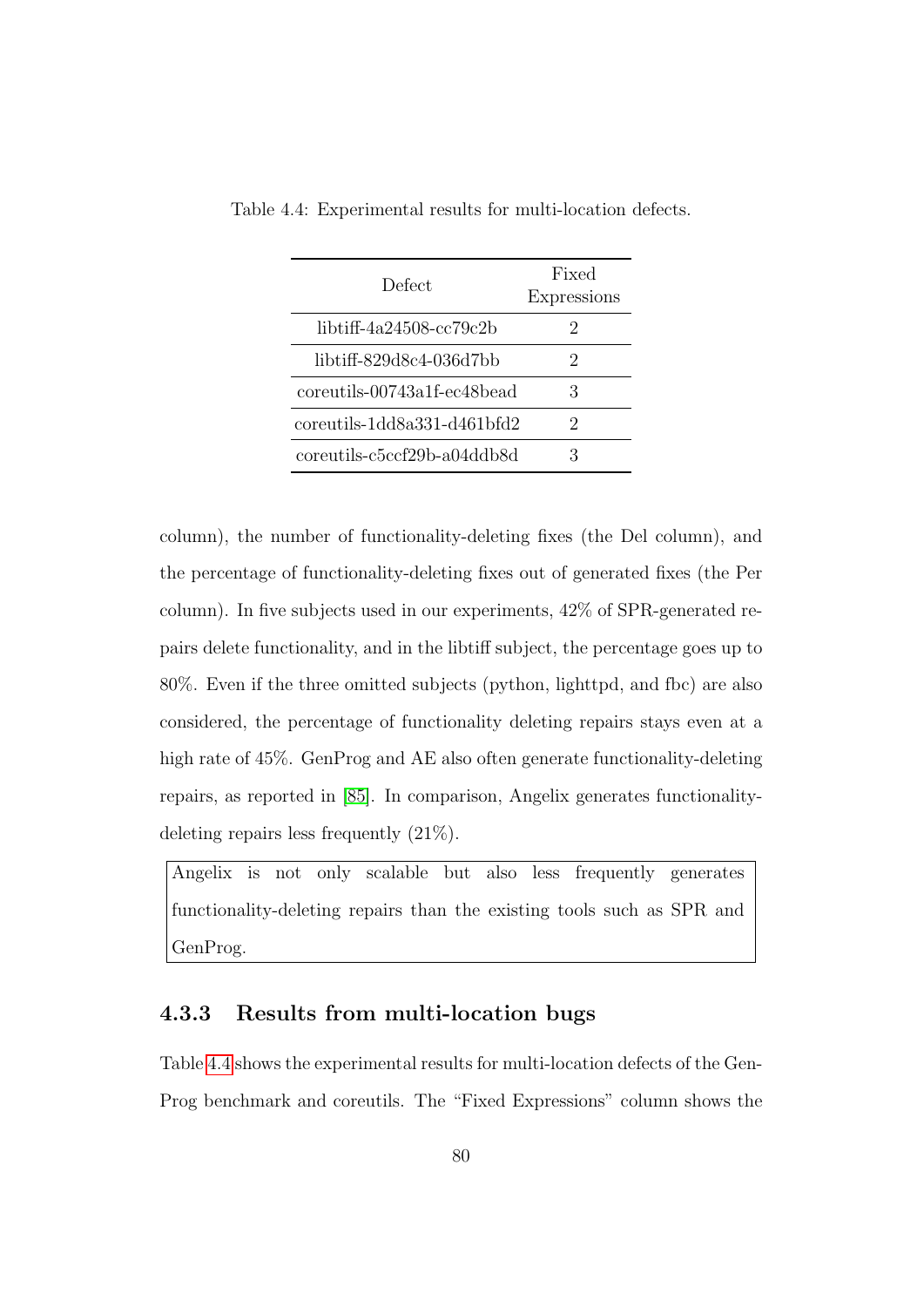number of expressions fixed by our tool. Angelix produced a repair functionally equivalent to the developer-provided one for coreutils-00743a1f-ec48bead. Meanwhile, in coreutils-1dd8a331-d461bfd2, while two conditional expressions are repaired in a functionally similar way to the developer patches, the output message is not corrected in our repair, because this message is not part of the the oracle in the tests used for repair. In coreutils-c5ccf29ba04ddb8d, the developer-provided repair uses function calls that are not used in our repair.

We note that the number of defects covered by our multi-location defect class is limited at least in the two benchmarks we investigated (the GenProg benchmark and CoREBench). Many developer-provided fixes for multi-line defects involve adding new variables, statements, and functions. We believe that the research in automatic patching should be developed into such more sophisticated patches, and our multi-location defect class is on the pathway toward such a direction. To the best of our knowledge, only our repair tool can currently generate (non-functionality-deleting) fixes for multi-location bugs in large-scale real-world software.

## 4.4 Experience with Heartbleed bug

We applied our repair tool to a buggy version of OpenSSL (OpenSSL-1.0.1beta1) that has the infamous Heartbleed bug. Heartbleed is considered one of the most dangerous in the annals of security vulnerabilities, because attackers can exploit Heartbleed to steal important confidential data, including login cookies, passwords, and private cryptographic keys, without leaving a trace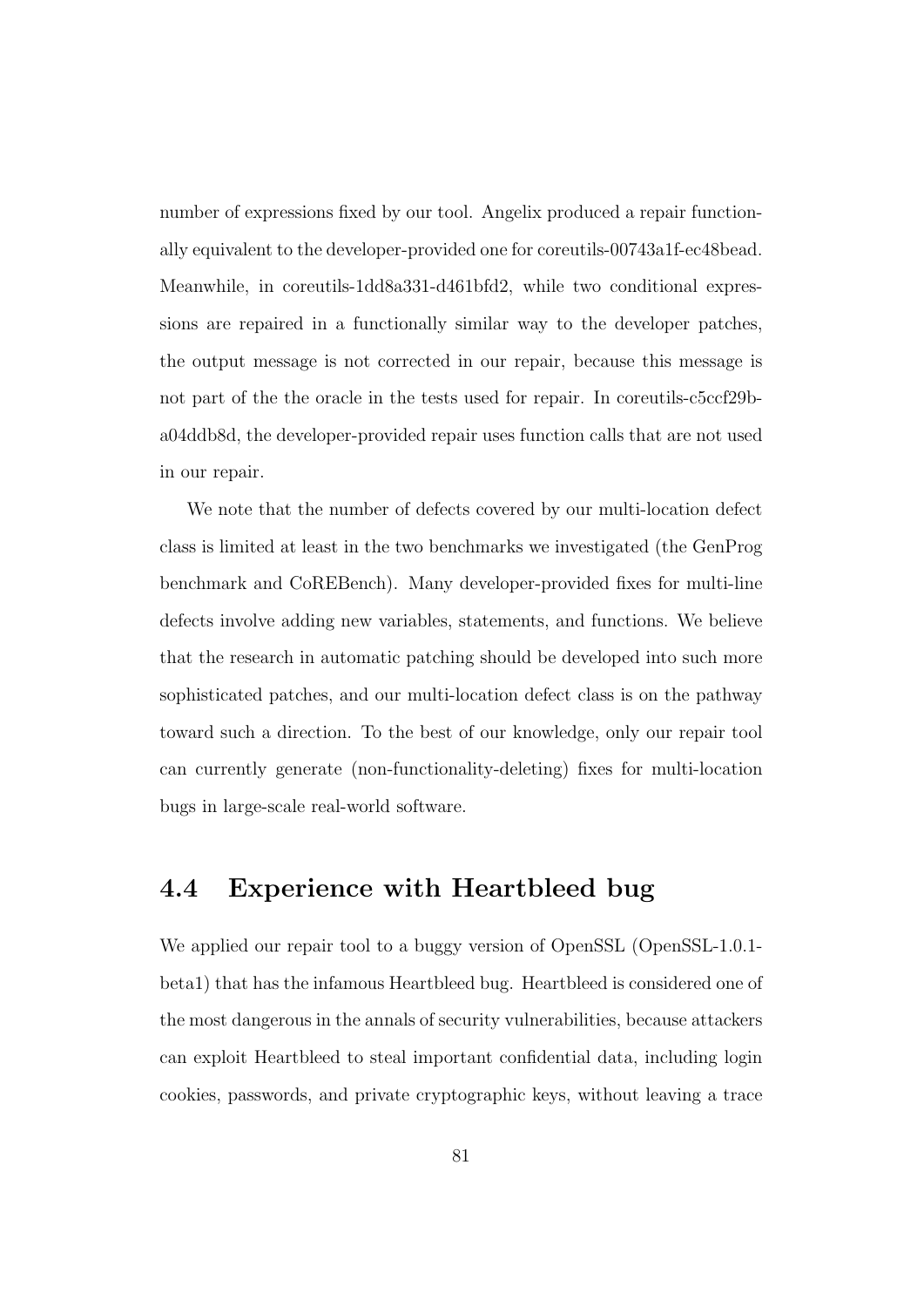```
if (hbtype == TLS1_ HB_REQUEST) {
   ...
   memcpy (bp, pl, payload);
   ...
}
        (a) The buggy part of the Heartbleed-vulnerable OpenSSL
if ( hbtype == TLS1_HB_REQUEST
   && payload + 18 < s->s3->rrec.length) {
   /* receiver side: replies with TLS1_HB_RESPONSE */}
                (b) A fix generated by our tool, Angelix
if (1 + 2 + payload + 16 > s->s3->rrec.length)
    return 0;
...
if (hbtype == TLS1_HB_REQUEST) {
   /* receiver side: replies with TLS1_HB_RESPONSE */
}
else if ( hbtype == TLS1_HB_RESPONSE ) {
   /* sender side */
}
return 0;
```
(c) The developer-provided repair

Figure 4.3: Heartbleed bug and its fixes

from numerous servers depending on OpenSSL to run their services. We report that we could automatically fix the Heartbleed bug using our repair tool. To the best of our knowledge, this is the first work that reports the automated repair on Heartbleed.

The Heartbleed bug is an instance of a buffer over-read (CWE-126), one of common weakness of  $C/C++$  programs. Exploiting this weakness, attackers can read beyond the region of a buffer that is originally intended by the programmers. Figure [4.3a](#page-94-0) shows where this weakness exists in the Heartbleed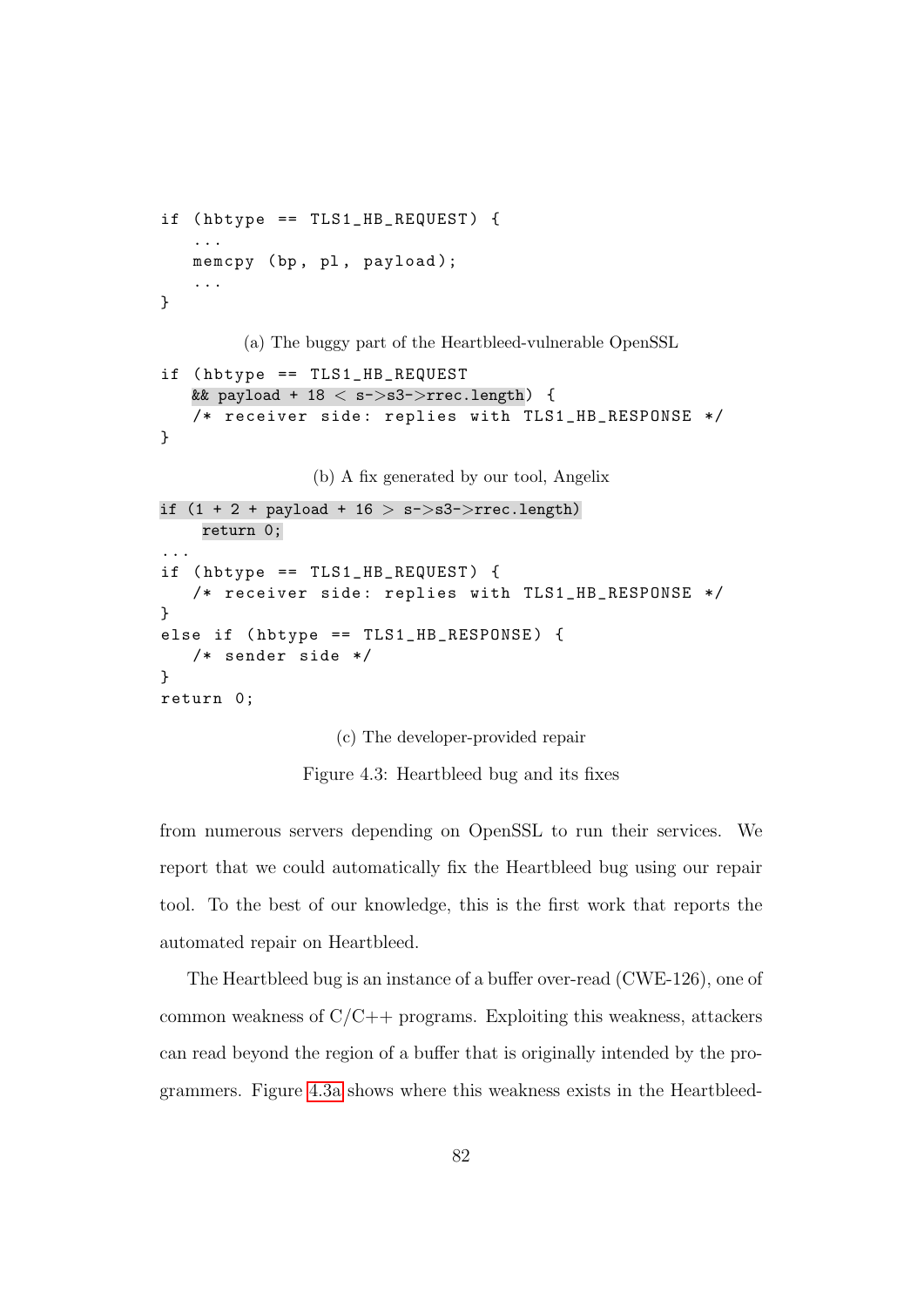vulnerable OpenSSL. The main culprit is memcpy(bp, pl, payload) (line 3) where attackers can assign payload (the third parameter of memcpy that sets the number of bytes to copy from the target memory region) a larger value than the size of buffer pl, the target memory region. The programmer of OpenSSL made a (common) mistake of not putting a bounds check before this problematic memcpy.

We applied Angelix to OpenSSL for repairing the Heartbleed bug. We obtained publicly available tests<sup>[2](#page-95-0)</sup>, and added four more tests to cover missing corner cases. Figure [4.3b](#page-94-0) shows the fix generated by our tool in the shaded area. With this fix, memcpy cannot be invoked if payload is larger than is allowed by the TLS/DTLS network protocol (the buggy code of OpenSSL is the implementation of these protocols). Our repair synthesizer could compose this repair with payload and s->s3->rrec.length, both of which are in the scope at the fixed if conditional (they appear in the other parts of the buggy function). In comparison, the developer-provided repair is shown in the shaded area of Figure [4.3c.](#page-94-0) In both repairs, the failure of the bounds check, which is performed by the added conditional, makes the receiver simply return zero, instead of replying with a response packet. Based on our experience with Heartbleed, we make the following assessment.

Automated repair techniques, such as Angelix, are powerful enough to fix some of well-known and serious software vulnerabilities like Heartbleed.

<span id="page-95-0"></span><sup>&</sup>lt;sup>2</sup>Heartbleed tests: [https://code.google.com/p/mike-bland/source/browse/](https://code.google.com/p/mike-bland/source/browse/heartbleed/) [heartbleed/](https://code.google.com/p/mike-bland/source/browse/heartbleed/)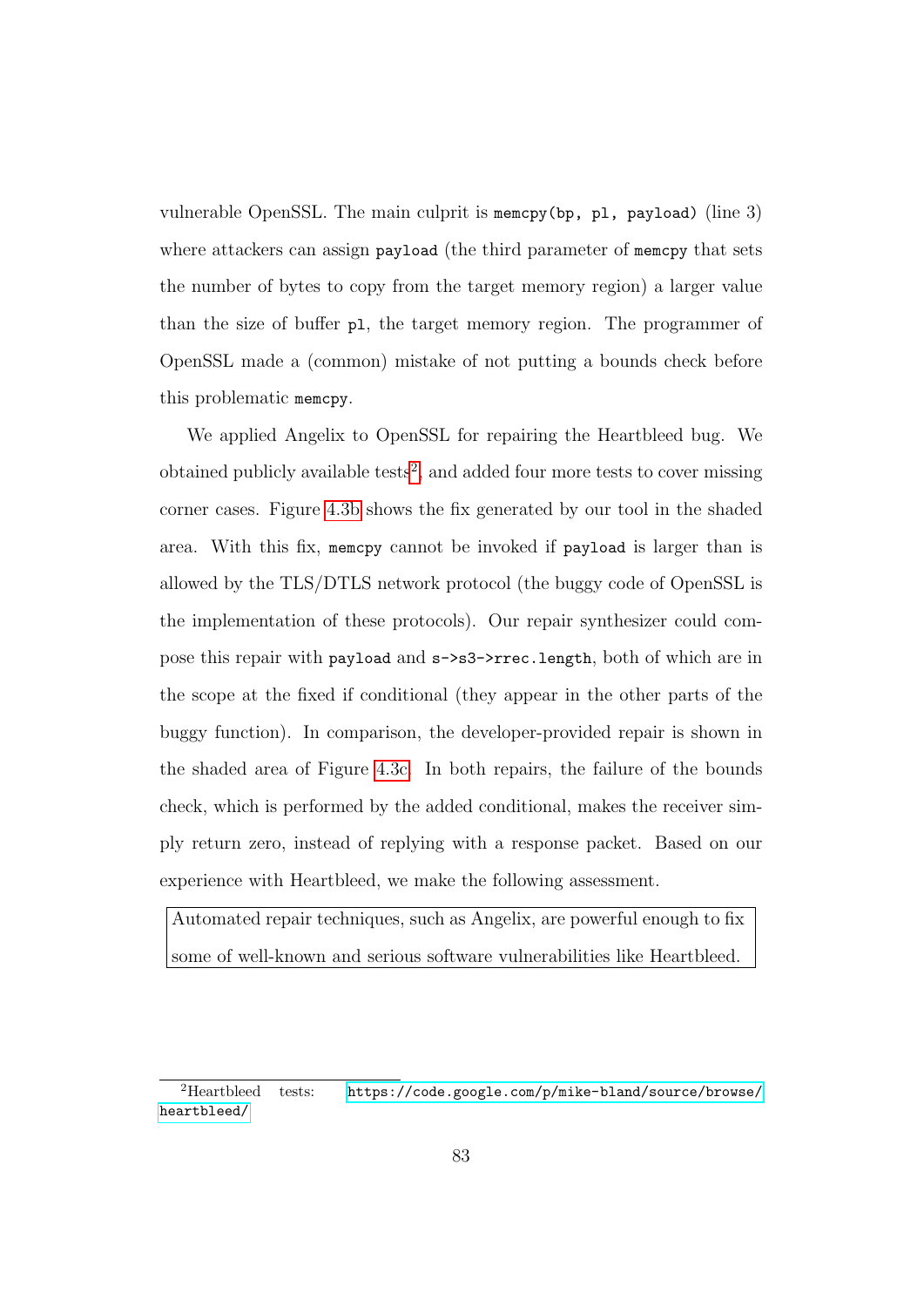# Chapter 5

# Semantic repair using a reference implementation

The primary reason for the low quality of automatically generated patches is the lack of specifications of the intended behavior. Most program repair systems rely on tests as the correctness criteria, because a formal specification is often unavailable in practice. However, since tests is an incomplete specification, generated patches often do not correspond to developer intentions, but merely overfit the tests. In order to increase the quality of automatically generated patches, researchers have proposed such techniques as patch prioritization [\[63\]](#page-186-1), anti-patterns [\[101\]](#page-192-0), test generation [\[110,](#page-194-0) [114\]](#page-194-1), etc. Although these techniques increase the probability of finding correct patches, they nevertheless do not provide any *correctness guarantees* beyond the tests in a given test suite.

To address the overfitting problem, we propose to automatically infer the missing specification for a buggy program from a correct reference program. A reference program is an alternative realization of the same functionality,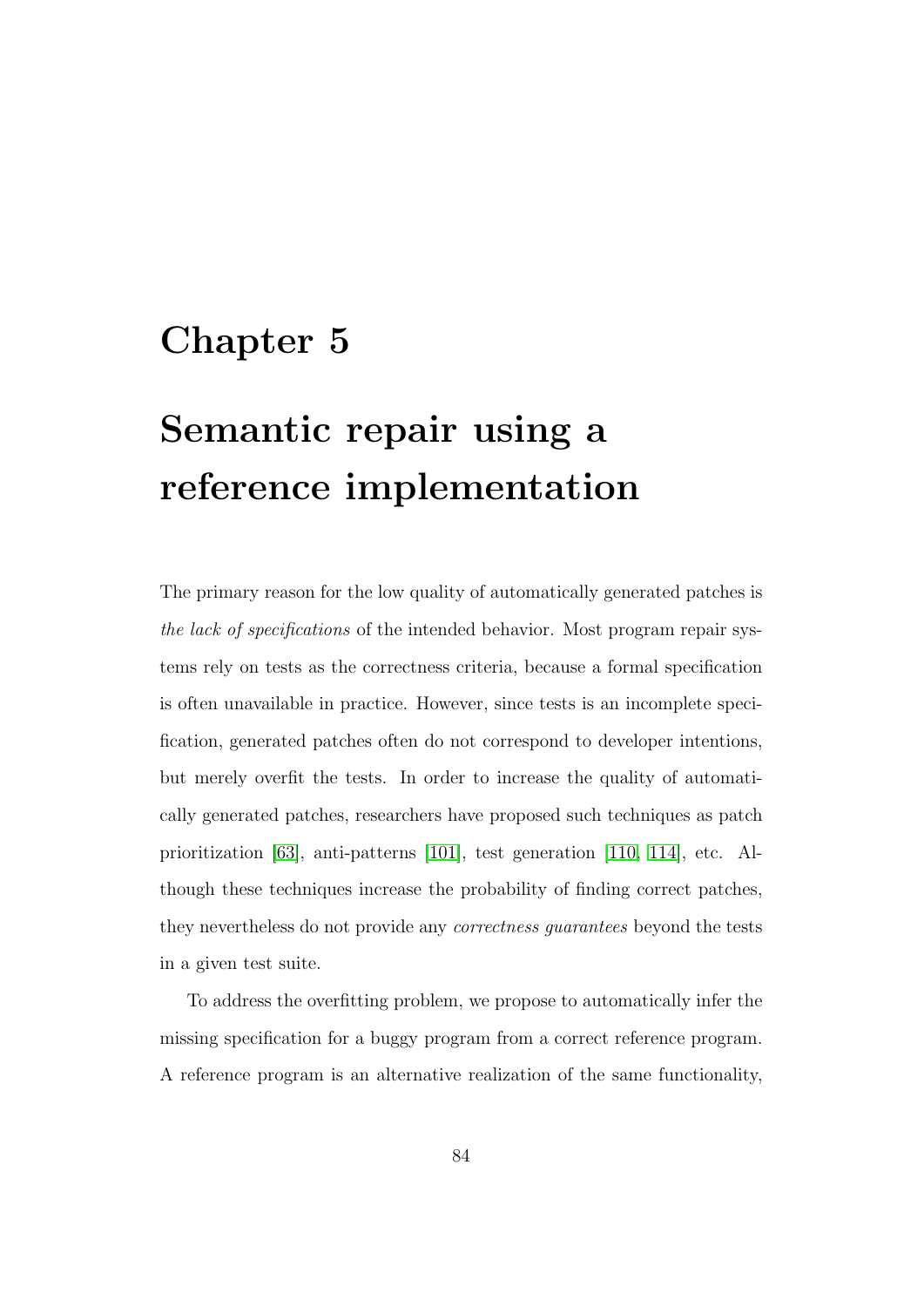which is often available for libraries (e.g. standard library implementations, audio codecs, compression algorithms, parsers, cryptographic algorithms), network protocols [\[59\]](#page-186-2), commodity software (e.g. GNU Coreutils and Busybox implement the same set of UNIX utilities), in the area of digital signal processing [\[58\]](#page-186-3), web servers and database management systems. Note that a reference program may have a substantially different implementation (different data structures and algorithms), which distinguishes our approach from repair techniques [\[100\]](#page-192-1) that employ previous program versions. The use of a reference program enables us to alleviate test overfitting and provides additional correctness guarantees.

Ideally, a generated patch should enforce the equivalence of the patched and the reference programs, which poses two challenges: scalability and applicability. First, a recent work [\[52\]](#page-185-1) reported that a straightforward combination of an equivalence checking system [\[51\]](#page-184-0) with counterexample-guided inductive synthesis [\[3\]](#page-177-0) to synthesize equivalence-enforcing patches is not scalable. Second, real-world implementations of the same functionality rarely follow precisely the same specification, e.g. GNU Coreutils implements a superset of the functionality implemented in Busybox and therefore cannot be directly used for equivalence checking.

To address the above challenges, we introduce a methodology of patch generation based on a reference implementation that integrates the notion of conditional equivalence [\[46\]](#page-184-1) and the scalable patch generation algorithm described in Chapter [4.](#page-70-0) We rely on the user insight to provide an input condition for patch generation that should (1) include a bug-triggering input and (2) correspond to functionality shared by the buggy and the reference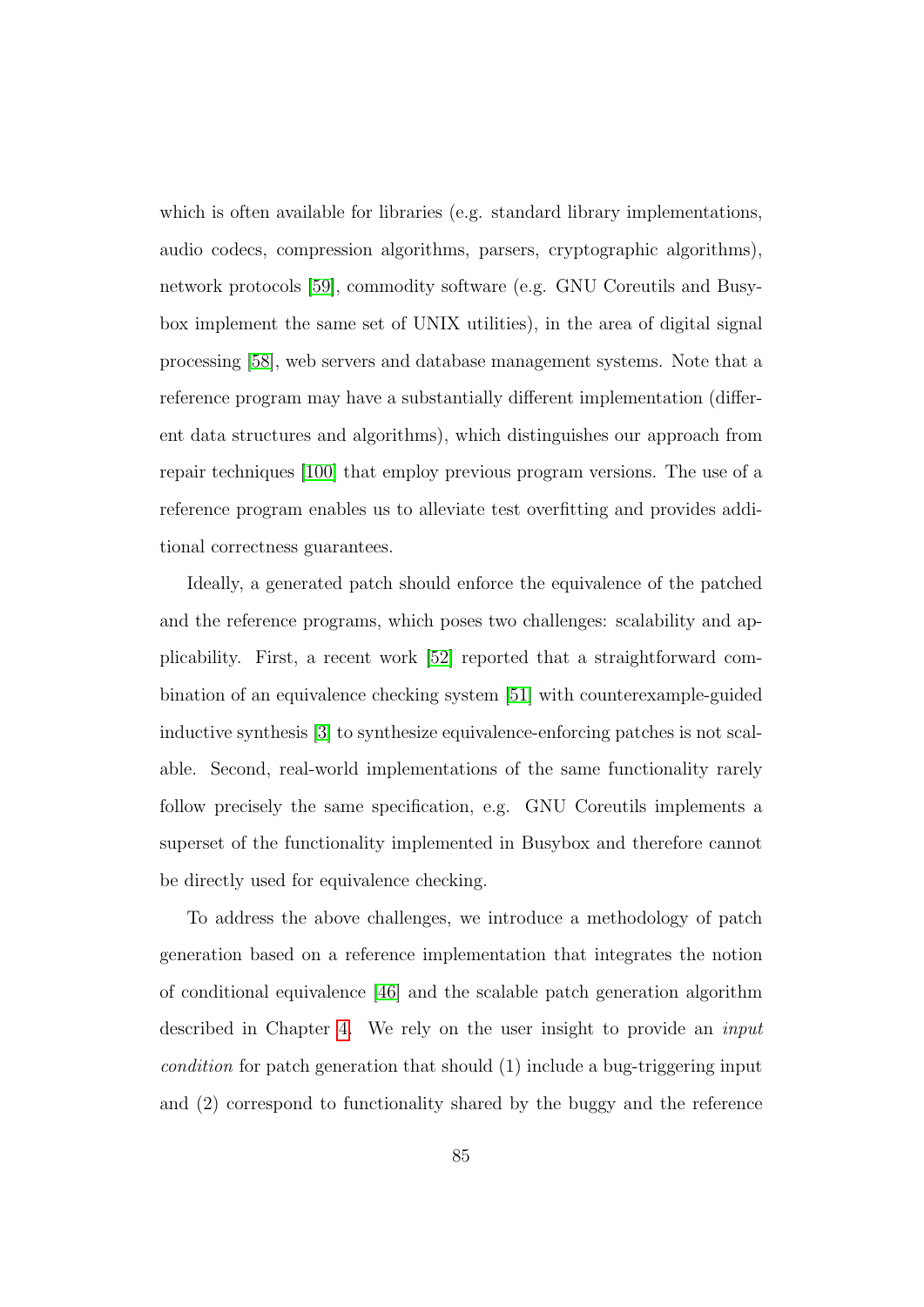programs. Then, our system automatically generates a patch for the buggy program that enforces conditional equivalence of the patched and the reference programs, that is equivalence for all inputs satisfying the provided condition. Although the user is only required to provide an input condition (the property being checked is derived automatically from the reference program), this still may be non-trivial for applications that involve a complex execution setup. To tackle this problem, we propose a practical approach of introducing an input condition based on the idea of parameterized tests [\[104\]](#page-193-1), i.e. the condition is defined by injecting symbolic parameters into existing tests.

# 5.1 Overview

Our approach takes four inputs: a test suite, a buggy and a reference program, and a user-defined input condition (Figure [5.1\)](#page-99-0).

As the first step, the node Fault localization of Figure [5.1](#page-99-0) represents the identification of suspicious expressions that might need to get repaired. This is done by applying statistical fault localization [\[42\]](#page-183-0) based on the given test suite and the buggy program. The suspicious expressions in the buggy program get replaced with symbolic variables, denoted as the instrumented buggy program.

As the second step, the module *Symbolic analysis* of Figure [5.1](#page-99-0) contains the symbolic execution of the reference program and the instrumented buggy program using the user-defined input condition as a precondition. The result of each symbolic execution is a set of pairs of resulting path conditions and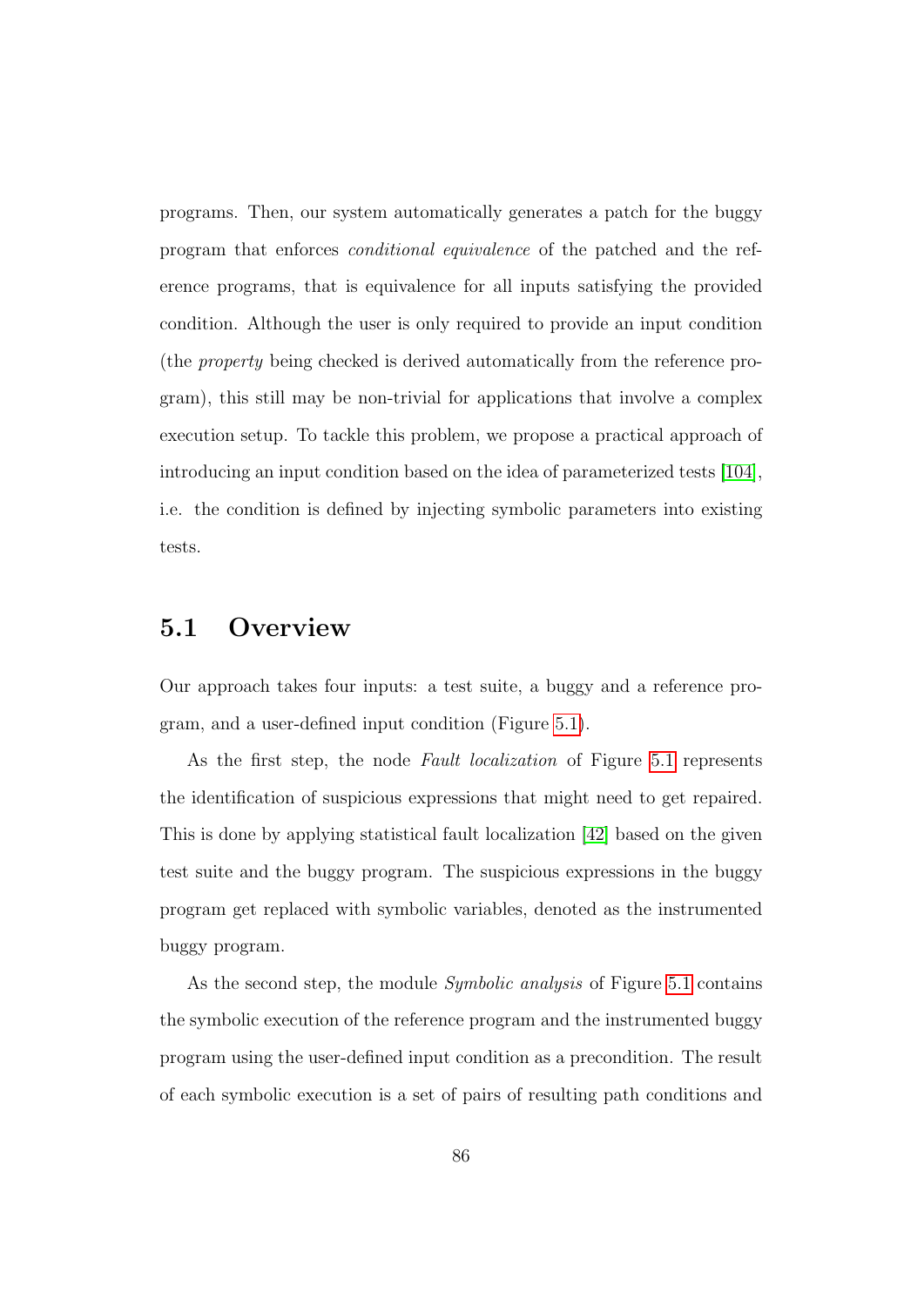<span id="page-99-0"></span>

Figure 5.1: SemGraft workflow.

symbolic output states (see Definition [13\)](#page-106-0) that is used as a specification.

As the last step, the inferred specifications for the reference and the buggy programs are passed into the patch generator that performs a counterexampleguided inductive repair loop. Specifically, it performs the following iterations starting from the original buggy expression as the initial (empty) patch:

- 1. Construct a verification condition (VC) for the patch.
- 2. Generate a counterexample input that violates the conditional equivalence property by solving VC.
- 3. Extract an angelic forest [\[70\]](#page-187-1) for the generated input.
- 4. Synthesize a patch that satisfies the angelic forest.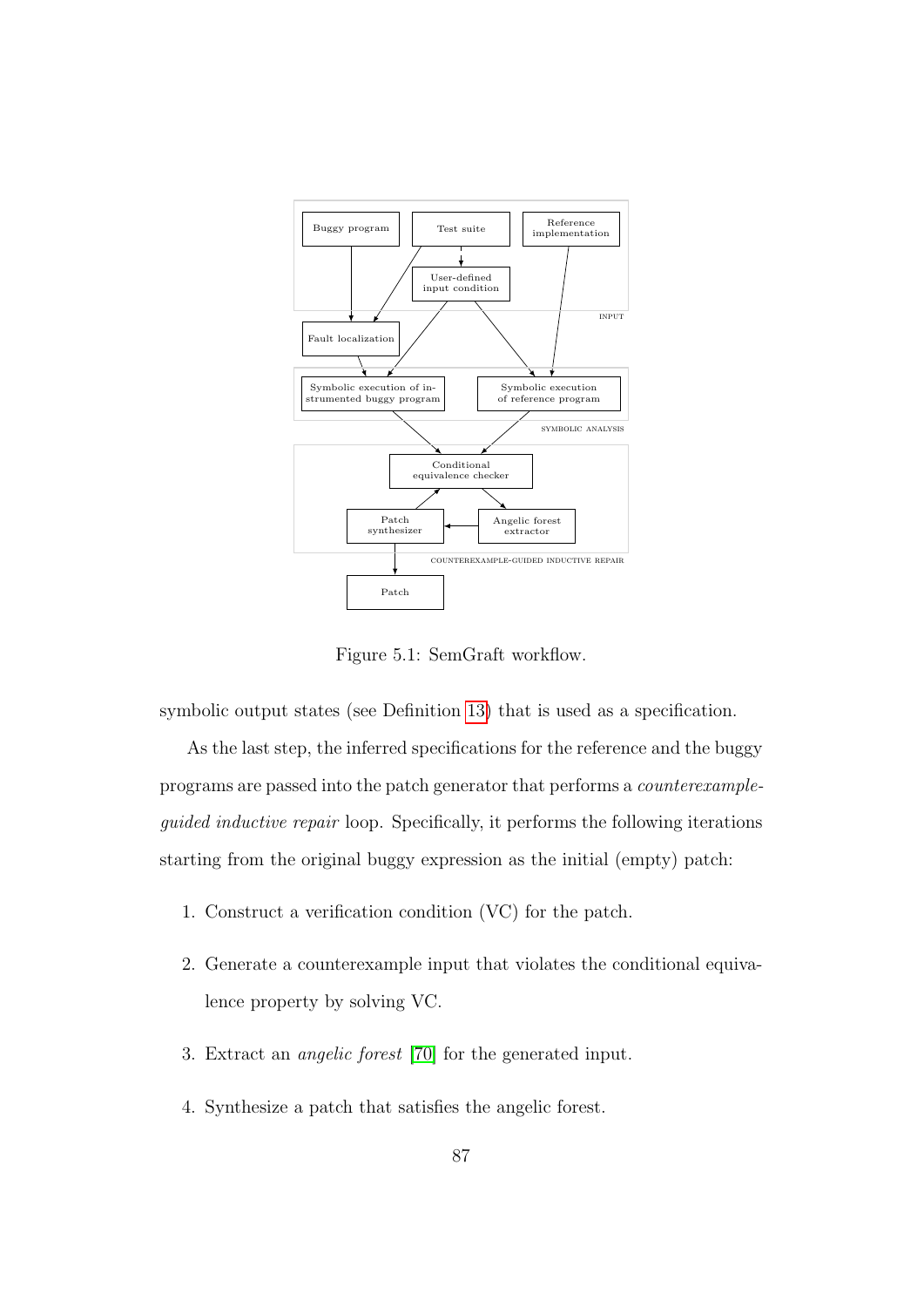#### 5. Go to step (1).

This loop repeats until a conditional equivalence-enforcing patch is synthesized or the next patch/angelic forest cannot be found.

To illustrate our approach, we consider the reference program in Figure [5.2a](#page-120-0) and the buggy program in Figure [5.2c.](#page-120-0) The reference program implements an algorithm of searching for an element of an array via linear search, while the buggy programs uses binary search. The buggy program contains a bug in line 16.

A crucial element of our approach is the input condition  $\phi$  that has to be defined by the user. The most trivial choice of the input condition would be simply True, i.e., checking equivalence for all program input. However, this approach may have a poor scalability as it has been reported in previous works [\[52\]](#page-185-1). Instead, we suggest defining the input condition by parameterizing existing tests. Specifically, not all inputs of a test case must be considered concretely, some of them can be handled symbolically. Therefore, the user can transform the test cases in logical constraints and possibly add additional constraints. This represents a practical solution to balance the completeness and scalability of automated program repair. The wider the input condition is formulated, the more complete, in terms of covered input space, will be the generated patch.

To define the input condition  $\phi$ , assume that the user formulates it informally in the following way: we only consider sorted arrays of the length 3 and without duplicates. First, we introduce a mapping between program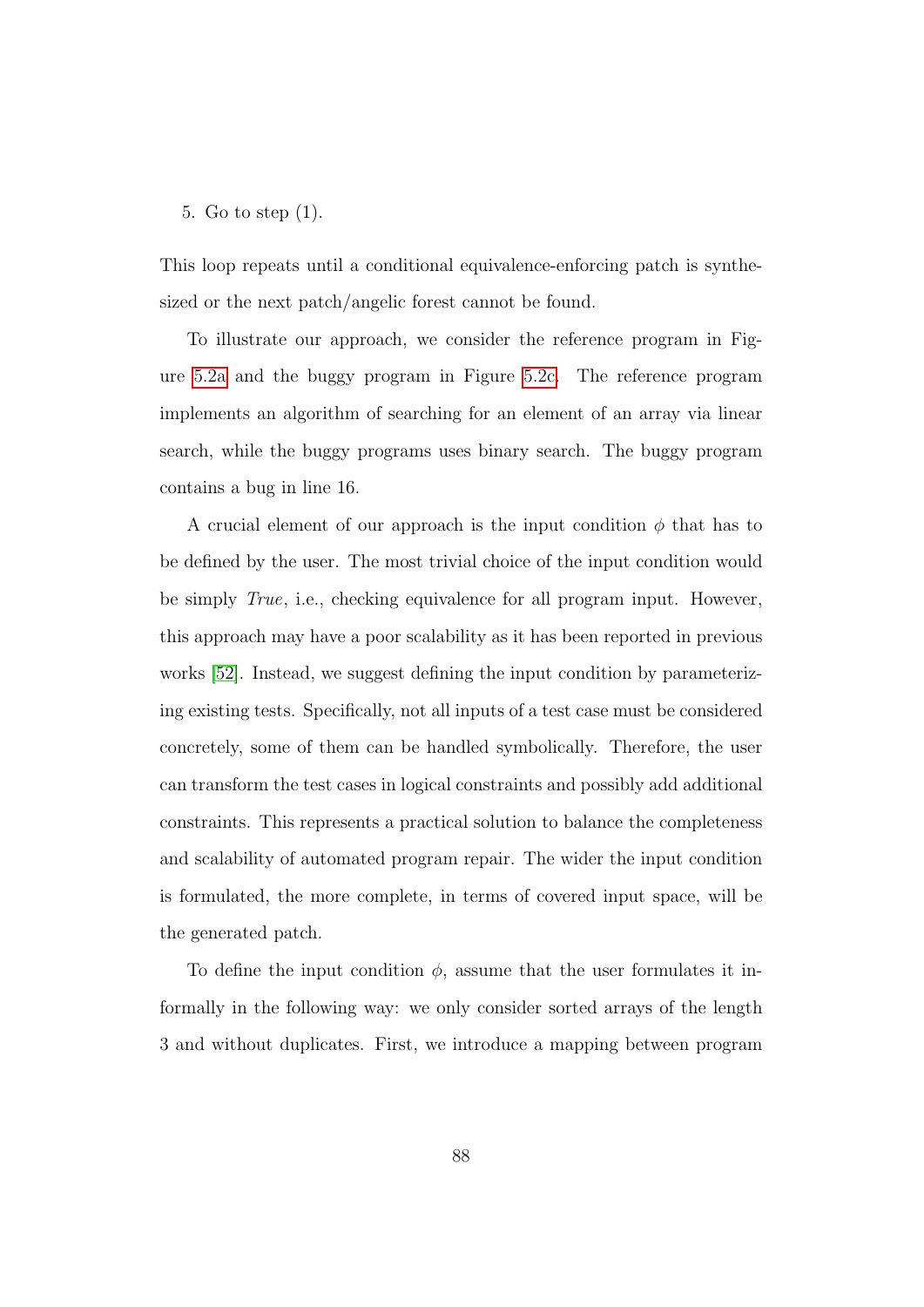variables and symbolic variables:

$$
\{x \mapsto \gamma, a \mapsto [\alpha_0, \alpha_1, \alpha_2], \text{length} \mapsto \delta\}
$$

Then, the input constraint is defined as follows:

$$
\phi \coloneqq \alpha_0 < \alpha_1 < \alpha_2 \wedge \delta = 3
$$

The given test suite contains one negative test case with the input  $\{x \mapsto$  $2, a \mapsto [2, 4, 6], length \mapsto 3\}$  and the expected output 0, because the first element is equal to the searched value 2. The test case passes for the reference program, but fails for the buggy program. The statistical fault localization identifies the expression in line 16 as a suspicious expression, hence, we introduce the symbolic variable  $\beta$  and generate an instrumented buggy program by replacing  $(x < a[m])$  with  $\beta$ . Note that the test case is not encoded in the input condition  $\phi$ , i.e., the repair steps themselves are independent from any given concrete test input. This test case is only needed for the identification of suspicious expressions.

Assuming  $\phi$ , we execute the reference and instrumented buggy program with a *preconditioned symbolic execution*. Preconditioned symbolic execution (see Definition [12\)](#page-105-0) explores only a subset of program paths that are consistent with the condition  $\phi$ . We will get the results presented in Figure [5.2b](#page-120-0) and Figure [5.2d.](#page-120-0) The tables contain so called *specifications* (see Definition [14\)](#page-106-1), which describe the path condition ( $\pi^r$  for the reference program and  $\pi^b$  for the buggy program), the current context for the suspicious expression  $\theta_c$ ,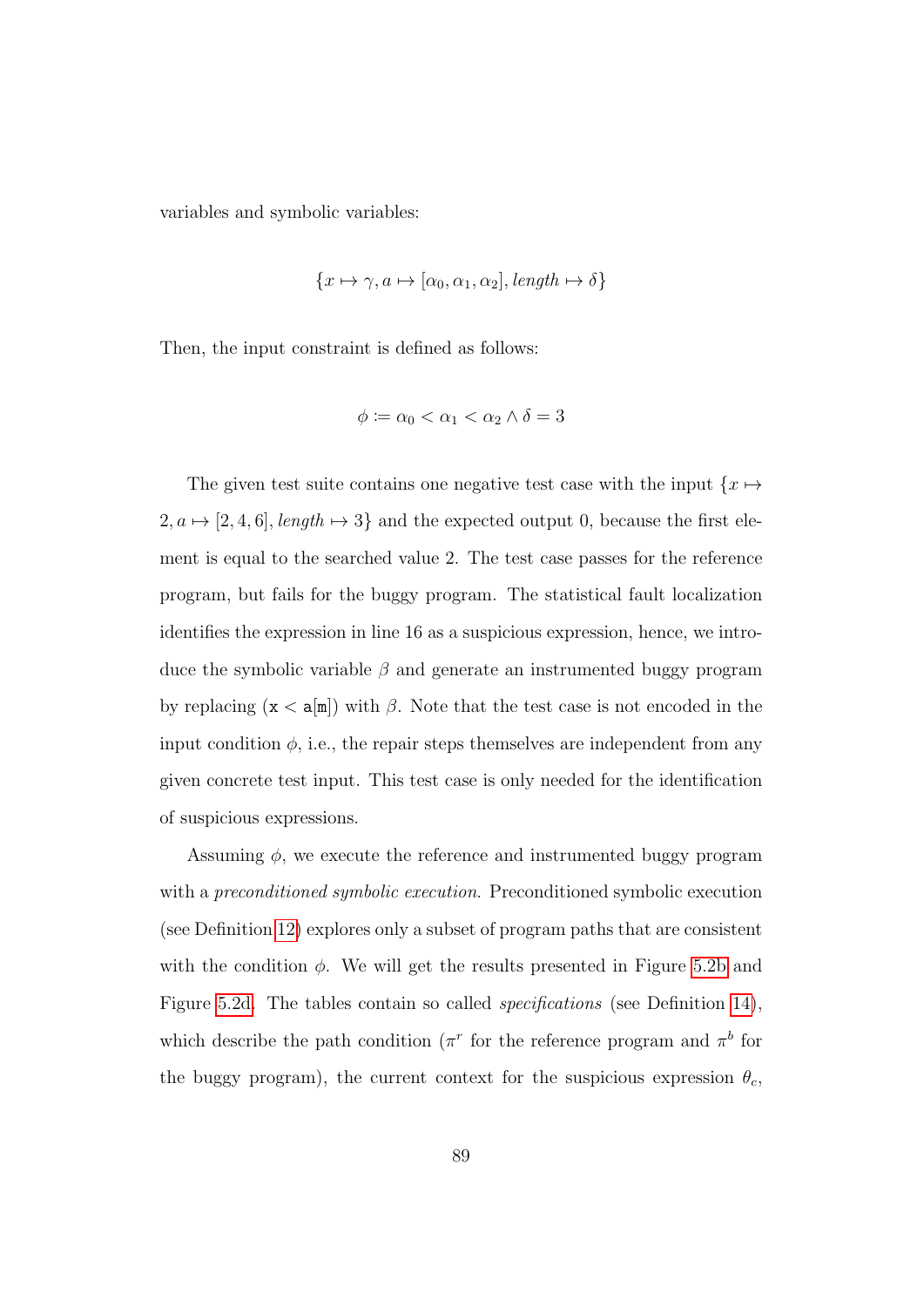and the output symbolic state  $(\theta_{out}^r$  for the reference program and  $\theta_{out}^b$  for the buggy program). The superscript index of  $\beta$  indicates the occurrence id (or instance id) of this expression, since it can be visited more than once during the execution.

With the results of the preconditioned symbolic execution we can build the formula of the verification condition for the considered expression  $(x < a[m])$ . A verification condition (VC) encodes the following idea: if both executions in the reference and buggy program follow the same path, then their outputs should be the same. The VC will also encode the values of the visible variables in the expression  $(x < a[m])$  computed in the symbolic context  $\theta_c$ that we denote as  $\beta = (\mathbf{x} < \mathbf{a}[\mathbf{m}]) [\![\theta_c]\!]$ . The simplified version of this first iteration VC is presented in Figure [5.3.](#page-121-0) We skipped contradicting pairs of path conditions from the buggy and the reference program and discarded pairs that contradict the input condition  $\phi$ . Additionally, we simplified the formula by removing lines where the symbolic output states match already, i.e.,  $\theta_{out}^r = \theta_{out}^b$ . In such cases the implication is always True and, hence, it does not provide any additional value. The remaining formula includes the following combinations of paths (represented by the according ids in Fig-ure [5.2b](#page-120-0) and Figure [5.2d\)](#page-120-0):  $(r_1, b_3)$ ,  $(r_1, b_4)$ ,  $(r_3, b_6)$ ,  $(r_3, b_7)$ , as also indicated at the beginning of each line in the shown VC.

In order to check the validity of the verification condition, we check the unsatisfiability of its negation as in previous works [\[51,](#page-184-0) [79\]](#page-189-0). The negated VC will be solved using an off-the-shelf SMT solver to generate satisfying values representing counterexamples, which do not satisfy the VC with the current replacement for the suspicious expression. After negating the VC, the SMT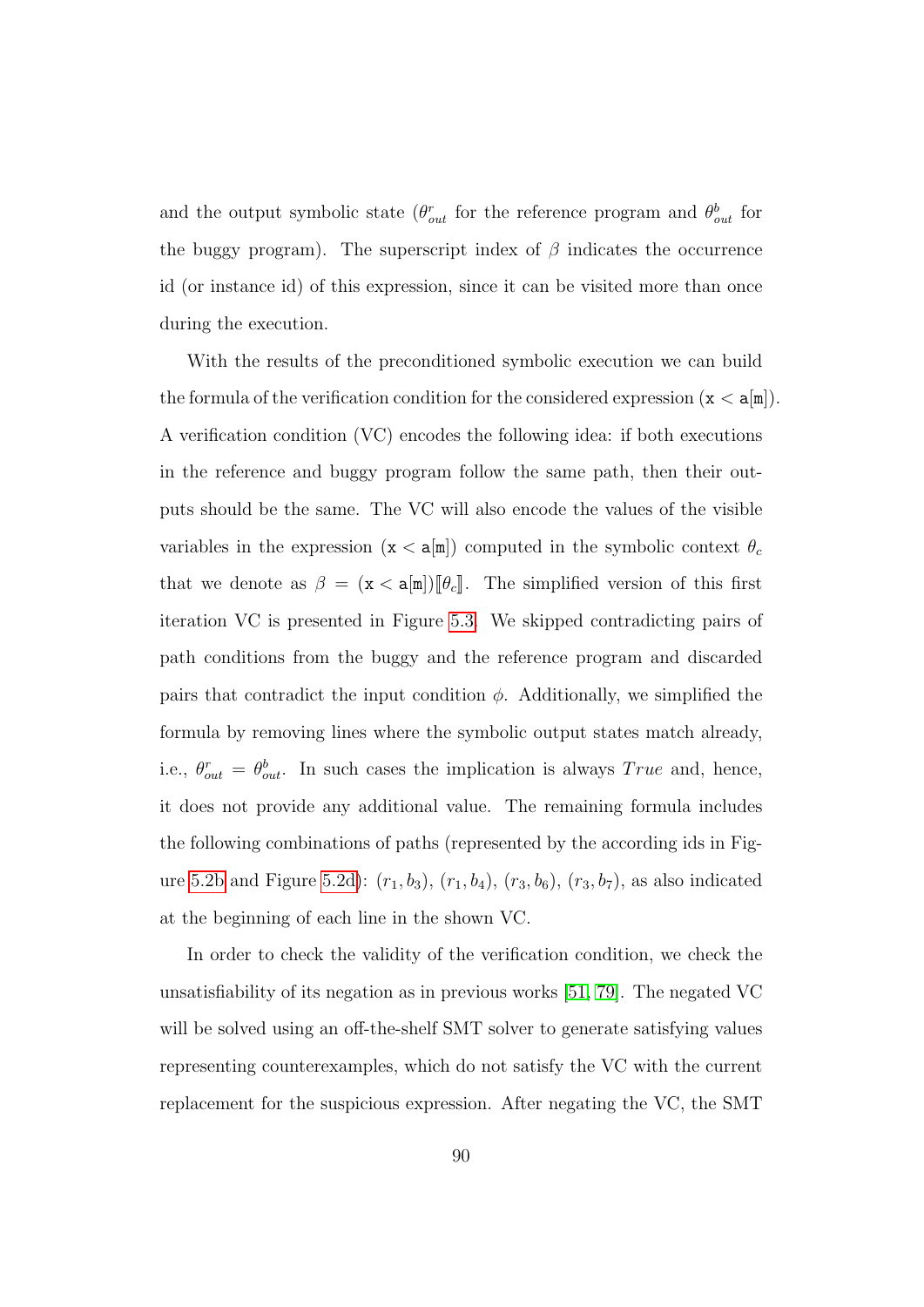solver generates a counterexample input  $\{x \mapsto -1, a \mapsto [-1, 0, 1]\}.$ 

In order to find the correct truth value for  $\beta$ , also called angelic value (see Definition [9\)](#page-80-0), we look at the path condition of the buggy program that leads to the correct output symbolic state, which is here  $\theta_{out}^r = 0$  according to the reference program. Comparing with the table in Figure [5.2d,](#page-120-0) this output can only be reached in the buggy program by following the path  $b_5$ . In order to take this specific path with the given input values,  $\beta^0$  needs to be *False*. This leads to the following angelic forest, which is the input structure for our synthesizer and represents all needed values for the specific suspicious expression (see Definition [11\)](#page-81-0):

$$
\{(\beta^0, c, \sigma)\}\
$$
, given that  $c := False, \sigma := \{x \mapsto -1, a[m] \mapsto 0\}$ 

where c represents an angelic value of the considered expression (a value that enables the program to pass the counterexample test) and  $\sigma$  represents an angelic state (the concrete values of program variables in the context in which the expression is executed).

The generated values are used to build the input for a component-based synthesizer, which generates a new patch matching the current synthesizer input. Given this input, the synthesizer returns a plausible patch  $(x == a[m])$ . After inserting this expression in the VC and negating it, the SMT solver generates a second counterexample input  $\{x \mapsto 1, a \mapsto [-1, 0, 1]\}.$  The correct output symbolic state for this input is  $\theta_{out}^r = 2$  and this matches only the path  $b_2$ . In order to take this specific path with the second counterexample,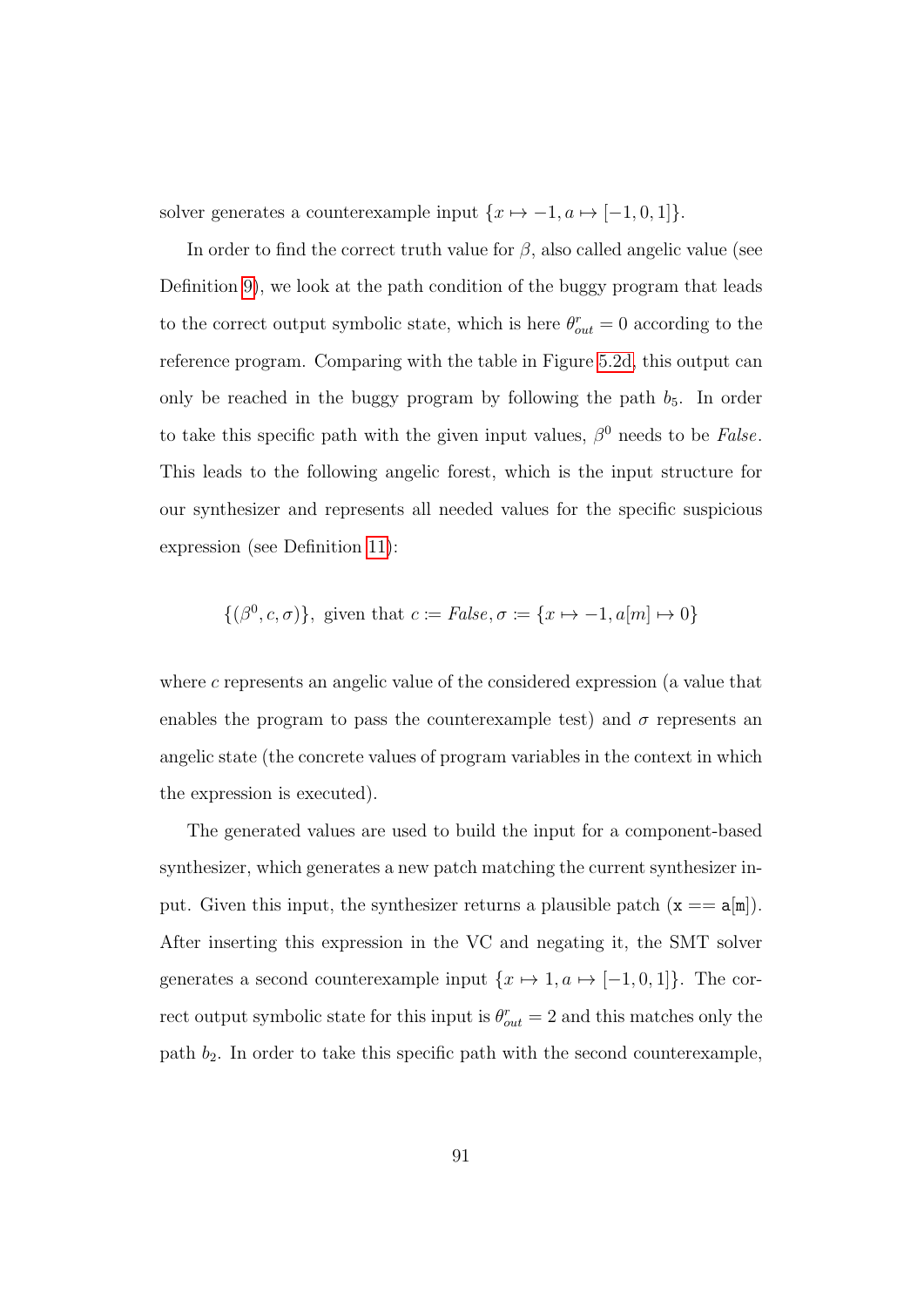$\beta^0$  needs to be *True*. This leads to an extension of our angelic forest to:

$$
\{ (\beta^0, False, \{x \mapsto -1, a[m] \mapsto 0) \},\
$$

$$
(\beta^0, True, \{x \mapsto 1, a[m] \mapsto 0 \}) \}.
$$

Given this input, the synthesizer returns the patch  $(x >= a[m])$ . After inserting this expression in the VC and negating it, the SMT returns unsatisfiable, i.e., the synthesized patch fulfills all requirements. Note that  $(x >= a[m])$  is not syntactically equivalent with the correct patch  $(x > a[m])$ , but in this context (i.e. with the preceding if-condition) both expressions are semantically equivalent. Our approach results in a patch for the buggy program, so that given the input condition  $\phi$ , the patched program is conditionally equivalent with the reference program.

For comparing with test-driven repair techniques, we applied Angelix [\[70\]](#page-187-1), which uses a similar path generation algorithm, and hence, it represents the closest existing approach and means a more fair comparison than using any other test-driven repair technique. For our motivating example we observed that Angelix only can produce the plausible patch  $(a[m] < a[m])$ . It fixes only the given negative test case, so in order to generate a correct patch it would be necessary to include more test cases. Since our repair approach is capable of using another program as correctness reference, it generates the input for the synthesizer itself with the presented counterexample-guided approach.

In this motivating example we showed that with our approach it is possible to use a relatively simple reference program (e.g., the linear search) to repair an optimized program (e.g., the binary search). The two programs do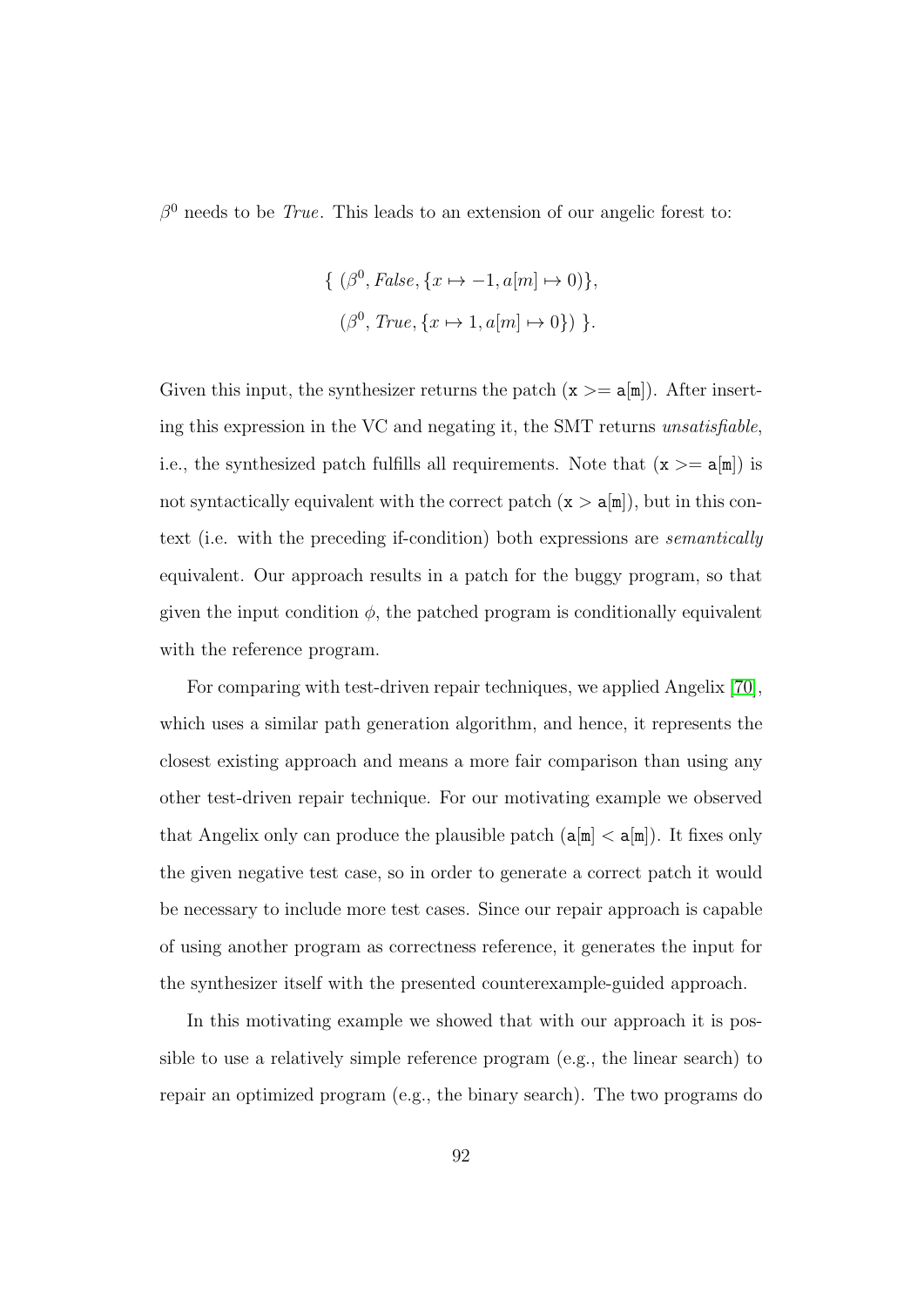not need to be structurally similar, as long as they solve the same problem.

# 5.2 Methodology

In this section, we formally define three main components of our algorithm: specification inference, verification condition construction and patch synthesis.

#### 5.2.1 Specification inference

The main intuition of our approach is that it is possible to infer a correct specification from a reference implementation and synthesize a patch that enforces this specification in a given buggy program. Hereinafter, we refer to the given reference implementation as the program  $p_r$  and the given buggy program as the program  $p_b$ .

In order to infer a specification, we use preconditioned symbolic execution defined as follows:

<span id="page-105-0"></span>Definition 12 (Preconditioned symbolic execution). A preconditioned symbolic execution procedure  $PSymExec : \mathcal{P} \times \Theta \times \mathcal{L} \to 2^{\mathcal{L} \times \Theta}$  is a symbolic execution, in which each path condition is conjoined with a given formula. It can be defined as  $PSymExec(p, \theta, \phi) := SymExec(p', \theta)$ , where  $p' := \text{assume } \phi$ ; p.

The implementation of preconditioned symbolic execution is discussed in Section [5.3.](#page-111-0) As a result of adding the condition  $\phi$ , preconditioned symbolic execution is significantly more efficient than conventional symbolic execution,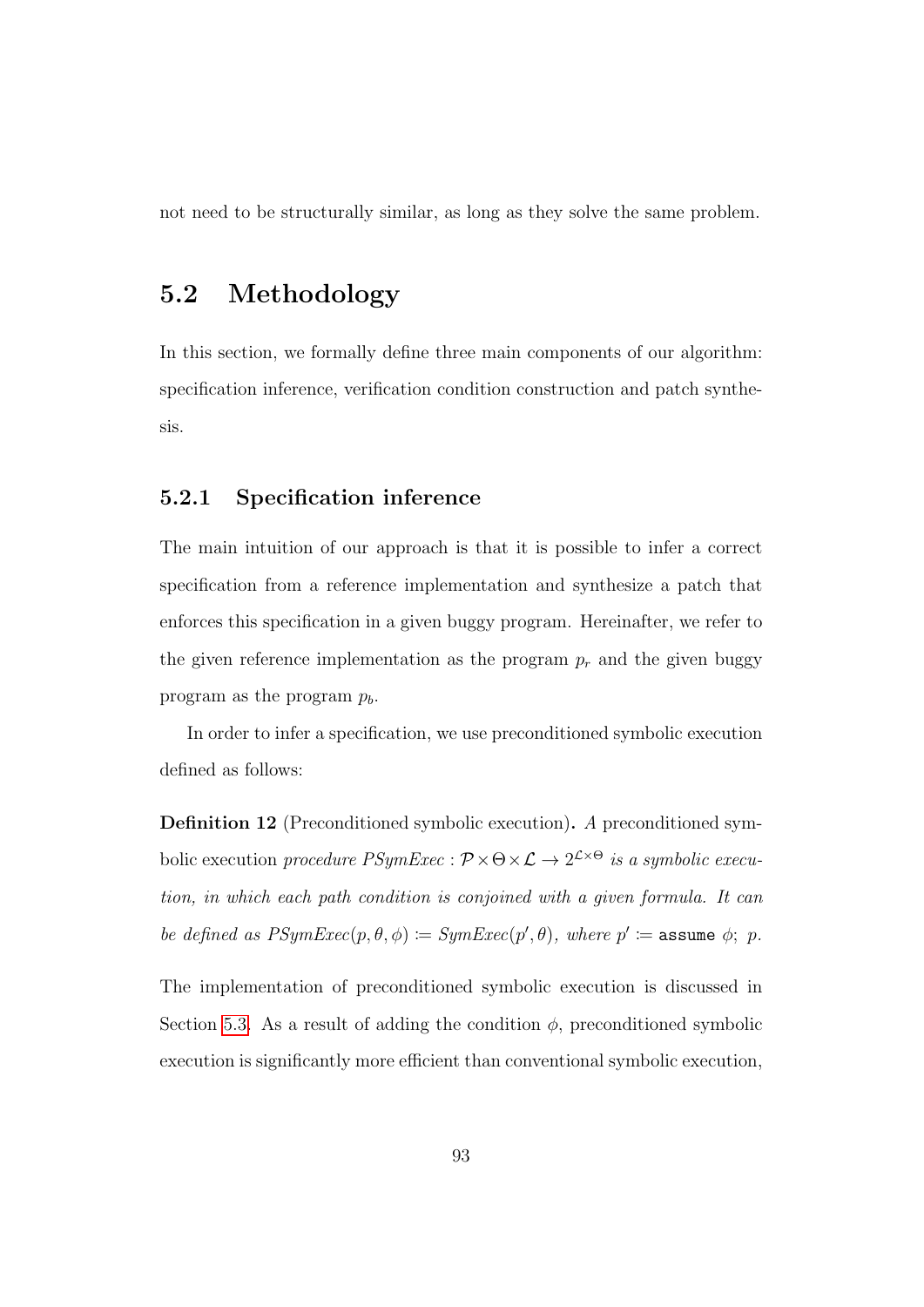since it explores only a subset of program paths that is consistent with the condition  $\phi$ .

For a given reference program and an input condition, we infer a symbolic summary of the program computed through preconditioned symbolic execution:

<span id="page-106-0"></span>**Definition 13** (Symbolic summary). Let p be a program,  $\phi$  be an input condition,  $\theta$  is a symbolic state. A symbolic summary is a set of pairs  $Sum(p, \theta, \phi) \coloneqq \{(\pi, \theta_{out})\}$  such that  $\{(\pi, \theta_{out})\} = PSymExec(p, \theta, \phi)$ .

For a given buggy program, a suspicious expression and an input condition, we infer the following specification:

<span id="page-106-1"></span>**Definition 14** (Specification). Let p be a program, e be a program expression,  $\phi$  be an input condition,  $\theta$  is a symbolic state over variables  $\alpha_1, ..., \alpha_k$ . A specification is a set of triples  $Spec(p, e, \theta, \phi) := \{(\pi, \theta_c, \theta_{out})\}$  such that  $\{(\pi, \theta_{out})\} = \text{PSymExec}(p', \theta, \phi)$ , where  $p' \coloneqq p[e \mapsto \text{choose}$ , choose() is a function that returns a fresh symbolic variable  $\beta_i$  each time it is executed. For each path  $\pi$ ,  $\theta_c$  indicates a symbolic state in the context of which the function choose() is called when the program is symbolically executed along  $\pi.$ 

We say that a summary  $Sum(p, \theta, \phi)$  is *complete* if for each input  $\sigma$  satisfying the condition  $\phi$  one of the following holds:

- $Exec(p, \sigma) = \omega$ ;
- $\exists (\pi, \theta_{out}) \in Sum(p, \theta, \phi)$ .  $[\![\pi]\!]_{\sigma} = True$ .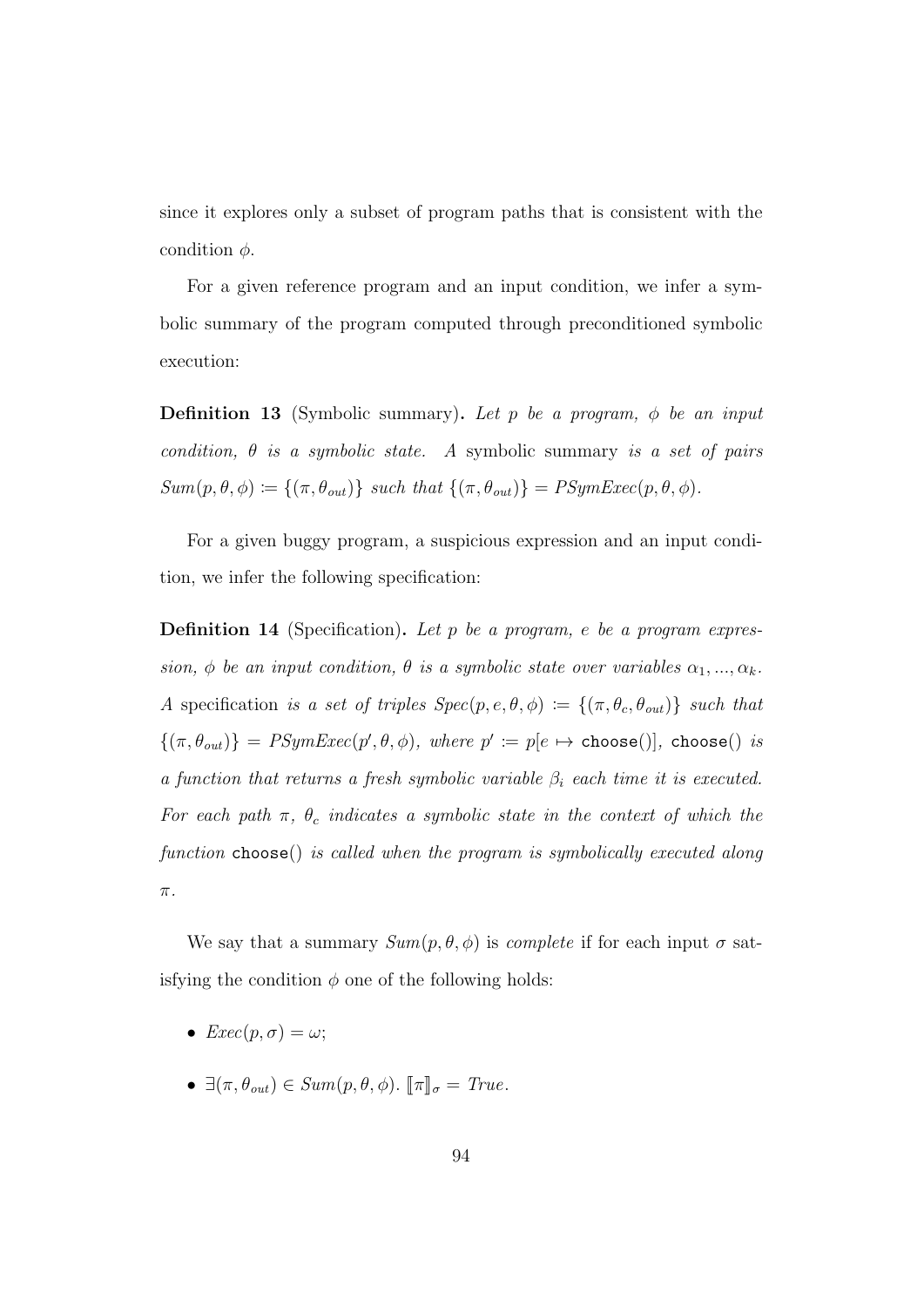The completeness of a specification  $Spec(p, e, \theta, \phi)$  can be defined in a similar manner.

In order to simplify further definitions, we assume (without loss of generality) that all formulas contain only a single variable  $\alpha$  representing program inputs and a single variable  $\beta$  representing the values of the replaced program expression.

#### 5.2.2 Verification condition

To check program equivalence, we construct a verification condition for a given patch using the inferred specification. Ideally, this condition should express the property "for each input satisfying a given input condition, if there is a path in the reference program followed by this input, then there should be a path in the patched program followed by this input and the outputs produced along these paths are equal". We refer to this condition as strict.

**Definition 15** (Strict verification condition). Let  $p_r$  be a reference program,  $p_b$  be a buggy program, e be a suspicious expression in  $p_b$ , e' be a candidate patch,  $\phi$  be an input condition,  $\theta_{in}$  is a symbolic state over the variable  $\alpha$ . A strict verification condition  $VC_{strict}$  for the program  $p_b[e \mapsto e']$  is defined as follows:

$$
\forall \alpha \exists \beta \bigwedge_{(\pi^r, \theta_{out}^r)} (\pi^r \Rightarrow \bigvee_{(\pi^b, \theta_c^b, \theta_{out}^b)} \pi^b \land \beta = [\![e']\!]_{\theta_c^b} \land \theta_{out}^r = \theta_{out}^b)
$$

where the symbolic summary  $\{(\pi^r, \theta_{out}^r)\} := Sum(p_r, \theta_{in}, \phi)$  and the specification  $\{(\pi^b, \theta_c^b, \theta_{out}^b)\} \coloneqq Spec(p_b, e, \theta_{in}, \phi)$ .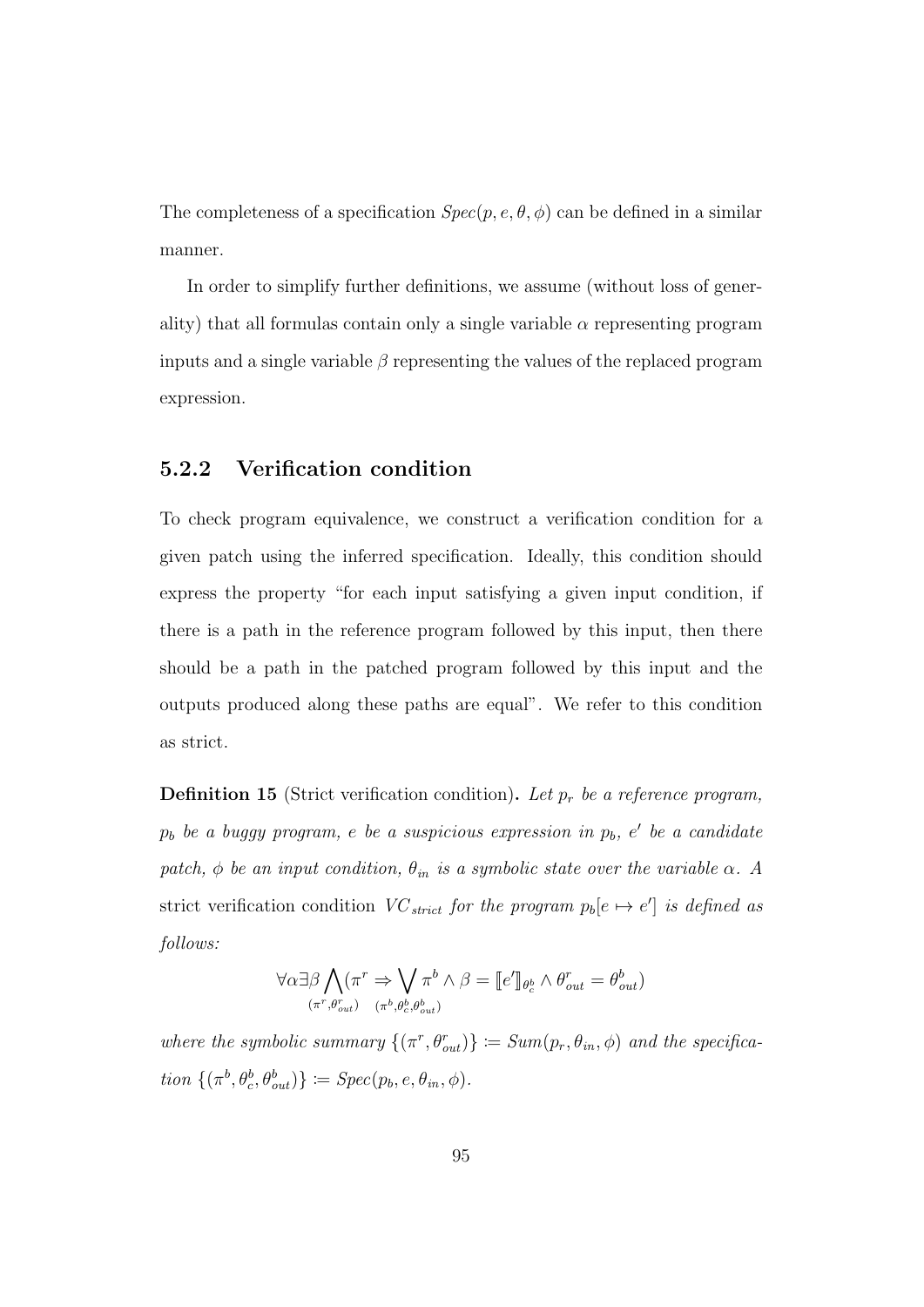However, the above condition cannot be used in many practical situations, where the existing symbolic execution engines reach their limits. For instance, we have to restrict the number of explored paths by performing loop unrolling in up to  $k$  iterations. As a result, the inferred specification is incomplete, and the introduced strict verification condition may classify two equivalent programs as non-equivalent. For example, if an input is captured by some path condition  $\pi^r$ , but not captured by any  $\pi^b$ , then the programs will be considered non-equivalent. To address this, we use a more practical version of the verification condition that we refer to as liberal.

<span id="page-108-0"></span>**Definition 16** (Liberal verification condition). Let  $p_r$  be a reference program,  $p_b$  be a buggy program, e be a suspicious expression in  $p_b$ , e' be a candidate patch,  $\phi$  be an input condition,  $\theta_{in}$  is a symbolic state over the variable  $\alpha$ . A liberal verification condition  $VC_{\text{liberal}}$  for the program  $p_b[e \rightarrow e']$  is defined as follows:

$$
\forall \alpha \exists \beta \bigwedge_{(\pi^r, \theta_{out}^r) (\pi^b, \theta_c^b, \theta_{out}^b)} \pi^r \wedge \pi^b \wedge \beta = [\![e']\!]_{\theta_c^b} \Rightarrow \theta_{out}^r = \theta_{out}^b
$$

where the symbolic summary  $\{(\pi^r, \theta^r_{out})\} := Sum(p_r, \phi, \theta_{in})$  and the specification  $\{(\pi^b, \theta_c^b, \theta_{out}^b)\} \coloneqq Spec(p_b, e, \phi, \theta_{in}).$ 

Compared with the strict verification condition, the liberal one only requires that for all intersections between a path condition  $\pi^r$  in the reference program and  $\pi^b$  in the buggy program (i.e. inputs satisfying  $\pi^r \wedge \pi^b$ ), the symbolic outputs are the same in both programs. In the other words, this verification condition only checks equivalence of the functionality for which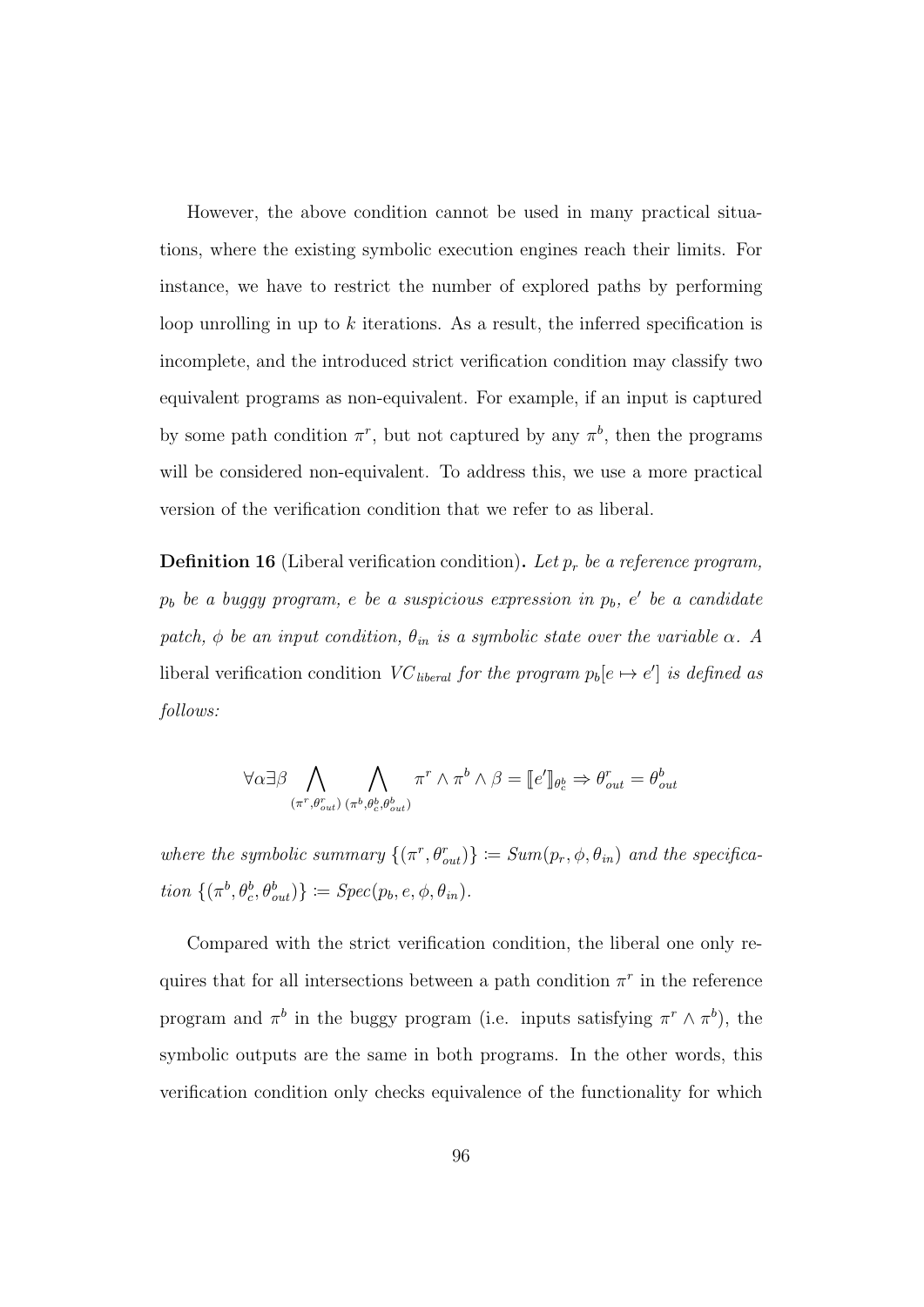a specification has been inferred from both programs.

#### 5.2.3 Patch generation

To implement a scalable patch generation that enforces conditional equivalence of the reference and the buggy programs, we propose a methodology of counterexample-guided inductive repair (CEGIR) that effectively combines counterexample-guided inductive synthesis (CEGIS) [\[3\]](#page-177-0) and a patch synthesis algorithm of Angelix described in Chapter [4.](#page-70-0)

The overall workflow of the patch generator is shown in Figure [5.4](#page-121-0) and illustrated by an example in Section [5.1.](#page-98-0) It performs a counterexample-guided refinement loop starting from the original expression as the initial candidate patch. The loop combines three modules: a conditional equivalence checker, an angelic forest extractor and a patch synthesizer that are described in details below.

Conditional equivalence checker In order to verify that a given candidate patch makes the buggy program conditionally equivalent to the reference program, we solve the liberal verification condition given in Definition [16.](#page-108-0) In order to solve the universally-quantified formula, we check the unsatisfiability of its negation, so as in previous works [\[51,](#page-184-0) [79\]](#page-189-0). Note that the introduced verification condition is an ∀∃ formula, therefore its negation also produces a universally-quantified formula. However, the quantifiers ∀∃ can be replaced with  $\forall \forall$ , since for each  $\alpha$  the values of  $\beta$  is uniquely identified by the constraint  $\pi^b \wedge \beta = [e']_{\theta_c^b}$ . Thus, the negation of the liberal verification condition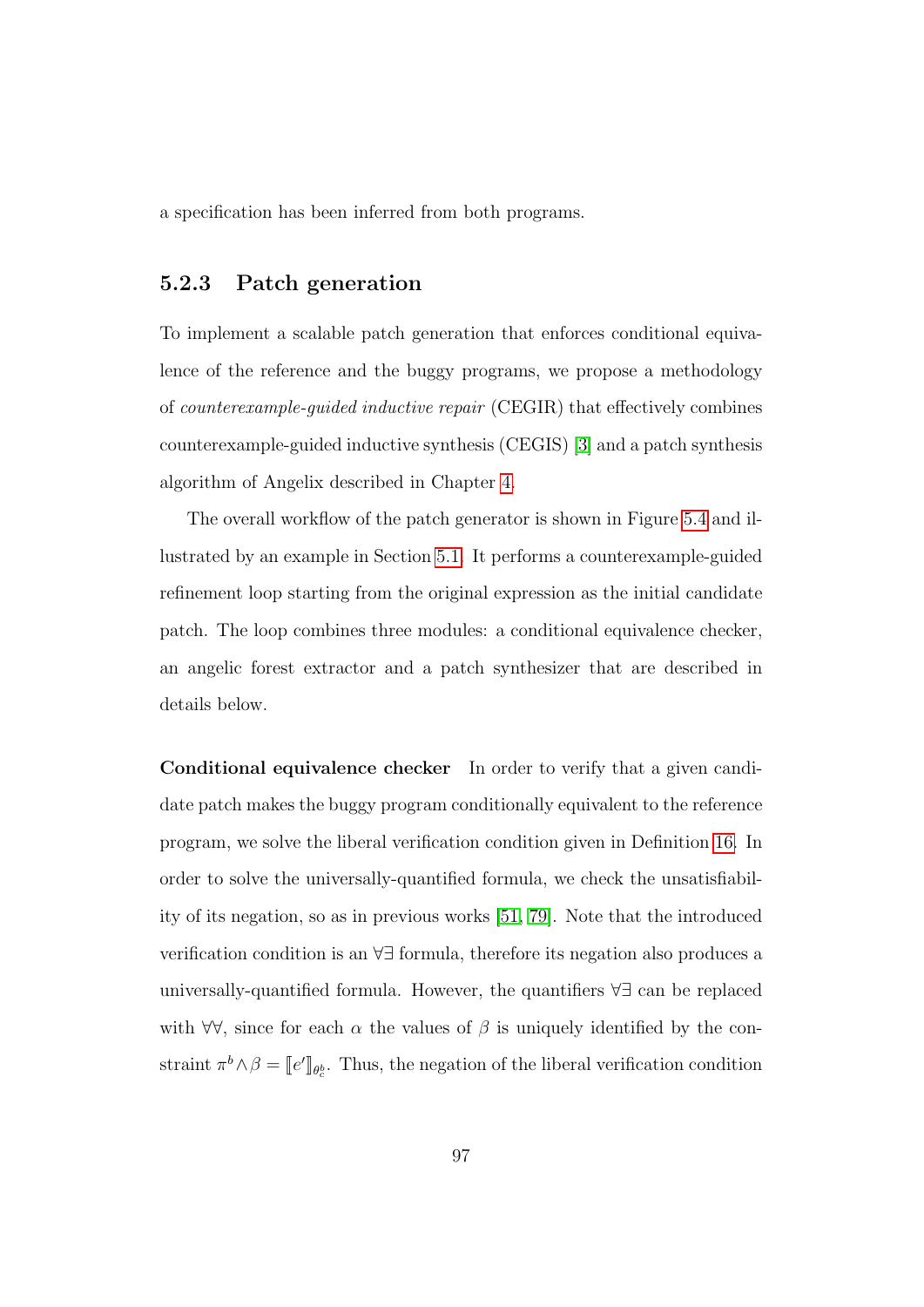in Definition [16](#page-108-0) is

$$
\exists \alpha \exists \beta \bigvee_{(\pi^r, \theta_{out}^r) (\pi^b, \theta_c^b, \theta_{out}^b)} \pi^r \wedge \pi^b \wedge \beta = [\![e']\!]_{\theta_c^b} \wedge \theta_{out}^r \neq \theta_{out}^b
$$

The above formula is an ∃∃ formula, therefore it can be solved using an off-the-shelf SMT solver. If the formula is unsatisfiable, then the patch is correct (conditionally equivalent to the reference program). Otherwise, a counterexample test is generated.

Angelic forest extractor Given a counterexample test and a specification inferred from the buggy program, our algorithm computes a compact specification for the expression based on angelic values (angelic forest). The algorithm of angelic forest extraction is similar to that used in Angelix [\[70\]](#page-187-0). It is presented in Algorithm [3.](#page-82-0) If angelic values cannot be extracted, then the bug cannot be fixed at the considered location (or the specification is incomplete). Otherwise, the values are extracted and passed to the synthesizer.

Patch synthesizer Since the input to the synthesizer is an angelic forest, we used the Angelix implementation of a patch synthesizer that extends SMT-based component-based program synthesis [\[70\]](#page-187-0). If a patch cannot be synthesized, then the search space (the set of considered transformations) is insufficient to find a repair. If a patch is found, it is passed to the conditional equivalence checker.

**Proposition 1** (Correctness guarantee). Let  $p_b$  be a buggy program,  $p_r$  be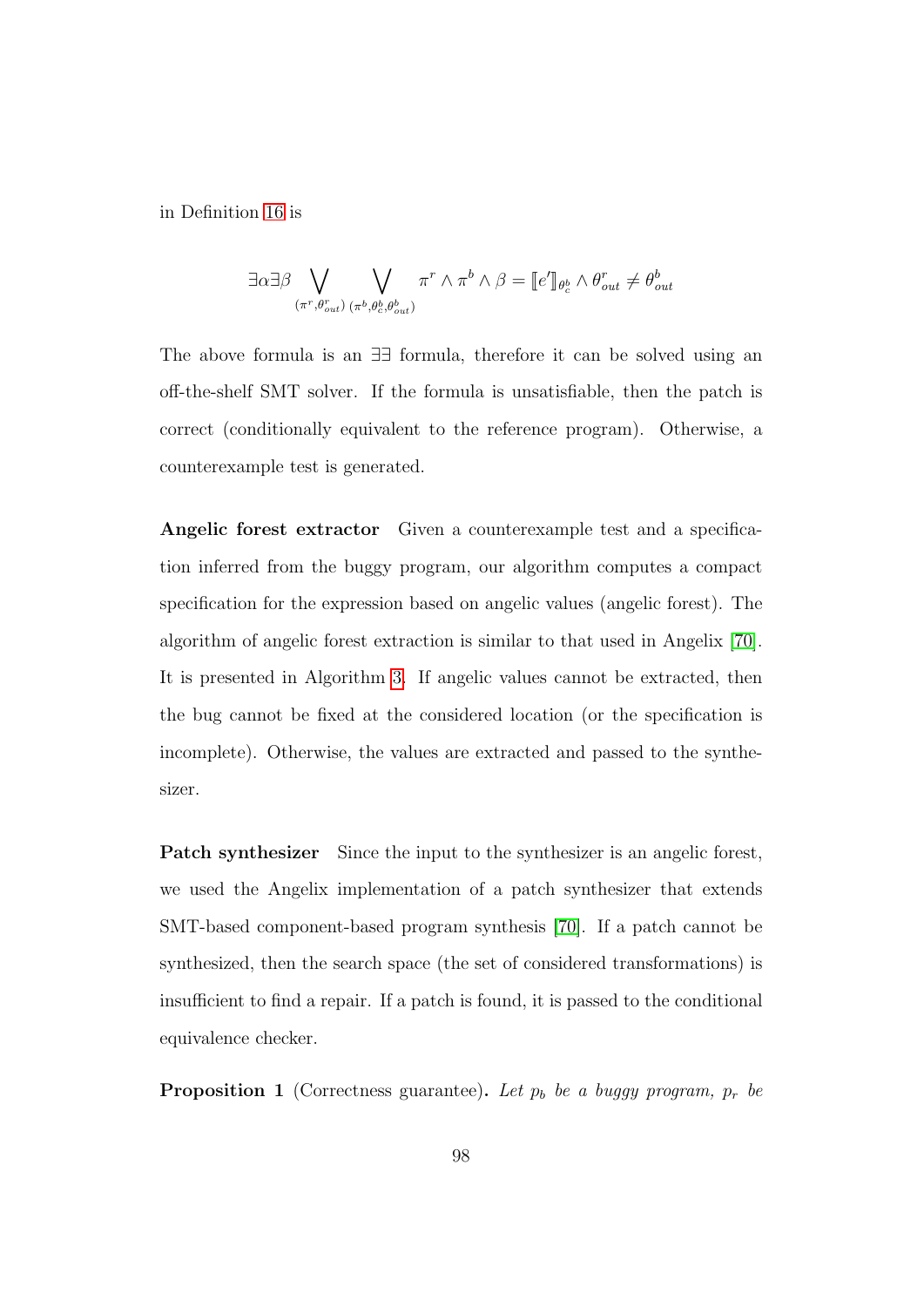a reference program,  $\phi$  be an input condition, e be a suspicious expression in  $p_b$ . Assume that  $e'$  is a patch that is produced by the CEGIR algorithm (Figure [5.4\)](#page-121-0) given complete specifications  $Sum(p_r, \theta, \phi)$  and  $Spec(p_b, e, \theta, \phi)$  as inputs. Then,  $p_b[e \mapsto e']$  and  $p_r$  are conditionally partially equivalent w.r.t. the condition  $\phi$ .

# 5.3 Implementation

We have implemented the tool SemGraft for evaluating our technique. Sem-Graft consists of three main components: preconditioned symbolic executor, verification condition generator and patch generator. SemGraft receives a buggy and a reference program, an input condition and a test suite as input, and produces a patch for the buggy program as the output. Figure [5.5](#page-122-0) shows the architecture of our tool. Below, we explain how these components are implemented.

Preconditioned symbolic executor (PSE) PSE is built on top of KLEE  $[12]$  — a widely used symbolic execution engine. To support preconditioned symbolic execution, the modified version of KLEE takes the user-defined input condition  $\phi$  in SMTLIB2 format as input. Specifically, we modify the function *fork* of the KLEE interpreter which is called when KLEE encounters a symbolic branch. The path conditions of both branches are conjoined with the input condition to determine whether a path is terminated immediately or further explored. We integrate Z3 solver [\[21\]](#page-180-0) with KLEE and pass symbolic constraints between them for checking the satisfiability of symbolic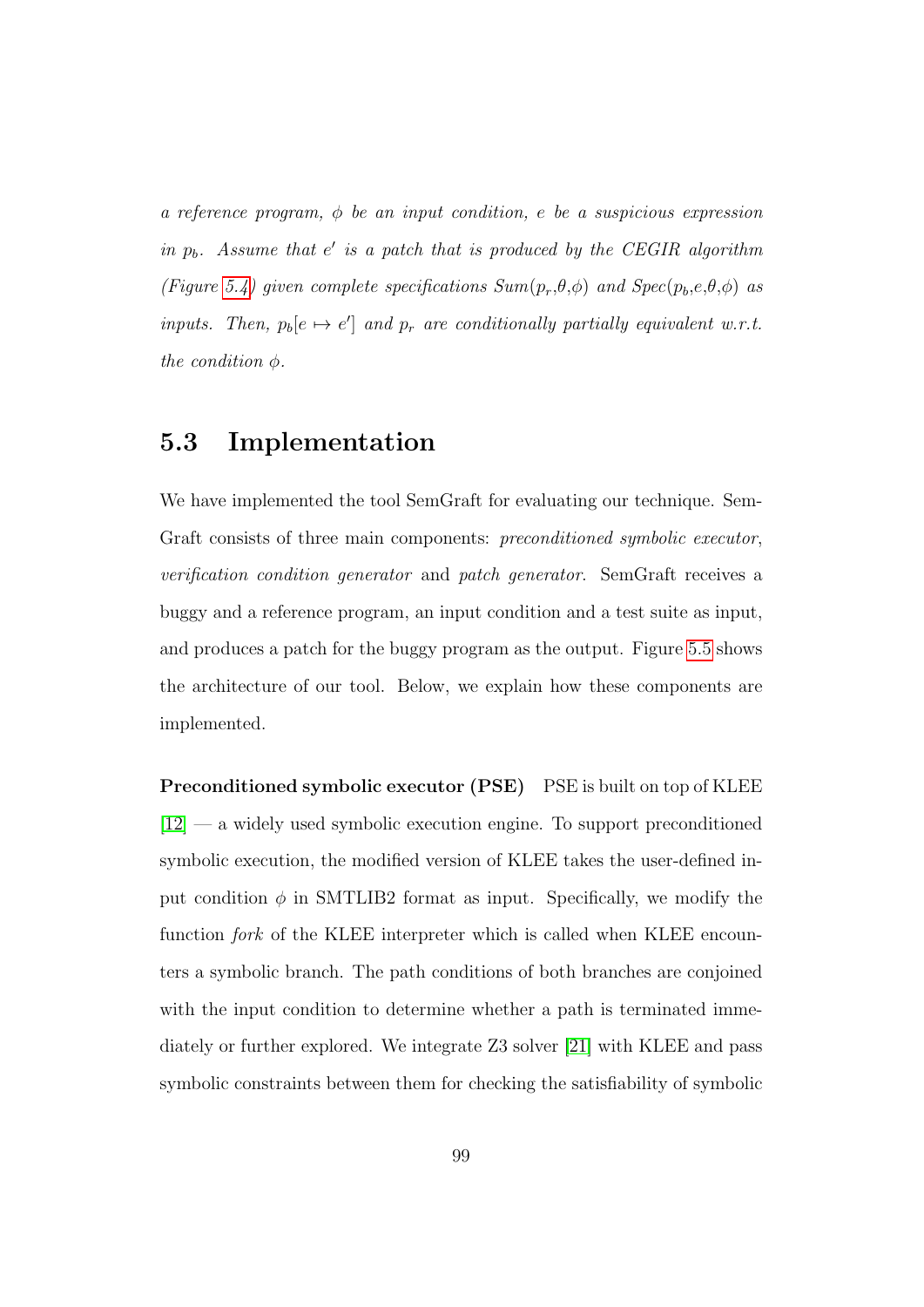|  |  | Table 5.1: Busybox subject programs |
|--|--|-------------------------------------|
|  |  |                                     |

<span id="page-112-1"></span>

|      |          | Buggy Buggy<br>Prog. Commit Ref. Prog.<br><b>Version</b> |  | Ref. Prog. Failure Description                                                                      |                   | Angelix' SemGraft |
|------|----------|----------------------------------------------------------|--|-----------------------------------------------------------------------------------------------------|-------------------|-------------------|
| sed  | c35545a  |                                                          |  | sed of GNU sed version 3.01 Failed to handle zero-length match                                      | (Correct          | Correct           |
| seq  | f7d1c59  |                                                          |  | seq of Coreutils version 6.10 Wrong output when 2 input arguments are equal                         | Correct           | Correct           |
| sed  | 7666fa1  |                                                          |  | sed of GNU sed version 3.01 Wrong output when handling s///NUM                                      | Incorrect Correct |                   |
| sort | d1ed3e6  |                                                          |  | sort of Coreutils version 8.27 Wrong output when handling -kSTART, N. ENDCHAR                       | Incorrect Correct |                   |
| seq  | ld86d20b |                                                          |  | seq of Coreutils version 8.27 seq no longer accepts 0 value as increment argument Incorrect Correct |                   |                   |
| sed  | 3a9365e  |                                                          |  | sed of GNU sed version 3.01 Failed to handle s/// which has empty matches                           | Incorrect Correct |                   |

expressions. PSE outputs symbolic formula in SMTLIB2 format and invokes Z3 solver via a wrapper function.

Verification condition generator (VCG) VCG takes the symbolic summary of the reference program and the specification of the buggy program, both of which are obtained by executing PSE with the input condition. Our tool SemGraft supports both kinds of verification condition as per Subsection [5.2.2,](#page-107-0) but the default option of VCG is the liberal verification condition which is more practical for real-world programs. We use an open-source library jSMTLIB<sup>[1](#page-112-0)</sup> for processing SMT files generated by PSE.

Patch generator (PG) PG takes the liberal verification condition in SMTLIB2 format and executes a counterexample-guided inductive repair loop until it finds a patch that satisfies the desired property. The workflow of PG is shown in Figure [5.4.](#page-121-0)

# 5.4 Evaluation

To evaluate the effectiveness of our approach, we aim to investigate the following research questions:

<span id="page-112-0"></span><sup>1</sup> jSMTLIB website: https://github.com/smtlib/jSMTLIB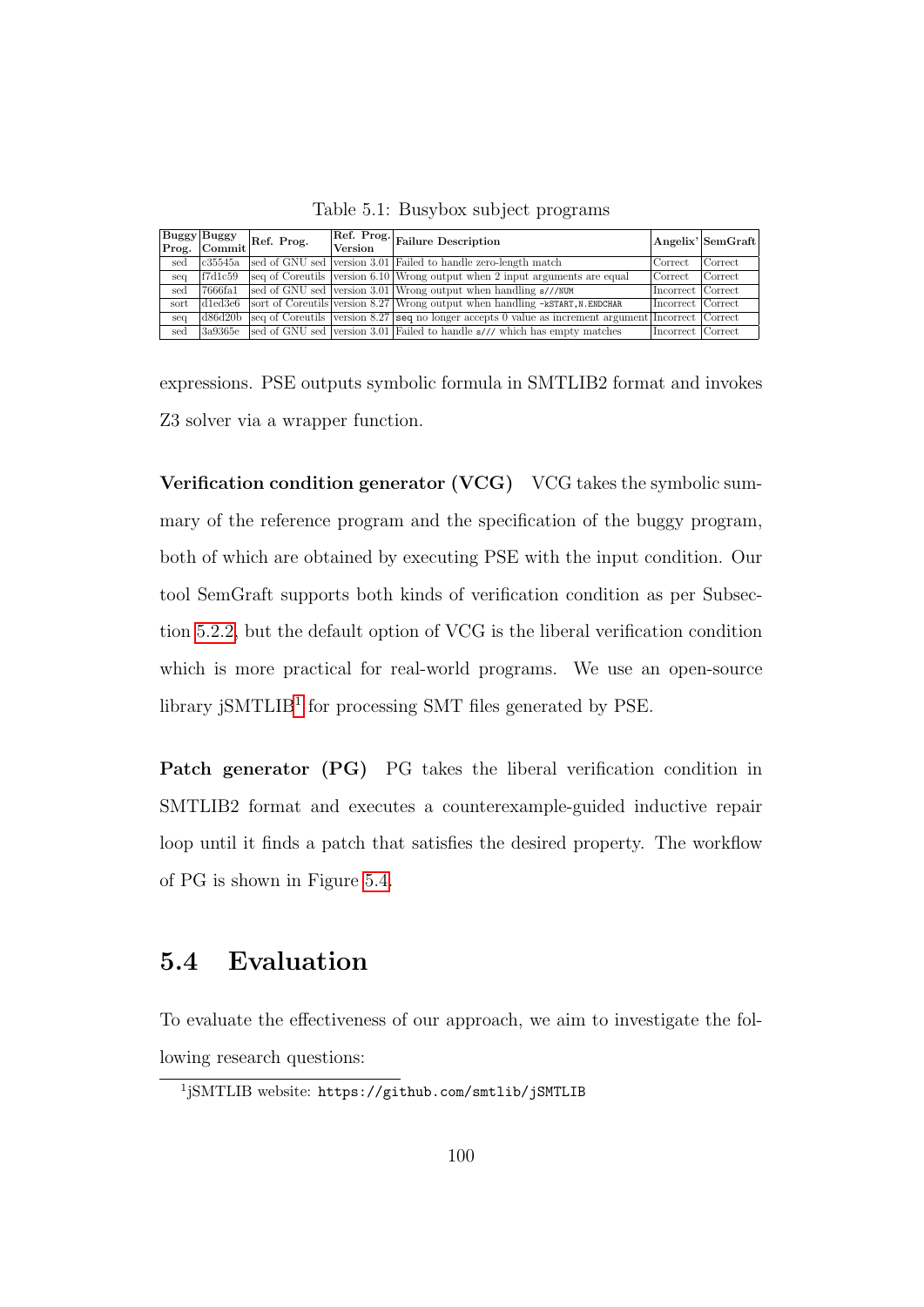<span id="page-113-0"></span>

| Buggy<br>Prog. | Buggy<br>Commit             | Ref. Prog.                                          | Ref. Prog.<br><b>Version</b> | <b>Failure Description</b>                                             |                     | Angelix' SemGraft |
|----------------|-----------------------------|-----------------------------------------------------|------------------------------|------------------------------------------------------------------------|---------------------|-------------------|
| mkdir          | f7d1c59                     | mkdir of Busybox                                    |                              | version $1.27.2$ Segmentation fault                                    | Incorrect Correct   |                   |
|                | $m$ kfifo $\alpha$ b $1682$ | mkfifo of Busybox                                   |                              | version $1.27.2$ Segmentation fault                                    | Incorrect Correct   |                   |
|                | mknod $ cdb1682\rangle$     | mknod of Busybox                                    |                              | version 1.27.2 Segmentation fault                                      | Incorrect   Correct |                   |
| copy           | f3653f0                     | copy of Busybox                                     |                              | version $1.27.2$ Failed to copy a file                                 | Correct             | Correct           |
| md5sum 739cf4e |                             | md5sum of Busybox version 1.27.2 Segmentation fault |                              |                                                                        | Correct             | Correct           |
| cut            | 6f374d7                     | cut of Busybox                                      |                              | version 1.27.2 Failed to handle -b 2-, 3- like -b 2- Incorrect Correct |                     |                   |

Table 5.2: Coreutils subject programs

(RQ1) Can SemGraft generate repairs for real-world software?

(RQ2) Can SemGraft alleviate the overfitting problem of existing test suite based program repair techniques using the reference implementation?

RQ1 is designed to investigate the applicability of our approach for repairing real-world applications. A previous study [\[52\]](#page-185-0) has reported that a straightforward combination of a state-of-the-art equivalence checking system with counterexample-guided inductive synthesis scales only to small programs. To be applicable to real-world programs such as Busybox and GNU Coreutils, our approach sacrifices discovers a partial specification for checking conditional equivalence w.r.t. a user-provided condition. Therefore, we also discuss how such a condition can be derived from existing tests.

RQ2 assesses the correctness of generated patches compared with testdriven program repair approaches. As in previous works [\[63,](#page-186-0) [70\]](#page-187-0), we identify a generated patch as correct only if it is syntactically equivalent to the developer patch (modulo trivial refactorings).

#### 5.4.1 Experimental setup

In order to address the described research questions, we choose the subjects in our experiments according to the following four criteria.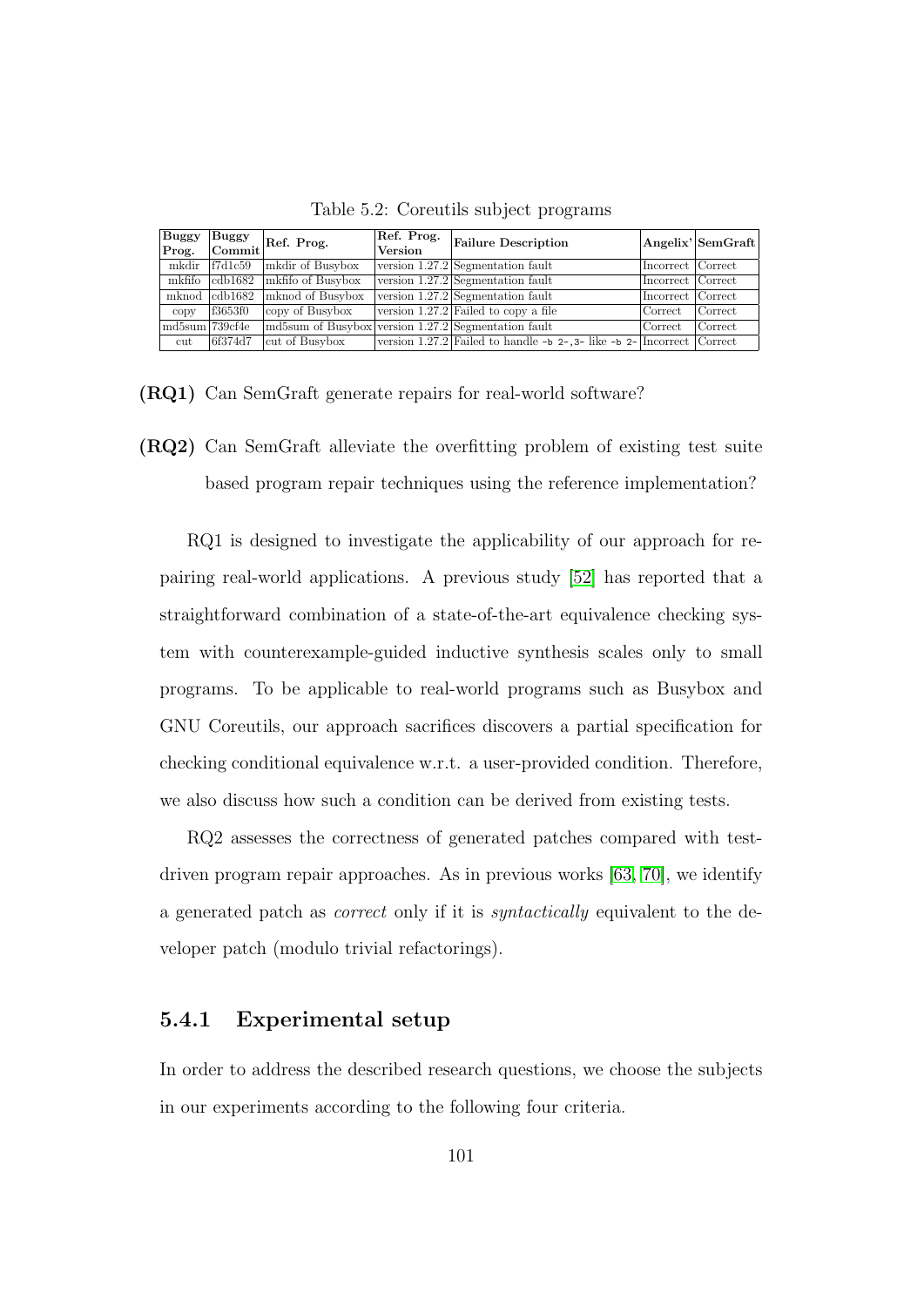- 1. The subjects are real-world software that is widely used.
- 2. Reference programs are available that process the same inputs as the buggy programs but exhibit the correct behavior.
- 3. The buggy and the reference program are substantially different in their structure.
- 4. The developer patches are within the search spaces of our implementation. By the search space we mean the set of considered transformations defined through the components used for component-based synthesis.

The last criteria allows us to reason about correctness of generated patches (e.g. if the developer patch was not in the search space, then any generated patch would a priori be identified as incorrect).

Our subjects are 12 real software errors of two open-source C projects Busybox<sup>[2](#page-114-0)</sup> and GNU Coreutils<sup>[3](#page-114-1)</sup> extracted from  $(1)$  commit logs,  $(2)$  bug reports and (3) previous research [\[12\]](#page-179-0). Both Busybox and GNU Coreutils provide many common UNIX utilities, but Busybox has been implemented with size-optimization, limited resources, and is mainly used for small or embedded systems. We employ our tool SemGraft to repair the embedded Linux Busybox with GNU tools like Coreutils as reference, and vice versa.

To address the second question (RQ2), we compared our technique with a state-of-the-art test-driven program repair approach, Angelix [\[70\]](#page-187-0). Angelix is closely related to our technique since it also applies symbolic execution to infer specification and synthesizes patches. We selected this approach for our

<span id="page-114-0"></span><sup>2</sup>Busybox: <https://busybox.net/about.html>

<span id="page-114-1"></span><sup>3</sup>GNU Coreutils: <https://www.gnu.org/software/coreutils/>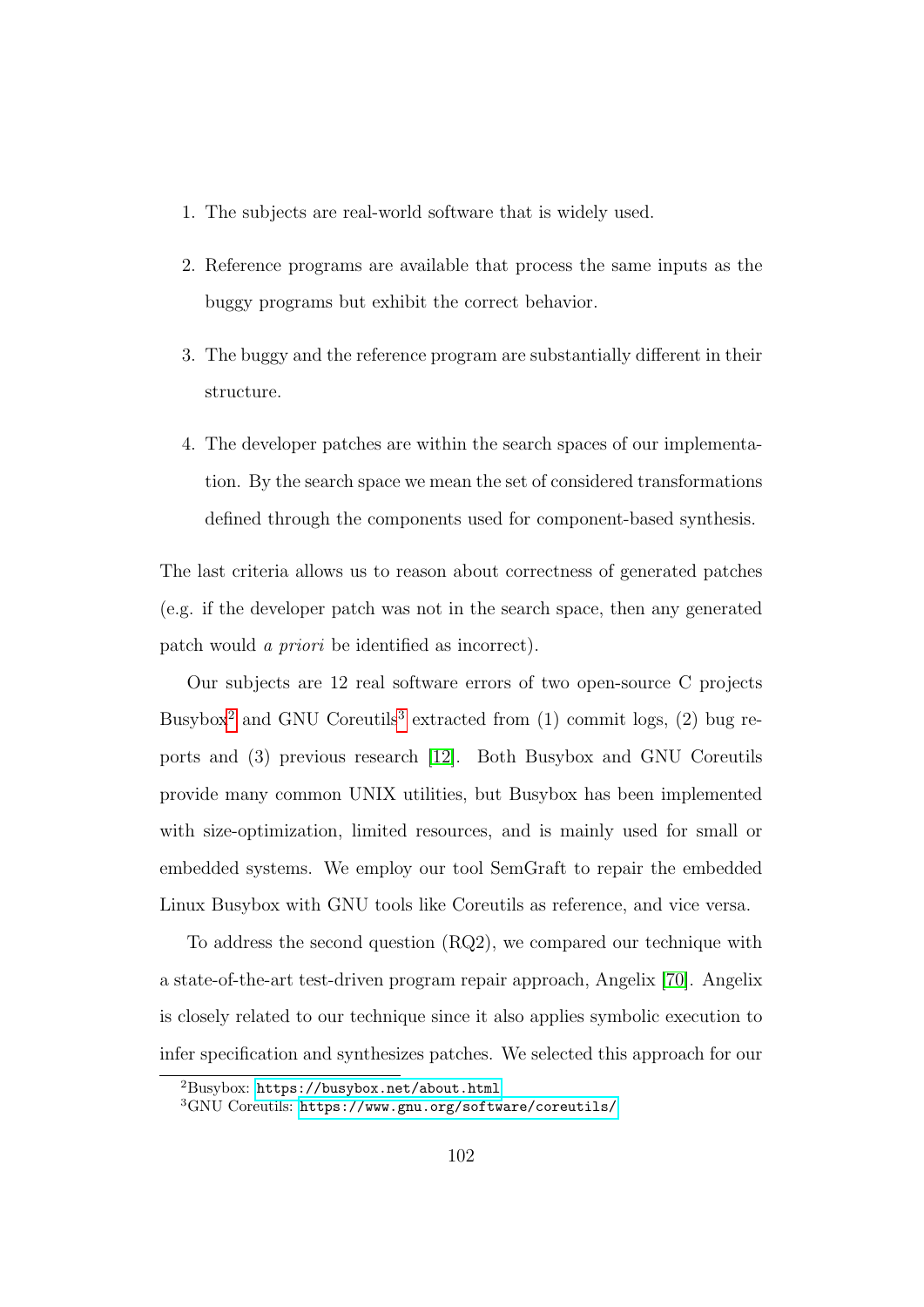evaluation because this enables us to more objectively investigate the impact of specification inferred from a reference program. Specifically, since our implementation reuses the synthesizer of Angelix, both Angelix and SemGraft explore the same space of candidate patches. In order to ensure that the systems have access to the same semantic information about the program, we integrated the algorithm of Angelix into SemGraft in such a way that both tools use the same specification inferred from the buggy program (we refer to this version of Angelix as Angelix'). The main difference of the two tools is that SemGraft performs a counterexample-guided inductive repair loop to ensure conditional equivalence with the reference implementation, while Angelix' relies solely on the test suite provided by GNU Coreutils/Busybox developers and stops immediately when finding an expression satisfying the tests.

All our experiments were performed on Intel Xeon CPU E5-2630 v4 @ 2.20GHz CPU with Ubuntu 14.04 64-bit operating system.

#### 5.4.2 Summary of experiments

Table [5.1](#page-112-1) summarizes our experiments with Busybox and Table [5.2](#page-113-0) summarizes our experiments with GNU Coreutils. For each pair of a buggy and a reference program, the tables show the name of the buggy program and its version in the commit history, the reference program and its version, a description of the bug, and the results of executing Angelix' and SemGraft for repairing the defect.

SemGraft demonstrated that the proposed approach can be applied to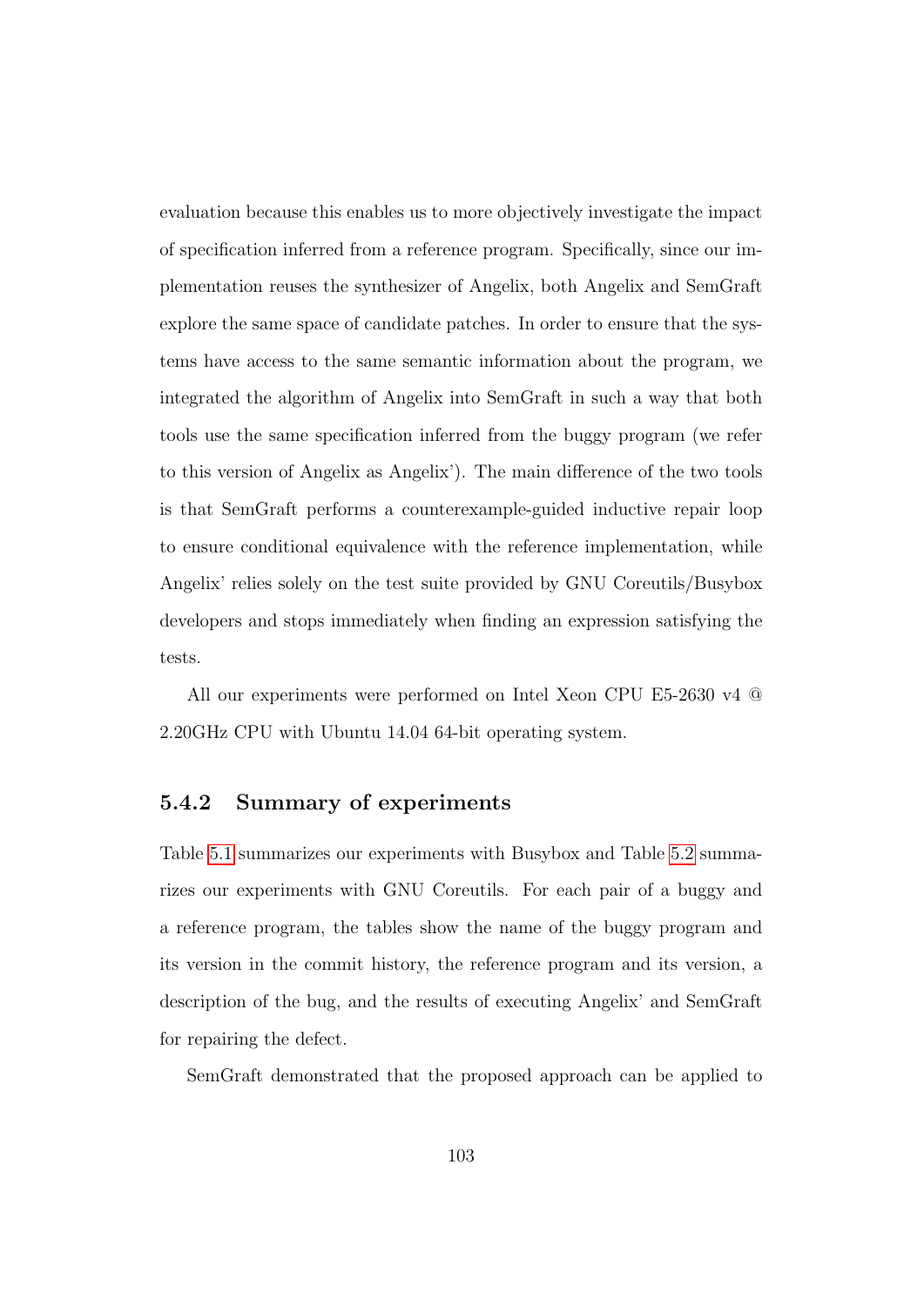real-world programs. Specifically, it managed to repair all defects that are repaired by Angelix. Since the workflow of SemGraft also includes inferring specification for a reference program and checking verification conditions, it required a longer time to generated patches. Specifically, Angelix' required 15 minutes on average to generate patches, while SemGraft required 45 minutes.

In the experiments, SemGraft inferred specifications consisting of up to 81 paths from a reference program and up to 250 paths in a buggy program. The number of paths, in general, depends on the structure of the buggy and the reference programs, bounds used for symbolic execution and the chosen condition  $\phi$ . Typically, the specification inferred from the buggy program includes more paths due to additional symbolic variables injected into the buggy program for suspicious expressions.

As can be seen from the tables, SemGraft generated repairs equivalent to developer patches for all considered examples, while Angelix' that relies only on tests repaired less than half of the defects correctly. This shows that the reference implementation indeed can help to alleviate test overfitting.

#### 5.4.3 Deriving input condition

An input condition used for enforcing conditional equivalence of the patched and the reference program is an important part of our approach and it has to be defined by the user. We use an example of a bug in cut (ver. 6f374d7) to demonstrate how such a condition can be defined in practice. cut extracts sections from each line of its input. The buggy version of cut of GNU Coreutils wrongly interprets the command -b 2-,3- as -b 3- (extract input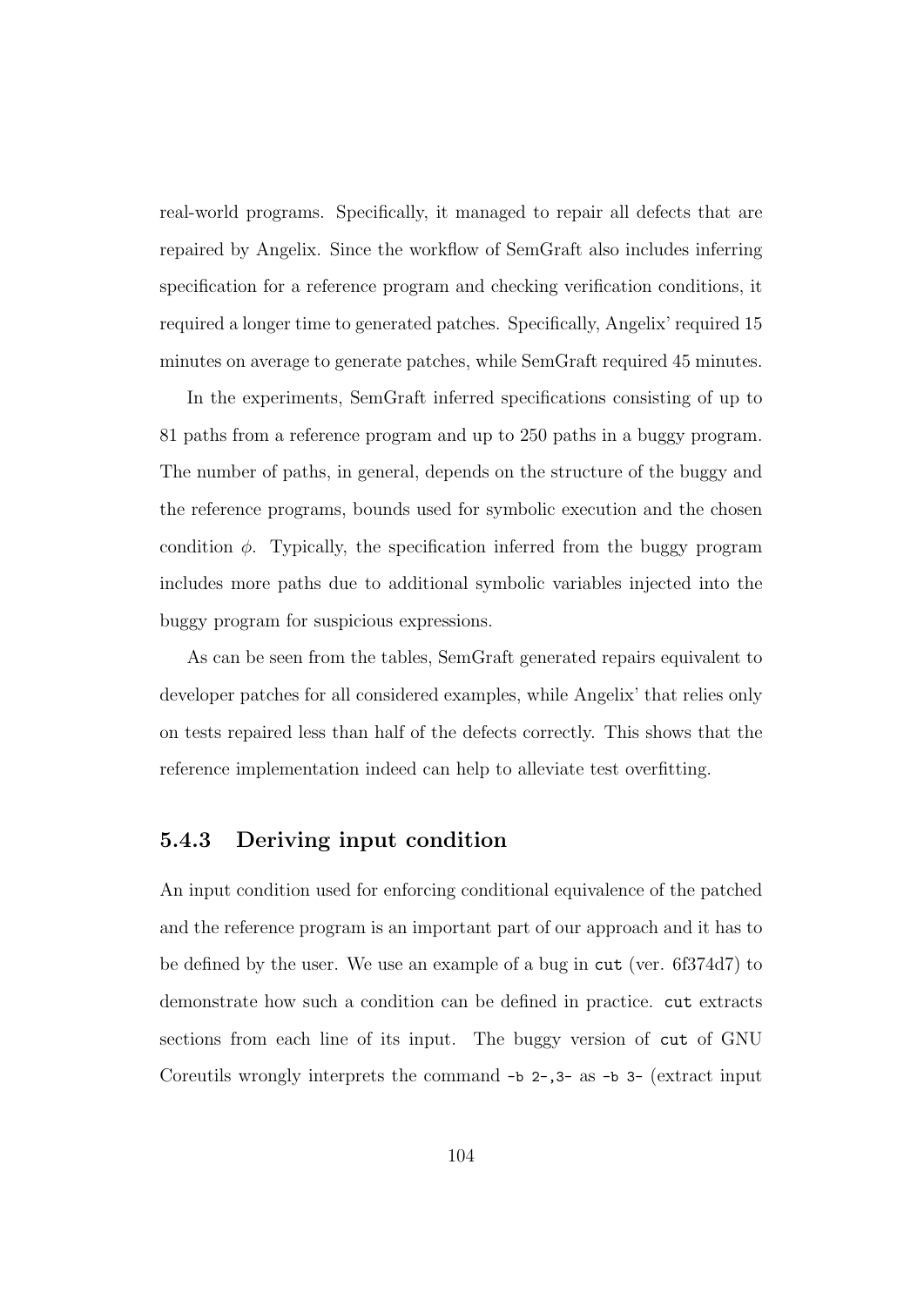bytes staring from the third byte) instead of -b 2- (extract input bytes staring from the second byte). The developer provides the following two tests that cover the buggy functionality:

```
echo - ne ' 1234' | cut - b 2 - , 3 -
echo - ne ' 1234' | cut - b 3 - , 2 -
```
For both of these tests, the expected output is 234. The above two tests cover program behavior for two concrete pairs of indexes (2, 3) and (3, 2). However, this is insufficient for a test-driven program repair to produce a patch that generalizes beyond the tests.

In this approach, we propose to define an input condition for generating conditional equivalence-enforcing patches by parametrizing existing tests. Note that the purpose of parametrizing the test is to make generated patches generalize, yet ensuring tractability of specification inference. Therefore, the user should parametrize the essential part in the test related to the failure. In this case, we inject parameters instead of the indexes  $\{2,3\}$  that affect the way the data is processed. As a result, we obtain the following input:

echo - ne ' 1234' | cut - b  $\alpha_0$  -  $\alpha_1$  -

where  $\alpha_0$  and  $\alpha_1$  indicate the injected parameters. Given such a parametrization, the condition  $\phi$  will be accordingly defined as:

$$
\phi := arg\theta[0] = " - " \land arg\theta[1] = "b" \land
$$
  
arg1[1] = " - " \land arg1[2] = ", " \land arg1[4] = " - " \land in = "1234"

where  $arg\theta$  and  $arg1$  denote command-line arguments, in is the standard input stream.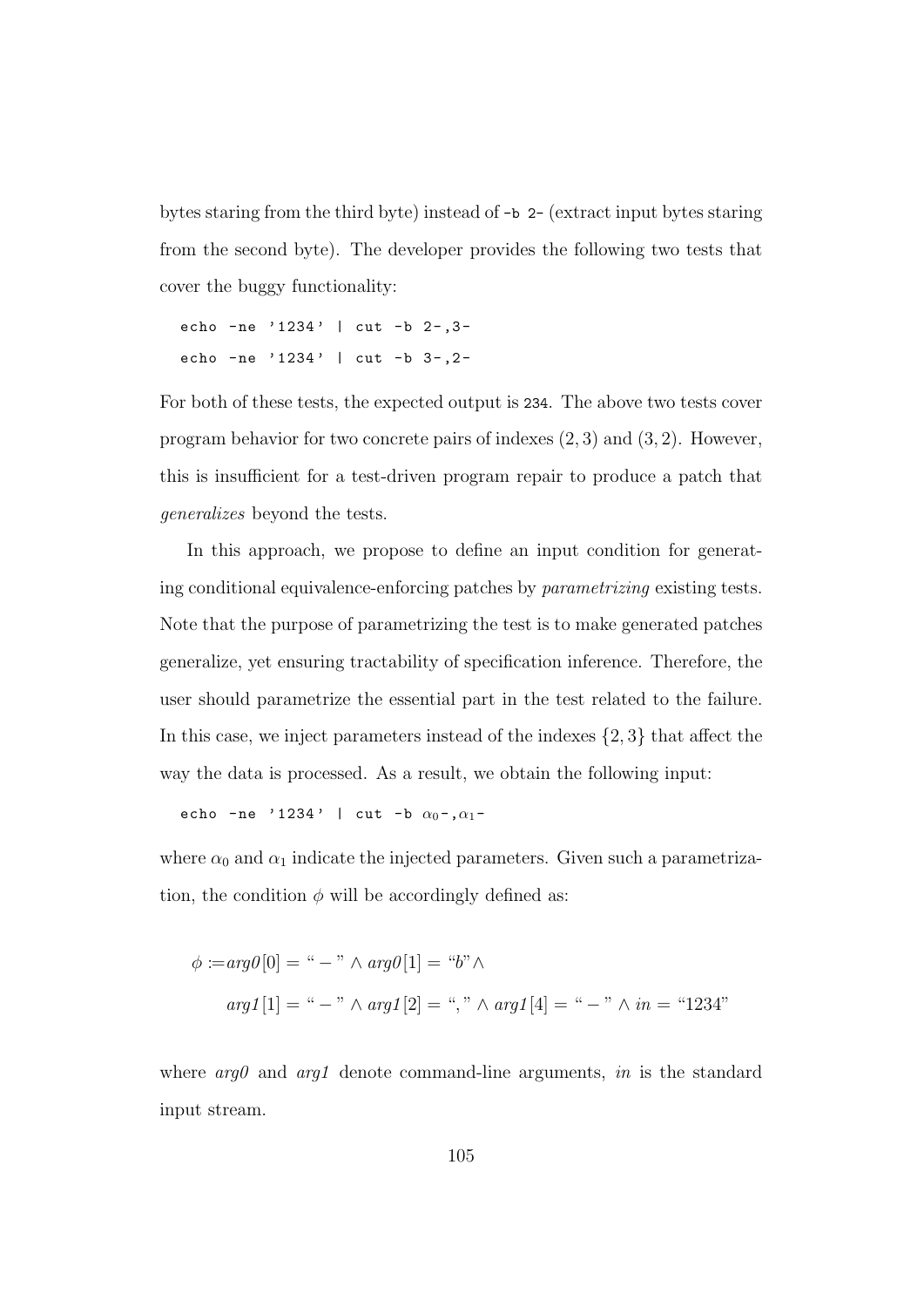This example demonstrates that defining an input condition for our approach may require a small effort from the user. However, we believe that such a condition can be potentially derived automatically. One possible way to do that would be to execute the failing test concolically to collect input constraints (e.g. using ZESTI [\[64\]](#page-186-1)), and construct an input condition for our approach by generalizing the obtained constraint. We leave this for future work.

#### 5.4.4 Impact of reference program

In this section, we show how the use of a reference implementation can enable SemGraft to find a correct path, while Angelix' finds a plausible (passing the given tests), but incorrect repair.

For the discussed bug in cut program, Angelix' uses the tests given above to construct a patch in Figure [5.6a.](#page-122-1) This patch adds a condition into the program that changes the way how indexes in the given command are handled. The expression includes the disjunct eol\_range\_start == 3 that ensures that the index 3 is not used by the command -b 2-,3-. However, this condition does not generalize to other values of the indexes that can appear in such command but merely overfit the given test.

As opposite to Angelix', SemGraft extracts a specification from the buggy and the reference programs via preconditioned symbolic execution with  $\phi$ . In this example, it extracts 30 paths from the buggy program and 18 paths from the donor program (Busybox cut). Then, it performs a counterexampleguided inductive repair loop until it finds a patch that enforces conditional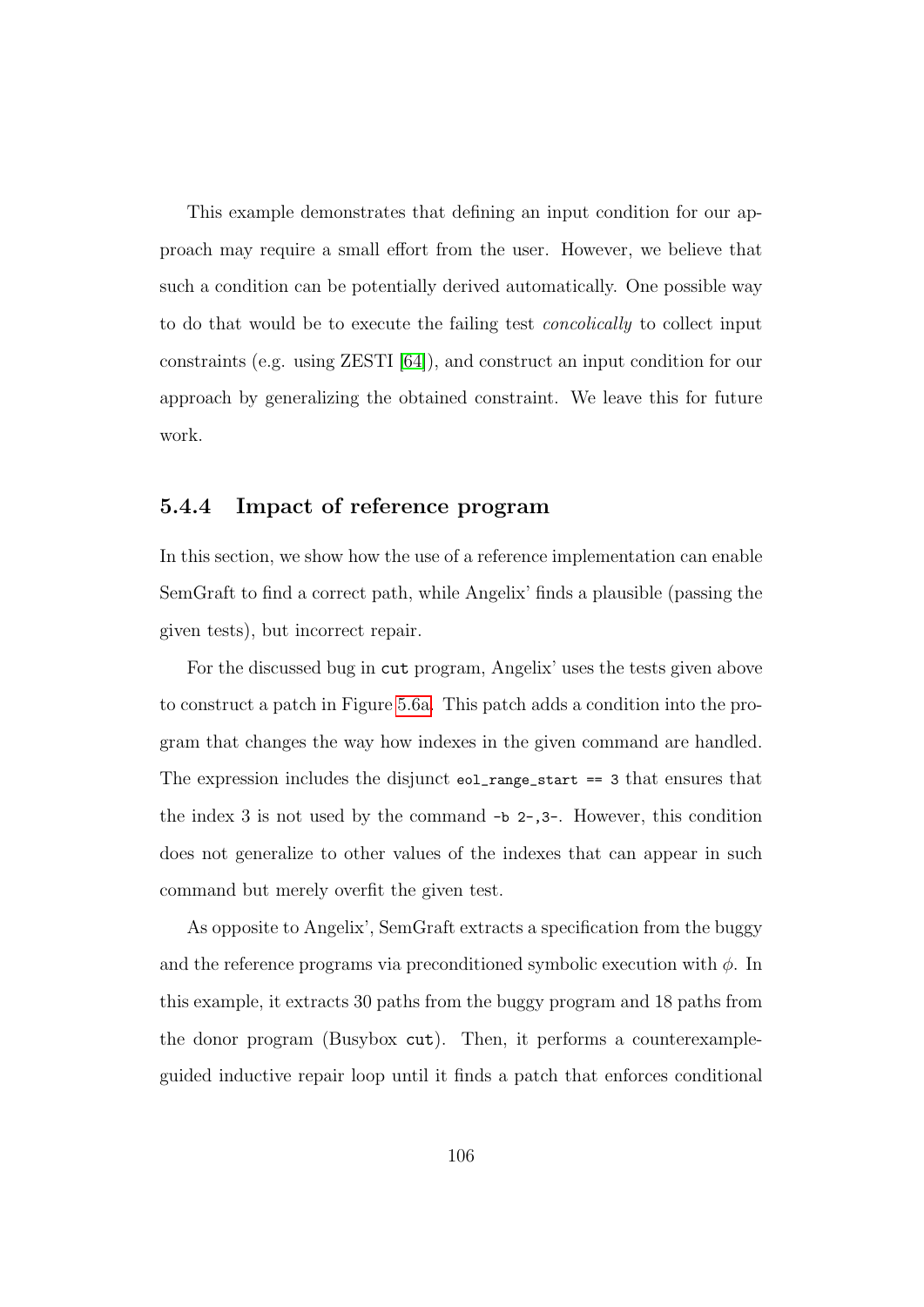equivalence of Coreutils cut and Busybox cut w.r.t.  $\phi$ . Specifically, after obtaining a candidate patch as in Figure [5.6a,](#page-122-1) it generates a counterexample test -b 3-,4- for which the output of Coreutils cut diverges from Busybox cut. Based on this test, it extracts the angelic path

$$
\{ (\beta^0, \text{True}, \{\text{initial} \mapsto 3, \text{eol\_range\_start} \mapsto 0, \}),
$$

$$
(\beta^1, \text{False}, \{\text{initial} \mapsto 4, \text{eol\_range\_start} \mapsto 3, \}) \}.
$$

Given the extracted path, SemGraft generates the patch in Figure [5.6b,](#page-122-1) which is identical to the developer repair. SemGraft also proves that it is correct (equivalent to Busybox cut) for all possible combinations of indexes in the described command.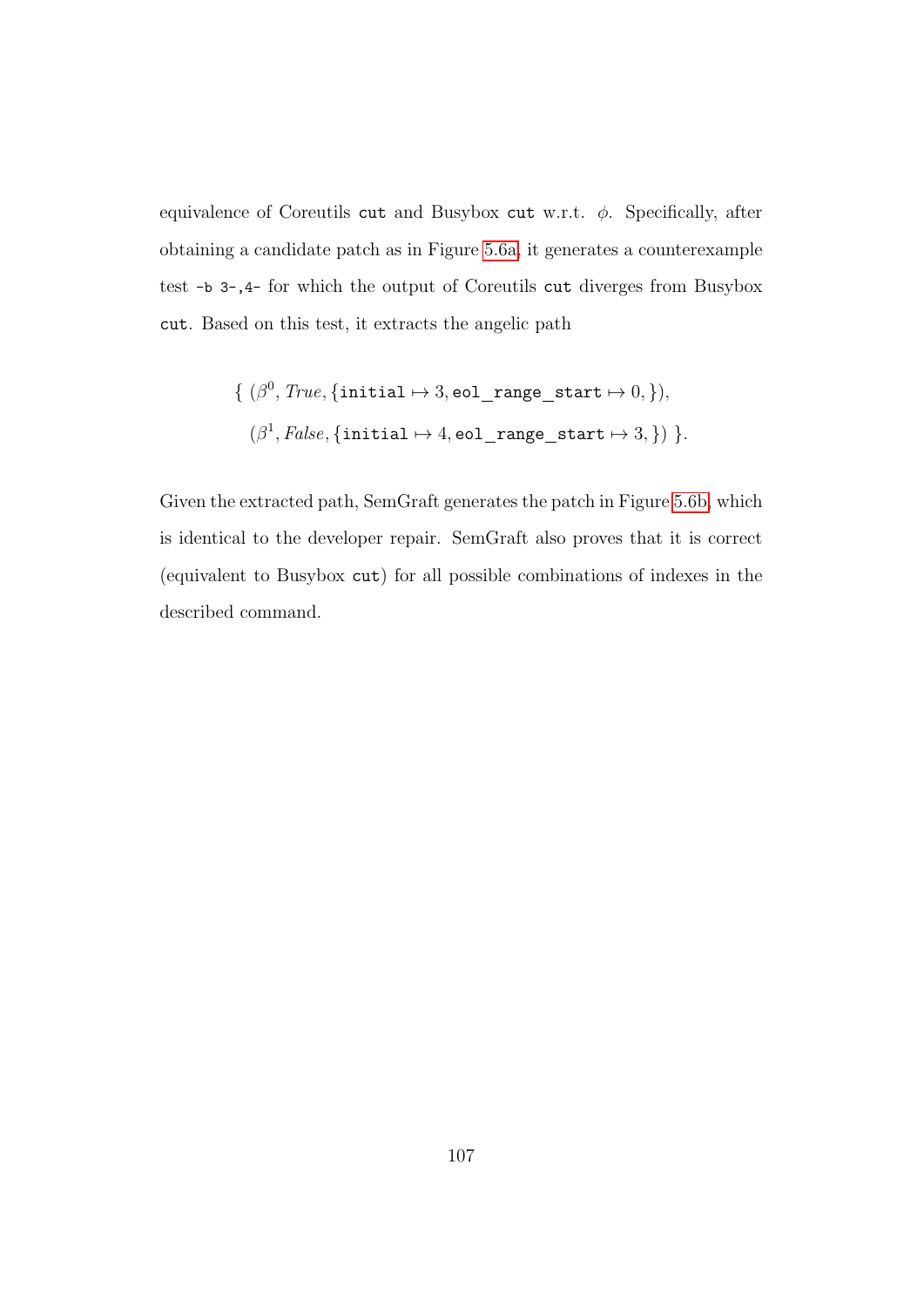```
1 int search (int x, int a [], int length) {<br>
2 int i;<br>
for (i=0; i<length; i++) {<br>
if (x == a[i])<br>
return i;
         int i;
 3 | for (i=0; i<length; i++) {
 4 | if (x == a[i])return i;<br>}
\frac{6}{7}\begin{bmatrix} 7 \\ 8 \end{bmatrix} return -1;
     | }
```

| $ID \pi^r$ |                                                                                           |  |
|------------|-------------------------------------------------------------------------------------------|--|
| $r_1$      | $\gamma = \alpha_0$                                                                       |  |
|            | $r_2   \gamma \neq \alpha_0 \wedge \gamma = \alpha_1$                                     |  |
|            | $r_3   \gamma \neq \alpha_0 \wedge \gamma \neq \alpha_1 \wedge \gamma = \alpha_2  $       |  |
|            | $r_4   \gamma \neq \alpha_0 \wedge \gamma \neq \alpha_1 \wedge \gamma \neq \alpha_2   -1$ |  |

(a) Reference program

| 9  | int search(int x, int a[], int length){ |
|----|-----------------------------------------|
| 10 | int $L = 0$ ;                           |
| 11 | int $R = length -1$ ;                   |
| 12 | do {                                    |
| 13 | int m = $(L+R)/2$ ;                     |
| 14 | if $(x == a[m])$ f                      |
| 15 | return m;                               |
| 16 | } else if $(x < a[m])$ { // $x > a[m]$  |
| 17 | $L = m + 1$ ;                           |
| 18 | } else {                                |
| 19 | $R = m - 1$ :                           |
| 20 | ł                                       |
| 21 | } while $(L \le R)$ ;                   |
| 22 | $return -1;$                            |
| 23 |                                         |

(b) Summary of reference program

|  | (c) Buggy program |
|--|-------------------|
|  |                   |

|    |                                                                                                                                                          | $P_{\alpha\beta\gamma}$ , program                             |                             |  |  |  |  |  |
|----|----------------------------------------------------------------------------------------------------------------------------------------------------------|---------------------------------------------------------------|-----------------------------|--|--|--|--|--|
| ID | $\mathbb{I}_{\pi}$ <sub>b</sub>                                                                                                                          | $\theta_{\rm c}$                                              | $\theta_{out}^{\mathbf{b}}$ |  |  |  |  |  |
|    | $b_1   \gamma = \alpha_1$                                                                                                                                |                                                               |                             |  |  |  |  |  |
|    | $b_2   \gamma \neq \alpha_1 \wedge \beta^0 \wedge \gamma = \alpha_2$                                                                                     | $\beta^0: \{x \mapsto \gamma, a[m] \mapsto \alpha_1\}$        | $\overline{2}$              |  |  |  |  |  |
|    | $b_3   \gamma \neq \alpha_1 \wedge \beta^0 \wedge \gamma \neq \alpha_2 \wedge \beta^1$                                                                   | $\beta^0: \{x \mapsto \gamma, a[m] \mapsto \alpha_1\}$        | $-1$                        |  |  |  |  |  |
|    |                                                                                                                                                          | $\beta^1: \{x \mapsto \gamma, a[m] \mapsto \alpha_2\}$        |                             |  |  |  |  |  |
|    | $b_4   \gamma \neq \alpha_1 \wedge \beta^0 \wedge \gamma \neq \alpha_2 \wedge \neg \beta^1$                                                              | $\beta^0: \{x \mapsto \gamma, a[m] \mapsto \alpha_1\}$        | $-1$                        |  |  |  |  |  |
|    |                                                                                                                                                          | $\beta^1 : \{x \mapsto \gamma, a[m] \mapsto \alpha_2\}$       |                             |  |  |  |  |  |
|    | $b_5   \gamma \neq \alpha_1 \wedge \neg \beta^0 \wedge \gamma = \alpha_0$                                                                                | $\beta^0: \{x \mapsto \gamma, a[m] \mapsto \alpha_1\}$        | $\Omega$                    |  |  |  |  |  |
|    | $b_6 \mid \gamma \neq \overline{\alpha_1 \wedge \gamma \beta^0 \wedge \gamma \neq \alpha_0 \wedge \beta^1}$                                              | $\beta^0: \{x \mapsto \gamma, a[m] \mapsto \alpha_1\}$        | $-1$                        |  |  |  |  |  |
|    |                                                                                                                                                          | $\beta^1: \{x \mapsto \gamma, a[m] \mapsto \alpha_0\}$        |                             |  |  |  |  |  |
|    | $b_7   \gamma \neq \alpha_1 \wedge \neg \beta^0 \wedge \gamma \neq \alpha_0 \wedge \neg \beta^1   \beta^0 : \{x \mapsto \gamma, a[m] \mapsto \alpha_1\}$ |                                                               | $-1$                        |  |  |  |  |  |
|    |                                                                                                                                                          | $\beta^1: \{x \mapsto \gamma, a[m] \mapsto \alpha_0\}\right $ |                             |  |  |  |  |  |
|    | (d) Specification of buggy program                                                                                                                       |                                                               |                             |  |  |  |  |  |
|    | $\left \left\{x \mapsto 2, a \mapsto [2,4,6], \text{length} \mapsto 3\right\}\right $<br>Negative input                                                  |                                                               |                             |  |  |  |  |  |
|    | Expected output $ 0$                                                                                                                                     |                                                               |                             |  |  |  |  |  |

Symbolic inputs  $\left\{x \mapsto \gamma, a \mapsto [\alpha_0, \alpha_1, \alpha_2], \text{length} \mapsto \delta\right\}$ Input condition  $\phi := \alpha_0 < \alpha_1 < \alpha_2 \wedge \delta = 3$ 

(e) Test and input condition

Figure 5.2: SemGraft motivating example.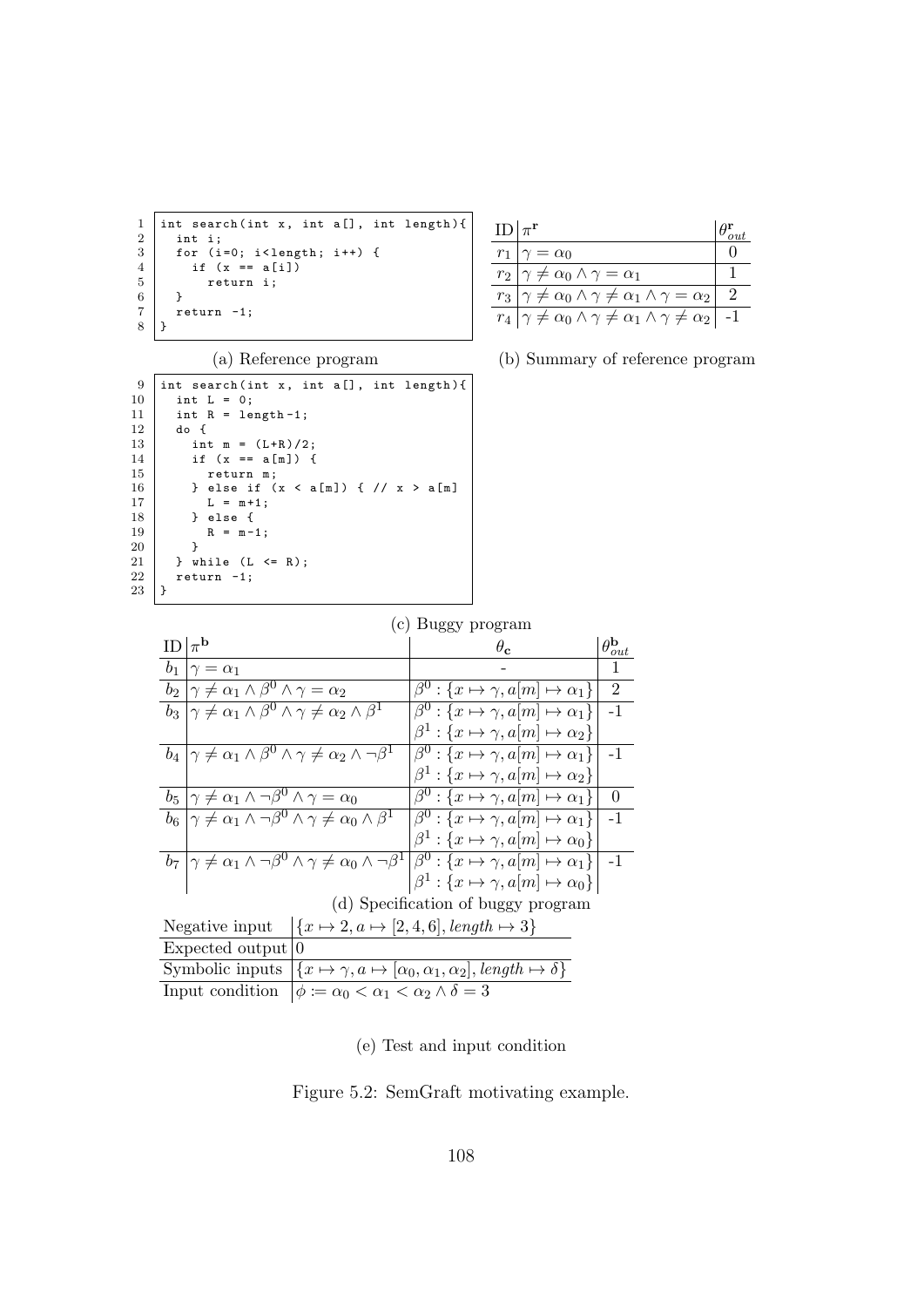$$
VC = \forall \alpha_0 \forall \alpha_1 \forall \alpha_2 \forall \gamma \bigwedge_{(\pi^r, \theta_{out}^r)} \bigwedge_{(\pi^b, \theta_{out}^b)} \pi^r \land \pi^b \land (\beta = e[\![\theta_c]\!]) \Rightarrow \theta_{out}^r = \theta_{out}^b
$$
  
\n
$$
\equiv \forall \alpha_0 \forall \alpha_1 \forall \alpha_2 \forall \gamma (\bigwedge_{(r_1, b_3)} \neg (\gamma = \alpha_0 \land \gamma \neq \alpha_1 \land \beta^0 \land \beta^0 = \gamma < \alpha_1 \land \gamma \neq \alpha_2 \land \beta^1 \land \beta^1 = \gamma < \alpha_2)
$$
  
\n
$$
\langle r_1, b_4 \rangle \qquad \land \neg (\gamma = \alpha_0 \land \gamma \neq \alpha_1 \land \beta^0 \land \beta^0 = \gamma < \alpha_1 \land \gamma \neq \alpha_2 \land \neg \beta^1 \land \beta^1 = \gamma < \alpha_2)
$$
  
\n
$$
\langle r_3, b_6 \rangle \qquad \land \neg (\gamma = \alpha_2 \land \gamma \neq \alpha_1 \land \neg \beta^0 \land \beta^0 = \gamma < \alpha_1 \land \gamma \neq \alpha_0 \land \beta^1 \land \beta^1 = \gamma < \alpha_0)
$$
  
\n
$$
\langle r_3, b_7 \rangle \qquad \land \neg (\gamma = \alpha_2 \land \gamma \neq \alpha_1 \land \neg \beta^0 \land \beta^0 = \gamma < \alpha_1 \land \gamma \neq \alpha_0 \land \neg \beta^1 \land \beta^1 = \gamma < \alpha_0)
$$

Figure 5.3: Verification condition

<span id="page-121-0"></span>

Figure 5.4: Counterexample-guided inductive repair.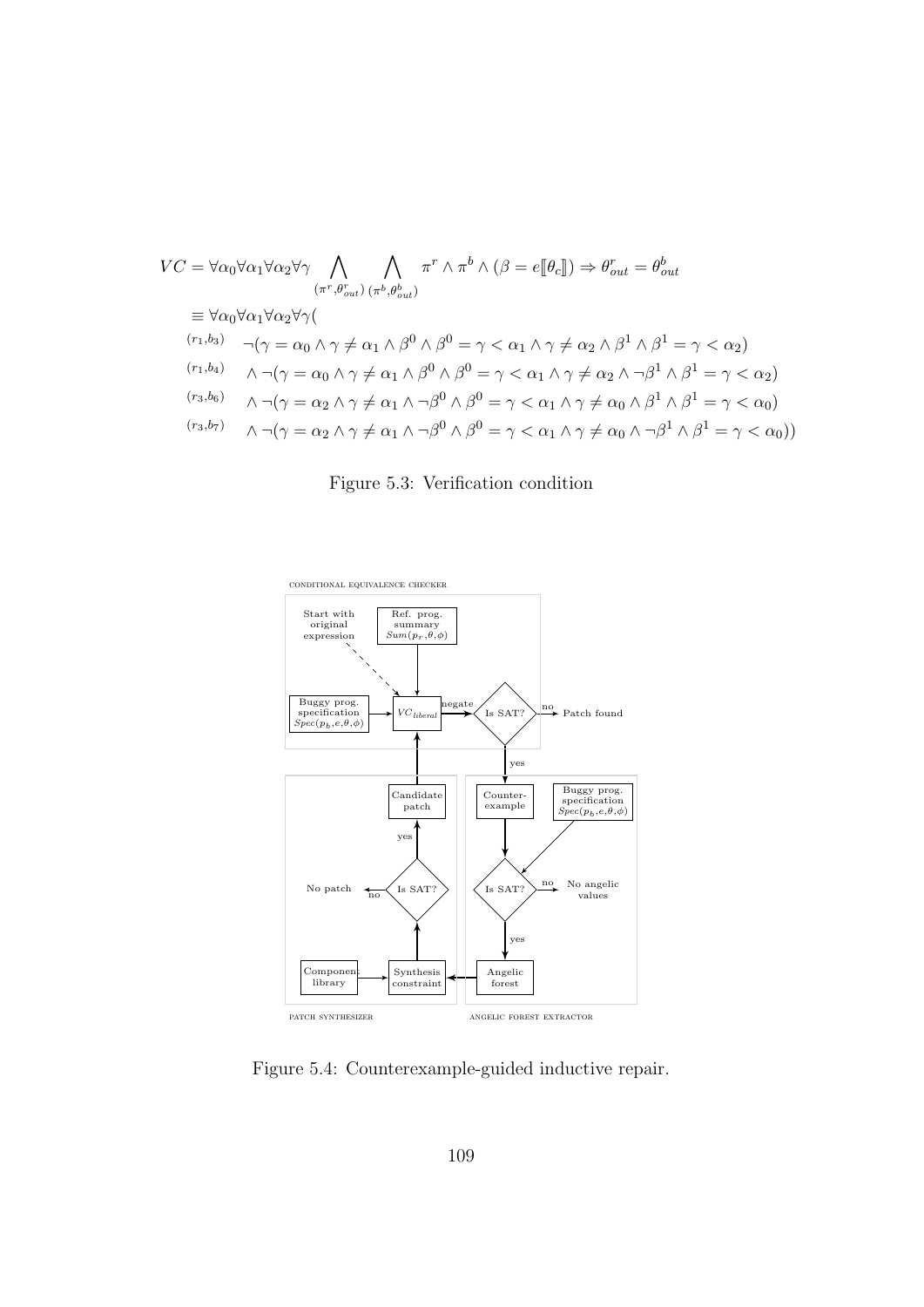<span id="page-122-0"></span>

Figure 5.5: Architecture of SemGraft.

```
if (! rhs_specified )
  {
    if (eol_range\_start == 0 || eol_range\_start == 3)eol_range_start = initial ;
    field_found = true ;
  }
              (a) Patch generated by Angelix' based on tests.
if (!rhs_specified)
  {
    if (eol_range_start == 0 || initial < eol_range_start)
      eol_range_start = initial ;
    field_found = true ;
  }
```
(b) Patch generated by SemGraft based on reference program.

Figure 5.6: Generated patches for cut (ver. 6f374d7).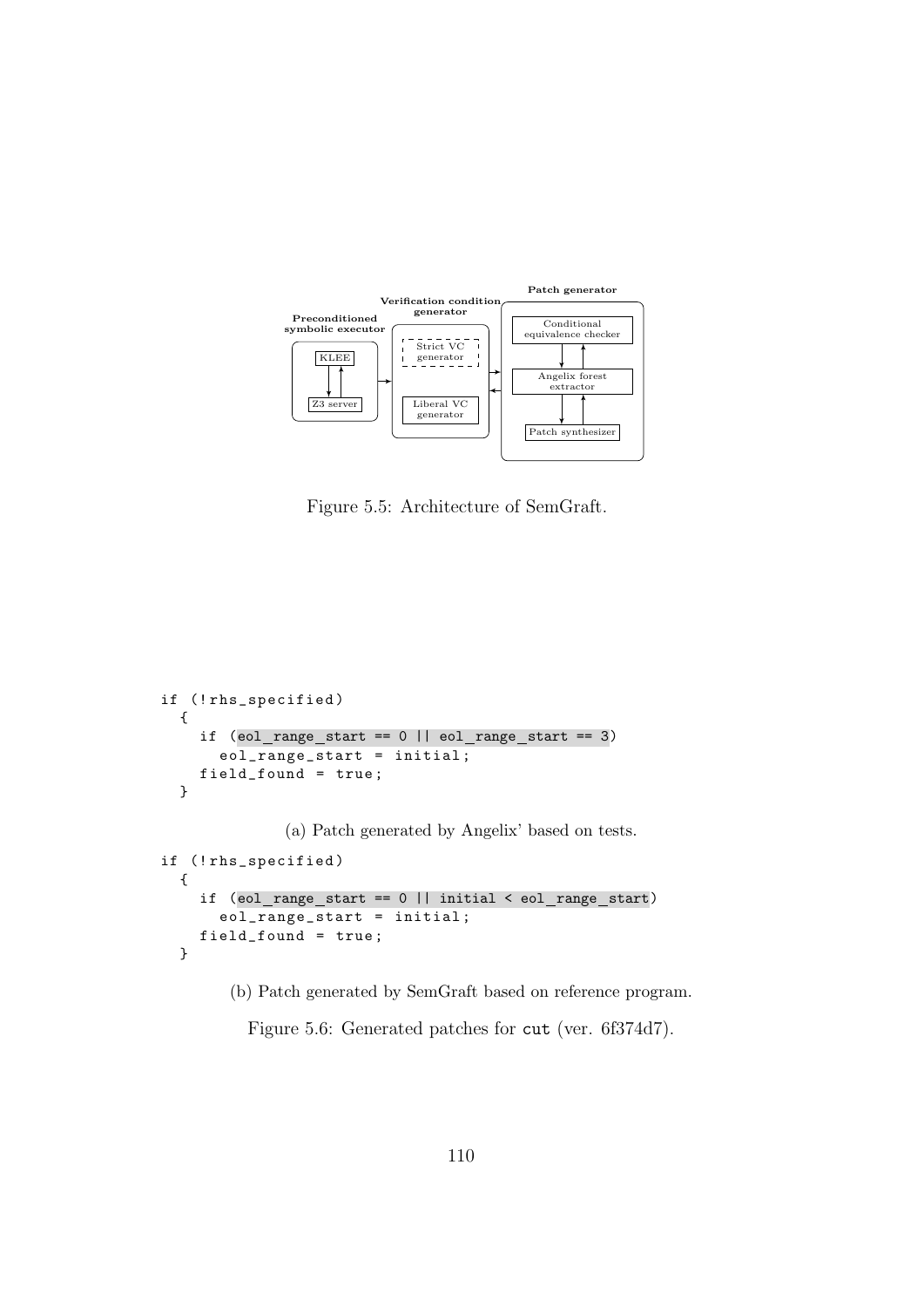# Chapter 6

# Symbolic execution with existential second-order constraints

Program repair algorithms presented in previous chapters rely on symbolic execution. One of the key limitations of symbolic execution is the path explosion problem, since in programs with loops symbolic execution might have to explore an infinite number of paths. To address this problem in the context of program repair, we describe an extension of symbolic execution that can take the space of patches into account to prune irrelevant paths.

In symbolic execution, program inputs are assigned symbolic variables instead of concrete values. The result of executing a program with symbolic inputs is a set of constraints over these symbolic variables called path conditions. Path condition of a program path captures all inputs that would drive the execution along this program path. Symbolic variables used in existing symbolic execution systems typically range over numbers, arrays and strings.

We introduce symbolic execution with existential second-order constraints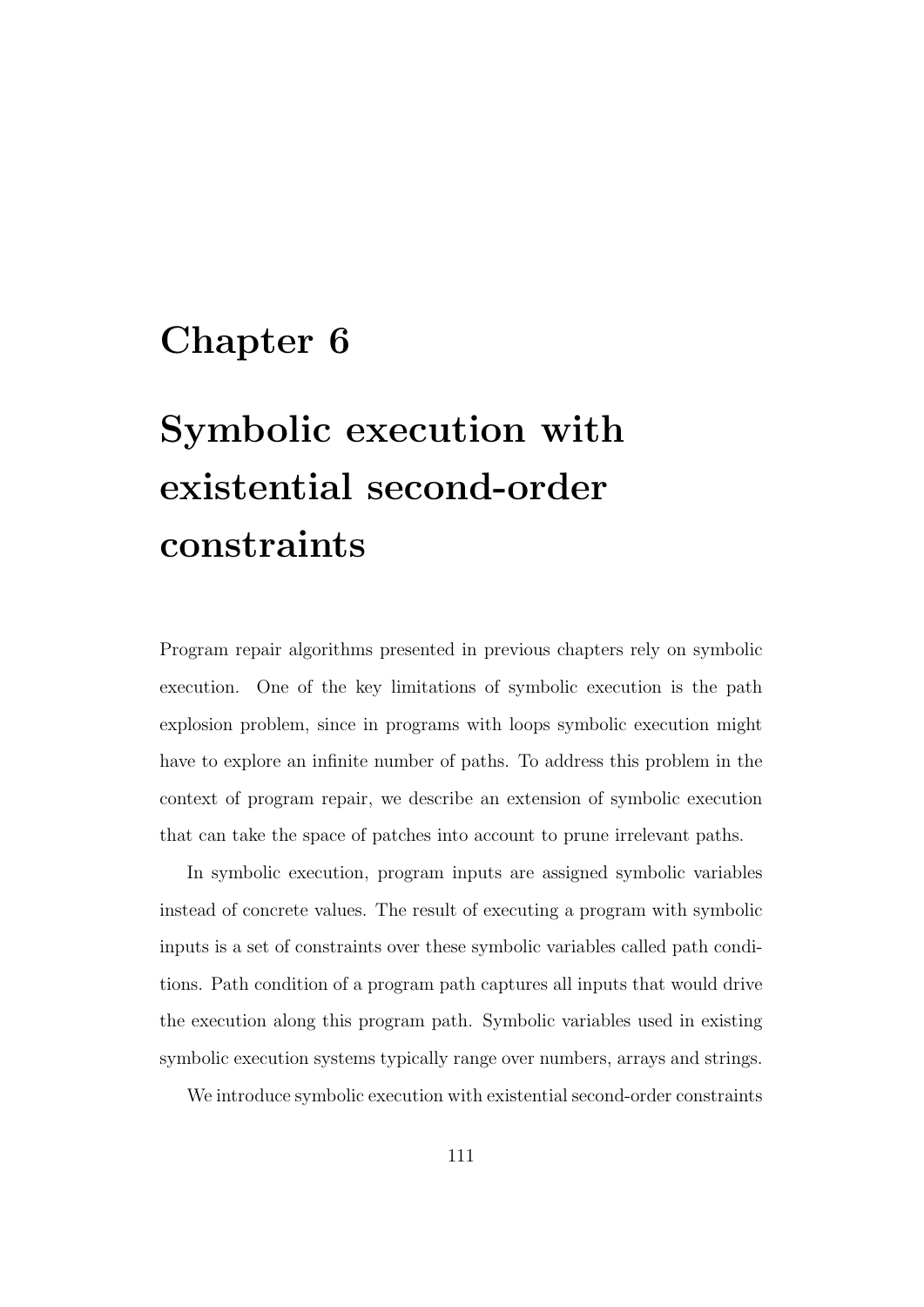(SE-ESOC), that extends traditional symbolic execution by allowing symbolic variables to range over functions. A function in a program can be marked as "symbolic" via a second-order symbolic variable. Then, the goal of SE-ESOC is to synthesize an interpretation of this function that satisfies certain reachability properties of the analyzed program (the properties depend on the application). SE-ESOC collects constraints on second-order variables and solves them through program synthesis.

Example 1. Assume that search(data, pred) returns the index of an element of the array data that satisfies the predicate pred. Consider the question "What predicate would make **search** return 2 given the array  $[0,$ 1, 2]?". SE-ESOC can answer this question by executing search( $[0, 1, 1]$ ) 2],  $\rho$ ) symbolically with a second-order variable  $\rho$ , and synthesizing e.g.  $\rho \coloneqq \lambda x. x > 1.$ 

Contrary to works [\[33\]](#page-182-0) utilizing the theory of uninterpreted functions, SE-ESOC aims to discover implementations of symbolic functions. Thus, SE-ESOC takes in a language of interpretations for second-order variables. Similar to the syntax-guided program synthesis approach [\[3\]](#page-177-0), a language of interpretations is defined in our approach via a context-free grammar, and a size bound.

In the context of program repair, suspicious statements in the buggy program can be replaced with second-order symbolic variables. Thus, a fragment of code in a program can be abstracted as a second-order symbolic variable. Instantiations of the second-order variable then amount to alternate code fragments to replace the current one, thereby bringing out the connection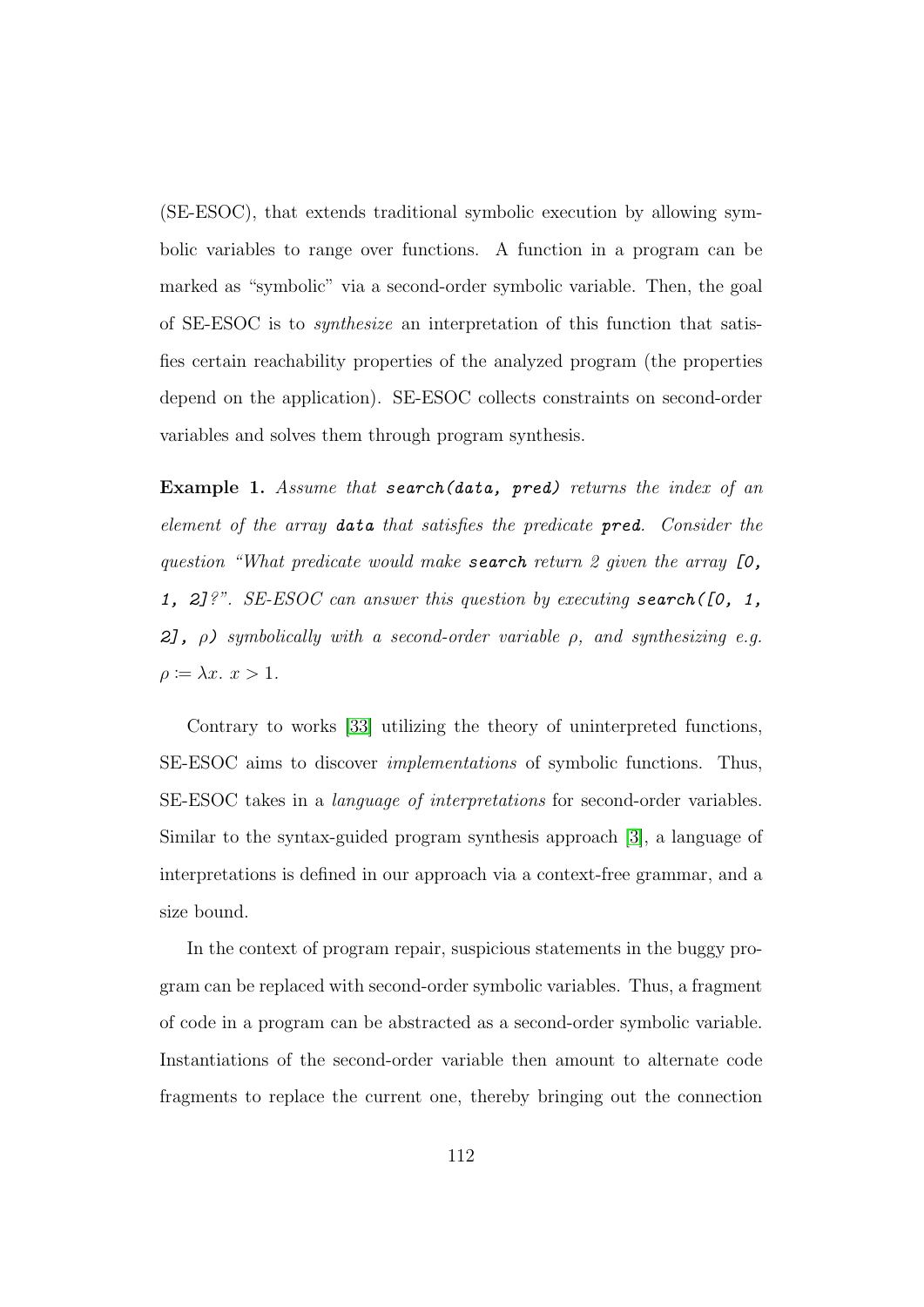```
size_t search (int data[],
               size_t len ,
               int (*pred)(int)) {
  size_t i ;
  for (i = 0; i < len; i++)if ( pred ( data [i] ) )
      return i ;
  return len ;
}
```
(a) Search function. Executing search with symbolic second-order input  $\rho$ :

search  $((int [])(0, 1, 2), 3, \rho);$ 

Symbolic input state:

$$
\theta_{in} \coloneqq \{\texttt{data}[0] \mapsto 0, \texttt{data}[1] \mapsto 1, \texttt{data}[2] \mapsto 2, \texttt{len} \mapsto 3, \texttt{pred} \mapsto \rho\}
$$

Symbolic execution results:

| Path condition $\pi$                                                                                                                             |                | Generated input Output state $\theta_{out}$                                                               |
|--------------------------------------------------------------------------------------------------------------------------------------------------|----------------|-----------------------------------------------------------------------------------------------------------|
| $\rho(0)$                                                                                                                                        |                | $\{\rho \mapsto \lambda x. \; \text{true}\} \; \; \text{{\color{red} \{return}} } \; \mapsto 0, \ldots\}$ |
| $\neg \rho(0) \wedge \rho(1)$                                                                                                                    |                | $ \{\rho \mapsto \lambda x. x > 0\} $ {return $\mapsto 1,\}$                                              |
| $\neg \rho(0) \land \neg \rho(1) \land \rho(2) \mid {\rho \mapsto \lambda x. x > 1} \mid {\text{return } \mapsto 2, }$                           |                |                                                                                                           |
| $\neg \rho(0) \land \neg \rho(1) \land \neg \rho(2) \land \rho \mapsto \lambda x. \ \text{false} \} \ \vert \{\text{return} \mapsto 3, \ldots\}$ |                |                                                                                                           |
|                                                                                                                                                  | $(b)$ SE-ESOC. |                                                                                                           |

Figure 6.1: Testing search function via traditional SE and SE-ESOC.

between SE-ESOC and program repair. SE-ESOC can directly synthesize a patch by finding interpretations of the symbolic functions.

The proposed technique alleviates the path explosion problem in program repair algorithms relying on first-order symbolic execution. Program repair techniques such as SemFix [\[73\]](#page-188-0) and Angelix [\[70\]](#page-187-0) split patch generation into two steps. First, they replace suspicious statements with first-order symbolic variables and infer specification via symbolic execution. As a second step,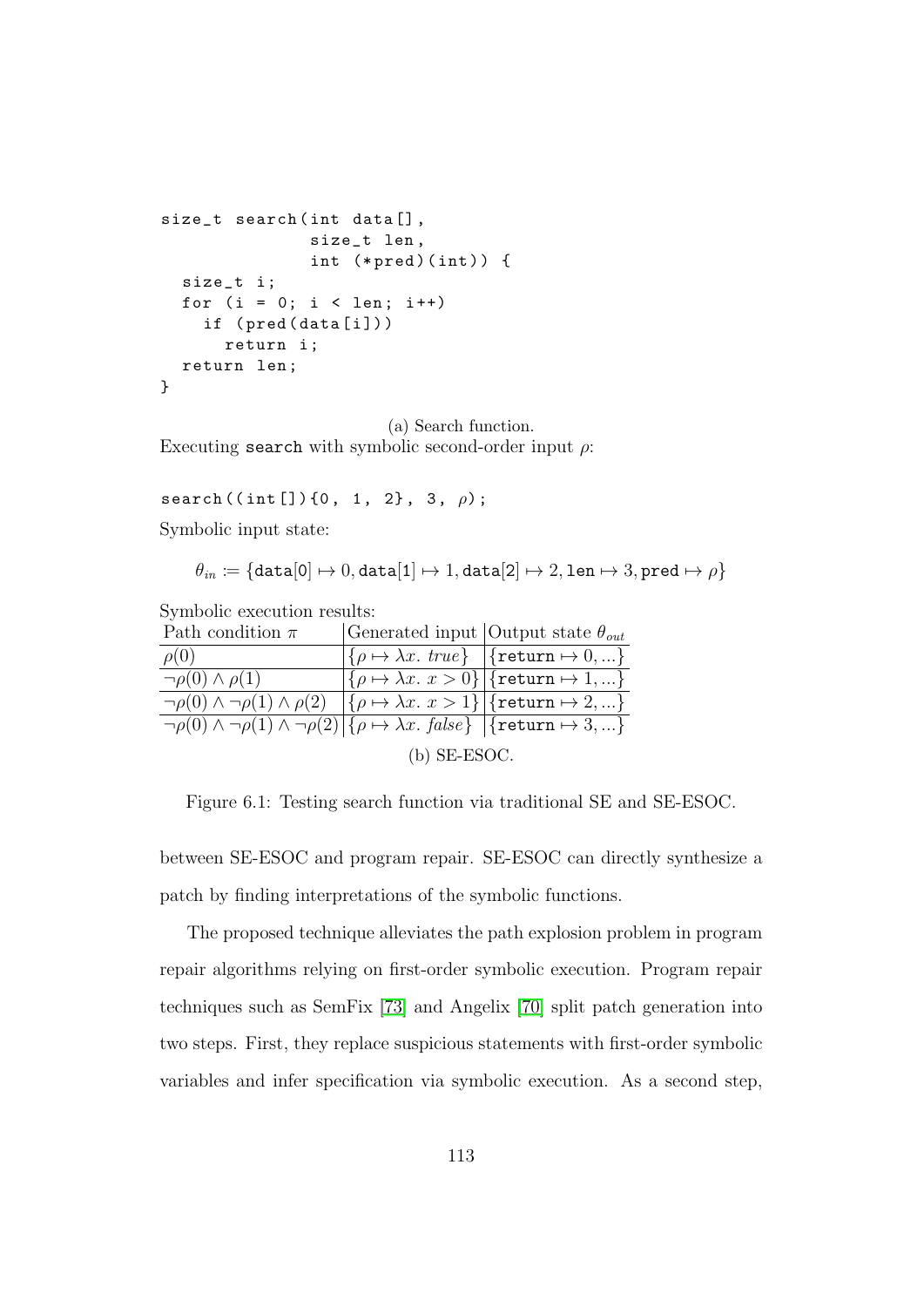they synthesize patches that satisfy the inferred specification. An important limitation of these approaches is that they have to potentially explore an infinite number of paths e.g. if the suspicious statements are inside a loop. However, by raising the order of path constraints, we can efficiently prune irrelevant paths. The pruning is achieved by avoiding paths that are infeasible in the context of considered language of interpretations (the space of patches).

To implement SE-ESOC, it is sufficient, in principle, to apply a syntaxguided synthesizer [\[3\]](#page-177-0) for solving queries with second-order variables. However, existing synthesis algorithms are not suitable for this application. SMT solvers used in symbolic execution engines [\[12,](#page-179-0) [103\]](#page-192-0) cannot solve the considered kind of second-order constraints, however our goal was to support second-order variables without switching to a specialized solver. The reason for not switching to specialized solvers is that we might have second-order variables as well as first-order variables in various theories in a single path condition. Then, a suitable approach to support second-order variables is to encode second-order formulas through first-order formulas as proposed by Jha et al. [\[38\]](#page-183-0). However, our experiments demonstrated that the mentioned encoding provides highly inefficient unsatisfiability proofs. Meanwhile, the performance of symbolic execution critically depends on the performance of unsatisfiable queries for on-the-fly pruning of infeasible paths. To address the above challenges, we introduce a new method of second-order constraint solving that relies on propositional encoding, which substantially improves the efficiency of unsatisfiability proofs compared with previous techniques.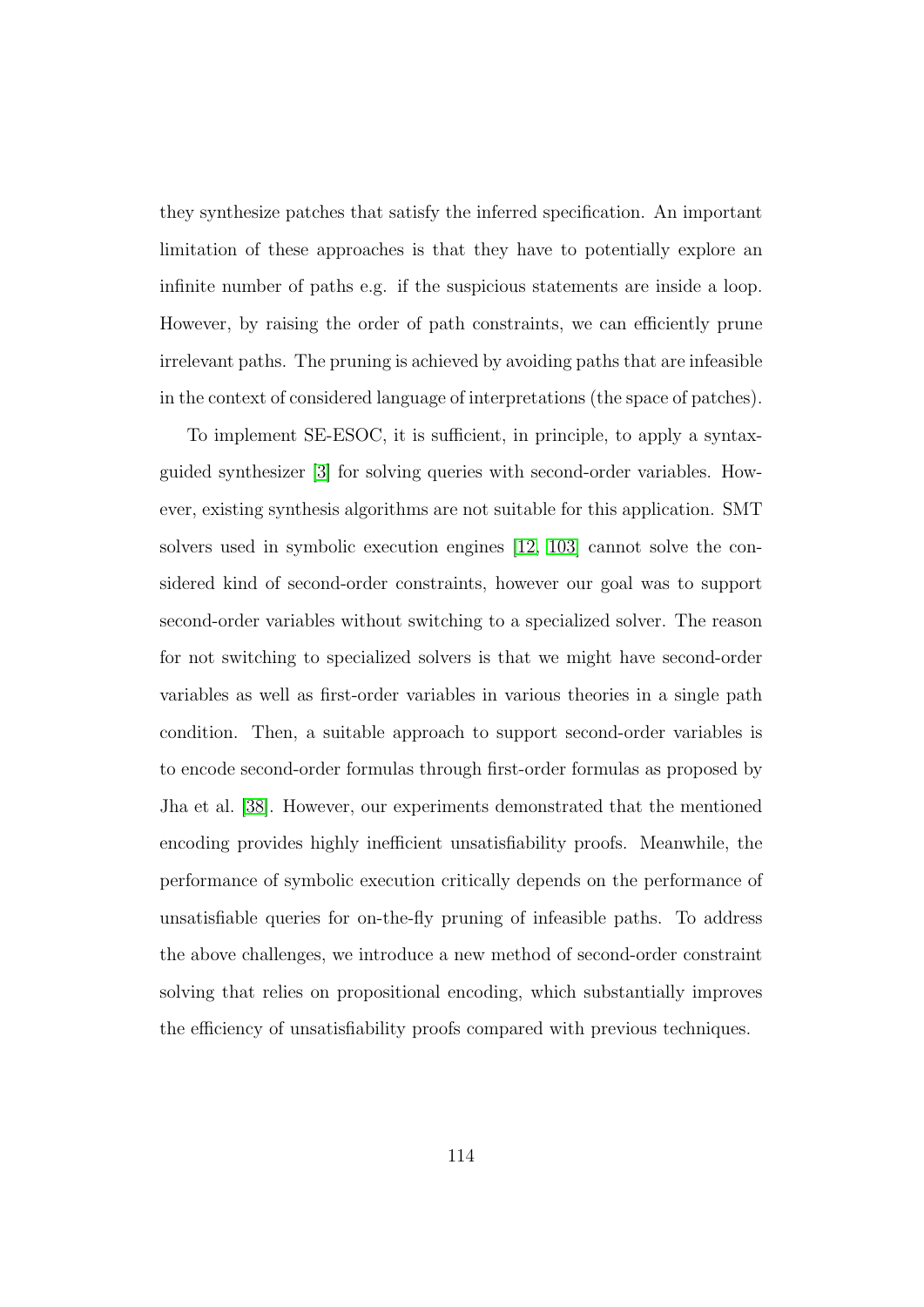# 6.1 Overview

This section describes (1) second-order formulas considered in this thesis (2) the difference between traditional SE and SE-ESOC and (3) an application of SE-ESOC to program repair.

#### 6.1.1 Second-order formulas

We view second-order constraint solving as an instance of program synthesis [\[20\]](#page-180-1). Formally, we consider second-order formulas with existentially quantified second-order variables, and a Henkin (non-standard) semantics [\[71\]](#page-187-1) of satisfiability (Definition [17\)](#page-133-0). Specifically, each second-order variable is associated with a domain of interpretations defined via a user-provided language.

<span id="page-127-0"></span>**Example 2.** Assume that  $\rho$  is a second-order variable whose domain is restricted by the language LIA defined as follows:

$$
\langle Term \rangle ::= \langle Var \rangle \mid \langle Constant \rangle
$$
  
 
$$
|\langle Term \rangle \langle Term \rangle \mid \langle Term \rangle \langle \langle Term \rangle \mid \langle Constant \rangle \langle \langle Term \rangle \rangle
$$

Then,  $\rho(0) > 0 \wedge \rho(1) \leq 0$  is satisfiable by  $\rho := \lambda x$ .  $1 - x$ , while  $\rho(0) > 0 \wedge$  $\rho(1) \leq 0 \wedge \rho(2) > 0$  is unsatisfiable since all functions in LIA are monotonic.

Since we rely on a non-standard semantics of satisfiability, we cannot use the theory of uninterpreted functions supported by most SMT solvers as in previous works [\[33\]](#page-182-0). Thus, we have to add support for this semantics in an existing SMT solver. To make the problem more tractable, we bound the size of interpretations by a user-defined constant  $D$ . However, even with this restriction, an integration of second-order solving with symbolic execution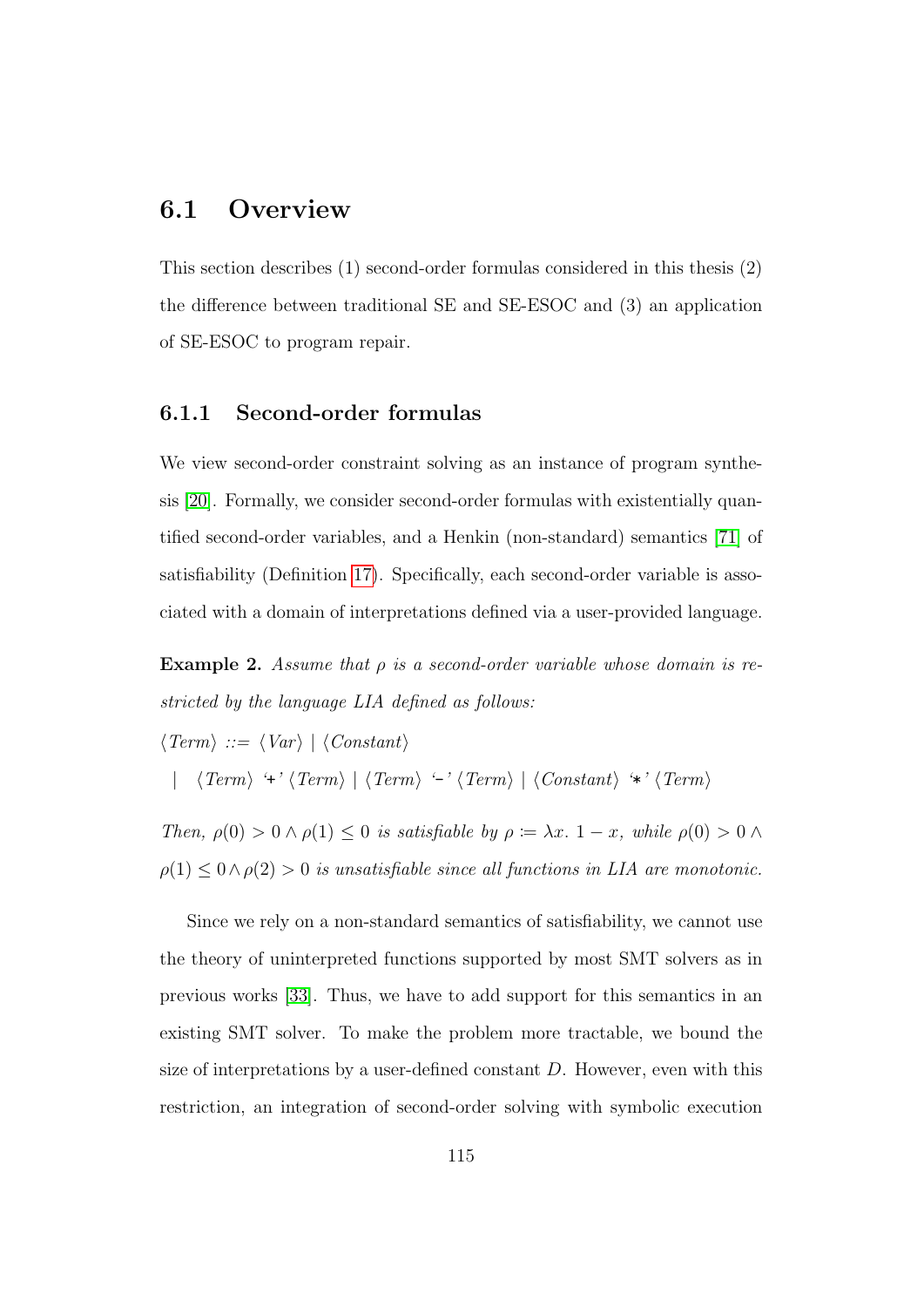remains challenging, since existing synthesis algorithms are not optimized for unsatisfiable queries [\[20\]](#page-180-1). This motivated us to design a new SMT-based synthesis method described in Section [6.2.1.](#page-132-0)

#### 6.1.2 Comparing SE-ESOC with traditional SE

Consider the function search in Figure [6.1a.](#page-125-0) This function takes an array data, a value len representing its length, a pointer to a predicate function pred, and returns the index of the first element of the array that satisfies the predicate.

In traditional symbolic execution, numeric inputs are replaced with logical variable as shown for the elements  $\alpha_1, \alpha_2, \alpha_3$  of the array in Figure [2.1b.](#page-28-0) Assume that the predicate pred is a function pos that checks if a given value is positive. In this context, symbolic execution explores four paths as shown in the table in Figure [2.1b,](#page-28-0) in which the path conditions are constraints over the variables  $\alpha_1, \alpha_2, \alpha_3$ . The corresponding test inputs are concrete values of the elements of the array:  $\{1,0,0\}$ ,  $\{0,1,0\}$ ,  $\{0,0,1\}$  and  $\{0,0,0\}$ .

In contrast to traditional symbolic execution, SE-ESOC enables us to explore possible program executions depending on the definition of the predicate pred. Assume that pred is represented by a variable  $\rho$ , for which the language of interpretations is as follows:

$$
\langle \text{BoolTerm} \rangle ::= \langle \text{Term} \rangle \langle \text{? } \langle \text{Term} \rangle \mid \langle \text{Term} \rangle \langle \text{? } \langle \text{Term} \rangle
$$
\n
$$
| \langle \text{Term} \rangle \langle \text{? } \langle \text{Term} \rangle \mid \langle \text{true} \rangle \mid \text{`false'} \rangle
$$

where **Term** is defined in Example [2.](#page-127-0) Then, the path conditions are constraints over  $\rho$  as shown in the table in Figure [6.1b.](#page-125-0) The corresponding test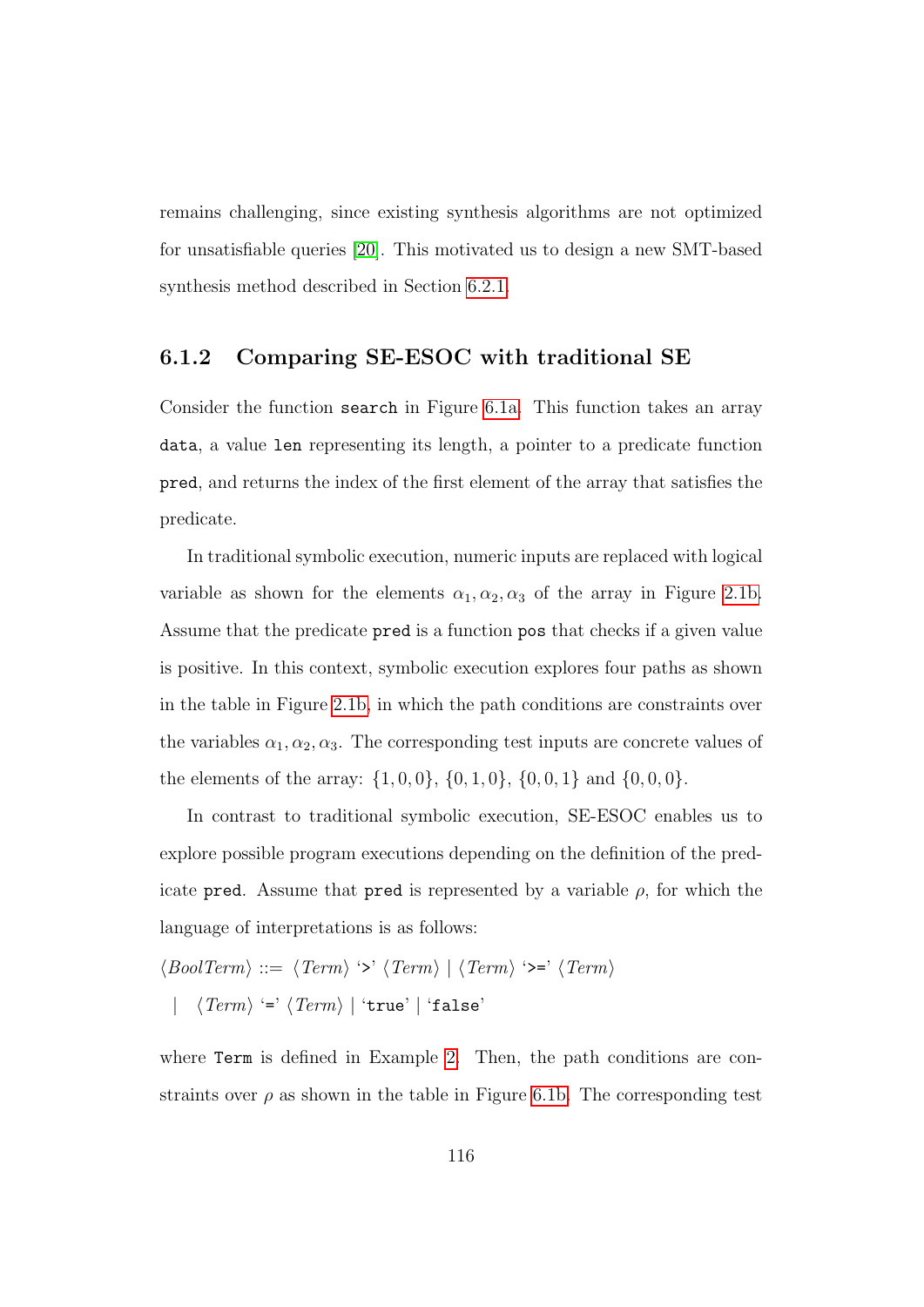<span id="page-129-0"></span>

| scanf("%d",&x);                                               | $s \text{ canf}("%d", kx)$ ;                              | scanf("%d",&x);                                                  |  |  |  |
|---------------------------------------------------------------|-----------------------------------------------------------|------------------------------------------------------------------|--|--|--|
| for $(i=0; i<10; i++)$ {                                      | for $(i=0; i<10; i++)$ {                                  | for $(i=0; i<10; i++)$ {                                         |  |  |  |
| int $t = x - i$ ;                                             | int t = $\alpha$ ;                                        | int t = $\rho(i,x)$ ;                                            |  |  |  |
| if $(t>0)$                                                    | if $(t>0)$                                                | if $(t>0)$                                                       |  |  |  |
| $print(f("1")$ ;                                              | $print(f("1")$ ;                                          | $print(f("1")$ ;                                                 |  |  |  |
| $e$ lse<br>$print(f("0")$ ;                                   | $e$ lse<br>$print(f("0")$ ;                               | $e$ lse<br>$print(f("0")$ ;                                      |  |  |  |
| ł<br>$\mathcal{F}$                                            |                                                           | }                                                                |  |  |  |
|                                                               |                                                           |                                                                  |  |  |  |
| (a) Buggy program.                                            | (b) Symbolic state.                                       | $(c)$ Symb. function.                                            |  |  |  |
|                                                               |                                                           |                                                                  |  |  |  |
| $\pi_1 \coloneqq \alpha_1 > 0 \wedge \alpha_2 > 0 \wedge $    |                                                           | $\pi_1 := \rho(0,5) > 0 \wedge \rho(1,5) > 0 \wedge $            |  |  |  |
| $\pi_2 \coloneqq \alpha_1 \leq 0 \wedge \alpha_2 > 0 \wedge $ |                                                           | $\pi_2 \coloneqq \rho(0,5) \leq 0 \land \rho(1,5) > 0 \land $    |  |  |  |
| $\pi_3 \coloneqq \alpha_1 > 0 \wedge \alpha_2 \leq 0 \wedge $ |                                                           | $\pi_3 \coloneqq \rho(0,5) \leq 0 \land \rho(1,5) \leq 0 \land $ |  |  |  |
|                                                               |                                                           |                                                                  |  |  |  |
| (d) First-order PCs.                                          |                                                           | (e) Second-order PCs.                                            |  |  |  |
|                                                               | Figure 6.2: Repairing program using different approaches. |                                                                  |  |  |  |

inputs are interpretations of  $\rho$ :  $\lambda x$ . true,  $\lambda x$ .  $x > 0$ ,  $\lambda x$ .  $x > 1$  and  $\lambda x$ . false.

Note that it is possible to combine first-order and second-order symbolic variables in the same symbolic execution session by executing

 $search((int[))\{\alpha_1, \alpha_2, \alpha_3\}, 3, \rho)$ 

Then, the synthesized predicates  $\rho$  will be parameterized by the variables  $\alpha_1, \alpha_2, \alpha_3.$ 

#### <span id="page-129-1"></span>6.1.3 Application to program repair

The goal of program repair is to modify a buggy program to eliminate the observable failures. Its important subtask is to fill a hole in the program (e.g. replace a buggy statement) to enable the program to satisfy the requirements (e.g. to pass the tests). We review existing approaches to solve this subtask relying on traditional SE, and show how SE-ESOC addresses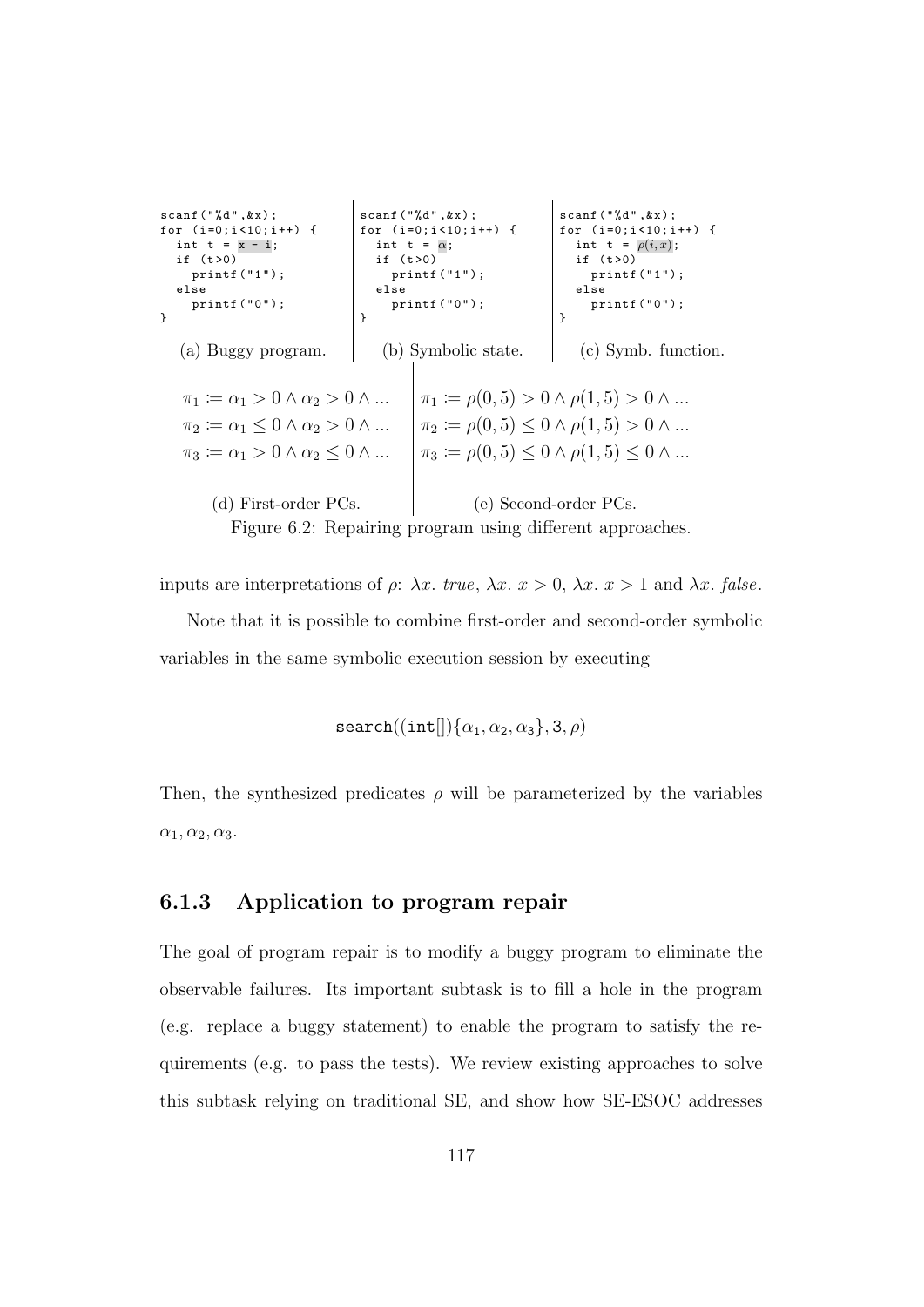their limitations.

Consider a program  $P$  in Figure [6.2a](#page-129-0) that reads a number, performs 10 loops iterations and, at each iteration, prints "0" or "1" depending on the sign of the variable t. For instance, for the input "5", it prints "1111100000". Assume that the correct output should be "1111111000", and our goal is to repair the program by replacing  $x - i$  with an expression from LIA (defined in Example [2\)](#page-127-0) that would enable the program to pass the test (e.g.  $x - i$  + 2).

Semantics-based repair approaches [\[73,](#page-188-0) [70\]](#page-187-0) infer a specification using symbolic execution, and synthesize a patch based on this specification. First, they replace the identified buggy expression with a symbolic variable  $\alpha$  as shown in Figure [6.2b.](#page-129-0) Then, they symbolically execute the program with the input "5" and infer path conditions  $\pi_1, \pi_2, ..., \pi_{1024}$  shown in Figure [6.2d.](#page-129-0) Finally, a patch is synthesized by solving the following second-order formula:

$$
\exists e \in Term. \ (\bigvee_i \pi_i[\alpha \mapsto e]) \land stdout = \text{``1111111000''}
$$

where *stdout* is a variable that captures the standard output of the application,  $\pi_i[\alpha \mapsto e]$  is a formula obtained from  $\pi_i$  by substituting  $\alpha$  with the term e. Such techniques suffer from the path explosion problem. For instance, there are 10 loop iterations and therefore the algorithm has to explore 1024 paths, as shown in Figure [6.2d.](#page-129-0)

We now demonstrate how  $SE\text{-}ESOC$  can be used to address the aforementioned limitation of previous techniques. Instead of using first-order variables  $\alpha$  to infer synthesis specification, we replace the buggy statement with a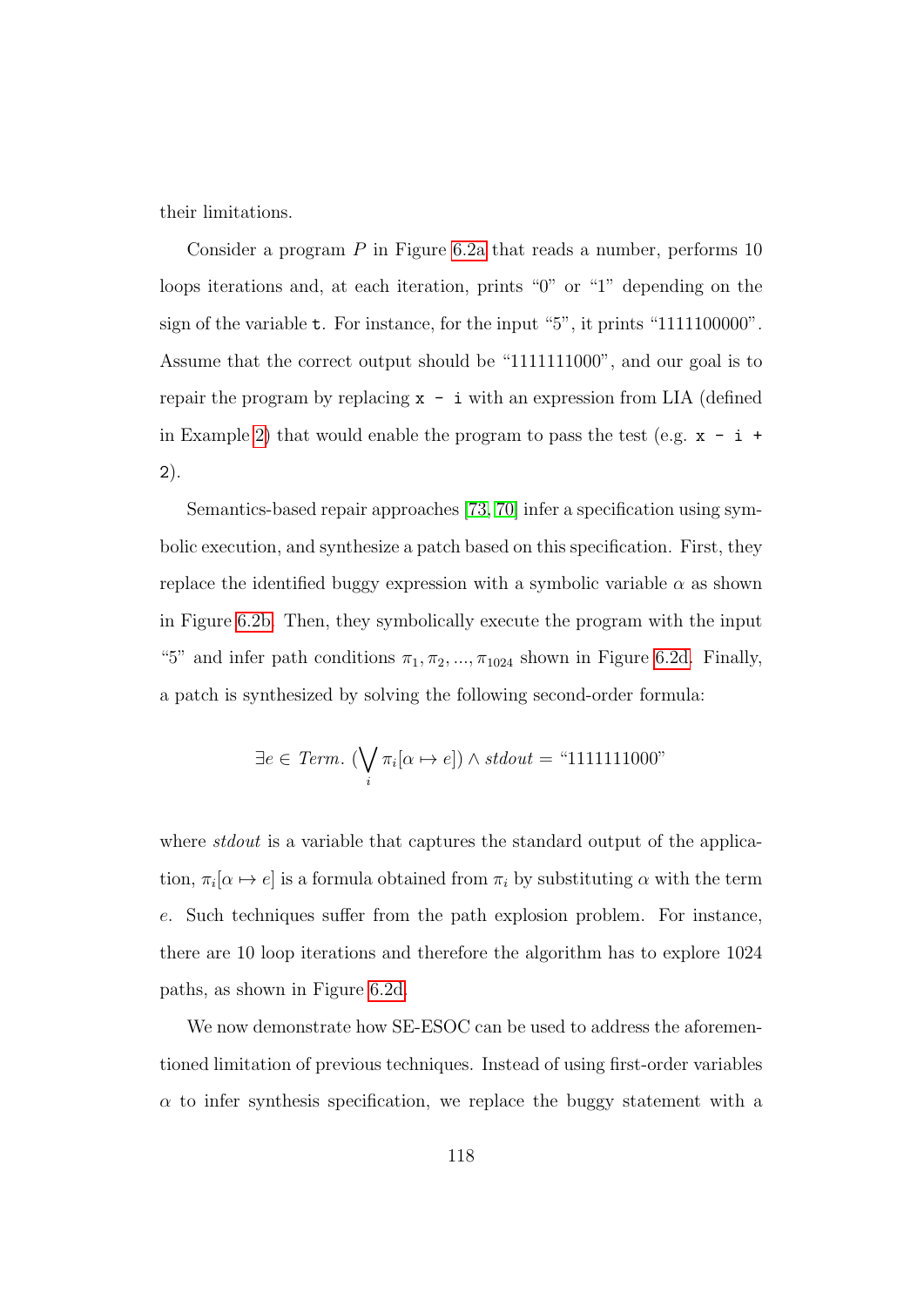symbolic function  $\rho$  as shown in Figure [6.2c.](#page-129-0) Then, SE-ESOC is applied to directly synthesize a patch by finding an interpretation of  $\rho$  that satisfies a test-passing path. The key benefit of this approach is that it substantially reduces the number of explored paths. For the described example, it will explore at most 20 execution paths as shown in Figure [6.2e,](#page-129-0) and the rest of the paths are infeasible, which can be non-constructively proven as follows.

Proof. Among 1024 possible paths, there are 1004 paths with path conditions containing the clauses  $\rho(l, 5) > 0, \rho(n, 5) \leq 0, \rho(m, 5) > 0$  or the clauses  $\rho(l, 5) \le 0, \rho(n, 5) > 0, \rho(m, 5) \le 0$  for some  $l < n < m$ . All these path conditions are unsatisfiable since for any  $\rho \in \text{Term}, \lambda x.\rho(x, 5)$  is monotonic.  $\Box$ 

Note that monotonic functions in this example are given for clarity. Our approach does not rely on monotonicity, and is effective in more general cases as shown experimentally in Section [6.3.2.](#page-142-0)

SE-ESOC enables a reduction of the number of explored paths since it takes the language of symbolic function interpretations into account, i.e. it is syntax-guided. The reduction of the number of explored paths has important implications, since it might increase the efficiency of program repair or increase the probability of finding a patch when repairing programs with loops.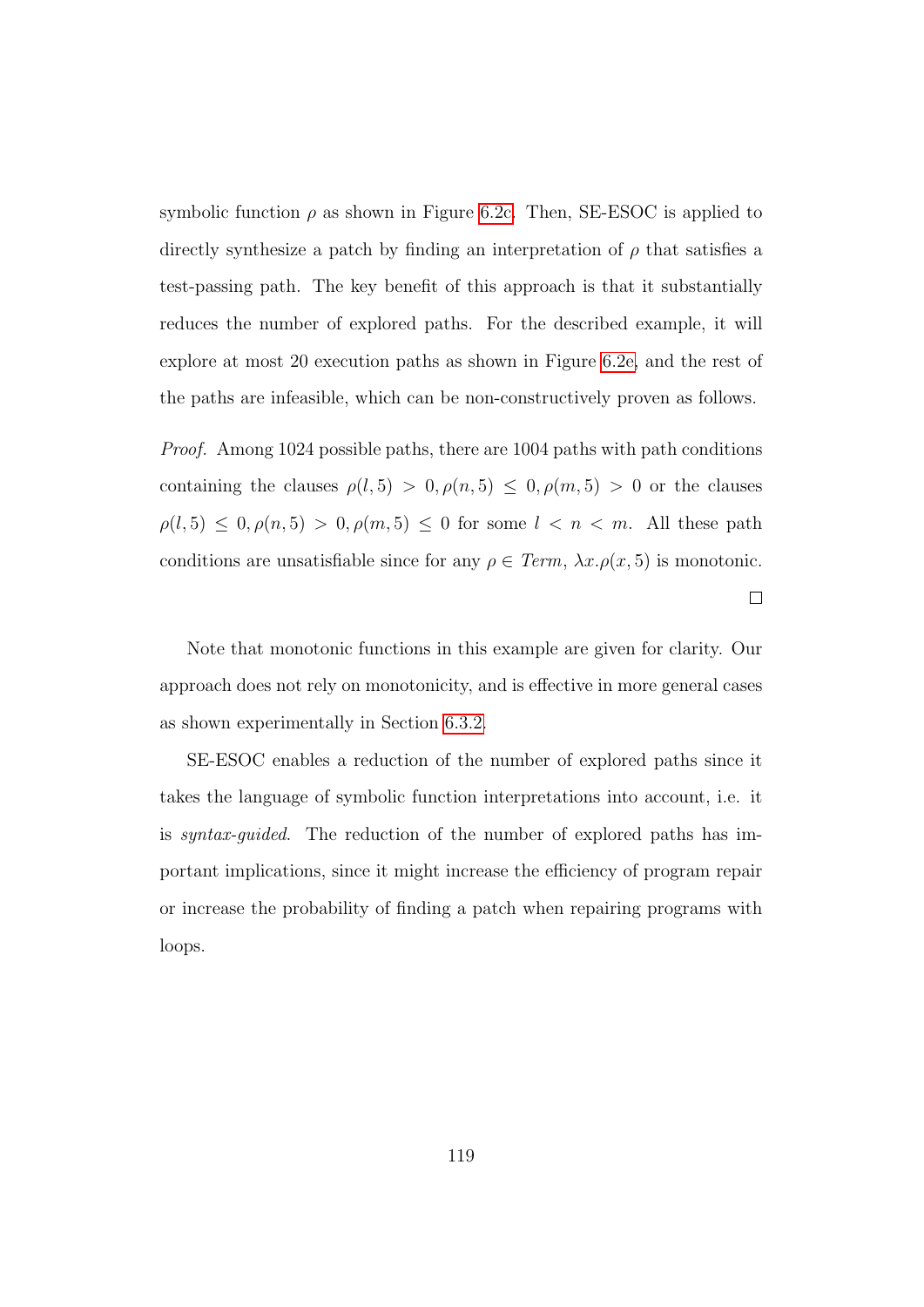<span id="page-132-1"></span>

Figure 6.3: Encoding via propositional selector variables.

### 6.2 Methodology

In this section, we first formally describe second-order constraints used in our approach and a method of solving these constraints. Secondly, we demonstrate how second-order solving is integrated with symbolic execution, and describe implemented constraint optimizations. Finally, we show how the resulting technique can be applied for program repair.

#### <span id="page-132-0"></span>6.2.1 Second-order solving

As is usual in SMT literature [\[9\]](#page-178-0), we consider formulas and terms built from predicate and function symbols (e.g. "+", "−", ">") from a given signature Σ. We denote the set of all such formulas and terms as  $L<sub>Σ</sub>$ . We also consider a background theory  $\mathcal T$  that fixes the interpretations of the symbols in  $\Sigma$ . In this work, we are interested in an extended set of formulas and terms  $L_{\Sigma\cup P}$ constructed from the symbols in  $\Sigma$  and an additional set of predicate and function symbols P :=  $\{\rho_1, ..., \rho_n\}$  without interpretations in  $\mathcal{T}$ , that we refer to as second-order variables (or symbolic functions).

For a formula  $\phi$  over a second-order variable  $\rho$  and a term  $t \in L_{\Sigma}$  with a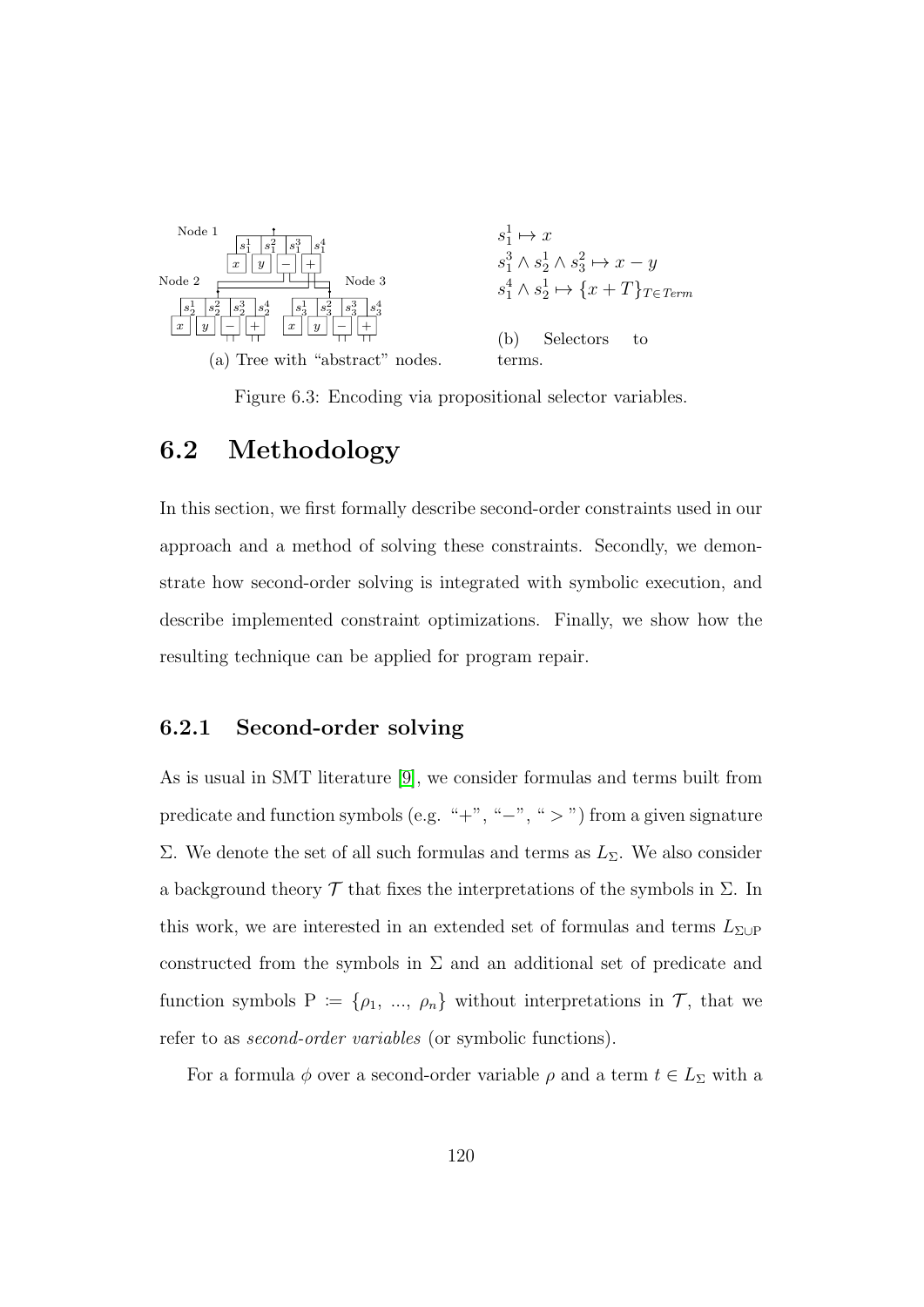designated set of variables  $x_1, ..., x_n$ , we say that a first-order formula  $\phi[\rho \mapsto t]$ is a *substitution* of  $\rho$  with t, if it is obtained by replacing each sub-term  $\rho(t_1, ..., t_n)$  of  $\phi$  (for some terms  $t_1, ..., t_n$ ) with a term computed as the result of beta-reduction of the lambda expression  $(\lambda x_1...x_n, t)$   $t_1...t_n$ . For instance, let  $\phi$  be  $\rho(a, 1) > 0$  and t be  $x_1 + x_2$ , then  $\phi[\rho \mapsto t]$  is defined as  $a + 1 > 0.$ 

<span id="page-133-0"></span>**Definition 17** (Second-order satisfiability). Let  $\phi \in L_{\Sigma \cup P}$  be a second-order formula,  $\mathcal{L}: \mathbb{P} \to 2^{L_{\Sigma}} - a$  mapping from second-order variables to sublanguages of  $L_{\Sigma}$  — be domains of interpretations. Then,  $\phi$  is satisfiable iff, for some terms  $t_1 \in \mathcal{L}(\rho_1), ..., t_n \in \mathcal{L}(\rho_n)$ , the first-order formula  $\phi[\rho_1 \mapsto$  $t_1, ..., \rho_n \rightarrow t_n$  is satisfiable w.r.t.  $\mathcal{T}$ .

The key part of this definition is the domains of interpretations  $\mathcal L$  that are sub-languages of  $L_{\Sigma}$  for each second-order variable. In our approach, the sub-languages are either provided by the user or by a tool/algorithm that relies on SE-ESOC. Particularly, a sub-language is defined as a pair  $(G, D)$ of a context-free grammar G with the symbols from  $\Sigma$  as terminals (as in SyGuS format  $|3|$ ) and an integer value D that describes the maximum depth of considered terms (i.e. the maximum number of nodes in a path from the root of a term to its leaf).

Similar to the prior approach described in Section [2.4.1,](#page-30-0) we rely on a library of components to encode a space of terms from a given language of interpretations. Note that for a synthesis problem with a language defined via a pair  $(G, D)$ , it is straightforward to encode it as a component-based synthesis problem by considering each grammar rule  $N \to F(N_1, ..., N_n)$  (for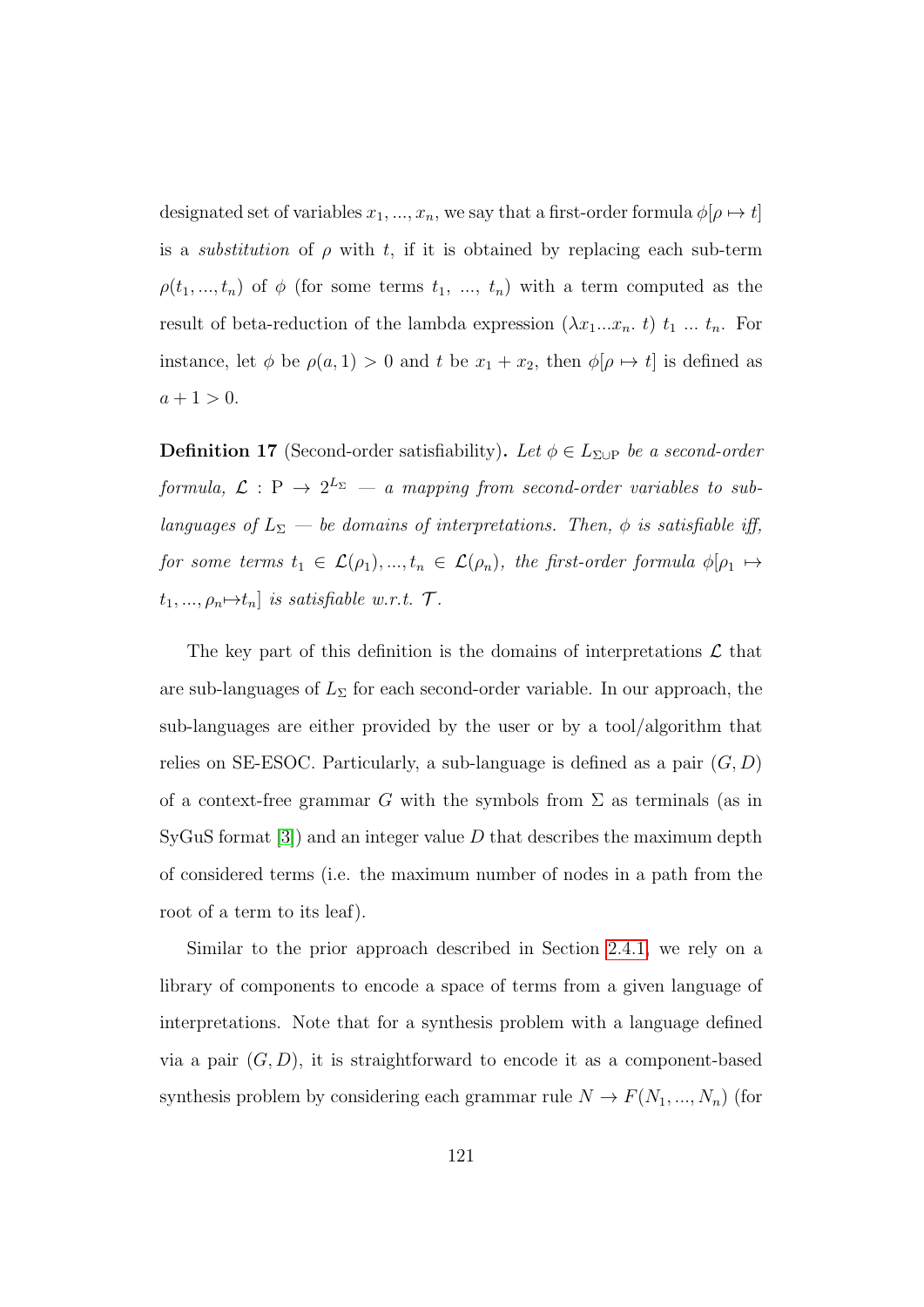non-terminals  $N, N_1, ..., N_n$  of G as a component F with inputs  $N_1, ..., N_n$ . Thus, without the loss of generality, we assume later that, instead of a grammar G, our language is defined through a set of components  $F_1, ..., F_C$ .

One way to implement a solver for the considered kind of second-order formulas is to encode them through first-order formulas using e.g. the approach described in Section [2.4.1.](#page-30-0) However, this approach relies on linear integer arithmetic to encode a space of terms, which results in inefficient proofs of unsatisfiability. On the other side, SE-ESOC critically depends on the performance of unsatisfiable queries to avoid infeasible paths, as shown in Section [6.1.3.](#page-129-1)

In order to optimize unsatisfiable queries, we introduce an new encoding of second-order formulas through propositional selector variables instead of integer location variables. Intuitively, this increases the effectiveness of conflict clause learning in CDCL-based [\[93\]](#page-191-0) SMT solvers [\[21,](#page-180-0) [17\]](#page-179-1) and therefore significantly improves the performance on unsatisfiable queries, which is shown experimentally in Section [6.3.](#page-140-0)

The key idea of the introduced propositional synthesis encoding is to represent the space of terms constructed from a given library of components via a tree with "abstract" nodes as shown in Figure [6.3a.](#page-132-1) Specifically, each intermediate node of the tree has as many subnodes as the maximal number of inputs of a component in a given component library. Each leaf of the tree corresponds to components that have no inputs. The semantics of each node is defined through the semantics of a component activated via selector variables.

Assume that  $s_i^j$  $i_i$  is the j-th selector of the *i*-th node, out<sub>*i*</sub> is the output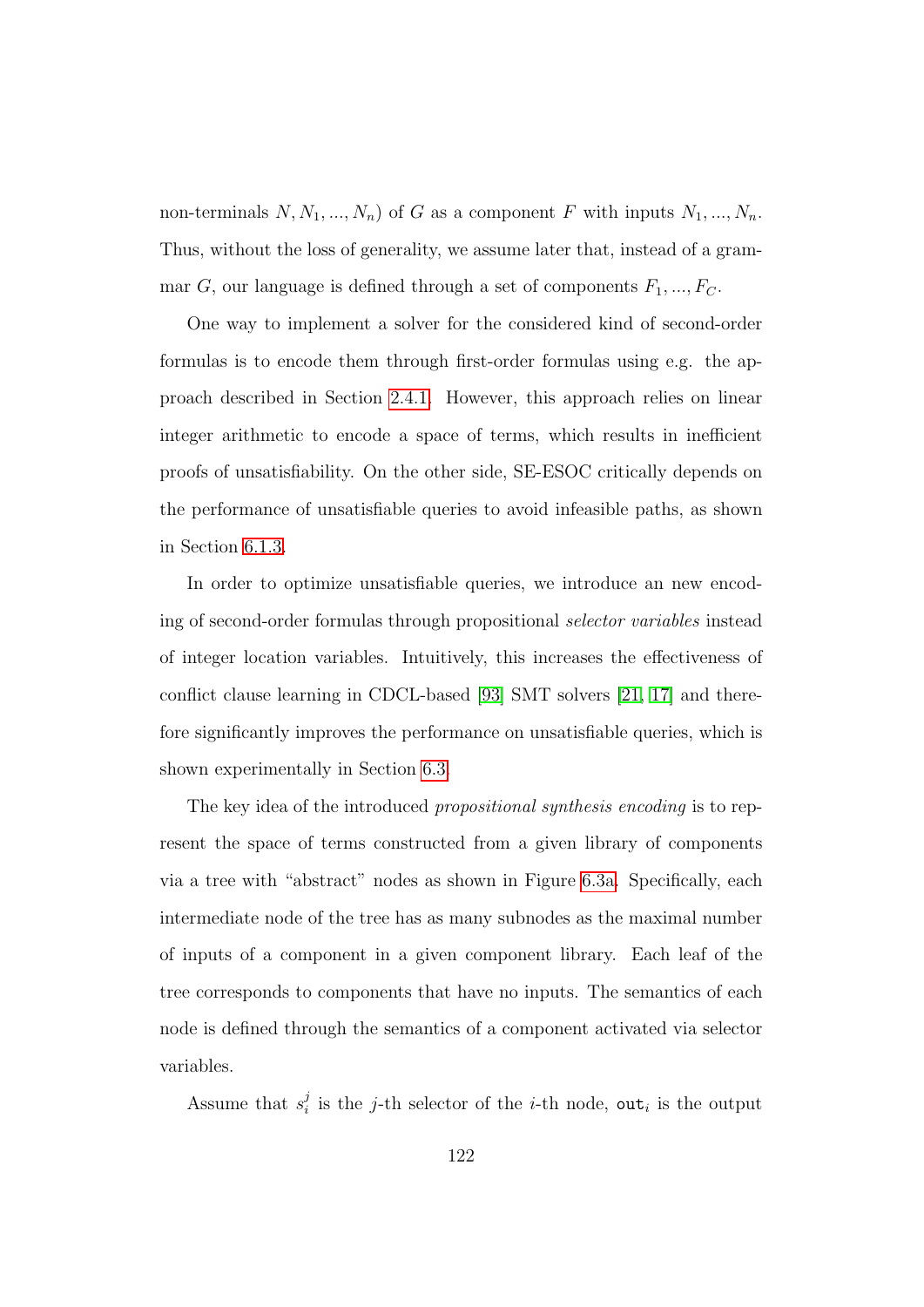of *i*-th node, C is the number of components,  $F_j$  is the semantics if the *j*-th component (e.g.  $\lambda xy. x + y$  for addition). For each node i with subnodes  $i_1, i_2, \ldots, i_k$ , a set of terms is encoded as  $\psi_i := \psi_{node} \wedge \psi_{choice}$ , such that

$$
\psi_{node} \coloneqq \bigwedge_{j \in [1, C]} s_i^j \Rightarrow \mathtt{out}_i = F_j(\mathtt{out}_{i_1}, \mathtt{out}_{i_2}, ..., \mathtt{out}_{i_k})
$$

$$
\psi_{choice} \coloneqq exactlyOne(s_i^1, s_i^2, ..., s_i^C)
$$

In this encoding,  $\psi_{node}$  describes how the output value of a node depends on the values of its subnodes,  $\psi_{choice}$  ensures that exactly one of the components is selected inside each node (the cardinality constraint exactlyOne is implemented using sorting networks [\[1\]](#page-177-1)). A term is constructed from an assignment of selector variables using a function Sval2Term that at each node picks a component that is activated by the corresponding selector variable as shown in Figure [6.3b.](#page-132-1) For instance, the term  $x-y$  is constructed by enabling the component – of the node 1 (via the selector  $s_1^3$ ), the component x of the node 2 (via the selector  $s_2^1$ ), and the component y of the node 2 (via the selector  $s_3^2$ ).

Using the above encoding, a second-order constraint solver can be implemented on top of a first-order solver. Specifically, for a given formula  $\phi$  over a second-order variable  $\rho$ , we define the procedure **Encode** as follows:

- each occurrence of a subterm  $\rho(t_1, ..., t_n)$  in  $\phi$  (for some terms  $t_1, ... t_n$ ) is assigned a unique index  $i$ ;
- for each occurrence of a subterm  $\rho(t_1, ..., t_n)$  in  $\phi$  with index i (for some terms  $t_1, ... t_n$ , the formula  $\phi$  is conjoined with  $\psi_1^i \wedge ... \wedge \psi_m^i$ , where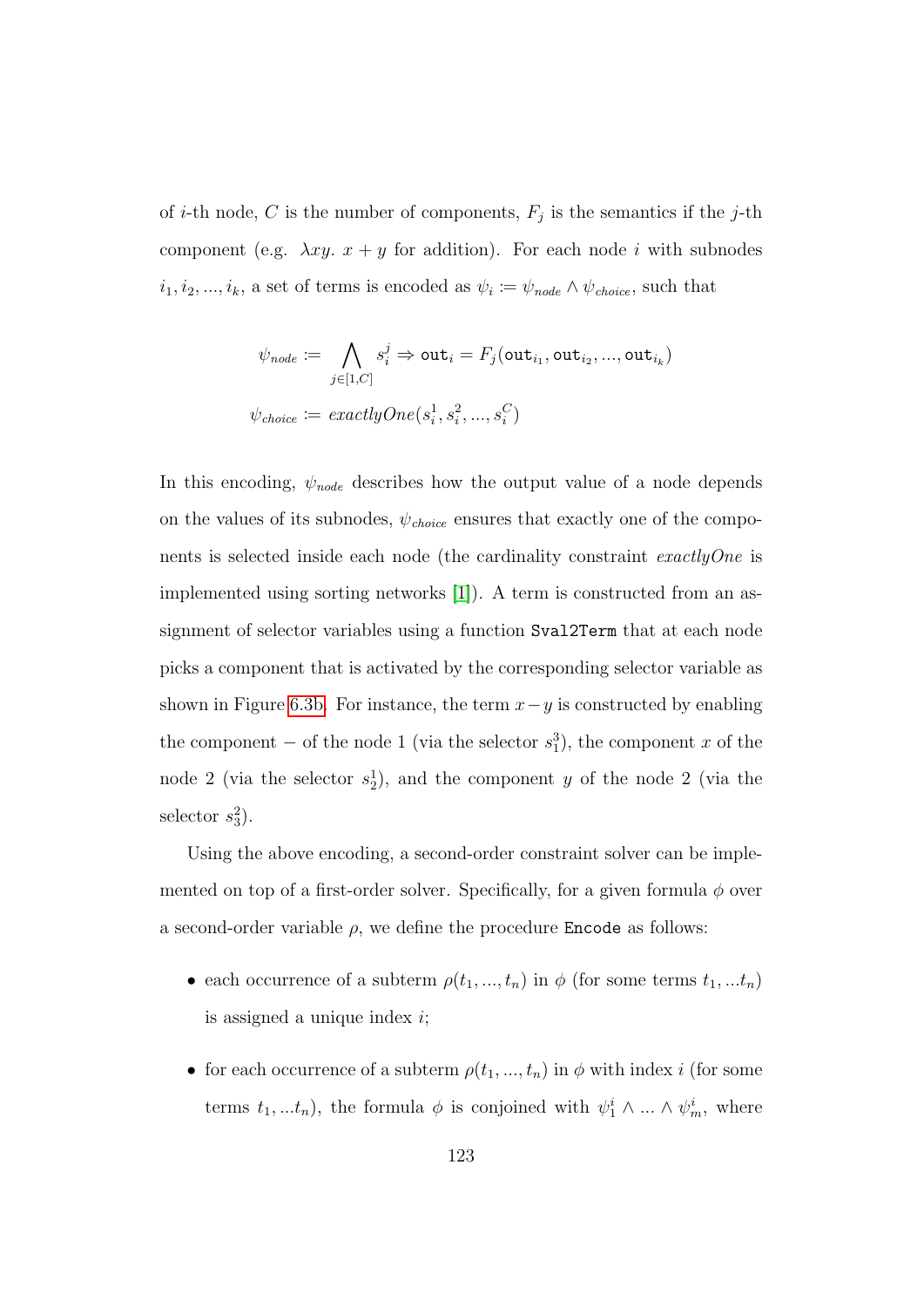m is the number of tree nodes and the terms  $t_1, ..., t_n$  are treated as components without inputs;

• each occurrence of a subterm  $\rho(t_1, ..., t_n)$  in  $\phi$  with index i (for some terms  $t_1, ... t_n$ ) is replaced with the variable out<sup>*i*</sup> representing the root of the  $i$ -th tree in the encoding.

Using this procedure, a second-order formula is transformed into a first-order formula over selector variables, which can be solved using an off-the-shelf SMT solver. From any satisfying assignment of the selector variables, an interpretation of  $\rho$  that satisfies  $\phi$  can be reconstructed using Sval2Term, as stated formally below:

**Proposition 2.** For any assignment of selector variables  $S := \{s_1 \mapsto b_1, ..., s_n \mapsto s\}$  $b_n$ } that satisfies  $\phi' \coloneqq$  Encode $(\phi)$ , the assignment  $\{\rho \mapsto \texttt{Sval2Term}(S)\}$  sat $is$ fies  $\phi$ .

#### 6.2.2 Extension of symbolic execution

Compared with traditional SE described in Algorithm [1,](#page-26-0) SE-ESOC modifies the function isSatisfiable. Specifically, it adds support for second-order constraints by implementing the approach described in Section [6.2.1.](#page-132-0) The function isSatisfiable encodes each query  $\phi$  using Encode before passing it to the underlying SMT solver. Later, a model of  $\phi$  can be reconstructed from the model computed by the underlying SMT solver using Sval2Term.

**Definition 18** (Second-order infeasible paths). Let P be a program taking a function as an input,  $\rho$  be a second-order variable, and L be a sub-language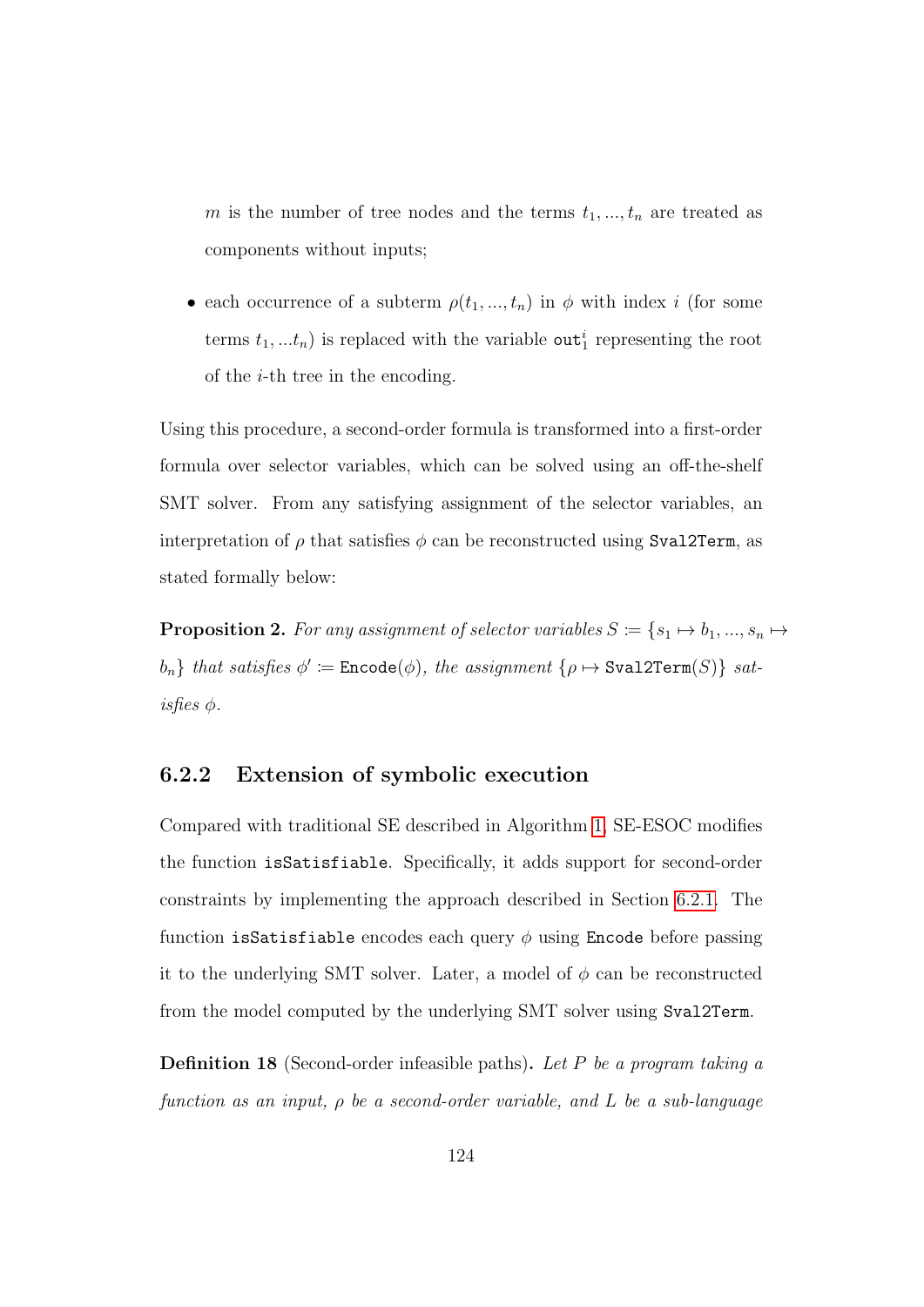of  $L_{\Sigma}$ . Then, a path along which SE-ESOC computes a path condition  $\pi$ by executing P with the symbolic input  $\rho$  is infeasible iff the second-order formula  $\pi$  is unsatisfiable w.r.t. the domain of interpretations  $\{\rho \mapsto L\}$ .

This definition of infeasible path depends on the syntax of the language of interpretations L. This property is crucial for mitigating the path explosion as will be shown in Section [6.3.2.](#page-142-0)

#### <span id="page-137-0"></span>6.2.3 Program repair

SE-ESOC can be used, among others, to synthesize patches for program defects or models for unavailable libraries. Similarly to prior works [\[73,](#page-188-0) [70\]](#page-187-0), the workflow of both these applications consists of three steps: injecting secondorder symbolic variables, performing specification inference, and synthesizing patches.

Symbolic variable injection. In the context of program repair, suspicious program statements are substituted with applications of symbolic functions to local program variables. Suspicious program statements can be identified using, for instance, statistical fault localization [\[42\]](#page-183-1). For each of the identified suspicious statements, we iteratively apply the following transformation schemas parameterized with second-order variable  $\rho$ :

• changing the right-hand side of an assignment:

$$
x \coloneqq E; \quad \mapsto \quad x \coloneqq \rho(v_1,...,v_n);
$$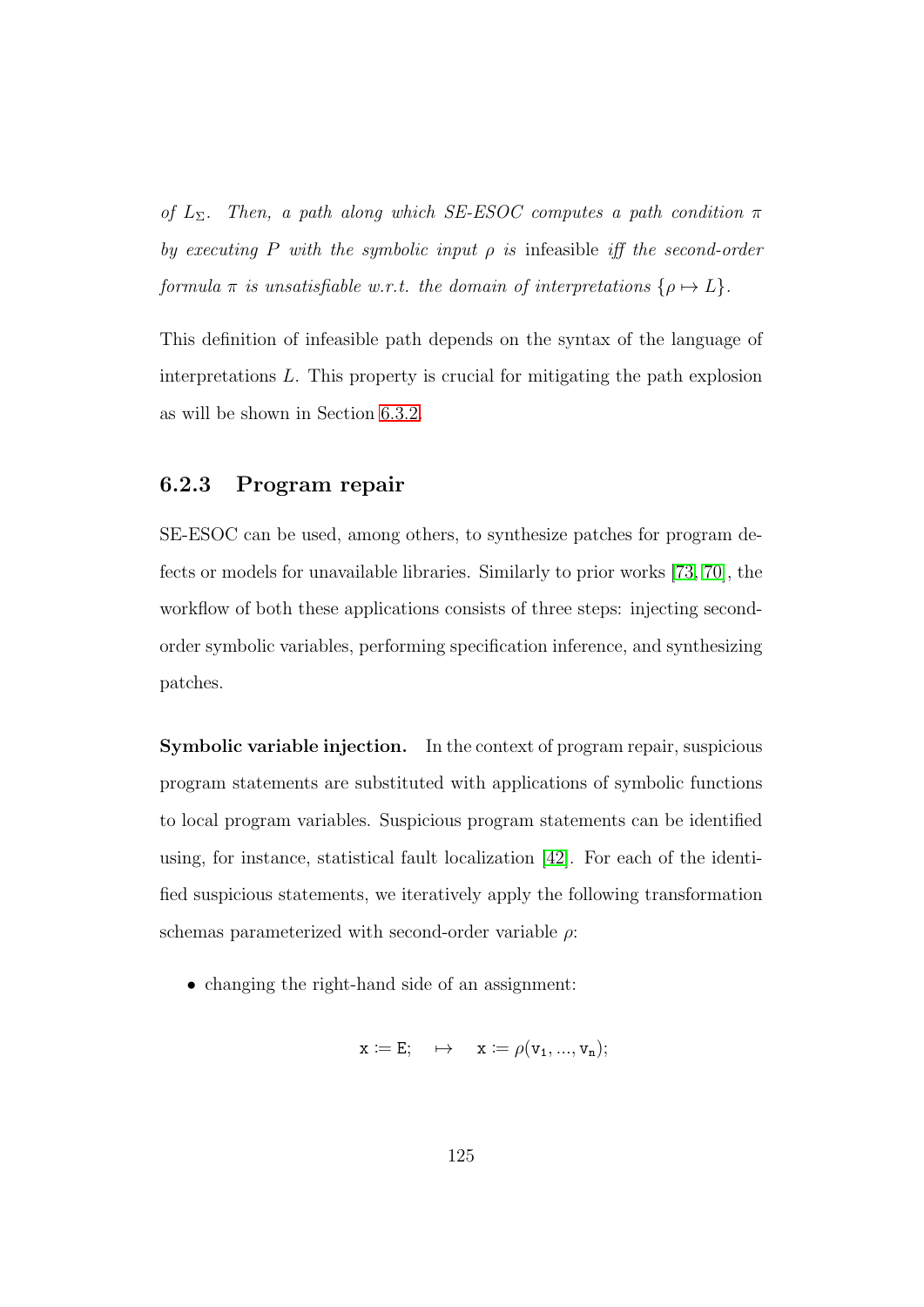• changing a condition:

$$
\texttt{if (E) } \{...\} \quad \mapsto \quad \texttt{if (} \rho(v_1, ..., v_n)) \ \{...\}
$$

• adding an if-guard:

$$
S;\quad \mapsto \quad \text{ if }\left( \rho(v_1,...,v_n) \right)\, S;
$$

where S is a statement, E is an expression, and  $v_1, \ldots v_n$  are visible program variables. Specifically, we adopted a recently proposed heuristics [\[112\]](#page-194-0) to select up to 10 local program variables whose definitions are the closest to the considered suspicious location.

Specification inference. The purpose of specification inference is to collect constraints over the injected second-order variables such that any interpretation that satisfies these constraint would meet our requirements. Specifically, our goal is to find interpretations of the symbolic functions that would enable the program to pass given tests. Assume that  $P$  is the original program, and  $P'$  is a program obtained by injecting a second-order variable  $\rho$ into P. Assume also that  $\{in_i, \phi_i\}_{i \in [0,n]}$  is a set of tests, where  $in_i$  is the input of the *i*-th test and  $\phi_i$  is the test assertion. For each test *i*, we execute the program  $P'$  using SE-ESOC with the concrete input  $in_i$  and obtain a set of path conditions  $\pi_1^i, \ldots, \pi_k^i$ , which are constraints over the variable  $\rho$ . Then, the specification is defined as follows: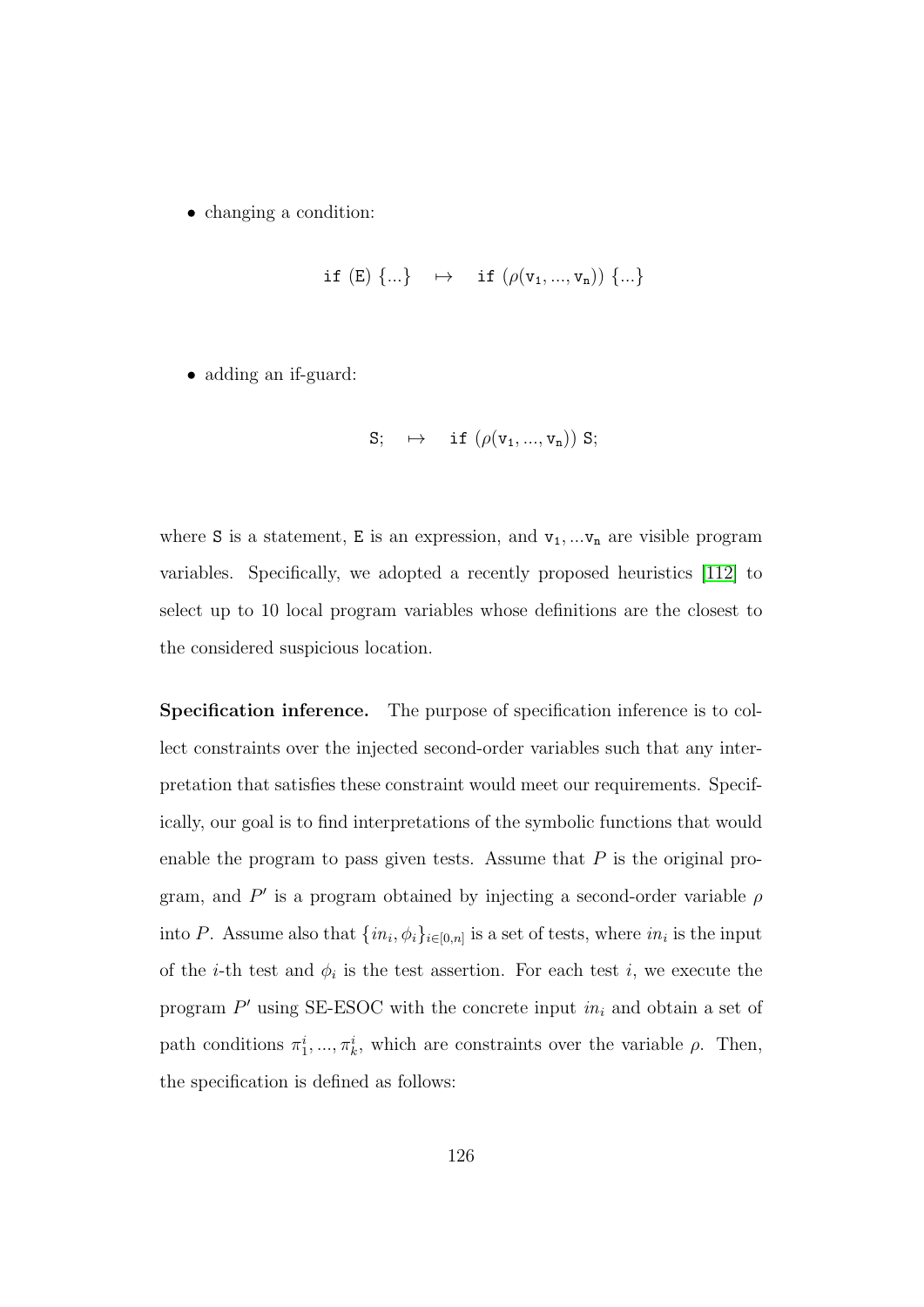<span id="page-139-0"></span>
$$
\bigwedge_{i=0}^{n} (\bigvee_{j=0}^{k} \pi_j^{i}) \wedge \phi_i
$$
\n(6.1)

The above second-order formula captures the property that for each test with index *i* there should be at least one path  $\pi_j^i$  along which the test assertion  $\phi_i$ holds.

Patch/model synthesis. To synthesize interpretations of symbolic functions that satisfies the formula [\(6.1\)](#page-139-0), we apply the second-order constraint solving method described in Section [6.2.1.](#page-132-0) For program repair, these interpretations constitute patches.

Tests are typically insufficient to guarantee the correctness of patches, which causes the test-overfitting problem [\[95\]](#page-191-1). The proposed approach is orthogonal to the problem of test-overfitting, however it is straightforward to integrate it with existing techniques for alleviating overfitting such as synthesizing minimal change via maximum satisfiability [\[69\]](#page-187-2) or applying antipattens [\[101\]](#page-192-1) or applying correctness assertions — by conjoining the encoding with additional constraints over selector variables.

#### 6.2.4 Implementation

We implemented SE-ESOC inside KLEE [\[12\]](#page-179-0), a widely used symbolic execution engine for C programs. Firstly, we extended KLEE to support secondorder variables and implemented the generation of second-order path conditions in the symbolic execution runtime. Secondly, we implemented the encodings described in Section [2.4.1](#page-30-0) and Section [6.2.1](#page-132-0) on top of the under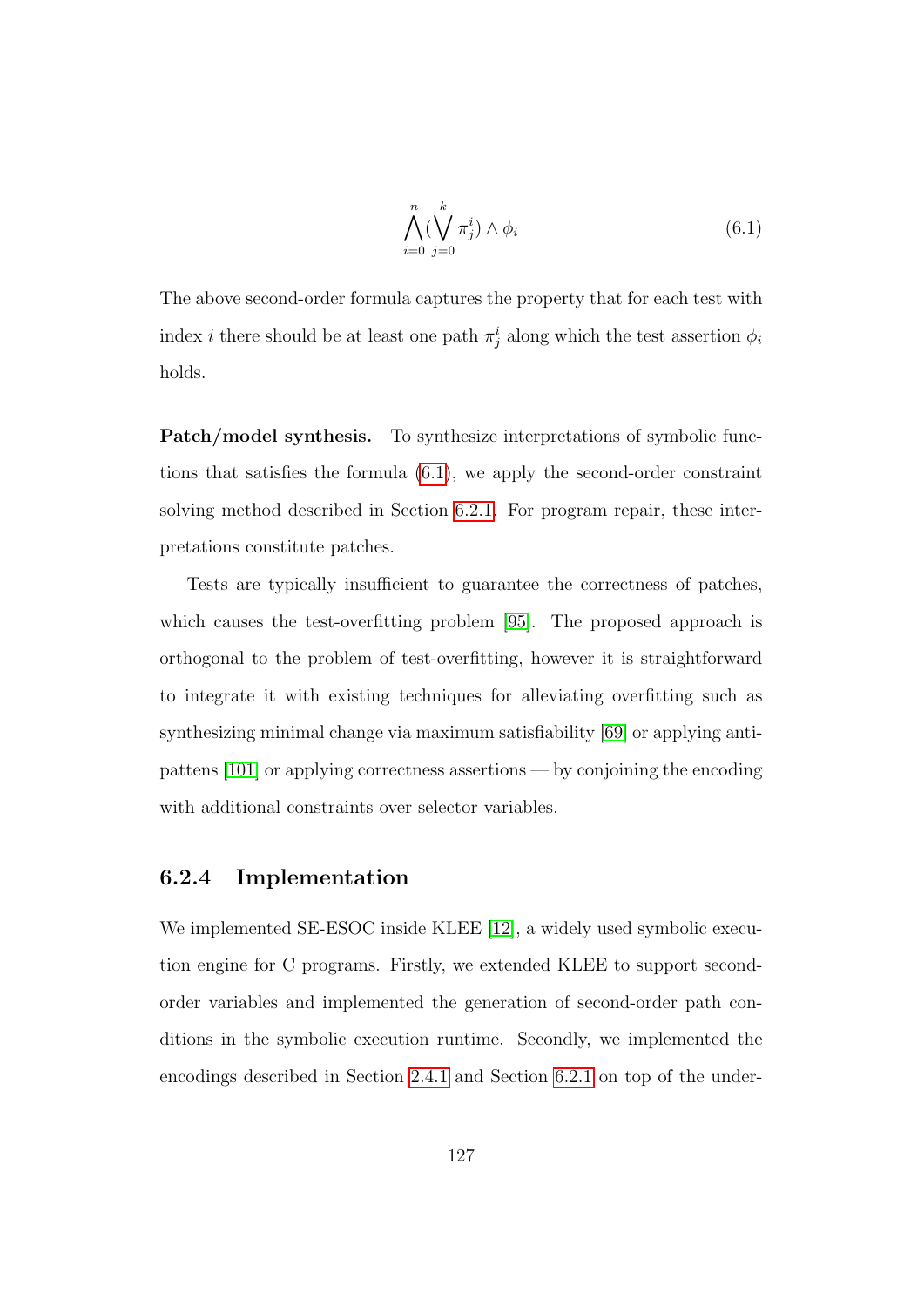lying SMT solver.

KLEE provides an intrinsic function klee make symbolic for injecting symbolic variables. For example, the following call marks the memory corresponding to the variable foo as symbolic.

```
klee_make_symbolic (&foo, sizeof (foo), "foo");
```
To let users introduce second-order variables, we added an intrinsic function klee apply symbolic. This function applies a symbolic function to program expressions. For instance, the following code can be used to inject a call of  $\rho$  in Example [6.2c:](#page-129-0)

```
int t = klee\_apply\_symbolic("rho", 2, (int [])(i, x});
```
where "rho" is the name of the second-order variable, 2 is the number of arguments, and  $(int[]){i, x}$  is the array of arguments.

## <span id="page-140-0"></span>6.3 Evaluation

This evaluation addresses the following research questions:

- (RQ1) Does SE-ESOC reduce the number of explored paths compared with program repair techniques relying in first-order symbolic execution? Does it improve the effectiveness of program repair?
- (RQ2) Does the introduced second-order solving method based on propositional encoding improve SE-ESOC performance compared to previous encodings?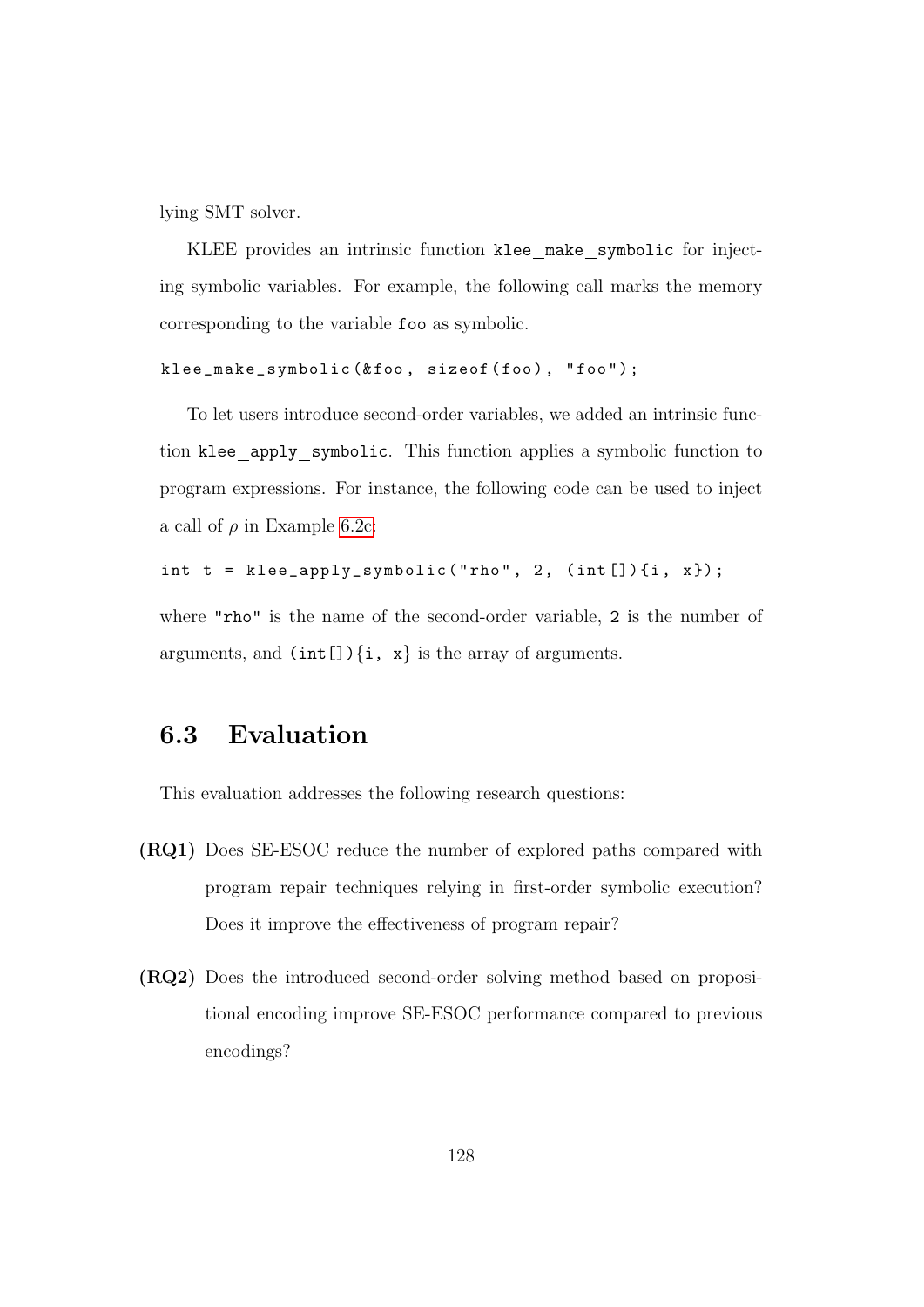Table 6.1: Subjects of DBGBench dataset

<span id="page-141-1"></span>

| Program | Description                                            | <b>Defects</b> |
|---------|--------------------------------------------------------|----------------|
| find    | Search for files in directory hierarchy                | 14             |
| grep    | Search for lines containing match to specified pattern | 13             |

#### 6.3.1 Experimental setup

To address the research questions, we conducted experiments with programs from GNU Coreutils<sup>[1](#page-141-0)</sup>, mature and widely-used implementations of UNIX utilities included in the majority of Linux distributions, that have been also employed in previous symbolic execution studies [\[12,](#page-179-0) [76\]](#page-188-1).

We used a recently introduced DBGBench dataset [\[11\]](#page-179-2). DBGBench is a collection of 27 bugs from GNU Findutils and GNU Grep shown in Table [6.1.](#page-141-1) We chose this benchmark because it contains real error in widely used software, and because this dataset was designed for evaluating, among others, program repair techniques.

To examine the effect of second-order constraints on the path explosion, we compared our approach with Angelix [\[70\]](#page-187-0), a state-of-the-art program repair system that relies on first-order symbolic execution. Specifically, we used the following three configurations:

- FO Angelix that relies on first-order symbolic execution.
- SO/CBS SE-ESOC that uses the encoding by Jha et al. [\[38\]](#page-183-0) for secondorder constraint solving.
- SO/PSE SE-ESOC that uses the introduced propositional encoding for second-order constraint solving.

<span id="page-141-0"></span><sup>1</sup>GNU Coreutils: <https://www.gnu.org/software/coreutils/>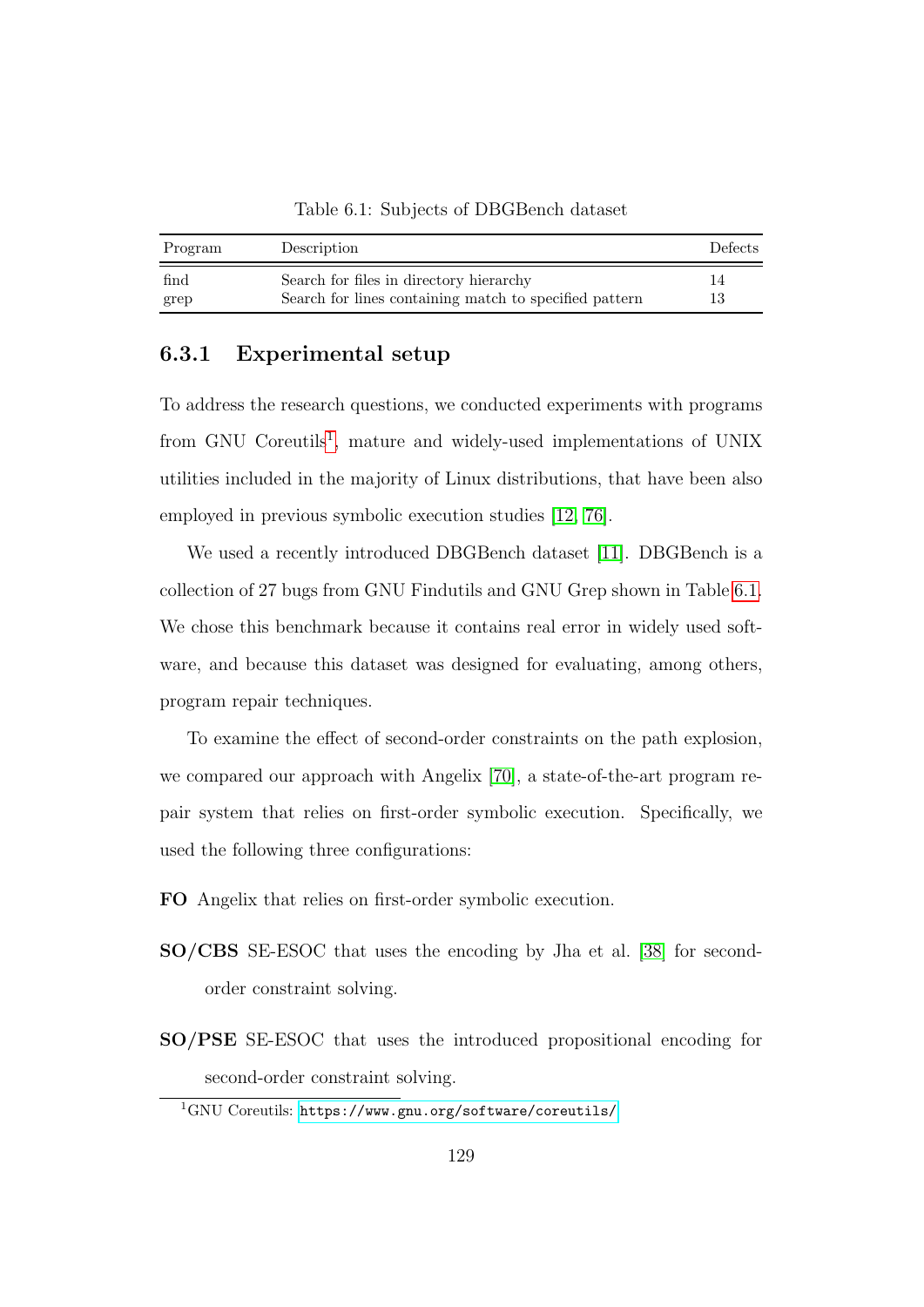<span id="page-142-1"></span>hBooli ::= hInti '<' hInti | hInti '<=' hInti | hInti '==' hInti | hBooli '||' hBooli | hBooli '&&' hBooli | '!' hBooli hInti ::= hVar i | hConstanti | hInti '+' hInti | hInti '-' hInti | '-' hInti (a) Boolean functions. hTermi ::= hVar i | hConstanti

|  $\langle Term \rangle$  '+'  $\langle Term \rangle$  |  $\langle Term \rangle$  '-'  $\langle Term \rangle$  | '-'  $\langle Term \rangle$  $\langle Bool \rangle$  '?'  $\langle Term \rangle$  ':'  $\langle Term \rangle$ 

(b) Integer functions.

Figure 6.4: Language of interpretations (search space).

Table 6.2: SE-ESOC results.

<span id="page-142-2"></span>

| Subject             | Patch                    |                         |                               | Paths          |                | Time           |                               |                                | SAT/UNSAT                      |          |                             |
|---------------------|--------------------------|-------------------------|-------------------------------|----------------|----------------|----------------|-------------------------------|--------------------------------|--------------------------------|----------|-----------------------------|
|                     | FO                       |                         | SO/CBS SO/PSE                 | FO.            | SO/CBS SO/PSE  |                | FO                            |                                |                                |          | SO/CBS SO/PSE SO/CBS SO/PSE |
| find.091557f6       |                          |                         | Correct                       | 400            | $\mathbf{0}$   | 16             | $2m$ 35s                      | TO                             | 2m 29s                         | 3.5s/TO  | 2.2s/3.8s                   |
| find.24bf33c0       |                          |                         | Plausible Plausible Plausible | $\overline{2}$ | $\overline{2}$ | $\mathbf{2}$   | 2s                            | 3s                             | 3s                             | $1.3/-$  | $0.5s/-$                    |
| find.24e2271e       | Correct                  | Correct Correct         |                               | 24             | 24             | 24             | 39s                           | 1m 1s                          | $1m$ $43s$                     | $2.1s/-$ | $2.2s/-$                    |
| find.07b941b1       |                          |                         | Plausible Plausible Plausible | 11             | 11             | 11             | 29s                           | 41s                            | 31s                            | $0.7s/-$ | $0.5s/-$                    |
| find.e6680237       | Correct                  | $\emph{Correct}$        | Correct                       | 46             | 46             | 46             | 56s                           | $2m$ 41s                       | 2m23s                          | $1.2s/-$ | $1.1s/-$                    |
| find.dbcb10e9       |                          |                         | Correct                       | 400            | $\mathbf{0}$   | 14             | $3m$ $31s$                    | TO                             | 3m <sub>1s</sub>               | 3.0s/TO  | 1.7s/5.8s                   |
| $find$ -e $1d0a991$ |                          |                         | Plausible Plausible Plausible | $\overline{4}$ | 4              | $\overline{4}$ | 5s                            | 5s                             | 5s                             | $2.2s/-$ | $1.9s/-$                    |
| grep.55cf7b6a       |                          | Correct Correct Correct |                               | $\mathbf{2}$   | $\overline{2}$ | $\mathbf{2}$   | 3s                            | 3s                             | 3s                             | $0.8s/-$ | $0.4s/-$                    |
| grep.3220317a       |                          |                         | Plausible Plausible Plausible | 27             | 27             | 27             | 41s                           | 1 <sub>m</sub> 5 <sub>s</sub>  | $1m$ $11s$                     | $1.2s/-$ | $1.1s/-$                    |
| grep.db9d6340       |                          |                         | Plausible Plausible Plausible | $\mathbf{2}$   | $\mathbf{2}$   | $\mathbf{2}$   | 2s                            | 3s                             | 2s                             | $1.8s/-$ | $0.6s/-$                    |
| grep.c96b0f2c       |                          |                         | Plausible Plausible Plausible | 41             | 41             | 41             | $1m$ $19s$                    | $1m\,59s$                      | $2m$ 11s                       | $2.2s/-$ | $2.3s/-$                    |
| grep.5fa8c7c9       | $\operatorname{Correct}$ | Correct                 | Correct                       | 34             | 34             | 34             | 55s                           | $2m$ 43s                       | 1 <sub>m</sub> 35 <sub>s</sub> | $4.9s/-$ | $3.8s/$ -                   |
| grep.54d55bba       |                          |                         | Plausible                     | 400            | $\theta$       | 26             | $2m$ 42s                      | TO                             | $2m\,59s$                      | 4.1s/TO  | 2.4s/5.2s                   |
| Overall             | 10                       | 10                      | 13                            | 107.2          | 14.8           | 19.2           | 1 <sub>m</sub> 5 <sub>s</sub> | 1 <sub>m</sub> 21 <sub>s</sub> | 1m24s                          | $2.2s/-$ | 1.6s/4.9s                   |

We conducted all experiments on an  $\mathrm{Intel}^{\circledR}$  Core™ i7-2600 CPU 3.40GHz machine running Ubuntu 14.04 with 8GB of memory.

#### <span id="page-142-0"></span>6.3.2 Program repair

To investigate the effect of second-order constraints on path explosion, we compared SE-ESOC configurations with Angelix (FO). Particularly, we executed repair algorithms described in Section [6.2.3](#page-137-0) on the subjects of DBG-Bench, using developer-provided tests as the correctness criteria for patches.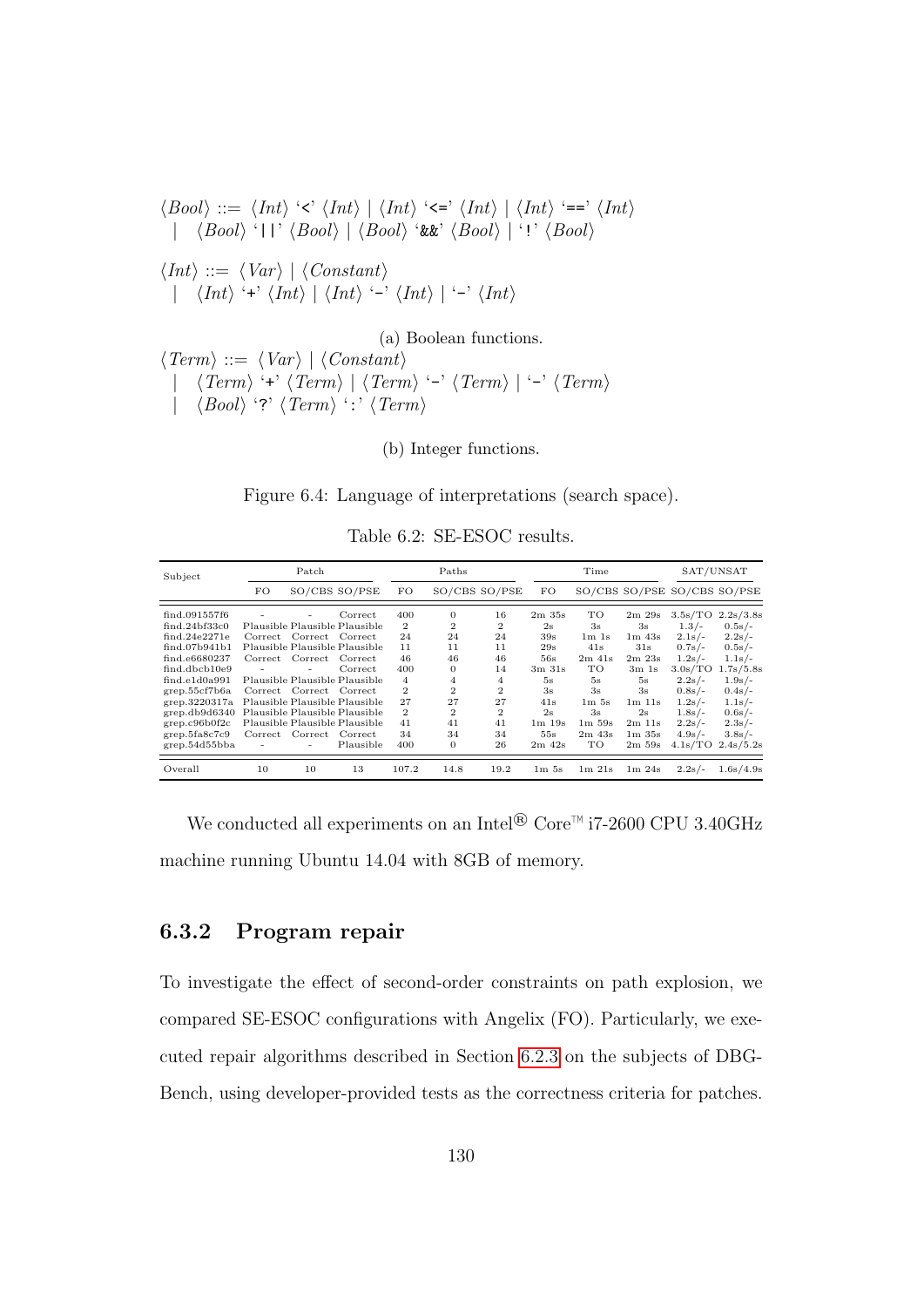For each suspicious program location, we bounded<sup>[2](#page-143-0)</sup> the number of explored paths to 400, and used a 10 minutes time limit. SE-ESOC configurations used the languages of interpretations given in Figure [6.4a](#page-142-1) and Figure [6.4b.](#page-142-1) The same languages were used by Angelix (FO) synthesizer. Besides, we specified the depth bound  $D \coloneqq 3$  for the synthesized functions.

Table [6.2](#page-142-2) summarizes the results of our experiments. The column "Subject" lists subject program and their versions (commit hashes). The columns "Patch" show if a patch was generated by each configuration; we present only versions for which at least one configuration generated a repair. In these columns, "Correct" indicates that the generated patch is syntactically equivalent to the developer patch, otherwise the patch is classified as "Plausible".

In order to investigate the cause of failures of some configurations to find a patch, we collected additional statistics of symbolic execution sessions. For each configuration, we collected data for the session in which the program is executed symbolically with the failing test and a symbolic variable is installed in the fix location. Specifically, the columns "Paths" in Table [6.2](#page-142-2) denote how many paths were explored by each configuration during this symbolic execution session. The columns "Time" show the time taken by each configuration to explore these paths.

Overall, the configurations based on second-order constraints generated all the patches generated by the approach based on first-order constraints, and  $SO/PSE$  also found three additional patches for find.091557f6, find.dbcb10e9

<span id="page-143-0"></span><sup>&</sup>lt;sup>2</sup>It is common for synthesis-based program repair techniques to rely on path bounds. For instance, an enumerative approach SPR [\[62\]](#page-186-2) uses the bound of 11 paths.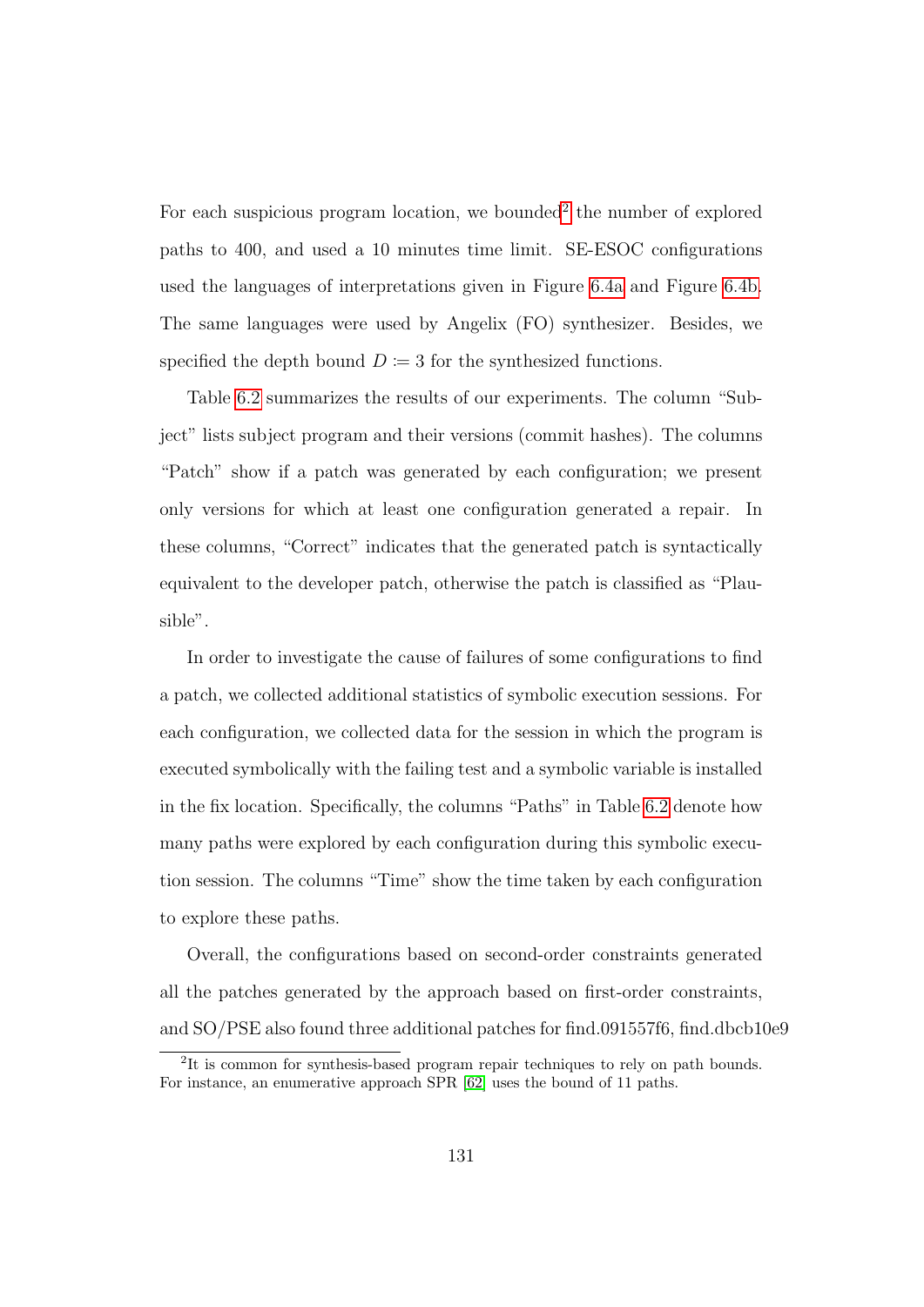and grep.54d55bba. For each of these three cases, FO reached the limit of 400 paths during exploration, while SO/PSE reduced the number of explored paths to 14-26, which led to the successful generation of patches. However, SO/PSE required slightly more time on average for path exploration compared with FO (1m 24s for SO/PSE, and 1m 5s for FO).

In all three cases for which SO/PSE exclusively generated patches, the modified statements are executed multiple times by the failing tests. To explain how the reduction of explored paths is achieved in this case, we consider the experiments with the bug find.091557f6 in greater details. This bug in find utility is caused by a wrong handling of symbolic link loops when searching for files in a directory. One of the possible correct fixes is to add the disjunct  $ent$ ->fts errno == ELOOP to the condition shown in Figure [6.5a.](#page-147-0)

To synthesize a patch, Angelix (FO) replaces the buggy condition with a first-order variable, and performs symbolic execution to infer synthesis specification. The condition is evaluated multiple time during an execution of the failing test, and Angelix (FO) fails to infer sufficient specification to synthesize a patch due to the path explosion (since it terminates after reaching the limit of 400 paths).

Contrary to Angelix, SE-ESOC injects a second-order variable  $\rho$  applied to local program variables as shown in Figure [6.5a.](#page-147-0) It also associates the language in Figure [6.4a](#page-142-0) and the bound  $D = 3$  with  $\rho$ , that effectively define the search space of patches. This enables SE-ESOC to take advantage of the stronger notion of infeasibility (Definition [17\)](#page-133-0) to prune irrelevant paths. Specifically, it determines that only 16 execution paths are feasible w.r.t. the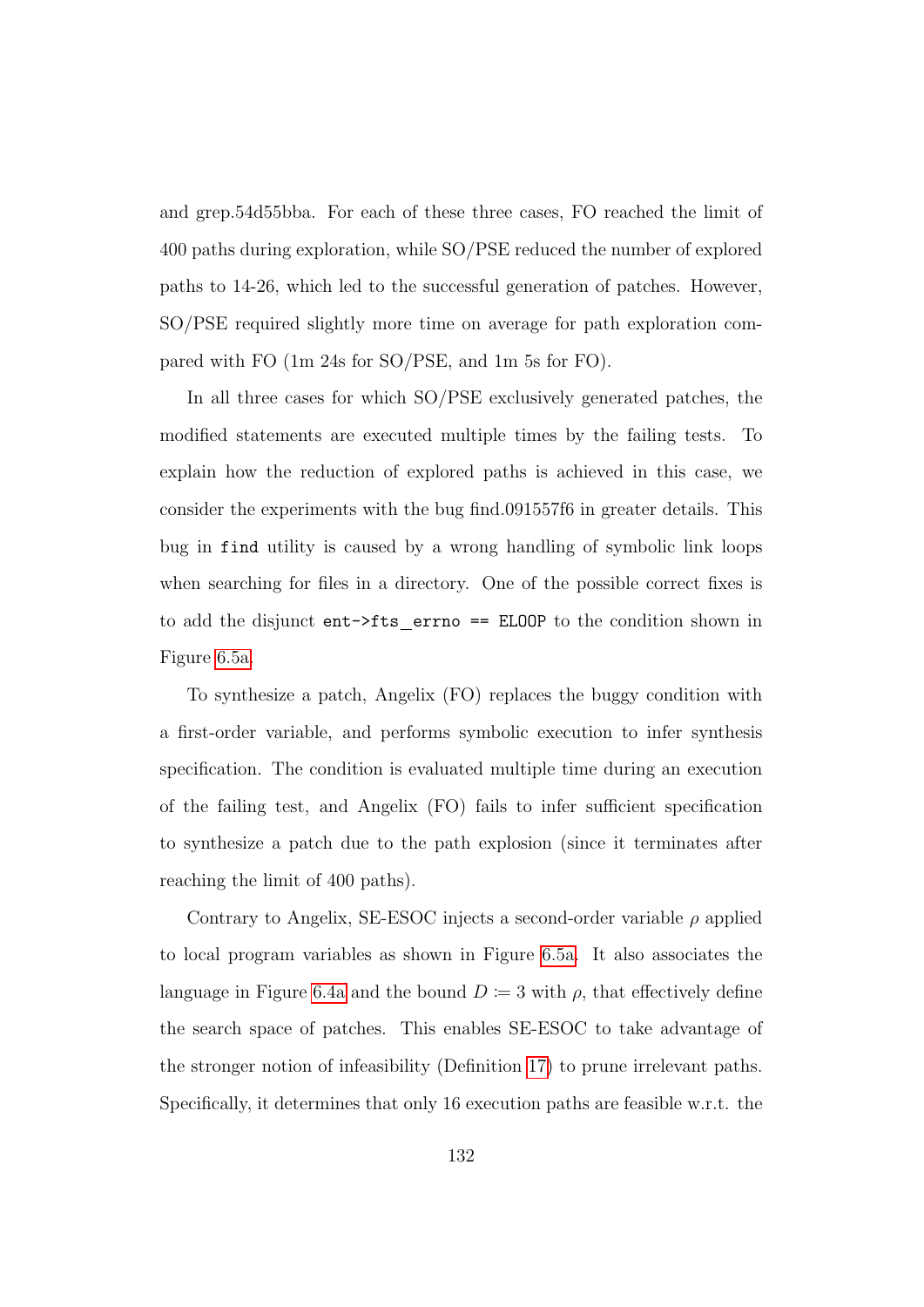considered language of interpretations, and synthesizes the interpretations  $\rho_1, ..., \rho_{16}$  in Figure [6.5b](#page-147-0) corresponding to the 16 feasible paths.

In order to prune infeasible paths, SE-ESOC has to solve more complex constraints than FO, which results in additional performance overhead. However, the execution time of SE-ESOC is less dependent on the bounds of symbolic execution. To demonstrate this, we executed FO and SE/PSE with the example in Figure [6.5a,](#page-147-0) ranging the number of explored paths ( $\sim$ -max-forks KLEE options) from 100 to 2000. The results of our experiment are presented in Figure [6.5c.](#page-147-0) As can be seen, the time taken by FO increases with the increase of the path bound, while the time taken by SE/PSE does not depend on the path bound, since it only has to explore 16 paths.

Overall, SE-ESOC helps alleviate path explosion when repaired expressions are executed multiple times during program execution.

#### 6.3.3 Second-order solving

Since our approach relies on the notion of infeasibility (Definition [17\)](#page-133-0) to prune explored paths, it is critical that it can efficiently handle unsatisfiable second-order queries. To investigate how existing component-based synthesis (CBS) encoding (Section [2.4.1\)](#page-30-0) and the introduced propositional (PSE) encoding (Section [6.2.1\)](#page-132-0) perform on unsatisfiable formulas that occur in the context of symbolic execution, we collected solver statistics in Table [6.2.](#page-142-1) The columns "SAT/UNSAT" demonstrate the average time taken by satisfiable and unsatisfiable queries during path exploration ("-" indicates that no such queries are performed). As can be seen, both CBS and PSE demonstrated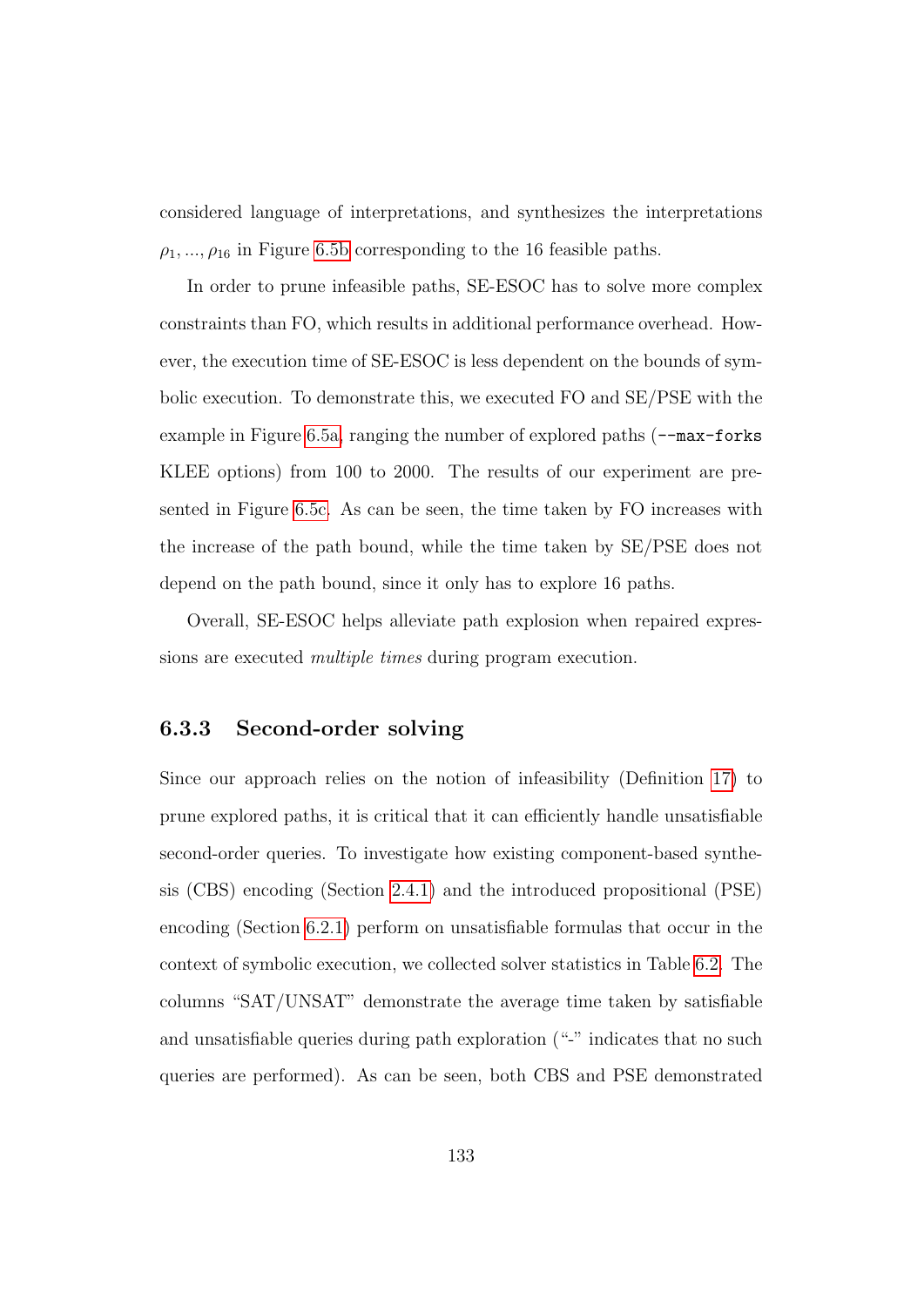comparable performance on satisfiable formulas (on average, CBS requires 2.2s, and PSE requires 1.6s). However, CBS did not solve any unsatisfiable queries within the time limit (10 minutes), while the average time taken by PSE on unsatisfiable queries is 4.9s, which is similar to the time taken by satisfiable queries. Thus, PSE is crucial in enabling SE-ESOC to avoid infeasible paths.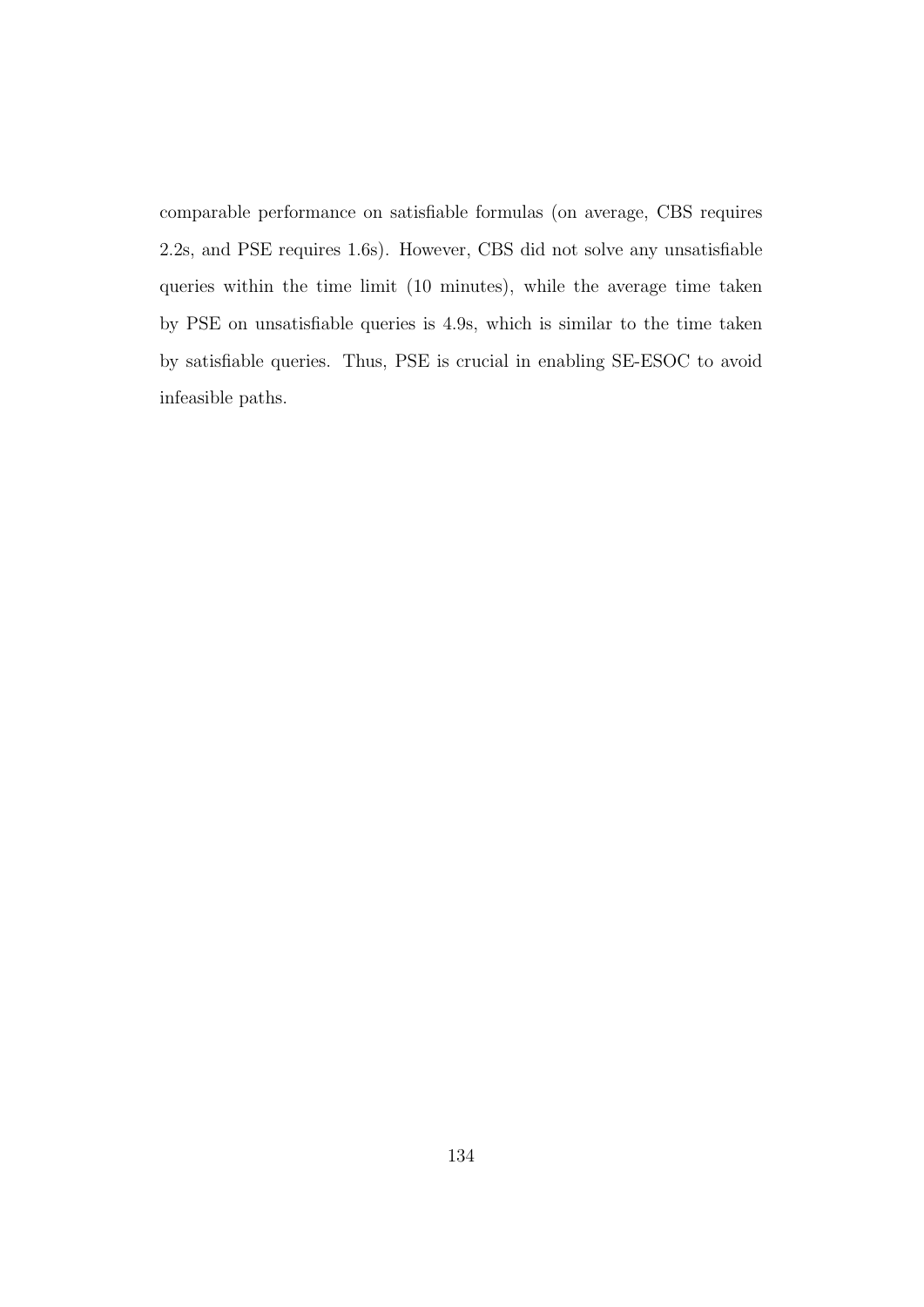```
...
else if (ent->fts_info == FTS_DC)
  {
    issue_loop_warning (ent);
    error_severity (1) ;
    return ;
  }
// \rho(ent->fts_info, ent->fts_errno, prev_depth)
else if (ent->fts_info == FTS_SLNONE){
    if ( symlink_loop ( ent -> fts_accpath ))
       {
         error(0, ELOOP, ent-> fits\_path);
         error_severity (1) ;
         return ;
...
```
(a) Buggy condition in find.091557f6.

```
\rho_1 := (4 \le \texttt{ent->fts_info})\rho_2 :=!(ent->fts_errno == prev_depth)
\rho_3 \coloneqq ((4 \, < \, \texttt{ent} \, \texttt{-} \rangle \, \texttt{fts\_info}) && (prev_depth <= \texttt{ent} \, \texttt{-} \rangle \, \texttt{fts\_errno}))
\rho_4 := ! (0 == ent ->fts_errno)
\rho_5 := ((ent - \frac{1}{15} \cdot 1) == ent-\frac{1}{15} = errno) || (9 <= prev_depth))
\rho_6 := (ent \rightarrow fits\_info == (7 + prev\_depth))\rho_7 := ((prev\_depth + ent -gt{fts\_errno}) = (ent -gt{fts\_info - 6}))\rho_8 \coloneqq ((\texttt{ent-&gt;fts\_errno} ~< \texttt{prev\_depth}) ~||~ (6 == \texttt{ent-&gt;fts\_info}))\rho_9 :=(ent ->fts_info < (4 + ent ->fts_errno))
\rho_{10} :=(ent ->fts_info <= (ent ->fts_errno + 6))
\rho_{11} \coloneqq ! (ent ->fts_info == 6)
\rho_{12} := (0 \leq \texttt{prev\_depth})\rho_{13} :=! (4 < ent ->fts_info)
\rho_{14} := ! (1 <= prev_depth)
\rho_{15} := ((ent - ifts\_errno \text{ } 5) ||  (ent - ifts\_info \text{ } 4) ||
\rho_{16} = ((ent ->fts_errno < 32) || (prev_depth == ent ->fts_info))
```
(b) Interpretations of  $\rho$  found along feasible paths.



(c) Time and explored paths.

Figure 6.5: Repairing wrong handling of symbolic link loops in find.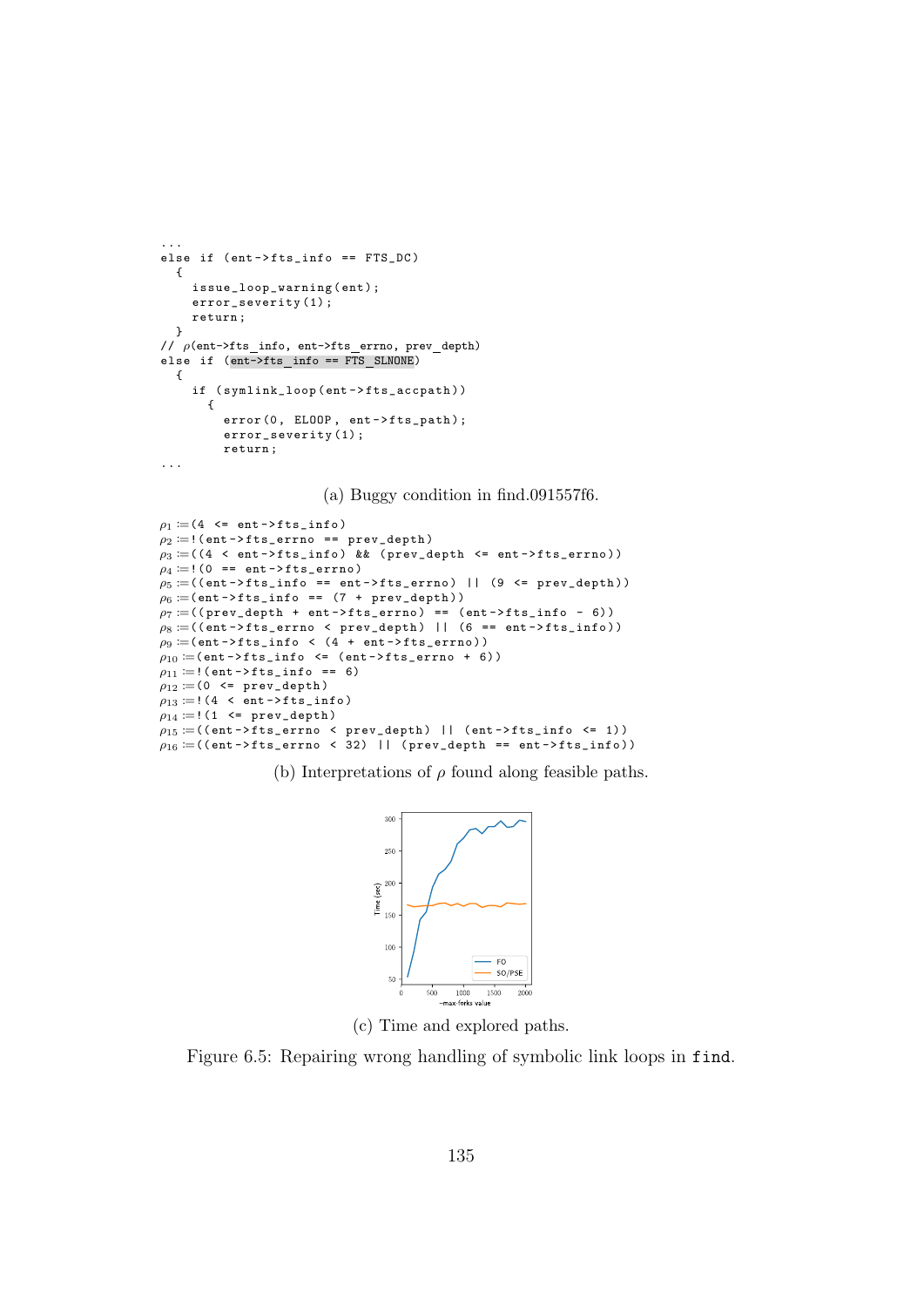# Chapter 7

## Related work

The contributions of this thesis are related to several areas of research: program repair, program synthesis, debugging, symbolic execution, software transplantation and equivalence checking.

## 7.1 Program repair

Since tractability and precision are the main challenges of program repair, most of existing works are focused either on designing a better search algorithm to scale program repair to large programs and large search spaces, or on developing methods to alleviate the test overfitting problem. Although the techniques proposed in this thesis form a cohesive framework, they can also be divided based on the problem they address. Specifically, Angelix [\[70\]](#page-187-0) that proposes an approach of inferring concise specification presented in Chapter [4](#page-70-0) and symbolic execution with existential second-order constraints presented in Chapter [6](#page-123-0) primarily tackle the tractability problem, while DirectFix [\[69\]](#page-187-1) that proposes an approach of synthesizing minimal changes presented in Chapter [3](#page-40-0)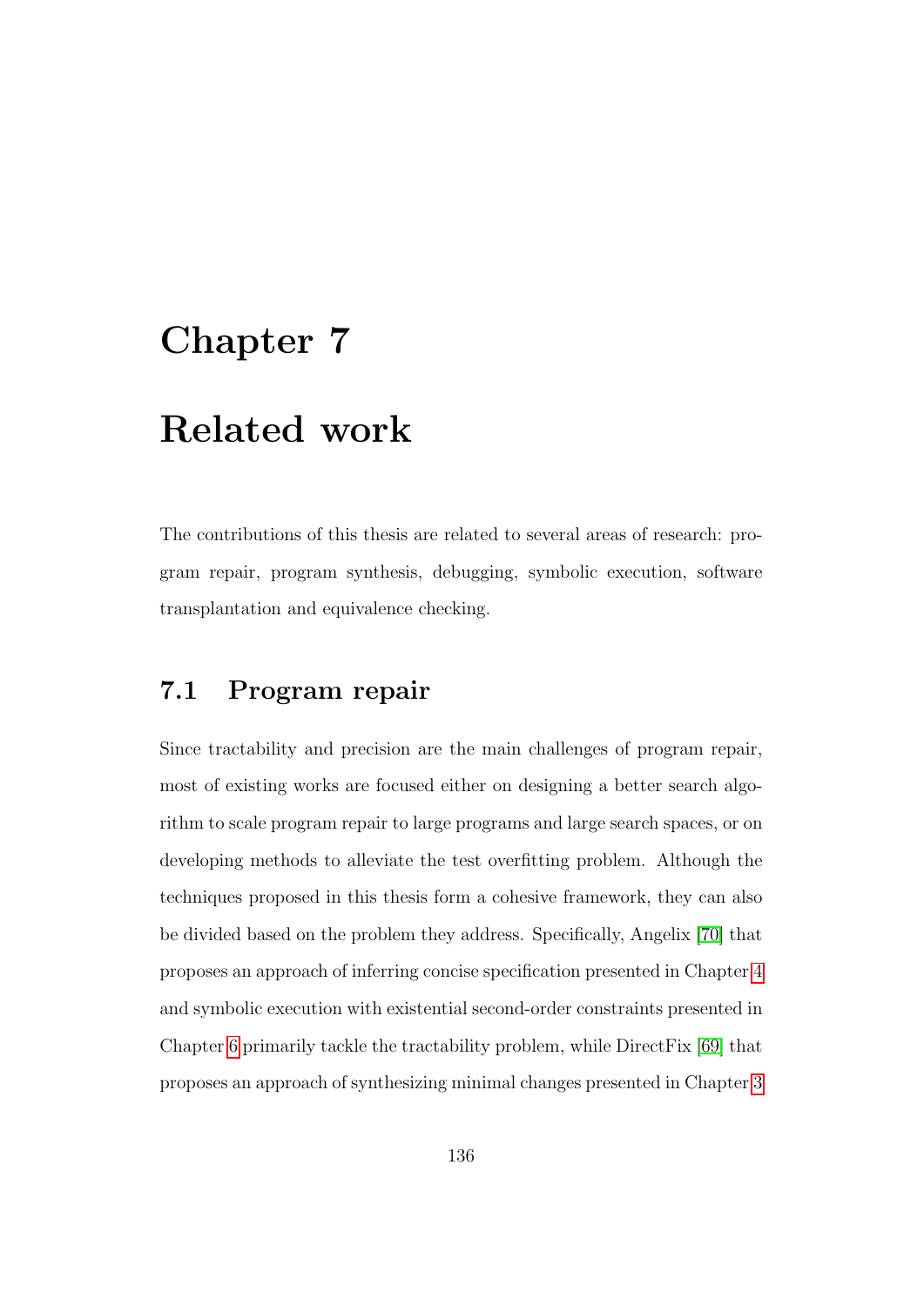and SemGraft [\[67\]](#page-187-2) that proposes an approach of using a reference implementation presented in Chapter [5](#page-96-0) are designed to alleviate test overfitting and increase the quality of generated patches.

#### 7.1.1 Addressing tractability

Existing approaches to address the tractability can be classified into two categories: syntactic and semantic.

Syntactic program repair techniques search for patches by generating and validating individual source code changes. GenProg [\[108\]](#page-193-0) and JAFF [\[5\]](#page-178-0) optimizes this process using genetic programming. Specifically, they apply mutation and crossover operators to create generations of program versions and evaluate them using a fitness function that counts the number of passing test. Subsequently, RSRepair [\[83\]](#page-189-0) and AE [\[107\]](#page-193-1) replace the genetic programming algorithm of GenProg with random search and adaptive repair search strategies, respectively. The benefit of these approaches is that they scale to large programs such as PHP and Wireshark [\[56\]](#page-185-0). However, a recent study [\[85\]](#page-190-0) revealed that the quality of the repairs generated from these tools might be unsatisfactory  $\frac{1}{2}$  a large number of these repairs simply delete functionality.

Contrary to syntactic techniques, semantic approaches aim to identify the meaning of defects by means of semantic analysis. Particularly, they analyze the behaviour of the program to infer a specification (expressed using e.g. logical formulas or concrete values) that is used to synthesize a patch.

SemFix infers a patch specification using first-order symbolic execution and synthesizes a patch using SMT-based program synthesis as described in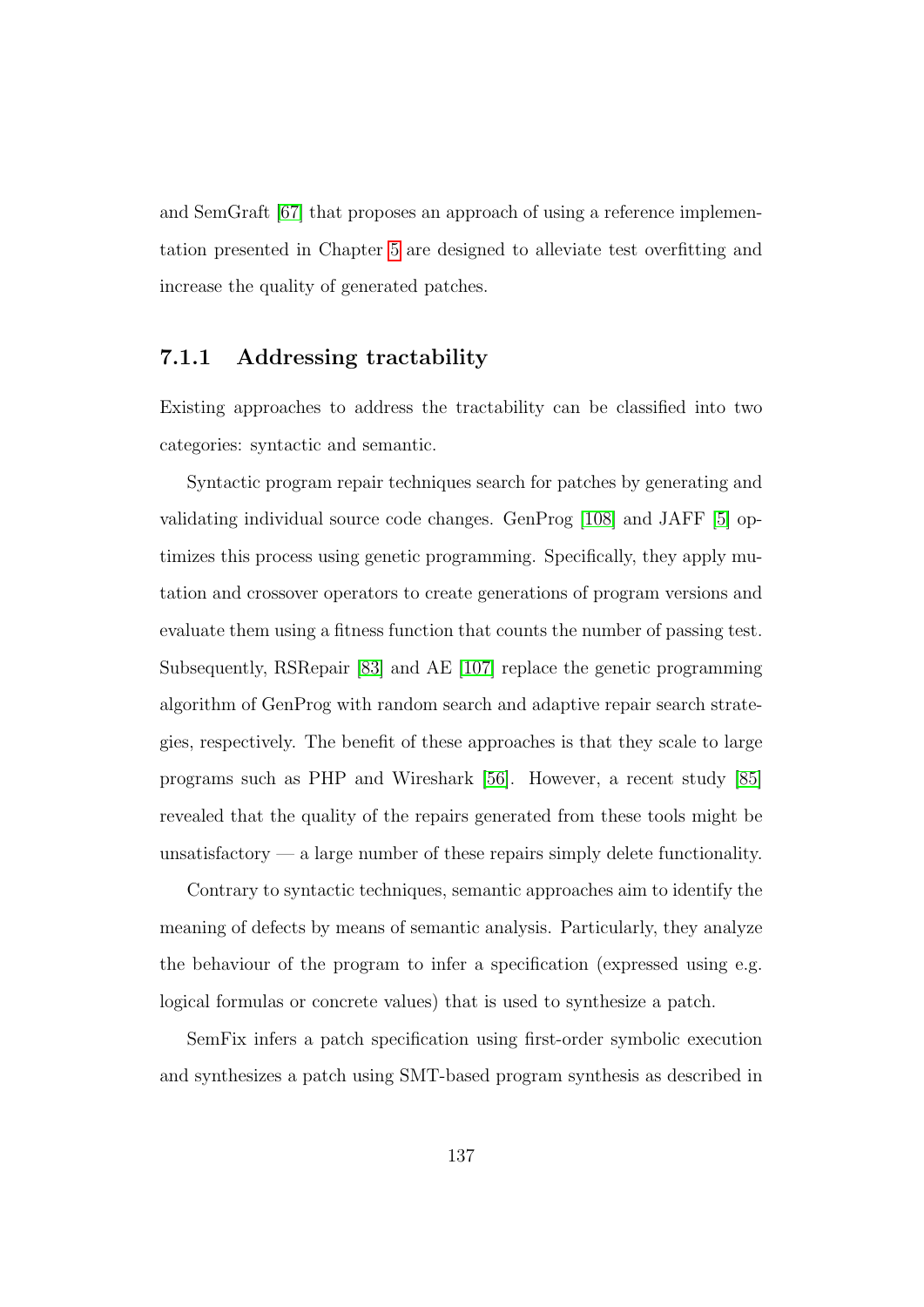Section [2.6.2.](#page-35-0) The techniques introduced in this thesis follow the general workflow of SemFix [\[73\]](#page-188-0), but they substantially extend it. Specifically, the introduced techniques (1) help to scale semantic repair to large programs by inferring a concise value-based specification (Chapter [4\)](#page-70-0), (2) alleviate the path explosion problem by using symbolic execution with existential second-order constraints (Chapter [6\)](#page-123-0), (3) the proposed techniques help to increase the quality of generated patches by synthesizing minimal modifications (Chapter [3\)](#page-40-0) and by inferring the missing specification from a reference implementation (Chapter [5\)](#page-96-0).

Besides SemFix, other semantic approaches include Nopol [\[113\]](#page-194-0), SPR [\[62\]](#page-186-0) and an approach by Nguyen at el. [\[74\]](#page-188-1). Nopol [\[113\]](#page-194-0) and SPR [\[62\]](#page-186-0) differ from SemFix in that they infer a more simple synthesis specification based on angelic values. However, since these approach infer this specification by enumerating and testing sequences of values, they are limited to repairing boolean expressions (e.g. buggy if- and loop-conditions). Meanwhile, the technique of inferring a value-based specification (angelic forest) described in Chapter [4](#page-70-0) utilizes symbolic execution and therefore can also be used to repair integer expressions and synthesize multi-line changes. Similarly to SemFix, Nopol and SPR also suffer from the path explosion. For instance, SPR bounds the number of explored paths to 11, which may lead to inferring insufficient specification and failing to synthesize a patch. Potentially, the technique for alleviating path explosion described in Chapter [6](#page-123-0) can be adapted for Nopol and SPR.

Nguyen at el. [\[74\]](#page-188-1) demonstrated that program repair can be naturally encoded as a reachability problem. However, this approach has limitations: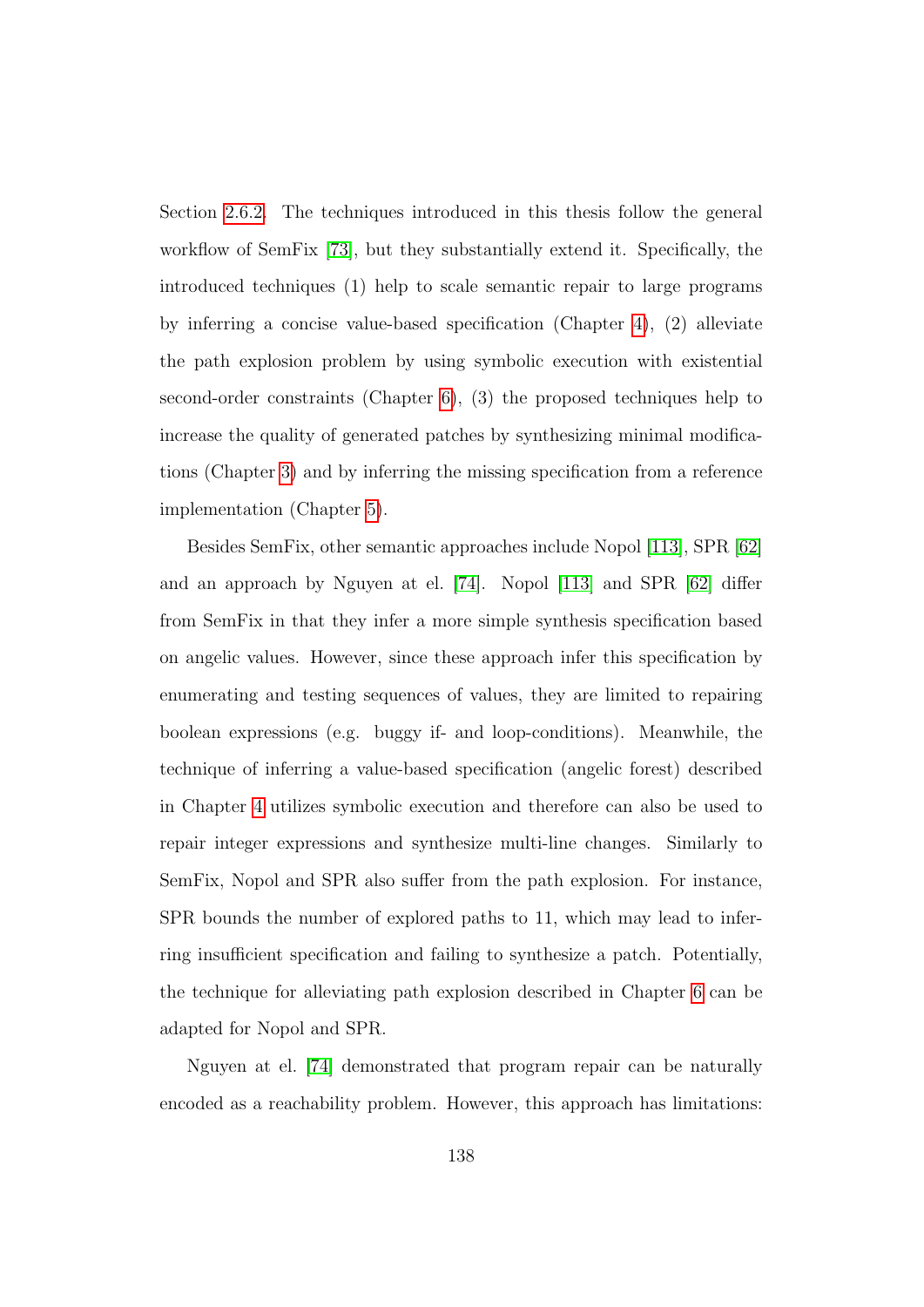(1) it requires encoding several tests inside a single meta-program, which is non-trivial for real-world applications because of complex execution setup and the presence of global state, and (2) it is restricted to relatively simple patch templates. Our methodology addresses the above limitations.

#### 7.1.2 Addressing precision

Since a test-suite is an incomplete specification, test-based repair approaches may generate patches that do not correspond to user intentions but merely overfit the tests [\[95\]](#page-191-0). To address this problem, several general approaches has been investigated: designing a better search space, prioritizing patches, test generation and inferring additional specification.

To design a better search space, PAR [\[48\]](#page-184-0) uses manually selected human patch templates, which leads to the increase of repair quality. Genesis [\[61\]](#page-186-1) extends the approach of PAR by inferring patch templates automatically from history. These approaches are orthogonal to the techniques described in this thesis.

To prioritize high quality patches, various heuristics have been proposed. In Chapter [3,](#page-40-0) we introduce an approach that synthesizes syntactically minimal changes using a MAX-SAT solver. The intuition of this approach is that smaller changes are easier to understand for users and they break less unspecified functionality. Qlose [\[25\]](#page-181-0) extends this approach by prioritizing changes based not only on syntactic, but also on semantic distance. Prophet [\[63\]](#page-186-2) applies machine learning in order to learn universal properties of human patches, and uses the learned model to prioritize patches in its search space.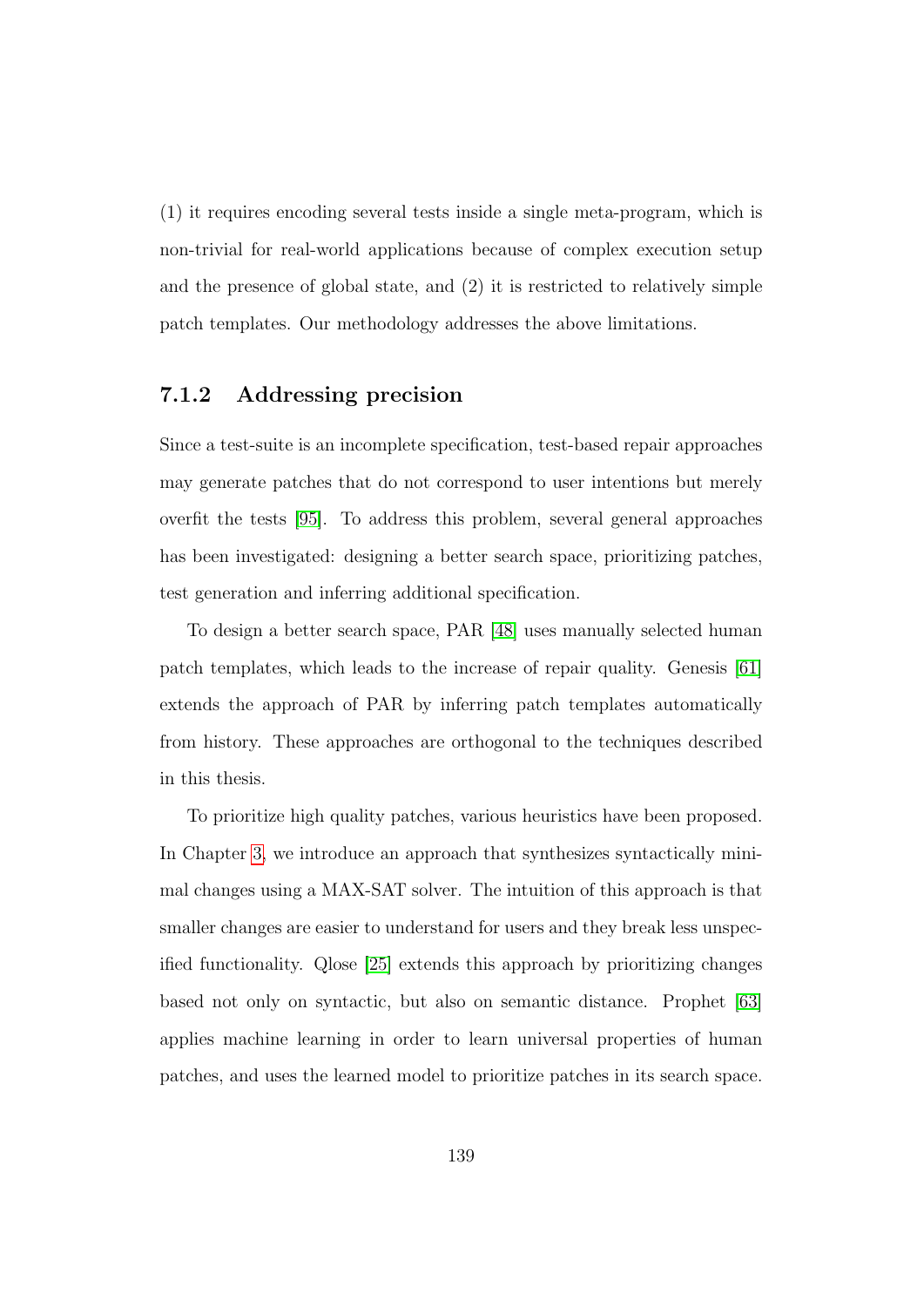To repair to given defect, it searches for a patch that passes the tests and also is the most similar to human patches according to the learned model. Other prioritization strategies include learning from history [\[55\]](#page-185-1), using comments and mining common predication [\[112\]](#page-194-1), combining several syntactic and semantic metrics [\[54\]](#page-185-2), etc.

Another approach of addressing test overfitting is to augment existing test suites by improving e.g. test suite metrics [\[116\]](#page-194-2). Test suites can be augmented using existing testing techniques such as search-based test generation [\[110\]](#page-194-3) or fuzzing [\[114\]](#page-194-4).

In Chapter [5,](#page-96-0) we proposed an approach of improving the quality of automatically generated patches by inferring missing specification from a reference implementation. Although this approach can be applied on when a reference implementation is available, its advantage over previous techniques to address test overfitting consists in stronger correctness guarantees.

#### 7.1.3 Domain specific repair

Apart from general-purpose repair algorithms like ones introduced in this thesis, there are also other repair approaches targeted for specific types of defects (e.g., buffer overflow) or specific application domains (e.g., web applications) [\[78,](#page-189-1) [39,](#page-183-0) [14,](#page-179-0) [22,](#page-180-0) [94,](#page-191-1) [90,](#page-191-2) [75,](#page-188-2) [88,](#page-190-1) [32\]](#page-182-0). Also, many previous works assume the existence of formal specification or contracts [\[35,](#page-182-1) [40,](#page-183-1) [34,](#page-182-2) [50,](#page-184-1) [87,](#page-190-2) [26,](#page-181-1) [106\]](#page-193-2) unlike test-driven approaches such as ours. Relifix [\[100\]](#page-192-0) utilizes previous program versions in order to perform automated repair of regression bugs, however it relies on syntactic similarity of the previous and the buggy programs,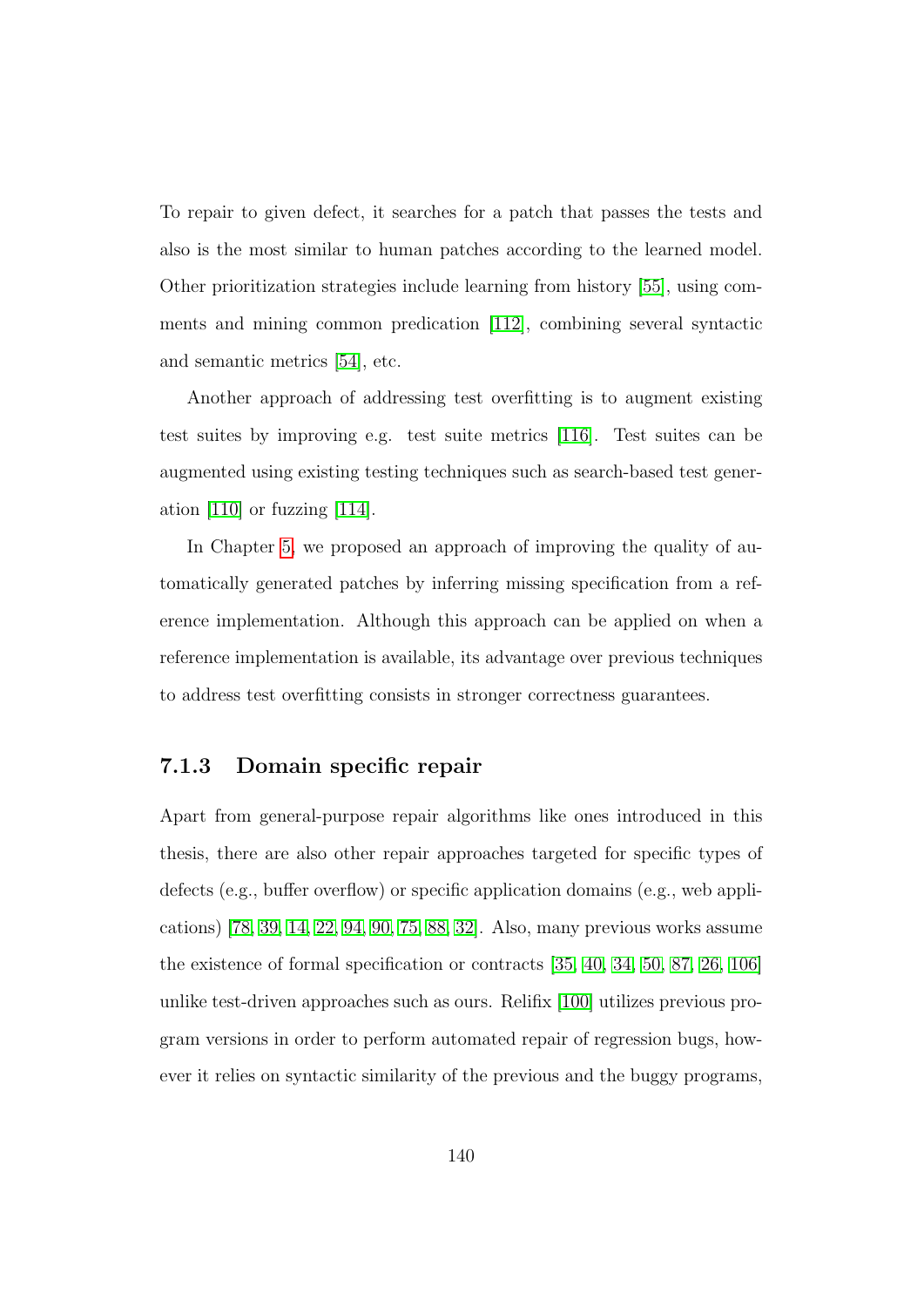which distinguishes it from our approach. Lastly, MintHint [\[45\]](#page-184-2) suggests a repair hint instead of a patch by allowing some tests to remain failing and thereby performing statistical analysis for a class of semi-repairs satisfying this relaxed requirement.

## 7.2 Program synthesis

Existing program synthesis techniques can be used to generate patches by directly searching in patch spaces, however this approach has limitations because of the complexity of repaired programs. For instance, Sketch [\[96\]](#page-191-3) fills "holes" in sketches (partial programs), and can be potentially applied to generate repairs for identified suspicious statements. However, it translates programs into boolean formulas and therefore can repair only relatively small programs [\[36\]](#page-182-3). Since program synthesis algorithms may not be directly applicable to program repair, they are used as parts of program repair algorithms for filling "holes" in programs based on inferred specification.

To synthesize patches based on inferred specification, early semantic techniques such as SemFix and Nopol relied on component-based synthesis proposed by Jha et al. [\[38\]](#page-183-2). In principle, any syntax-guided synthesis algorithm [\[3\]](#page-177-0) can be used for performing this task. However, symbolic execution with existential second-order constraints introduced in Chapter [6](#page-123-0) for addressing path explosion problem poses additional requirement on the underlying program synthesis algorithms. Enumerative techniques [\[3,](#page-177-0) [4\]](#page-177-1) that explicitly generate and test individual terms cannot be applied in the context of symbolic execution because they would require checking satisfiability of path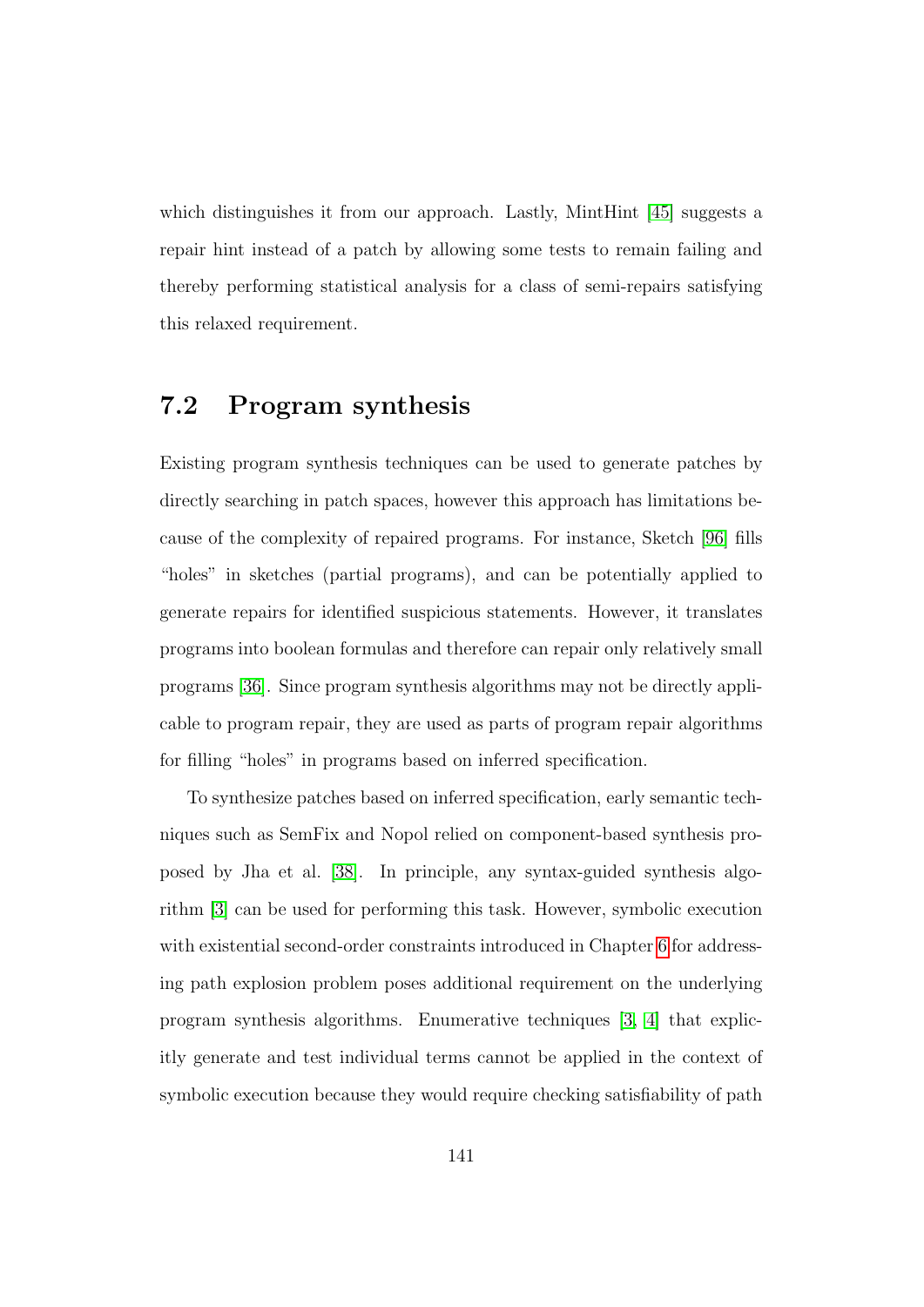constraint for each possible expression in the search space. The algorithm of Reynolds et al. [\[86\]](#page-190-3) implemented inside an SMT solver tends to synthesize complex solutions consisting of thousands of nodes<sup>[1](#page-154-0)</sup> that cannot be understood by humans, which makes it unsuitable for program repair. The encoding of second-order formulas proposed by Jha et al. [\[38\]](#page-183-2) relies on linear integer arithmetic constraints, which results in inefficient proofs of unsatisfiability. On the other hand, symbolic execution requires checking unsatisfiability of path constraints to avoid infeasible paths, therefore its performance critically depends of the efficiency of unsatisfiability proofs. The propositional second-order formula encoding introduced in Chapter [6](#page-123-0) addresses the above limitations of existing techniques.

## 7.3 Debugging

The purpose of debugging is to identify program statement or locations responsible for the bug. Thus, debugging can be considered as one of the steps of program repair.

Statistical bug isolation [\[41\]](#page-183-3) identifies suspicious program statements using statistical information that consists in the number of times each statement is executed by passing and failing test cases. The described program repair system relies on statistical bug isolation, since such approaches demonstrate good scalability in practice.

Angelic debugging [\[15\]](#page-179-1) aims to discover an angelic value for a program expression, that is a value that would enable the given buggy program to pass

<span id="page-154-0"></span><sup>1</sup>SyGuS-Comp 2017 results: <http://sygus.seas.upenn.edu/SyGuS-COMP2017.html>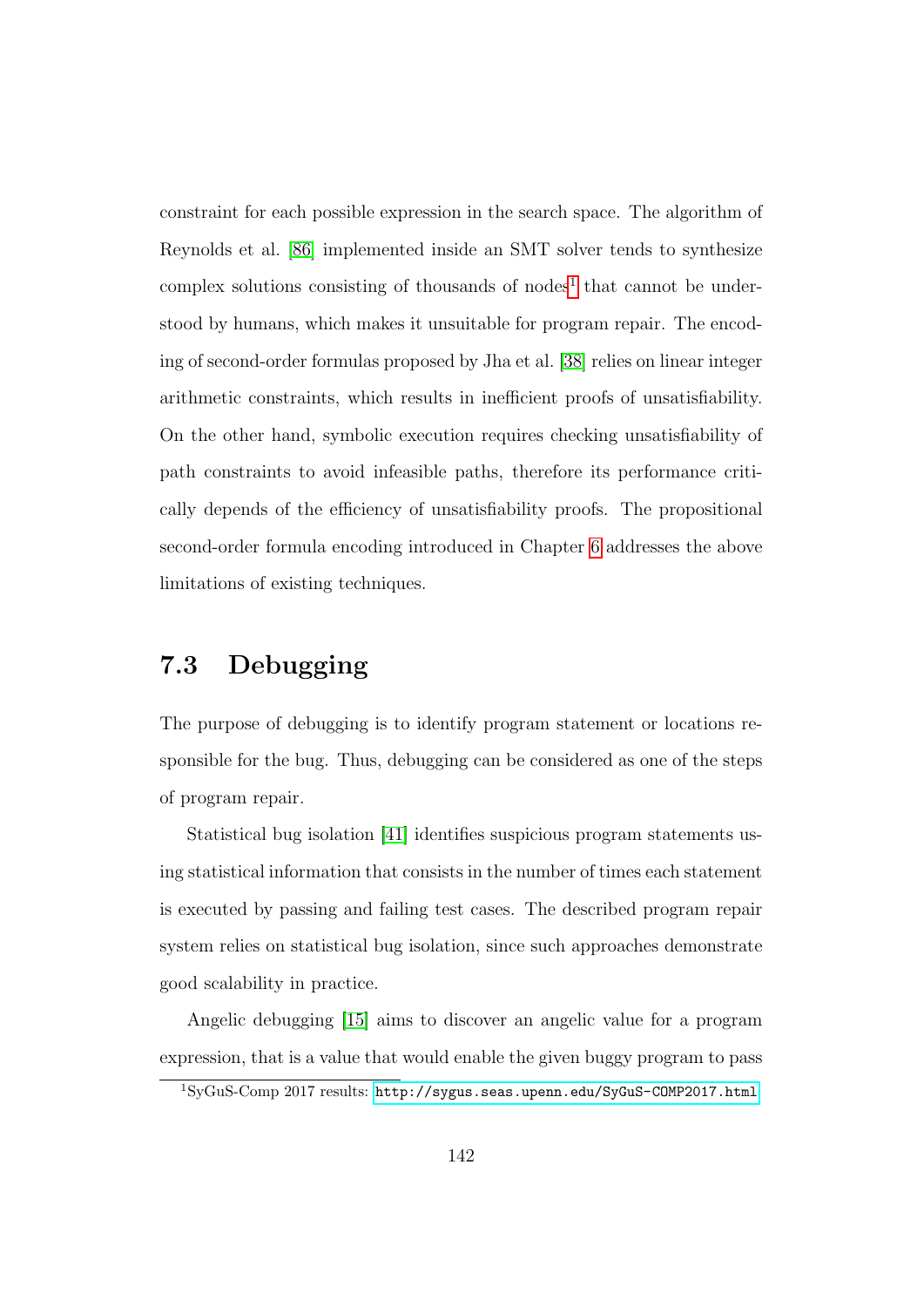the failing test. In order to discover such values, angelic debugging replaces the considered expression with a symbolic variable, and applied symbolic execution to find a path along which the program would pass the test. Then, a angelic value can be obtained by solving the corresponding path condition. SemFix differs from angelic debugging in that it synthesizes new expressions rather than finds angelic values. Angelix (Chapter [4\)](#page-70-0) extends the idea of angelic value to angelic forest  $\frac{a}{b}$  a concise specification that can capture the effect of complex multi-line changes.

BugAssist [\[43\]](#page-183-4) exploits MAX-SAT for fault localization. Specifically, it encodes the fault localization problem as a Partial MAX-SAT problem, where the semantics of the program statements is encoded as soft constraints, and the tests are encoded as hard constraints. Then, a Partial MAX-SAT solver finds the minimal number of clauses that need to be relaxed to make the formula satisfiable, corresponding to the minimal number of statements that need to be modified to enable the program to pass the tests. However, unlike the approach in Chapter [3,](#page-40-0) MAX-SAT is not used for repair synthesis — BugAssist does not suggest changes for the localized statements.

Darwin [\[82\]](#page-189-2) is a semantic fault localization approach that uses a correct previous version (or a reference version) of the analyzed software to precisely identify faulty statement. Specifically, for a given failing test, it symbolically analyzes the buggy and the correct versions and generates a new test that follows a different path in the buggy program compared with the original test, and the same path in the correct version as the original test. Then, this new test is used to analyze the differences in the behaviours of the two programs and to localize the statements responsible for these differences.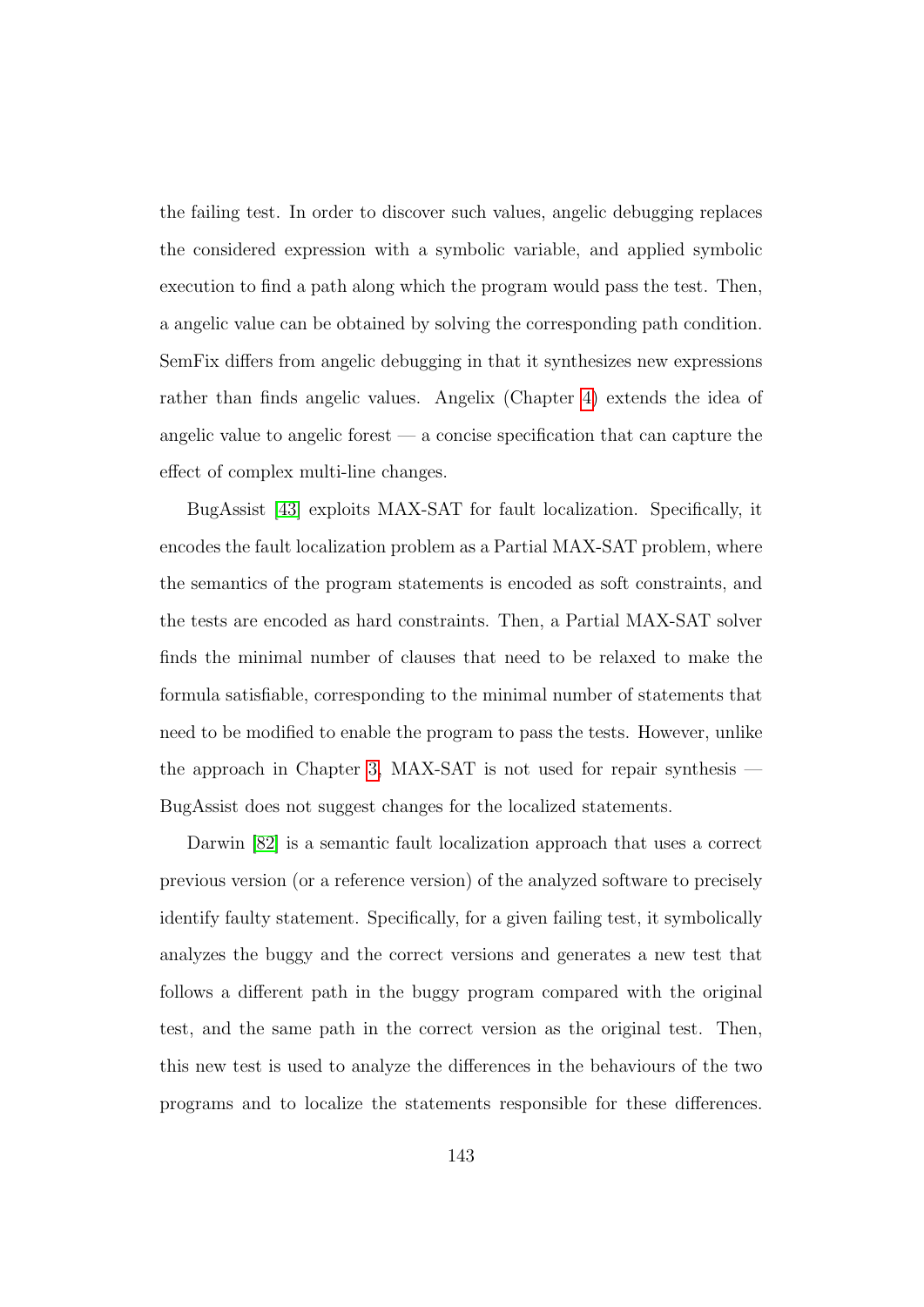SemGraft [\[67\]](#page-187-2) introduced in Chapter [5](#page-96-0) also uses a correct program version, however it extracts additional specification in order to improve the quality of automatically generated patches.

## 7.4 Symbolic execution

Symbolic execution has been originally proposed for software testing [\[49,](#page-184-3) [13\]](#page-179-2), but has since found a wide range of other applications in software engineering including software verification [\[37\]](#page-183-5), program debugging [\[82\]](#page-189-2) and program repair [\[73\]](#page-188-0). This thesis studies an application of symbolic execution to program repair (Chapter [4\)](#page-70-0) and conditional equivalence checking (Chapter [5\)](#page-96-0), and addresses a fundamental limitation of symbolic execution — the path explosion problem (Chapter [6\)](#page-123-0). Contrary to the applications in software testing, symbolic execution is used by the introduced techniques as a problem comprehension mechanism (to extract specification from tests (Chapter [4\)](#page-70-0) or a reference implementation (Chapter [5\)](#page-96-0), rather then an analysis/bugfinding mechanism. Overall, this thesis demonstrates that symbolic execution is effective in areas beyond software testing.

Godefroid [\[33\]](#page-182-4) proposed to use higher order constraints to model imprecision of symbolic execution. Specifically, this approach replaces unknown/ complex instructions with uninterpreted functions and generates inputs by solving *universal* constraints over *uninterpreted* functions. The main difference of our approach introduced in Chapter [6](#page-123-0) is that it solves existential constraints over functions whose interpretations are restricted by a user-defined language, which implies different methodology and applications. Specifically,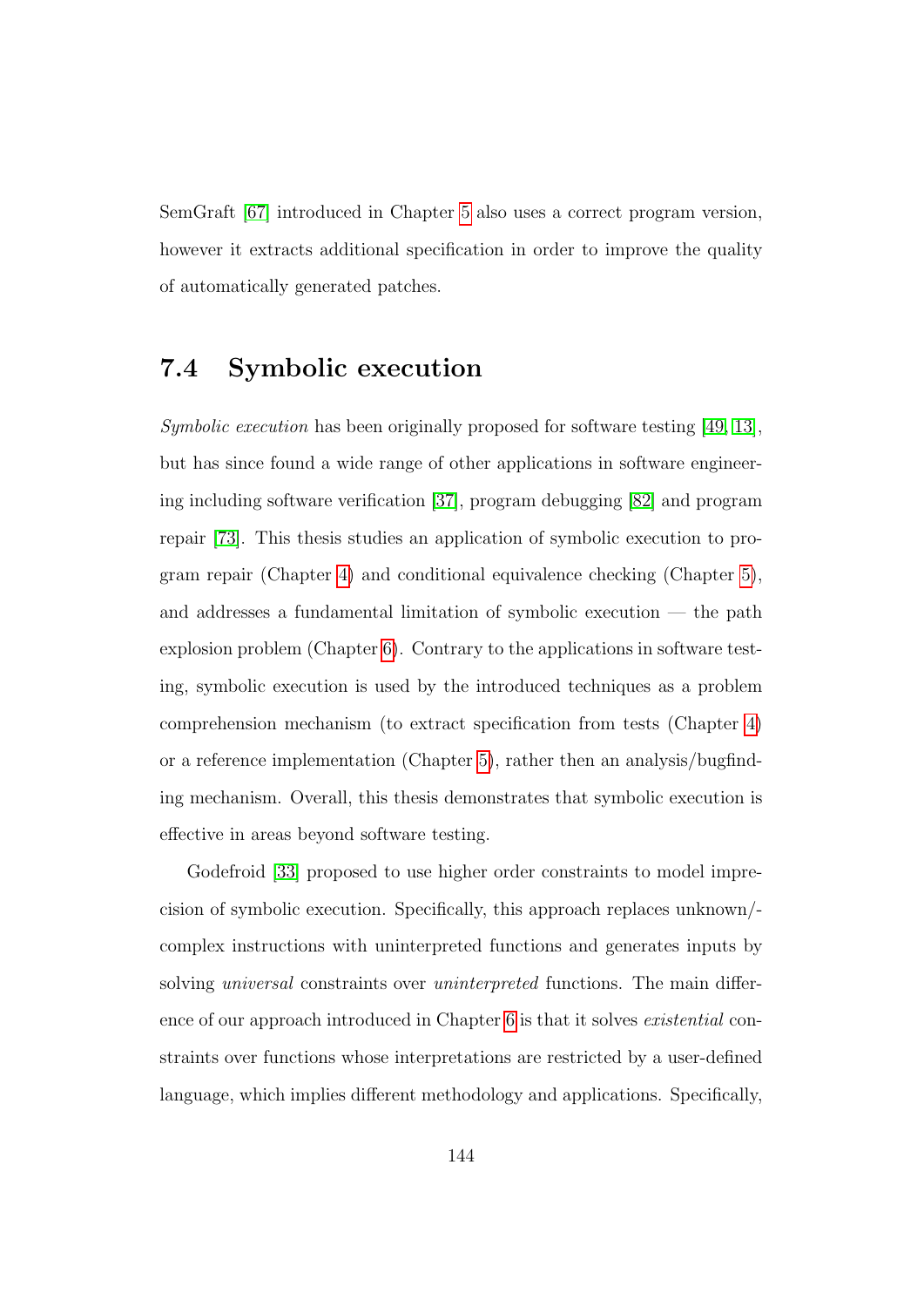the approach with uninterpreted functions cannot reduce the number of explored paths as shown in Section [6.1.3](#page-129-0) in the context of program repair, since this reduction is achieved by restricting of the space of interpretations. Palikareva et al. [\[76\]](#page-188-3) proposed to test divergences between program versions by encoding two versions in a single symbolic execution session. Our approach differs in that it encodes a potentially infinite number of program versions inside a single symbolic execution session.

### 7.5 Software transplantation

Automated software transplantation [\[7,](#page-178-1) [80\]](#page-189-3) tools like  $\mu$ Scalpel [\[8\]](#page-178-2) and Code-CarbonCopy [\[91\]](#page-191-4) aim at transplanting new functionality from a donor application into a recipient application. CodePhage [\[92\]](#page-191-5) can fix program errors like out of bounds access, integer overflow, and divide by zero errors. They focus on finding an error checking code in the donor application that can serve as a compensation for a missing check in the host application. Since their approach tries to copy code, it is necessary to translate the check from the data structures and name space of the donor into an application-independent representation suitable for insertion into the recipient application. The advantage of SearchRepair [\[47\]](#page-184-4) compared to other repair approaches is the use of semantic code search [\[98,](#page-192-1) [99\]](#page-192-2) to identify suitable code fragments for repair. Our approach differs from software transplantation literature, since we do not copy or transplant any functionality from a donor program. Instead, we synthesize functionality to meet a correctness criteria — either to pass given tests or to enforce the equivalence with the reference implementa-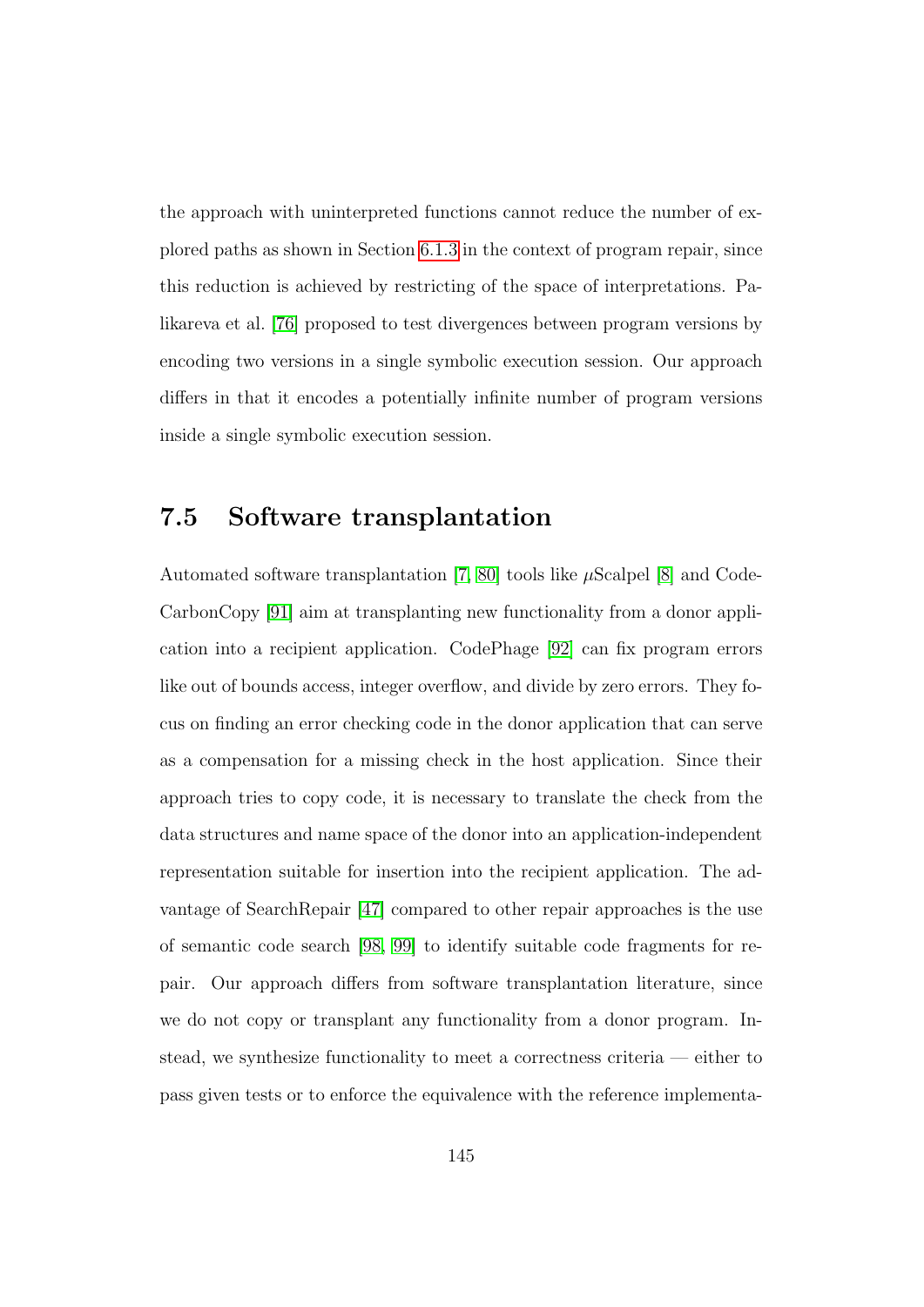tion. Although, SemGraft presented in Chapter [5](#page-96-0) also uses a reference/donor program, it uses it for a different purpose, namely for inferring missing specification. We also differ from recent works on grafting of code clones [\[117\]](#page-195-0), since this line of work seeks to achieve greater test-reuse across code clones for the sake of differential testing.

## 7.6 Equivalence checking

Lahiri et al. [\[51\]](#page-184-5) proposed to find the rootcause for equivalence failures by leveraging semantic similarity between two program binaries. Since they aim to extract a complete specification, their approach scales only to small programs. SemGraft [\[67\]](#page-187-2) introduced in Chapter [5](#page-96-0) sacrifices completeness for the sake of applicability by checking conditional equivalence of a buggy program and a reference program w.r.t. a user-defined input condition.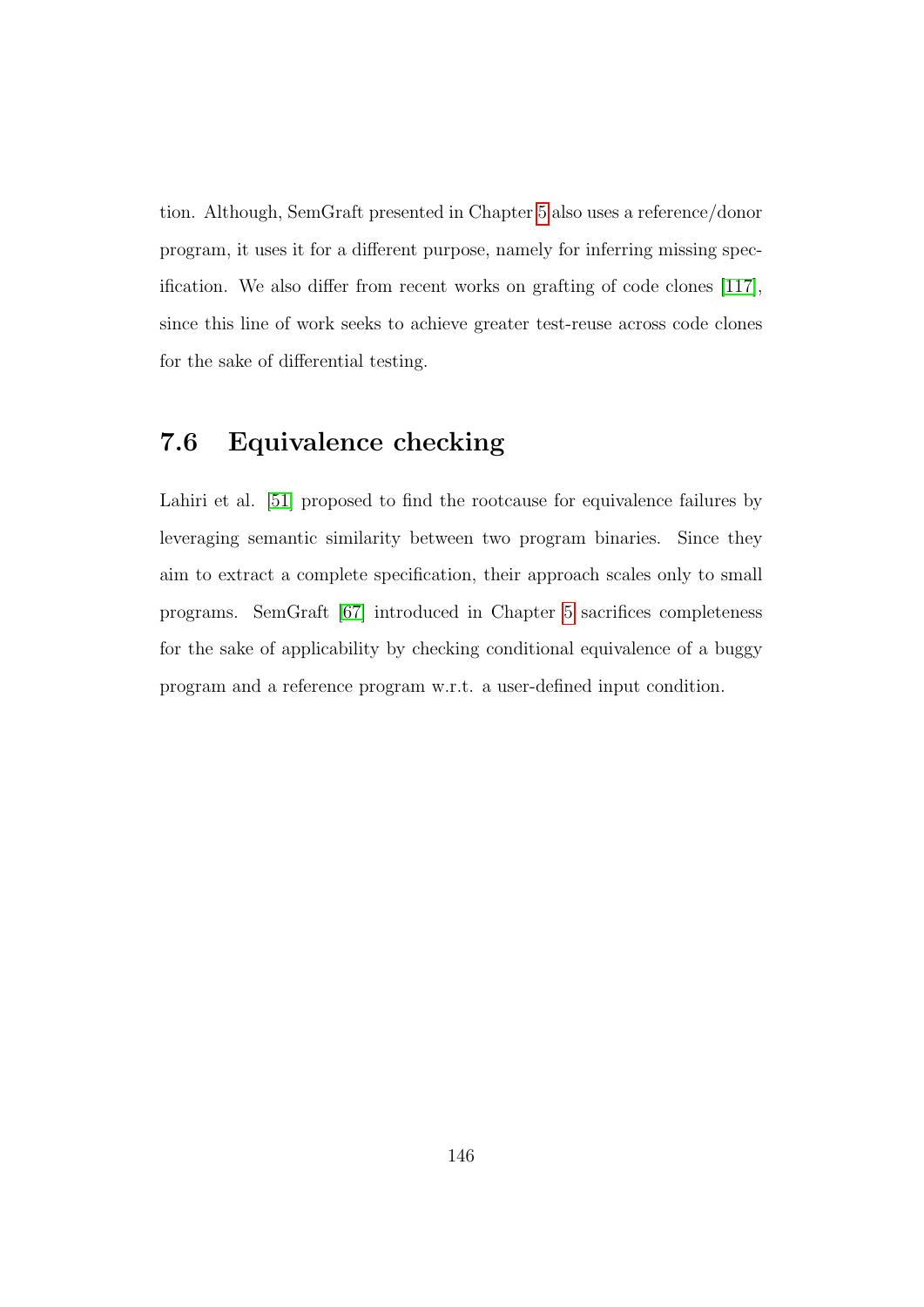# Chapter 8 Discussion

Debugging is notoriously difficult and time consuming. Automated program repair is a promising technology that can reduce the burden of debugging by automatically fixing defects. Early program repair techniques utilized syntactic search in a space of patches. Although such techniques demonstrated encouraging results, they suffer from effectiveness and quality limitations. In the meanwhile, semantic-based repair that comprehends the meaning of the program and the defect scaled to only relatively small programs. We develop a series of semantic analysis techniques that improve the quality of automatically generated patches and scale to large real-world software.

## 8.1 Summary of contributions

The contributions of the thesis are the following:

• We propose an approach of encoding the repair problem as a instance of maximum satisfiability problem by reusing existing program synthesis and error diagnosis methods (Chapter [3\)](#page-40-0).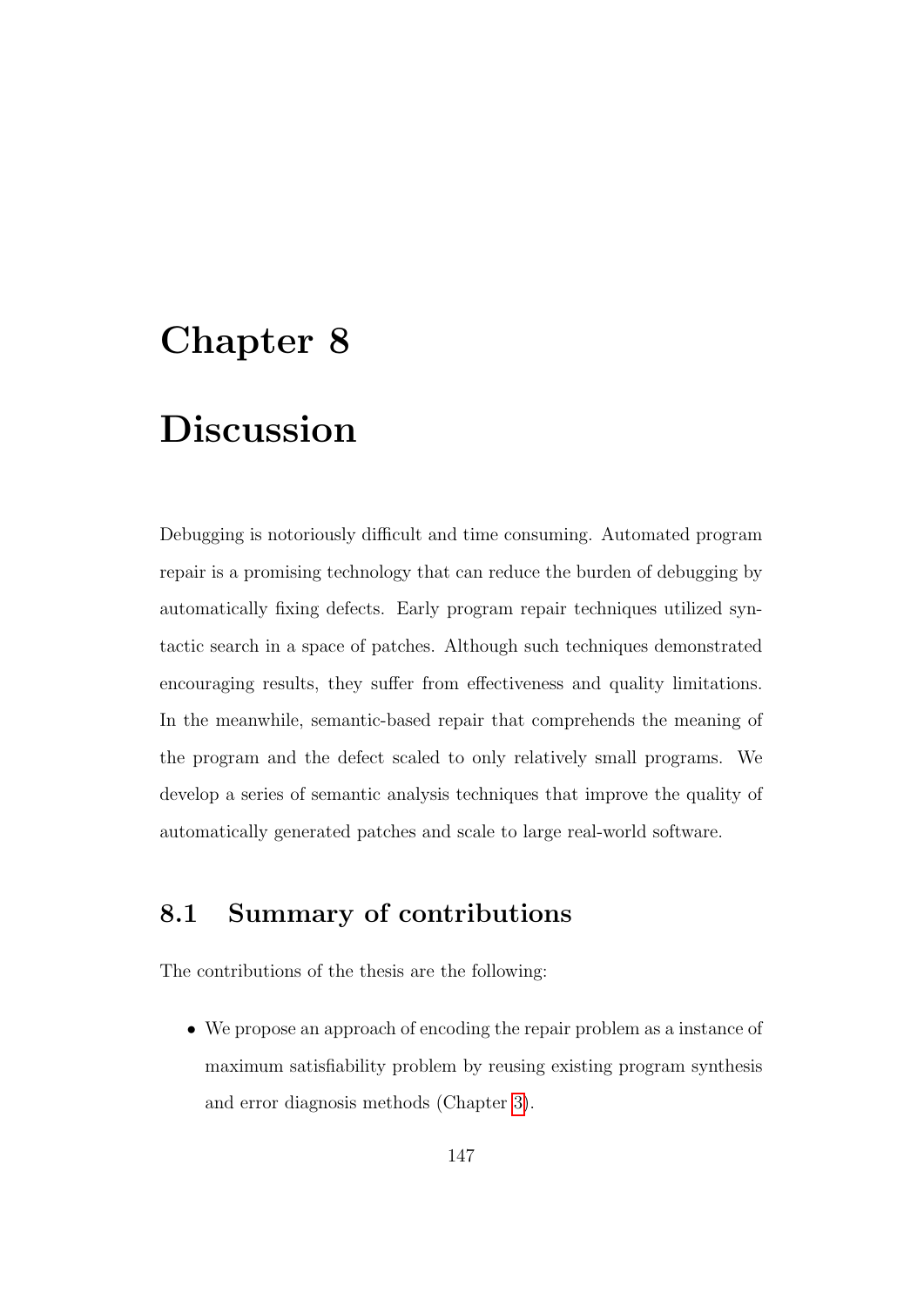- We devise a concise semantic signature that scales constraint-based repair to large real-world programs and that is capable of representing complex program changes (Chapter [4\)](#page-70-0).
- We suggest an approach to improve the quality of automatically generated patches by inferring missing specification from a reference implementation (Chapter [5\)](#page-96-0).
- We introduce symbolic execution with existential second-order constraints that helps to alleviate the path explosion problem of traditional symbolic execution in the context of program repair (Chapter [6\)](#page-123-0).

## 8.2 Perspectives

In this section, we draw conclusions from the results of this thesis, and also discuss future research directions.

#### 8.2.1 Efficient patch generation

Ideally, a program repair system should be efficient, effective and precise. However, it might be infeasible to achieve all these qualities simultaneously. For example, by using more heavy-weight methods that check for conditional equivalence of the buggy and the reference programs (Chapter [5\)](#page-96-0), it is possible to increase the quality of generated patches, however this would also impose additional overhead and require manually specifying input conditions for equivalence checking. Similarly, symbolic execution with existential secondorder constraints (Chapter [6\)](#page-123-0) helps to repair more defects in loops, however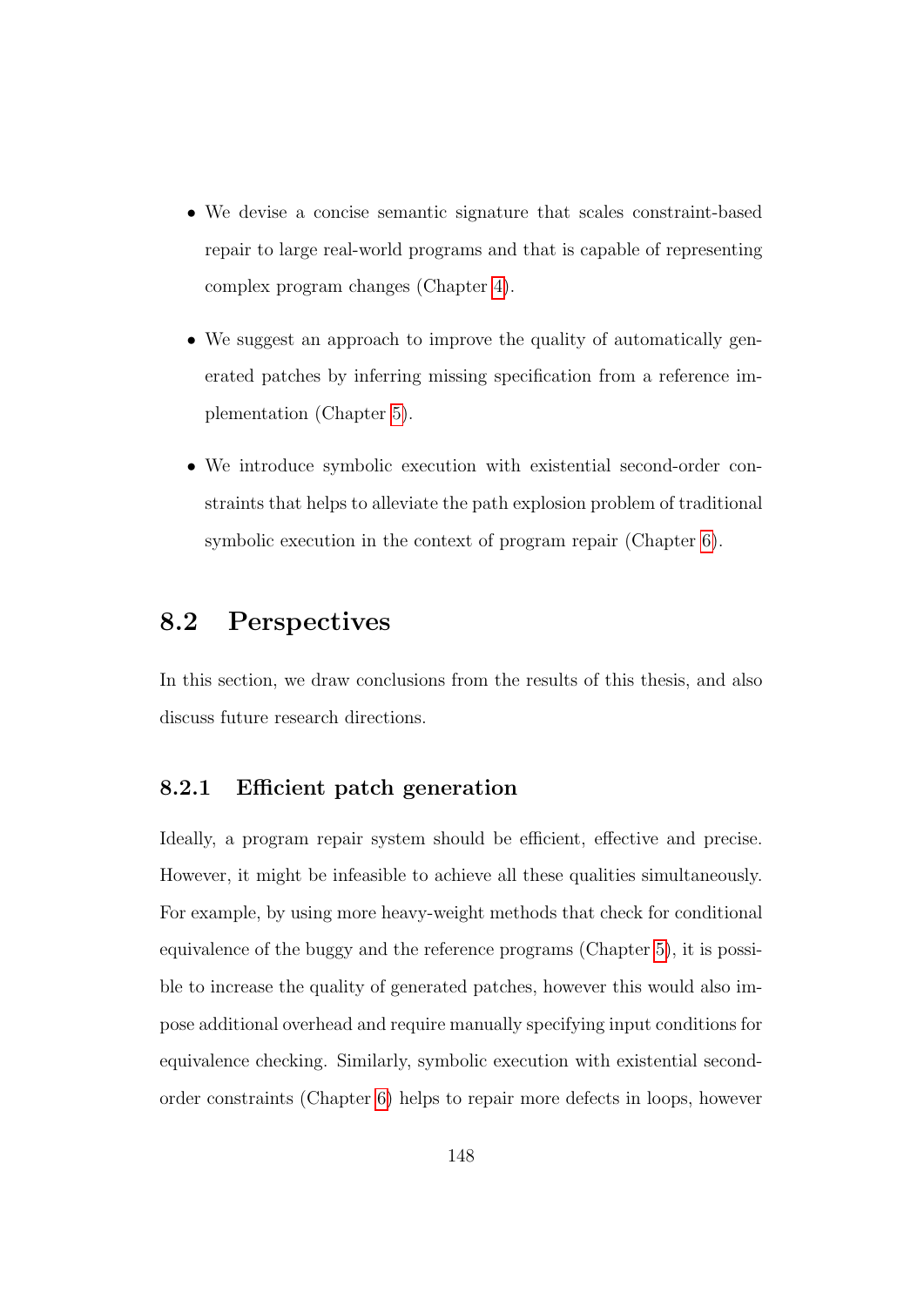is less efficient for the cases without loops compared with traditional firstorder symbolic execution because of the overhead of second-order constraint solving. Thus, when designing a program repair system, it is important to balance the trade-offs between its efficiency, effectiveness and precision.

In this section, we demonstrate how to simplify and extend the proposed algorithms to design a program repair system that, although does not provide high correctness guarantees like SemGraft (Chapter [5\)](#page-96-0), yields an order of magnitude efficiency improvement over existing repair techniques. In order to achieve this, we propose a methodology based on a test-equivalence relation [\[44,](#page-183-6) [53\]](#page-185-3). If two programs are test-equivalent for a test, then the programs produce indistinguishable results on that test:

**Definition 19** (Test-equivalence). Let  $P$  be a set of programs, t be a test. An equivalence relation (reflexive, symmetric and transitive)  $\stackrel{\text{t}}{\sim} \subset \mathcal{P} \times \mathcal{P}$  is a test-equivalence relation for  $t$  if it is consistent with the results of  $t$ , that is  $\forall p_1, p_2 \in \mathcal{P}$ , if  $p_1 \stackrel{t}{\sim} p_2$  then  $p_1$  and  $p_2$  either both pass t or both fail t.

The proposed algorithm partitions the space of candidate patches into test-equivalence classes by performing on-the-fly analysis during test execution, which distinguishes it from a previous work [\[107\]](#page-193-1) that relies on program equivalence. Compared with syntax-based techniques, it reduces the number of test executions since a single execution is sufficient to evaluate multiple patch candidates (specifically, all patches in the same test-equivalence class). Compared with techniques based on path exploration (e.g. SemFix [\[73\]](#page-188-0) and SPR [\[62\]](#page-186-0)/Prophet [\[63\]](#page-186-2)), it reduces the number of test executions for two reasons. First, similarly to symbolic execution with existential second-order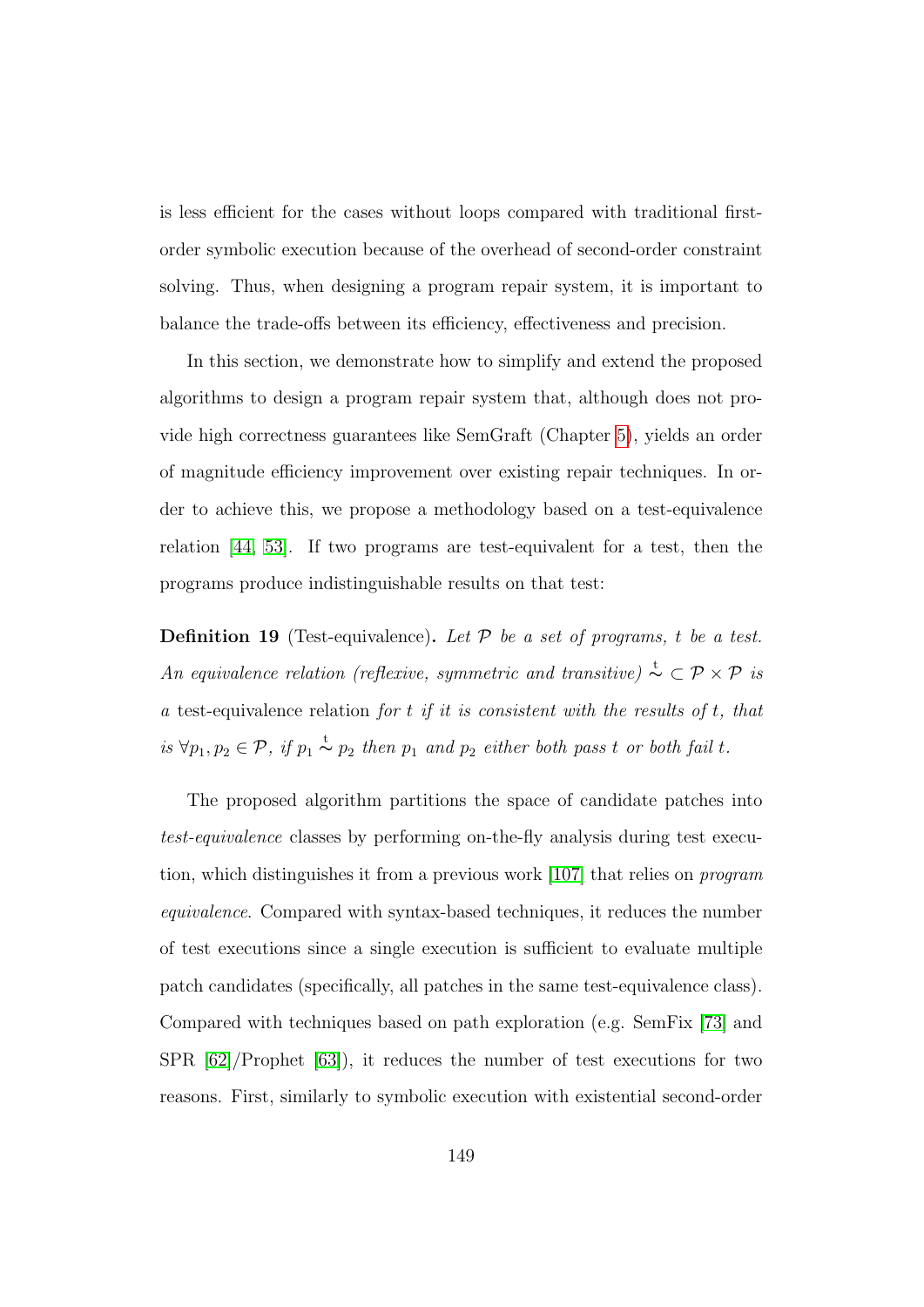constraints (Chapter [6\)](#page-123-0), it avoids exploration of "infeasible" paths (sequences of values), i.e. paths or sequences of values that cannot be induced by any of the considered candidate patches in the context of given tests. Secondly, it reuses information inferred across multiple tests to skip redundant executions, while previous semantics-based techniques perform path exploration independently for each test.

Consider a defect in the revision  $0661f81$  $0661f81$  $0661f81$  of Libtiff<sup>1</sup> from the GenProg ICSE'12 benchmark. The code in Figure [8.1a](#page-163-0) is responsible for flushing data written by the compression algorithm, and the defect is caused by the wrong highlighted condition. Libtiff test-suite contains 78 tests, and this defect is manifested by a failing test called "tiffcp-split". Figure [8.1b](#page-163-0) demonstrates the developer patch that modifies the wrong condition by removing the clause tif->tif\_rawcc != orig\_rawcc.

We demonstrate how existing automated program repair algorithms generate a patch for this condition. First, repair algorithms perform fault localization to identify suspicious program statements. The number of localized statements in existing tools may vary from tens to thousands depending on algorithms and configurations (it can potentially include all executed statements). In this example, we consider only the location of the buggy expression highlighted in Figure [8.1a.](#page-163-0)

Second, program repair algorithms define a search space of candidate patches. In this work, we primarily focus on two state-of-the-art approaches that have been shown to scale to large real-world programs: Angelix [\[70\]](#page-187-0) and

<span id="page-162-0"></span><sup>&</sup>lt;sup>1</sup>Libtiff is a software library that provides support for TIFF image format: [http:](http://simplesystems.org/libtiff/) [//simplesystems.org/libtiff/](http://simplesystems.org/libtiff/)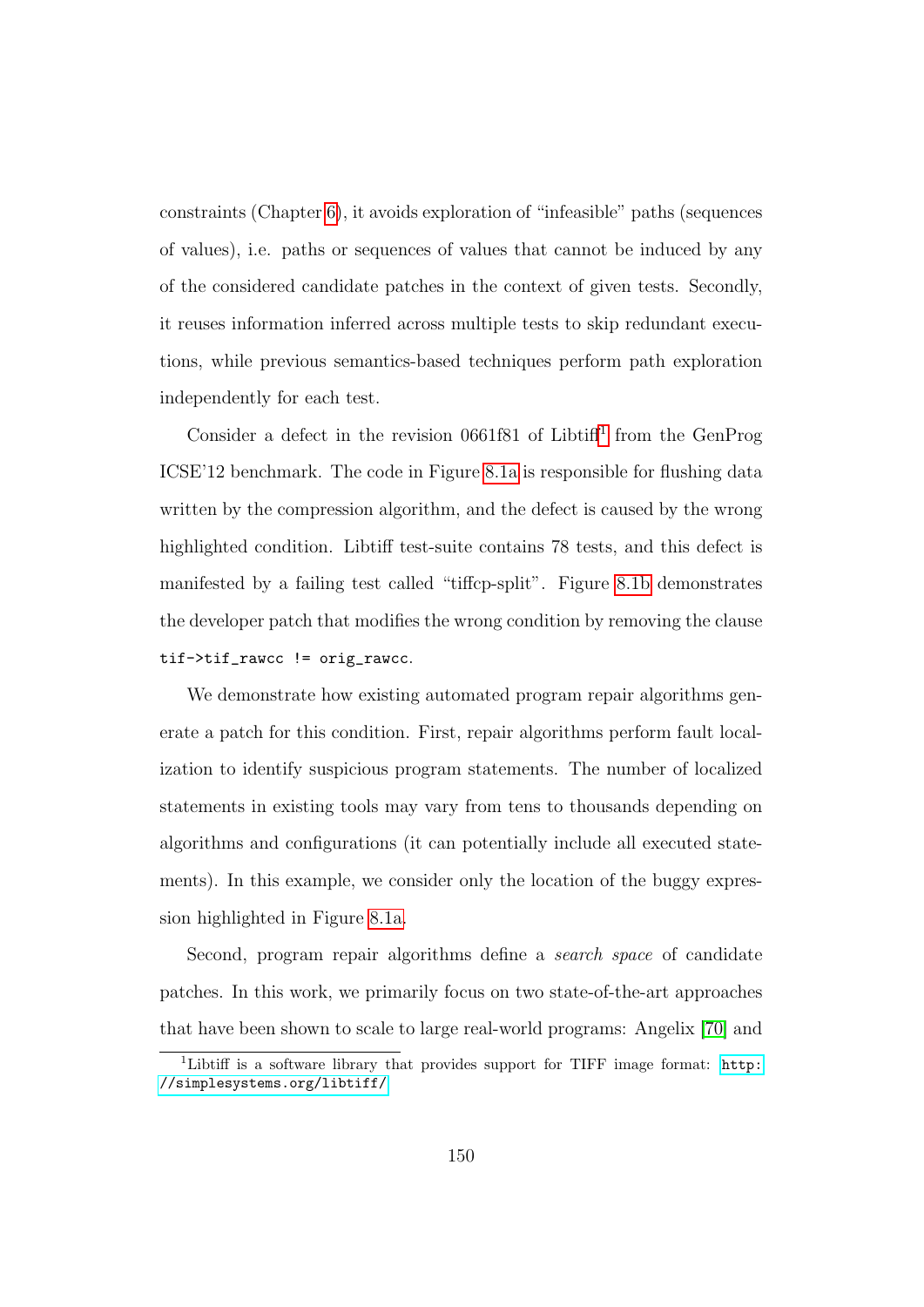```
(\text{*tif}-\text{+it\_close})(\text{tif});
if (tif->tif rawcc > 0
     x^2 tif->tif_rawcc != orig_rawcc
     && (tif->tif flags & TIFF BEENWRITING)!= 0
     && ! TIFFFlushData1 ( tif ) ) {
        TIFFErrorExt (tif->tif_clientdata,
           module ,
           "Error<sub>U</sub> fluxhing<sub>U</sub> data<sub>U</sub> before<sub>U</sub> directory<sub>U</sub> write ");
     return (0) ;
  }
```
<span id="page-163-0"></span>...

...

(a) Incorrect condition in Libtiff (rev. 0661f81).

```
...
(*\text{tif}-\text{tif\_close}) (tif);
if (tif->tif rawcc > 0
     && (tif->tif flags & TIFF BEENWRITING)!= 0
     && ! TIFFFlushData1 ( tif ) ) {
        TIFFErrorExt (tif->tif_clientdata,
           module ,
            "Error<sub>u</sub>flushing<sub>u</sub>data<sub>u</sub>before<sub>u</sub>directory<sub>u</sub>write");
     return (0) ;
  }
...
```
#### (b) Developer patch for incorrect condition.

Figure 8.1: Defect in Libtiff library from GenProg ICSE'12 benchmark.

Prophet [\[63\]](#page-186-2). Specifically, our goal was to support a combination of transformations implemented in these systems. Thus, the search space for the highlighted condition includes all possible replacements of its subexpressions by expressions constructed from visible program variables and C operators, refinements (e.g. appending && EXPR and || EXPR), replacements of operators and swapping arguments. In total, the search space in our synthesizer contains 56 243 modifications of the buggy condition.

Finally, program repair algorithms explore the search space in order to try to find a modification that passes all given tests. We say that an element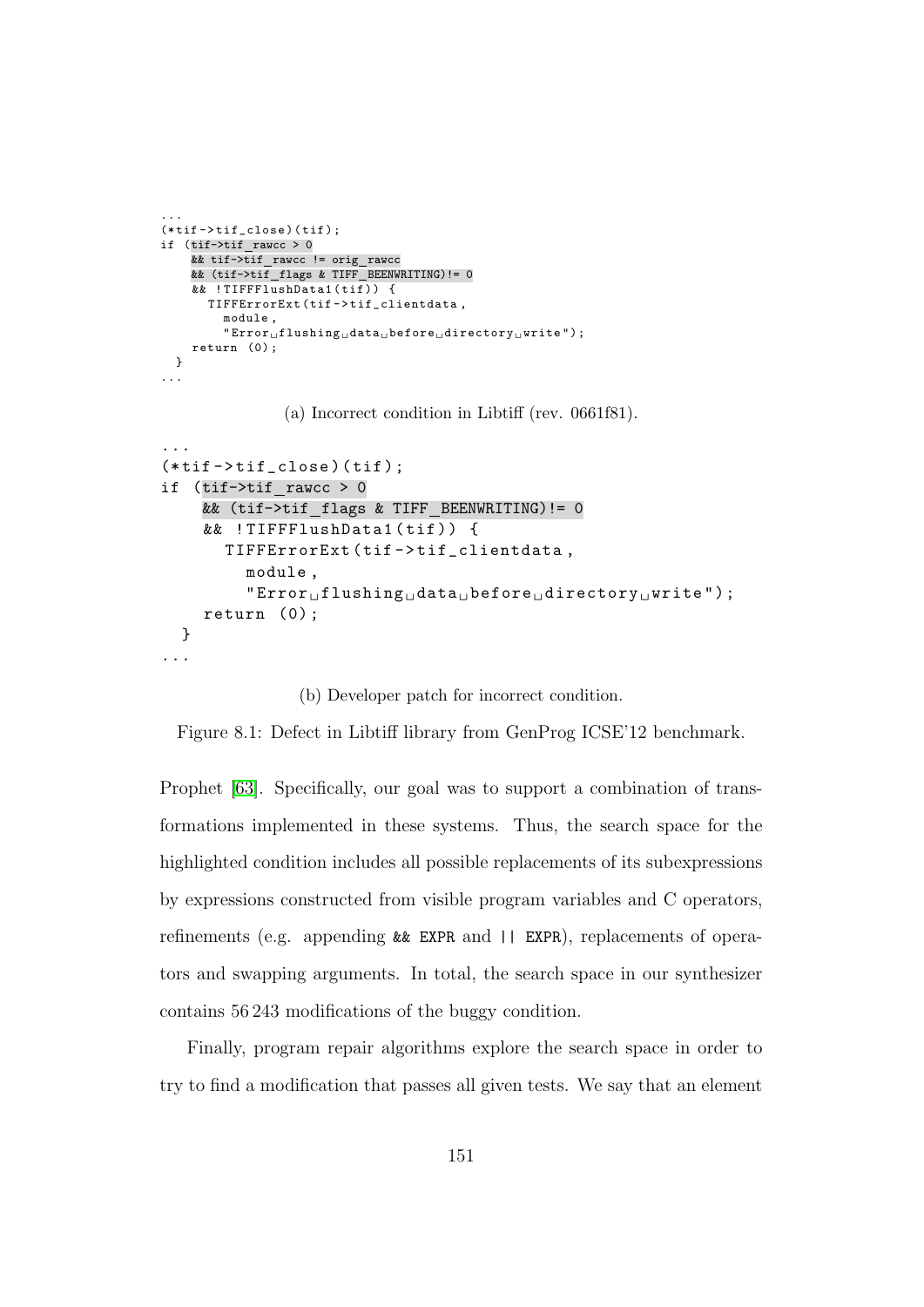of a search space is explored if the algorithm identifies if it passes all the tests or fails at least one. Existing search space exploration methods can be classified into two categories: syntax-based and semantics-based. Syntax-based algorithms explicitly generate and test syntactic changes. In this example, a syntax-based algorithm have to execute the failing test 56 243 times to eval-uate all candidates<sup>[2](#page-164-0)</sup>. Since there are 78 tests in the test-suite, 907457 test executions are required to explore the search space<sup>[3](#page-164-1)</sup>. Given the high cost of test execution, this approach has poor scalability.

Semantics-based techniques (e.g. Semfix [\[73\]](#page-188-0), SPR [\[62\]](#page-186-0), Angelix and Prophet) split exploration into two phases. First, they infer a synthesis specification for the identified expression through path exploration. For this example, they enumerate and execute sequences of condition values (e.g. true, true, true, false, ...) to find those sequences that enable the program to pass the test. Second, they synthesize a modification of the condition to match the inferred specification. In this example, there are 256 possible execution paths (the condition is evaluated multiple times during the test execution), therefore a semantics-based algorithm performs 256 test executions for the failing tests, and  $1320$  for the whole test-suite<sup>[4](#page-164-2)</sup>. Although semanticsbased techniques were shown to be more scalable [\[62\]](#page-186-0), they are subject to the path explosion problem: the number of execution paths can be infinite. To address this, current systems introduce a bound for the number of explored paths, however it may affect their effectiveness: if a path followed by the

<span id="page-164-0"></span><sup>2</sup>Since the search space contains the correct patch in this example, the algorithm can stop search earlier after the patch is found. Then, the number of test executions depends on the exploration order.

<span id="page-164-1"></span><sup>&</sup>lt;sup>3</sup>This data is obtained by executing our implementation of syntactic enumeration.

<span id="page-164-2"></span><sup>4</sup>This data is obtained by executing Angelix.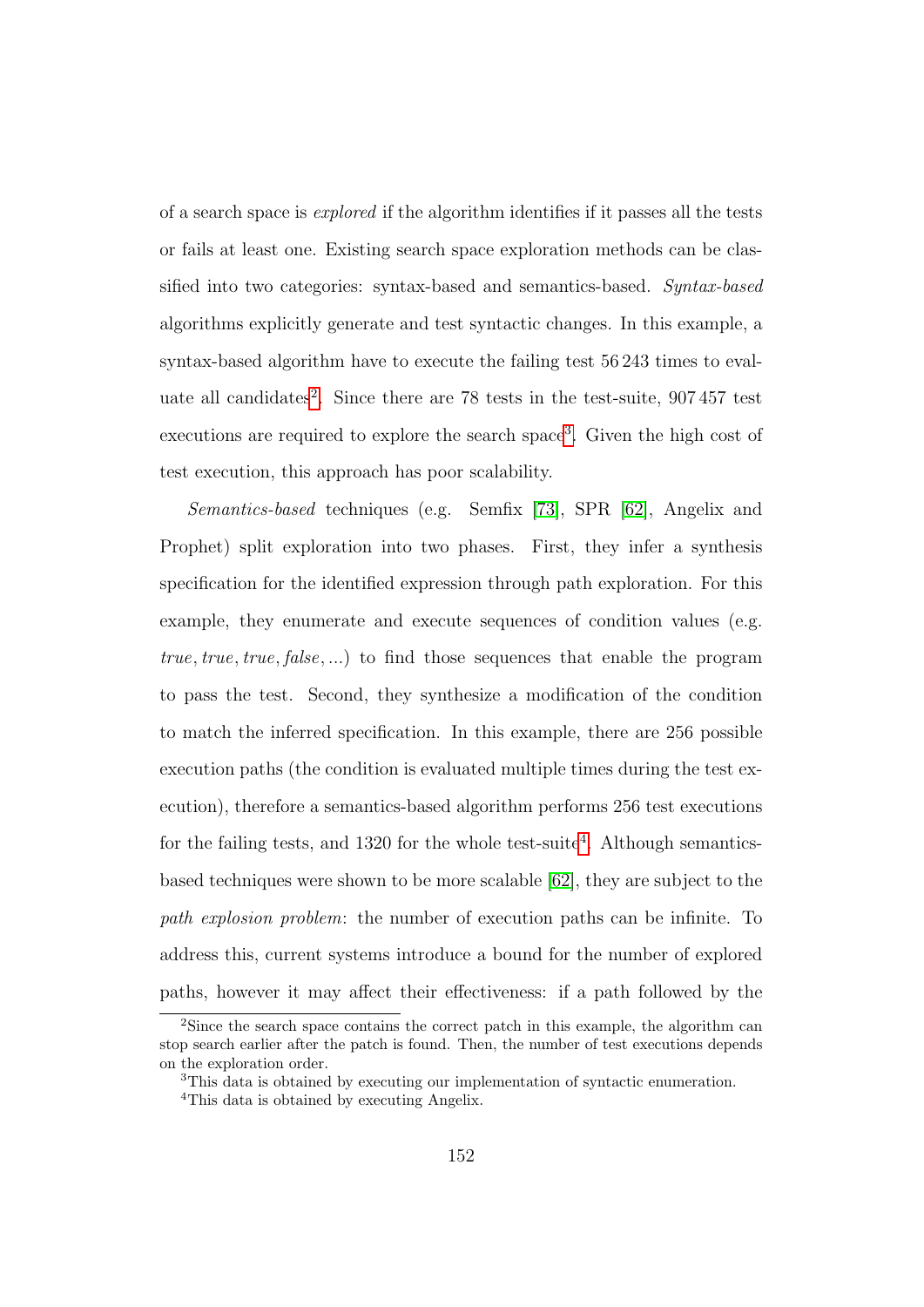```
1. ((\text{tif}-\text{tif\_rawcc > 0}) && (\text{tif}-\text{tif\_rawcc} != \text{orig\_rawcc}))|| ( tif - > tif_flags & TIFF_BEENWRITING )
2. (\overline{\text{tif}} -\text{tif\_rawcc > 0}) \overline{\text{||}} (\text{tif}-\text{tif\_rawcc} != \text{orig\_rawcc}))&& ( tif -> tif_flags & TIFF_BEENWRITING )
   ((tif->tif_rawcc == 0) && (tif->tif_rawcc != orig_rawcc))
     && ( tif -> tif_flags & TIFF_BEENWRITING )
  (( ((tif -> tif\_rawcc > 0) && (tif -> tif\_rawcc ! = orig\_rawcc ))&& ( tif -> tif_flags & TIFF_BEENWRITING )) || (imagedone >= orig rawcc)
  ((((tif - > tif\_rawcc > 0) && (tif - > tif\_rawcc ! = orig\_rawcc))&& ( tif -> tif_flags & TIFF_BEENWRITING )) || (tif->tif flags >= 74)
```
Figure 8.2: 5 expressions representing different test-equivalence classes.

correct patch is omitted, then this correct patch cannot be generated.

The algorithm proposed in this work performs on-the-fly partitioning of program modifications into test-equivalence classes. We demonstrate the effect of the relation  $\stackrel{t}{\sim}_{value}$ . Two modifications of a program expression are test-equivalent w.r.t.  $\stackrel{t}{\sim}_{value}$  if they are evaluated into the same sequences of values during the test execution. Surprisingly, the space of 56 243 modifications can be partitioning into only 5 test-equivalence classes for the failing test "tiffcp-split" w.r.t.  $\sim_{value}$ ; five elements of the search space that represent different test-equivalence classes are given in Figure [8.2.](#page-165-0) Since all patches in the same test-equivalence class exhibit the same behaviour for the corresponding test, the failing test can be executed only 5 times to evaluate all candidates.

Our algorithm computes test-equivalence classes for each test in the testsuite. However, since test-equivalence classes for different tests may intersect, our algorithm takes advantage of this to skip redundant execution across different tests. Specifically, for each next test it only evaluates subspaces of modifications that are not included into failing test-equivalence classes of previously executed tests. Meanwhile, semantics-based techniques perform specification inference for each test independently without reusing informa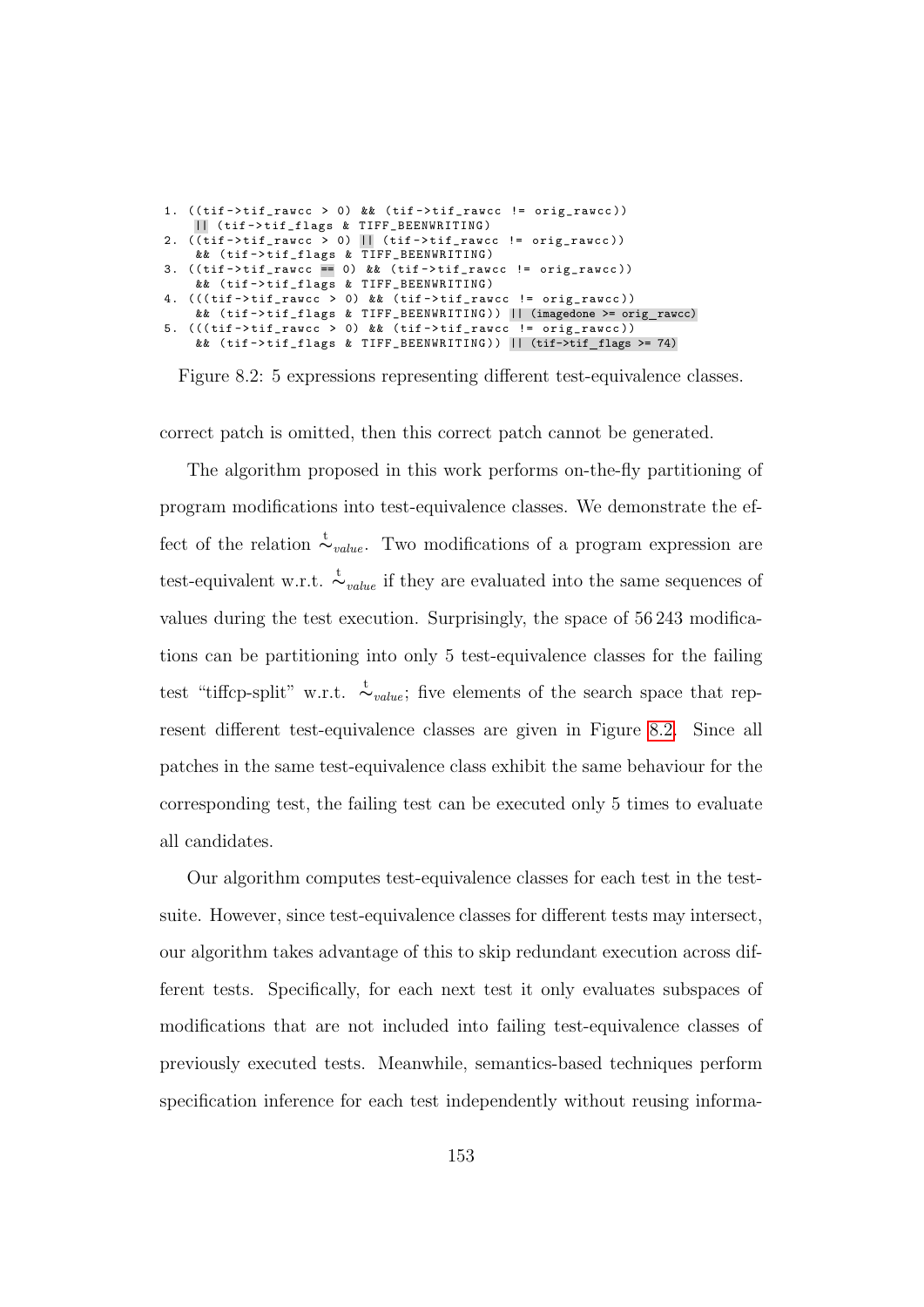tion across tests. As a result, our algorithm requires only 103 test executions to evaluate all 56 243 modifications with the whole test-suite.

The key insight that enables our method to reduce the number of required test executions is that, compared with techniques that explore execution paths, it takes the expressiveness of the patch space into account (e.g. it identifies that only 5 out of 256 possible execution paths are induced by the considered set of 56 243 transformations). Compared with syntactic enumeration, it substantially reduces executions since a single execution evaluates a whole test-equivalence class.

The described algorithm can be considered as a special case of symbolic execution with existential second-order constraints (Chapter [6\)](#page-123-0), that relies on values rather that path conditions to partition the space of paths, and therefore cannot take program dependencies into account. However, it also imposes lower performance overhead since it does not require solving secondorder queries.

Since a test-suite is an incomplete specification, test-driven program repair suffers from the test overfitting problem [\[95\]](#page-191-0). To address this issue, state-of-the-art techniques define a priority (a cost function) in the space of patches and search for a program modification that optimizes this function. Ideally, this function should assign higher cost to overfitting patches. For instance, Prophet [\[63\]](#page-186-2) demonstrates how such a cost function learned from human patches enables the generation of more correct repairs.

Consider a program  $p$  in Figure [8.3a](#page-169-0) that counts odd numbers in the interval  $(0, i]$ . The  $*$  indicates a wrong condition that has to be modified by the repair algorithm (the correct condition is  $i \mod 2 = 1$ ). We denote a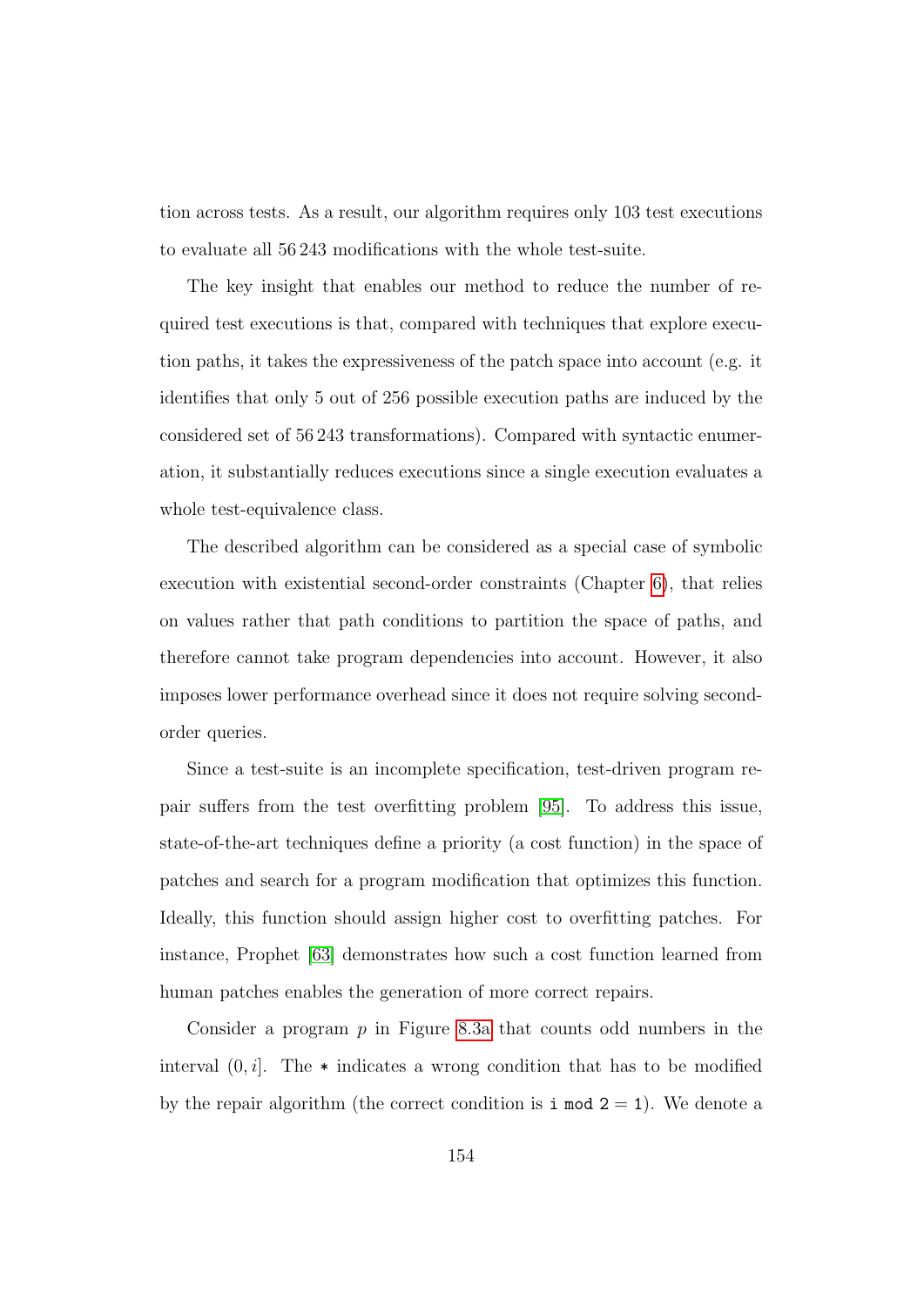program obtained by substituting  $*$  with an expression e as  $p[*/e]$ . The repair algorithm searches for a plausible patch (a substitution of \* with a condition) from the space  $P$  in Figure [8.3b](#page-169-0) such that the resulting program passes the test  $t$  defined as follows:

$$
t := (\{ i \mapsto 4, c \mapsto 0 \}, \lambda \sigma. \sigma(c) = 2)
$$

where t is pair of  $(1)$  an initial program state (mapping from variables to values) and (2) a test assertion (a boolean function over program states) denoted using lambda notation. We assume that  $*$  is such that p fails t. Besides that, we consider a cost function  $\kappa$  defined for the considered space of substitutions in Figure [8.3c.](#page-169-0) The goal is to find a plausible patch with the lowest cost.

In order to find a patch for the example program, techniques like Angelix and Prophet enumerate possible sequences of values that a condition can take during test execution. Since there can be potentially infinite number of such sequences, existing approaches introduce a bound for the number of explored sequences and use an exploration heuristics to choose which sequences to explore. For instance, Prophet enumerates sequences where the condition first always takes the true branch until a certain point after which it always takes the false branch. Thus, for the considered example it would enumerate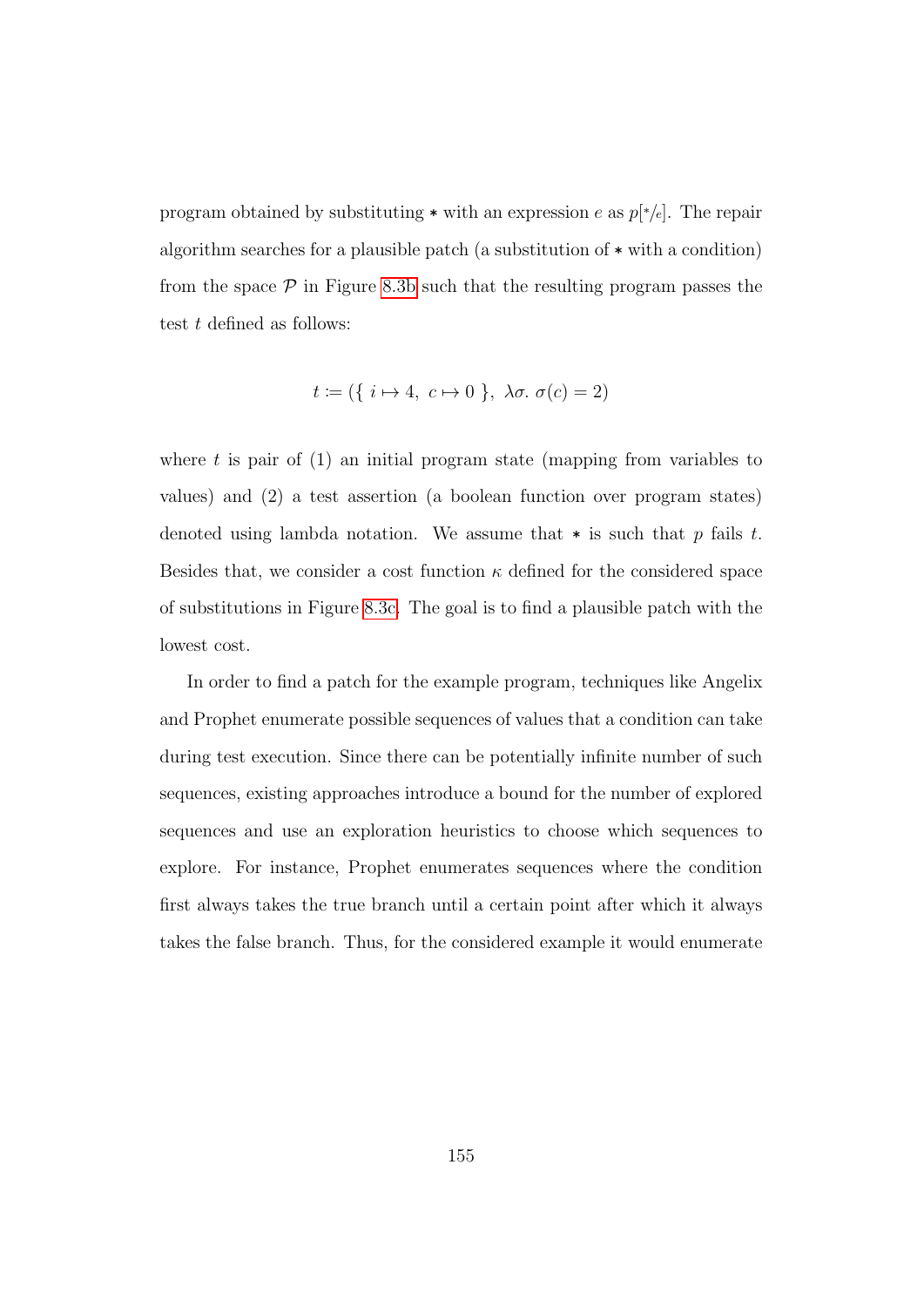the following sequences:

 $\{true, true, true, true\},\$  $\{true, true, true, false\},\$  $\{true, true, false, false\}$ { true, false, false, false }

For each of these sequences, Prophet executes the program with the test t in such a way that the condition  $*$  takes the values as in this sequence during the execution. Only the third sequence  $\{true, true, false, false\}$  enables the program to pass  $t$ , therefore it will be selected as a specification for expression synthesis. The synthesizer will find the expression  $i > 2$  obtaining a suboptimal patch  $p^*$ <sub>i</sub> > 2 with the cost 0.5, since this is the only expression from the search space satisfying the specification. However, the correct expression  $i \mod 2 = 1$  with a lower cost 0.3 cannot be generated, since the corresponding sequence  $\{ false, true, false, true \}$  is not explored by the algorithm.

In contrast to techniques like Angelix and Prophet, our algorithm iterates through the search space in such a way that at each steps it selects and evaluates an unevaluated candidate with the lowest cost. Specifically, it starts by choosing the candidate  $p[*/i \ge 0]$  with the cost 0.1. It executes this candidate on-the-fly computing its test-equivalence class w.r.t.  $\sim_{value}^{\text{t}}$ . This class contains the program  $p[*/c \ge 0]$ , since the conditions  $i \ge 0$  and  $c \ge 0$ produce the same sequence of values  $\{true, true, true, true\}$  for t. Since  $p[*/i \geq 0]$  does not pass the test, the whole corresponding test-equivalence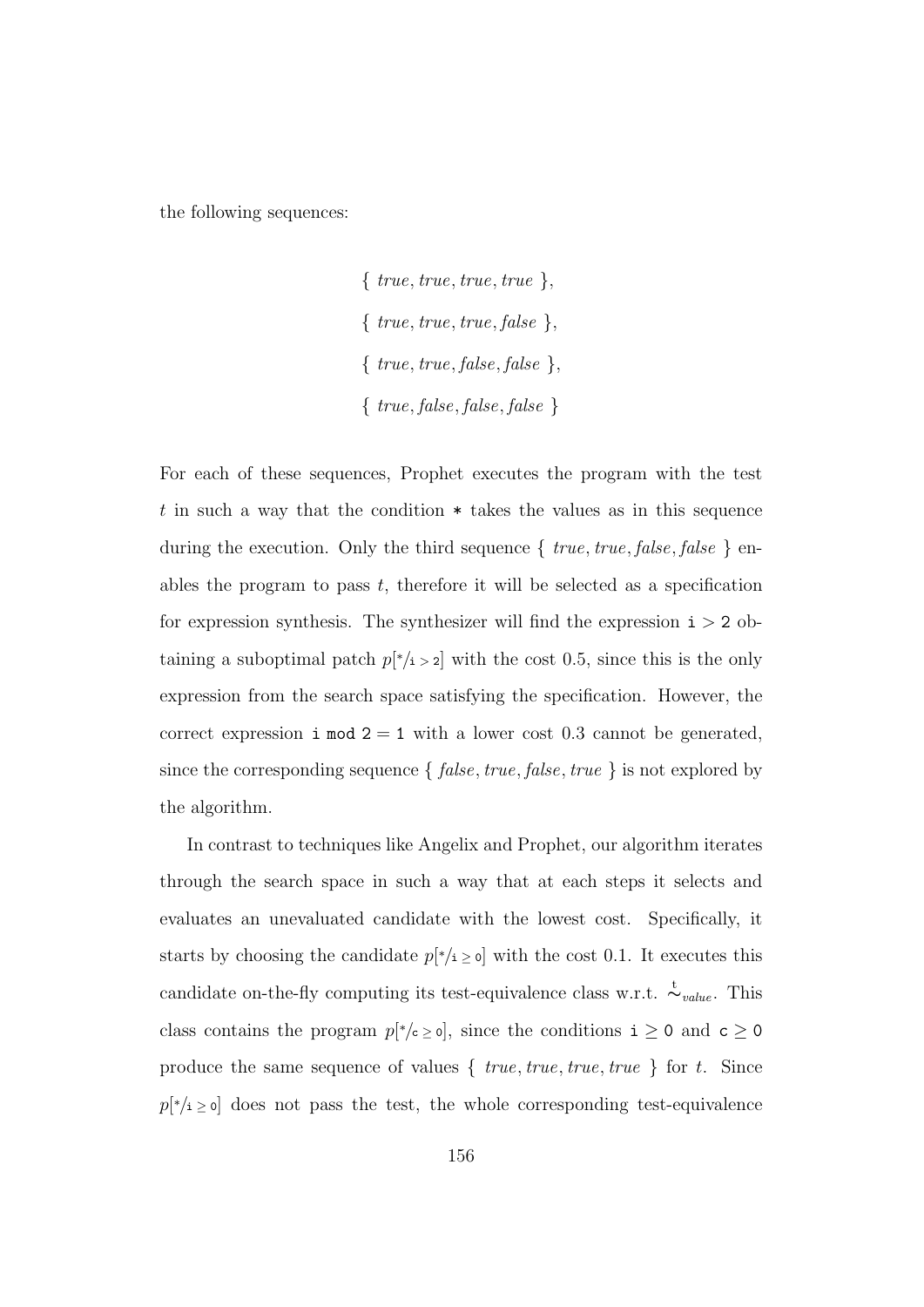<span id="page-169-0"></span>
$$
\mathcal{P} := \{ p[*/i \ge 0], \kappa(p[*/i \ge 0]) := 0.1
$$
\nwhile i > 0 do\n if \* then\n c := c + 1\n f; \n i := i - 1\n }\n end\n (a) Buggy program p. (b) Search space. (c) Cost function.\n
$$
\left.\n\begin{array}{c}\n\mathcal{P} := \{ p[*/i \ge 0], \\
p[*/i \ge 0], \\
p[*/i \ge 0]}, \\
p[*/i \ge 0]\n\end{array}\n\right| \times \left.\n\begin{array}{c}\n\kappa(p[*/i \ge 0]) := 0.1 \\
\kappa(p[*/i \ge 0]) := 0.2 \\
\kappa(p[*/i \ge 0]) := 0.3 \\
\kappa(p[*/i \ge 0]) := 0.3 \\
\kappa(p[*/i \ge 0]) := 0.4\n\end{array}\n\right\}
$$

Figure 8.3: Example of optimal program repair problem.

class is marked as failing. Next, it selects  $p[*/i \mod 2 = 1]$  with the cost 0.3 since  $p[*/\mathsf{c} \geq 0]$  was indirectly evaluated through test-equivalence at the previous step. Since this candidate passes the test, the algorithm outputs it as a found repair.

Our algorithm guides exploration based on a given cost function and focuses on high priority areas of the space of patches. By construction, if it finds a patch, then this patch is guaranteed to be the global optimum in the search space w.r.t. the cost function. Angelix and Prophet, on the other hand, may spend executions for value sequences that correspond to suboptimal candidates or correspond to no candidates at all (e.g.  $\{ \text{ false}, \text{ true}, \text{ true}, \text{ true} \}$ ), and therefore may miss the best patch in their search space.

Although current program repair approaches have been shown to be relatively effective in modifying existing program expressions, they provide limited support for more complex transformations. We consider one such transformation that inserts a new assignment statement to the buggy program. Techniques like Prophet and GenProg can generate patches by copying/moving existing program assignments, however this approach has limitations: (1)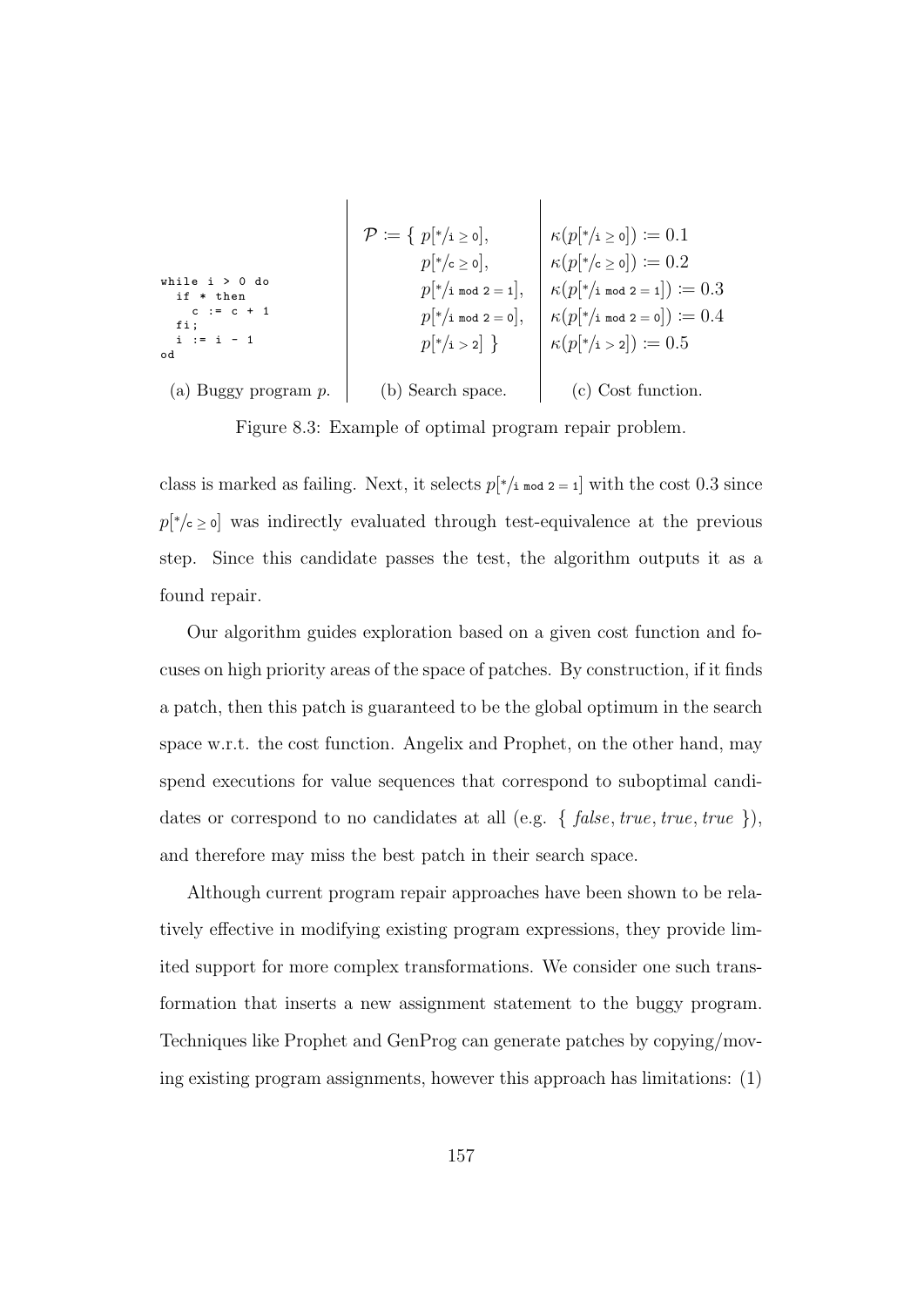<span id="page-170-1"></span>

Figure 8.4: Candidate patches for defect of Gzip from GenProg ICSE'12 benchmark.

assignments for local variables cannot be copied from different parts of the program because of their scope and (2) each insertion of an assignment is validated separately, which yield a large number of required test executions. Existing techniques do not apply specification inference for assignment synthesis because such specification has to encode all possible side effects that can be caused by assignment insertion (for each variable that can appear in the left-hand side of the assignment), which makes inferring such specification infeasible for large programs.

We show how test-equivalence can scale assignment synthesis for a de-fect in Gzip<sup>[5](#page-170-0)</sup> from the GenProg ICSE'12 benchmark. Consider three candidate patches in Figure [8.4](#page-170-1) that insert the highlighted statements at several program locations. First, our algorithm identifies that the program in Figure [8.4a](#page-170-1) is test-equivalent to the program in Figure [8.4b](#page-170-1) (w.r.t. the relation  $\stackrel{\leftarrow}{\sim}_{value}$ ) since they differ only in the right-hand side of the highlighted assignments and the corresponding expressions take the same values during test execution. Second, using a simple dynamic dependency analysis our al-

<span id="page-170-0"></span> ${}^{5}Gzip$  is a file compression/decompression application: [https://www.gnu.org/](https://www.gnu.org/software/gzip/) [software/gzip/](https://www.gnu.org/software/gzip/)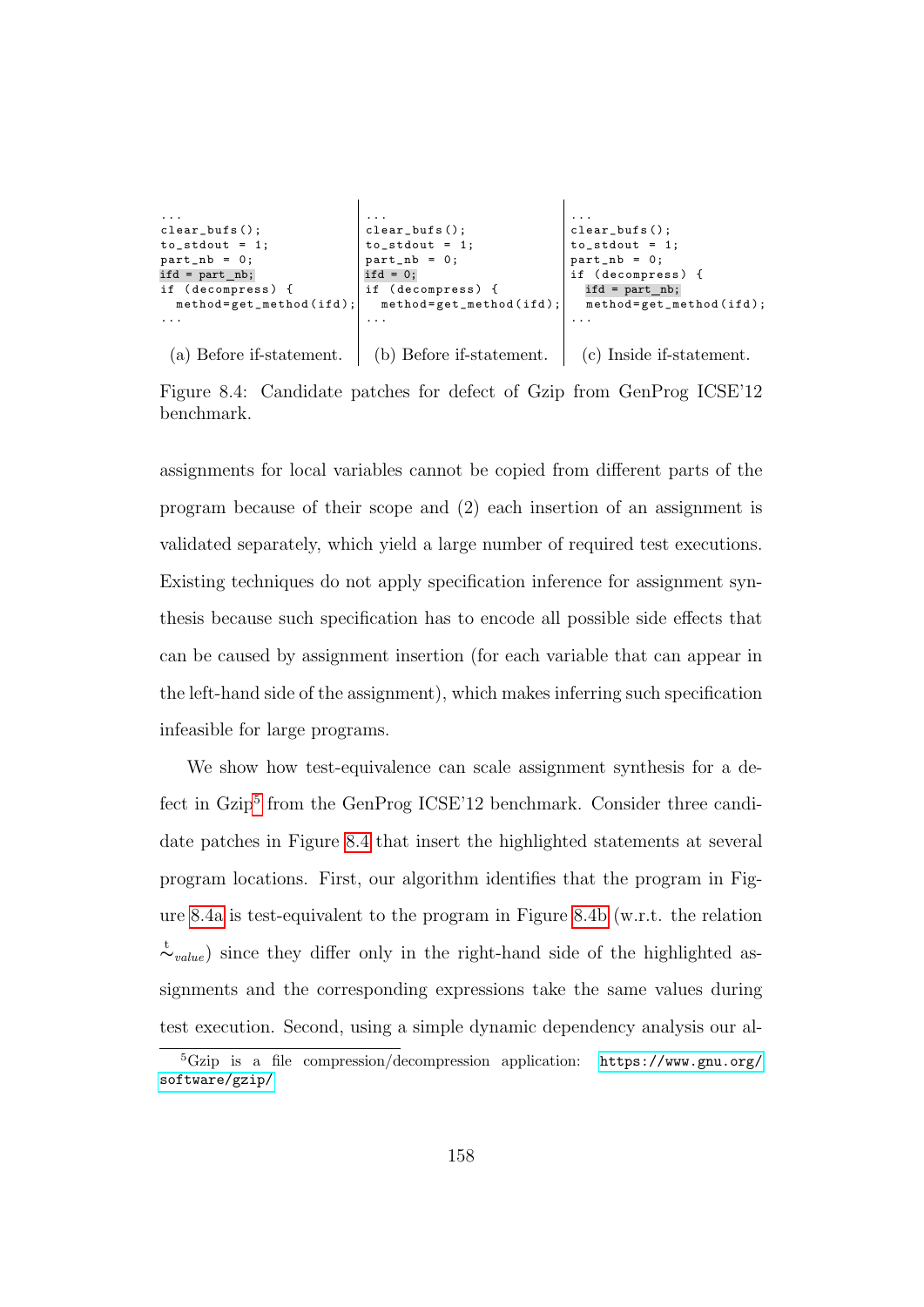gorithm identifies that the program in Figure [8.4a](#page-170-1) is test-equivalent to the program in Figure [8.4c](#page-170-1) since (1) they insert the same assignment at different program locations, (2) both these locations are executed by the test since the true branch of the if-statement is taken during the test execution and (3) the variables ifd and part nb are not used/modified between these locations during test execution. We refer to such a test-equivalence relation as  $\stackrel{t}{\sim}_{deps}$ . Finally, our algorithm merges the results of the two analyses (as the transitive closure of their union) and determines that the program in Figure [8.4b](#page-170-1) is test-equivalent to the program in Figure [8.4c.](#page-170-1) Therefore, a single test execution is sufficient to evaluate all these patches.

Since test-equivalence is a weaker property than the property of "passing the test" expressed by the inferred specification in semantics-based techniques, it permits using more lightweight analysis techniques. Specifically, we demonstrate that a composition of two lightweight test-equivalence analyses enables us to scale assignment synthesis.

We implemented the described approach in a tool called flx. flx combines the transformation schemas of SPR/Prophet and Angelix (we studied implementation of these systems in order to closely reproduce their search spaces). More details about the implementation and the algorithms are available in our technical report [\[68\]](#page-187-3).

We evaluated the discussed methodology on the GenProg ICSE'12 benchmark [\[56\]](#page-185-0) (with test suites independently augmented to prevent repair tools from generating implausible patches [\[85\]](#page-190-0)). We selected the following systems and their configurations for evaluation:

F1X f1x that implements the test-equivalence partitioning technique.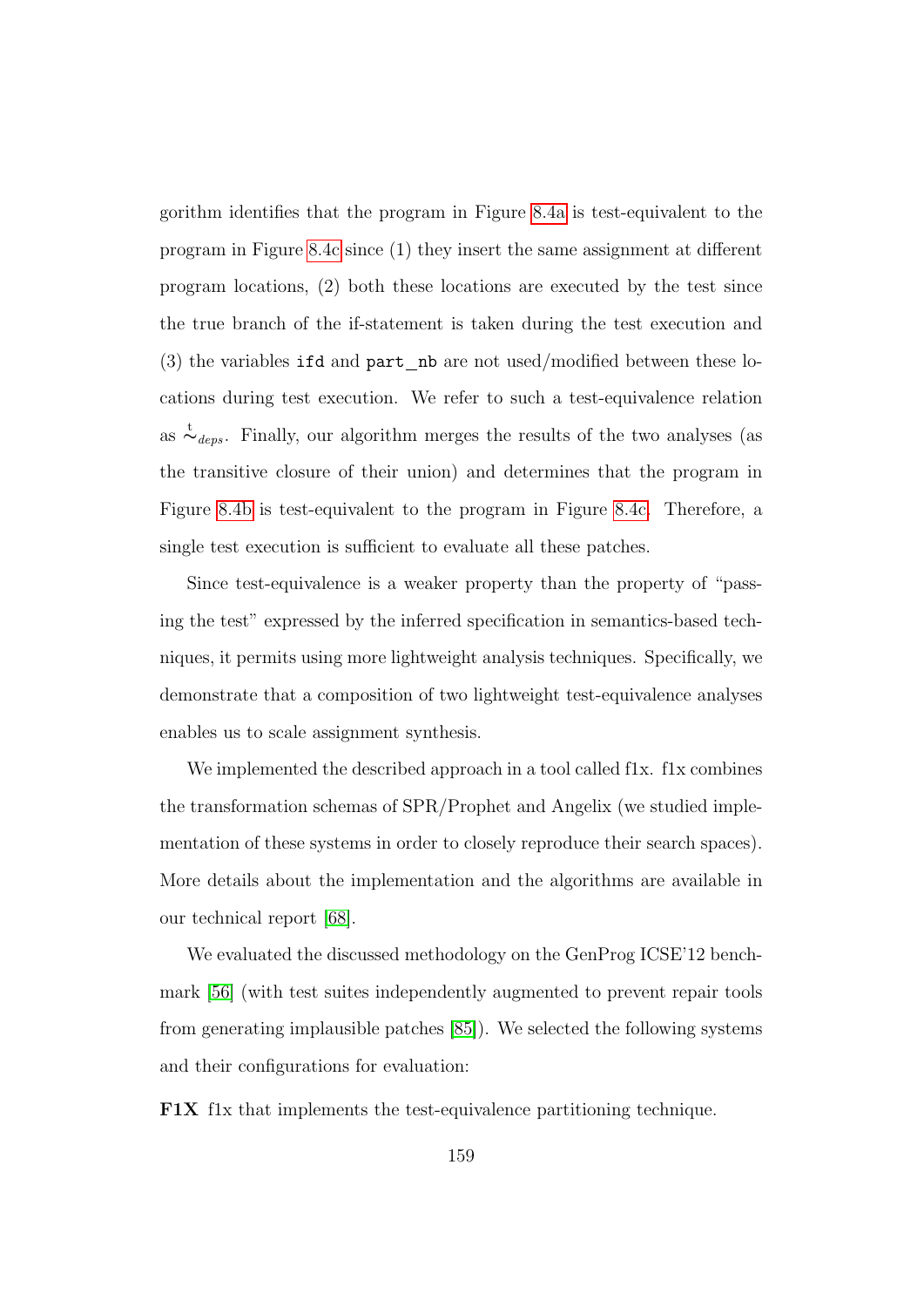- $\mathbf{F1X}^E$  flx<sup>E</sup> is a variant of flx that enumerates changes without test-equivalence partitioning. This variant is considered to evaluate implementationindependent effect of partitioning.
- ANG Angelix 1.1 [\[70\]](#page-187-0) that implements a symbolic path exploration and prioritizes syntactically small changes.
- PR Prophet 0.1 [\[63\]](#page-186-2) that implements value search (a variant of path exploration) for conditional expressions and patch prioritization based on machine learning.
- PR\* Prophet\* that is a variant of Prophet that disables transformations for (1) inserting overfitting return insertions and (2) copying complex statements except for assignments. This variant is considered to match the transformation implemented in  $\text{F1X}/\text{F1X}^E$ , since the search space of  $F1X/F1X^E$  is effectively the combination of the search spaces of  $PR^*$ and ANG.
- GP GenProg-AE 3.0 [\[107\]](#page-193-1) that implements a group of analysis techniques to avoid evaluating functionally-equivalent patches (as opposite to testequivalent as in our approach).

We reuse the configurations from previous studies for running Angelix, Prophet and GenProg-AE [\[85,](#page-190-0) [107\]](#page-193-1). As Prophet takes a correctness model as input to prioritizes patches akin to the provided model, we used the default model that is publicly available<sup>[6](#page-172-0)</sup>.

<span id="page-172-0"></span><sup>6</sup>Prophet website: <http://rhino.csail.mit.edu/prophet-rep/>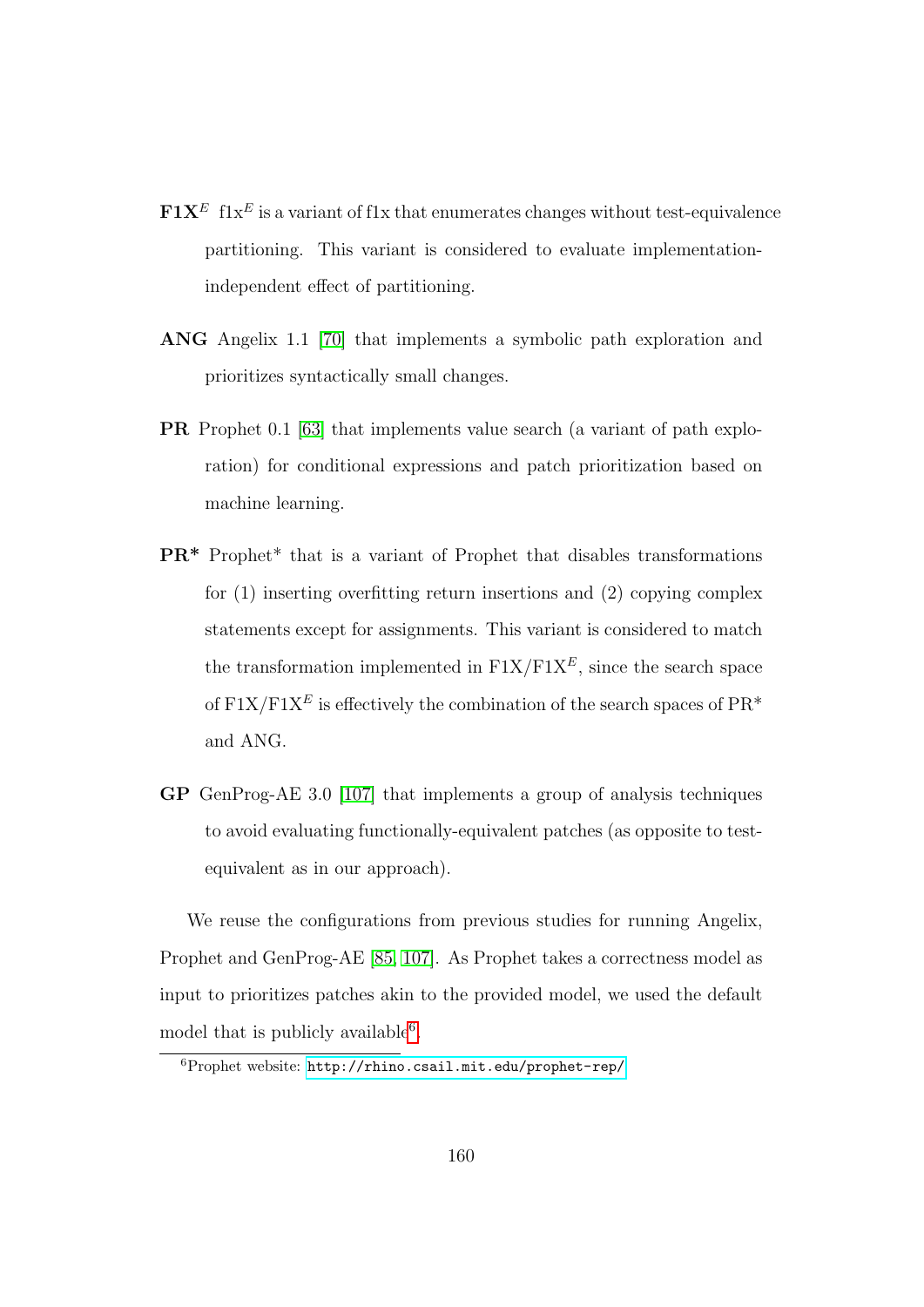<span id="page-173-0"></span>

| Subject   | Plausible      |                |                          |                |                  |                | Equivalent to human |                |                |                |              |                |
|-----------|----------------|----------------|--------------------------|----------------|------------------|----------------|---------------------|----------------|----------------|----------------|--------------|----------------|
|           | F1X            | $F1X^E$        | ANG                      | PR             | $PR*$            | GP             | F1X                 | $F1X^E$        | ANG            | PR.            | $PR*$        | GP             |
| libtiff   | 13             | 10             | 10                       | 5              | 3                | 5              | 5                   | 3              | 3              | $\overline{2}$ | $\mathbf{1}$ | $\overline{0}$ |
| lighttpd  | 5              | 3              | $\overline{\phantom{a}}$ | 4              | $\overline{4}$   | $\overline{4}$ | $\overline{0}$      | $\theta$       | ٠              | $\overline{0}$ | $\mathbf{0}$ | $\mathbf{0}$   |
| php       | 15             | $\overline{7}$ | 10                       | 18             | 15               | $\overline{7}$ | 6                   | 3              | 4              | 10             | 6            | $\overline{2}$ |
| gmp       | $\overline{2}$ | $\mathbf{1}$   | $\overline{2}$           | $\overline{2}$ | $\boldsymbol{2}$ | $\mathbf{1}$   | $\overline{2}$      | $\mathbf{1}$   | $\overline{2}$ | $\mathbf{1}$   | $\mathbf{1}$ | $\theta$       |
| gzip      | 3              | $\overline{2}$ | $\overline{2}$           | $\overline{2}$ | $\mathbf{2}$     | $\overline{2}$ | $\overline{2}$      | $\overline{0}$ | $\mathbf{1}$   | $\mathbf{1}$   | $\mathbf{1}$ | $\theta$       |
| python    | 5              | $\mathbf{1}$   | ٠                        | 6              | $\mathbf 5$      | 3              | $\overline{0}$      | $\overline{0}$ | ٠              | $\theta$       | $\mathbf{0}$ | $\mathbf{1}$   |
| wireshark | $\overline{4}$ | $\overline{4}$ | $\overline{4}$           | $\overline{4}$ | $\overline{4}$   | 4              | $\overline{0}$      | $\theta$       | $\overline{0}$ | $\overline{0}$ | $\mathbf{0}$ | $\mathbf{0}$   |
| fbc       | 1              | $\mathbf{1}$   | ٠                        | $\mathbf{1}$   | $\mathbf{1}$     | 1              | $\mathbf{1}$        | $\mathbf{1}$   |                | 1              | $\mathbf{1}$ | $\theta$       |
| Overall   | 49             | 29             | 28                       | 42             | 36               | 27             | 16                  | 8              | 10             | 15             | 10           | 3              |

Table 8.1: Effectiveness of program repair approaches.

We conduct all experiments on Intel®  $\text{Xeon}^{\text{TM}}$  CPU E5-2660 machines running Ubuntu 14.04, and use a 10 hours timeout for running each configuration.

Table [8.1](#page-173-0) summarizes the effectiveness results for F1X,  $F1X^E$ , ANG, PR, PR\* and GP. The second through seventh columns denote the number of plausible patches generated by each repair approach, while the eighth through thirteenth columns represent the number of patches syntactically equivalent to the human patches. As Angelix does not support lighttpd, python and fbc, the corresponding cells for these subjects are marked with "-". The overall results illustrate that F1X generates the highest number of plausible patches compared to all other evaluated repair approaches. The "Equivalent to human" column in table [8.1](#page-173-0) shows that F1X generates 8 more human-like patches than  $F1X^E$ , 6 more human-like patches than ANG, 1 more human-like patch than PR, 2 more human-like patches than PR\* and 13 more human-like patches than GP. All F1X patches are included in the anonymous supplementary material submitted with this paper.

We attribute the high number of patches generated by F1X to the larger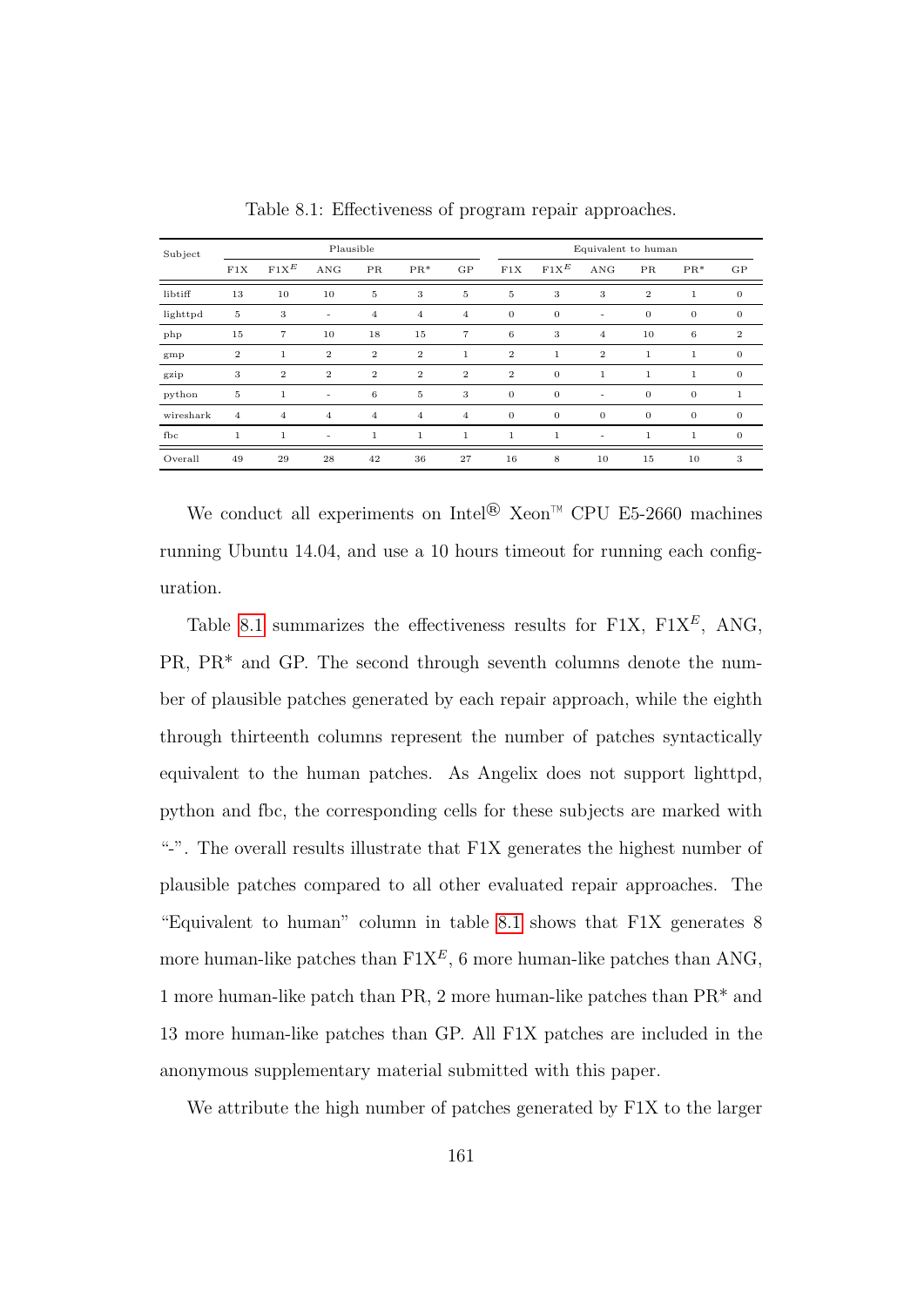<span id="page-174-0"></span>

Figure 8.5: Average patch generation time.

patch space supported by F1X compared to other approaches. Since F1X combines the search spaces of ANG and PR\*, it fixes all defects that are fixed by either of these tools. Note that F1X finds more patches than  $F1X^E$ within the time limit due to the performance gain from our partitioning.

Figure [8.5](#page-174-0) illustrates the average patch generation time for the configurations. The x-axis of Figure [8.5](#page-174-0) represents the eight subjects in the benchmark, while the y-axis shows the average time taken to generate a patch for all defects for a given subject where each bar depicts a patch generation approach. Overall, the average patch generation time for F1X is significantly shorter than all other repair approaches. For instance, F1X requires only 121 seconds on average to generate a patch for libtiff, while ANG takes 1262 seconds  $(F1X)$  is  $\frac{1262}{121}$ =10.5X faster than ANG). Meanwhile, PR<sup>\*</sup> takes 1701 seconds on average to produce a patch for libtiff (F1X is  $\frac{1701}{121}$ =14X faster than PR<sup>\*</sup>). Notably, F1X is 16X faster than GP for libtiff (GP takes 1940 seconds on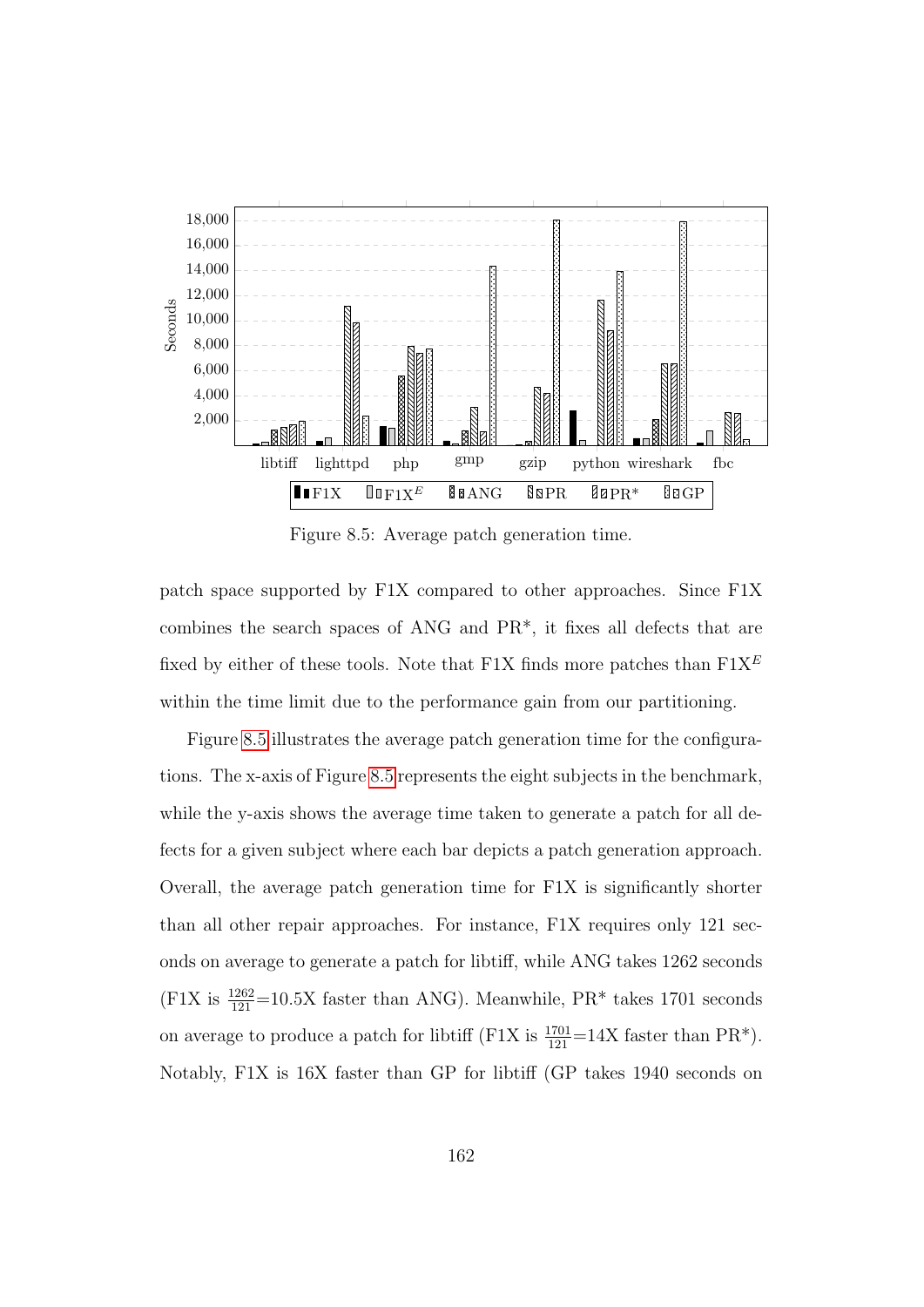average to generate a patch for libtiff). The average patch generation time for PR is slightly higher compared to  $PR^*$  as it searches through a slightly larger patch space.

The results shown in Figure [8.5](#page-174-0) validate our claim that F1X is able to achieve significant improvement on the patch generation time due to its efficient search algorithm. F1X and  $F1X^E$  demonstrate a comparable average time of patch generation because  $F1X^E$  finds a subset of patches found by F1X that appears early in the sequence of explored candidates.

In future research, the trade-off represented by different techniques should be investigated to design a practical repair systems that would be able to address a large number of defects and also provide satisfactory precision.

#### 8.2.2 Addressing test overfitting

Low precision is a fundamental limitation of existing program repair system, and it is primarily caused by the lack of specification in real-world software. Indeed, as has been shown in previous work [\[95\]](#page-191-0), the use of tests as correctness criteria for program repair often leads to the generation of incorrect patches that merely overfit the tests.

In this thesis, we proposed two methods of addressing test overfitting. First, this problem can be alleviated by searching for a patch that maximally preserves the original source code (Chapter [3\)](#page-40-0). Secondly, the missing specification can be automatically inferred from a reference implementation if it is available (Chapter [5\)](#page-96-0), which can be used to improve the quality of generated patches and provide partial correctness guarantees.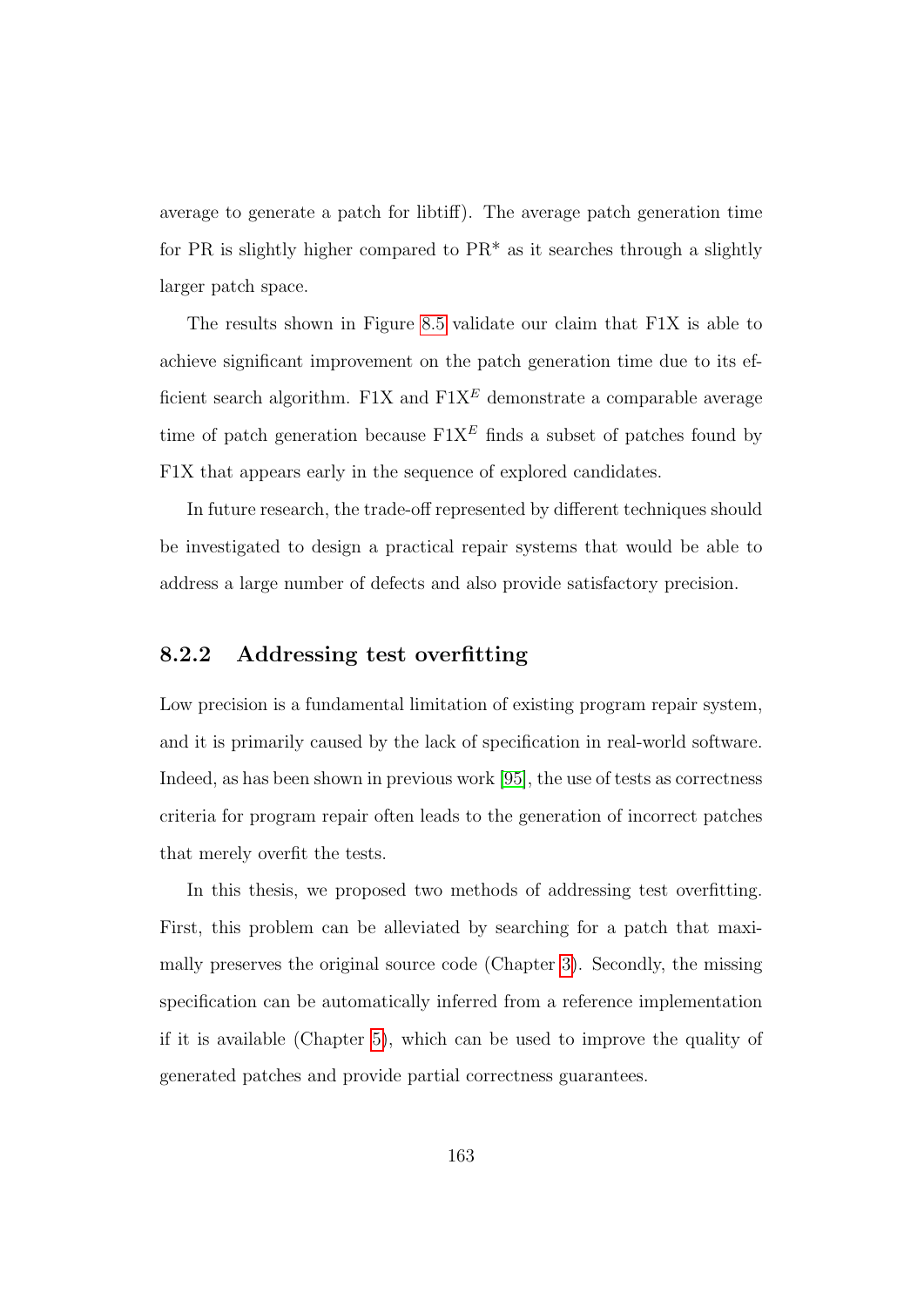In future research, we plan to investigate practical ways of discovering the missing specification and enforcing in a scalable manner. For instance, semantic code search [\[99\]](#page-192-2) might be used to find suitable reference programs automatically, and used them to guide patch generation as in SemGraft (Chapter [5\)](#page-96-0). Another promising research direction consists in exploiting the behavior similarity of test case executions as proposed by Xiong et al. [\[111\]](#page-194-5).

#### 8.2.3 Future application of program repair

Automated program repair targets the arising problem of low software quality, and can have a significant economic impact on software development. Specifically, we envision the following important future applications of automated program repair:

- Programming environment Program repair might be integrated into programming environment to automatically suggest fixes for program defects during development/maintenance. This would help to reduce the cost of development/maintenance and also improve software quality.
- Security Program repair might help to promptly address security vulnerabilities by automatically fixing security bugs. For example, we show that Angelix (Chapter [4\)](#page-70-0) can automatically fix the infamous Heartbleed bug in OpenSSL[7](#page-176-0) .
- Education Program repair might help to automate computer science education [\[115\]](#page-194-6). Specifically, it might be used for automatically providing feedback or automatically grading students assignments.

<span id="page-176-0"></span><sup>7</sup>Heartbleed bug: <http://heartbleed.com/>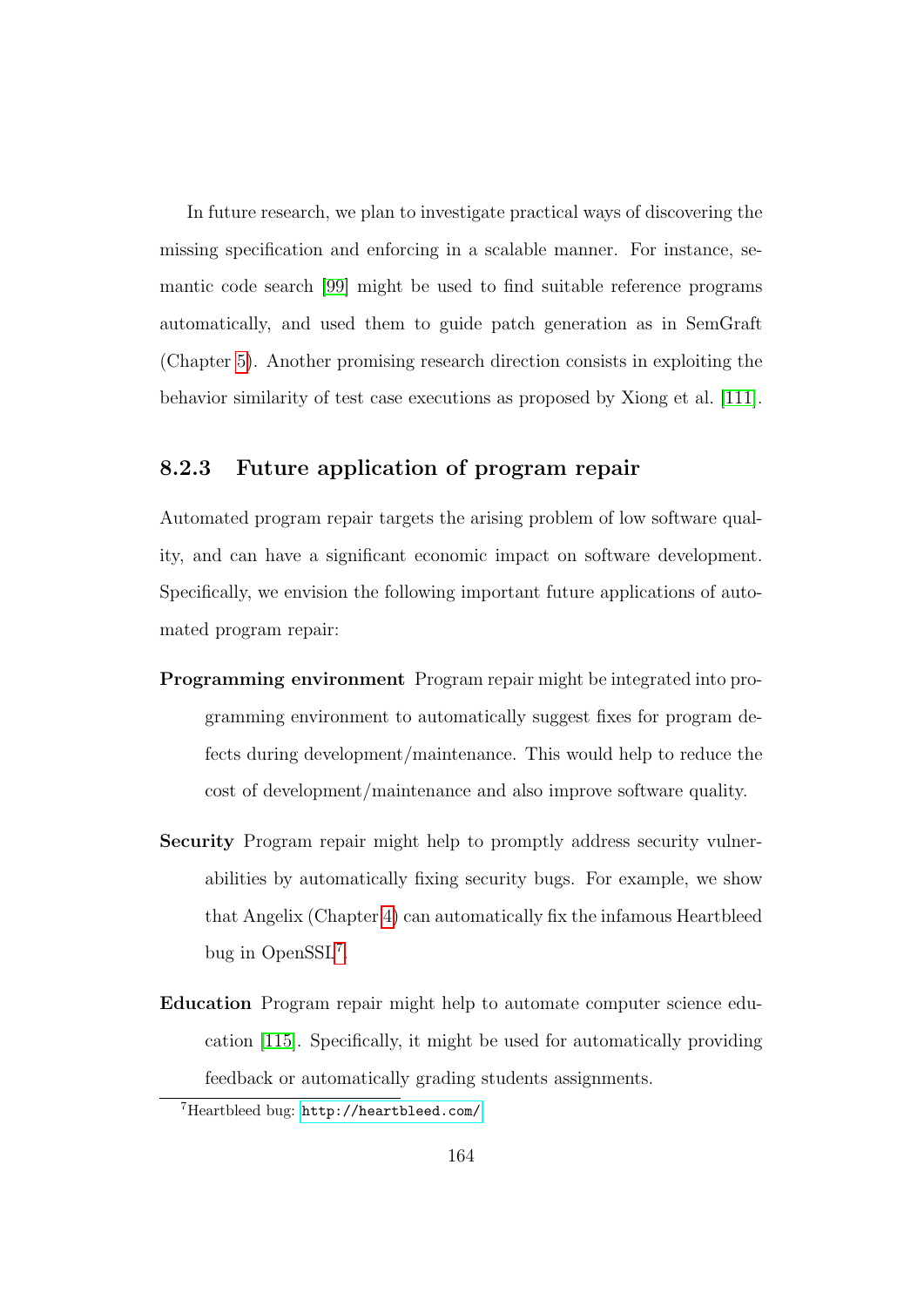## Bibliography

- [1] Ignasi Abío, Robert Nieuwenhuis, Albert Oliveras, and Enric Rodríguez-Carbonell. A parametric approach for smaller and better encodings of cardinality constraints. In International Conference on Principles and Practice of Constraint Programming, pages 80–96. Springer, 2013.
- [2] Rui Abreu, Peter Zoeteweij, and Arjan JC Van Gemund. An evaluation of similarity coefficients for software fault localization. In Pacific Rim International Symposium on Dependable Computing, pages 39–46. IEEE, 2006.
- <span id="page-177-0"></span>[3] Rajeev Alur, Rastislav Bodik, Garvit Juniwal, Milo MK Martin, Mukund Raghothaman, Sanjit A Seshia, Rishabh Singh, Armando Solar-Lezama, Emina Torlak, and Abhishek Udupa. Syntax-guided synthesis. In Formal Methods in Computer-Aided Design, pages 1–8. IEEE, 2013.
- <span id="page-177-1"></span>[4] Rajeev Alur, Arjun Radhakrishna, and Abhishek Udupa. Scaling enumerative program synthesis via divide and conquer. In International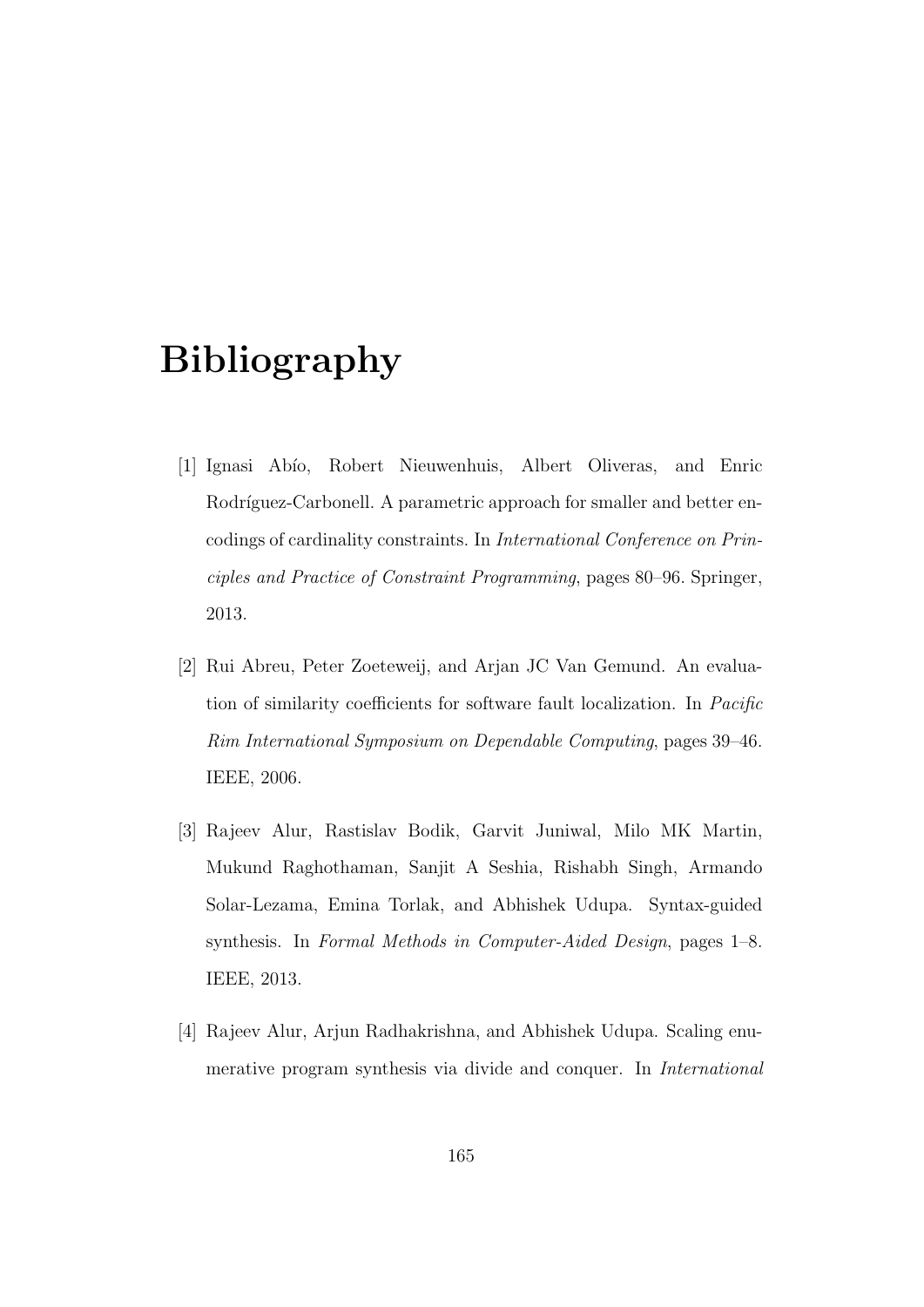Conference on Tools and Algorithms for the Construction and Analysis of Systems, pages 319–336. Springer, 2017.

- <span id="page-178-0"></span>[5] Andrea Arcuri. Evolutionary repair of faulty software. Applied Soft Computing, 11(4):3494–3514, 2011.
- [6] Mike Barnett, Bor-Yuh Evan Chang, Robert DeLine, Bart Jacobs, and K Rustan M Leino. Boogie: A modular reusable verifier for objectoriented programs. In International Symposium on Formal Methods for Components and Objects, pages 364–387. Springer, 2005.
- <span id="page-178-1"></span>[7] Earl T Barr, Yuriy Brun, Premkumar Devanbu, Mark Harman, and Federica Sarro. The plastic surgery hypothesis. In International Symposium on Foundations of Software Engineering, pages 306–317. ACM, 2014.
- <span id="page-178-2"></span>[8] Earl T Barr, Mark Harman, Yue Jia, Alexandru Marginean, and Justyna Petke. Automated software transplantation. In International Symposium on Software Testing and Analysis, pages 257–269. ACM, 2015.
- [9] Clark W Barrett, Roberto Sebastiani, Sanjit A Seshia, Cesare Tinelli, et al. Satisfiability modulo theories. Handbook of satisfiability, 185:825– 885, 2009.
- [10] Marcel Böhme and Abhik Roychoudhury. Corebench: Studying complexity of regression errors. In International Symposium on Software Testing and Analysis, pages 105–115. ACM, 2014.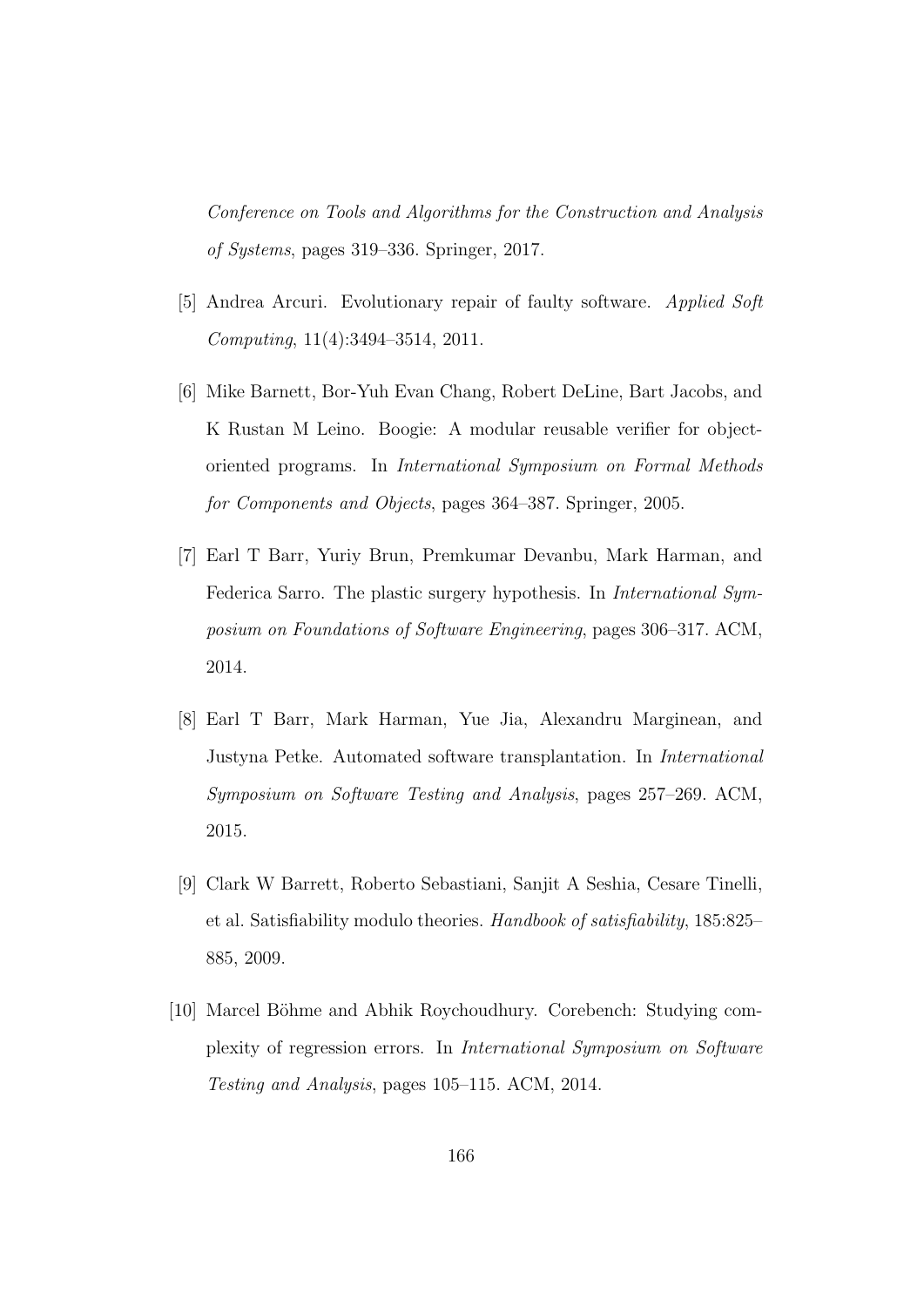- [11] Marcel Böhme, Ezekiel O Soremekun, Sudipta Chattopadhyay, Emamurho Ugherughe, and Andreas Zeller. Where is the bug and how is it fixed? an experiment with practitioners. In *Joint Meeting on* Foundations of Software Engineering, pages 117–128. ACM, 2017.
- [12] Cristian Cadar, Daniel Dunbar, Dawson R Engler, et al. Klee: Unassisted and automatic generation of high-coverage tests for complex systems programs. In Symposium on Operating Systems Design and Implementation, volume 8, pages 209–224, 2008.
- <span id="page-179-2"></span>[13] Cristian Cadar and Koushik Sen. Symbolic execution for software testing: three decades later. Communications of the ACM, 56(2):82–90, 2013.
- <span id="page-179-0"></span>[14] Michael Carbin, Sasa Misailovic, Michael Kling, and Martin C Rinard. Detecting and escaping infinite loops with jolt. In European Conference on Object-Oriented Programming, pages 609–633. Springer, 2011.
- <span id="page-179-1"></span>[15] Satish Chandra, Emina Torlak, Shaon Barman, and Rastislav Bodik. Angelic debugging. In International Conference on Software Engineering, pages 121–130. IEEE, 2011.
- [16] Mike Y Chen, Emre Kiciman, Eugene Fratkin, Armando Fox, and Eric Brewer. Pinpoint: Problem determination in large, dynamic internet services. In International Conference on Dependable Systems and Networks, pages 595–604. IEEE, 2002.
- [17] Alessandro Cimatti, Alberto Griggio, Bastiaan Joost Schaafsma, and Roberto Sebastiani. The mathsat5 smt solver. In International Con-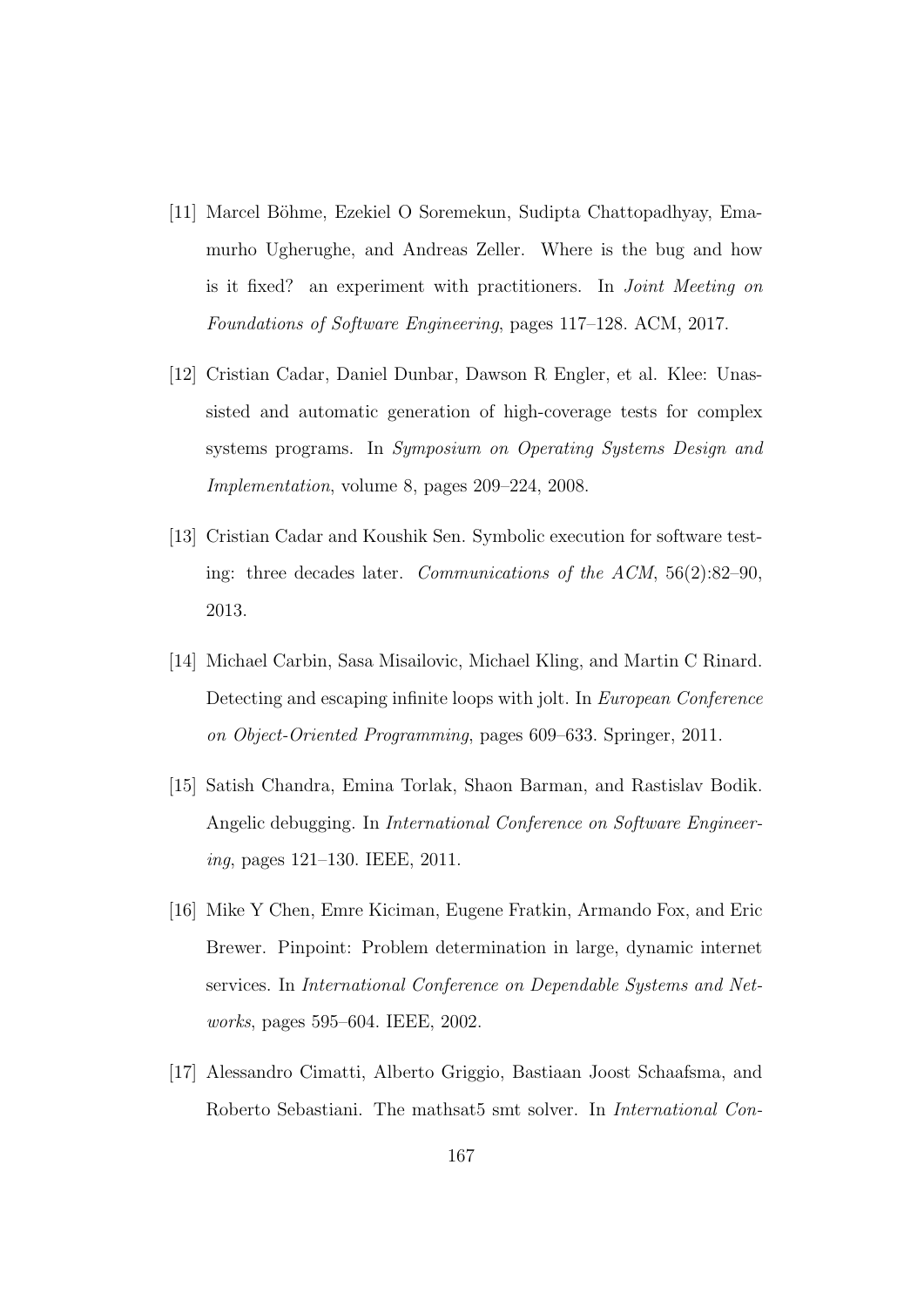ference on Tools and Algorithms for the Construction and Analysis of Systems, pages 93–107. Springer, 2013.

- [18] Ernie Cohen, Markus Dahlweid, Mark Hillebrand, Dirk Leinenbach, Michał Moskal, Thomas Santen, Wolfram Schulte, and Stephan Tobies. Vcc: A practical system for verifying concurrent c. In *International* Conference on Theorem Proving in Higher Order Logics, pages 23–42. Springer, 2009.
- [19] Stephen A Cook. The complexity of theorem-proving procedures. In Proceedings of the third annual ACM symposium on Theory of computing, pages 151–158. ACM, 1971.
- [20] Cristina David and Daniel Kroening. Program synthesis: challenges and opportunities. Phil. Trans. R. Soc. A, 375(2104):20150403, 2017.
- [21] Leonardo De Moura and Nikolaj Bjørner. Z3: An efficient smt solver. In International conference on Tools and Algorithms for the Construction and Analysis of Systems, pages 337–340. Springer, 2008.
- [22] Brian Demsky, Michael D Ernst, Philip J Guo, Stephen McCamant, Jeff H Perkins, and Martin Rinard. Inference and enforcement of data structure consistency specifications. In International symposium on Software testing and analysis, pages 233–244. ACM, 2006.
- [23] Edsger W Dijkstra. Guarded commands, nondeterminacy and formal derivation of programs. Communications of the ACM, 18(8):453–457, 1975.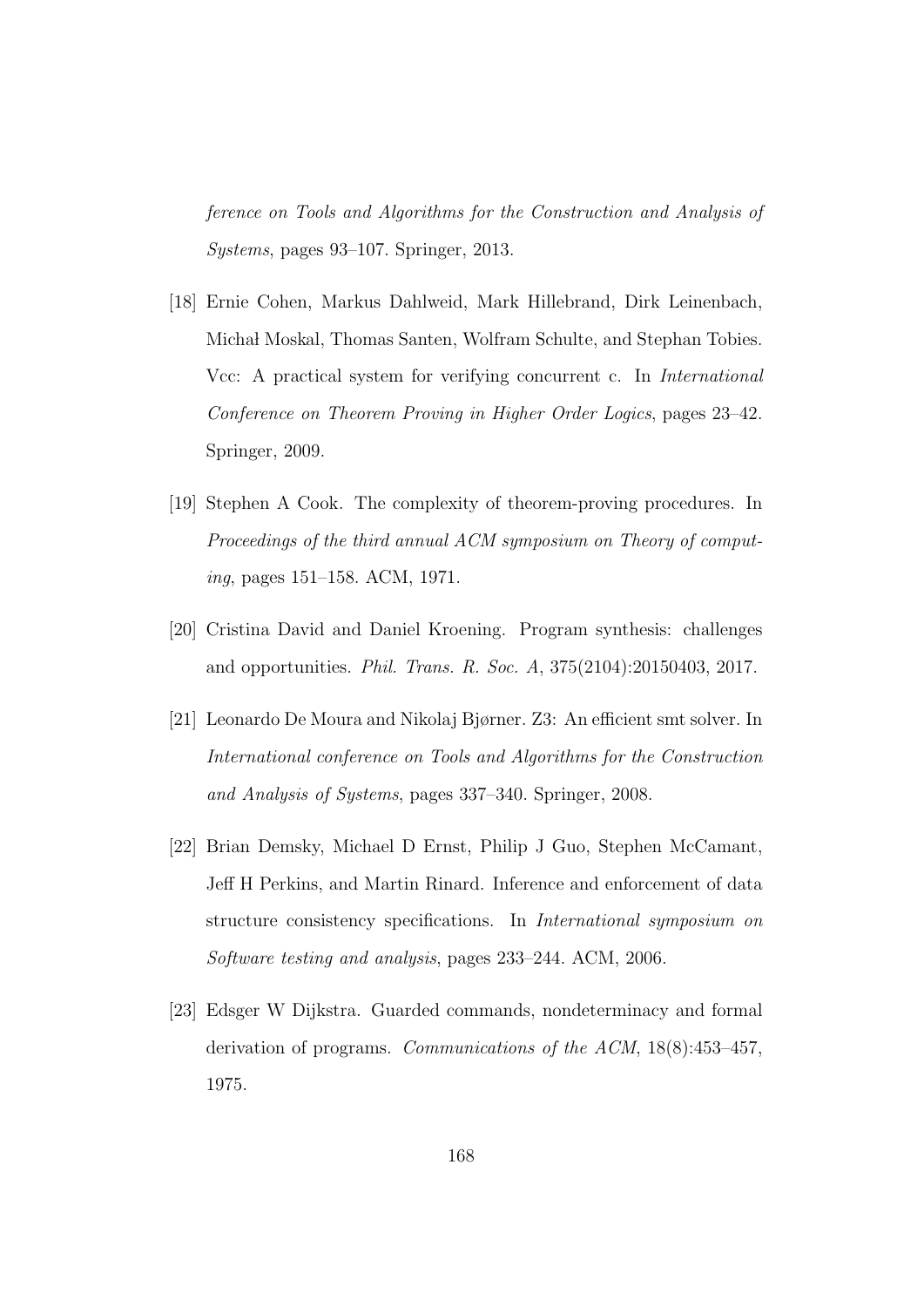- [24] Hyunsook Do, Sebastian Elbaum, and Gregg Rothermel. Supporting controlled experimentation with testing techniques: An infrastructure and its potential impact. Empirical Software Engineering, 10(4):405– 435, 2005.
- [25] Loris DAntoni, Roopsha Samanta, and Rishabh Singh. Qlose: Program repair with quantitative objectives. In International Conference on Computer Aided Verification, pages 383–401. Springer, 2016.
- [26] Bassem Elkarablieh and Sarfraz Khurshid. Juzi: a tool for repairing complex data structures. In International Conference on Software engineering, pages 855–858. ACM, 2008.
- [27] Evren Ermis, Martin Schäf, and Thomas Wies. Error invariants. In International Symposium on Formal Methods, pages 187–201. Springer, 2012.
- [28] Michael Fagan. Design and code inspections to reduce errors in program development. In Software pioneers, pages 575–607. Springer, 2002.
- [29] Joseph Feller, Brian Fitzgerald, et al. Understanding open source software development. Addison-Wesley London, 2002.
- [30] Zachary P Fry, Bryan Landau, and Westley Weimer. A human study of patch maintainability. In International Symposium on Software Testing and Analysis, pages 177–187. ACM, 2012.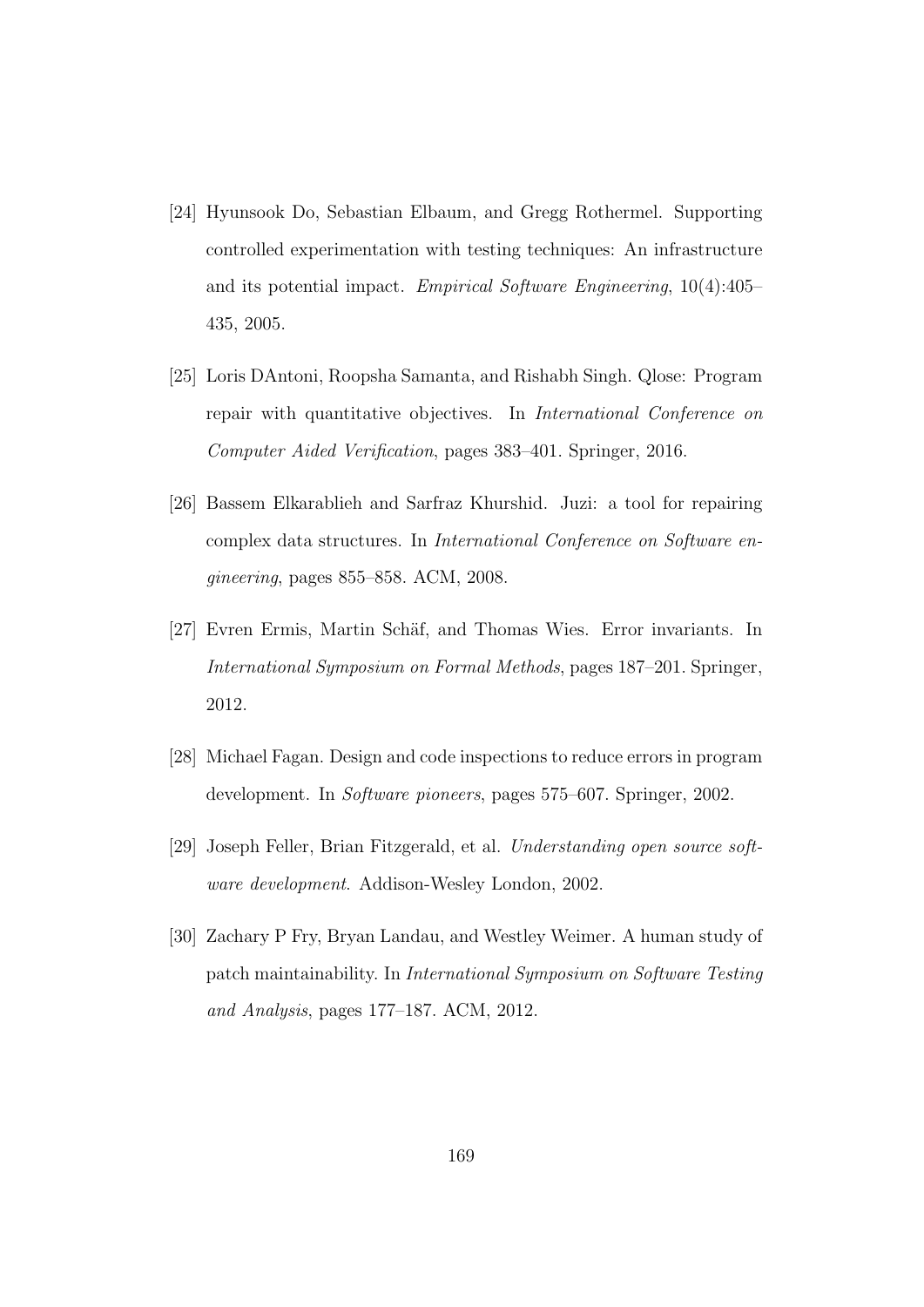- [31] Zhaohui Fu and Sharad Malik. On solving the partial max-sat problem. In International Conference on Theory and Applications of Satisfiability Testing, pages 252–265. Springer, 2006.
- [32] Qing Gao, Hansheng Zhang, Jie Wang, Yingfei Xiong, Lu Zhang, and Hong Mei. Fixing recurring crash bugs via analyzing q&a sites. In International Conference on Automated Software Engineering, pages 307–318. IEEE, 2015.
- [33] Patrice Godefroid. Higher-order test generation. In *Conference on* Programming Language Design and Implementation. ACM, 2011.
- [34] Divya Gopinath, Muhammad Zubair Malik, and Sarfraz Khurshid. Specification-based program repair using sat. In International Conference on Tools and Algorithms for the Construction and Analysis of Systems, pages 173–188. Springer, 2011.
- [35] Haifeng He and Neelam Gupta. Automated debugging using pathbased weakest preconditions. In International Conference on Fundamental Approaches to Software Engineering, pages 267–280. Springer, 2004.
- [36] Jinru Hua and Sarfraz Khurshid. A sketching-based approach for debugging using test cases. In International Symposium on Automated Technology for Verification and Analysis, pages 463–478. Springer, 2016.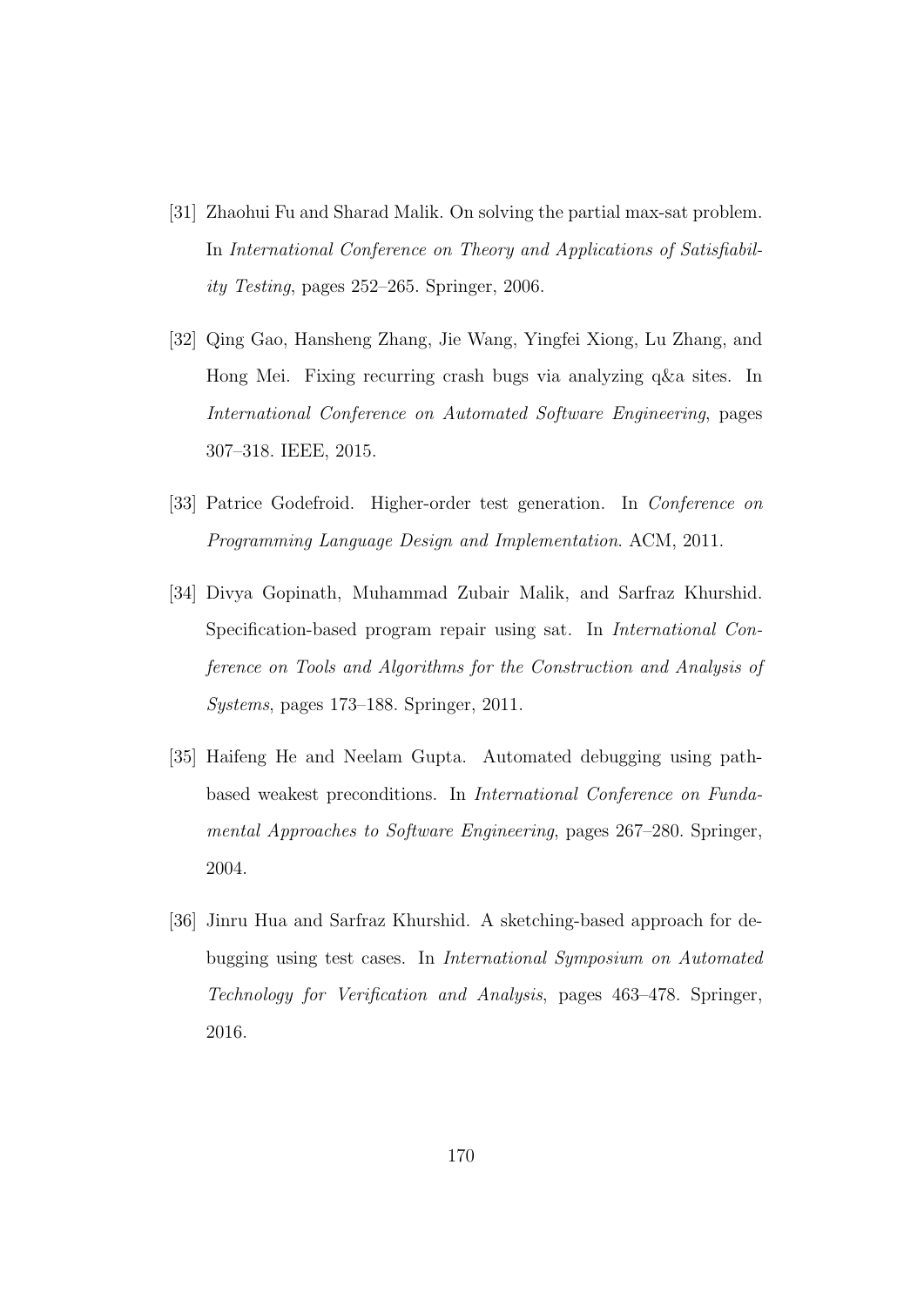- [37] Joxan Jaffar, Jorge A Navas, and Andrew E Santosa. Unbounded symbolic execution for program verification. In *International Conference* on Runtime Verification, pages 396–411. Springer, 2011.
- [38] Susmit Jha, Sumit Gulwani, Sanjit A Seshia, and Ashish Tiwari. Oracle-guided component-based program synthesis. In International Conference on Software Engineering, pages 215–224. ACM, 2010.
- [39] Guoliang Jin, Linhai Song, Wei Zhang, Shan Lu, and Ben Liblit. Automated atomicity-violation fixing. In Conference on Programming Language Design and Implementation. ACM, 2011.
- [40] Barbara Jobstmann, Andreas Griesmayer, and Roderick Bloem. Program repair as a game. In International Conference on Computer Aided Verification, pages 226–238. Springer, 2005.
- [41] James A Jones and Mary Jean Harrold. Empirical evaluation of the tarantula automatic fault-localization technique. In International Conference on Automated software engineering, pages 273–282. ACM, 2005.
- [42] James A Jones, Mary Jean Harrold, and John Stasko. Visualization of test information to assist fault localization. In International conference on Software engineering, pages 467–477. ACM, 2002.
- [43] Manu Jose and Rupak Majumdar. Cause clue clauses: error localization using maximum satisfiability. 2011.
- [44] René Just, Michael D Ernst, and Gordon Fraser. Efficient mutation analysis by propagating and partitioning infected execution states. In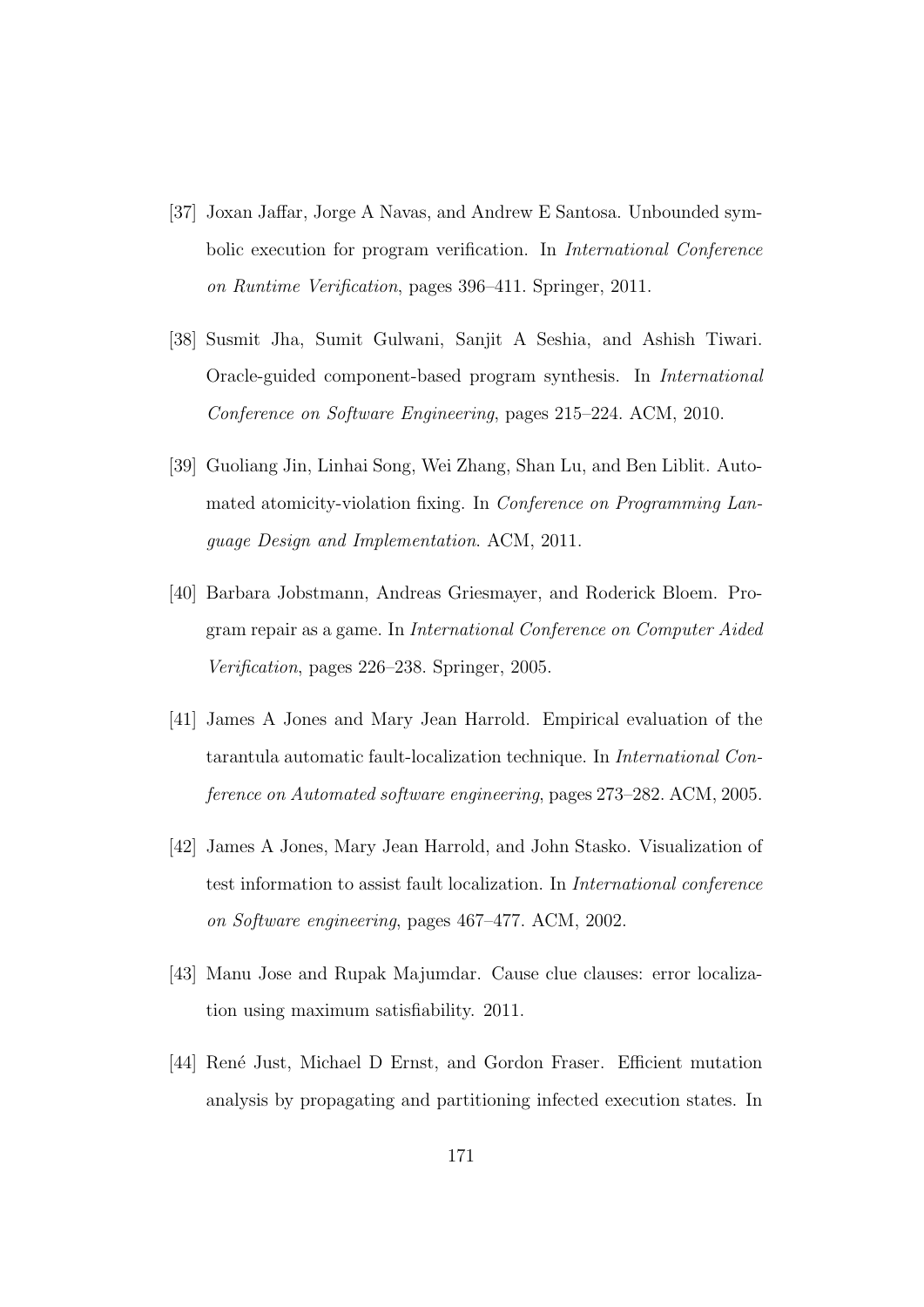International Symposium on Software Testing and Analysis, pages 315– 326. ACM, 2014.

- [45] Shalini Kaleeswaran, Varun Tulsian, Aditya Kanade, and Alessandro Orso. Minthint: Automated synthesis of repair hints. In International Conference on Software Engineering, pages 266–276. ACM, 2014.
- [46] Ming Kawaguchi, Shuvendu K Lahiri, and Henrique Rebelo. Conditional equivalence. MSR Tech. Rep, 2010.
- [47] Yalin Ke, Kathryn T Stolee, Claire Le Goues, and Yuriy Brun. Repairing programs with semantic code search. In International Conference on Automated Software Engineering, pages 295–306. IEEE, 2015.
- [48] Dongsun Kim, Jaechang Nam, Jaewoo Song, and Sunghun Kim. Automatic patch generation learned from human-written patches. In International Conference on Software Engineering, pages 802–811. IEEE Press, 2013.
- [49] James C King. Symbolic execution and program testing. Communications of the ACM, 19(7):385–394, 1976.
- [50] Robert Könighofer and Roderick Bloem. Automated error localization and correction for imperative programs. In Proceedings of the International Conference on Formal Methods in Computer-Aided Design, pages 91–100. FMCAD Inc, 2011.
- [51] Shuvendu K Lahiri, Chris Hawblitzel, Ming Kawaguchi, and Henrique Rebêlo. Symdiff: A language-agnostic semantic diff tool for imperative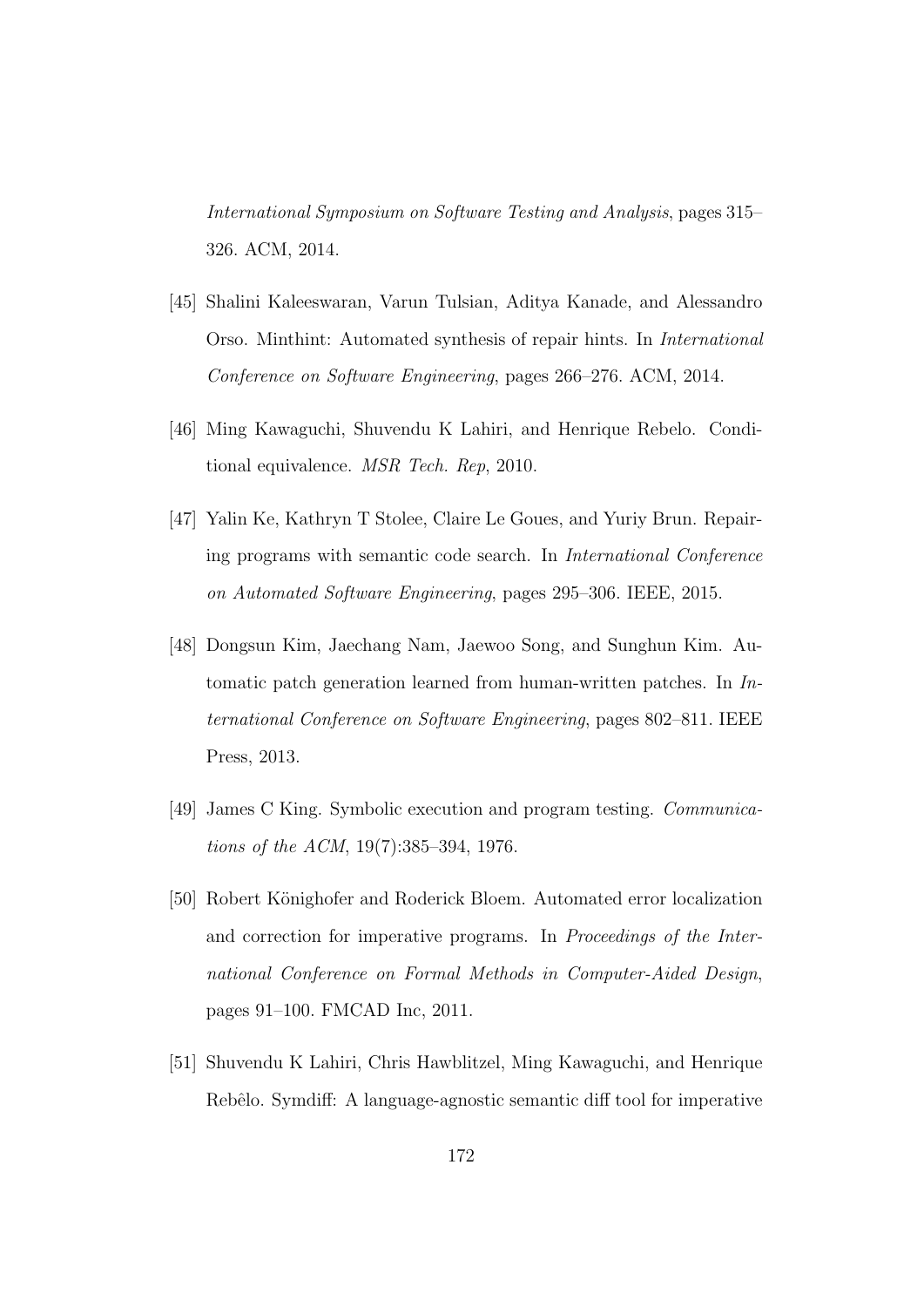programs. In International Conference on Computer Aided Verification, pages 712–717. Springer, 2012.

- [52] Shuvendu K Lahiri, Rohit Sinha, and Chris Hawblitzel. Automatic rootcausing for program equivalence failures in binaries. In *Inter*national Conference on Computer Aided Verification, pages 362–379. Springer, 2015.
- [53] Vu Le, Mehrdad Afshari, and Zhendong Su. Compiler validation via equivalence modulo inputs. In Conference on Programming Language Design and Implementation. ACM, 2014.
- [54] Xuan-Bach D Le, Duc-Hiep Chu, David Lo, Claire Le Goues, and Willem Visser. S3: syntax-and semantic-guided repair synthesis via programming by examples. In Joint Meeting on Foundations of Software Engineering, pages 593–604. ACM, 2017.
- [55] Xuan Bach D Le, David Lo, and Claire Le Goues. History driven program repair. In International Conference on Software Analysis, Evolution, and Reengineering, volume 1, pages 213–224. IEEE, 2016.
- [56] Claire Le Goues, Michael Dewey-Vogt, Stephanie Forrest, and Westley Weimer. A systematic study of automated program repair: Fixing 55 out of 105 bugs for \$8 each. In International Conference on Software Engineering, pages 3–13. IEEE, 2012.
- [57] Claire Le Goues, Westley Weimer, and Stephanie Forrest. Representations and operators for improving evolutionary software repair. In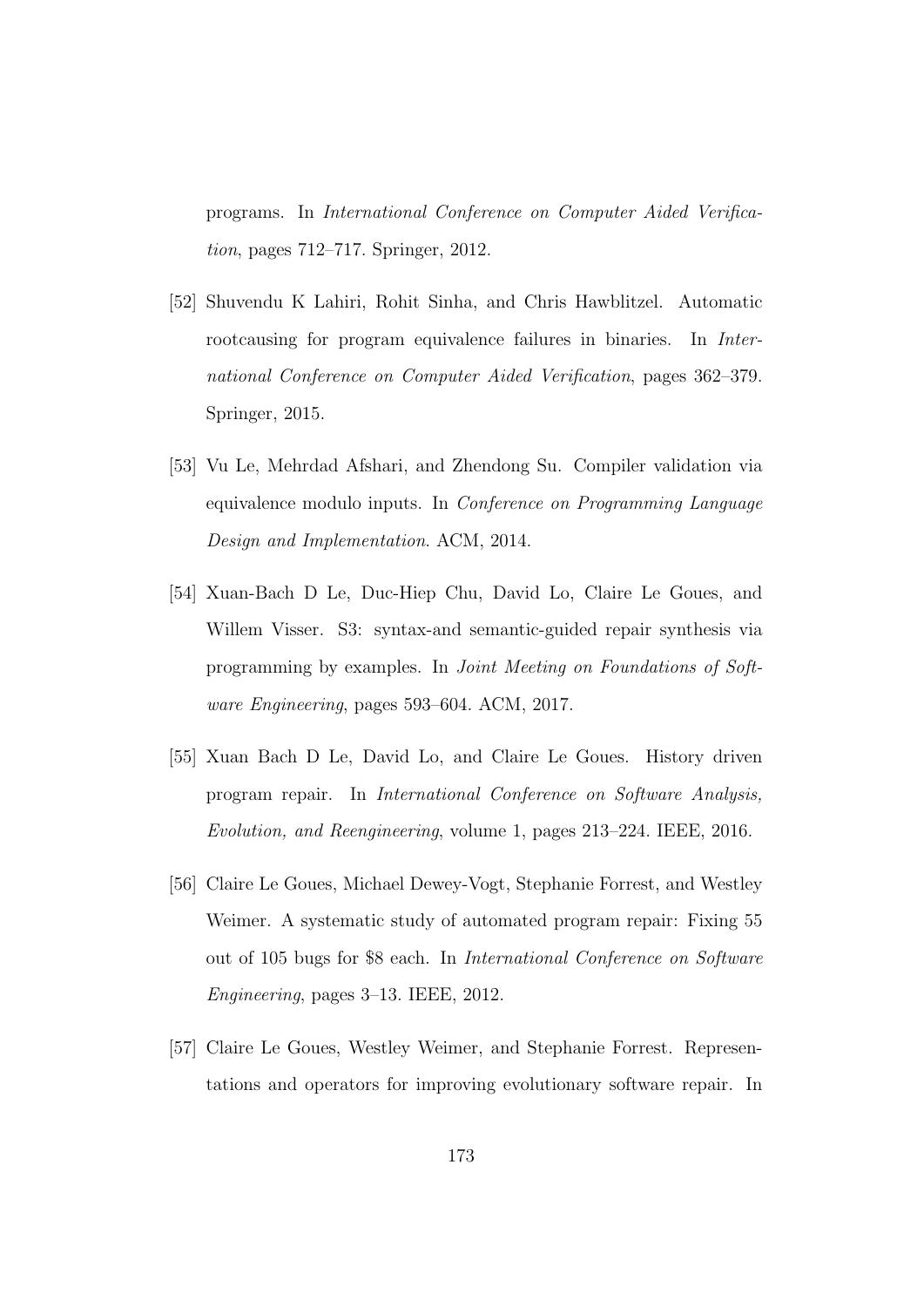Conference on Genetic and Evolutionary Computation, pages 959–966. ACM, 2012.

- [58] Rainer Leupers. Code optimization techniques for embedded processors: Methods, algorithms, and tools. Springer Science & Business Media, 2013.
- [59] Qing Li, Tatuya Jinmei, and Keiichi Shima. IPv6 Core Protocols Implementation. Morgan Kaufmann, 2010.
- [60] Ben Liblit, Alex Aiken, Alice X Zheng, and Michael I Jordan. Bug isolation via remote program sampling. In Conference on Programming Language Design and Implementation. ACM, 2003.
- [61] Fan Long, Peter Amidon, and Martin Rinard. Automatic inference of code transforms for patch generation. In Joint Meeting on Foundations of Software Engineering, pages 727–739. ACM, 2017.
- [62] Fan Long and Martin Rinard. Staged program repair with condition synthesis. In Joint Meeting on Foundations of Software Engineering, pages 166–178. ACM, 2015.
- [63] Fan Long and Martin Rinard. Automatic patch generation by learning correct code. 2016.
- [64] Paul Dan Marinescu and Cristian Cadar. make test-zesti: A symbolic execution solution for improving regression testing. In Proceedings of the 34th International Conference on Software Engineering, pages 716– 726. IEEE Press, 2012.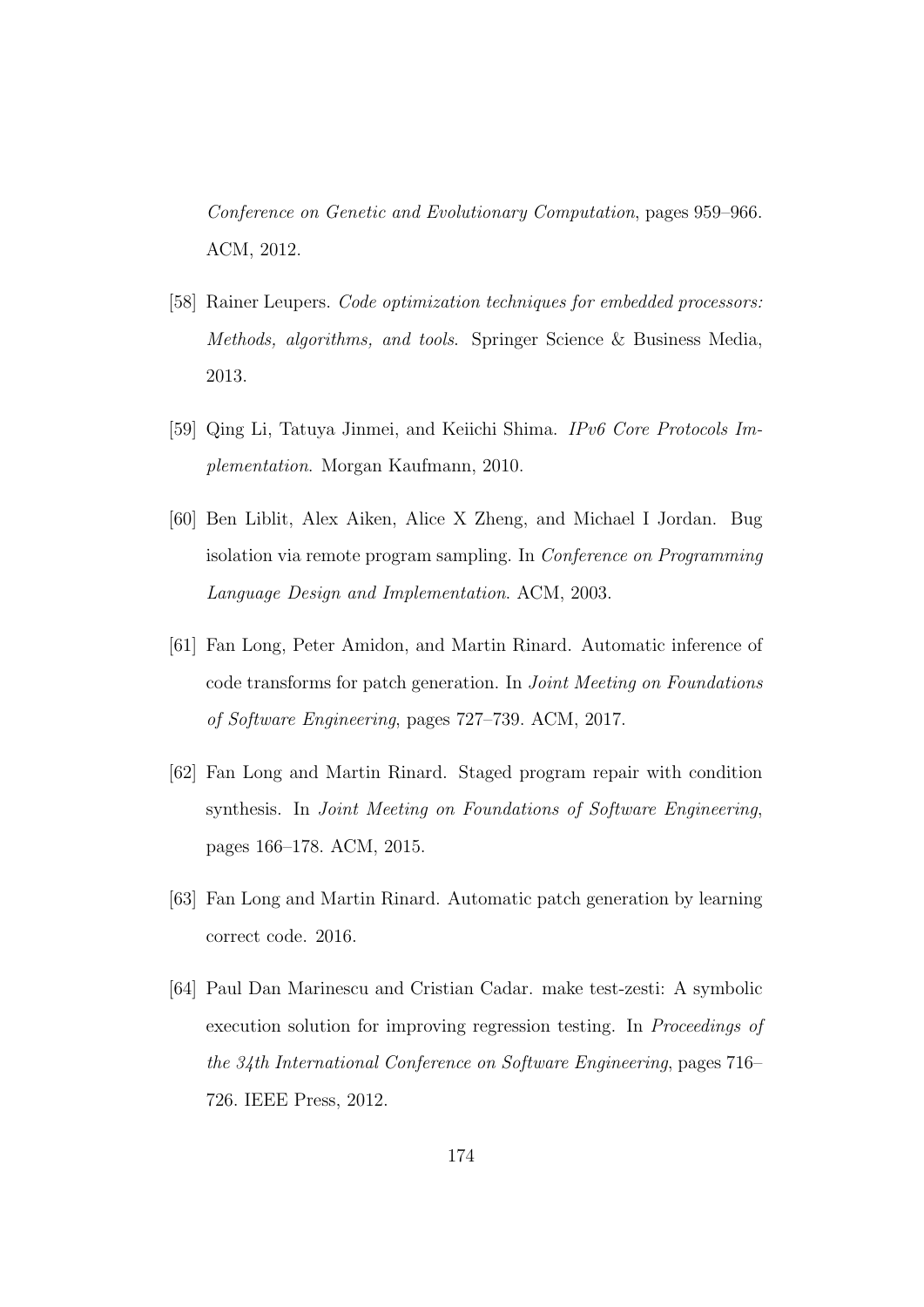- [65] Yuri Matiyasevich. Enumerable sets are diophantine. Doklady Akademii Nauk SSSR, 191:279–282, 1970.
- [66] Sergey Mechtaev, Alberto Griggio, Alessandro Cimatti, and Abhik Roychoudhury. Symbolic execution with existential second-order constraints. In Joint Meeting on Foundations of Software Engineering. ACM, 2018.
- [67] Sergey Mechtaev, Manh-Dung Nguyen, Yannic Noller, Lars Grunske, and Abhik Roychoudhury. Semantic program repair using a reference implementation. 2018.
- [68] Sergey Mechtaev, Gao Xiang, Shin Hwei Tan, and Abhik Roychoudhury. Partitioning patches into test-equivalence classes for scaling program repair. arXiv:1707.03139, 2017.
- [69] Sergey Mechtaev, Jooyong Yi, and Abhik Roychoudhury. Directfix: Looking for simple program repairs. In International Conference on Software Engineering, pages 448–458. IEEE Press, 2015.
- [70] Sergey Mechtaev, Jooyong Yi, and Abhik Roychoudhury. Angelix: Scalable multiline program patch synthesis via symbolic analysis. In International Conference on Software Engineering, pages 691–701. IEEE, 2016.
- [71] Elliott Mendelson. Introduction to mathematical logic. CRC press, 2009.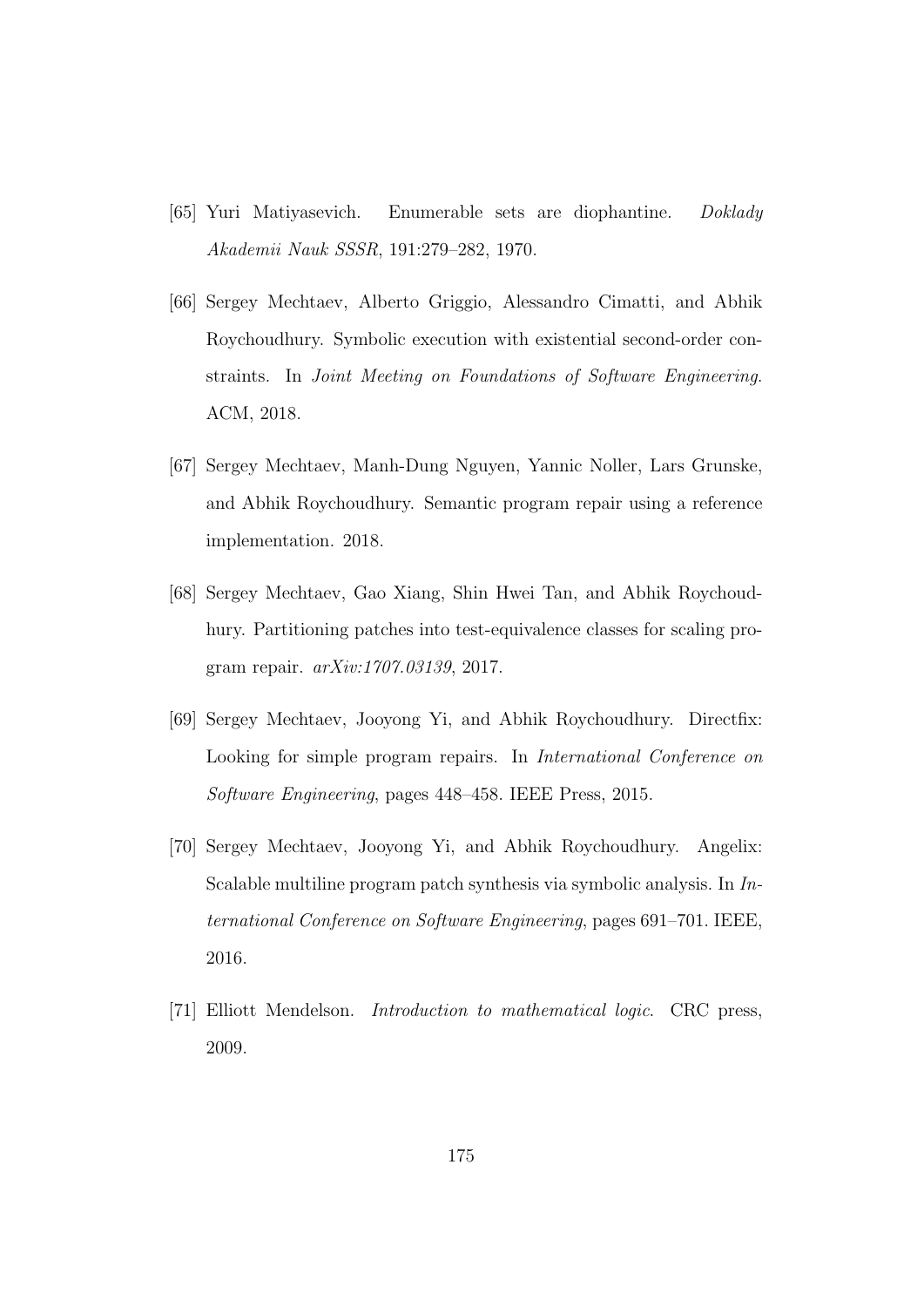- [72] Martin Monperrus. A critical review of "automatic patch generation learned from human-written patches": essay on the problem statement and the evaluation of automatic software repair. In International Conference on Software Engineering, pages 234–242. ACM, 2014.
- [73] Hoang Duong Thien Nguyen, Dawei Qi, Abhik Roychoudhury, and Satish Chandra. Semfix: Program repair via semantic analysis. In International Conference on Software Engineering, pages 772–781. IEEE Press, 2013.
- [74] ThanhVu Nguyen, Westley Weimer, Deepak Kapur, and Stephanie Forrest. Connecting program synthesis and reachability: Automatic program repair using test-input generation. In International Conference on Tools and Algorithms for the Construction and Analysis of Systems, pages 301–318. Springer, 2017.
- [75] Gene Novark, Emery D Berger, and Benjamin G Zorn. Exterminator: Automatically correcting memory errors with high probability. Communications of the ACM, 51(12):87–95, 2008.
- [76] Hristina Palikareva, Tomasz Kuchta, and Cristian Cadar. Shadow of a doubt: testing for divergences between software versions. In International Conference on Software Engineering, pages 1181–1192. ACM, 2016.
- [77] Chris Parnin and Alessandro Orso. Are automated debugging techniques actually helping programmers? In International symposium on software testing and analysis, pages 199–209. ACM, 2011.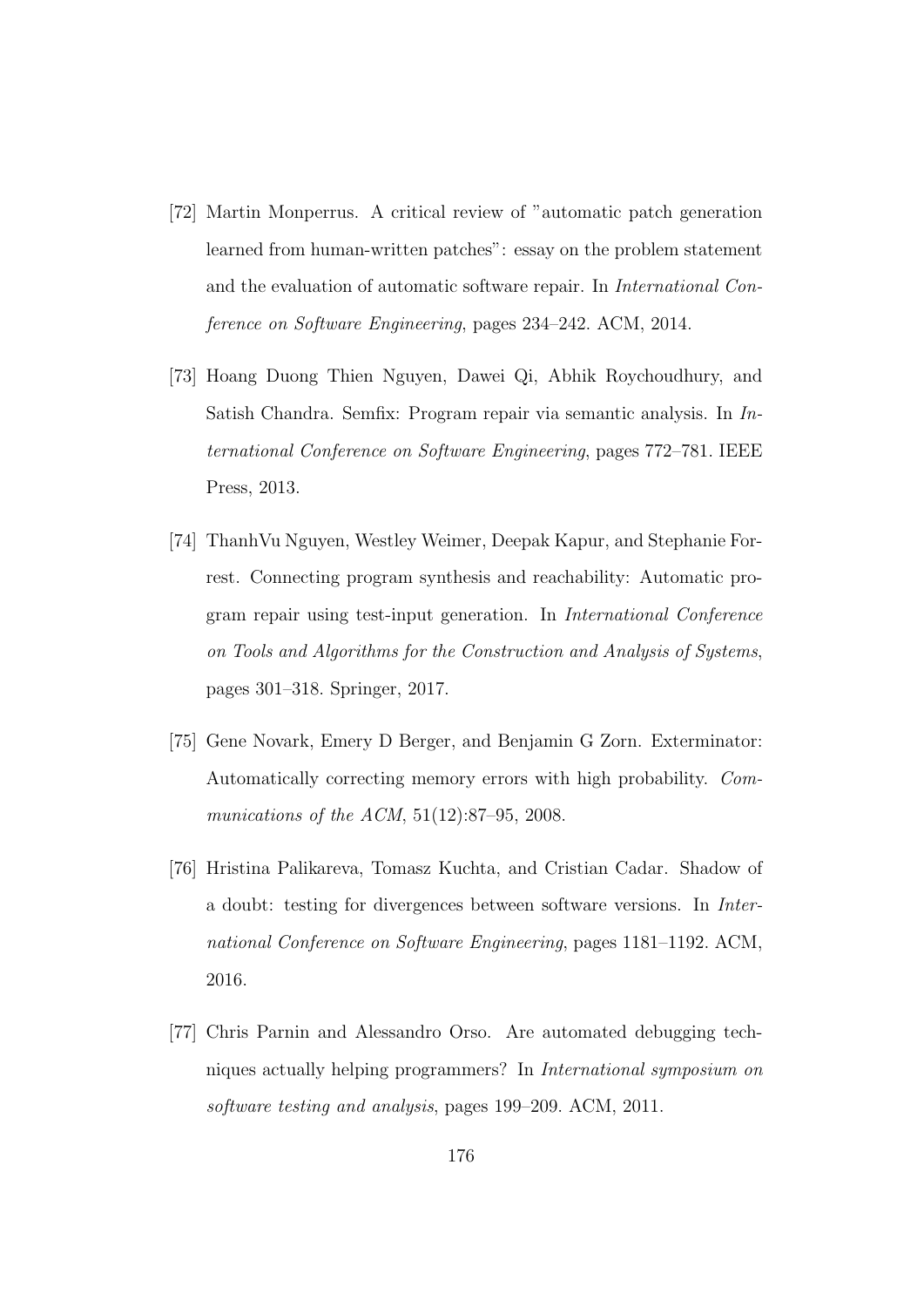- [78] Jeff H Perkins, Sunghun Kim, Sam Larsen, Saman Amarasinghe, Jonathan Bachrach, Michael Carbin, Carlos Pacheco, Frank Sherwood, Stelios Sidiroglou, Greg Sullivan, et al. Automatically patching errors in deployed software. In Symposium on Operating systems principles, pages 87–102. ACM, 2009.
- [79] Suzette Person, Matthew B Dwyer, Sebastian Elbaum, and Corina S Psreanu. Differential symbolic execution. In International Symposium on Foundations of software engineering, pages 226–237. ACM, 2008.
- [80] Justyna Petke, Mark Harman, William B Langdon, and Westley Weimer. Using genetic improvement and code transplants to specialise a c++ program to a problem class. In European Conference on Genetic Programming, pages 137–149. Springer, 2014.
- [81] Ranjith Purushothaman and Dewayne E Perry. Toward understanding the rhetoric of small source code changes. Transactions on Software Engineering, 31(6):511–526, 2005.
- [82] Dawei Qi, Abhik Roychoudhury, Zhenkai Liang, and Kapil Vaswani. Darwin: An approach to debugging evolving programs. Transactions on Software Engineering and Methodology, 21(3):19, 2012.
- [83] Yuhua Qi, Xiaoguang Mao, Yan Lei, Ziying Dai, and Chengsong Wang. The strength of random search on automated program repair. In International Conference on Software Engineering, pages 254–265. ACM, 2014.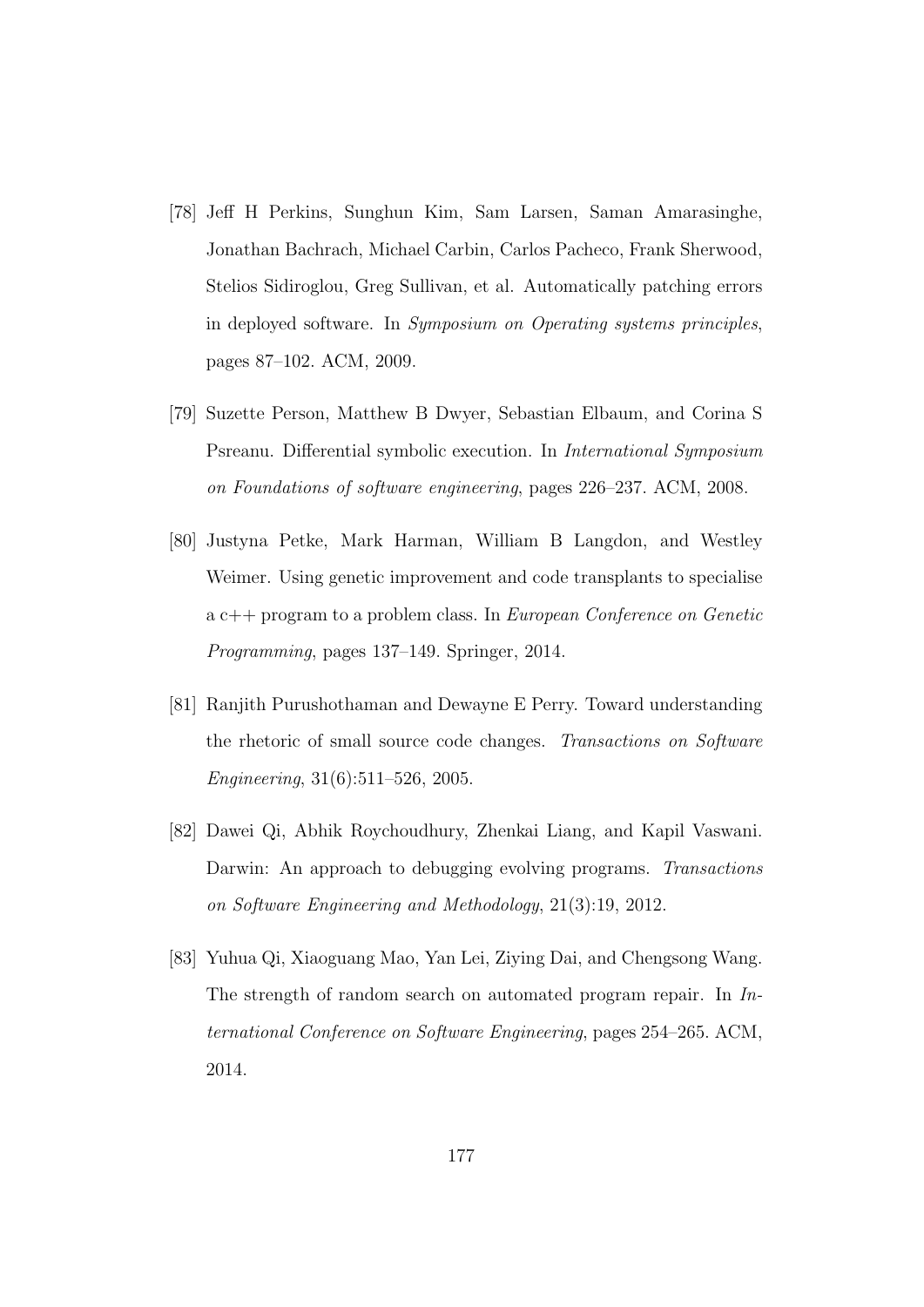- [84] Yuhua Qi, Xiaoguang Mao, Yan Lei, and Chengsong Wang. Using automated program repair for evaluating the effectiveness of fault localization techniques. In International Symposium on Software Testing and Analysis, pages 191–201. ACM, 2013.
- [85] Zichao Qi, Fan Long, Sara Achour, and Martin Rinard. An analysis of patch plausibility and correctness for generate-and-validate patch generation systems. In International Symposium on Software Testing and Analysis, pages 24–36. ACM, 2015.
- [86] Andrew Reynolds, Morgan Deters, Viktor Kuncak, Cesare Tinelli, and Clark Barrett. Counterexample-guided quantifier instantiation for synthesis in smt. In International Conference on Computer Aided Verification, pages 198–216. Springer, 2015.
- [87] Hesam Samimi, Ei Darli Aung, and Todd Millstein. Falling back on executable specifications. In European Conference on Object-Oriented Programming, pages 552–576. Springer, 2010.
- [88] Hesam Samimi, Max Schäfer, Shay Artzi, Todd Millstein, Frank Tip, and Laurie Hendren. Automated repair of html generation errors in php applications using string constraint solving. In International Conference on Software Engineering, pages 277–287. IEEE, 2012.
- [89] Eric Schulte, Jonathan DiLorenzo, Westley Weimer, and Stephanie Forrest. Automated repair of binary and assembly programs for cooperating embedded devices. In Architectural Support for Programming Languages and Operating Systems, pages 317–328. ACM, 2013.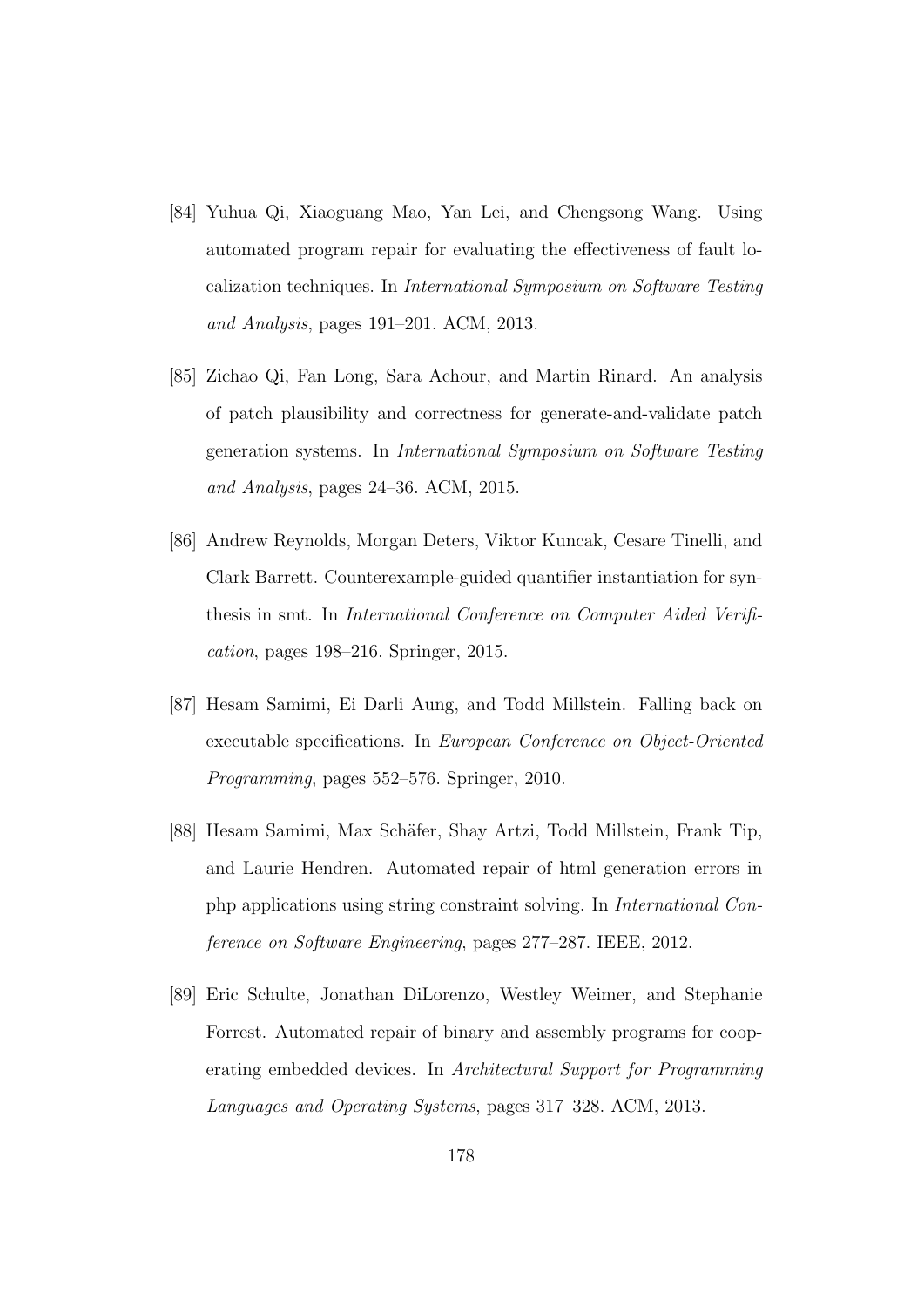- [90] Stelios Sidiroglou and Angelos D Keromytis. Countering network worms through automatic patch generation. Security  $\mathcal B$  Privacy, 3(6):41–49, 2005.
- [91] Stelios Sidiroglou-Douskos, Eric Lahtinen, Anthony Eden, Fan Long, and Martin Rinard. Codecarboncopy. In Joint Meeting on Foundations of Software Engineering, pages 95–105. ACM, 2017.
- [92] Stelios Sidiroglou-Douskos, Eric Lahtinen, Fan Long, and Martin Rinard. Automatic error elimination by horizontal code transfer across multiple applications. In Conference on Programming Language Design and Implementation. ACM, 2015.
- [93] Jo˜ao P Marques Silva and Karem A Sakallah. Graspa new search algorithm for satisfiability. In International conference on Computeraided design, pages 220–227. IEEE Computer Society, 1997.
- [94] Alexey Smirnov and Tzi-cker Chiueh. Dira: Automatic detection, identification and repair of control-hijacking attacks. In The Network and Distributed System Security Symposium, 2005.
- [95] Edward K Smith, Earl T Barr, Claire Le Goues, and Yuriy Brun. Is the cure worse than the disease? overfitting in automated program repair. In Joint Meeting on Foundations of Software Engineering, pages 532– 543. ACM, 2015.
- [96] Armando Solar-Lezama, Liviu Tancau, Rastislav Bodik, Sanjit Seshia, and Vijay Saraswat. Combinatorial sketching for finite programs. 2006.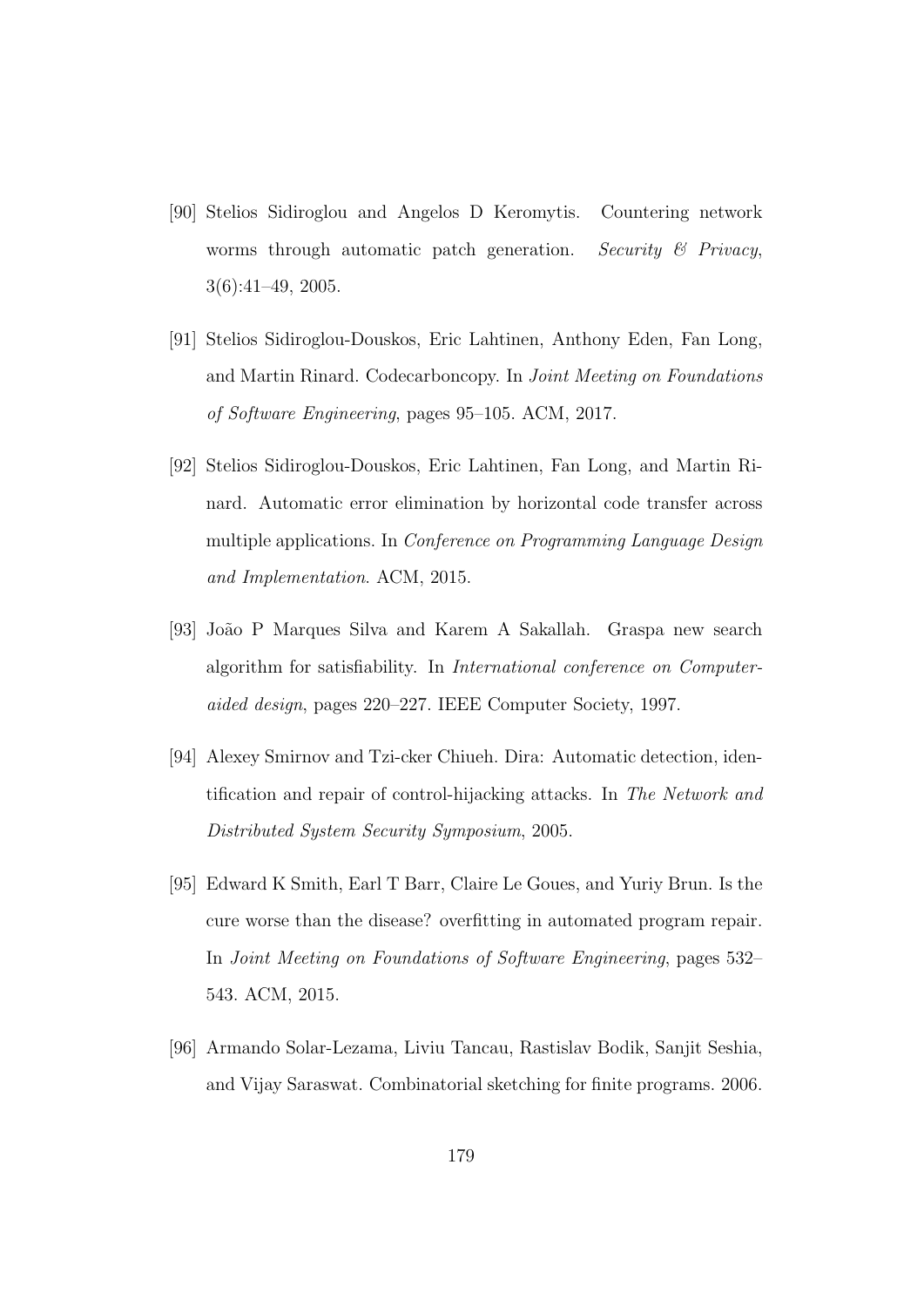- [97] Andreas Spillner, Tilo Linz, and Hans Schaefer. Software testing foundations: a study quide for the certified tester exam. Rocky Nook, Inc., 2014.
- [98] Kathryn T Stolee, Sebastian Elbaum, and Daniel Dobos. Solving the search for source code. Transactions on Software Engineering and Methodology, 23(3):26, 2014.
- [99] Kathryn T Stolee, Sebastian Elbaum, and Matthew B Dwyer. Code search with input/output queries: Generalizing, ranking, and assessment. Journal of Systems and Software, 116:35–48, 2016.
- [100] Shin Hwei Tan and Abhik Roychoudhury. relifix: Automated repair of software regressions. In International Conference on Software Engineering, pages 471–482. IEEE Press, 2015.
- [101] Shin Hwei Tan, Hiroaki Yoshida, Mukul R Prasad, and Abhik Roychoudhury. Anti-patterns in search-based program repair. In International Symposium on Foundations of Software Engineering, pages 727–738. ACM, 2016.
- [102] Gregory Tassey. The economic impacts of inadequate infrastructure for software testing. National Institute of Standards and Technology, RTI Project, 7007(011), 2002.
- [103] Nikolai Tillmann and Jonathan De Halleux. Pex–white box test generation for. net. In International conference on tests and proofs, pages 134–153. Springer, 2008.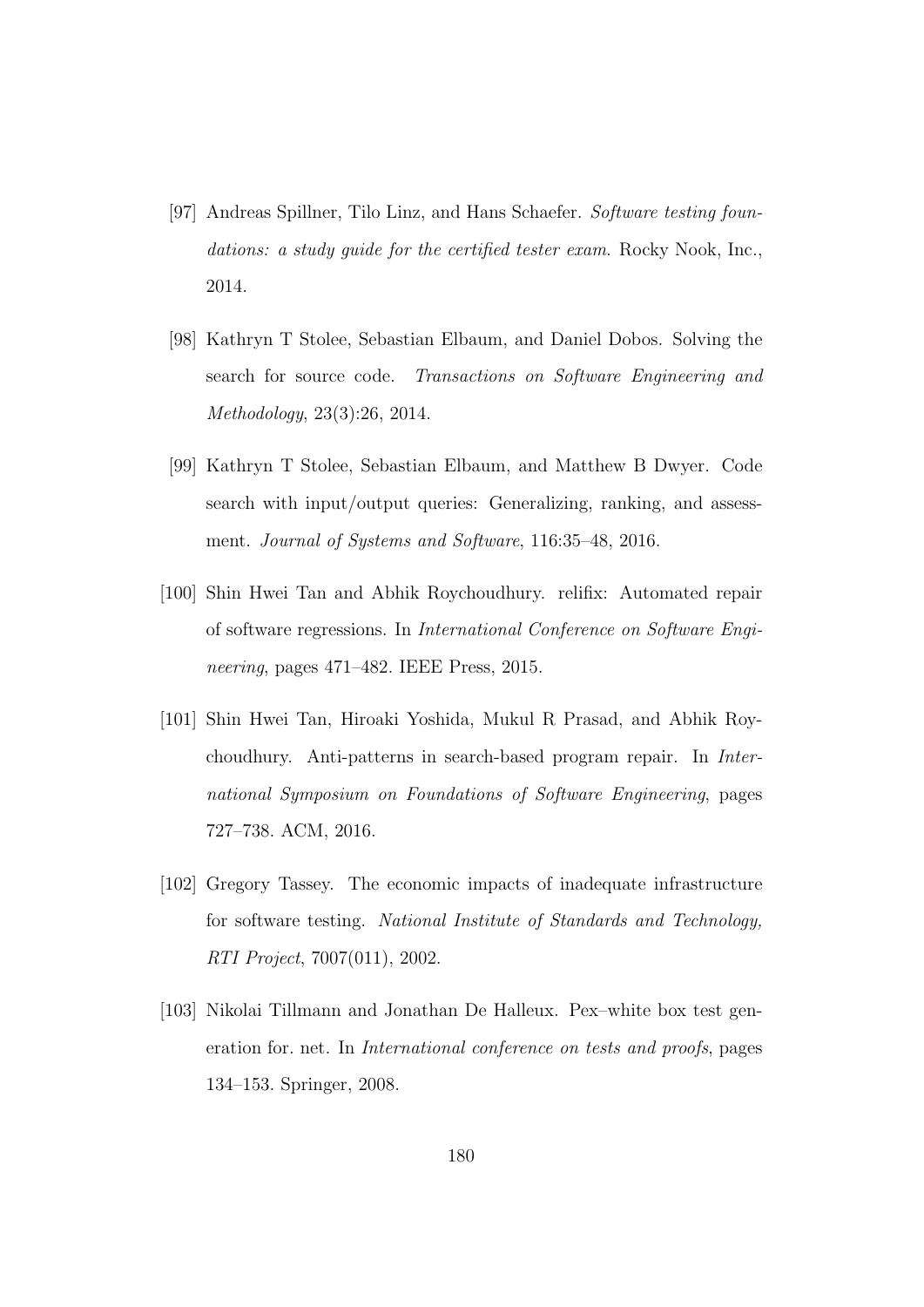- [104] Nikolai Tillmann and Wolfram Schulte. Parameterized unit tests. In Joint Meeting on Foundations of Software Engineering, pages 253–262. ACM, 2005.
- [105] Gregory Tseytin. On the complexity of derivation in propositional calculus. Studies in Constrained Mathematics and Mathematical Logic, 1968.
- [106] Yi Wei, Yu Pei, Carlo A Furia, Lucas S Silva, Stefan Buchholz, Bertrand Meyer, and Andreas Zeller. Automated fixing of programs with contracts. In *International symposium on Software testing and* analysis, pages 61–72. ACM, 2010.
- [107] Westley Weimer, Zachary P Fry, and Stephanie Forrest. Leveraging program equivalence for adaptive program repair: Models and first results. In International Conference on Automated Software Engineering, pages 356–366. IEEE, 2013.
- [108] Westley Weimer, ThanhVu Nguyen, Claire Le Goues, and Stephanie Forrest. Automatically finding patches using genetic programming. In International Conference on Software Engineering, pages 364–374. IEEE Computer Society, 2009.
- [109] Peter Weißgerber, Daniel Neu, and Stephan Diehl. Small patches get in! In International working conference on Mining software repositories, pages 67–76. ACM, 2008.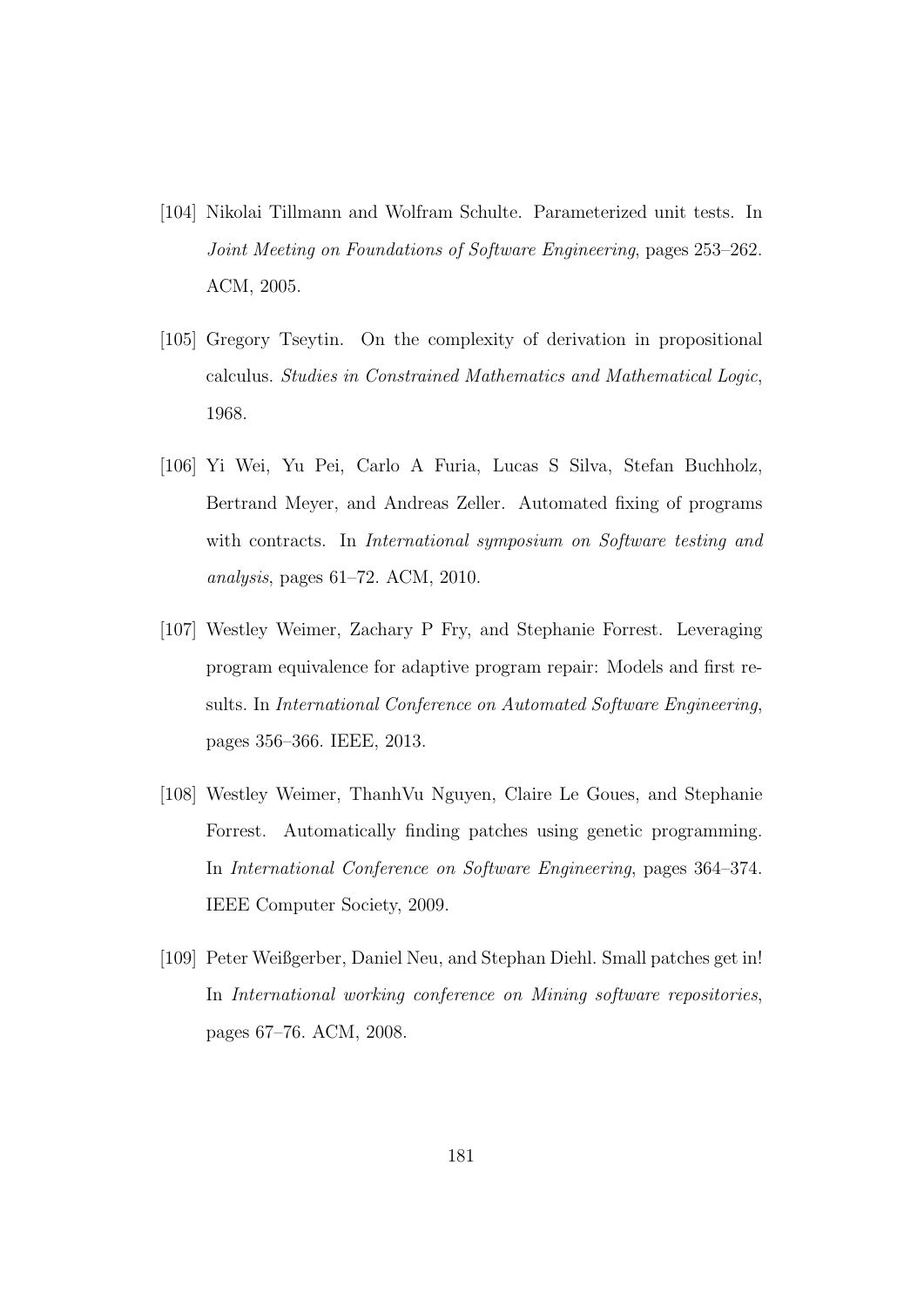- [110] Qi Xin and Steven P Reiss. Identifying test-suite-overfitted patches through test case generation. In International Symposium on Software Testing and Analysis, pages 226–236. ACM, 2017.
- [111] Yingfei Xiong, Xinyuan Liu, Muhan Zeng, Lu Zhang, and Gang Huang. Identifying patch correctness in test-based program repair. 2018.
- [112] Yingfei Xiong, Jie Wang, Runfa Yan, Jiachen Zhang, Shi Han, Gang Huang, and Lu Zhang. Precise condition synthesis for program repair. In International Conference on Software Engineering, pages 416–426. IEEE Press, 2017.
- [113] Jifeng Xuan, Matias Martinez, Favio Demarco, Maxime Clement, Sebastian Lamelas Marcote, Thomas Durieux, Daniel Le Berre, and Martin Monperrus. Nopol: Automatic repair of conditional statement bugs in java programs. Transactions on Software Engineering, 43(1):34–55, 2017.
- [114] Jinqiu Yang, Alexey Zhikhartsev, Yuefei Liu, and Lin Tan. Better test cases for better automated program repair. In Joint Meeting on Foundations of Software Engineering, pages 831–841. ACM, 2017.
- [115] Jooyong Yi, Umair Z Ahmed, Amey Karkare, Shin Hwei Tan, and Abhik Roychoudhury. A feasibility study of using automated program repair for introductory programming assignments. In *Joint Meeting on* Foundations of Software Engineering, pages 740–751. ACM, 2017.
- [116] Jooyong Yi, Shin Hwei Tan, Sergey Mechtaev, Marcel Böhme, and Abhik Roychoudhury. A correlation study between automated program